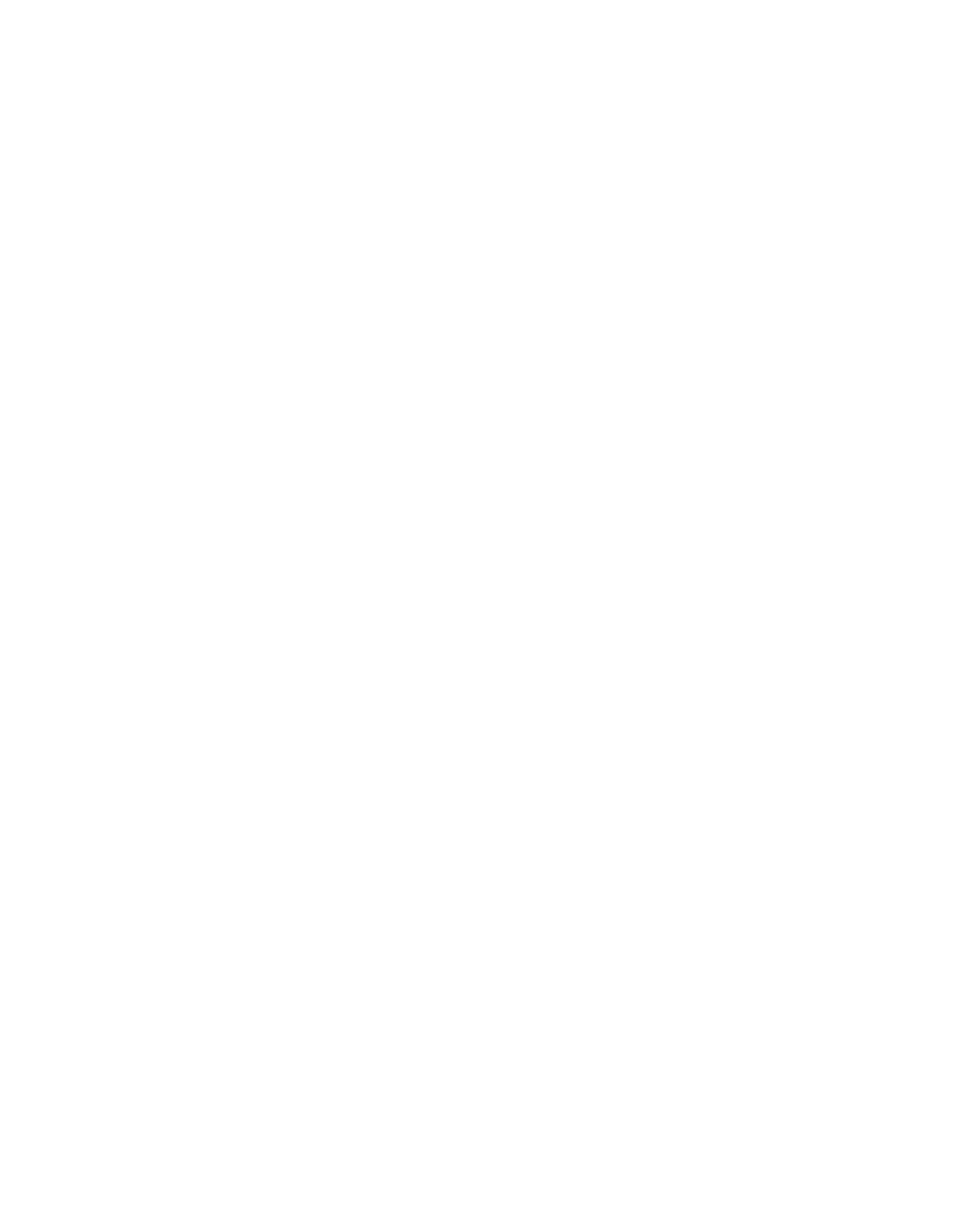# **Background: 2010-2014 Capital Program Plan Adoption and Prior Amendments**

On April 28, 2010, the MTA Board approved a proposed \$23.812 billion 2010-2014 Capital Plan. The Capital Program Review Board (CPRB) approved the plan on June 1, 2010.

On December 21, 2011, the MTA Board approved an amendment that reduced the Plan to \$22.195 billion. This amendment, approved by the CPRB on March 27, 2012, provided full funding for the Plan through future efficiency initiatives and revised financing. The amendment did not identify specific savings at the project level, but noted that the savings would be identified in a future amendment and were expected to be achieved without impacts to customer benefits. (The MTA Bridges and Tunnels 2010-2014 Capital Plan, which does not require CPRB approval, was revised to \$2.079 billion. Together, these capital plans total \$24.274 billion for 2010-2014.)

On December 19, 2012, the MTA Board approved an amendment to the CPRB 2010-2014 Capital Plan to add projects totaling \$3.977 billion for the repair and restoration of MTA agency assets damaged as a result of Superstorm Sandy, which struck the region on October 29, 2012. This amendment was approved by the CPRB on January 22, 2013. (\$777.5 million in MTA Bridges and Tunnels repair and restoration projects, which do not require CPRB approval, were added as well. Together, the current capital plan totals \$29.029 billion.)

# **Proposed Amendment:**

The proposed amendment contains (a) specific revisions to Plan projects to reflect cost savings/efficiency initiatives being implemented to obtain funding savings in accordance with the March 27, 2012 CPRB approved amendment; (b) modifications to ensure timing of projects reflects updated priorities; (c) new mitigation initiatives in response to damage as a result of Superstorm Sandy, which struck the region on October 29, 2012.

Revisions to Reflect Project Cost Savings and Other Project Changes. The MTA Board approval of the 2010-2014 Capital Plan amendment on December 21, 2011 provided full funding for the plan through efficiency initiatives to be achieved without impacts to customer benefits.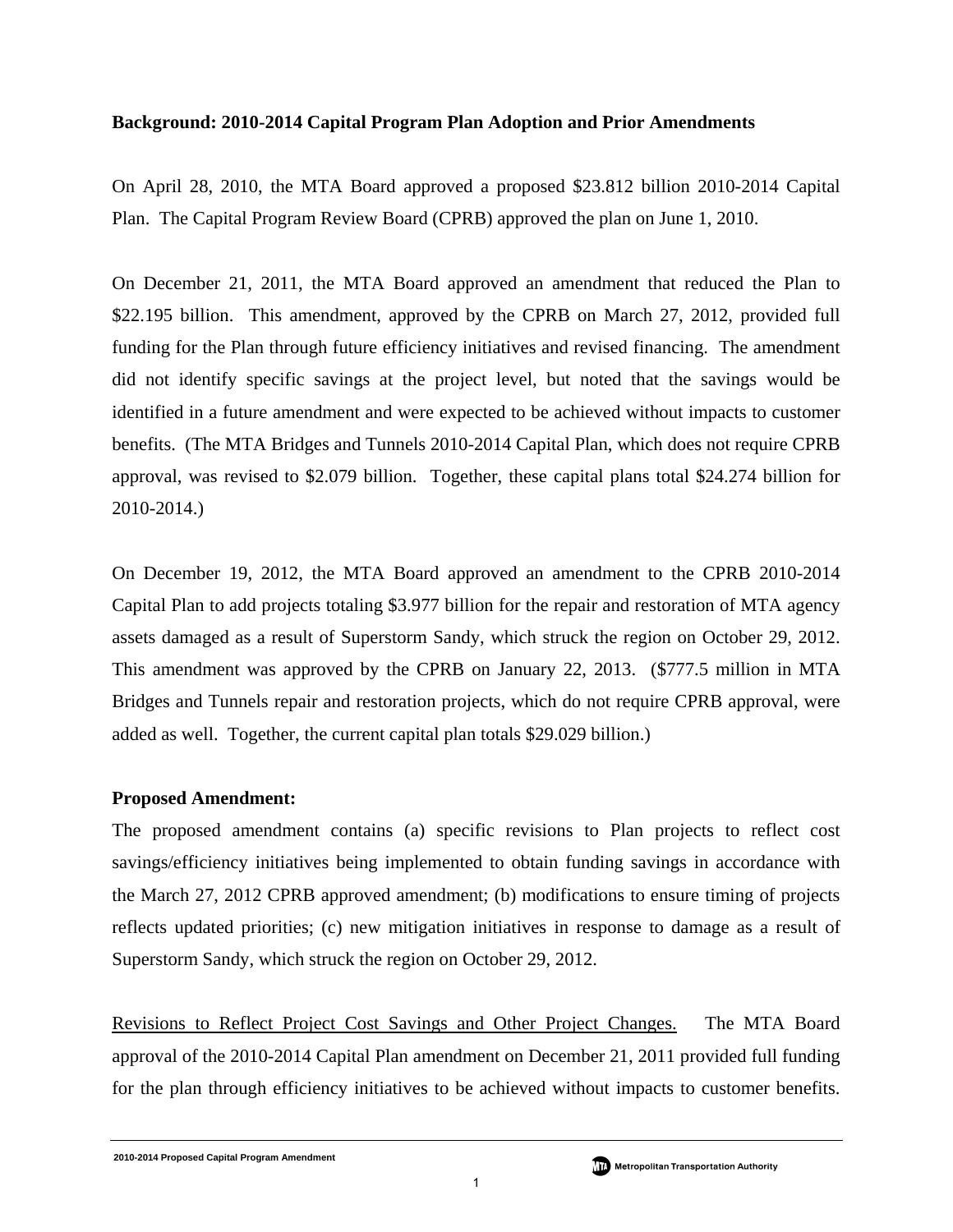Since then, a comprehensive review of all projects has been conducted to improve productivity of work along the right-of-way, maximize component replacement over full asset renewal, and ensure that projects deliver the intended benefit for the least cost. This plan amendment identifies the revisions to the program of projects which enable these efficiencies to be realized, specifying proposed changes to the projects to reflect cost reductions since the plan was originally approved in April 2010. The body of the amendment identifies project changes to achieve full funding of the plan.

In addition, the amendment identifies project changes to reflect changes in planned commitments, including the first phase of NYCT's New Fare Payment System; replacement of the joint NYCT/MTA Bus Command Center and Bus Radio system; the first phase of LIRR's Second Track from Farmingdale to Ronkonkoma; new elevators in Grand Central Terminal as part of the East Side Access project (\$2.2 million); and MNR telephone interconnection upgrades on the New Haven Line (\$0.7 million). Amending these elements will re-balance the Capital Program to reflect these current priorities and allow planned projects to proceed.

Pursuant to the Public Authorities Law, changes to elements greater than 10% require approval of the Capital Program Review Board (CPRB) in order to be progressed (except changes to MTA Bridges and Tunnels projects, which are not subject to CPRB approval). The body of the amendment includes a list of elements that grow by greater than 10% of the amounts set forth in the January 2013 Amendment, the last-approved by CPRB.

Addition of Sandy Mitigation Projects. The proposed amendment also adds projects totaling \$5.770 billion for mitigation initiatives in response to damage as a result of Superstorm Sandy, which struck the region on October 29, 2012. This includes \$5.137 billion in mitigation projects for the transit programs and \$537 million for the commuter rail programs. (An additional \$96 million in mitigation projects, added for MTA Bridges and Tunnels, are not subject to CPRB approval.) In light of the substantial damage caused by Superstorm Sandy, these mitigation measures are intended to help the MTA operating agencies to better prepare for future storms and reduce impacts to service, preserving the long-term reliability of the MTA's network. To better prepare for potential future storm impacts and minimize the impacts resulting from such an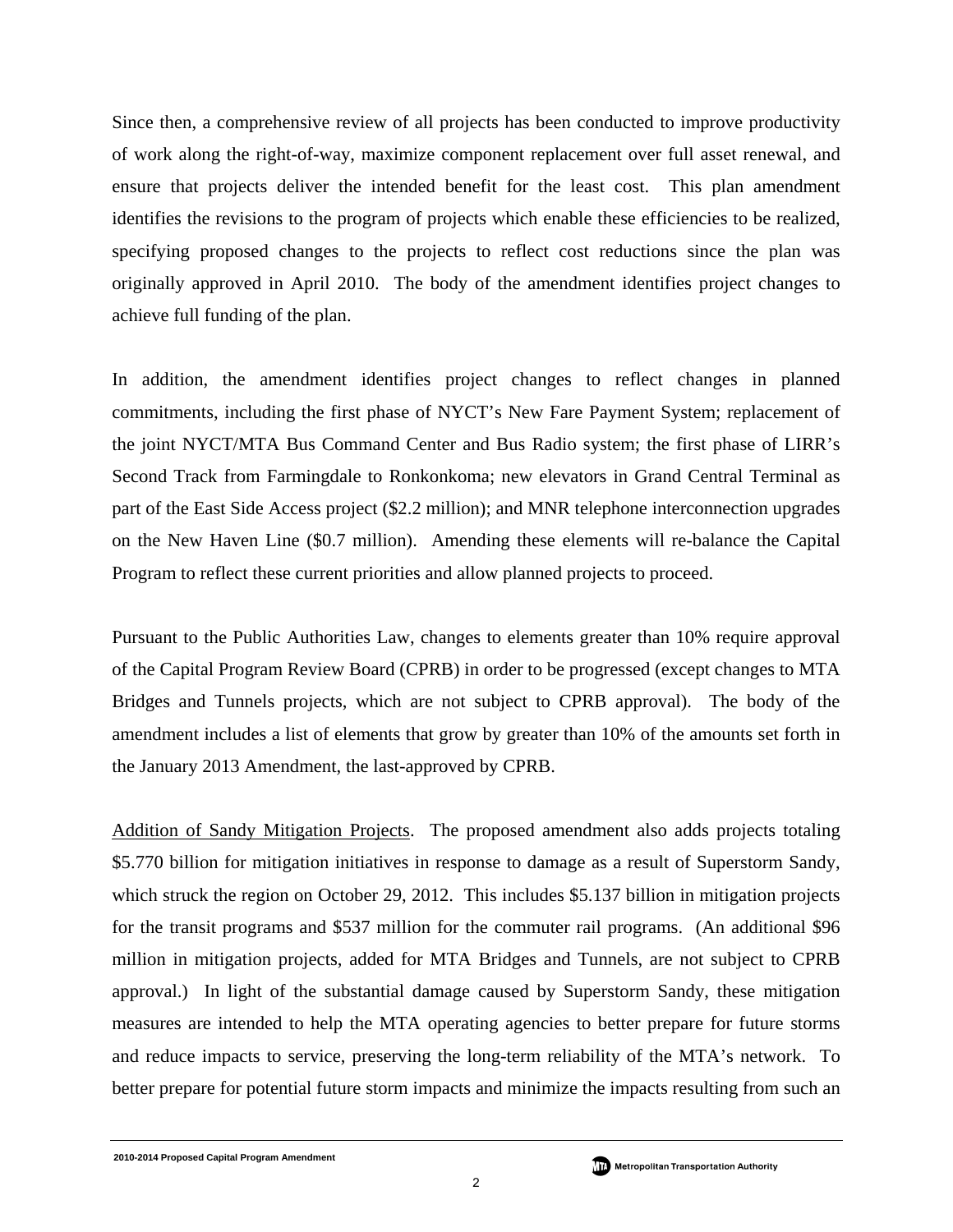event, it is critical that this mitigation work move forward and it is not tenable to substitute existing funds supporting ongoing capital projects for these mitigation projects.

The following tables summarize the proposed 2010-2014 Capital Plan amendment including the mitigation projects (Table I) and the distribution of the proposed plan increase for mitigation project by agency (Table II).

| Plan                                                                                                                                            | Original<br><b>Approved</b><br>Plan | <b>December</b><br>2012<br><b>Approved</b><br>Plan | <b>Proposed</b><br>Plan | <b>Change</b><br>from<br>Original<br>Plan |
|-------------------------------------------------------------------------------------------------------------------------------------------------|-------------------------------------|----------------------------------------------------|-------------------------|-------------------------------------------|
| <b>Core Capital Plan</b>                                                                                                                        |                                     |                                                    |                         |                                           |
| New York City Transit                                                                                                                           | \$12,841                            | \$11,649                                           | \$11,642                | (\$1,199)                                 |
| Long Island Rail Road                                                                                                                           | 2,554                               | 2,316                                              | 2,314                   | (240)                                     |
| Metro-North Railroad                                                                                                                            | 1,703                               | 1,544                                              | 1,544                   | (159)                                     |
| <b>MTA Bus</b>                                                                                                                                  | 325                                 | 297                                                | 297                     | (28)                                      |
| MTA Wide Security/Disaster Recovery<br>Program (Core CPRB Agencies)<br>Security<br>Disaster Recovery - Repair<br>Disaster Recovery - Mitigation | 335<br>$\overline{0}$<br>$\theta$   | 335<br>3,977<br>$\overline{0}$                     | 335<br>3,977<br>5,674   | $\theta$<br>3,977<br>5,674                |
| <b>MTA</b> Interagency                                                                                                                          | 315                                 | 315                                                | 202                     | (113)                                     |
| <b>Core Subtotal</b>                                                                                                                            | \$18,073                            | \$20,433                                           | \$25,984                | \$7,911                                   |
| <b>Network Expansion Projects</b>                                                                                                               | 5,739                               | 5,739                                              | 5,865                   | 126                                       |
| <b>Total 2010-2014 CPRB Plan</b>                                                                                                                | \$23,812                            | \$26,172                                           | \$31,849                | \$8,037                                   |
| <b>Bridges and Tunnels</b>                                                                                                                      | 2,453                               | 2,079                                              | 2,078                   | (375)                                     |
| MTA Wide Security/Disaster Recovery<br>Program (Bridges and Tunnels)<br>Disaster Recovery - Repair<br>Disaster Recovery - Mitigation            | $\boldsymbol{0}$<br>$\overline{0}$  | 778<br>$\overline{0}$                              | 778<br>96               | 778<br>96                                 |
| Total 2010-2014 Capital Plan                                                                                                                    | \$26,265                            | \$29,029                                           | \$34,801                | \$8,536                                   |

# **Table I MTA 2010-2014 Capital Plan Amendment All Agency Summary (\$ in millions)**

 *Numbers may not total due to rounding*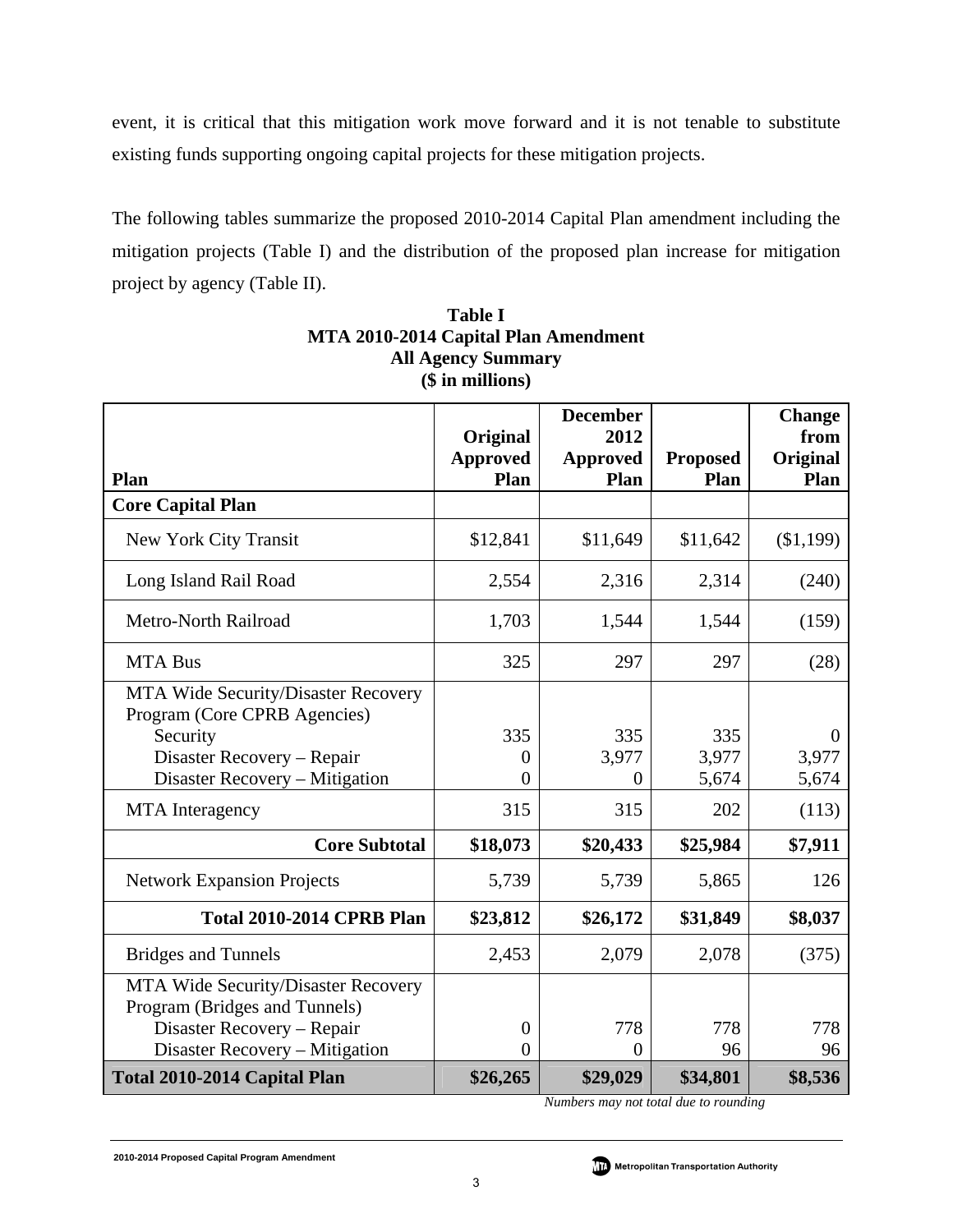# **Table II MTA 2010-2014 Capital Plan Amendment Proposed Plan Increase for Superstorm Sandy Mitigation by Agency (\$ in millions)**

| Agency                                     | <b>Proposed Plan</b> |
|--------------------------------------------|----------------------|
| New York City Transit                      | \$5,091              |
| Long Island Rail Road                      | 409                  |
| Metro-North Railroad                       | 128                  |
| <b>MTA Bus Company</b>                     | 46                   |
| <b>Bridges and Tunnels</b>                 | 96                   |
| <b>Mitigation Projects: 2010-2014 Plan</b> | \$5,770              |

 *Numbers may not total due to rounding* 

# **Availability of Funding**

Since the MTA Board approved amendment in December 2012, the overall program size has increased by \$5.773 billion as discussed above and shown in Table III, reflecting changes in the fund sources highlighted on the table and described in the following narrative.

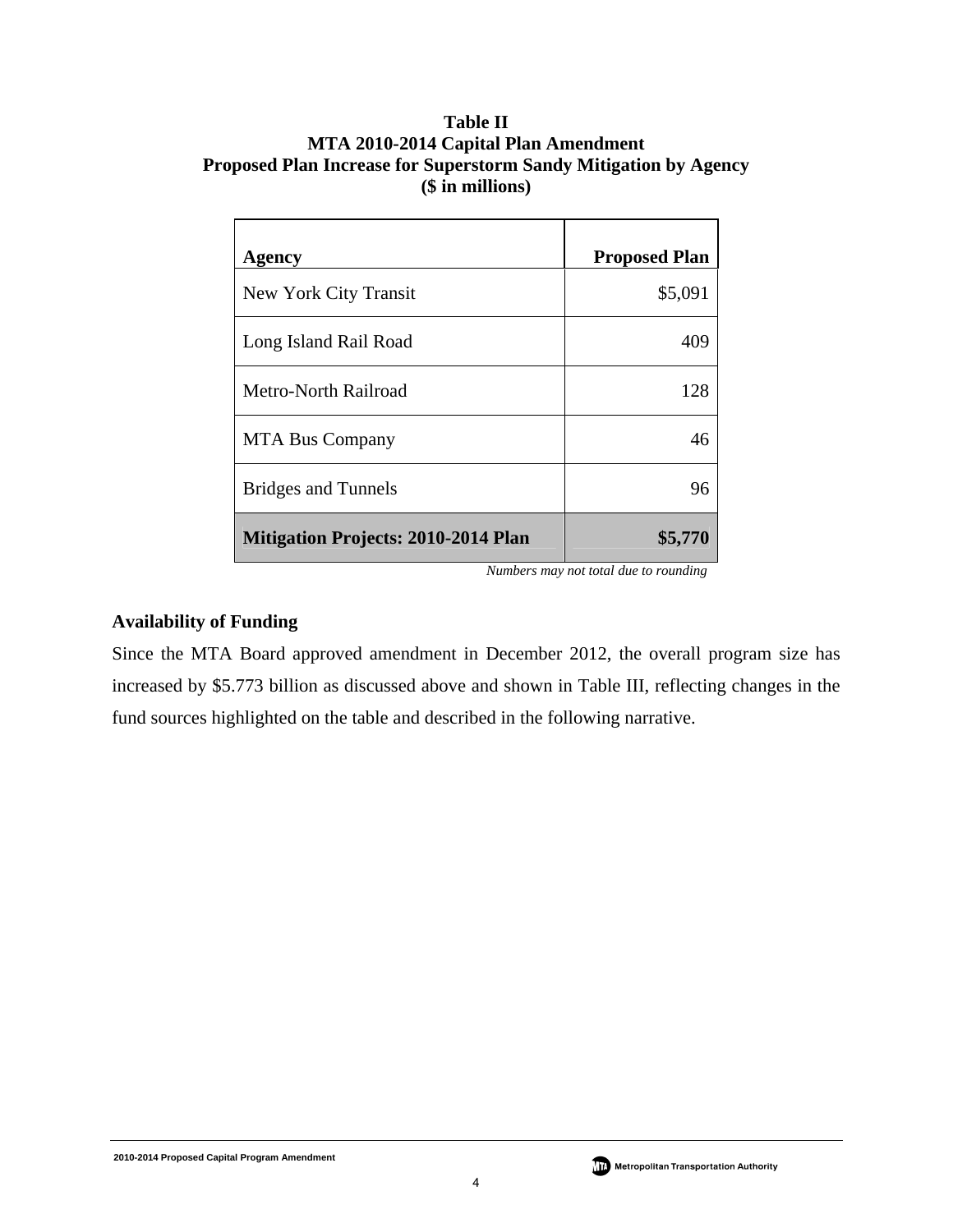# **Table III MTA 2010-2014 Capital Plan Amendment Funding Plan for Superstorm Sandy Recovery (\$ in millions)**

| <b>Funding Plan</b>                                                         | <b>December</b><br>2012 Approved<br>Plan | <b>Proposed</b><br>Plan | <b>Change</b> |
|-----------------------------------------------------------------------------|------------------------------------------|-------------------------|---------------|
| Federal Formula, Flexible and Misc.                                         | \$5,783                                  | \$5,827                 | 44            |
| Federal High Speed Rail                                                     | 295                                      | 295                     |               |
| <b>Federal Security</b>                                                     | 225                                      | 221                     | (4)           |
| <b>Federal RRIF Loan</b>                                                    | 2,200                                    | 2,200                   |               |
| MTA Bus Federal Formula/Match                                               | 167                                      | 148                     | (19)          |
| <b>City Capital Funds</b>                                                   | 762                                      | 762                     |               |
| <b>State Assistance</b>                                                     | 770                                      | 770                     |               |
| <b>MTA Bonds</b>                                                            | 10,503                                   | 10,503                  |               |
| Other                                                                       | 1,490                                    | 1,472                   | (18)          |
| <b>Superstorm Sandy Recovery Funds</b>                                      |                                          |                         |               |
| Insurance and federal reimbursement<br>(including interim MTA borrowing) *  | 3,185                                    | 8,732                   | 5,547         |
| Pay-as-you-go capital                                                       | $\overline{0}$                           | 160                     | 160           |
| <b>MTA Bonds</b>                                                            | 792                                      | 758                     | (34)          |
| <b>Total 2010-2014 CPRB Plan</b>                                            | \$26,172                                 | \$31,849                | \$5,676       |
| <b>Bridges and Tunnels Bonds</b>                                            | \$2,079                                  | \$2,079                 |               |
| <b>B&amp;T Superstorm Sandy Recovery Funds</b>                              |                                          |                         |               |
| Insurance and federal reimbursement<br>(including interim TBTA borrowing) * | 620                                      | 699                     | 79            |
| <b>B&amp;T</b> Bonds                                                        | 158                                      | 175                     | 17            |
| Total 2010-2014 Capital Plan                                                | \$29,029                                 | \$34,801                | \$5,773       |

*\* Subject to future federal appropriation and guidance. Numbers may not total due to rounding.*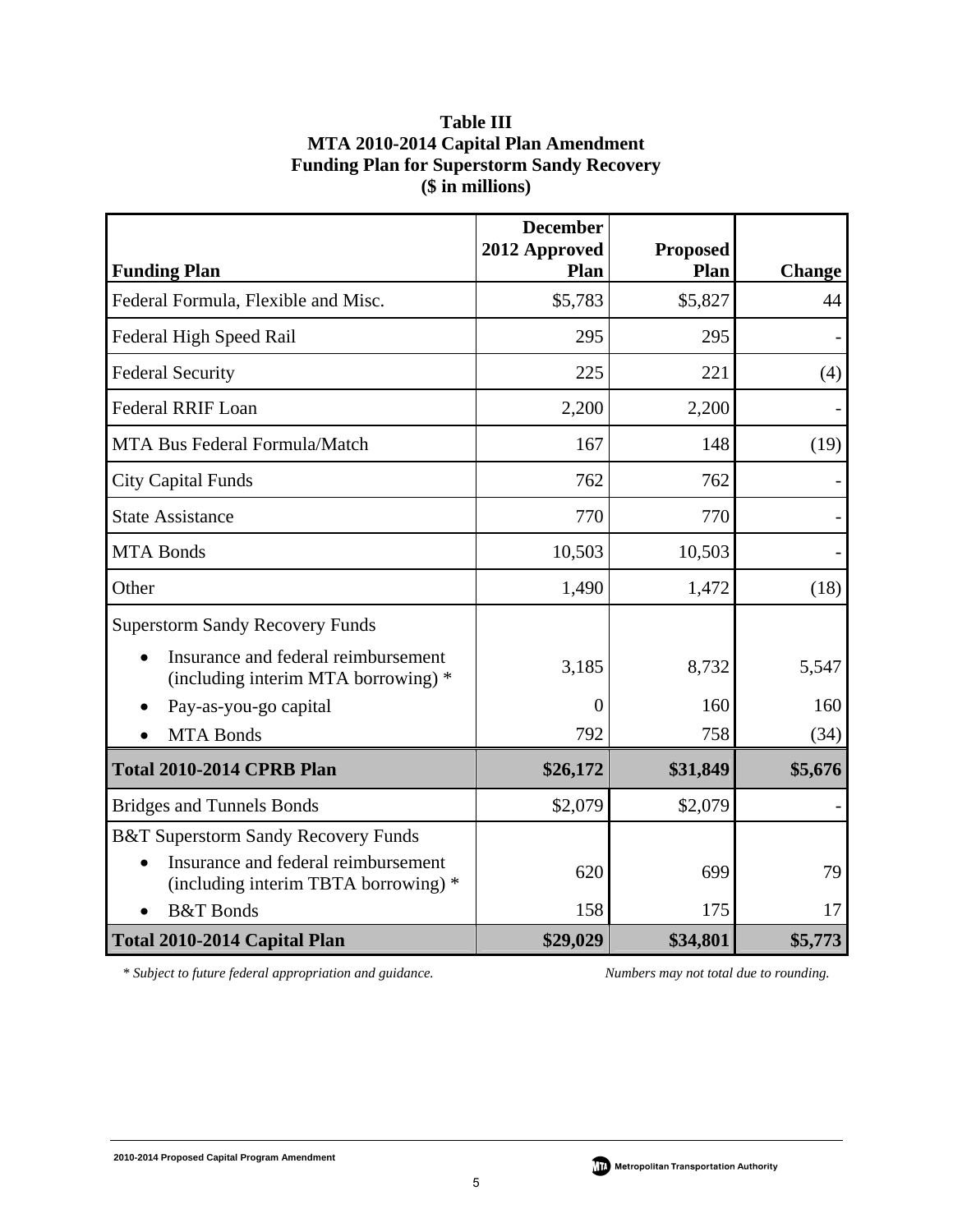# **Federal Formula, Flexible and Miscellaneous \$44 million**

New York City Transit and MTA Bus are allocated an additional \$42 million for previously planned work to be funded by the FTA Flexible and Discretionary grant programs – offset by adjustments to federal formula and MTA local funding assumptions. FTA Discretionary funding is further increased by \$2.24 million to reflect new scope (and funding) for elevators in Grand Central Terminal as part of the East Side Access project.

# **Federal High Speed Rail No change No change**

This category of the funding plan remains unchanged.

# **Federal Security (\$4 million)**

Due to the transfer of \$4 million of MTA operating funds to support capital security initiatives, the federal security assumption is reduced by \$4 million.

# **Federal RRIF Loan** No change

This category of the funding plan remains unchanged.

# **MTA Bus Federal Formula/Match (\$19 million)**

MTA Bus federal formula grant assumption reduced to reflect the allocation of FTA bus discretionary grant funding to the Federal Formula, Flexible and Miscellaneous funding category.

# **City Capital Funds** No change **No change No change No change**

This category of the funding plan remains unchanged.

# **State Assistance** No change

This category of the funding plan remains unchanged.

# **MTA Bonds** No change **No change No change No change**

This category of the funding plan remains unchanged (apart from MTA Bonds as a source separately addressed below, under the heading "Superstorm Sandy Recovery Funds").

Metropolitan Transportation Authority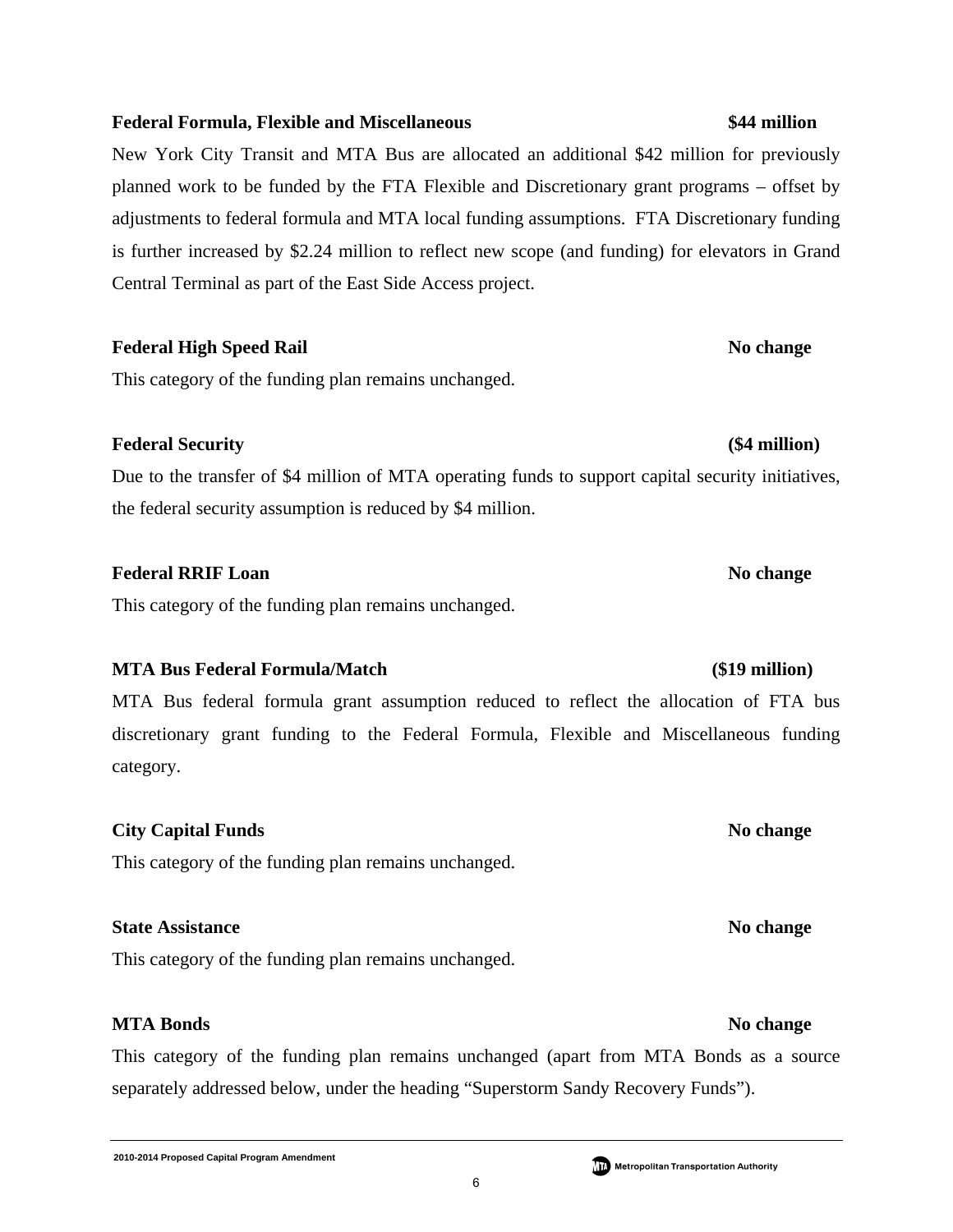# **Other (\$18 million) Constanting to the constanting of the constanting of the constanting of the constanting of the constanting of the constanting of the constanting of the constanting of the constanting of the constanti**

Operating funds totaling \$4 million added to support the capital security program, offsetting the need for federal funding as noted above. Also included are adjustments to MTA local cash need as partial offset to newly allocated federal discretionary funding for New York City Transit and MTA Bus.

An additional \$0.75 million added to the program envelope for MNR upgrade of Connecticut DOT Administrative Assets (telephone interconnection system) on the New Haven line.

# **Superstorm Sandy Recovery Funds \$5,770 million**

The proposed amendment adds \$5.770 billion to the program envelope for Superstorm Sandy mitigation initiatives: \$5.674 billion for MTA Core/CPRB agencies, \$96 million for MTA Bridges and Tunnels. The MTA expects that the proposed mitigations will predominantly be funded through reimbursements obtained from the federal government (including the Federal Transit Administration/FTA and Federal Emergency Management Agency/FEMA). It is expected that the local share for these mitigation projects will be funded by previously approved bonding and additional pay-as-you-go (PAYGO) capital of up to \$160 million. Insurance proceeds will supplement the Superstorm Sandy repair, recovery and mitigation efforts. The federal government's adoption of a higher federal reimbursement percentage for the FTA Sandy Emergency Relief program (for both restoration and mitigation projects that receive funding) $1$ means that the net local funding share for Sandy projects will be lower than originally projected. In addition, MTA anticipates earlier receipt of federal Sandy Relief monies than was originally projected, further reducing its reliance on debt for the early funding of Sandy project needs. As a result, the additional bonding authority that was approved in the recent Program amendment addressing Sandy Recovery restoration projects is expected to be available to support much of the local share of funding for Sandy mitigation projects. In addition, business interruption insurance proceeds and federal operating expense reimbursements (up to \$331 million, the maximum Superstorm Sandy recovery impact on the operating budget), which were initially

l

<sup>&</sup>lt;sup>1</sup> The FTA is providing 100% reimbursement for certain operating expenses and up to 90% reimbursement for funded repair, restoration and mitigation projects versus the previously assumed 75% standard FEMA reimbursement.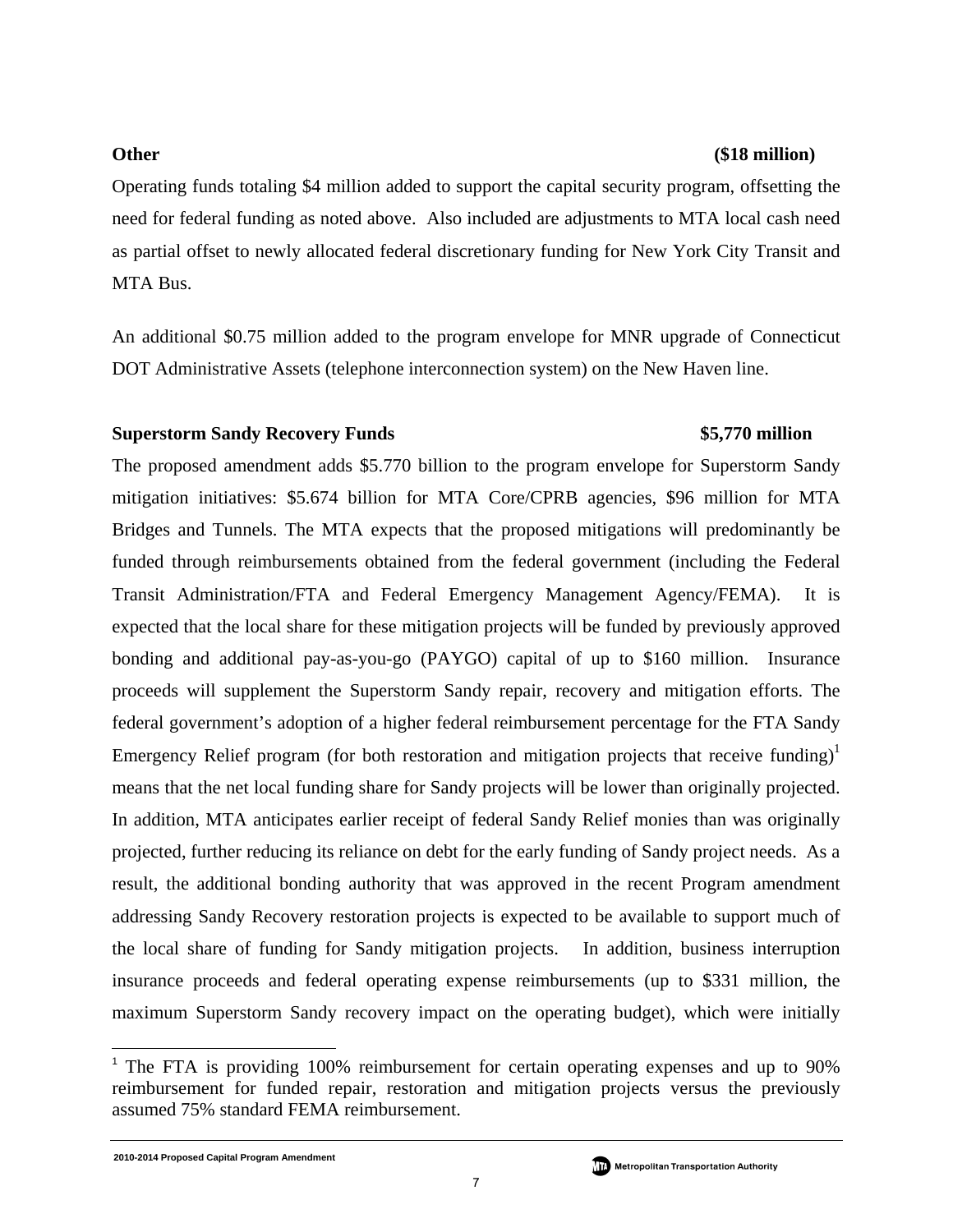projected to be received over three years, are now expected to be received earlier. This will allow the MTA to repay the \$75 million OPEB loan (taken to fund Sandy-related expenses) earlier than projected, and will also free-up additional monies for PAYGO capital.

Given the amendment's predominant reliance on federal governmental programs as the funding source for Superstorm Sandy mitigation efforts, MTA's ability to carry out specific proposed mitigations contained in the proposed amendment will depend upon the future award of federal grants to provide funding for specific proposed mitigation projects.

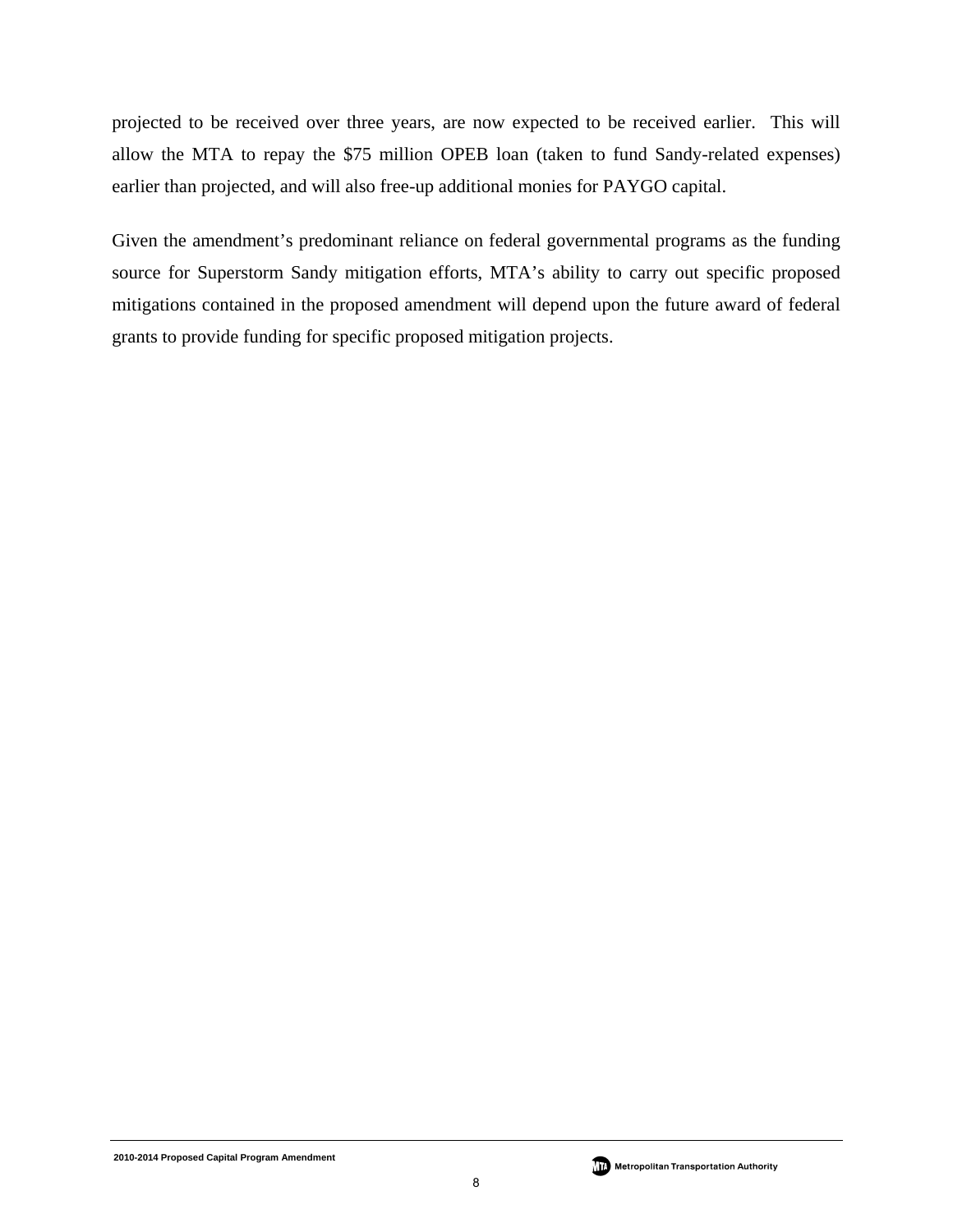# **DISCUSSION OF AGENCY PROGRAMS**

# **MTA New York City Transit**

This proposed amendment adjusts New York City Transit's 2010-2014 Capital Plan from \$12.841 billion (the level approved by the MTA Board in April 2010) to \$11.642 billion to capture \$1.192 billion in net savings and efficiency initiatives and \$7 million in a transfer of NYCT's share of the administrative budget for the Small Business Mentoring Program (SBMP) to the MTA Interagency portion of the program. Adjustments for the remaining work in the plan reflect refined project scopes and cost estimates, bid experiences, schedule changes, and market conditions since the last update to the Board. These impacts result in decreased costs for many projects identified through a comprehensive review of the program to implement projects more efficiently. To better align project budgets with implementation schedules and priorities, this amendment also moves some projects to future capital plans.

This amendment also reflects the addition of new projects. These include some that were added in previous Board actions, such as new subway car design, repairs to the Steinway Tube, and installation of passenger station local area networks (PSLAN), as well as several that are proposed now and discussed in the following category sections.

A number of projects are newly listed as a result of administrative transfers from certain existing projects, as a means of better budget control and transparency. Though now listed as independent projects, such work was already contemplated and budgeted within the previously approved Plan. Specifically, projects have been split out to identify scopes and/or locations under the station renewal program, the station component program, and the mainline and yard track and switch programs. Previously, such work was budgeted in programmatic reserves. Similarly, a number of projects are added that reflect the transfer of scope from selected projects to packages that are being implemented under the SBMP; to date, these mentoring projects have mainly involved work in stations and depots. It is expected that additional administrative split outs of approved scope in these areas will occur.

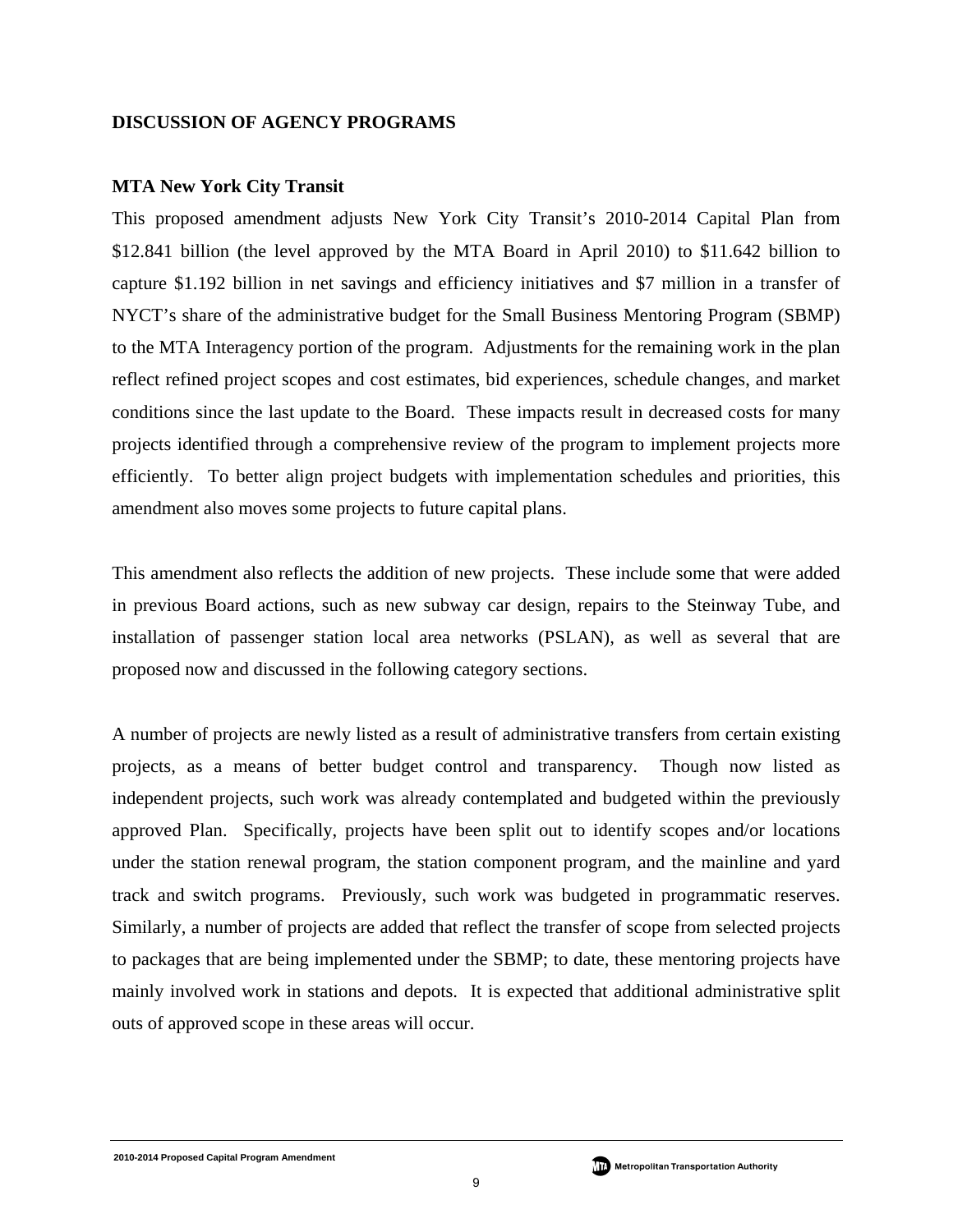Table IV summarizes the proposed changes by category and the following narrative highlights the major changes in each of NYCT's program areas.

|                                    | Original<br><b>Approved</b> | <b>December</b><br>2012<br><b>Approved</b> | <b>Proposed</b> | <b>Change</b><br>from<br>Original |
|------------------------------------|-----------------------------|--------------------------------------------|-----------------|-----------------------------------|
| Category                           | <b>Plan</b>                 | Plan                                       | Plan            | Plan                              |
| <b>Subway Cars</b>                 | \$1,039.1                   | \$1,039.1                                  | \$1,020.4       | (\$18.7)                          |
| <b>Buses</b>                       | 1,766.1                     | 1,587.8                                    | 1,459.1         | (307.0)                           |
| <b>Passenger Stations</b>          | 2,286.9                     | 2,055.9                                    | 2,157.9         | (129.0)                           |
| Track                              | 1,404.1                     | 1,262.3                                    | 1,477.3         | 73.2                              |
| Line Equipment                     | 415.2                       | 373.3                                      | 320.2           | (95.0)                            |
| Line Structures                    | 536.0                       | 481.8                                      | 508.9           | (27.0)                            |
| <b>Signals and Communications</b>  | 3,191.9                     | 2,869.5                                    | 2,792.5         | (399.4)                           |
| Power                              | 305.6                       | 274.7                                      | 231.8           | (73.8)                            |
| Shops and Yards                    | 395.2                       | 355.3                                      | 263.2           | (132.0)                           |
| Depots                             | 537.7                       | 483.4                                      | 470.4           | (67.3)                            |
| <b>Service Vehicles</b>            | 124.2                       | 111.7                                      | 103.0           | (21.2)                            |
| Miscellaneous                      | 681.2                       | 612.4                                      | 718.2           | 37.1                              |
| <b>Staten Island Railway</b>       | 157.7                       | 141.8                                      | 118.9           | (38.7)                            |
| <b>New York City Transit Total</b> | \$12,841.0                  | \$11,649.0                                 | \$11,642.0      | $(\$1,199.0)$                     |

**Table IV MTA New York City Transit 2010-2014 Capital Program by Investment Category (\$ in millions)** 

 *Numbers may not total due to rounding* 

# **New Cars** (\$19 million) **19**

The decrease in the category reflects reductions in car purchase projects offset by the addition of a new project.

New York City Transit experienced budget savings in the two ongoing car purchase projects. In the A Division project, NYCT is purchasing 126 R188 railcars and converting existing R142 cars to communications based train control (CBTC) operation for use on the Flushing line, which is being equipped with CBTC signals. The base contract portion for 23 cars is funded in the 2005- 2009 Capital Plan. Savings in this Plan in the contract option for 103 cars reflect the revision of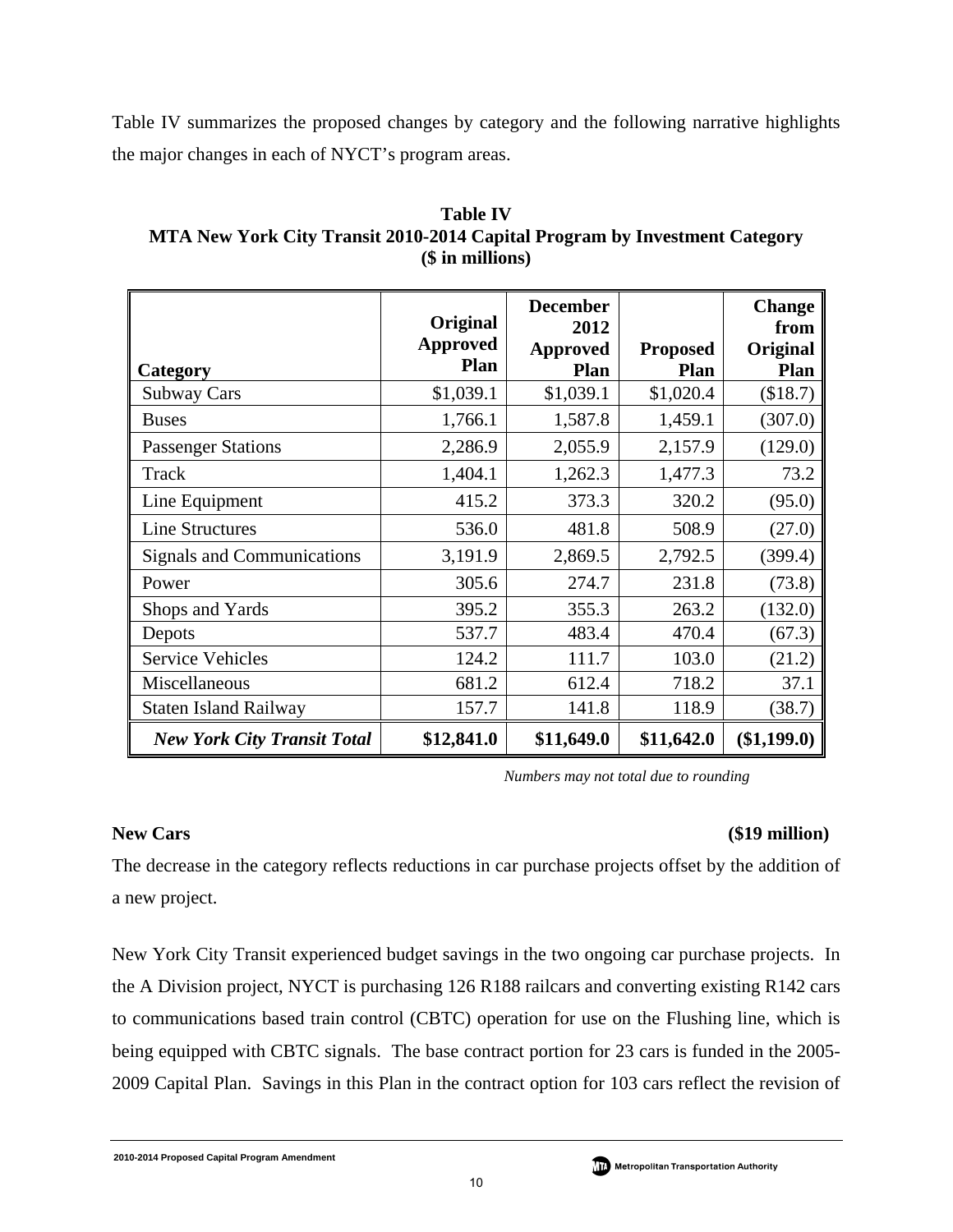the mix of new and conversion cars (\$19 million). The budget for the conversion cars is located in the Signals and Communications category. In the B Division project, NYCT is purchasing 300 R179 railcars. Originally planned as a purchase of a total of 340 cars via a base contract of 290 cars and an option contract for 50, the quantity was reduced and project structure consolidated to reflect Transit's reassessment of projected ridership growth (\$12 million). The 2010-2014 Plan now funds the purchase of 403 new cars, including 103 A Division cars and 300 B Division cars.

A new project has been added to fund design of the future R211 B Division fleet (\$12 million). The R211 cars will replace NYCT's R46 fleet and are expected to be ordered beginning in the 2015-2019 Capital Plan.

### **Buses** (\$307 million)

The net decrease in this category reflects the savings on various bus purchases (\$278 million), reduction in the purchase of paratransit vehicles (\$58 million), and the addition of a new project to improve customer communication on buses (\$28 million). The savings in bus purchases is driven by the consolidation of various smaller purchases, good bid savings, and, in the case of certain standard buses, the purchase of less expensive diesel-powered units. Clean diesel offers more cost-effective performance than electric-hybrid models for certain routes and with a minimal emissions impact. NYCT has also worked to identify and qualify new vendors for all three types of buses it operates. Fleets from several vendors have been tested to evaluate the latest fuel-saving and reliability-improving technologies, resulting in qualification of several vendors and providing performance-based data on which to base remaining bus purchases in the Plan.

The total number of buses to be purchased in this Plan increases by 29 buses to 2,119. An additional 14 standard, compressed natural gas-powered buses were ordered via a contract option to maximize NYCT's use of CNG technology. The plan now funds the purchase of 1,055 standard buses - up from 1,041. The number of express buses to be ordered increases by 15 units from 375 to 390; these were to be ordered via a contract option but will be added to the base project to ensure production continuity. The quantity of articulated buses to be purchased remains at 674.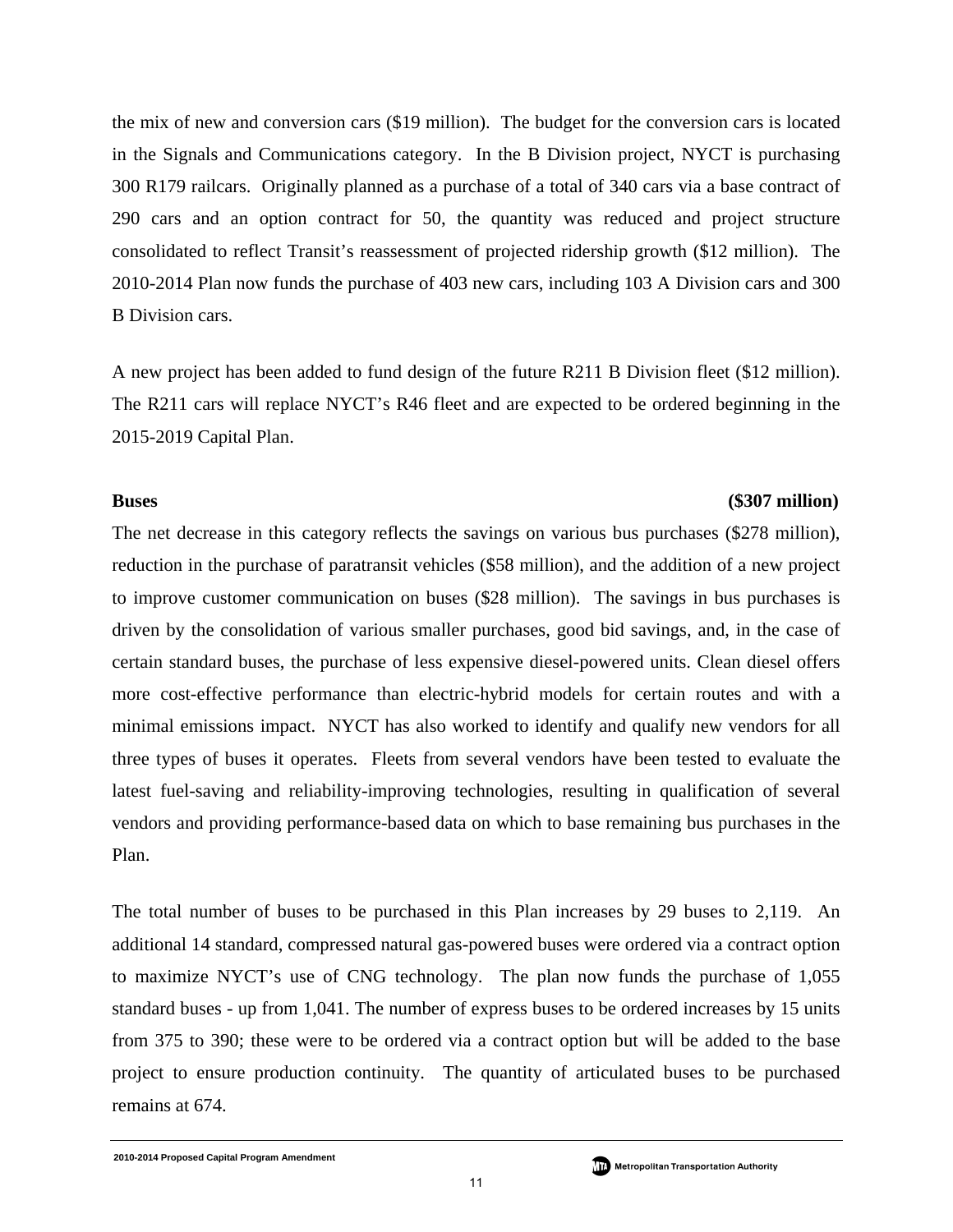The quantity of paratransit vehicles is reduced by 706 units from 943 to 237 units (\$58 million). This drop in demand reflects changes in NYCT's Access-A-Ride service strategy.

Offsetting the above decreases is the addition of a project for On-Board Audio Visual systems (OBAV), an automated wireless announcement system intended to provide prerecorded announcements and planned and real-time service alerts on buses (\$28 million). The system would be deployed after pilot-testing in 2013 and fully implemented in coordination with bus purchases in 2013 and 2014.

# **Passenger Stations** (**\$129 million)**

The decrease for this category primarily reflects savings from favorable bids (especially for elevator and escalator work) and scope efficiencies and reprogramming of some scope to coordinate with future projects. In addition, this amendment reflects the rollout of the Station Component and Station Renewal programs with the administrative creation of a number of new, location-specific projects.

Responding to the slow pace and high cost of the station rehabilitation program of previous capital plans, this Plan features the more cost-effective Station Component and Station Renewal programs, targeted and component-based programs that address the most deficient station elements. When the Plan was first established, these initiatives were budgeted in programmatic reserves; since then, a number of projects have been added via administrative transfers from these reserves to identify specific scopes and/or locations. These include station renewal projects for five stations on the Myrtle line, six stations on the Liberty line, seven stations on the Culver line, six stations on the New Lots line, and one station on the Flushing Line. Similarly, locationspecific projects totaling more than \$200 million have been split out to address components at specific stations. A number of station component projects are being implemented via the SBMP.

Favorable bid experience yielded savings for ADA projects at various stations, including Forest Hills-71st Avenue on the Queens Boulevard line (\$12 million), Kingsbridge Road on the Concourse line (\$9 million), Utica Avenue on the Fulton line (\$6 million), Hunts Point Avenue on the Pelham line (\$14 million), and platform edge improvements at the  $34<sup>th</sup>$  St. / Herald Square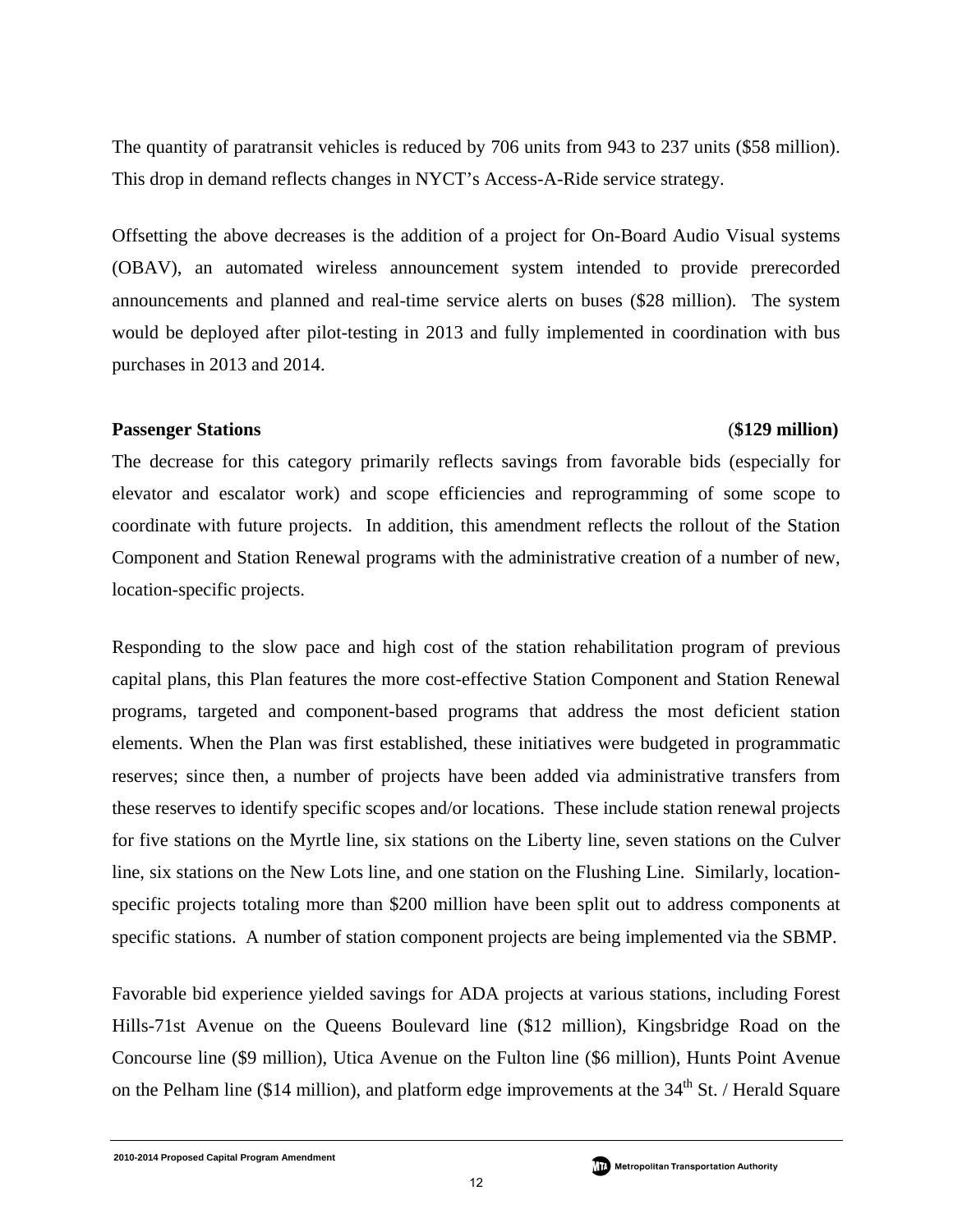complex (\$7 million). Savings for other locations still in design are incorporated for Ozone Park-Lefferts Blvd. on the Liberty line (\$11 million) and  $23<sup>rd</sup>$  St. on the Lexington line (\$9 million). In the escalator / elevator replacement program, savings are seen from favorable bids to replace escalators at the Whitehall St., Bowery, and East Broadway stations in South Manhattan (\$12 million) and at the Roosevelt Ave. station on the Queens Boulevard line (\$4 million), and to replace 11 hydraulic elevators at various stations (\$22 million).

This amendment reflects two other notable changes. These include savings from favorable bids for the platform replacement at Court Square on the Flushing line (\$6 million) and the reprogramming of the project to add a new entrance on the north side of the Times Square station complex (\$24 million). The new entrance will be addressed in concert with a project to reconfigure the Times Square Shuttle platform in a future plan.

New project needs offset some of the above savings. The project to repair the ceilings at the 181st St. and 168th St. stations on the Broadway- $7<sup>th</sup>$  Avenue line in Manhattan required additional funds to address technical, historic preservation, and operational issues (\$22 million). Also, several new projects are added, including adding an elevator at Dyckman St. on the Broadway/ $7<sup>th</sup>$  Avenue line (\$13 million), addressing additional structural repairs at six Jamaica line stations where other component repairs are being done (\$16 million), and advancing station component repairs from future programs to coordinate with repairs of nearby assets damaged by Superstorm Sandy (\$24 million).

The fare collection element decreases slightly to reflect good bid savings on the purchase of automated farecard access gates (\$0.5 million). However, new projects have been split out from the new fare payment system, or NFPS project (note: the project was formerly called "SmartCard Implementation"), to install passenger station local area networks. The PSLAN and NFPS initiatives will share some of the same infrastructure. PSLAN also is discussed in the Signals and Communications category of this document.

# **Track \$73 million**

The increase in this category primarily reflects additional needs for the mainline track program (\$63 million) and for the mainline switch program (\$10 million). Most of the need addressed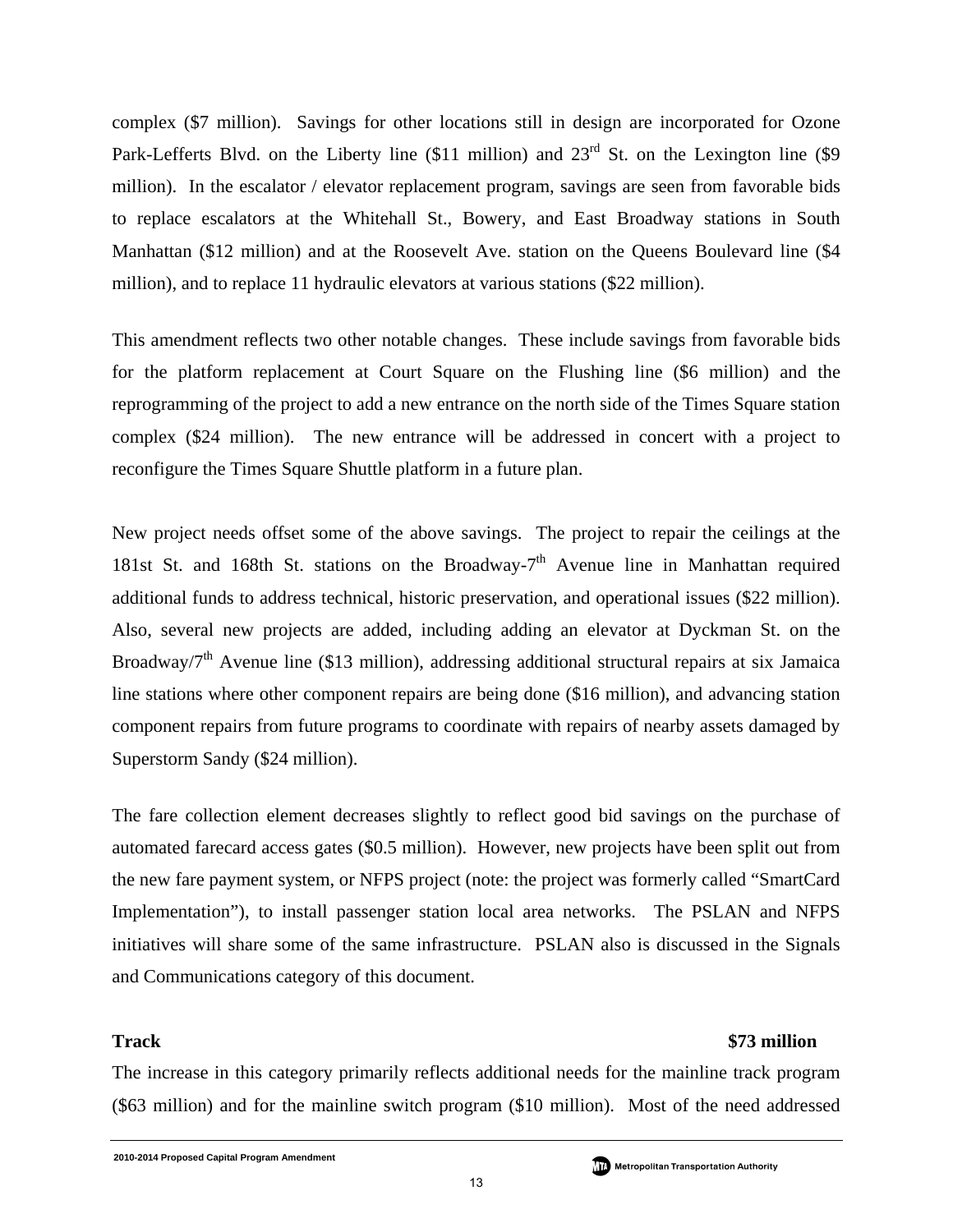material and labor overruns in the 2010 and 2011 annual programs. To counteract cost growth and to improve budget control, NYCT has changed the budgeting approach for the track and switch programs. Until 2012, these programs were budgeted and administered using only annual allocations, even though they actually supported work for multiple locations. Beginning in 2012, Transit has begun to break the annual program budgets into location-specific projects to allow for better planning, oversight, and evaluation. Locations for the next year's program are determined in the year before the planned work is expected to begin, and this is also when the location-specific projects are split out.

# **Line Equipment** (\$95 million)

The overall decrease in this category is attributable mainly to favorable bids and revised estimates for projects stemming from efficiencies in design. Good bid savings occurred for a tunnel lighting project on the  $4<sup>th</sup>$  Avenue – Culver lines (\$5 million), the new Mulry Square vent plant project (\$48 million), and a well rehabilitation project (\$4 million). Revisiting project scope assumptions during design yielded savings for a tunnel lighting project on the Queens Boulevard line (\$10 million) and for two pumping projects (\$23 million) on the Pelham and Jerome lines and in midtown Manhattan. Significant savings came from one pump project because certain costly scope items, such as excavation and structural work, are no longer needed.

# **Line Structures** (**\$27 million)**

This category's decrease largely reflects savings from favorable bids, lowered project estimates based on reviews during design, and reprogramming of certain scope in favor of more efficient approaches. Some savings are offset by overruns and projects to address new needs.

Savings via favorable bids were gained on structure repair projects at the 148th St. yard and the Far Rockaway/Rockaway Park and Jamaica lines and five elevated structure painting projects on the Rockaway, Brighton, White Plains Road, Broadway/ $7<sup>th</sup>$  Avenue, and Jamaica lines (\$63) million). Estimate revisions for other projects now in design produced additional savings (\$1 million). A notable exception is the project to rehabilitate the under-deck portion of the Culver Viaduct that experienced an unfavorable bid result, attributed primarily to the complex working conditions at various elevations along the viaduct structure (\$21 million).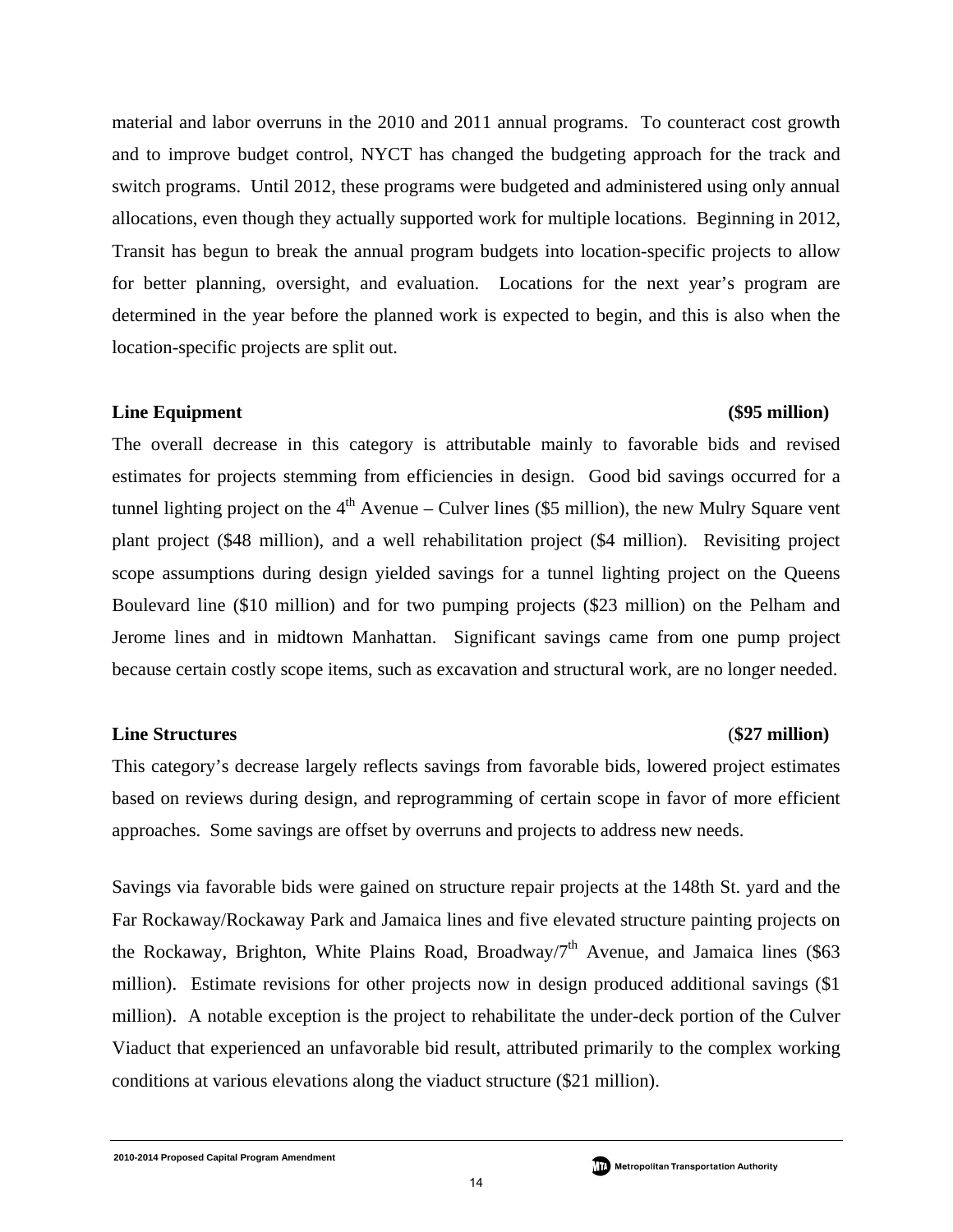Based on review of asset needs, NYCT has also eliminated unneeded scope. A capital project to stabilize the existing track sub-grade fill along the Franklin Avenue Shuttle is no longer needed because the condition can be addressed under the operating budget (\$26 million). Also, the scope of a repair project on the  $4<sup>th</sup>$  Avenue line has been reduced to address only priority component structural repairs (\$15 million).

Some of the savings identified above have been redirected to address new needs as reflected in four projects. In 2011, the Board approved adding a project to address structural problems related to water infiltration in the Steinway Tube (\$19 million). Related traction power in that location is discussed in the Power section of this document. In 2012, the Board approved the addition of a structure repair project on the Broadway/ $7<sup>th</sup>$  Avenue line for the 122<sup>nd</sup> and 133<sup>rd</sup> St. portals (\$17 million). Other new projects include subway roof replacement in the vicinity of Delancey St. on the Nassau line  $(\$3$  million) and column repair on the lower level of the 9<sup>th</sup> Avenue station (\$19 million) on the West End line.

Overall, the various line structure repairs, painting, and related work address:

- 6.8 miles of retaining wall and overpass repairs along the at-grade Dyre Avenue and Sea Beach lines
- 8.2 route miles of elevated structure repair on the Jamaica, Rockaway and Far Rockaway lines, and Culver Viaduct
- 18.5 miles of overcoat painting of the elevated Brighton, Broadway/ $7<sup>th</sup>$  Avenue, Canarsie, Culver, Jamaica, Rockaway, and White Plains Road lines
- Rehabilitation of 125 emergency exits throughout the system

# **Signals and Communications (\$399 million)**

The signals element of this category decreases by \$333 million and the communications element decreases by \$67 million.

Favorable bid experience and scope and estimate refinement resulted in savings for various signals projects. These include favorable bids for the interlocking modernizations at Church Avenue on the Culver line (\$44 million) and  $71<sup>st</sup>$  Avenue / Union Turnpike (\$52 million) and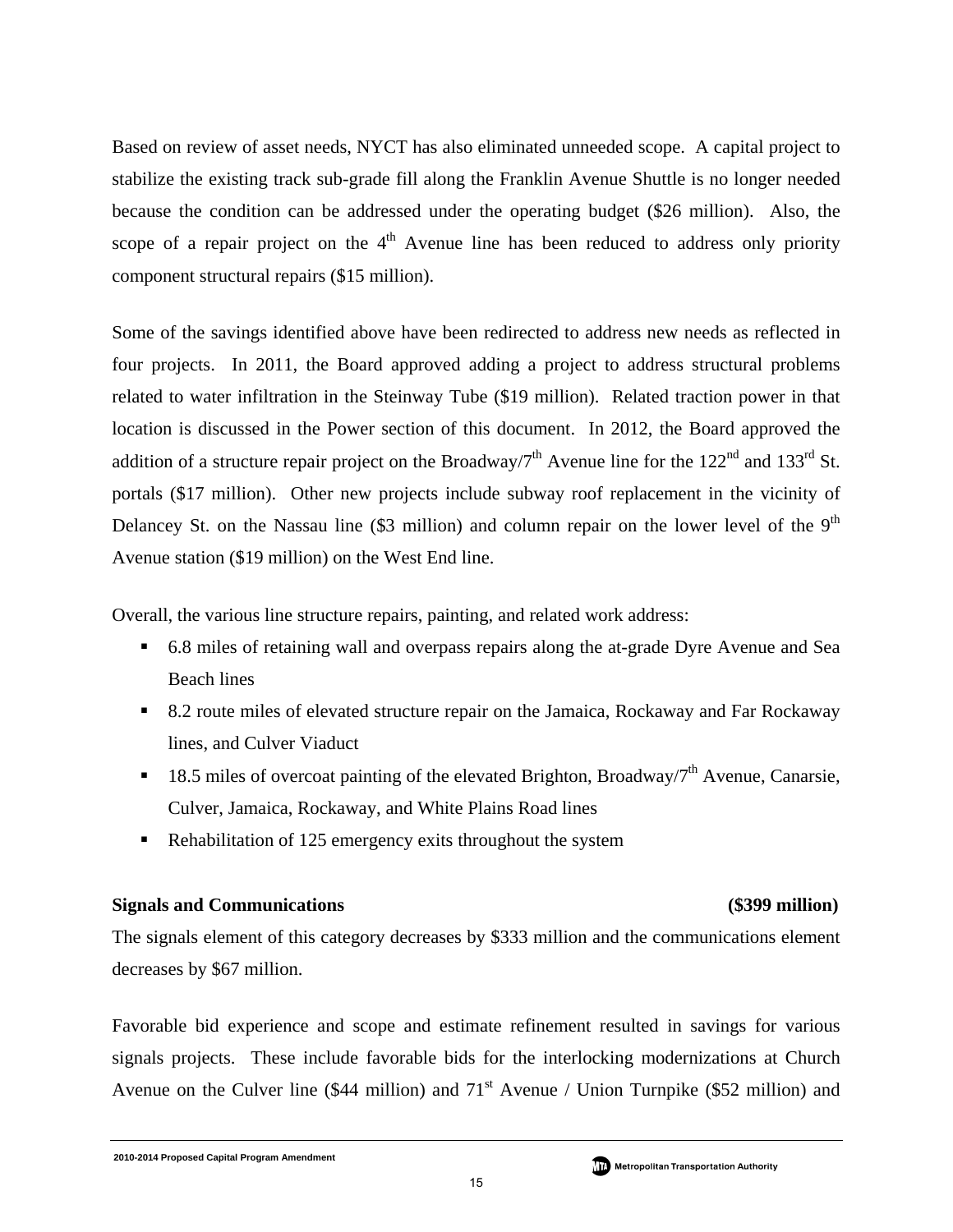Roosevelt Avenue (\$14 million) on the Queens Boulevard line, and also for the project to upgrade various interlockings with solid state equipment (\$19 million). The estimate for the Dyre Avenue line project is reduced based on the final design estimate (\$40 million). Savings in a stop cable replacement project occurred because scope had been advanced and completed in other projects (\$18 million). The scope of the station time signal enhancements on the Lexington line is removed (\$22 million) because the benefits to local track operations will be less than what can be achieved for the express. In addition, the construction phase of the Jay Street interlocking modernization is rescheduled for the 2015-2019 period to better coordinate track access throughout the  $6<sup>th</sup>$  Avenue line (\$193 million); funds are retained for design of this project.

The signals element has several offsetting increases. One is an increase for the retrofitting of existing R142 cars to operate on the Flushing line, now being converted to CBTC signals (\$23 million). The increase reflects the distribution of contract costs between this project and a related purchase of new, CBTC-ready cars, which also will be used on the Flushing line. In addition, new projects are added, including one for the rehabilitation of the Steinway Tube ducts and cabling (\$47 million) - a project approved by the Board in 2011 - and projects to upgrade signal system computer hardware (\$6 million) and display equipment (\$7 million) at NYCT's Rail Control Center.

The overall reduction in the communications element is primarily due to good bid savings and revised project scopes. Notable good bid savings occurred on projects to replace the subway VHF radio system (\$85 million) and portable radios (\$5 million). In addition, a project to upgrade HVAC systems in communications rooms was reduced because NYCT was able to do the work in the 2005-2009 Plan using available American Recovery and Reinvestment Act (ARRA) funding (\$19 million). Also, the scope of the SONET upgrade project has been reduced to strategically refocus the project away from individual applications toward a system-wide migration / cutover (\$15 million).

Four new communications projects and an increased estimate for a fifth project partially offset the above reductions. Three of the new projects support an initiative to improve emergency passenger communications in stations. Funding for the underlying communications infrastructure – PSLAN – is provided for design at 68 stations (\$5 million) and installation at 31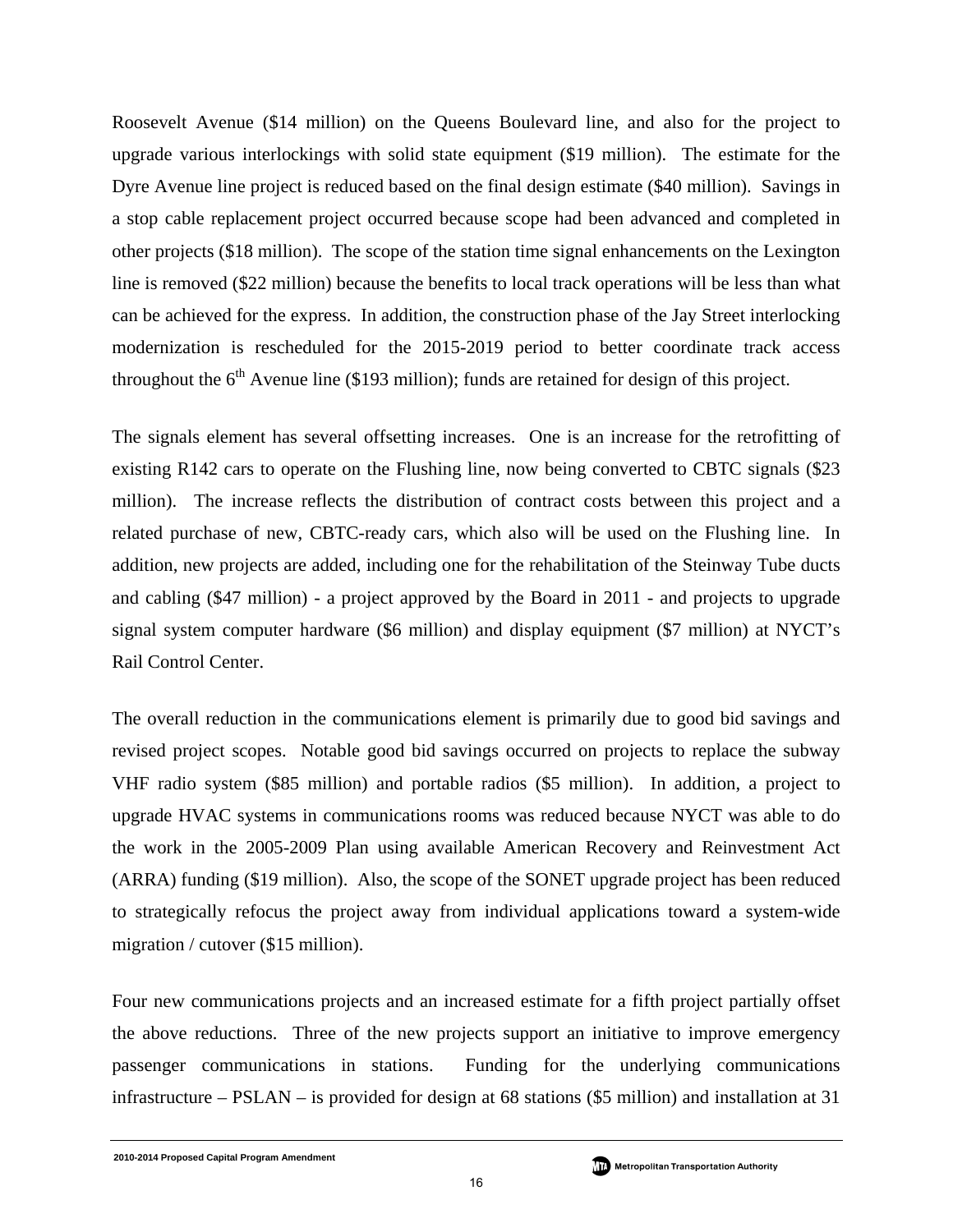stations (\$23 million). Funds for installation at additional stations are budgeted in the Stations category because their deployment also supports the new fare payment system initiative. Help Point kiosks will be attached to the PSLAN at 93 stations (\$30 million) and will be placed at convenient platform locations to provide immediate connection for passengers needing assistance in an emergency. The fourth new project will ventilate hydrogen gas at certain communications rooms (\$6 million). Last, the budget for a PBX upgrade project is increased reflecting new estimate coming out of the project design (\$9 million).

# **Power** (**\$74 million)**

This category's reduction is mainly attributable to bid savings and refinements to project scopes and estimates. Favorable bids yielded savings for a duct bank repair project (\$11 million), a substation enclosure rehabilitation project (\$3 million), and a substation modernization project (\$6 million). Other savings result from project scope revisions. For example, part of the Central Substation cabling project scope was addressed under other capital projects (\$11 million). Similarly, estimates were reduced based on detailed review and assessment of certain projects in the scope development or design stage, including power cable duct repair (\$12 million) and rehabilitation of five IRT substation enclosures (\$4 million). In addition to these savings and efficiency efforts, NYCT has refined the scope of the project to replace negative cables on the 4<sup>th</sup> Avenue line to address only the highest priority needs (\$26 million).

# **Shops and Yards (\$132 million)**

The net decrease of this category primarily reflects revised project phasing and savings due to favorable bids. The 207<sup>th</sup> St. Overhaul Shop continues to be NYCT's main shop investment. However, the pace of investment in the facility is reduced to focus only on priority needs. The main project to expand the overhaul shop is reduced by \$104 million; work will be done in phases instead of one large project. In addition, based on ongoing design review, Transit has reestimated the power upgrade work at the  $207<sup>th</sup>$  St. Maintenance Shop (\$5 million). Favorable bids were experienced for other projects, including the  $207<sup>th</sup>$  St. Overhaul Shop electrical system project (\$12 million), the Coney Island power centers upgrade project (\$6 million), the  $207<sup>th</sup>$  St. Overhaul Shop heating plant project (\$5 million), and the East New York Maintenance Shop ventilation project (\$4 million). Small, offsetting budget changes in other projects in this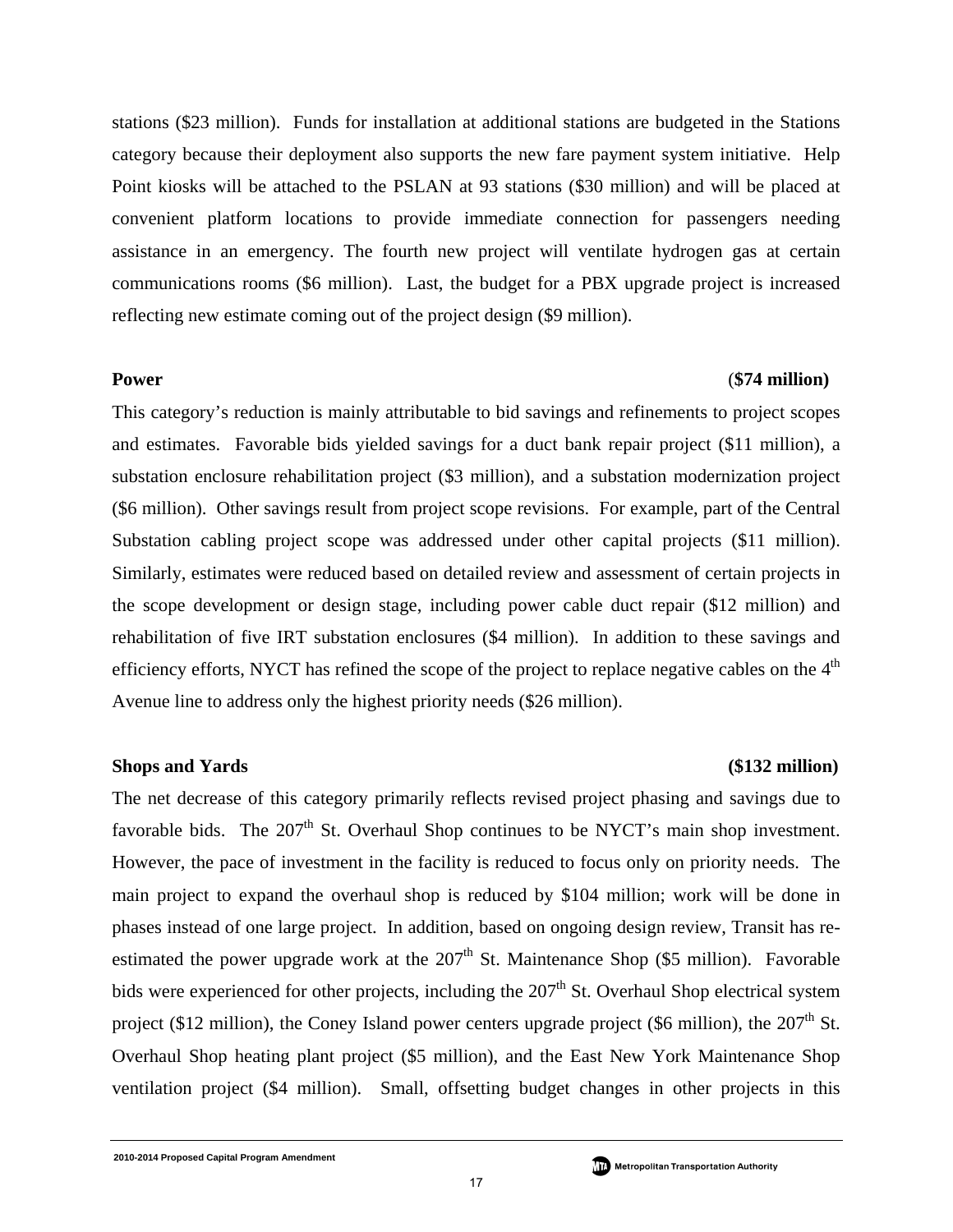category mainly reflect the revised budgeting approach in NYCT's track and switch programs (also discussed in the Track category) and transfers to the Owner Controlled Insurance Program (OCIP) project in the Miscellaneous category.

# **Depots (\$67 million)**

The net decrease in this category primarily reflects savings from favorable bids, revised project scopes and estimates for projects in design, and the reprogramming of several projects.

In the project replacing bus washers at four depots, savings resulted from favorable bids and from splitting out scope for specific depots to projects in the SBMP (\$14 million). Budgets for two projects related to new or reconstructed depots are reduced to reflect the pace of project implementation. The scope for phase one of the new Jamaica Depot is reduced to address only pre-construction work, such as site preparation and design, because it is not possible to begin construction in the current plan (\$50 million). Similarly, design for the reconstruction of the 126th St. Depot is removed (\$20 million), leaving funds in this Plan only to address environmental and other site preparation work.

NYCT is reprogramming certain projects for future implementation, if needed. A project to convert and rehabilitate the paint shop at East New York is postponed as the strategy for the overall East New York complex is evaluated (\$10 million). The paint application system project at Fresh Pond Depot also is reprogrammed to coordinate overall strategies (\$2 million). Replacement of the ADEPT (Automated Decision Engine for Passenger Transportation) system, the scheduling and dispatching system for NYCT's Access-A-Ride service, is not needed now as the existing system is able to meet current needs (\$7 million). Finally, projects to develop parking lots at the Jamaica and Grand Avenue depots (\$5 million) and replace bus lifts (\$14 million) are no longer needed because these needs were addressed via other earlier capital projects.

Offsetting much of the reductions noted above is an overall increase to the projects to construct a new building to house a joint bus command center (BCC) for the NYCT and MTA Bus operations and to replace the existing bus radio system (\$44 million). The new BCC facility will be located across the street from the East New York Depot, which houses the existing BCC. The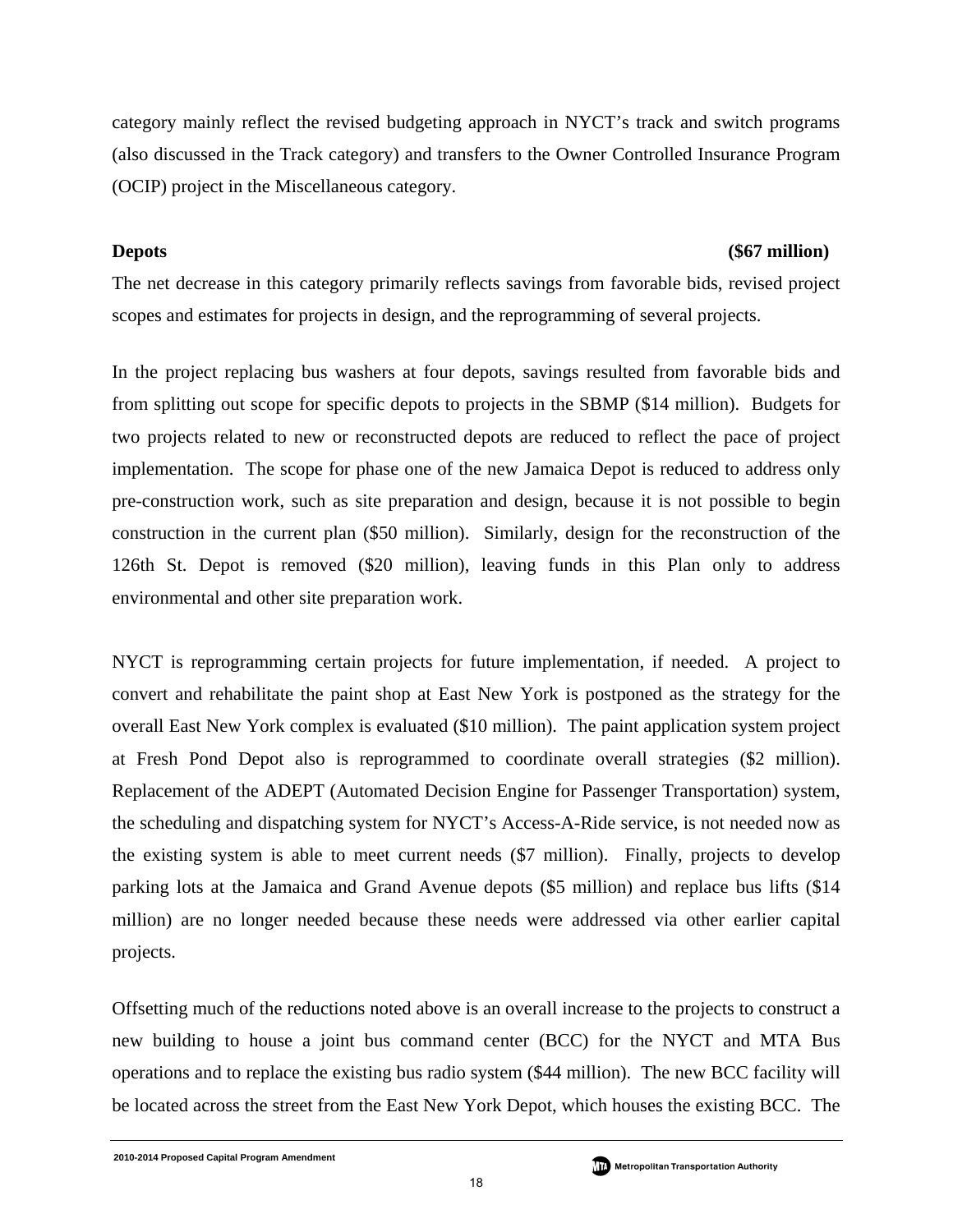project is being jointly funded by NYCT and MTA Bus; a portion of the project cost is allocated in the MTA Bus Company budget and is discussed in that agency's section of this document. Other offsetting changes include an increase of the camera enforcement system pilot project (\$1 million) to reflect the current project estimate and a new project for comprehensive repairs to the Manhattanville Depot façade (\$10 million).

# **Service Vehicles (\$21 million)**

# The net decrease in this category reflects the reprogramming of a locomotive project offset by the addition of a new vacuum train project. The purchase of 10 locomotives, an option to an existing contract, is rescheduled to the 2015-2019 period due to the slow progress of the base contract (\$41 million). Offsetting this decrease is a proposed new project for the purchase of a vacuum train (\$20 million). NYCT's existing vacuum trains need to be replaced due to poor condition; a second unit is planned to be purchased in the 2015-2019 period. Finally, NYCT has revised the number of heavy-duty, rubber-tire vehicles to be purchased from 329 to 268 based on an updated assessment of fleet needs.

# **Miscellaneous \$37 million**

This category includes various, generally smaller projects that support the overall program, including insurance, engineering and environmental services, and scope development. In addition, improvements to employee facilities across the system as well as certain management information systems (MIS) are funded in this category.

The main cause of the category's overall increase is the transfer of budgeted insurance costs from individual projects across the NYCT program (including projects in this category) into a consolidated OCIP project (\$106 million). A variety of changes to other project budgets have occurred in this category, and generally offset each other. Other increases include a project to address various emerging needs whose estimated impacts are being evaluated (\$31 million), a new project to support additional work under the SBMP (\$11 million), and additional support to coordinate customer service planning during service outages related to capital projects (\$5 million). These increases are offset by several project reductions, including use of design reserve funds to begin designs for future projects (\$74 million) and by the reprogramming of several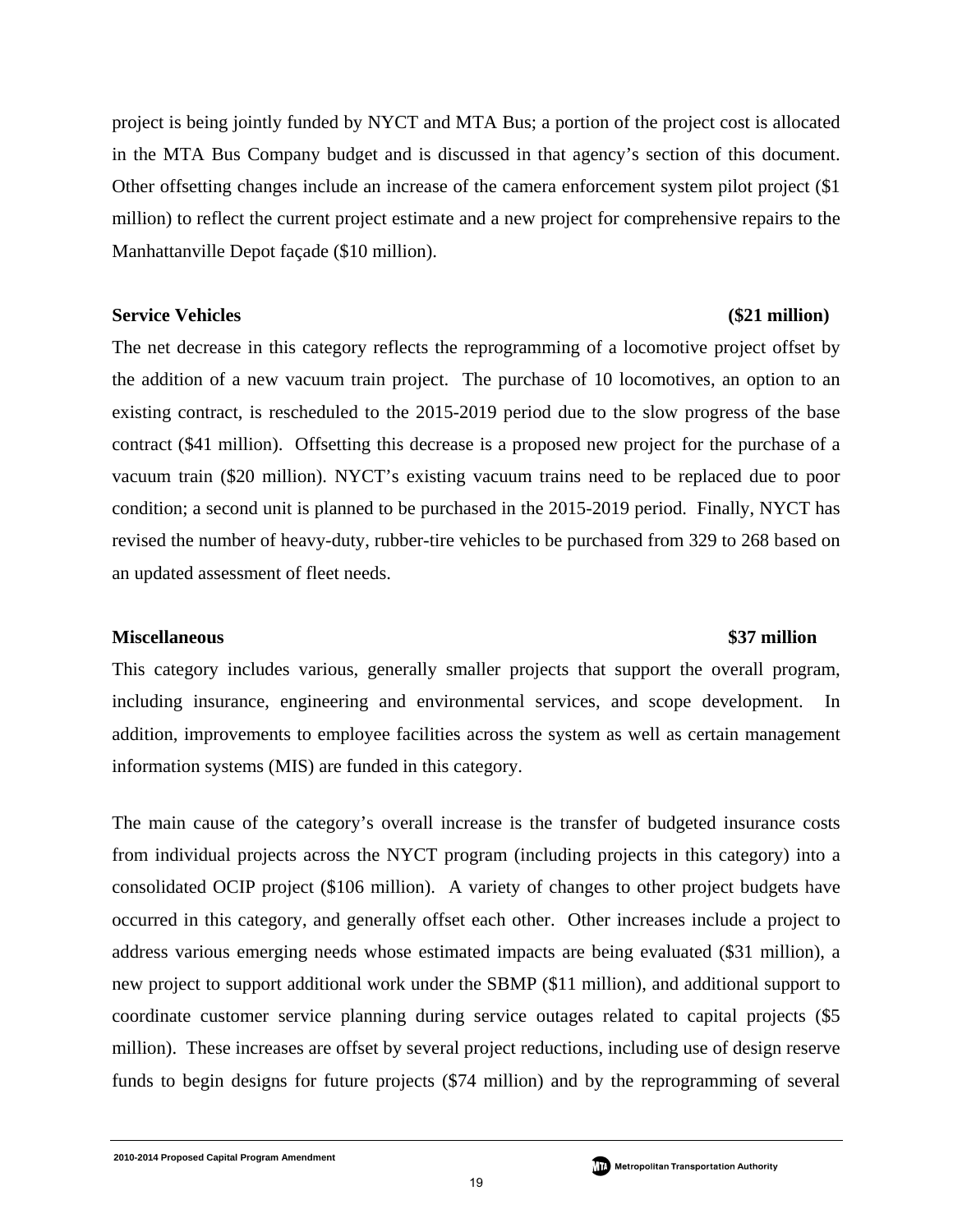projects, including the rehabilitation of employee facilities projects at Jay St. (\$12 million) and West  $4<sup>th</sup>$  St. (\$4 million), replacement of currency counters (\$4 million), and upgrade of the capital project information system (\$3 million). Last, the category was also reduced by \$7 million to transfer NYCT's share of the Mentoring Program Administration in a consolidated project located in MTA Interagency.

# **Staten Island Railway (\$39 million)**

The net decrease in this category results mainly from savings from favorable bids, reduced project estimates of projects in design, and reprogramming of projects to future Plans.

Savings from good bids came from a station structural repair project (\$2 million) and a bridge rehabilitation project (\$6 million) and, based on ongoing design, from a reduced estimate for the Prince's Bay substation project (\$5 million). In addition, projects to install composite contact rail (\$14 million) and rehabilitate circuit breaker houses (\$12 million) have been reprogrammed to coordinate with future SIR traction power improvements. Partially offsetting the reductions is the addition of a new signal project to improve train collision avoidance capabilities (\$1 million).

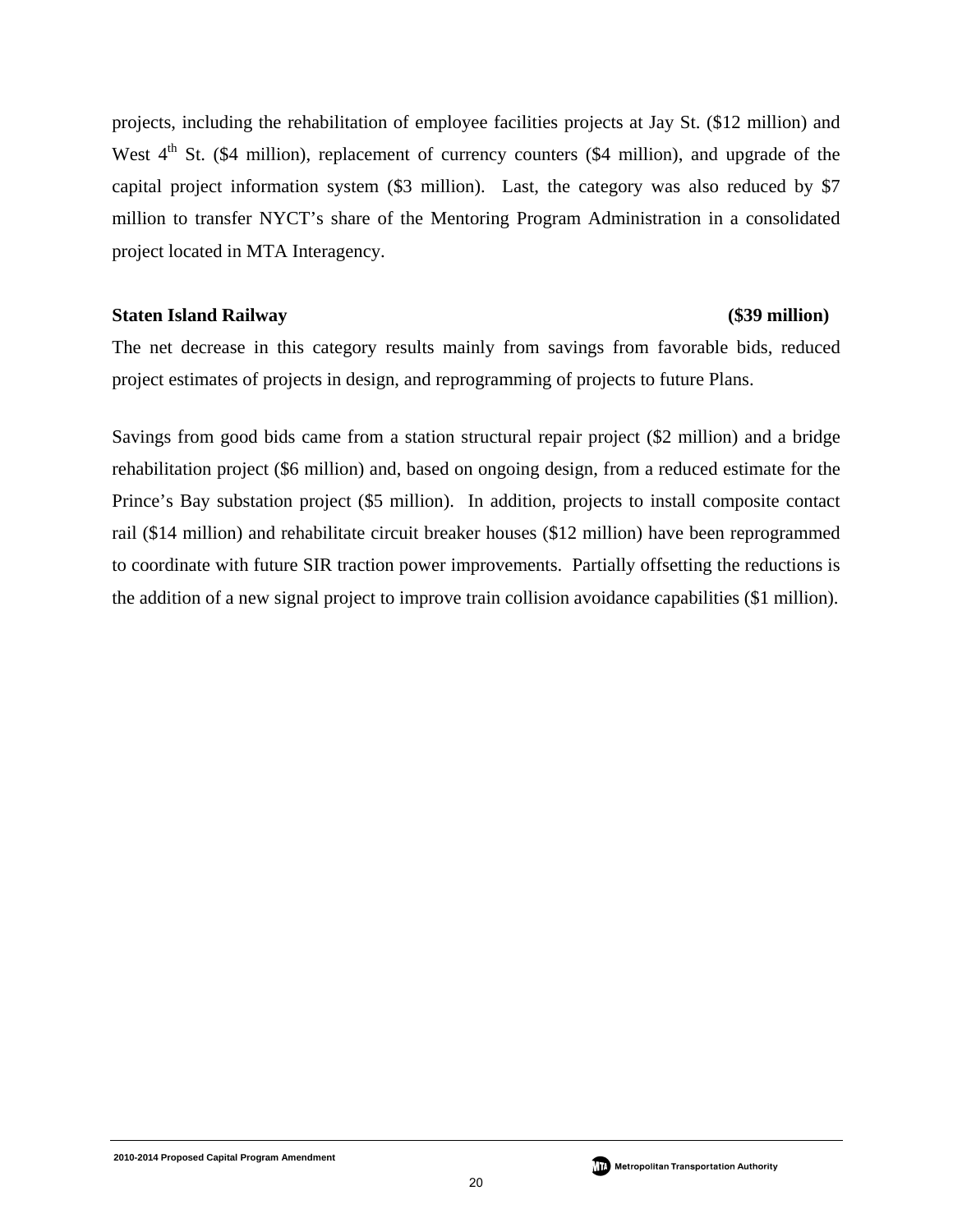# **Elements Exceeding 10 Percent of the Approved Plan**

Pursuant to the Public Authorities Law, changes to elements that are greater than 10% require approval of the Capital Program Review Board (CPRB) in order to be progressed. Table V shows those elements of the program that have grown by greater than 10% versus the last CPRBapproved (January 2013) amendment. CPRB approval is necessary to progress these work elements, to the extent element amounts have increased by greater than 10%. (Please note, the body of the amendment also identifies the scope of project changes relative to the original CPRB-approved plan in June 2010.)

| <b>Table V</b>                                                  |
|-----------------------------------------------------------------|
| <b>NYC Transit Elements with Increases Exceeding 10 Percent</b> |
| (\$ in millions)                                                |

| <b>Element</b>                       | <b>CPRB</b><br><b>Approved</b><br>Plan<br>( <b>January</b><br>2013) | <b>Proposed</b><br><b>Plan</b> | <b>Change</b> |
|--------------------------------------|---------------------------------------------------------------------|--------------------------------|---------------|
| <b>Fare Collection</b>               | \$247.2                                                             | \$274.6                        | \$27.4        |
| <b>Station Work</b>                  | \$1,250.5                                                           | \$1,393.2                      | \$142.8       |
| <b>Mainline Track Rehabilitation</b> | \$1,048.7                                                           | \$1,229.6                      | \$180.9       |
| <b>Switch Replacement</b>            | \$213.6                                                             | \$247.7                        | \$34.1        |
| Depot Improvements                   | \$359.5                                                             | \$412.6                        | \$53.1        |
| Miscellaneous                        | \$42.4                                                              | \$195.4                        | \$153.0       |

*Numbers may not total due to rounding*

Metropolitan Transportation Authority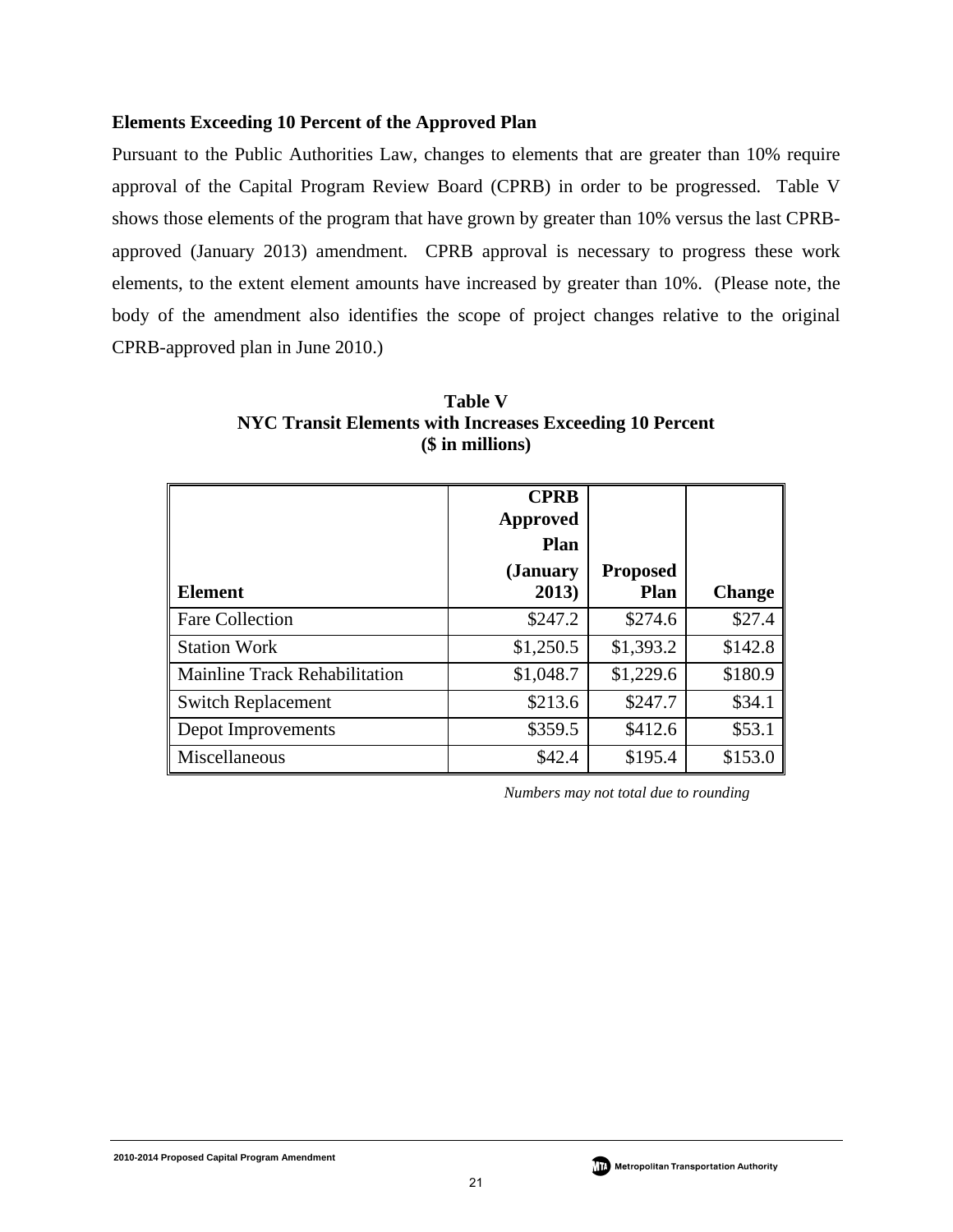**(This page intentionally left blank.)** 



**<sup>2010-2014</sup> Proposed Capital Program Amendment**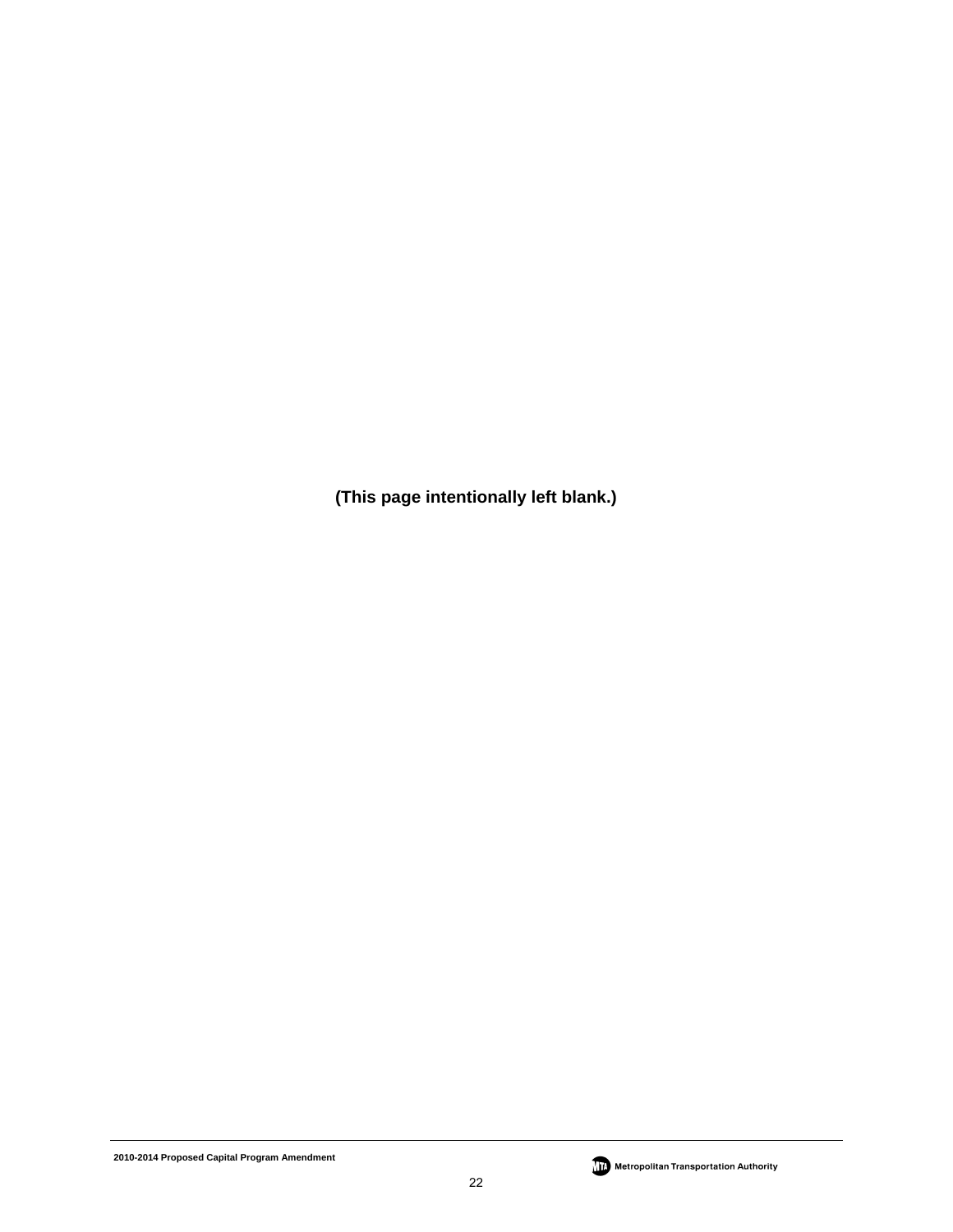# **MTA Long Island Rail Road**

This proposed amendment adjusts LIRR's 2010-2014 Core Capital Plan program of projects from \$2.554 billion (the level approved by the MTA Board in April 2010) to \$2.314 billion to capture \$238 million in savings and efficiencies initiatives reflected in updates to ongoing projects and \$2 million in an administrative transfer of LIRR's share of the administrative budget for the Small Business Mentoring Program to the MTA Interagency category. Combined with other participating agency contributions, this transfer allows for more efficient administration of the mentoring program. The proposed amendment for work remaining in the 2010-2014 plan adjusts project budgets to reflect refined scopes and cost estimates, bid experiences, schedule changes, and market conditions since the last update to the Board. These impacts result in decreased costs for many projects identified through a comprehensive review of the program to implement projects more efficiently. Other projects remain in the 2010-2014 Program at updated estimated budgets while some will be progressed in a future capital program. These impacts can be seen particularly in the categories below.

In this amendment, LIRR adds one new project for the first phase of the Amtrak East River Tunnel Track Replacement initiative and an expanded Double Track initiative to take place over two capital programs. However, much of the change in this program reflects more efficient means of delivering the projects which reduce cost, as well as savings resulting from favorable bids. This includes utilization of existing diesel fleet as part of the alternative diesel equipment strategy, use of more targeted efforts to reduce certain track normal replacement costs, and favorable bids for the Jamaica Capacity Improvements phase 1 design and Atlantic Avenue Viaduct Phase IIb construction contracts.

To align project budgets with implementation schedules and agency needs, this amendment places some projects in the next capital plan, including the Babylon Interlocking Renewal, tower migration into the Jamaica Central Control, and construction of the Nostrand Avenue station rehabilitation at the western end of the Atlantic Avenue Viaduct. Early smart card initiatives are placed in the next program to align with the MTA-wide New Fare Payment System schedule, along with phase 2 design for the Jamaica Capacity Improvements.

Table VI and the discussion that follows summarize the proposed changes to LIRR's 2010-2014 Capital Program by investment category.

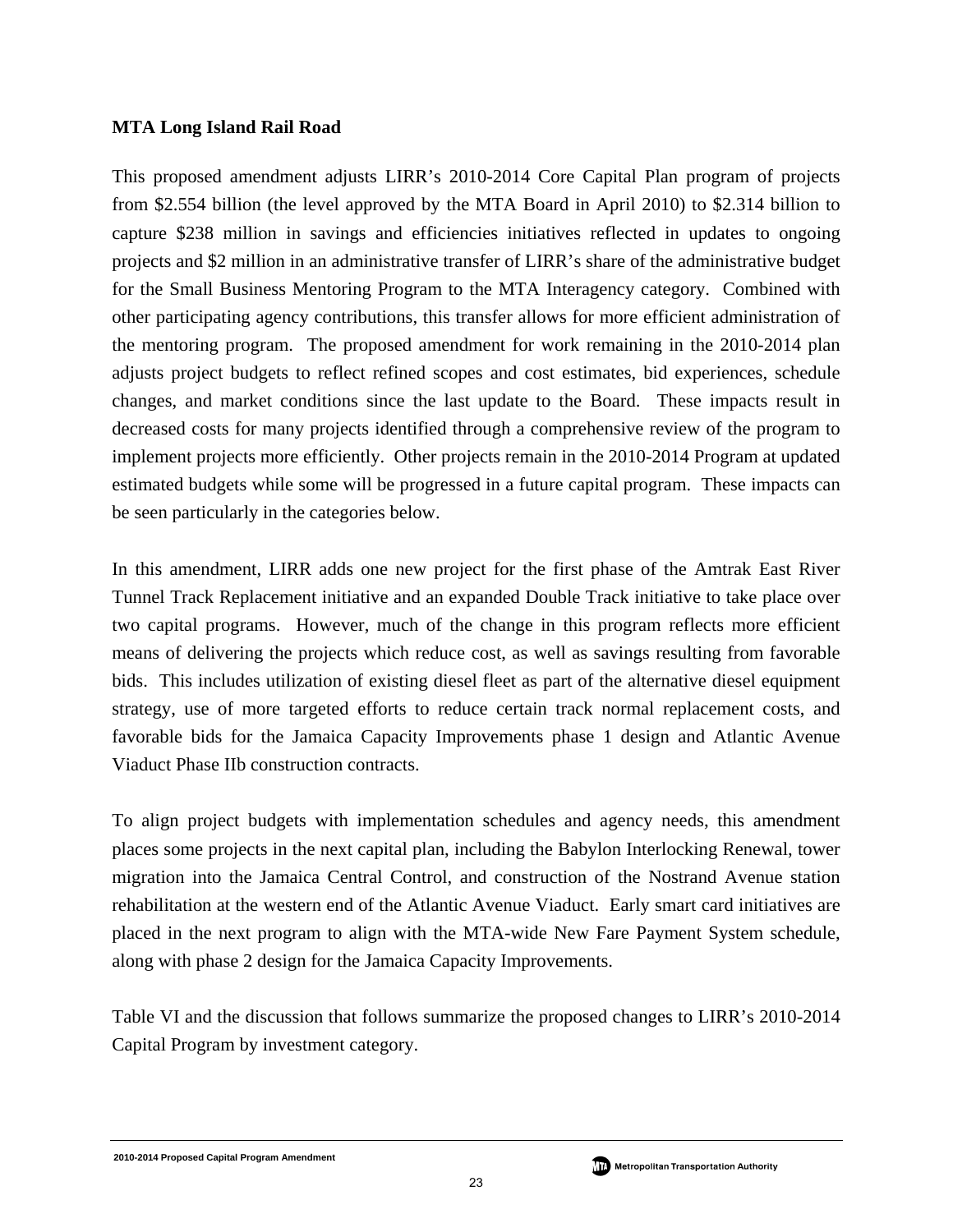|                                    |                                  | <b>December</b><br>2012        |                                | <b>Change</b><br>from |
|------------------------------------|----------------------------------|--------------------------------|--------------------------------|-----------------------|
| Category                           | Original<br><b>Approved Plan</b> | <b>Approved</b><br><b>Plan</b> | <b>Proposed</b><br><b>Plan</b> | Original<br>Plan      |
| <b>Rolling Stock</b>               | \$436.7                          | \$395.9                        | \$392.7                        | $(\$44.0)$            |
| <b>Passenger Stations</b>          | 139.2                            | 126.2                          | 120.1                          | (19.1)                |
| Track                              | 860.5                            | 780.2                          | 846.1                          | (14.4)                |
| <b>Line Structures</b>             | 189.2                            | 171.5                          | 142.5                          | (46.7)                |
| Communications & Signals           | 494.6                            | 448.4                          | 393.7                          | (100.9)               |
| Shops & Yards                      | 133.6                            | 121.1                          | 118.1                          | (15.5)                |
| Power                              | 130.0                            | 117.9                          | 130.0                          | 0.0                   |
| Miscellaneous                      | 170.2                            | 154.3                          | 170.6                          | 0.4                   |
| <b>Long Island Rail Road Total</b> | \$2,554.0                        | \$2,315.6                      | \$2,313.8                      | (240.2)               |

# **TABLE VI LIRR 2010-2014 Capital Program by Category (\$ in millions)**

*Numbers may not total due to rounding* 

# **Rolling Stock (\$44 million)**

A key initiative for the agency, LIRR continues to prepare for the award of a contract to begin replacement of the worst performing cars in its aging M-3 fleet. In addition, LIRR adjusted the Alternate Diesel Equipment and DMU Specification Development projects to reflect refinements in its diesel fleet strategy. Scoot service has been identified as an opportunity for the Oyster Bay Branch and East of Ronkonkoma. Utilizing existing diesel fleet for the Oyster Bay Branch to support a potential scoot-type service, the Alternate Diesel Equipment project is decreased to reflect the adjusted need (\$41 million). The refined strategy also eliminated need for a customized specification, exploring existing car products available in the rail car industry (\$3 million).

# **Passenger Stations** (\$19 million)

Station investments include replacement of platforms, stairs, escalators and elevators, as well as access improvements in parking and intermodal facilities.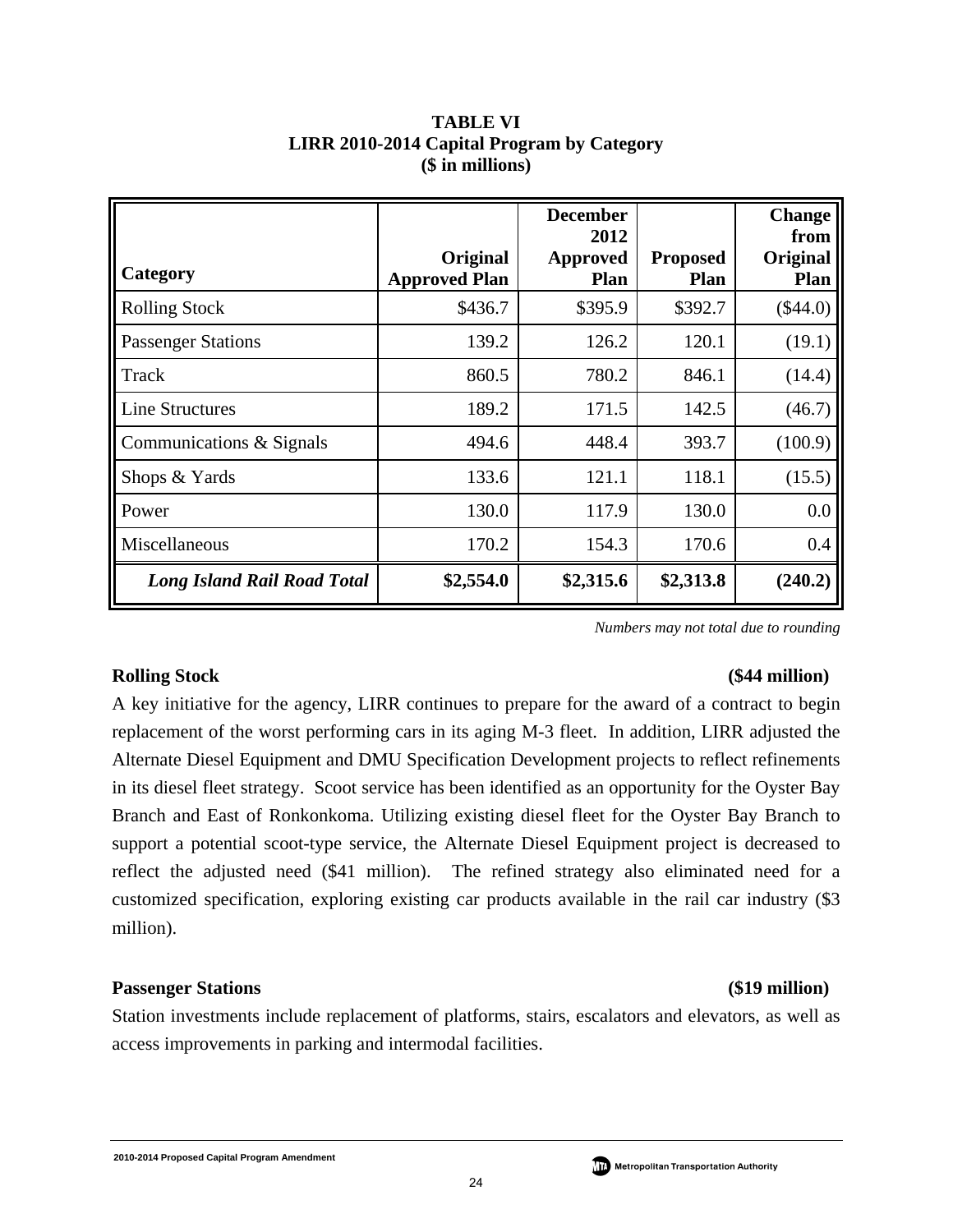LIRR achieved critical efficiency savings in the Wyandanch Parking Facility project (renamed from Intermodal Facility Development to reflect the specific project site) by partnering with the Town of Babylon in receipt of a federal grant to cover design costs, as well as some targeted scope adjustments (\$10 million). The platform replacement projects at Massapequa Station and Wantagh Station were also reduced through the Owner Controlled Insurance Program (OCIP) (\$1 million), offset by an increase due to an unfavorable bid on the Massapequa Station platform replacement project (\$1 million).

In response to an incident in early 2012 involving a passenger fatality at Lindenhurst, LIRR added a new Escalator Replacement Program project to accelerate replacement of aging escalators at Rockville Center, Baldwin, Freeport, Amityville, Copiague, and Lindenhurst (\$4 million). The East Side Access-Grand Central Terminal Support project was also increased by \$1 million to reflect updated schedules and designs for the East Side Access expansion project. Under this project, the two new passenger elevators at 45th Street will remain in the 2010-2014 Capital Program while construction of the "Green" initiative rail transfer facility for removal of trash from GCT will progress in the next program.

In addition, the Mets-Willets Point Station Renovation project was also adjusted for updated project implementation, retaining design in this program and construction to be completed using 2005-2009 funds (\$4 million). Finally, delays in the MTA-wide New Fare Payment System schedule have pushed early LIRR efforts out to the next program (\$10 million). A smaller pilot program remains in the LIRR 2005-2009 Capital Program.

# **Track (\$14 million)**

The goal of the Track program is to maintain and upgrade track infrastructure in accordance with the LIRR's Track Strategy and build upon the investments to the system made in prior programs. The ongoing track program consists of the normal replacement of track components based upon component conditions. The track program will now also include the critical investments required to advance second track on the Main Line in Suffolk County.

Overall, LIRR has realized substantial savings and efficiencies in its Track category. A key savings in this category was realized as part of the Atlantic Branch Half Ties project (\$26 million), which will be undertaking a more targeted replacement effort, focusing resources at priority locations within this section of track. The Merrick-Bellmore Direct Fixation project provided savings (\$22 million) through good bid savings. Annual Track Programs also contributed through improved efficiencies in cost of delivery (\$3 million). The Jamaica Capacity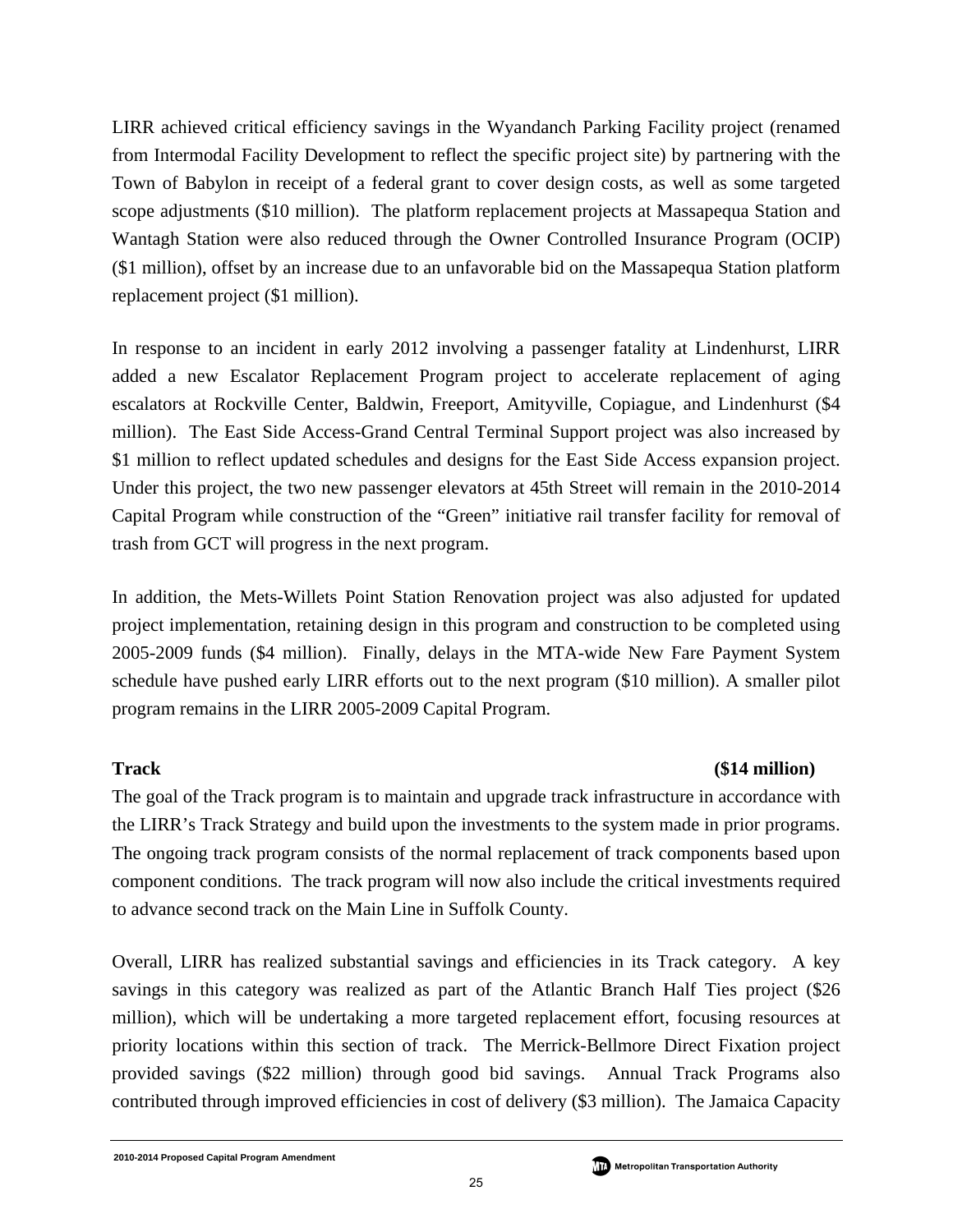Improvements project realized savings in phase one efforts through a combination of refined construction estimates and favorable bids on the design award (\$79 million). The project was also adjusted to reflect shifting implementation schedules with early phase two design work going to the next program (\$19 million).

In addition to these savings, the LIRR Track program was increased to accommodate two critical initiatives. The Second Main Line Track project marks a critical investment in the future of both Long Island and the LIRR, providing improved reliability and greater operational flexibility. The original budget was increased to allow for the first phase of construction (\$107 million) in addition to design. In cooperation with Amtrak, LIRR also added a new project in response to a prior Amtrak derailment in the East River Tunnels. This project begins replacement of the track structure in the tunnels, increasing and maintaining reliability (\$28 million). This initiative will continue in the next program.

All other projects in this category remain the same.

# **Line Structures (\$47 million)**

Investments in Line Structures consist of the rehabilitation of bridges and viaducts. Also included are fire and life safety improvements in the East River Tunnels' ventilation systems, bench walls, tunnel lining, and floodgates.

In this category, the bridge component program and bridge painting program continue to progress at their budgeted value of \$25 million and \$5 million respectively. To facilitate construction activities, the project to rehabilitate the 150th Street Jamaica Bridge and the Broadway (Port Washington) Bridge was split into two projects (\$25 million). Both will be in construction by the end of this year.

The Colonial Road Bridge project in Great Neck was reduced through OCIP (\$1 million). Favorable bids on the construction of three Montauk Branch Bridges resulted in savings (\$7 million). Also, the Woodhaven Boulevard Bridge project was increased to reflect new New York City Department of Transportation requirements for maintenance and protection of traffic (MPT) (\$1 million).

In addition, rehabilitation of the remaining spans of the Atlantic Avenue Viaduct under Phase IIb has been completed at a considerable cost savings through construction efficiencies (\$20) million). The remaining work in this project is to rehabilitate the Nostrand Avenue station.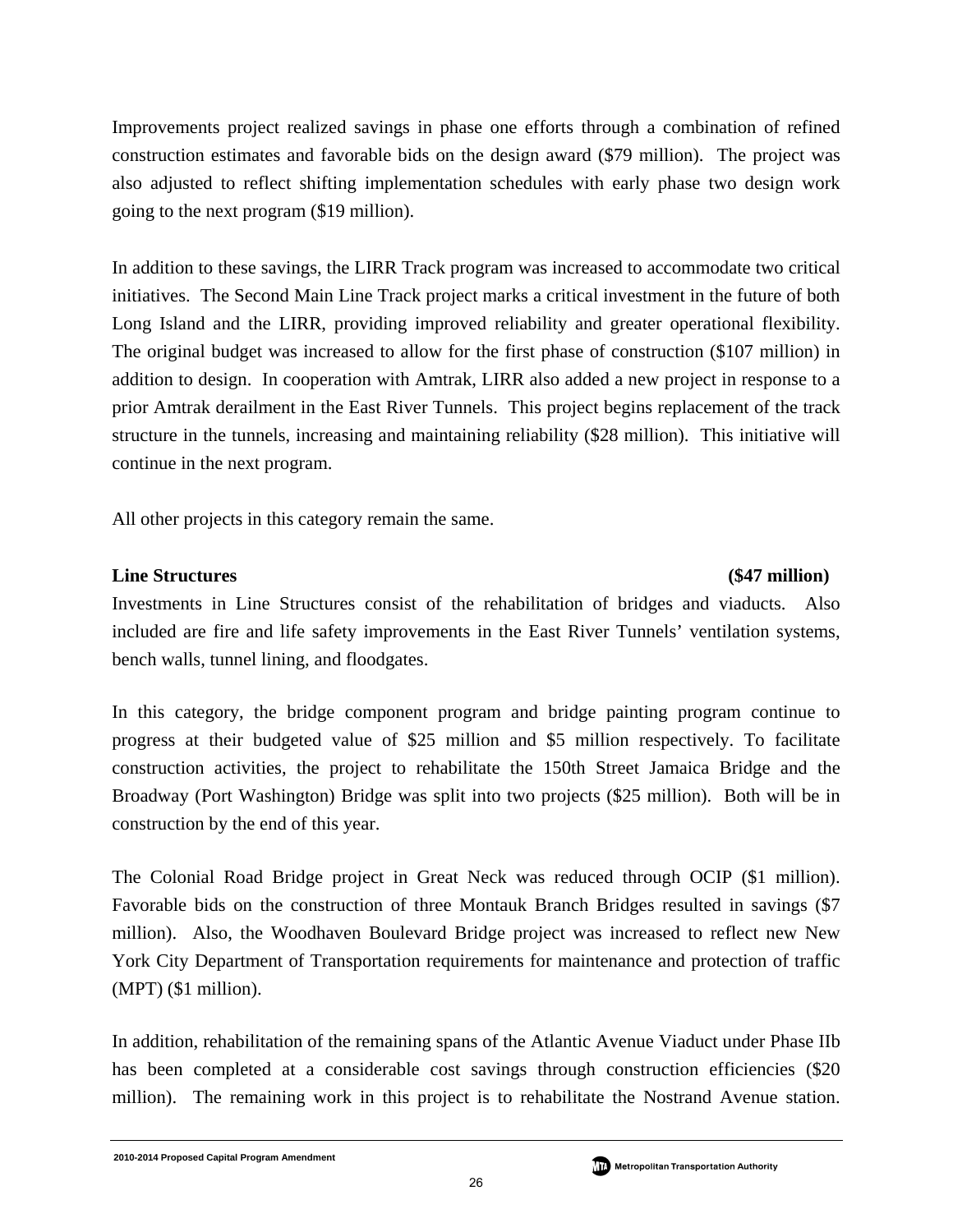Under the current schedule, this construction will now take place in the next program (\$20) million).

All other projects in this category, including the East River Tunnel Fire & Life Safety project, remain the same.

# **Communications and Signals (\$101 million)**

# In the Signals element, the LIRR continues the multi-phase modernization of its train control through migration towards Centralized Train Control, establishing a new movement bureau command theatre in Jamaica. According to the current schedule for this multi-program effort, initial tower migration into the new Jamaica facility will not take place until the next capital program (\$17 million). In addition, through re-evaluating implementation methods, the LIRR was able to realize a savings by advancing Supervisory Control and Remote Terminal Unit upgrades along with companion work in the 2005-2009 Capital Plan (\$9 million). Construction for the Babylon Interlocking Renewal project is now timed for the next capital program (\$75 million) with preliminary design scheduled to begin in this capital plan. All other signal projects, including Positive Train Control, remain unchanged.

All Communications projects in this category also remain the same.

# **Shops and Yards** (\$16 million) **6.16**

Investments in this category include the replacement of rolling stock support equipment, component infrastructure improvements to shop facilities, reconfiguration of existing yard facilities, as well as a new Mid-Suffolk electric yard.

As part of the capital program efficiencies initiative, LIRR will advance the investigation and study under the Diesel Locomotive Facility Investments project at a reduced cost (\$4 million). The Mid-Suffolk electric yard project was also reduced through OCIP (\$3 million). In addition, the remaining work in the multi-program Shop Reconfiguration and Reliability Centered Maintenance investment is nearing completion at a reduced cost to this project (\$1 million). Finally, to reflect current implementation schedule, the Montauk Yard Improvements project will not be progressed in this capital program (\$8 million).

# **Power** \$0 million

The Power category includes the replacement and upgrade of the systems to support the movement of electric trains, including the normal replacement of deteriorated power components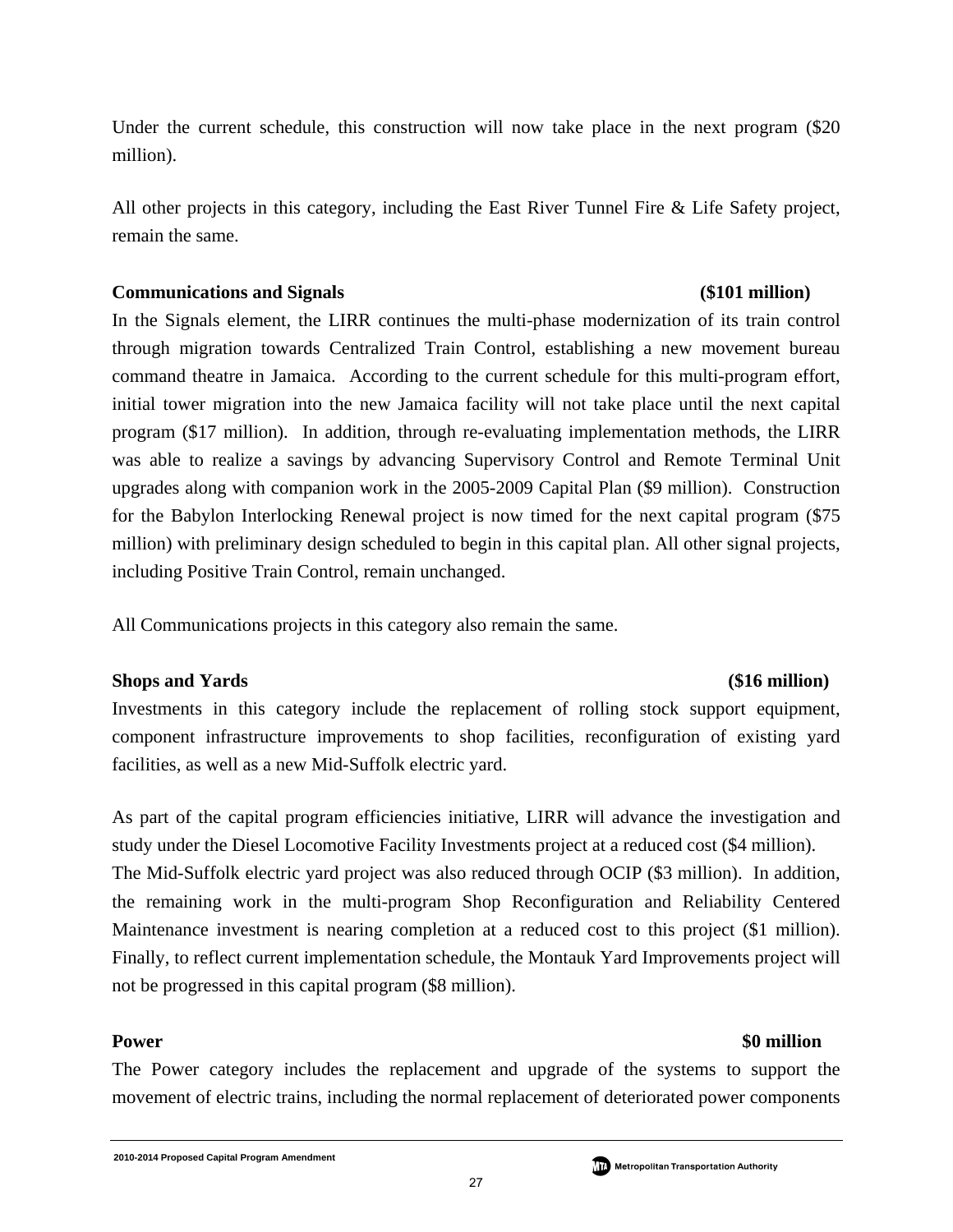and replacement of substations. While the overall category allocation remains unchanged, a split-out of the \$60 million substation replacement project took place to progress replacements of substations at Hillside and Kew Gardens in a separate contract (\$26 million). The Port Washington (\$22 million) and Richmond Hill (\$12 million) substation needs will also be addressed in separate projects.

All other projects in this category remain the same.

# **Miscellaneous \$0.4 million**

This category of investment includes the various program administrative costs associated with delivering the program of projects, as well as environmental projects.

Changes to this category are reflected primarily in two projects. As part of the efficiencies review conducted, LIRR was able to reduce its Program Administration costs (\$6 million). This savings was offset by a new project to consolidate construction insurance costs across the LIRR 2010-2014 Capital Program into OCIP (\$7 million).

LIRR's 2010-2014 program was reduced by \$2 million to consolidate agency shares of the Small Business Mentoring Program Administration into the 2010-2014 MTA Interagency Program. A portion of this budget was restored when a new Small Business Federal Program was established (\$1 million).

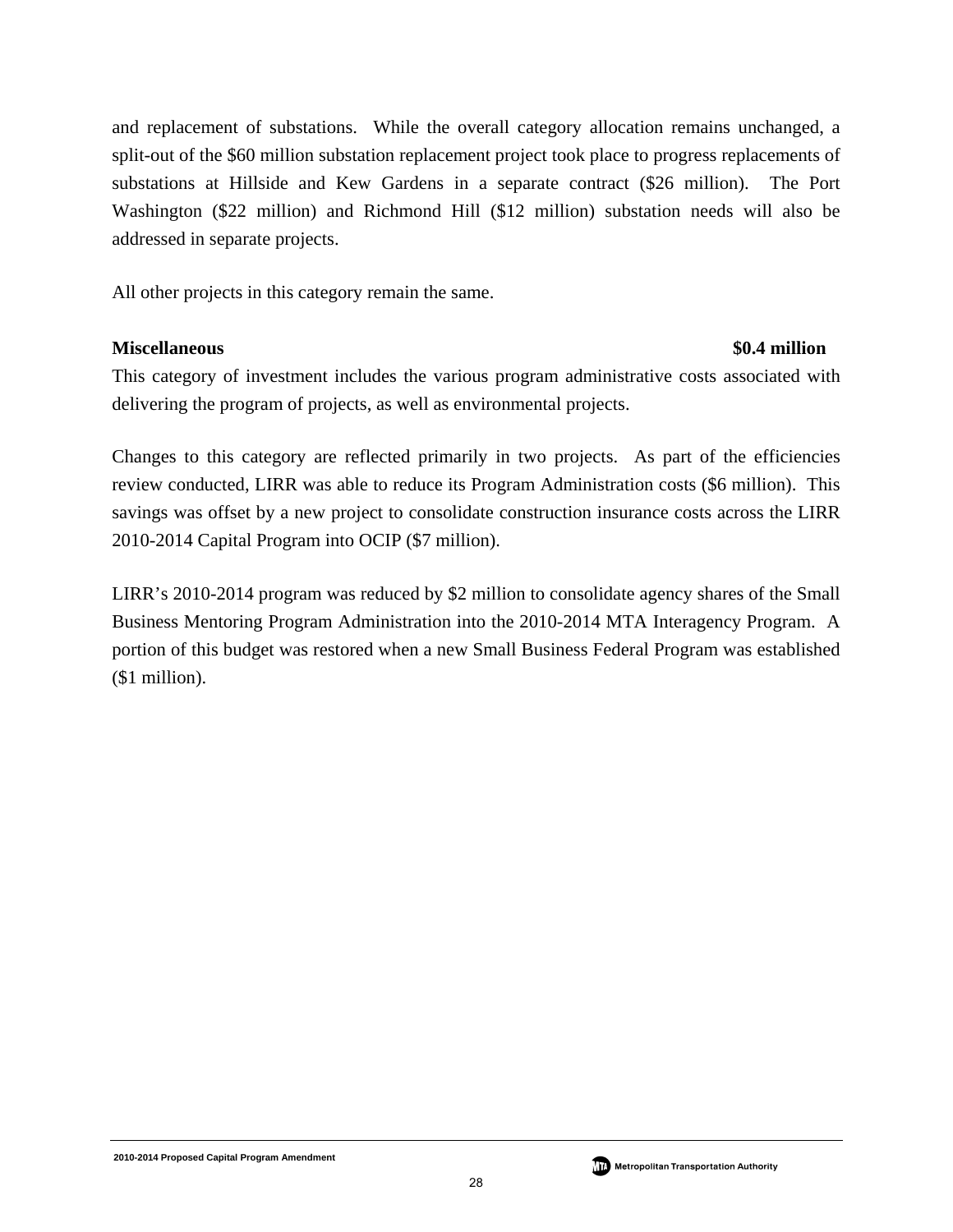# **Elements Exceeding 10 Percent of the Approved Plan**

Pursuant to the Public Authorities Law, changes to elements that are greater than 10% require approval of the Capital Program Review Board (CPRB) in order to be progressed. Table VII shows those elements of the program that have grown by greater than 10% versus the last CPRBapproved (January 2013) amendment. CPRB approval is necessary to progress these work elements, to the extent element amounts have increased by greater than 10%. (Please note, the body of the amendment also identifies the scope of project changes relative to the original CPRB-approved plan in June 2010.)

| <b>Element</b>                     | <b>CPRB</b><br><b>Approved Plan</b><br>(January 2013) | <b>Proposed Plan</b> | <b>Change</b> |
|------------------------------------|-------------------------------------------------------|----------------------|---------------|
| <b>Penn Station</b>                | \$10.0                                                | \$11.0               | \$1.0         |
| <b>Other Track Improvements</b>    | \$431.3                                               | \$484.3              | \$53.0        |
| Tunnels                            | \$15.1                                                | \$16.6               | \$1.5         |
| <b>Communications Improvements</b> | \$44.8                                                | \$49.4               | \$4.6         |
| <b>Employee Facilities</b>         | \$9.1                                                 | \$10.0               | \$0.9         |
| Power                              | \$117.9                                               | \$130.0              | \$12.1        |
| Miscellaneous                      | \$154.3                                               | \$170.6              | \$16.3        |

# **TABLE VII LIRR Elements with Increases Exceeding 10 Percent (\$ in millions)**

 *Numbers may not total due to rounding.* 

Metropolitan Transportation Authority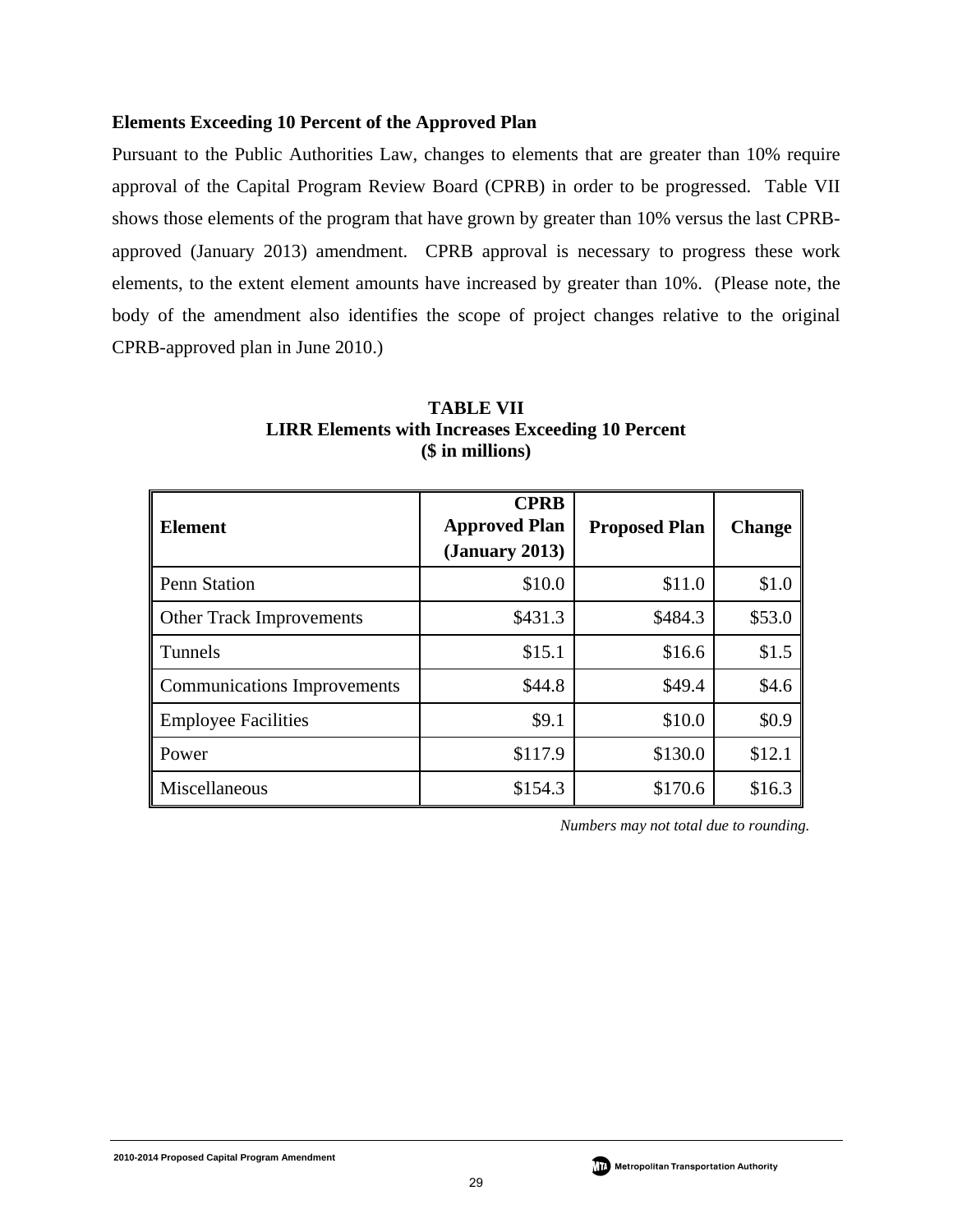**(This page intentionally left blank.)** 



**<sup>2010-2014</sup> Proposed Capital Program Amendment**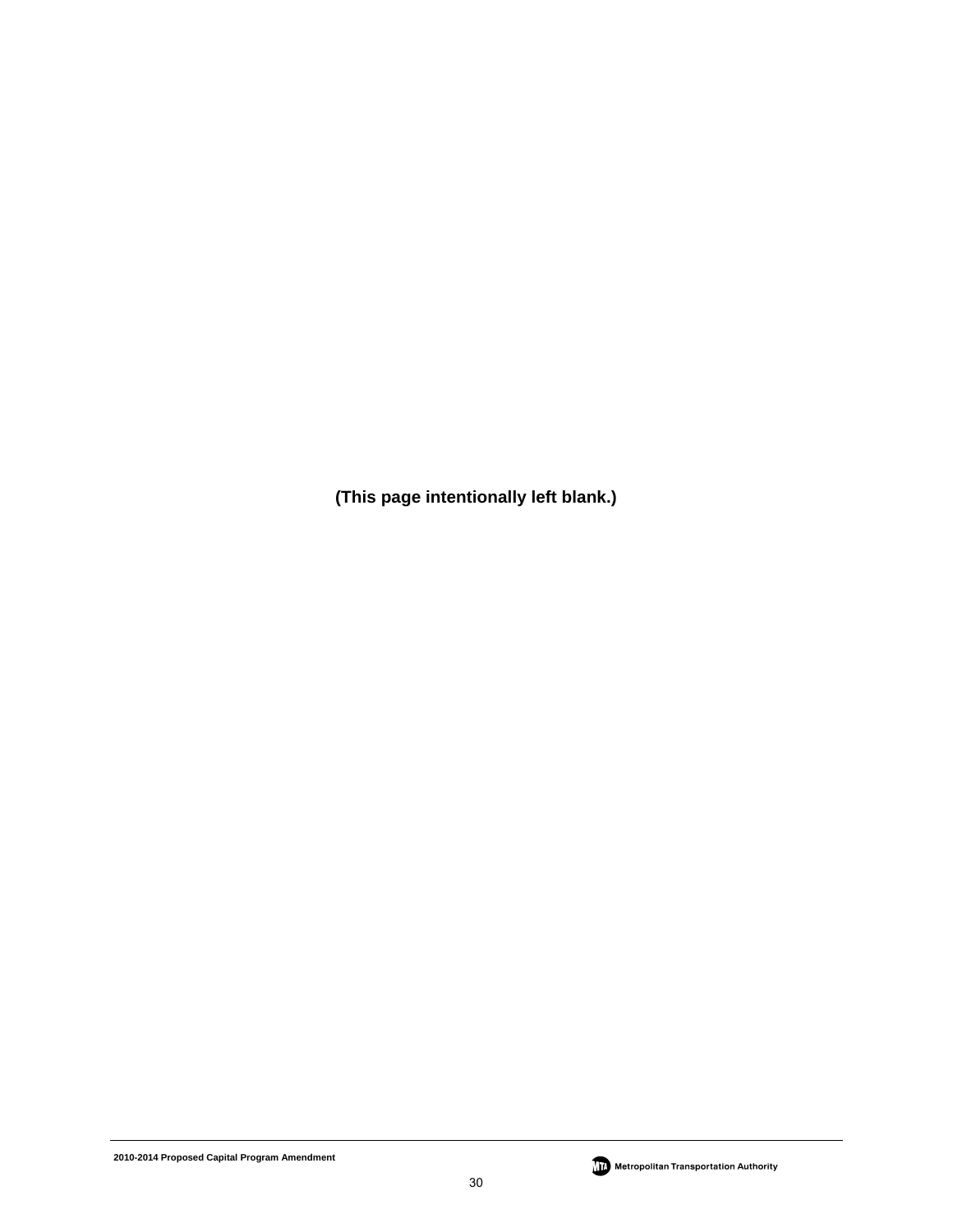# **MTA Metro-North Railroad**

This proposed amendment adjusts MNR's 2010-2014 Core Capital Plan program of projects from \$1.703 billion (the level approved by the MTA Board in April 2010) to \$1.543 billion to capture \$159 million in savings and efficiency initiatives reflected in updates to ongoing projects, the addition of nearly \$1 million in CDOT administrative assets for PBX equipment, and a \$1 million administrative transfer of MNR's share of the administrative budget for the Small Business Mentoring Program to the MTA Interagency program. Combined with other participating agency contributions, this transfer allows for more efficient administration of the mentoring program. The proposed amendment for work remaining in the 2010-2014 plan adjusts project budgets to reflect refined scopes and cost estimates, bid experiences, schedule changes, and market conditions since the last update to the Board. These impacts result in decreased costs for many projects identified through a comprehensive review of the program to implement projects more efficiently. Other projects remain in the 2010-2014 Program at updated estimated budgets while some will be progressed in a future capital program. These impacts can be seen in the categories below.

Changes to the MNR 2010-2014 Capital Plan as described below largely reflect more efficient means of delivering the projects which reduce cost, as well as savings resulting from favorable bids. Resources for cyclical programs were aligned with maintenance activities to lower delivery cost, windows for track access were expanded where possible to improve productivity, and scopes were focused on the critical needs in line with customer benefits. This includes utilization of existing rehabilitated switcher locomotives rather than purchasing new, rebalancing the use of third party contractors and in-house forces in stations projects, and favorable bids for the undergrade bridge work over the Croton River.

To align project budgets with implementation schedules and agency needs, this amendment places some projects into the next capital plan, including component work in Grand Central Terminal, a later phase of the systemwide customer communications and connectivity improvements project, and rehabilitation of the undergrade bridge at Willet Avenue in Port Chester. Early smart card initiatives are placed in the next program to align with the MTA-wide New Fare Payment System schedule. Also, the Port Jervis Yard expansion project was adjusted to reflect timing of implementation and pending results of the ongoing West of the Hudson Regional Transit Access Study.

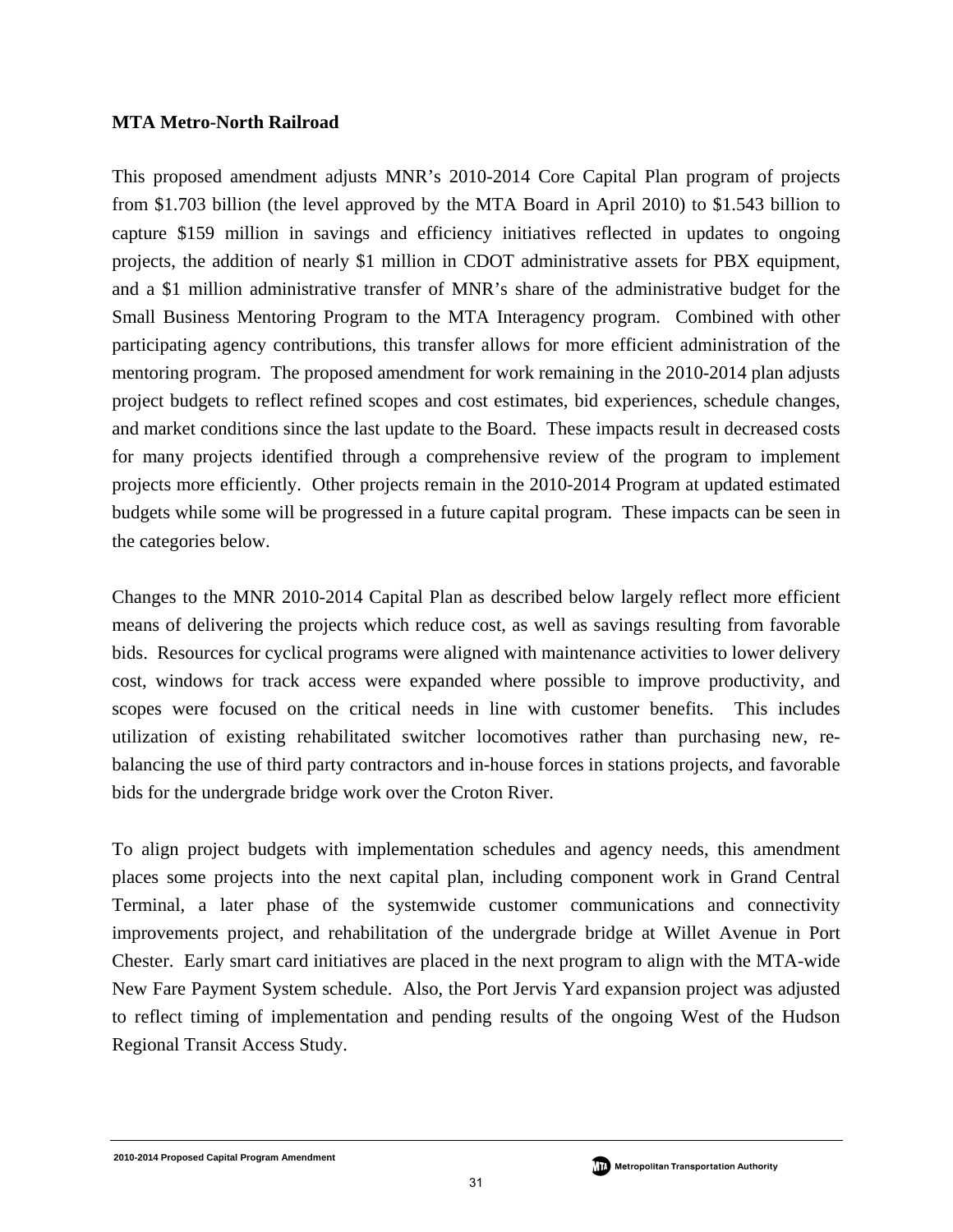Table VIII and the discussion that follows summarize the proposed changes to MNR's 2010- 2014 Capital Program by investment category.

| Category                          | Original<br>Approved<br><b>Plan</b> | <b>December</b><br>2012<br>Approved<br><b>Plan</b> | <b>Proposed</b><br><b>Plan</b> | <b>Change from</b><br>Original<br>Plan |
|-----------------------------------|-------------------------------------|----------------------------------------------------|--------------------------------|----------------------------------------|
| <b>Rolling Stock</b>              | \$258.6                             | \$257.1                                            | \$245.5                        | (\$13.1)                               |
| <b>Stations</b>                   | 304.2                               | 271.1                                              | 239.9                          | (64.3)                                 |
| <b>Track and Structures</b>       | 334.6                               | 298.1                                              | 301.0                          | (33.6)                                 |
| <b>Communications and Signals</b> | 278.0                               | 247.6                                              | 273.4                          | (4.6)                                  |
| Power                             | 102.6                               | 91.4                                               | 104.7                          | 2.1                                    |
| Shops and Yards                   | 324.7                               | 289.3                                              | 303.1                          | (21.6)                                 |
| Miscellaneous                     | 100.3                               | 89.4                                               | 76.2                           | (24.1)                                 |
| <b>Metro-North Railroad Total</b> | \$1,703.0                           | \$1,544.1                                          | \$1,543.8                      | (\$159.2)                              |

# **TABLE VIII MNR 2010-2014 Capital Program by Category (\$ in millions)**

*Numbers may not total due to rounding* 

# **Rolling Stock (\$13 million)**

The MNR investments in this area continue the replacement and modernization of the New Haven Line fleet as M-8 cars continue to be delivered and put into revenue service. As part of the capital program efficiencies initiative, MNR has refined its rolling stock strategy to utilize existing rehabilitated equipment to meet switcher and shuttle locomotive needs. As a result the project to purchase new units was cancelled, saving \$13 million.

# Passenger Stations (\$64 million)

The stations category includes structural rehabilitation of Grand Central Terminal, the rehabilitation of select stations on the Hudson, Harlem and New Haven lines (in New York State), strategic intermodal station/parking facilities and expansion of parking facilities systemwide.

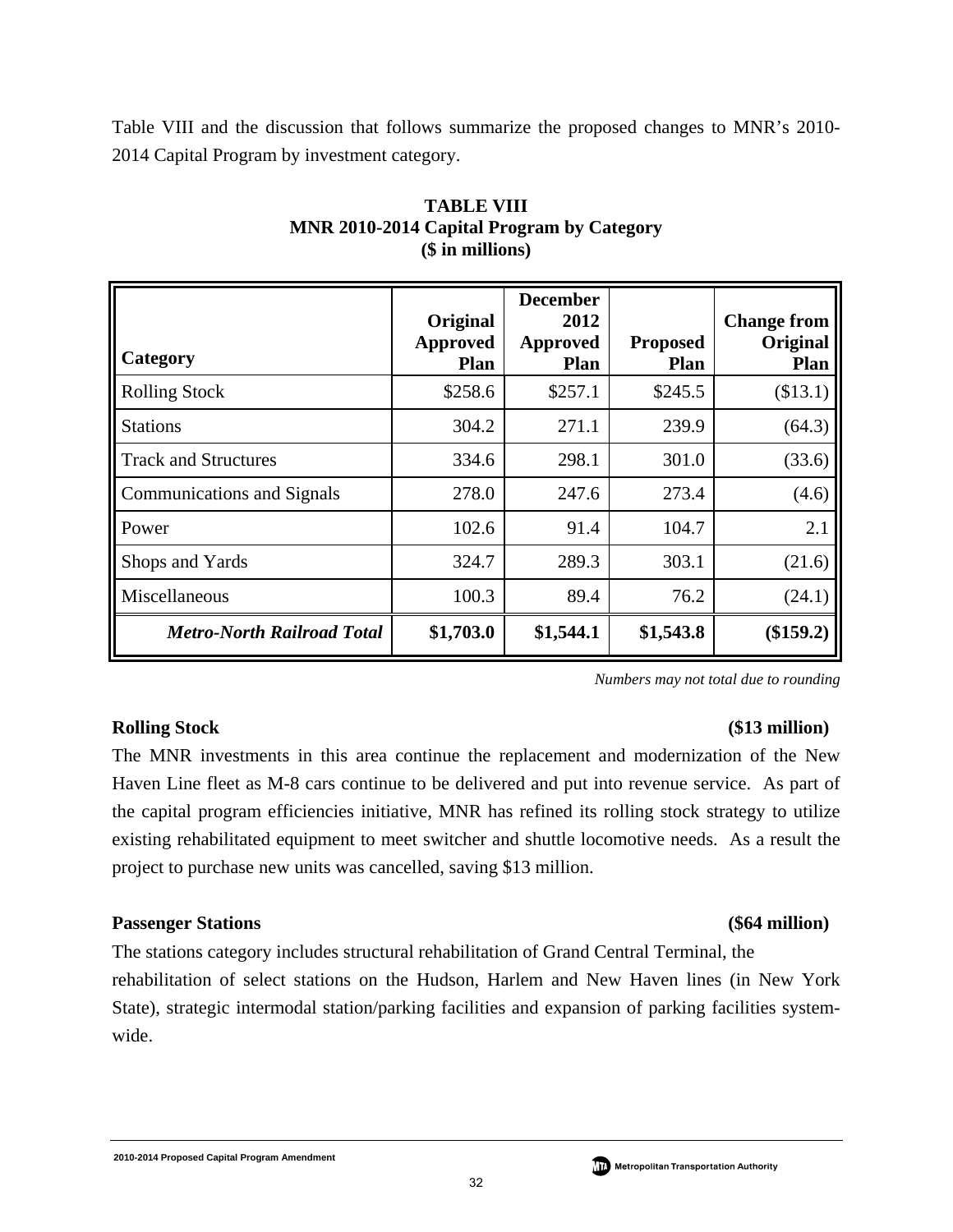In Grand Central Terminal (GCT), critical investments to address the GCT trainshed and Park Avenue Tunnel continue, along with GCT leak remediation efforts. MNR recognized savings in the GCT trainshed by implementing any necessary sidewalk repairs as part of their normal maintenance activities (\$1 million), offset by an increase in the Park Avenue Tunnel Renewal project due to more extensive flagging needs (\$1 million) and a revised increased estimate to complete the GCT leak remediation project (\$5 million). Current construction schedules for these critical investments now means component work under the GCT Trainshed Track Structure project (\$3 million) and the GCT Platform Improvements project (\$3 million) will occur in the next program. Finally, to achieve further savings, construction of the GCT Recycling Facility has been placed in the next program to better align with overall East Side Access construction activities (\$6 million).

As part of its efficiency efforts, MNR evaluated its station component improvement projects to better balance the use of third party vendors with in-house forces to resource the work. Two projects realized savings from this effort: Harlem Line Station Renewal (\$1 million) and New Haven Line Stations – Phase II (\$1 million). However the New Haven Stations – Phase II project savings were partially offset by an increase for scope to address additional component needs identified during design (\$2 million). MNR realized savings in the Poughkeepsie Station Building project by progressing scope in the 2005-2009 Capital Program instead of the current program (\$4 million). Also, MNR eliminated its Parking Renewal project by addressing those needs within its maintenance activities (\$3 million).

Delays in the MTA-wide New Fare Payment System schedule have placed early MNR efforts out to the next program (\$9 million). In addition, to align project budgets with current implementation schedules, the Customer Communication and Connectivity Improvements and Strategic Facilities projects will be phased with a portion of the construction activities moving to the 2015-2019 Capital Program. For the Customer Communication and Connectivity Improvements project, the business case, scoping, design, and early construction will continue in this program, while the remaining construction will move out (\$12 million). For the Strategic Facilities project, MNR continues to refine its approach in this program. As work advances, a phased approach will be taken with a portion of construction efforts to take place in the next program (\$29 million).

# **Track and Structures** (**\$34 million)**

The ongoing track program provides for the replacement of ties and rail along with cyclical surfacing and interlocking/switch replacement throughout the entire Metro-North territory in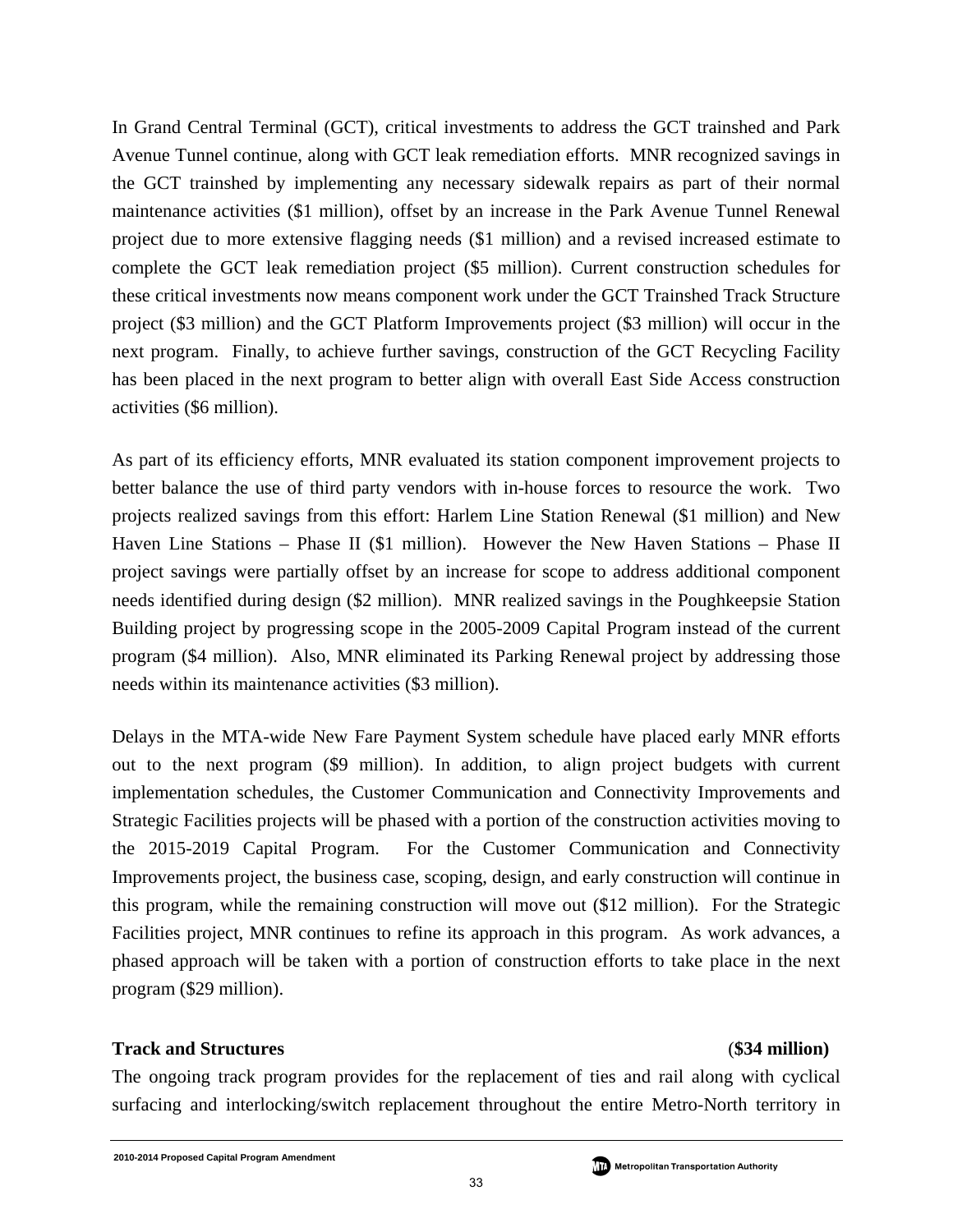New York State. It includes the repair of undergrade and overhead bridges throughout the territory and West of Hudson track improvements.

As a result of MNR's efforts to improve productivity, track access was expanded to allow more work to get done at a time, work was re-sequenced to be more efficient, and cyclical component work was aligned with maintenance activities to reduce the total cost of delivery. Specific track project savings achieved through these efforts include Mainline/High Speed Turnouts (\$5 million), Maintenance of Way Equipment (\$8 million), and Cyclical Replacement of Insulated Joints (\$1 million). The cyclical programs for Culverts, Right-of-Way Fencing, DC Substation/Signal Houses, Bridge Walkways, Specialized Structures Equipment, Undergrade Bridges, and Catenary Painting also achieved savings from this effort (\$7 million). West of Hudson Improvements, including the West of Hudson bridge program benefitted as well (\$3 million).

Bidder response for construction work resulted in additional savings for the Undergrade Bridge program (\$2 million), but resulted in an increase to the Otisville Tunnel Renewal project (\$1 million). The Rebuild Retaining Walls project also increased due to a need to address more advanced deterioration identified during design (\$4 million). In addition, based on the present schedule Undergrade Bridge program, the work at the Willet Avenue Bridge in Port Chester will progress in the next program (\$11 million).

Finally, to facilitate more efficient delivery of the cyclical track program, an administrative adjustment was made to create a new project for each year without impact to scope. The productivity analysis described above resulted in a reduced cost to these projects of \$2 million.

# **Communications & Signals (\$5 million)**

Investments in communications and signals replace components on the signal system (wayside and Operations Control Center) with the latest technology and provide for the optimization of train capacity at locations system-wide.

MNR evaluated investments in this category to identify new ways to improve productivity. As a result, work was re-sequenced to be more efficient, and cyclical component work was aligned with maintenance activities to reduce the total cost of delivery. Specific signal and communications project efficiencies achieved through these efforts include the Replace Fiber Communications project (\$4 million) and Radio Frequency Re-banding (\$2 million). The cyclical programs for Electrical Switch Machines, Communication and Signals Maintenance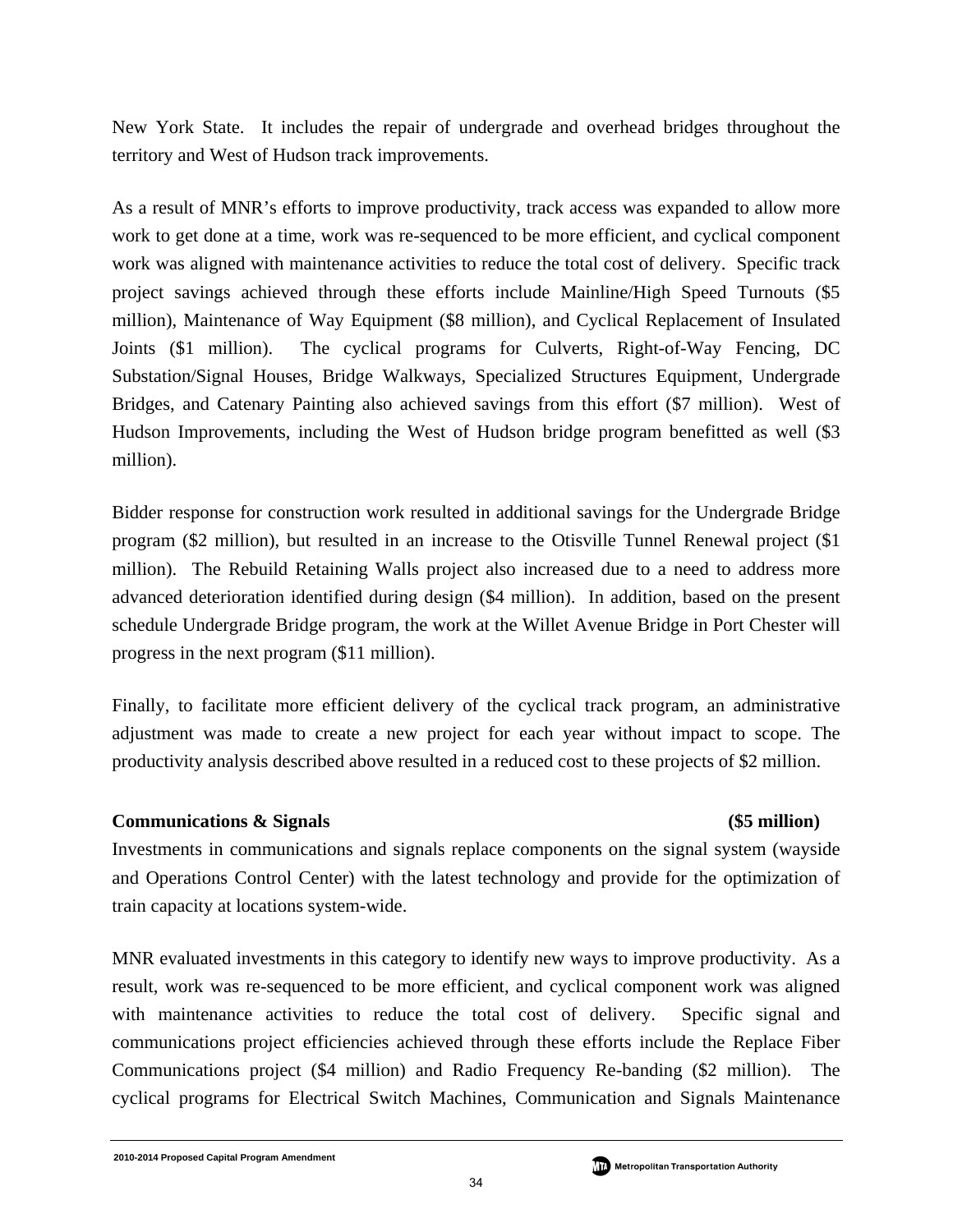Management System, Track Relays and Mobile/Portable Radios also achieved savings from this effort (\$2 million).

MNR also added a new project to complete the replacement of outdated signal equipment on the New Haven Line from Woodlawn New York to the State Line in Port Chester (\$3 million). This initiative completes work begun in the 2005-2009 Capital Program.

All other projects in this category remain the same.

#### **Power \$2 million**

Power investments maintain the condition of existing assets and increase track power capacity where needed system-wide.

MNR evaluated investments in this category to identify new ways to improve productivity. A key result of this effort was to align work with maintenance activities and work ongoing in prior programs to reduce the total cost of delivery. Specific power project savings achieved through these efforts include the Park Avenue Tunnel and Viaduct Alarm (\$1 million). The cyclical programs for Substation Batteries and Third Rail Brackets in the Park Avenue Tunnel also achieved savings from this effort (\$1 million).

The ongoing Bridge 23 Substation construction project received a slight increase to reflect the cost at final design (\$3 million) and the Harlem River Lift Bridge Breaker Houses/Controls project increased to reflect bid results for construction (\$1 million). All other projects in this category remain the same.

#### **Shops and Yards** (\$22 million)

The shops and yards investment for MNR includes the replacement of outdated facilities at the Croton-Harmon Shop, and other shop and yard improvements at various locations targeted to support systemwide fleet demands.

The Harmon Shop Improvements project was reduced by utilizing field office facilities available from earlier phases of the Harmon Shop Master Plan to advance early Phase IV, Stage I component improvements at Harmon Yard (\$1 million). MNR also realized capital efficiencies by aligning the Wassaic Yard improvements with maintenance activities (\$3 million). In addition, the Other Shops and Yards renewal project (\$11 million) and the Port Jervis Yard Expansion project (\$7 million) were adjusted to reflect timing of implementation and pending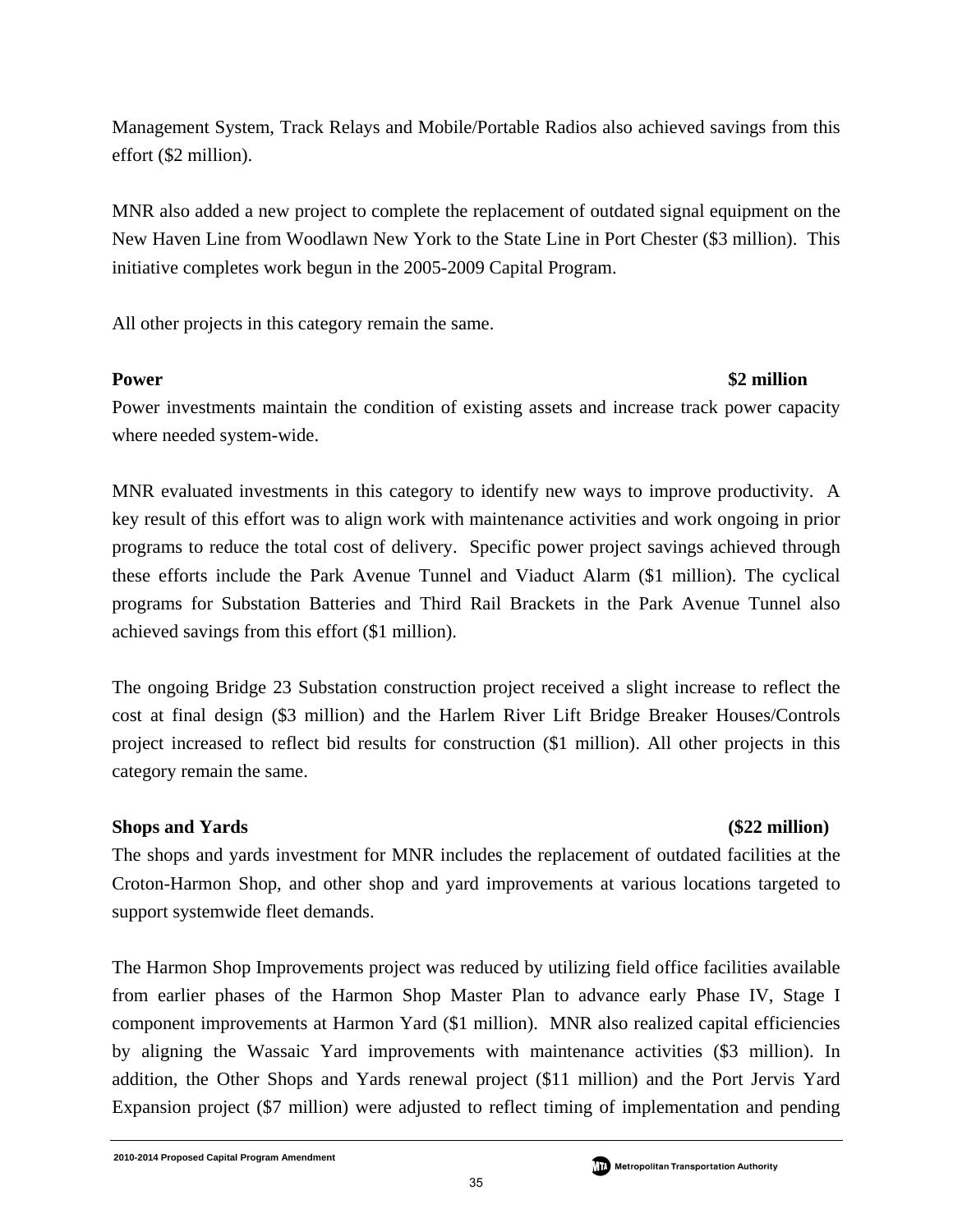results of the ongoing West of the Hudson Regional Transit Access Study.

### **Miscellaneous (\$24 million)**

This category of investment includes the various program administrative costs associated with delivering the program of projects.

Investments in this category were analyzed for way to reduce the total cost of delivery. As a result, certain activities were moved to the operating budget to align with maintenance activities or advanced in conjunction with earlier programs. Remaining costs to administer the program were refined as well. Specific project savings includes Systemwide Lead/Asbestos Abatement (\$5 million), Environmental Remediation (\$2 million), Program Administration (\$12 million), and Program Scope Development (\$1 million). The Owner Controlled Insurance Program (OCIP) project also saved by programming the share of the budget for the North White Plains Parking facility and other projects in the earlier programs where the work is budgeted (\$4 million).

MNR's 2010-2014 program was reduced by \$1 million to consolidate agency shares of the Small Business Mentoring Program Administration in 2010-2014 MTA Interagency. This budget was restored when a new Small Business Federal Program was established (\$1 million).

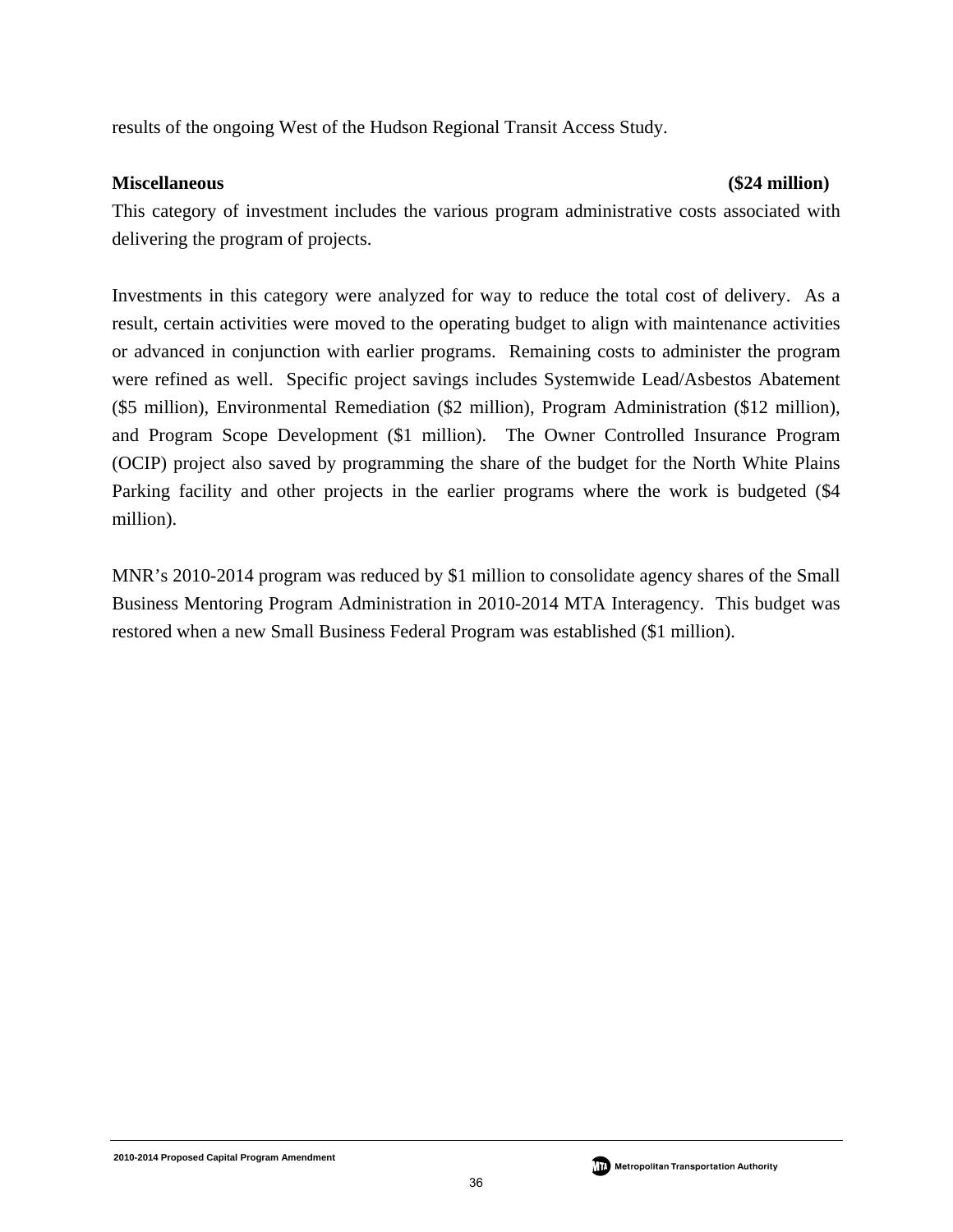### **Elements Exceeding 10 Percent of the Approved Plan**

Pursuant to the Public Authorities Law, changes to elements that are greater than 10% require approval of the Capital Program Review Board (CPRB) in order to be progressed. Table IX shows those elements of the program that have grown by greater than 10% versus the last CPRBapproved (January 2013) amendment. CPRB approval is necessary to progress these work elements, to the extent element amounts have increased by greater than 10%. (Please note, the body of the amendment also identifies the scope of project changes relative to the original CPRB-approved plan in June 2010.)

| <b>TABLE IX</b>                                         |
|---------------------------------------------------------|
| <b>MNR Elements with Increases Exceeding 10 Percent</b> |
| (\$ in millions)                                        |

| <b>Element</b>                    | <b>CPRB</b><br><b>Approved Plan</b><br>(January 2013) | <b>Proposed Plan</b> | Change <sup>"</sup> |
|-----------------------------------|-------------------------------------------------------|----------------------|---------------------|
| <b>Communications and Signals</b> | \$247.6                                               | \$273.4              | \$25.7              |
| Power                             | \$91.4                                                | \$104.7              | \$13.3              |

 *Numbers may not total due to rounding.* 

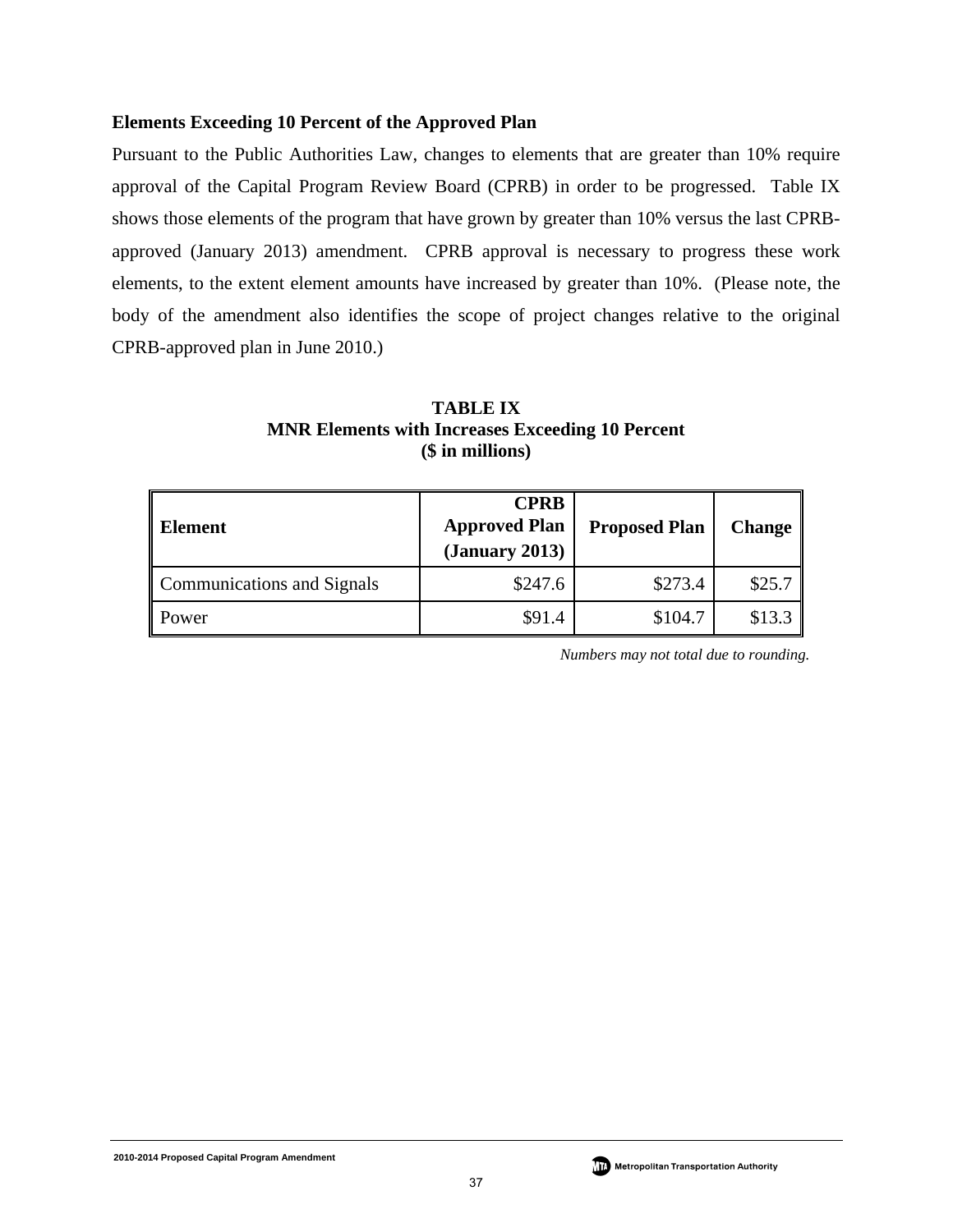**(This page intentionally left blank.)** 



**<sup>2010-2014</sup> Proposed Capital Program Amendment**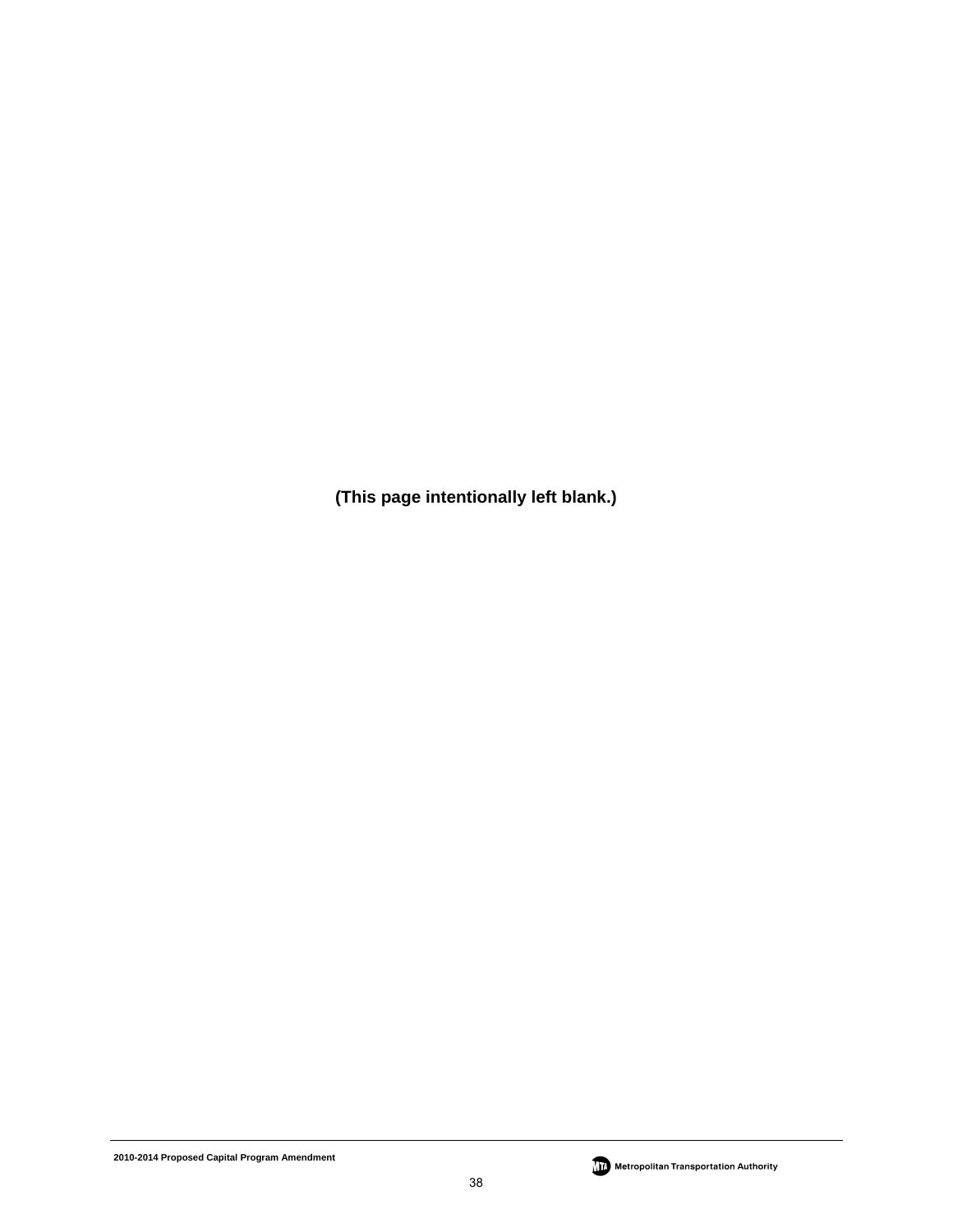#### **MTA Bus Company**

The proposed amendment reduces the MTA Bus Company's program of projects by a net \$28 million to \$297 million. A portion of the reduction is the result of efficiency initiatives that have refined project scopes and cost estimates and a comprehensive review of the program to implement projects more efficiently. Some of the reduction is accomplished by transferring certain scope to utilize available funding in prior capital plans. MTA Bus has also identified certain work that does not need to be performed at this time because existing assets are sufficient to deliver the needed services. The above savings allow MTA Bus to advance funds for a new command center and radio system, which is being jointly implemented with New York City Transit.

Table X summarizes the proposed changes by category and the following narrative highlights the major changes in the Bus Company's program.

| MTA Bus Company 2010-2014 Capital Program by Investment Category<br>$$$ in millions) |
|--------------------------------------------------------------------------------------|
|                                                                                      |

**Table X** 

| <b>Category</b>              | <b>MTA Board</b><br><b>Approved</b><br><b>Plan</b> | <b>December</b><br>2012<br>Approved<br>Plan | <b>Proposed</b><br><b>Plan</b> | <b>Change</b><br>from<br>Original<br><b>Plan</b> |
|------------------------------|----------------------------------------------------|---------------------------------------------|--------------------------------|--------------------------------------------------|
| <b>Bus Company Projects</b>  | \$325.0                                            | \$297.0                                     | \$297.0                        | (\$28.0)                                         |
| <b>MTA Bus Company Total</b> | \$325.0                                            | \$297.0                                     | \$297.0                        | $(\$28.0)$                                       |

 *Numbers may not total due to rounding* 

**2010-2014 Proposed Capital Program Amendment** 

Metropolitan Transportation Authority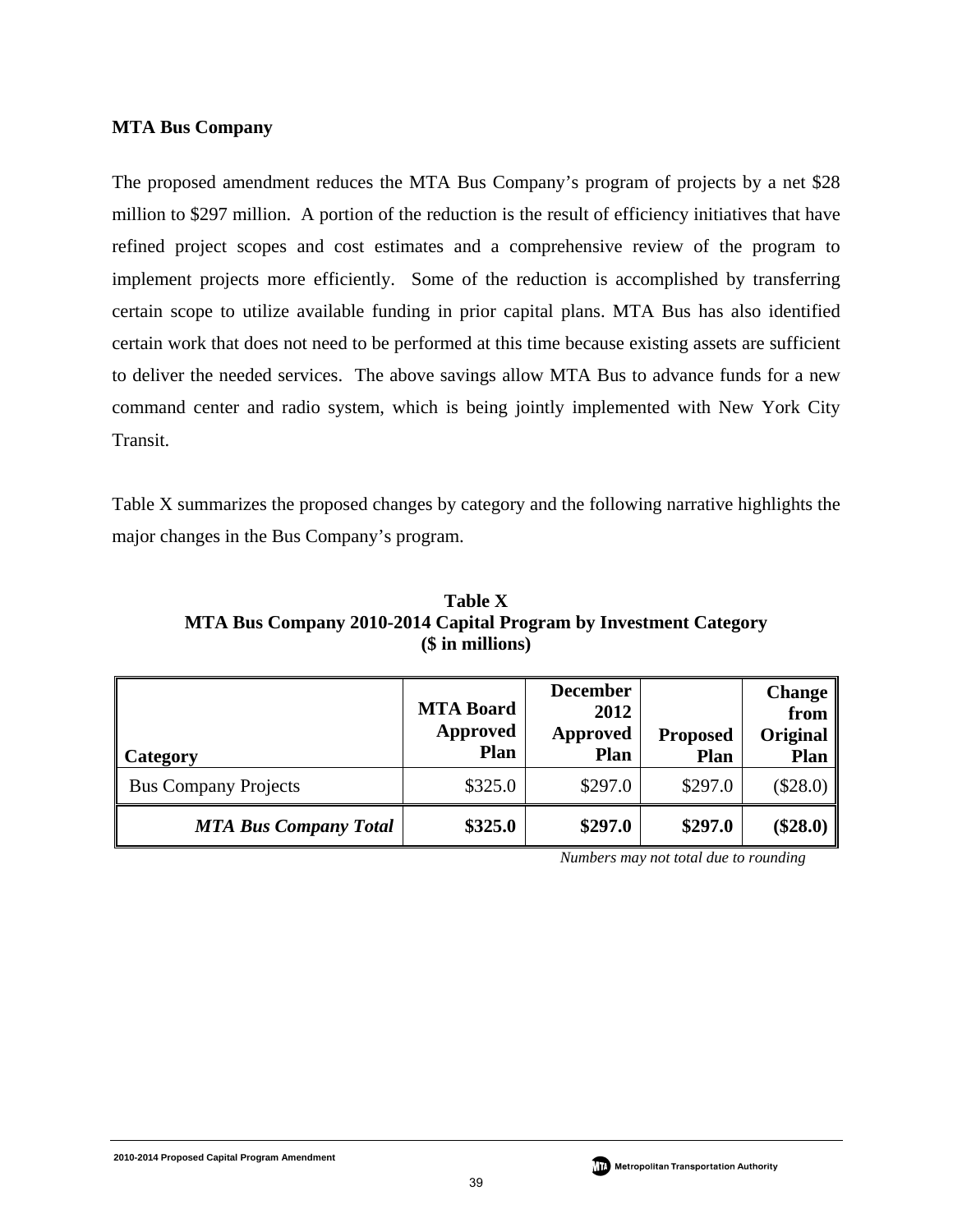#### **Bus Company Projects** (\$28 million)

The net \$28 million decrease in the MTA Bus program mainly reflects savings from favorable bids, reprogramming of scope, and revised bus purchases to reflect an updated assessment of fleet needs.

The MTA Bus Company received favorable bids on two purchases of standard buses, accounting for a substantial portion of its net savings (\$15 million). Revised estimates also produce savings for the planned purchases of articulated buses (\$4 million) and standard buses (\$2 million). In addition, efficiencies are realized by reprogramming the security improvements and customer information projects to utilize available funding in prior capital plans (\$15 million). In addition, there are plan reductions to reflect three projects no longer needed during the 2010-2014 period. The replacement purchase of service vehicles is postponed to reflect current useful life of the existing fleet (\$5 million). The purchase of 32 express buses is no longer needed to meet operations (\$24 million). Finally, the renewable energy roof project at Far Rockaway depot is also reprogrammed to reflect agency priorities (\$2 million).

In this amendment, MTA Bus Company adds new projects for a portion of its share of the joint initiative with New York City Transit to construct a new bus command center (\$9 million) and replace the obsolete bus radio system (\$28 million); additional funding is expected to be allocated in a future capital plan. The balance of the project budget is allocated in NYCT's capital plan and described in the NYCT Depots section of this document. The additional MTA Bus share above is expected to be reimbursed to NYCT via a future capital program.

MTA Bus conducted a re-assessment of its fleet projections to meet operational needs. The overall number of buses to be purchased increases by three units to 288, including an adjustment in the mix of fleet purchases. The Plan now funds the purchase of 213 standards - up from 181, zero express buses - down from 32, and 75 articulated buses – up from 72.

Budgets for all other projects largely remain the same.

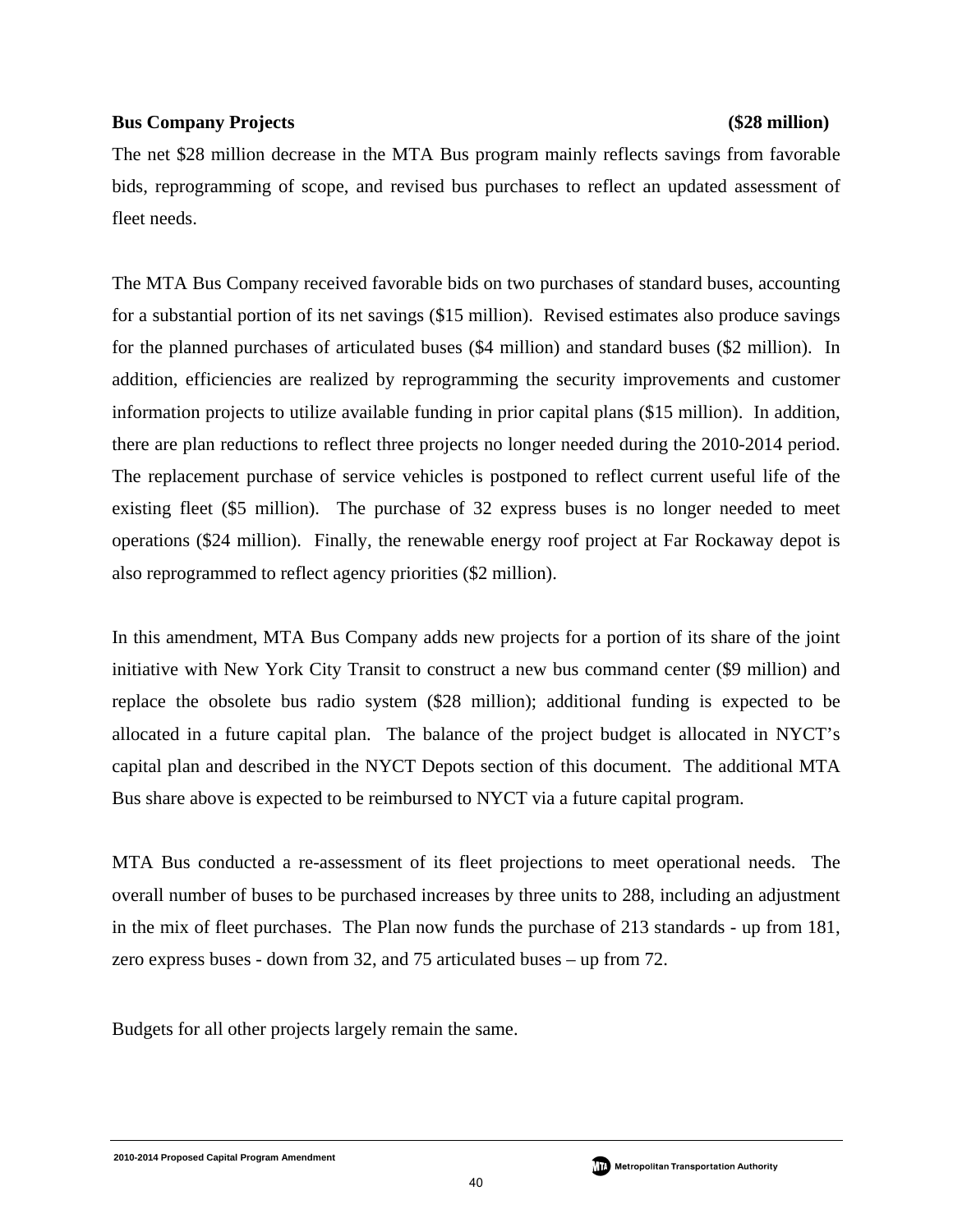### **MTA-Wide Security / Disaster Recovery**

This proposed amendment adjusts the MTA-Wide Security / Disaster Recovery 2010-2014 Capital Plan from \$5.090 billion (the level approved by the MTA Board in December 2012) to \$10.859 billion to reflect the addition of \$5.770 billion in agency mitigation projects identified in the wake of Superstorm Sandy. In addition, restoration projects approved by the MTA Board in December 2012 have been updated to reflect more refined scope and updated cost estimates.

Table XI and the discussion that follows summarize these proposed changes to the MTA Security / Disaster Recovery 2010-2014 Capital Plan by investment category.

**TABLE XI MTA Security and Disaster Recovery 2010-2014 Capital Program by Category (\$ in millions)** 

|                                           | Original                       | <b>December</b><br>2012 |                         | <b>Change</b><br>from   |
|-------------------------------------------|--------------------------------|-------------------------|-------------------------|-------------------------|
| Category                                  | <b>Approved</b><br><b>Plan</b> | Approved<br><b>Plan</b> | <b>Proposed</b><br>Plan | Original<br><b>Plan</b> |
| <b>MTA Police Department</b>              | \$85.0                         | \$85.0                  | \$85.0                  | 0.0                     |
| <b>MTA-Wide Security</b>                  | 250.0                          | 250.0                   | 250.0                   | 0.0                     |
| <b>MTA Disaster Recovery:</b>             |                                |                         |                         |                         |
| <b>Restoration Program</b>                | 0.0                            | 4,754.6                 | 4,754.6                 | 4,754.6                 |
| <b>Mitigation Program</b>                 | 0.0                            | 0.0                     | 5,769.5                 | 5,769.5                 |
| <b>MTA Security and Disaster Recovery</b> | \$335.0                        | \$5,089.6               | \$10,859.1              | \$10,524.1              |

*Numbers may not total due to rounding* 

#### **MTA Police Department** No Change **No Change**

The MTA Police Department 2010-2014 Capital Program Category total remains unchanged at \$85 million, reflecting planned investments in phase two of the Public Safety Radio project initiated in the 2005-2009 Capital Plan, as well as Staten Island and Nassau County district offices.

#### **MTA-Wide Security** No Change

The total value of this category remains unchanged at \$250 million for the MTA-Wide 2010- 2014 Capital Security Program. Capital program objectives remain consistent with the approved

#### Metropolitan Transportation Authority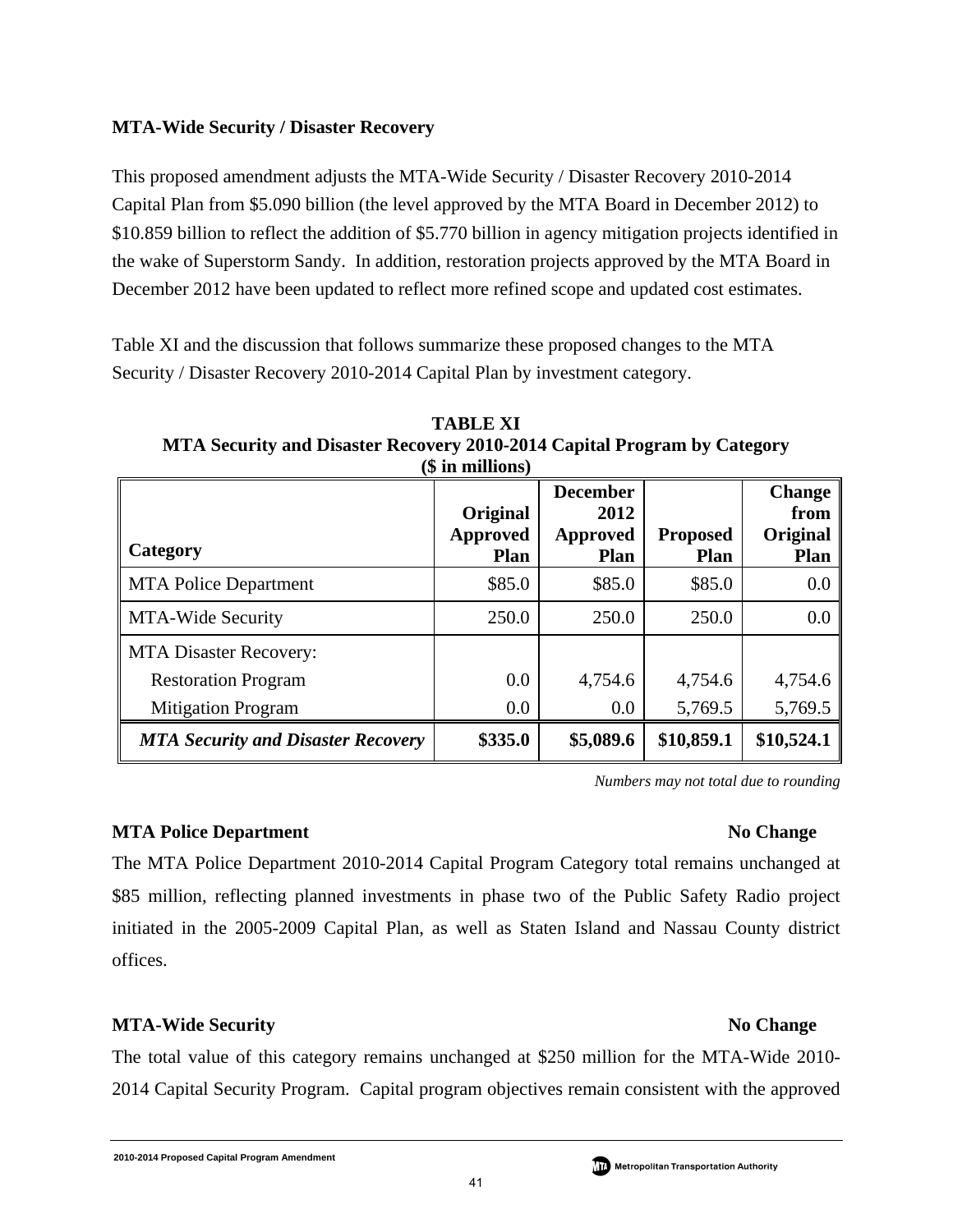plan, pursuing funding from Homeland Security and other federal sources to continue addressing capital security needs at critical locations throughout the system.

### **MTA Security and Disaster Recovery: Restoration Program No Change 2018** No Change

In December 2012, the Board approved the addition of \$4.755 billion in work to restore assets that were damaged by Superstorm Sandy, addressing repairs to rolling stock, facilities, and various right-of-way elements such as structures, power, ventilation, and signals for the railroads. Roadways, tunnels, bridges, and supporting systems for Bridges and Tunnels are included as well. Updated estimates to complete this work have resulted in decreased adjustments to the New York City Transit (\$100 million) and Capital Construction Company (\$25 million) restoration programs and an increased adjustment to the Metro-North Railroad restoration program in the amount of \$125 million. The agencies continue concerted efforts to expedite this work with innovative and non-traditional approaches.

Table XII and the discussion that follows summarize these proposed changes to the previously approved restoration program.

| Category                            | December 2012<br><b>MTA Board</b><br><b>Approved Plan</b> | <b>Proposed</b><br><b>Plan</b> | <b>Change</b> |
|-------------------------------------|-----------------------------------------------------------|--------------------------------|---------------|
| New York City Transit               | \$3,449.0                                                 | \$3,349.0                      | (\$100.0)     |
| Long Island Rail Road               | 267.0                                                     | 267.0                          | 0.0           |
| Metro-North Railroad                | 188.3                                                     | 312.9                          | 124.6         |
| <b>MTA Bus Company</b>              | 25.0                                                      | 25.0                           | 0.0           |
| <b>Bridges and Tunnels</b>          | 777.5                                                     | 777.5                          | 0.0           |
| <b>Capital Construction Company</b> | 47.8                                                      | 23.2                           | (24.6)        |
| <b>Restoration Program Total</b>    | \$4,754.6                                                 | \$4,754.6                      | \$0.0         |

**Table XII Restoration Program 2010-2014 Capital Plan by Agency (\$ in millions)**

*Numbers may not total due to rounding*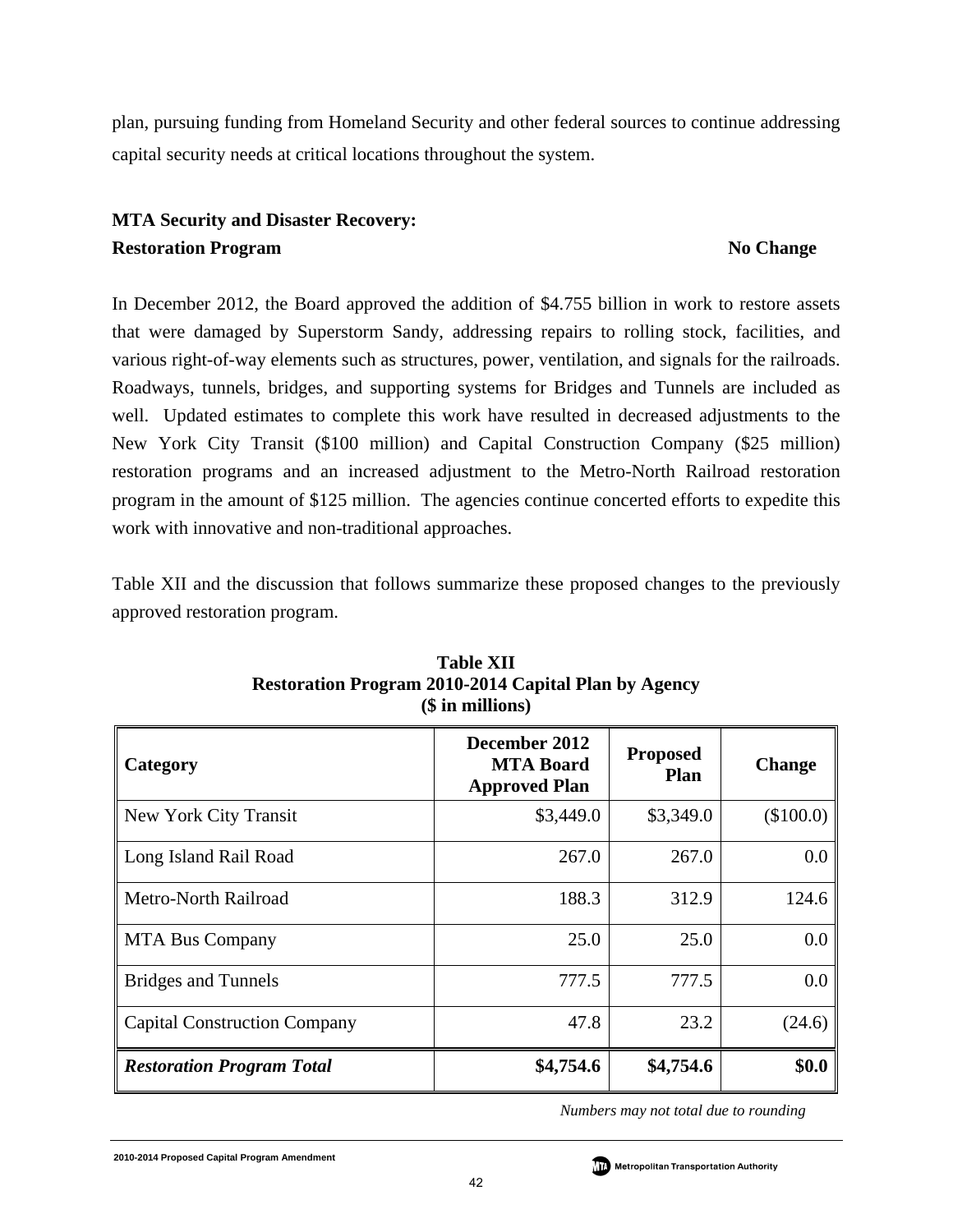#### **New York City Transit (\$100 million)**

The estimated cost of NYCT's program to repair assets to pre-storm conditions is decreased by a net \$100 million, reflecting revised project estimates in several asset categories as project scopes and designs are progressing. The estimated costs are reduced to repair stations (\$150 million), track (\$225 million) and signals (\$801 million). Partially offsetting these reductions are needs for the restoration of the Staten Island Railway's St. George yard complex, (\$100 million), equipment repairs along the right-of-way (\$184 million), traction power equipment repairs (\$562 million), and shop and yard facilities (\$230 million). Eight under-river tubes were flooded with saltwater by Superstorm Sandy, along with several lines and yard complexes. Initial estimates were developed with the belief that all affected track and supporting equipment would likely need to be completely replaced.

#### **Long Island Rail Road No change 10 August 2018 No change 10 August 2018 No change**

The estimated cost of LIRR's program to repair assets to pre-storm conditions has not changed in total. However, there have been revised project estimates in several categories. The estimated costs are reduced for the Line Structures repair work (\$21 million) and the Power Substations (\$21 million). These are offset by increased estimated costs for the Long Beach Branch Systems Restoration (\$11 million), Western Rail Yards (West Side/L.I. City) project (\$30 million) and the Infrastructure/System upgrades project (\$1 million). The Western Rail Yards project and the Power Substations project were also split out into smaller projects to reflect current implementation schedules.

#### **Metro-North Railroad \$125 million**

Metro-North restoration efforts increase by \$125 million. This reflects the addition of \$68 million to the Communications and Signals project due to refined estimates to address constructability issues with implementation along large stretches of the right-of-way while maintaining highly reliable service. The Power Infrastructure project is increased by \$58 million for the same reason. This is partially offset by updated costs to complete the Rolling Stock repairs and Haverstraw Ferry Terminal restoration resulting in a net decrease of \$1 million. The Communications and Signals project and the Power Infrastructure project were also split out into smaller projects to reflect current implementation schedules.

#### **MTA Bus Company No change 3**

No major changes are proposed at this time.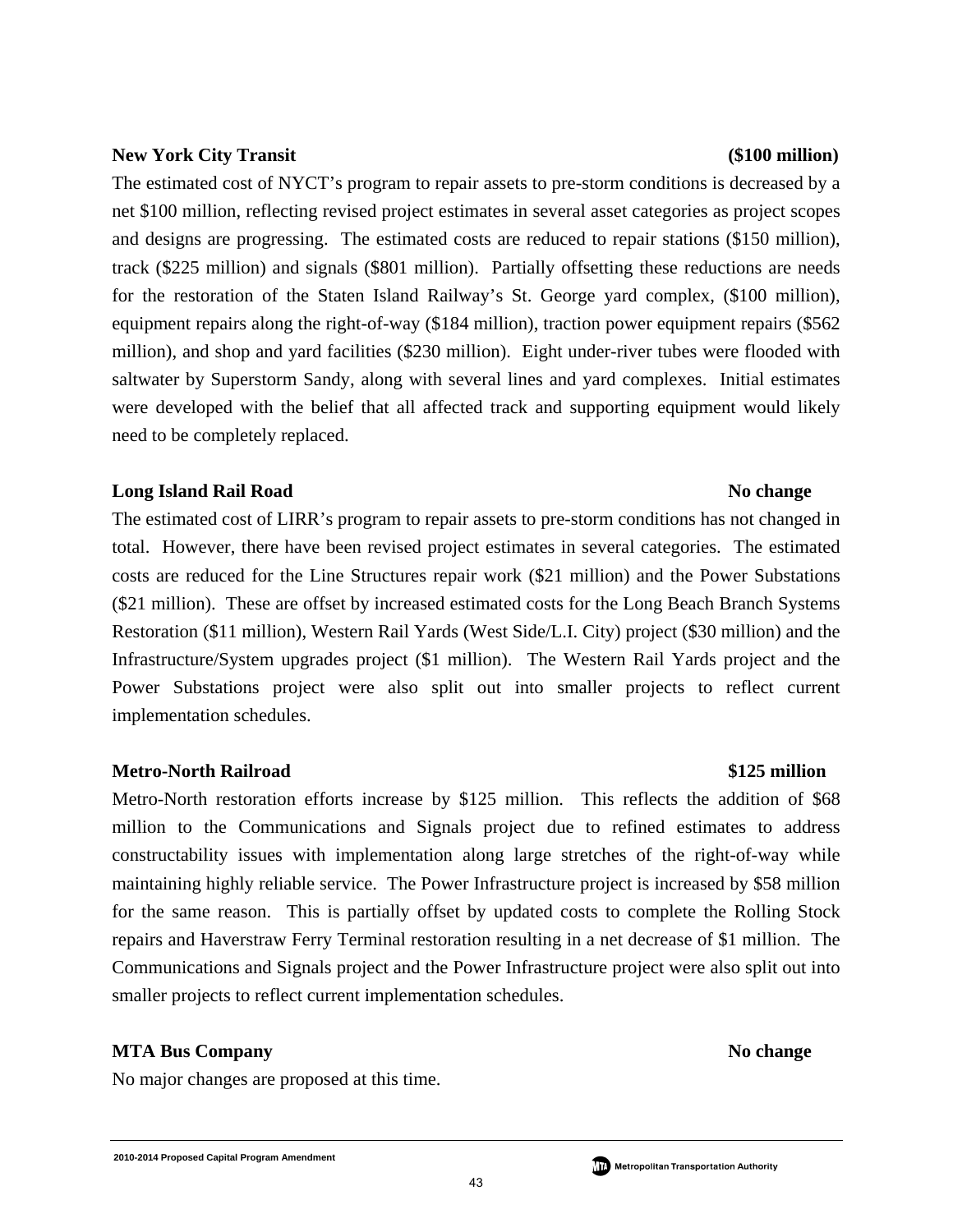### **MTA Capital Construction** (\$25 million)

The estimated cost of MTA Capital Construction Company's program to repair assets to prestorm conditions is decreased by \$25 million, reflecting the reallocation of funding for project delay impacts to other restoration project needs. These needs will be addressed through alternate construction management methodologies. Partially offsetting the reductions is a revised increased estimate to complete the East River Tunnel IESS repairs (\$1 million).

### **Bridges and Tunnels and Tunnels 2008 No change No change**

The estimated cost of B&T's program to repair assets to pre-storm conditions has not changed in total. However, ongoing damage assessments and inspections have contributed to revised estimates for most projects. Across the four B&T recovery categories, there is a net budget increase for the Hugh L. Carey Tunnel restoration (\$34 million) and Queens Midtown Tunnel restoration (\$20 million.) The Emergency Inspections, Assessments and Restoration projects were also split out or refocused into smaller projects to reflect current implementation schedules. Several allocations were reduced in the process, most notably for Buildings & Sites restorations (\$29 million) and Utilities restorations (\$20 million.)

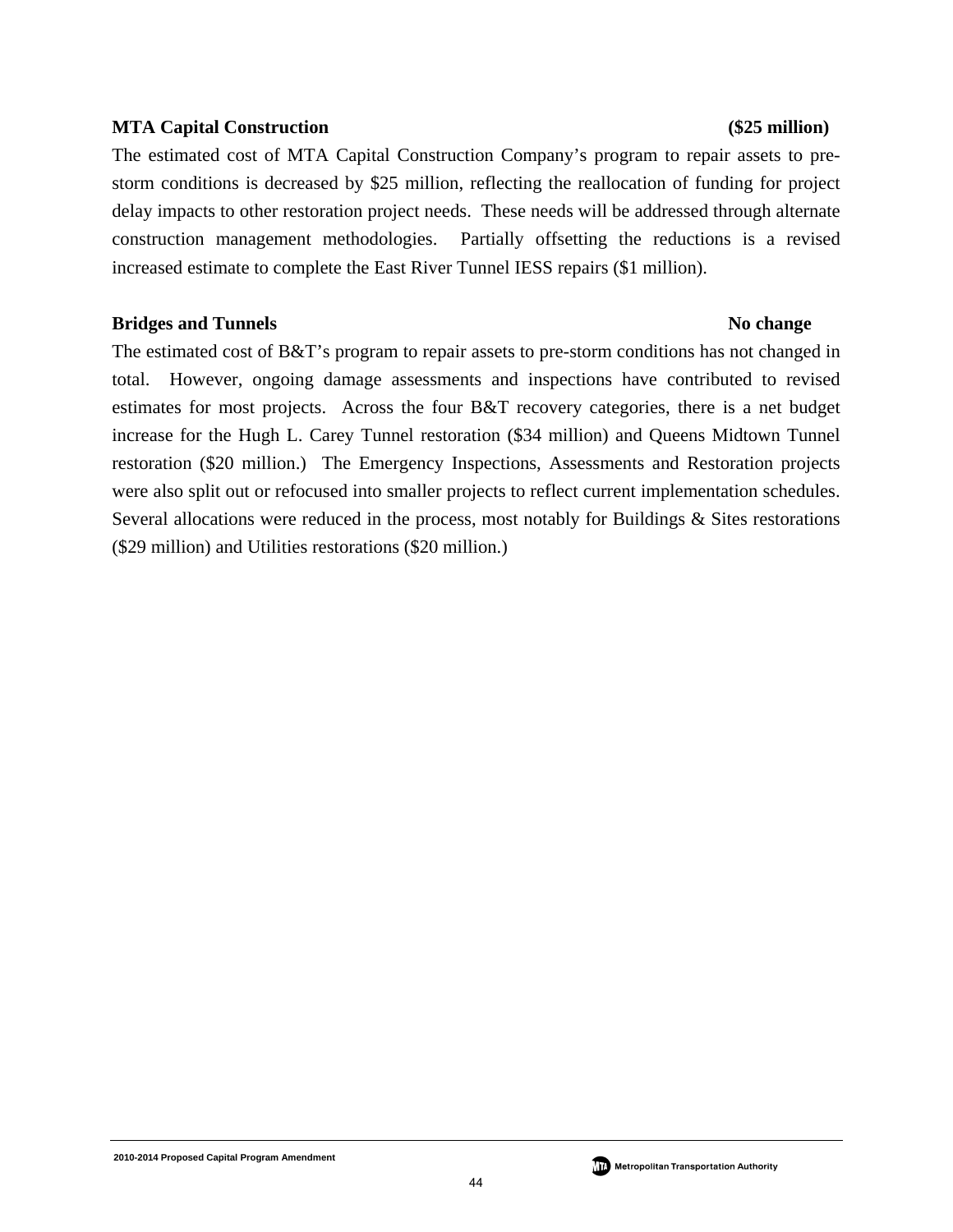## **MTA Security and Disaster Recovery: Mitigation Program**

A total of \$5.770 billion in new work is proposed to protect MTA assets against future severe weather events and enhance the resiliency of the system in the aftermath of such events. This includes \$5.674 billion for NYCT, Long Island Rail Road, Metro-North, and MTA Bus Company, and \$96.0 million for Bridges and Tunnels.

In spite of the preventative measures taken by the MTA agencies in advance of Superstorm Sandy, the tidal surge and high winds caused major damage across the system. This included damage to NYCT subway stations, under-river tubes, train yards and bus depots, and the Rockaway line; damage to MTA Bus facilities; damage to Long Island Rail Road and Metro-North Railroad facilities and right-of-way; flooding of the Hugh L. Carey Tunnel (formerly the Brooklyn Battery Tunnel) and the Queens Midtown Tunnel, damage to other Bridges and Tunnels facilities; and damage and delays to various MTA Capital Construction projects. The system experienced significant disruption, some of which continues today. Sandy and other recent events such as Hurricane Irene underscore the importance of further capital investment to strengthen the system and improve its resilience.

To address the challenge of future severe weather events, the MTA agencies have developed a series of mitigation projects that draw upon the recommendations of the recent NYS 2100 Commission report. The NYS 2100 Commission was convened by Governor Andrew Cuomo to examine climate-related vulnerabilities of the State's infrastructure systems and propose improvements spanning several key areas, including transportation. The MTA mitigations include measures that prevent or reduce water intrusion in stations, tunnels, and support facilities; fortify, alter, or relocate key infrastructure and right-of-way equipment; improve operational flexibility; and enhance disaster recovery. Many of the mitigations will be delivered via a phased approach and have been programmed as a series of tiered projects that address specific portions of a larger mitigation effort.

Table XIII summarizes the proposed additions to 2010-2014 Capital Plan.

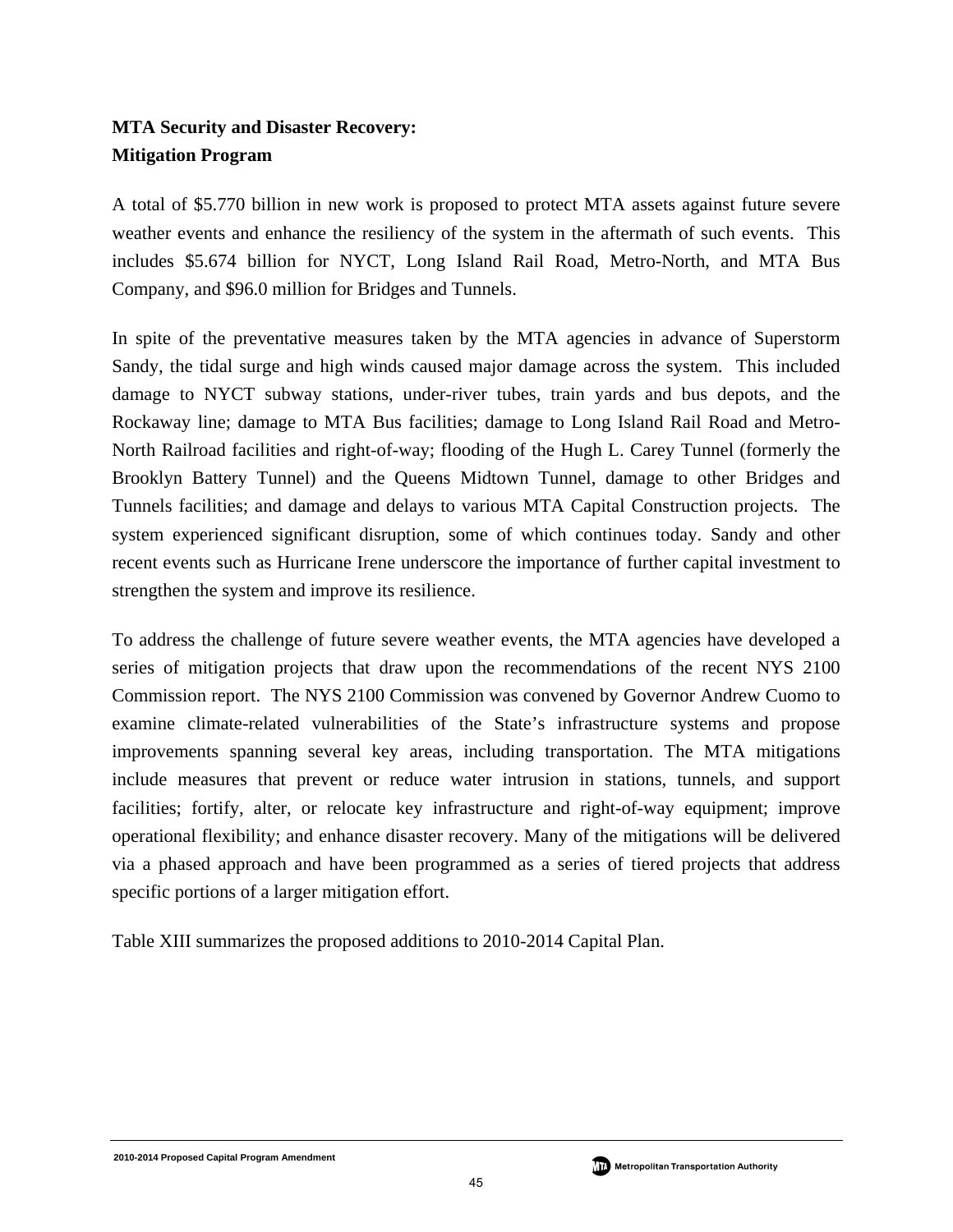| Category                        | December 2012<br><b>MTA Board</b><br><b>Approved Plan</b> | <b>Proposed</b><br><b>Plan</b> | <b>Change</b> |
|---------------------------------|-----------------------------------------------------------|--------------------------------|---------------|
| New York City Transit           | \$0.0                                                     | \$5,091.4                      | \$5,091.4     |
| Long Island Rail Road           | 0.0                                                       | 409.0                          | 409.0         |
| Metro-North Railroad            | 0.0                                                       | 127.6                          | 127.6         |
| <b>MTA Bus Company</b>          | 0.0                                                       | 45.5                           | 45.5          |
| <b>Bridges and Tunnels</b>      | 0.0                                                       | 96.0                           | 96.0          |
| <b>Mitigation Program Total</b> | \$0.0                                                     | \$5,769.5                      | \$5,769.5     |

### **Table XIII Mitigation Program 2010-2014 Capital Plan by Agency (\$ in millions)**

*Numbers may not total due to rounding* 

### **New York City Transit \$5,091 million**

NYCT is proposing a variety of projects to protect the subway network from flood water ingress. These include mechanisms to seal openings at station stairs, elevators, and sidewalk vents, along with mechanisms that can seal subway tunnels and station complexes, such as inflatable bladders and/or flood gates. Improvements to pumping systems and discharge lines will help to more effectively manage any water that does enter into subway tunnels. Subway tunnel equipment, such as signals and cabling, will also be hardened to ensure that the system can better withstand exposure to water.

Other flood mitigation projects will develop flood prevention measures at key low-lying facilities and lines, such as the  $207<sup>th</sup>$  St., 148<sup>th</sup> St., and Coney Island yard complexes and the Sea Beach and Rockaway lines. Bus facilities will also be equipped with new flood mitigation features, including dam doors to protect garages.

The NYCT mitigation program also includes a variety of projects that will improve system resiliency and enable service to be more quickly and flexibly re-established following a severe climate event. These investments may also help to mitigate the service impacts of non-weather events and disruptions, including scheduled closures to facilitate other Capital Program work. Bus services proved to be a vital component of service restoration in the wake of Sandy, including "bus bridges" that provided substitute services between Manhattan and Brooklyn. New investments in Bus Rapid Transit, bus service enhancements, and substitute bus service will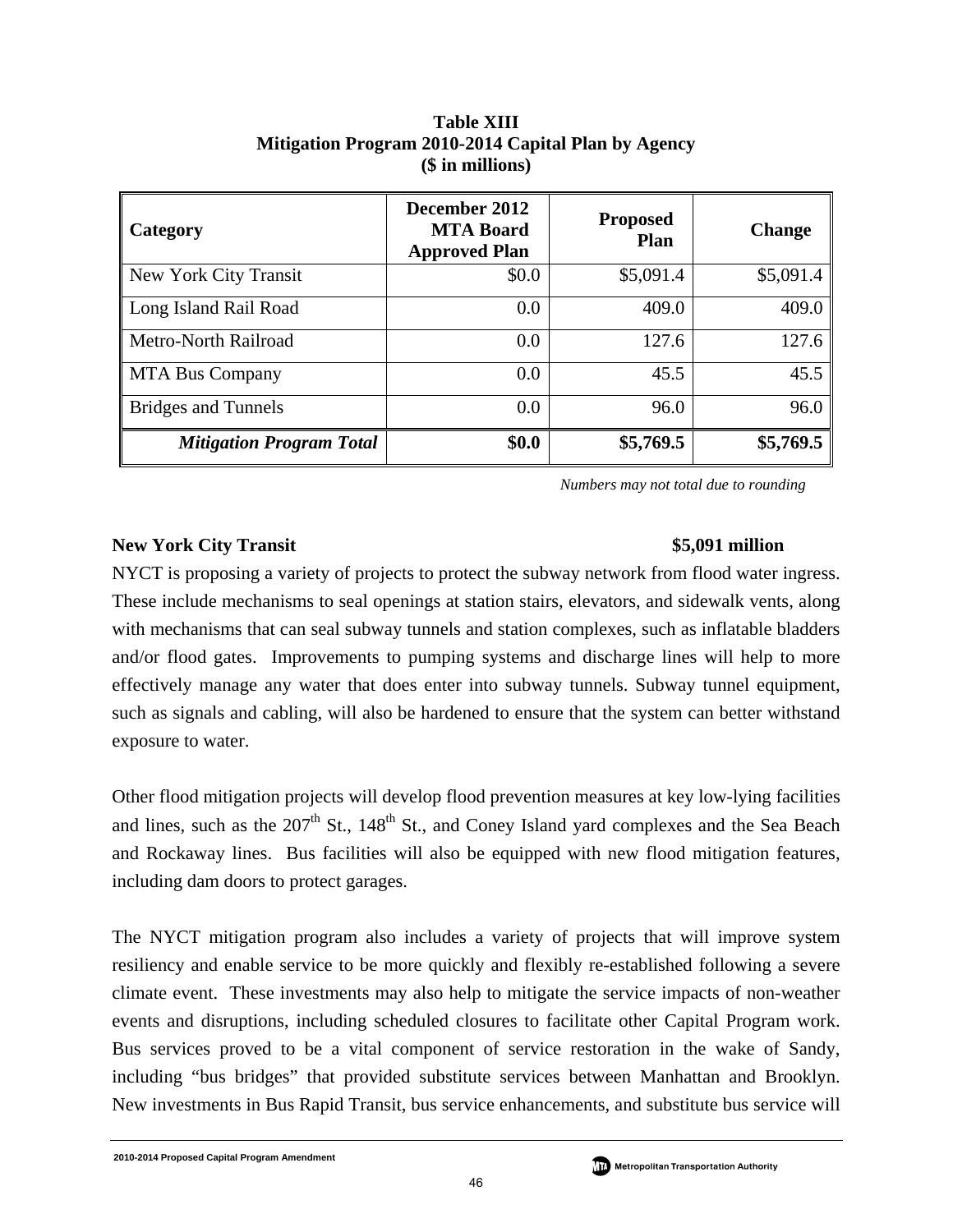further expand the emergency resiliency and everyday capability of bus transit. Upgrades to subway signal, power, and other systems will improve the ability to operate "short-turn" subway services that terminate at intermediate stations. Lastly, measures to improve employee reporting flexibility and installation of redundant power at various administrative locations will ensure that employees can continue to work through disruptions.

#### **Long Island Rail Road \$409 million**

The LIRR is proposing mitigation projects to protect key links in flood-prone areas. These include the West Side Storage Yard, the East River Tunnels, and the Atlantic Avenue Tunnel. The current 18-mile Main Line segment is susceptible to single points of failure that can have ripple effects across the entire LIRR network. A new second track along the Main Line is proposed to greatly enhance emergency resiliency on the south shore branches in the face of major events. The LIRR is also making investments in emergency management equipment that will help to manage disruption events and aid service restoration.

### **Metro-North Railroad \$128 million**

Metro-North mitigation efforts focus on two areas. The first addresses vulnerabilities along the right-of-way and includes modifications to protect power and signal facilities, vacuum equipment to clear debris before and after storms, and equipment to monitor and provide advanced warning of rising water levels so proactive operational measures can be activated. The second advances planning and design to address improved network infrastructure resiliency, enabling MNR to bypass two single points of failure where disruptions would debilitate the overall Metro-North network: the Mott Haven Junction and the Harlem River Lift Bridge. Such a disruption would cause the largest commuter railroad in the country (280,000 daily passengers) to be completely cut off from Manhattan.

### **MTA Bus Company \$46 million**

MTA Bus Company improvements address vulnerabilities at its bus storage and servicing facilities. Buildings will be equipped with new flood mitigation features, such as dam doors to protect the depots and support equipment inside.

### **Bridges and Tunnels but a set of the set of the set of the set of the set of the set of the set of the set of the set of the set of the set of the set of the set of the set of the set of the set of the set of the set of**

Much of the Bridges and Tunnels mitigation effort focuses on protecting the Hugh L. Carey and Queens Midtown tunnels from severe flooding, as occurred during Superstorm Sandy. Work may include flood gates to block off tunnel portals, retaining walls and other barriers to manage storm surges. Generators, vent buildings, and other tunnel systems will also be hardened against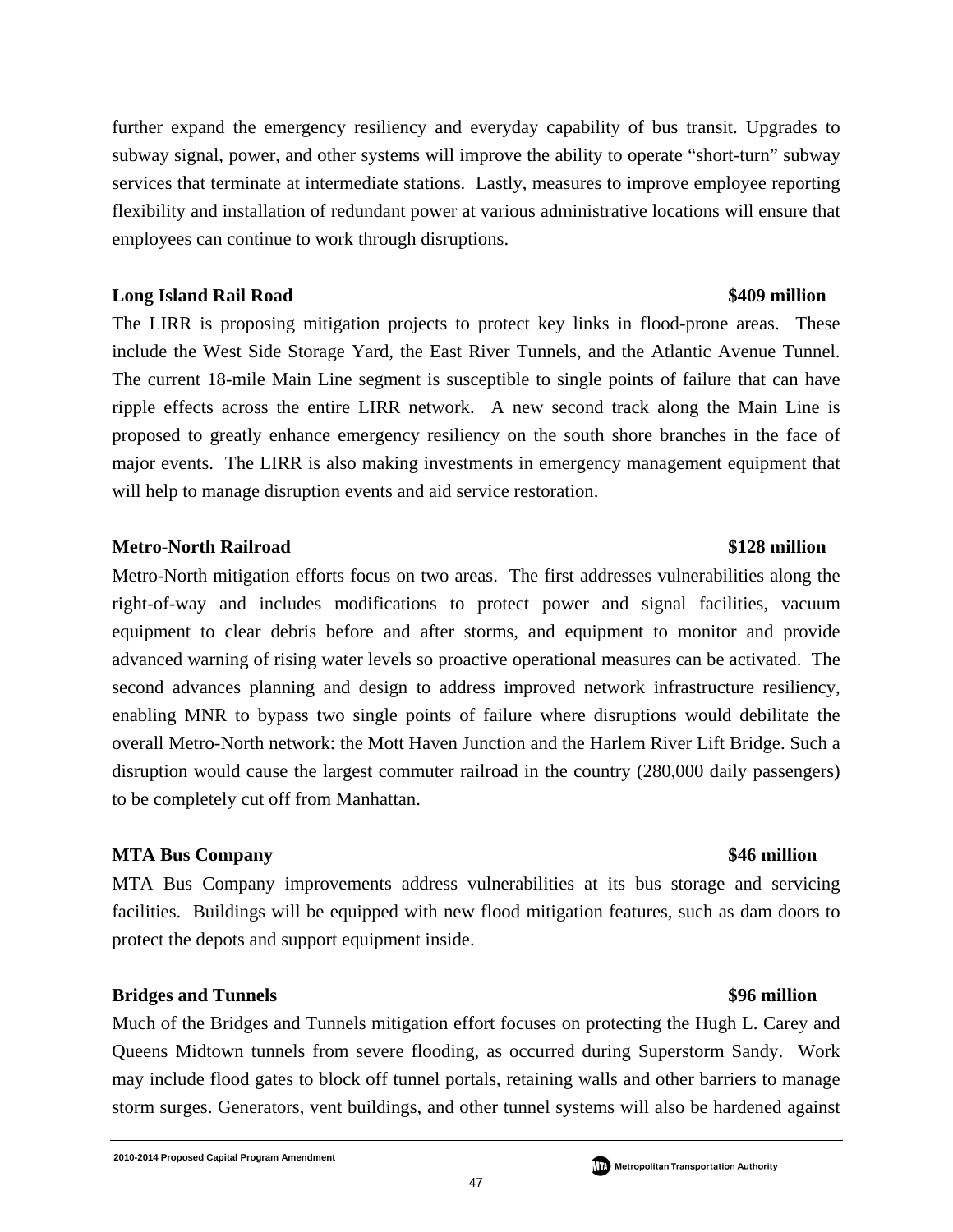flooding and water ingress. A study is also proposed to develop an integrated master plan that addresses resiliency needs for the Rockaway Crossings: the Marine Parkway Bridge and the Cross Bay Bridge. Additional work will focus on protecting support facilities, communications networks, power systems, and other key equipment.

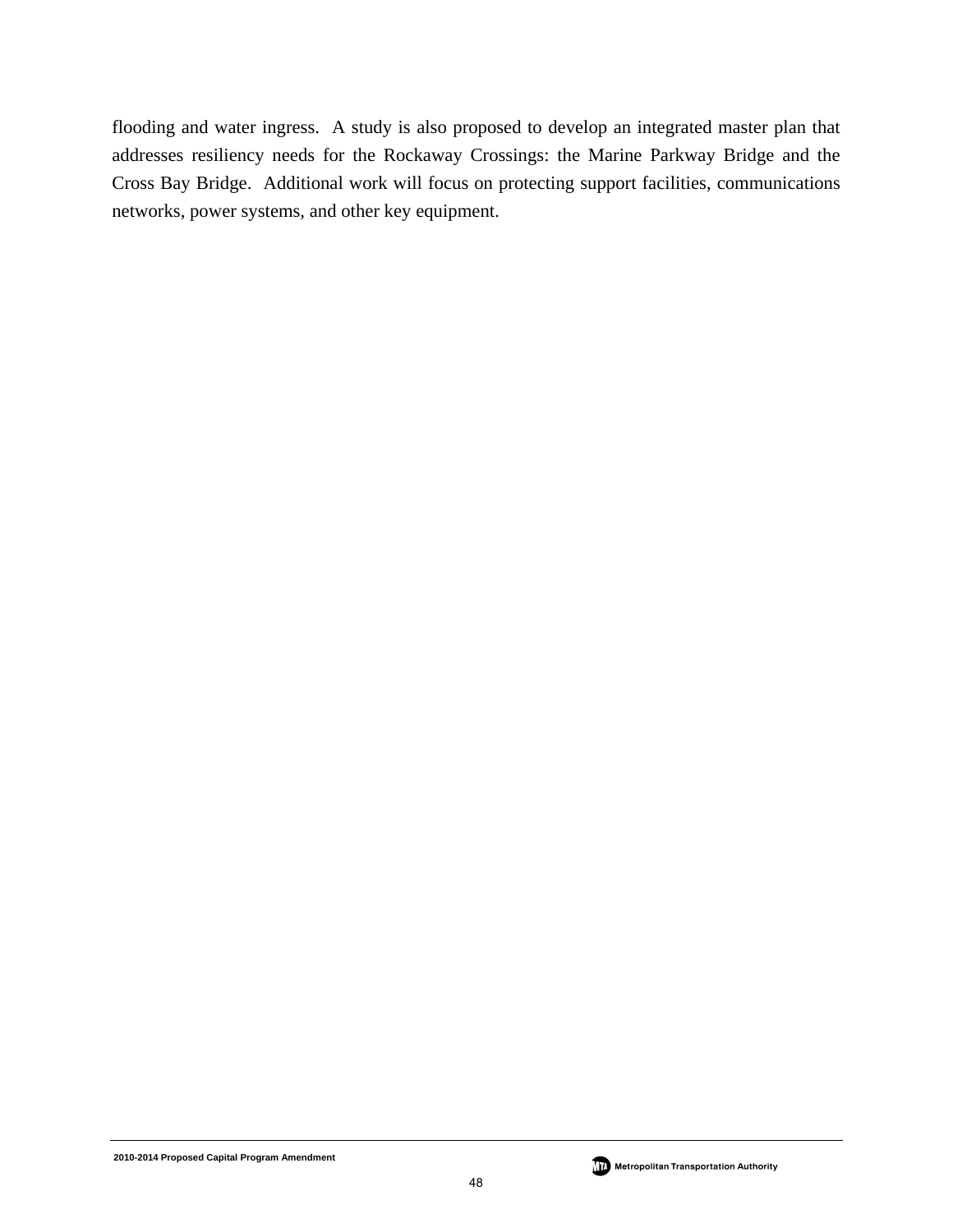### **Elements Exceeding 10 Percent of the Approved Plan**

Pursuant to the Public Authorities Law, changes to elements that are greater than 10% require approval of the Capital Program Review Board (CPRB) in order to be progressed. Table XIV shows those elements of the program that have grown by greater than 10% versus the last CPRBapproved (January 2013) amendment. CPRB approval is necessary to progress these work elements, to the extent element amounts have increased by greater than 10%.

**Table XIV MTA Security and Disaster Recovery Elements with Increases Exceeding 10 Percent (\$ in millions)** 

|                                                 | <b>CPRB</b><br><b>Approved</b> |                 |               |
|-------------------------------------------------|--------------------------------|-----------------|---------------|
|                                                 | <b>Plan</b>                    |                 |               |
|                                                 | (January                       | <b>Proposed</b> |               |
| <b>Element</b>                                  | 2013)                          | <b>Plan</b>     | <b>Change</b> |
| <b>NYCT Line Equipment Repairs: Sandy</b>       | \$146.0                        | \$330.0         | \$184.0       |
| <b>NYCT Traction Power Repairs: Sandy</b>       | \$278.0                        | \$840.0         | \$562.0       |
| NYCT: Shops & Yards Repairs: Sandy              | \$520.0                        | \$750.0         | \$230.0       |
| NYCT Staten Island Railway Repairs: Sandy       | \$60.0                         | \$160.0         | \$100.0       |
| <b>LIRR Communication/Signal Repairs: Sandy</b> | \$45.0                         | \$56.4          | \$11.4        |
| LIRR Shops and Yards Repairs: Sandy             | \$35.0                         | \$64.9          | \$29.9        |
| <b>LIRR Miscellaneous Repairs: Sandy</b>        | \$5.0                          | \$6.0           | \$1.0         |
| <b>MNR</b> Communication/Signal Repairs: Sandy  | \$65.0                         | \$133.0         | \$68.0        |
| <b>MNR Power Repairs: Sandy</b>                 | \$111.0                        | \$168.6         | \$57.6        |

 *Numbers may not total due to rounding*

Metropolitan Transportation Authority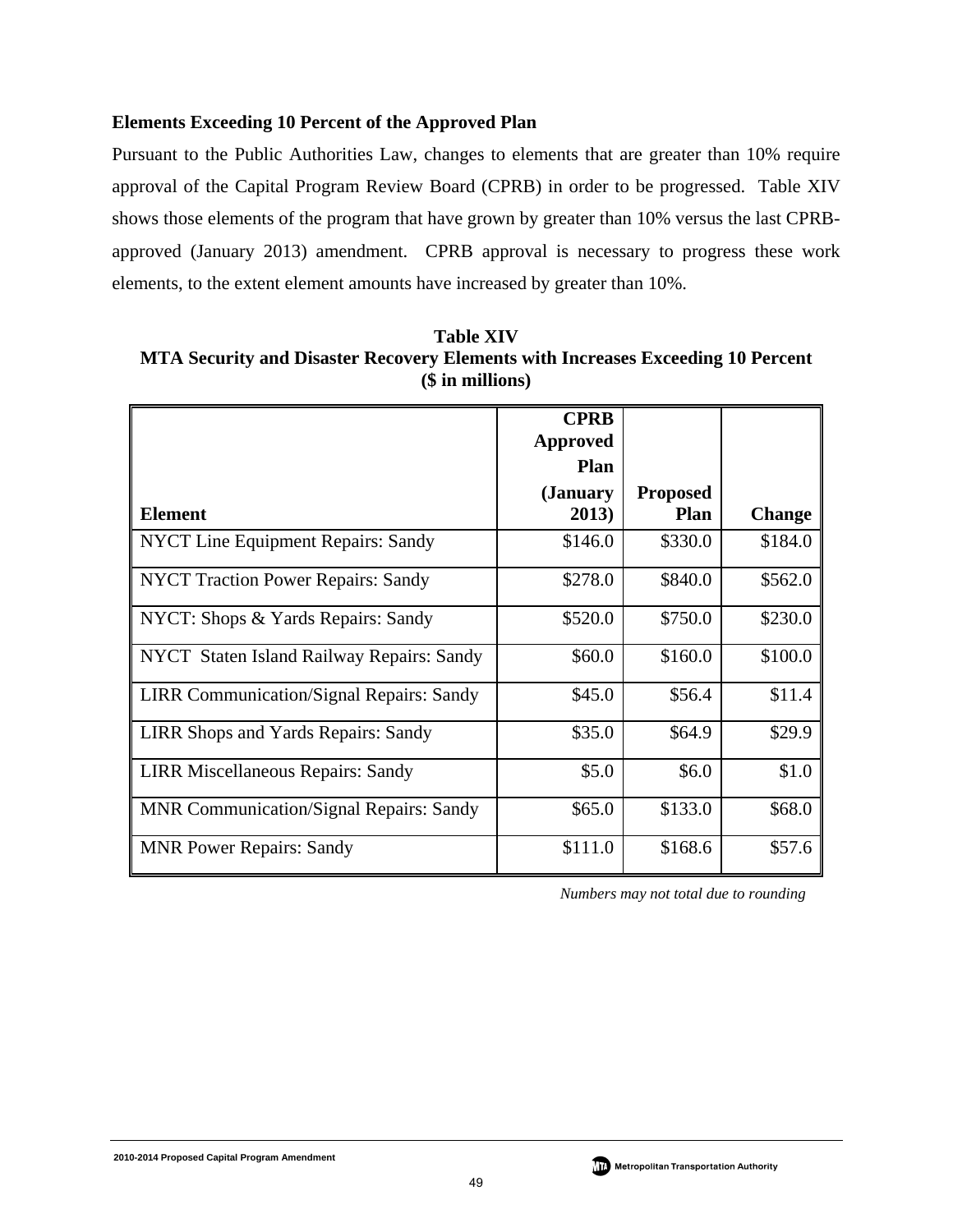**(This page intentionally left blank.)** 



**<sup>2010-2014</sup> Proposed Capital Program Amendment**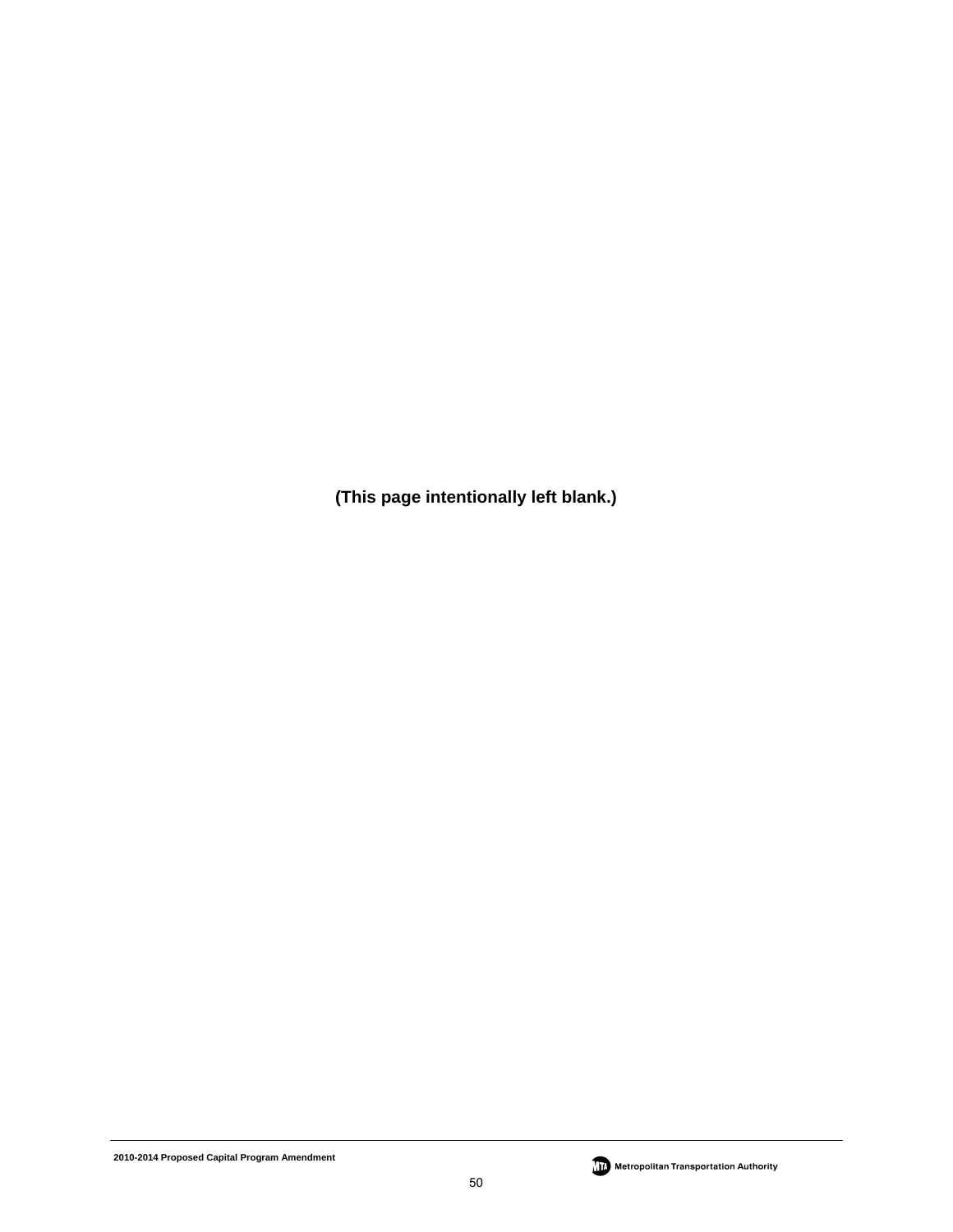### **MTA Interagency:**

This plan amendment adjusts the MTA Interagency 2010-2014 Capital Plan from \$315 million (the level approved by the MTA Board in April 2010) to \$201.6 million to reflect two actions: an administrative action to consolidate operating agency shares of the cost to administer the MTA Small Business Mentoring Program, and a transfer of \$124 million to the MTA Capital Construction Company 2010-2014 Capital Plan. Table XV and the discussion that follows summarize this action and other adjustments to the MTA Interagency 2010-2014 Capital Plan by investment category.

**TABLE XV MTA Security and Disaster Recovery 2010-2014 Capital Program by Category (\$ in millions)** 

| Category                                  | Original<br>Approved<br><b>Plan</b> | <b>December</b><br>2012<br>Approved<br>Plan | <b>Proposed</b><br><b>Plan</b> | <b>Change</b><br>from<br>Original<br>Plan |
|-------------------------------------------|-------------------------------------|---------------------------------------------|--------------------------------|-------------------------------------------|
| MTA Mentoring Program Administration      | \$0.0                               | \$0.0                                       | \$10.6                         | \$10.6                                    |
| MTA BSC/MTA Facilities Rehabilitation     | 259.0                               | 259.0                                       | 150.5                          | (108.5)                                   |
| <b>MTA Planning</b>                       | 56.0                                | 56.0                                        | 40.5                           | (15.5)                                    |
| <b>MTA Security and Disaster Recovery</b> | \$315.0                             | \$315.0                                     | \$201.6                        | \$113.4)                                  |

*Numbers may not total due to rounding* 

#### **MTA Mentoring Program Administration \$11 million**

In 2010, the MTA Small Business Mentoring Program was established to increase the pool of qualified small businesses in the construction trades by providing opportunities for smaller sized contractors to bid on MTA work and provide assistance to these companies in meeting all regulatory requirements. The program includes construction management and other administrative costs associated with mentoring the new businesses. In the originally approved 2010-2014 Capital Plan, each agency established a project for its share of these costs. To facilitate MTA program management, these 2010-2014 shares have been consolidated in this MTA Interagency category: NYCT \$7 million, LIRR \$2 million, MNR \$1 million and B&T \$1 million.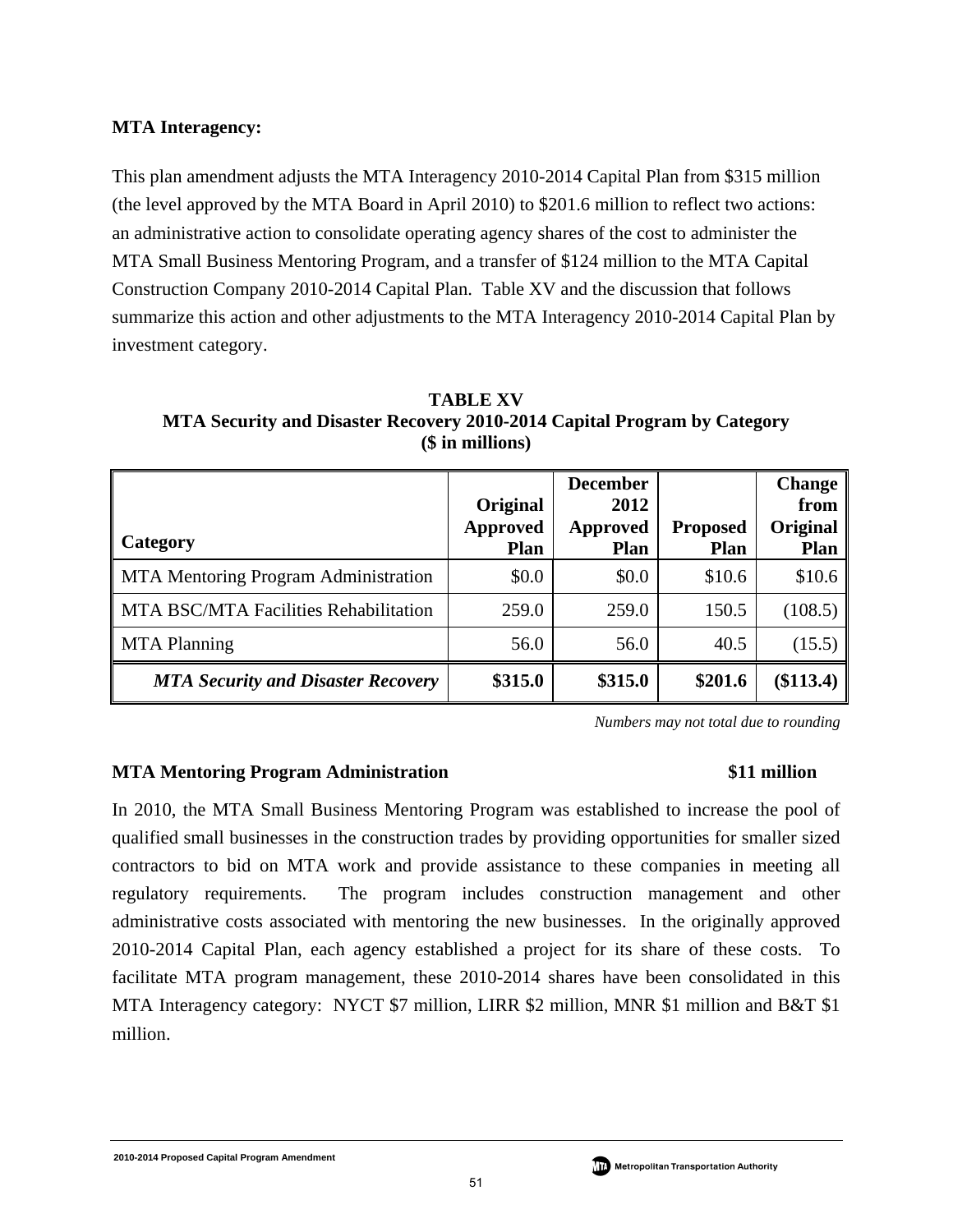#### **MTA BSC/MTA Facilities Rehabilitation (\$109 million)**

The total value of this category is decreased by \$109 million, reflecting two actions. The East Side Access project will bring Long Island Rail Road passengers into a new concourse beneath the current Grand Central Terminal (GCT). While the design of this project meets all passenger flow and egress requirements and standards, there is no direct connection from the LIRR concourse to the main level within GCT. To provide this benefit to MTA customers, the MTA Board approved the Biltmore Room Connection project (\$16 million) in this category to construct two escalators and one elevator connecting the Upper Level of existing GCT to the LIRR concourse in the Biltmore Room. Changes in this category also reflect a reduction to the estimate to complete the relocation of key New York City Transit assets located at the 370 Jay Street Building Complex (\$124 million).

All other projects in this category remain the same.

### **MTA Planning** (\$16 million)

Overall, the capital plan objectives in this category remain the same. However, projects have been adjusted to reflect current schedules and priorities. The joint Tappan Zee Bridge Rail Study project, led by New York State Department of Transportation, has been adjusted to keep pace with the State's current schedule (\$29 million). The Biltmore Room Connection project described above is funded as a result of this adjustment, resulting in a decrease in the total value of this category of \$16 million. In addition, the MTA Board approved a new project to complete the remaining Penn Station Access environmental assessment study (\$2 million). The remaining \$11 million is programmed to the Core Planning Support project within this category to advance strategic initiatives to add value to delivery of the Capital Program. Among the key initiatives is development of a Capital Planning Analysis Tool (CPAT) to strengthen the analytical capabilities of the MTA and its operating agencies in addressing state of good repair needs.

All other projects in this category remain the same.

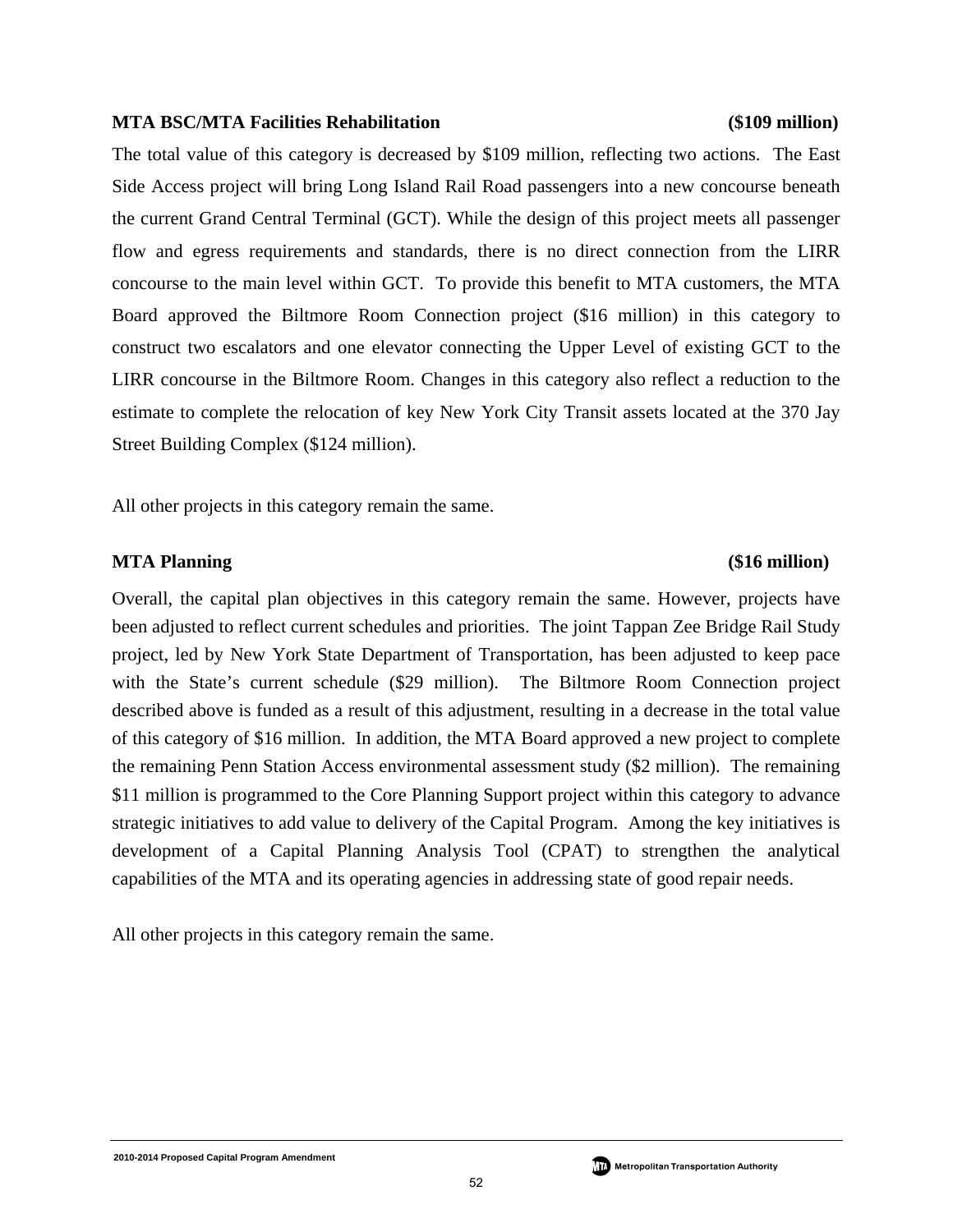### **MTA Capital Construction Company**

The MTA Capital Construction Company's (MTACC) 2010-2014 Capital Program continues to focus on the following projects:

- The first phase of the Second Avenue Subway (SAS), which will relieve the pressure on New York City Transit's overcrowded Lexington Ave. line and improve access to downtown Manhattan;
- East Side Access (ESA), which will bring Long Island Rail Road commuters into Grand Central Terminal, creating a terminal on Manhattan's East Side to complement Penn Station on the West Side; and
- Regional Investments progressed concurrently with the East Side Access project to provide operational flexibility of the Long Island Rail Road, Amtrak, and New Jersey Transit in Queens.

The budget for the system expansion program increases by \$126 million from \$5.739 billion to \$5.865 billion, reflecting a small increase in the Regional Investments category to include new grant funds for additional elevators in Grand Central Terminal (\$2 million) and a transfer of 2010-2014 MTA Interagency funds to support the East Side Access project update described below (\$124 million). Table XVI and the discussion that follows summarize this action and other adjustments to the MTA Capital Construction Company 2010-2014 Capital Plan by investment category.

**Table XVI MTA Capital Construction Company 2010-2014 Capital Program by Category (\$ in millions)**

|                                                | <b>MTA</b><br><b>Board</b><br>Approved<br><b>Plan</b> | <b>December</b><br>2012<br>Approved<br><b>Plan</b> | <b>Proposed</b><br><b>Plan</b> | <b>Change</b><br>from<br>Original<br>Plan |
|------------------------------------------------|-------------------------------------------------------|----------------------------------------------------|--------------------------------|-------------------------------------------|
| <b>East Side Access</b>                        | \$2,954.0                                             | \$2,954.0                                          | \$3,154.0                      | \$200.0                                   |
| Second Avenue Subway                           | 1,487.1                                               | 1,487.1                                            | 1,487.1                        | 0.0                                       |
| <b>Regional Investments</b>                    | 401.0                                                 | 401.0                                              | 448.4                          | 47.4                                      |
| <b>ESA Rolling Stock and Liability Reserve</b> | 697.0                                                 | 697.0                                              | 635.8                          | (61.2)                                    |
| Miscellaneous                                  | 200.0                                                 | 200.0                                              | 140.0                          | (60.0)                                    |
| <b>Network Expansion Total</b>                 | \$5,739.2                                             | \$5,739.2                                          | \$5,865.4                      | \$126.2                                   |

 *Numbers may not total due to rounding*

**<sup>2010-2014</sup> Proposed Capital Program Amendment**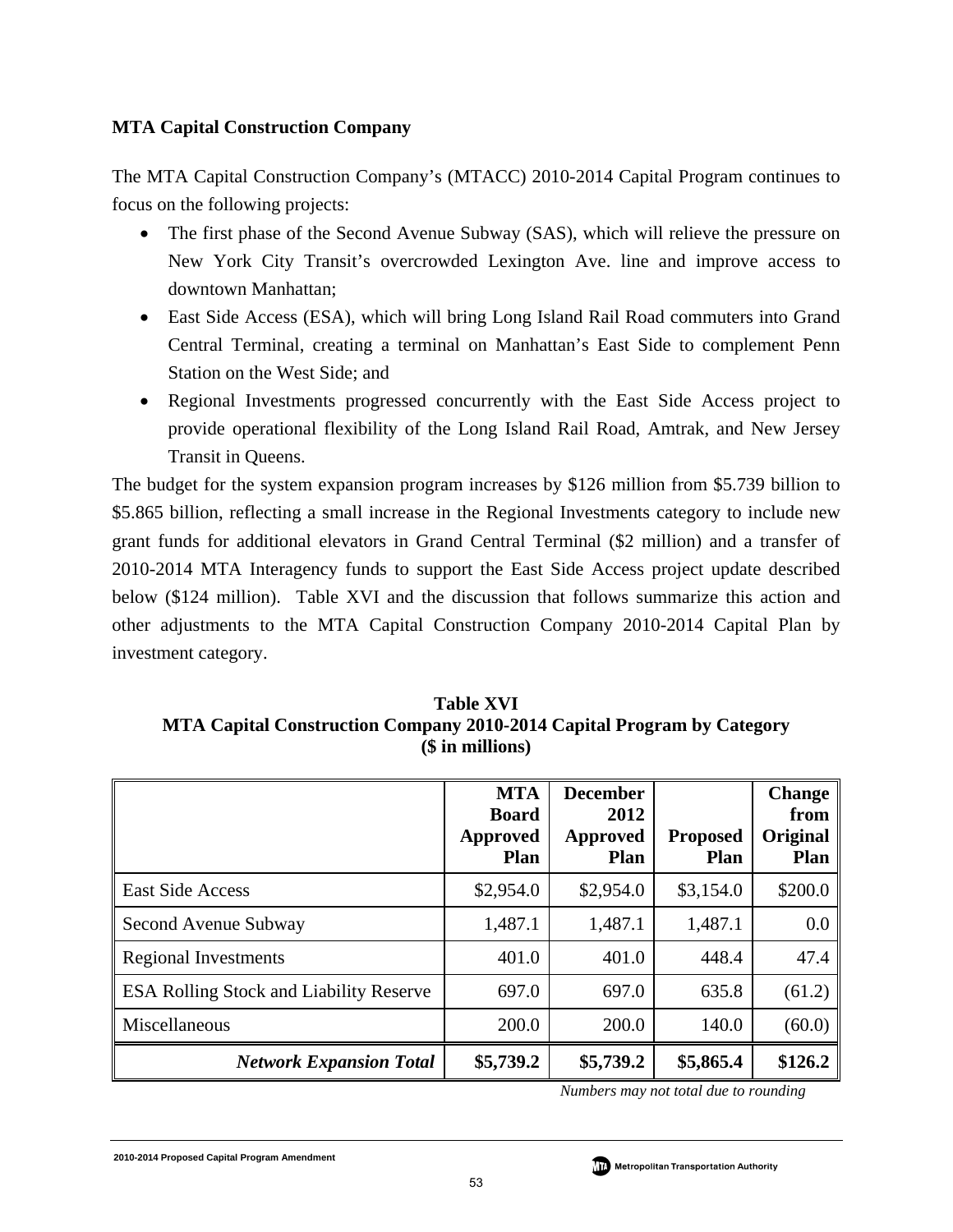#### **East Side Access \$200 million**

While the overall 2010-2014 Capital Plan remains at \$2.954 billion for East Side Access, the mix of projects has been updated. In 2012, MTA Capital Construction Company completed a Risk Assessment of the East Side Access schedule and budget. The results were presented to the MTA Board at the May 2012 Capital Program Oversight Committee, revising the overall cost by \$920 million from \$7.328 billion to \$8.245 billion and adjusting the revenue service date from September 2016 to August 2019. Key factors contributing to this include construction delays in both Manhattan and Harold Interlocking in Queens, delays in Harold causing schedule compression placing stress on resources and outages to perform the work. Other critical regional projects, such as Moynihan Station and the Brookfield development initiative, have put further pressure on resources and outages.

The risk assessment recognized that, based on current commitment schedules for the remainder of the 2010-2014 Capital Plan period, an additional \$200 million would need to be identified in efficiencies in other MTACC projects and inter-agency program funds. The balance would be addressed in the 2015-2019 Capital Plan with the expectation that additional efficiencies in MTACC Projects can cover some of that increase. With this Risk informed update, the project team has taken several measures to help mitigate the impacts and reduce the likelihood that these pressures will continue to affect the project delivery. For example, MTACC formed an Operational Readiness group with LIRR to solidify the testing and commissioning efforts. Cutovers in Harold will be re-sequenced to improve coordination with other regional initiatives. Contracts will also be reviewed and scope adjusted to improve coordination.

In terms of progress, recent accomplishments include opening the 245 Park Avenue Entrance to GCT connecting to Metro-North Railroad's existing 47th Street Cross passage, completion of all soft ground Tunnel Boring Machine mining in Queens and excavation at Northern Boulevard in Queens. The 55th Street Vent Plant contract is awarded and work is underway and key contract work for this year includes the anticipated award of the first systems contract, as well as structures and cavern work in Manhattan.

#### **Second Avenue Subway No change 2018** No change

The total cost for Phase 1 of the Full-length Second Avenue Subway remains at \$4.451 billion, and is funded across several capital plans. Funds totaling \$2.964 billion are allocated in the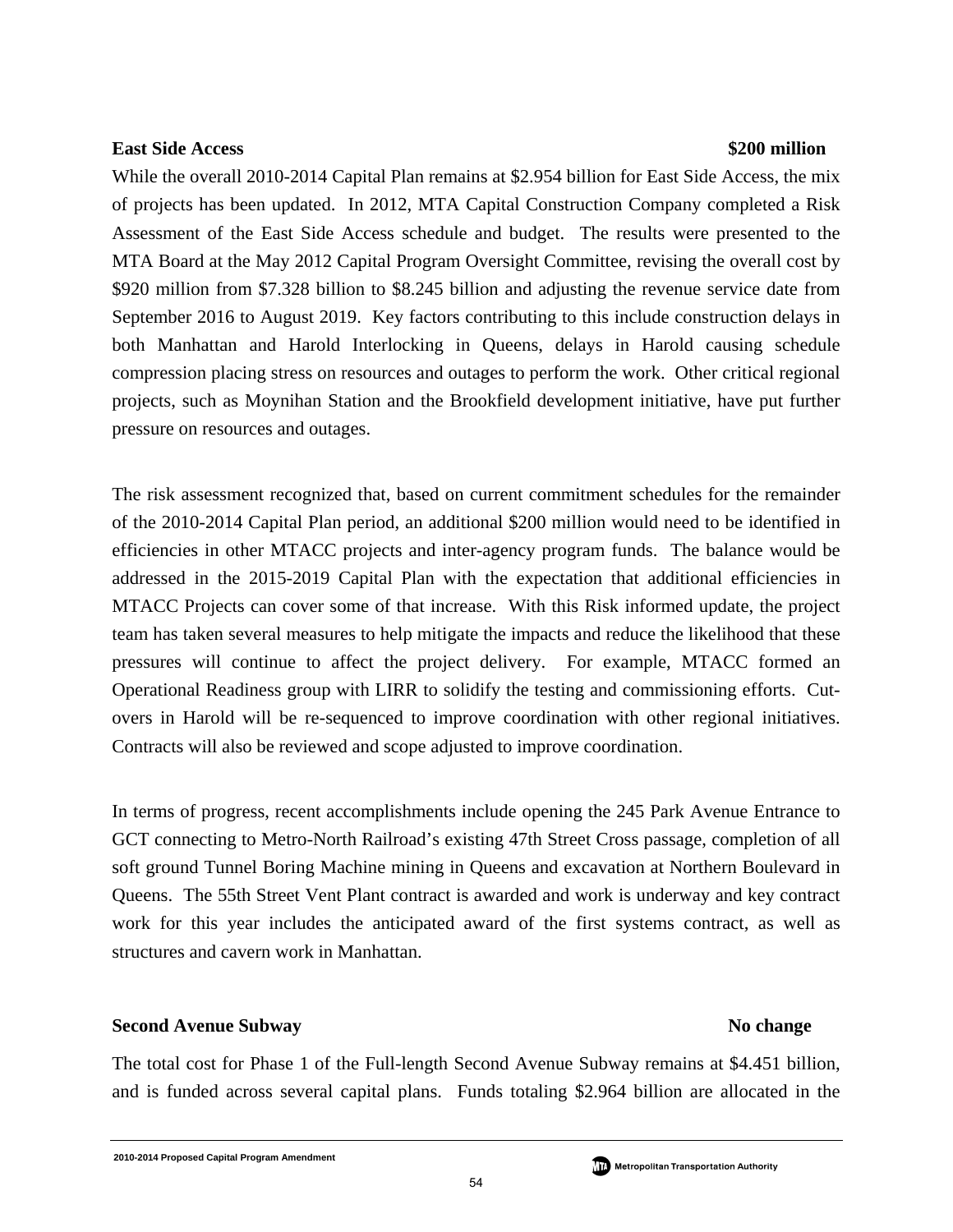MTA's 2000-2004 and 2005-2009 Capital Plans. The balance of \$1.487 billion to complete Phase 1 is budgeted in this plan, and remains unchanged. During the course of the project, the SAS project team has continually evaluated the construction contracting strategy with the goal of creating more manageable contract packages, keeping similar work together, while minimizing potential schedule impacts.

The project is advancing and remains on target for completion in 2016. Boring of the two running tunnels has been completed from  $92<sup>nd</sup>$  St. to  $62<sup>nd</sup>$  St. Contracts to excavate and build the structures for new stations at  $72<sup>nd</sup>$  St.,  $86<sup>th</sup>$  St. and  $96<sup>th</sup>$  St. are well underway, as is a separate contract to rehabilitate and modify the existing  $63<sup>rd</sup>$  St. station. Also, a contract to furnish track, signals, power, and other systems and equipment needed to operate the new line has been awarded. The final major contract of the total SAS project is planned for award in 2013.

### **Regional Investments \$47 million**

## Investments in the Regional Investments category are being progressed concurrently with the East Side Access project to provide operational flexibility of the Long Island Rail Road, Amtrak, and New Jersey Transit in Queens. In addition, MTA Capital Construction Company received a federal grant to install additional elevators in Grand Central Terminal, providing redundant ADA access to the LIRR terminal near  $45<sup>th</sup>$  Street when East Side Access opens service (\$2 million).

Aside from this, the elements of work in this category remain primarily focused on improvements in Harold Interlocking to eliminate train conflicts, East Bound Reroute and West Bound Reroute. Loop Track Interlocking is also included for operational flexibility and access improvements. This work relies heavily on coordination with East Side Access activity in Harold. As a result, the delays and resource impacts described above have also affected these projects, resulting in an increase cost to complete (\$45 million).

### **ESA Rolling Stock / Liability Reserve (\$61 Million)**

## The original approval of the 2010-2014 Capital Plan established a reserve for rolling stock to be purchased for East Side Access service and a liability reserve to address final court awards or settlements for real estate acquisitions associated with all of the mega projects. The budget for this liability reserve has been revised to reflect current known settlements, re-allocating a portion within the MTA Capital Construction Company 2010-2014 Capital Plan in support of the East Side Access and Regional Investments updates as described above (\$61 million).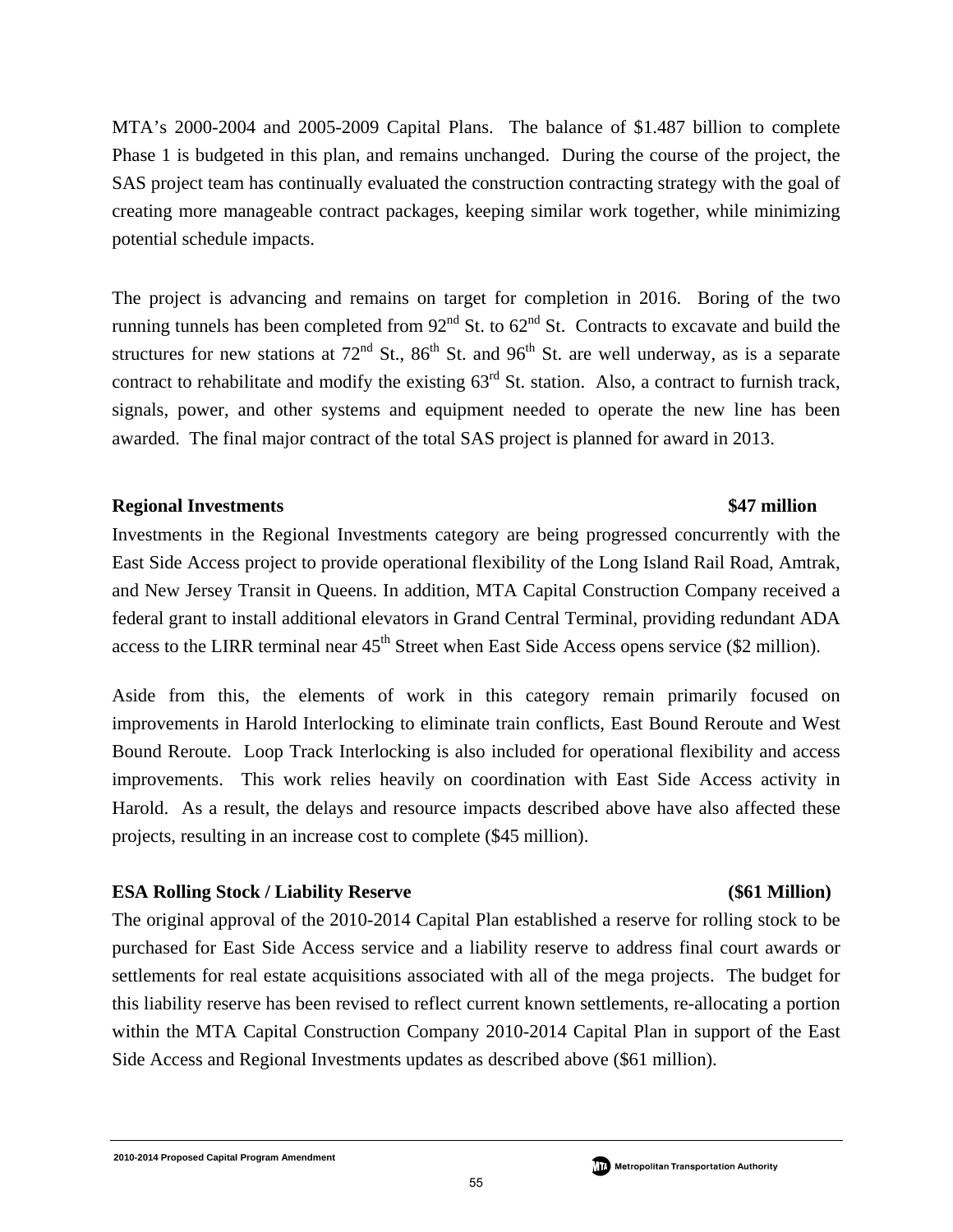### **Miscellaneous (\$60 million)**

This category funds miscellaneous engineering activities to support the various network expansion projects managed by MTACC. As a result of MTACC efforts to identify administrative savings, the category budget has been revised to re-allocate MTACC funds in support of the East Side Access and Regional Investments updates as described above (\$60 million).

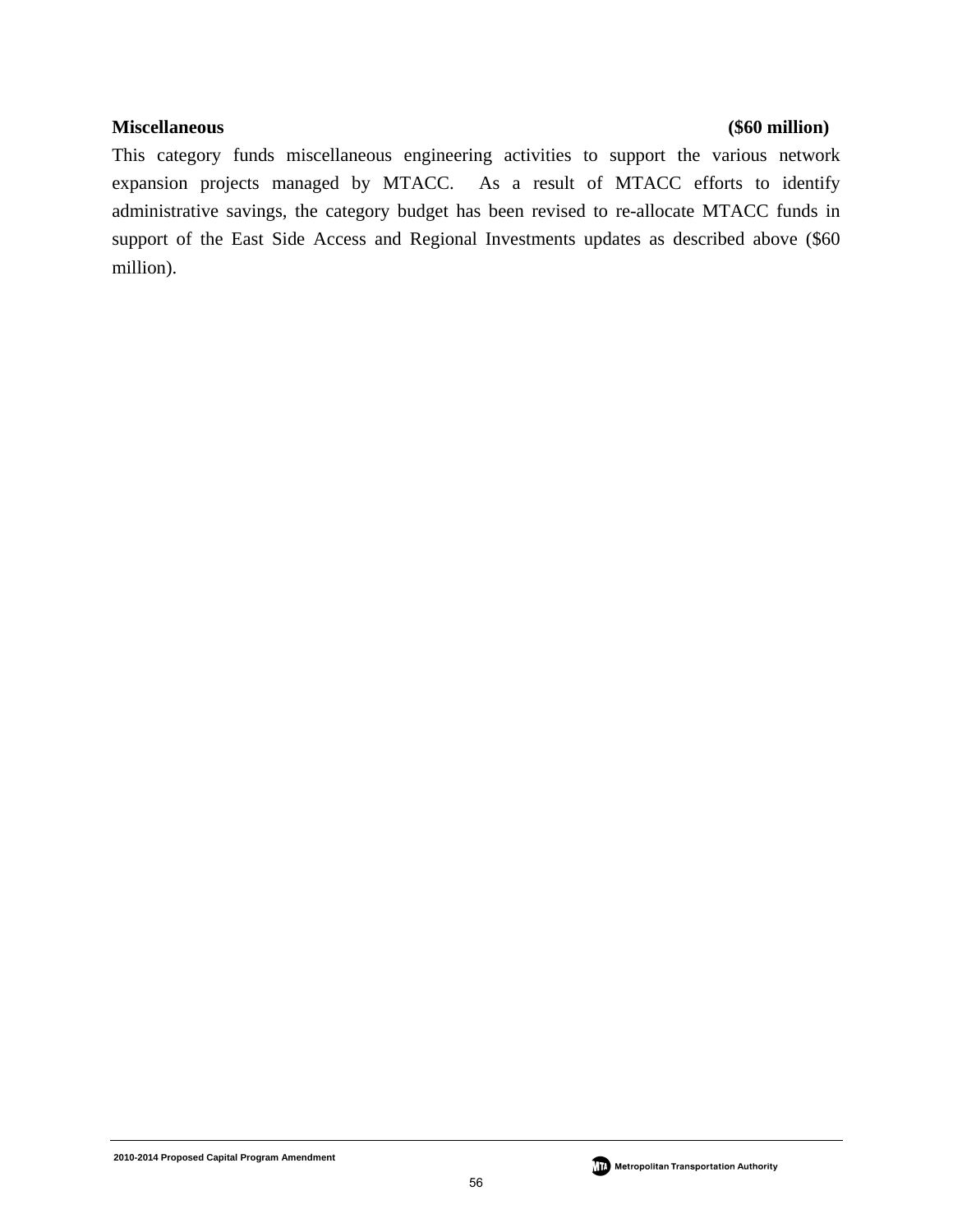### **Elements Exceeding 10 Percent of the Approved Plan**

.

Pursuant to the Public Authorities Law, changes to elements that are greater than 10% require approval of the Capital Program Review Board (CPRB) in order to be progressed. Table XVII shows those elements of the program that have grown by greater than 10% versus the last CPRBapproved (January 2013) amendment. CPRB approval is necessary to progress these work elements, to the extent element amounts have increased by greater than 10%.

### **Table XVII MTA Capital Construction Company Elements with Increases Exceeding 10 Percent (\$ in millions)**

| <b>Element</b>              | <b>CPRB</b><br><b>Approved</b><br>Plan<br>( <b>January</b><br>2013) | <b>Proposed</b><br>Plan | <b>Change</b> |
|-----------------------------|---------------------------------------------------------------------|-------------------------|---------------|
| <b>Regional Investments</b> | \$401.0                                                             | \$448.4                 | \$47.4        |

 *Numbers may not total due to rounding*

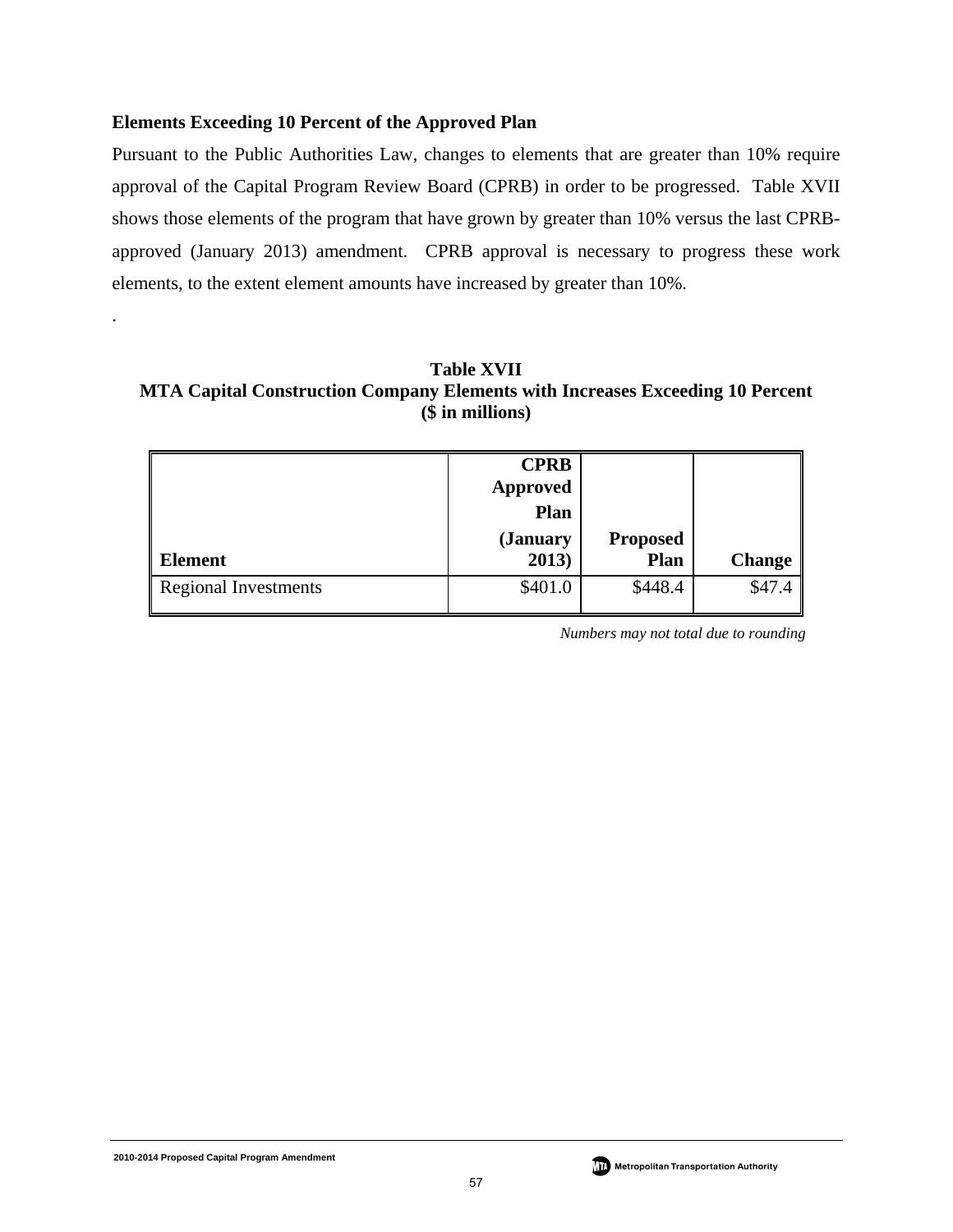**(This page intentionally left blank.)** 



**<sup>2010-2014</sup> Proposed Capital Program Amendment**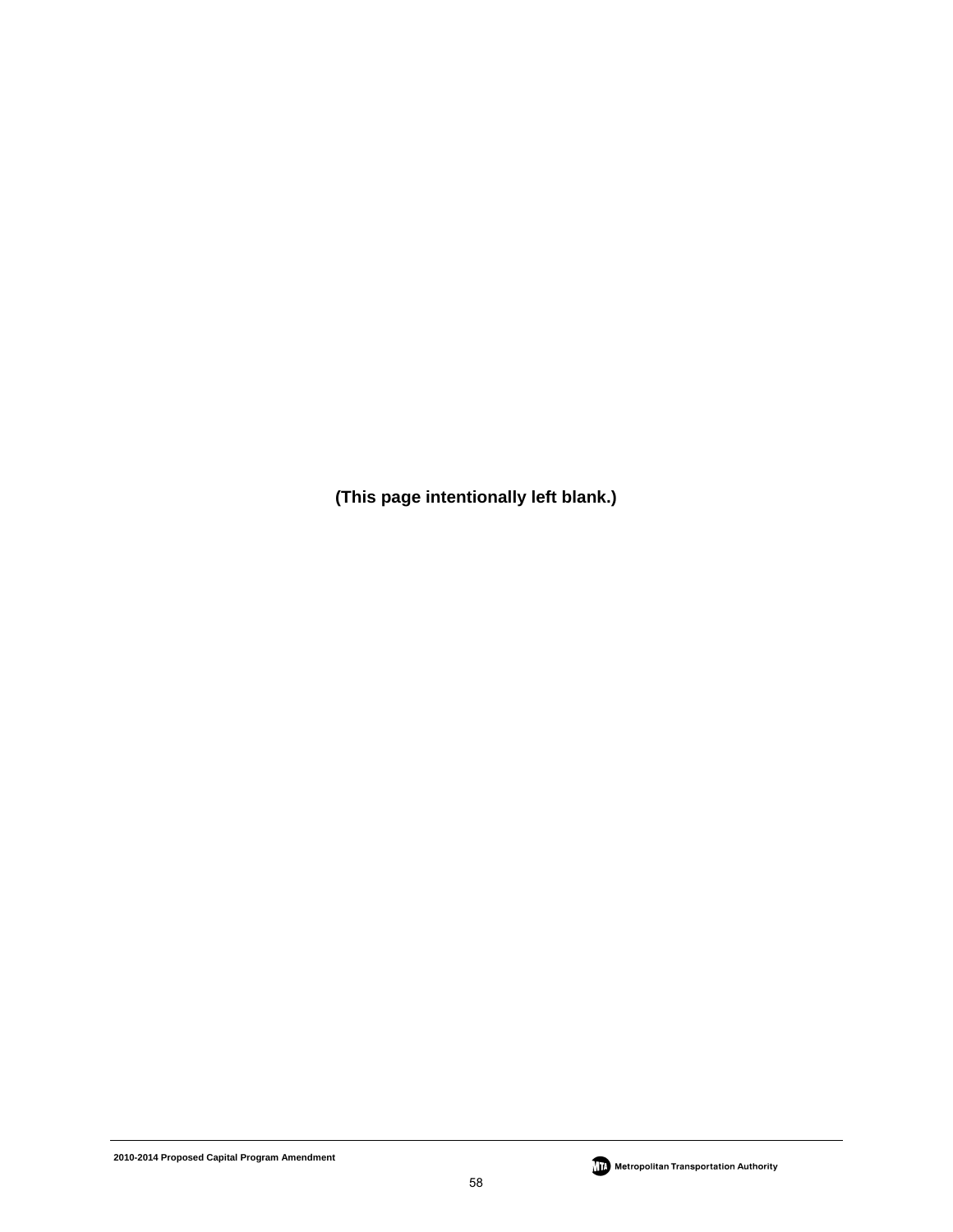#### **MTA Bridges and Tunnels**

This proposed amendment adjusts B&T's 2010-2014 Capital Plan program of projects to reflect savings and efficiency initiatives to meet the previously approved \$2.079 billion agency budget and reflect updates to ongoing projects. The updated project budgets reflect refined scopes, cost estimates, bid experience, schedule changes and market conditions since the last update to the Board.

Many B&T projects have realized significant good bid savings, including at the Bronx-Whitestone and Verrazano-Narrows Bridges. Additional savings were also realized through project re-phasing at the Throgs Neck Bridge and project repackaging at the Henry Hudson Bridge. Other projects realized additional savings by updating project scopes with new strategies for addressing needs as efficiently as possible, including a new maintenance facility approach at the RFK Bridge and cost-effective traveler information signs at several locations.

Some project budgets have been increased to accommodate necessary scope changes and address new needs. This includes accelerated ramp improvements at the Verrazano-Narrows Bridge, expanded substructure and underwater scour protection at the Marine Parkway Bridge and a new study of seismic and wind vulnerabilities at the RFK Bridge.

Overall, the capital program objectives remain consistent with the original approved plan. Table XVIII and the discussion that follows summarize the proposed changes to B&T's 2010-2014 Capital Program by investment category.

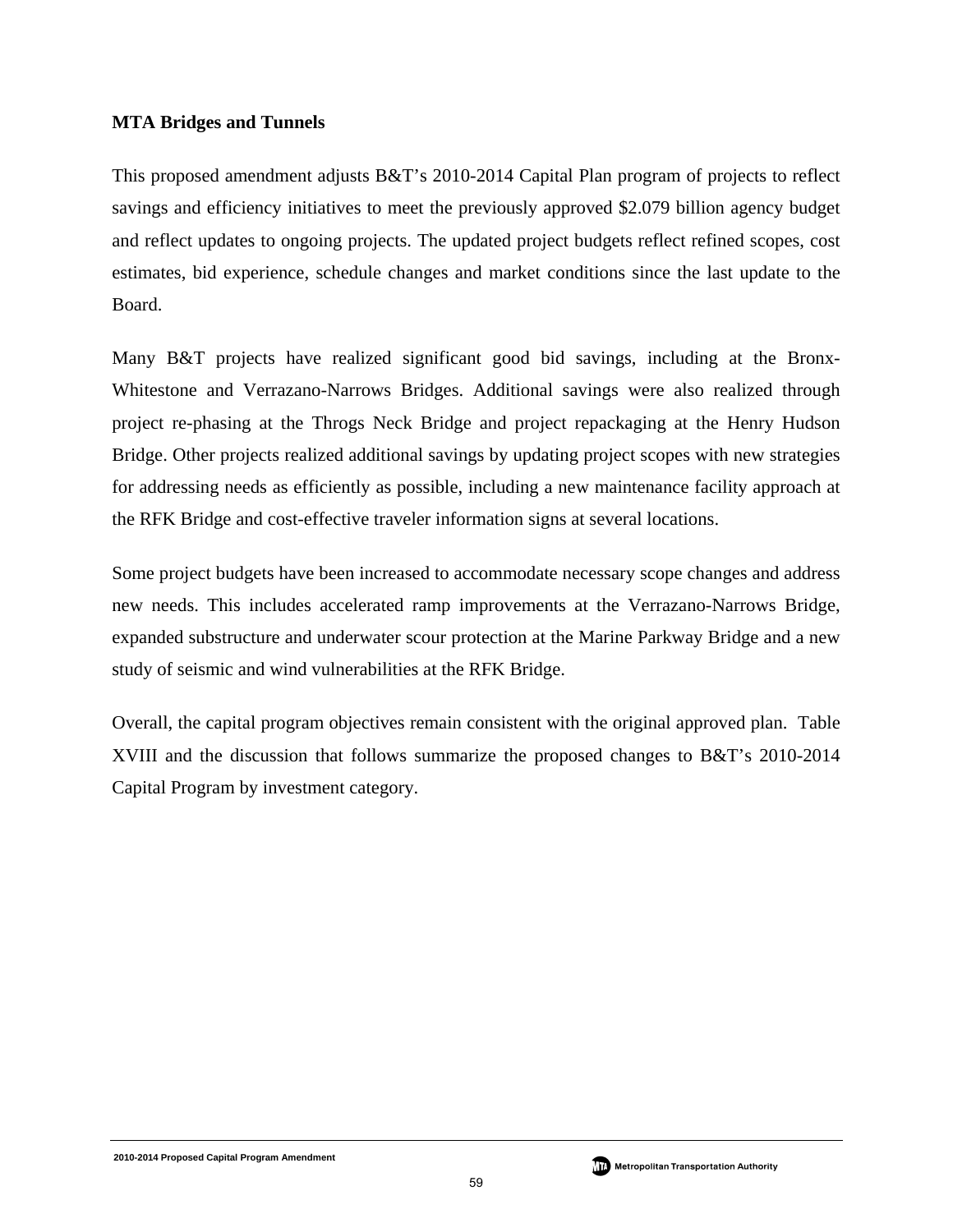#### **TABLE XVIII**

### **B&T 2010-2014 Capital Program by Category**

#### **(\$ in millions)**

| Category                         | Original<br><b>Approved</b><br><b>Plan</b> | <b>December</b><br>2012<br><b>Approved</b><br><b>Plan</b> | <b>Proposed</b><br><b>Plan</b> | <b>Change</b><br>from<br>Original<br><b>Plan</b> |
|----------------------------------|--------------------------------------------|-----------------------------------------------------------|--------------------------------|--------------------------------------------------|
| <b>Structures</b>                | \$357.6                                    | \$295.4                                                   | \$397.1                        | \$39.6                                           |
| Roadways and Deck                | 1,548.8                                    | 1,315.4                                                   | 1,219.8                        | (329.0)                                          |
| Toll Plazas & Traffic Management | 116.3                                      | 94.0                                                      | 48.8                           | (67.5)                                           |
| <b>Utilities</b>                 | 205.1                                      | 178.0                                                     | 179.6                          | (25.5)                                           |
| <b>Buildings and Sites</b>       | 12.8                                       | 10.4                                                      | 19.3                           | 6.5                                              |
| Miscellaneous                    | 39.4                                       | 31.8                                                      | 42.7                           | 3.3                                              |
| <b>Structural Painting</b>       | 172.9                                      | 154.3                                                     | 171.0                          | (1.9)                                            |
| <b>Bridges and Tunnels Total</b> | \$2,452.9                                  | \$2,079.2                                                 | \$2,078.4                      | $(\$374.5)$                                      |

 *Numbers may not total due to rounding* 

#### **Structures \$40 million**

Investments in this category generally address the components of the superstructure or the substructure that supports the superstructure. At the Cross Bay Bridge, savings have been achieved on substructure and underwater work through a more efficient scope and good construction bids (\$10 million). Additional good bid savings were realized on the Bronx-Whitestone Bridge concrete anchorage repairs (\$3 million). Updated estimates allowed the Throgs Neck Bridge structural rehabilitation budget to be reduced (\$5 million).

At the RFK Bridge, the Manhattan Approach Ramps rehabilitation budget increased to reflect expanded scope and updated estimates, including some scope transferred over from the Miscellaneous category (\$23 million). A new structural repair project was added to carry out adjustments and repairs to stringer joints and to realign the deck to relieve stresses on the RFK Bridge deck (\$20 million). Another new project at the RFK Bridge was added to study seismic and wind vulnerabilities to inform future mitigations (\$5 million).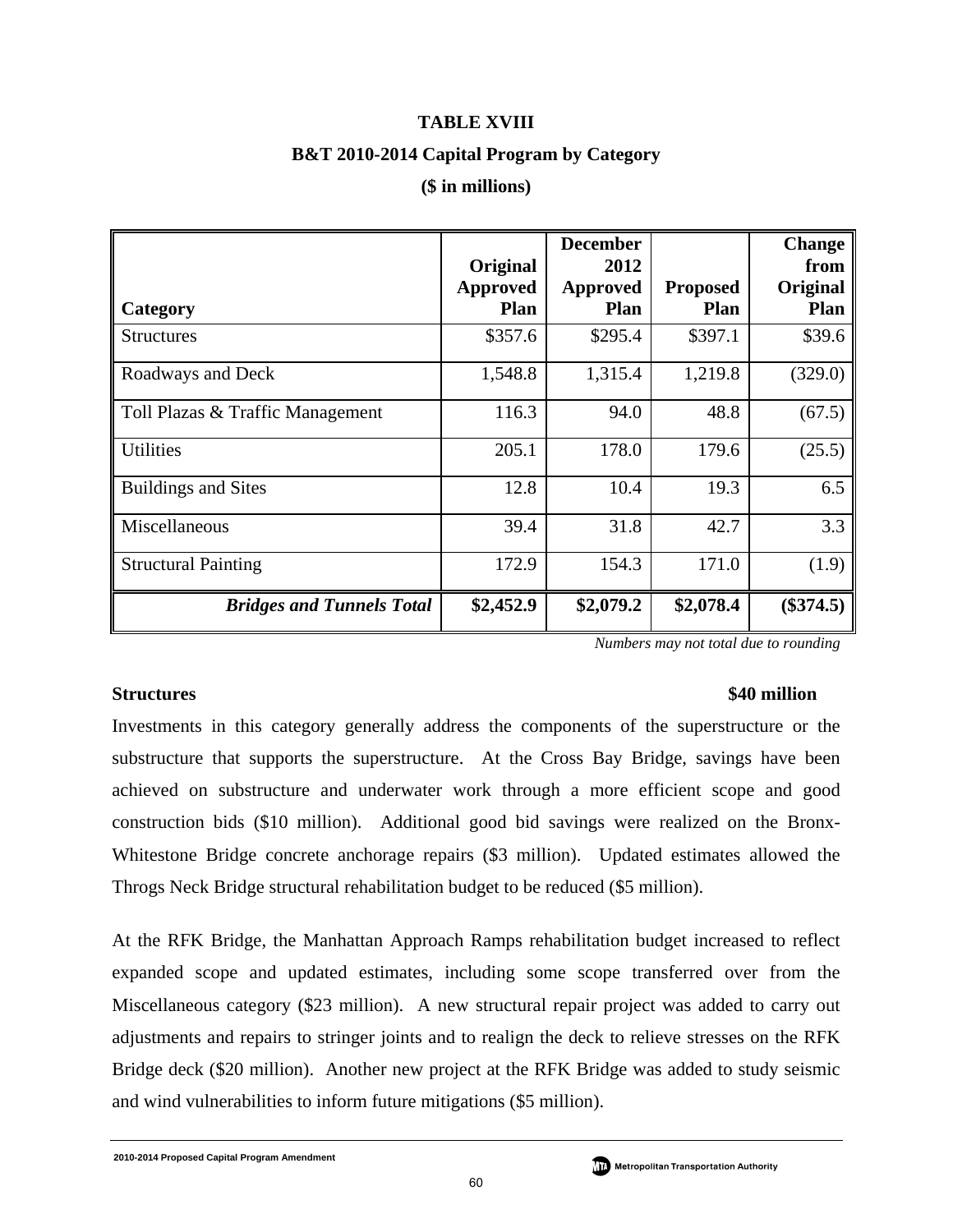At the Henry Hudson Bridge, \$7 million has been added to address concrete deterioration of the arch supports. Replacement of the lower level south approach has been transferred to a new project created under the Roadways and Deck category (\$9 million). Substructure and underwater scour protection needs at the Marine Parkway Bridge have proven more extensive than originally anticipated, necessitating additional investment (\$11 million).

#### **Roadways and Deck (\$329 million)**

Investments in this category rehabilitate the bridge and tunnel roadways, decks, approaches, and drainage systems. Several projects achieved substantial good bid savings, including deck replacement at the Bronx-Whitestone Bridge (\$130 million), ramp improvements at the Verrazano-Narrows Bridge (\$35 million), orthotropic deck replacement at the Throgs Neck Bridge (\$27 million), wearing surface replacement at the RFK Bridge (\$20 million), and the Bronx-Manhattan ramp / Bronx toll plaza deck replacement at the RFK Bridge (\$22 million). The replacement of the Manhattan-Queens ramp deck was split-out of the larger Bronx toll plaza deck replacement project and programmed for accelerated delivery using the Design-Build contract method. Good bid savings were subsequently realized (\$12 million), resulting in the current \$64 million budget. The Bronx toll plaza deck replacement project at the RFK Bridge also achieved additional savings, through a more efficient strategy for addressing the included maintenance facility needs (\$20 million).

Replacement of the upper level suspended span deck at the Verrazano-Narrows Bridge achieved significant savings (\$44 million). Much of this was due to good bid savings, some of which was retained in the project to accelerate ramp improvements forward from the 2015-2019 Capital Program. The change also reflects the transfer of some included painting scope to the structural painting category.

Replacement of the suspended span deck at the Throgs Neck Bridge has been re-phased, eliminating a substantial portion of Phase A scope (2010-2014 Capital Program) that will now be carried out in Phase B (2015-2019 Capital Program) (\$75 million). This repackaging is anticipated to yield efficiency savings and reduced project risk, without delaying completion of the deck replacement and associated customer benefits. At the Henry Hudson Bridge, a new upper and lower level plaza and southbound approach project was created to efficiently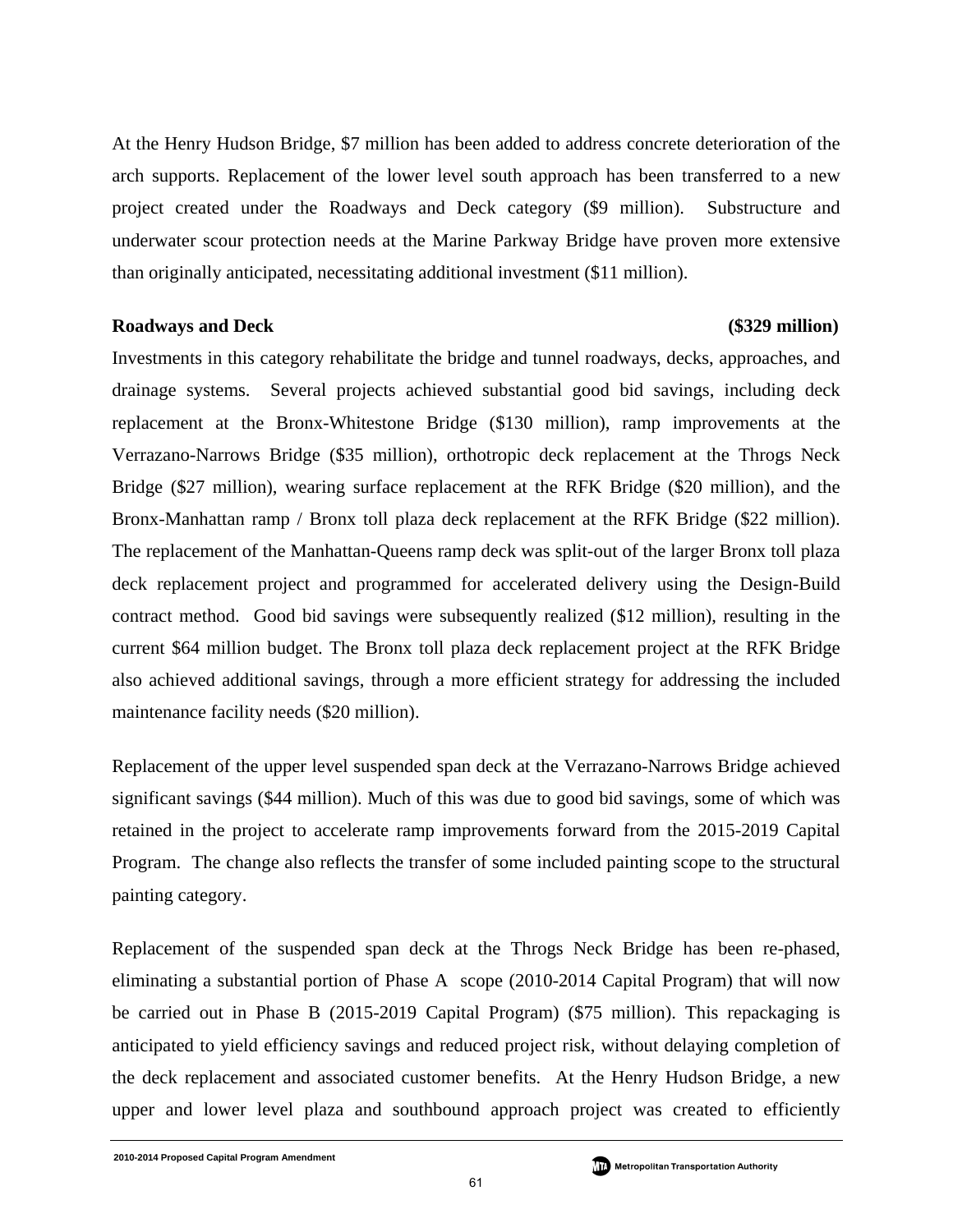consolidate scope from three separate projects in other categories (\$49 million). Budgets for two other projects in the category were adjusted to reflect updated estimates: widening of the Belt Parkway ramps at the Verrazano-Narrows Bridge (\$2 million) and interim toll plaza repairs at the RFK Bridge (\$1 million).

#### **Toll Plazas & Traffic Management (\$68 million)**

This category addresses toll plazas, tolling technologies, communications, and security. Upper level toll plaza deck replacement at the Henry Hudson Bridge has been transferred out of this category to a new project in the Roadways and Deck category (\$52 million). The CCTV / fiber optic cable installation budget was increased to reflect additional scope (\$10 million). The  $2<sup>nd</sup>$ generation E-ZPass tolling budget was reduced to reflect an updated timeline that reschedules some scope to the 2015-2019 Capital Program in order to coincide with needs anticipated to result from the ongoing All Electronic Tolling (AET) pilot study (\$14 million). The Smart Card development project was eliminated, with the associated scope having been addressed by the  $2<sup>nd</sup>$ generation E-ZPass project (\$2 million). The wireless communications and advanced traffic detection / monitoring projects have also been eliminated, with the associated scopes being delivered through operating initiatives (\$7 million). The regional integration study is being rescheduled to the 2015-2019 Capital Program, to coordinate with other regional agencies (\$3 million).

### **Utilities (\$25 million)**

Investments in this category include the replacement, rehabilitation or upgrade of mechanical, electrical and lighting systems, as well as tunnel ventilation equipment and customer information. Three projects achieved good bid savings: tunnel ventilation building electrical upgrades at the Queens Midtown Tunnel (\$14 million), replacement of electrical switchgear and equipment at the Hugh L. Carey (Brooklyn Battery) Tunnel (\$7 million) and necklace lighting replacement at the Bronx-Whitestone Bridge (\$1 million). Savings were also achieved for advanced traveler information systems, through the selection of a cost-effective roadway sign design (\$8 million). The budget for programmable logic controller and mechanical rehabilitation at the Marine Parkway Bridge has been increased to include anticipated scope modifications (\$4 million).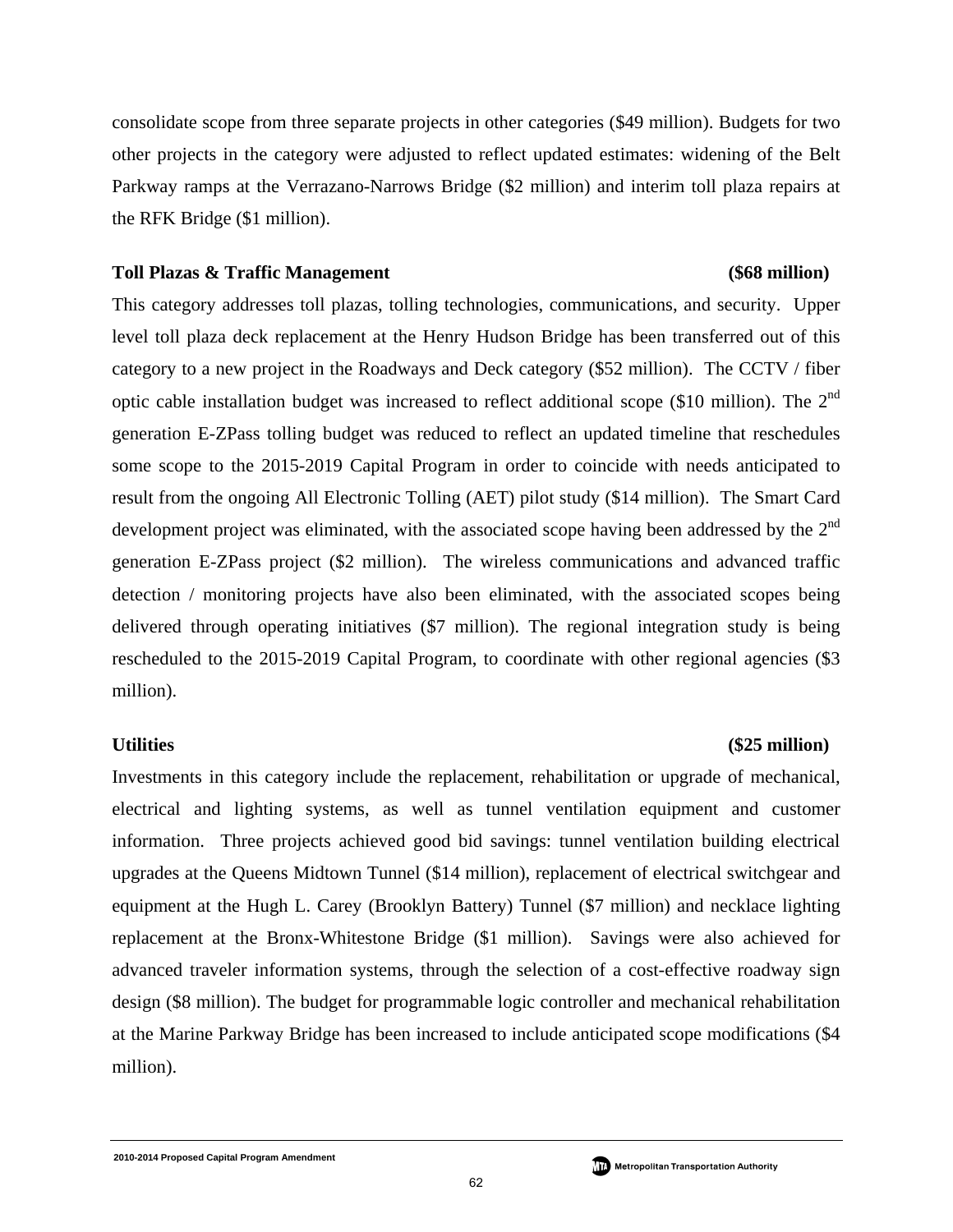#### **Buildings and Sites \$7 million**

## This category addresses service buildings, ventilation buildings and garages. Two project budgets at the Hugh L. Carey (Brooklyn Battery) Tunnel have been increased to reflect: additional repairs to the parking deck, façade, elevator room and other miscellaneous items at the Battery Parking Garage (\$6 million) and updated estimates for the service building rehabilitation (\$1 million).

#### **Miscellaneous \$3 million**

Projects in this category provide for support and management of the capital program, including protective liability coverage, independent engineering and scope development. Budgets for three projects were increased to reflect updated estimates: protective liability insurance (\$3 million), program administration (\$2 million) and scope development (\$1 million). A portion of traffic enforcement support has been transferred to a project in the Structures category (\$2 million).

The B&T 2010-2014 program was reduced to consolidate its share of the Small Business Mentoring Program Administration (originally programmed in Miscellaneous) into MTA Interagency (\$1 million).

### **Structural Painting (\$2 million)**

## Projects in this category address structural painting, a vital ongoing activity that helps to prevent structural corrosion. Within the category, budgets were reallocated from the miscellaneous agency wide painting project into facility-specific projects at the Verrazano-Narrows and Throgs Neck Bridges. Good bid savings were achieved for the painting of the Bronx and Queens Approach spans of the Throgs Neck Bridge (\$17 million).

Painting scope at the Verrazano-Narrows Bridge has been transferred in from the Roadways and Deck category (\$16 million). The upper level plaza deck painting project at the Henry Hudson Bridge was eliminated, with the scope transferred to a new project in the Roadways and Deck category (\$1 million).

#### **2010-2014 Proposed Capital Program Amendment**

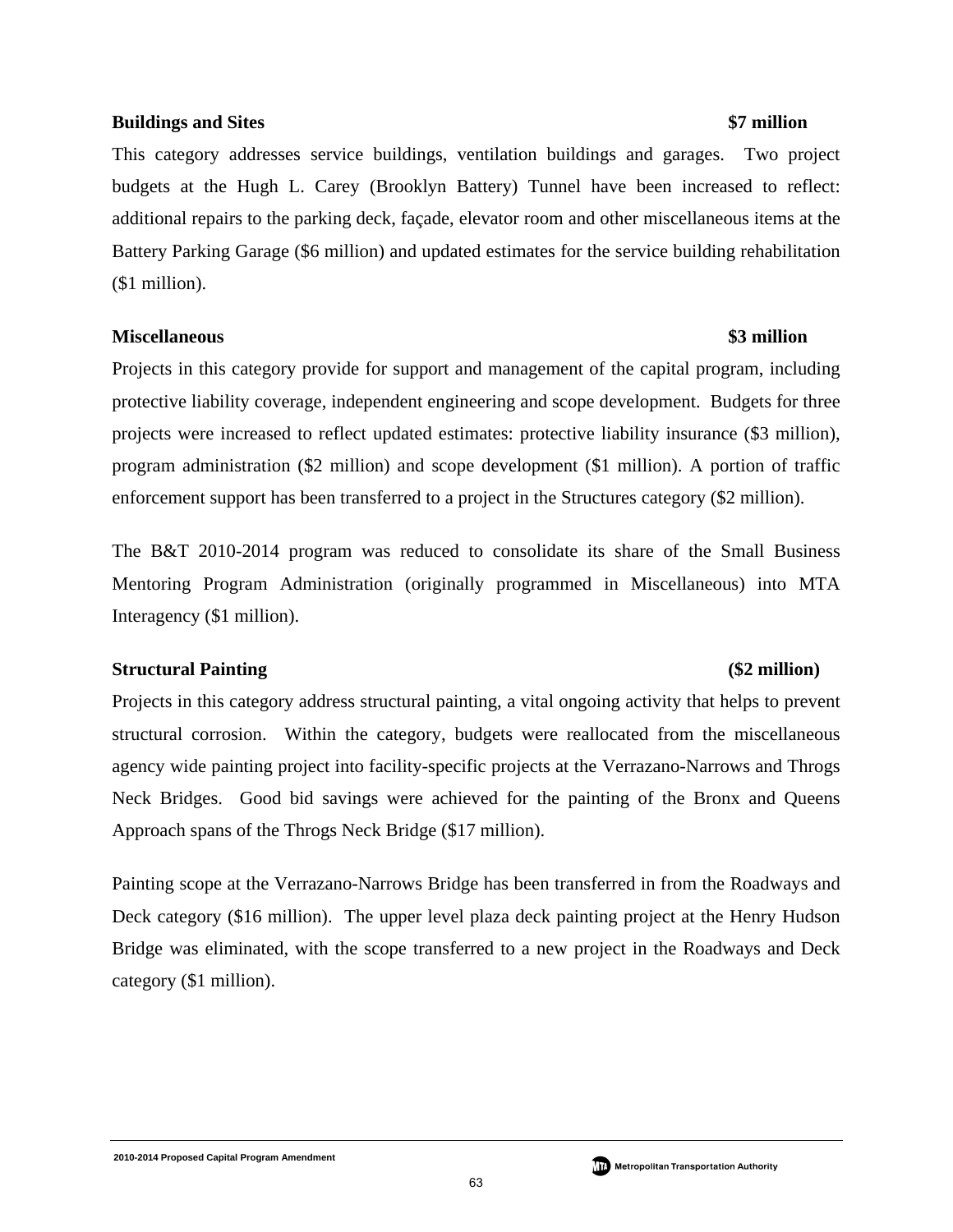## **2010-2014**

## **MTA CAPITAL PROGRAM**

## **PROJECT DETAIL**

| New York City Transit                     | Page 65  |
|-------------------------------------------|----------|
| Long Island Rail Road                     | Page 85  |
| Metro-North Railroad                      | Page 93  |
| <b>MTA Bus Company</b>                    | Page 101 |
| <b>MTA Security and Disaster Recovery</b> | Page 102 |
| <b>MTA</b> Interagency                    | Page 129 |
| <b>MTA Capital Construction Company</b>   | Page 133 |
| MTA Bridges & Tunnels                     | Page 139 |

**The Metropolitan Transportation Authority**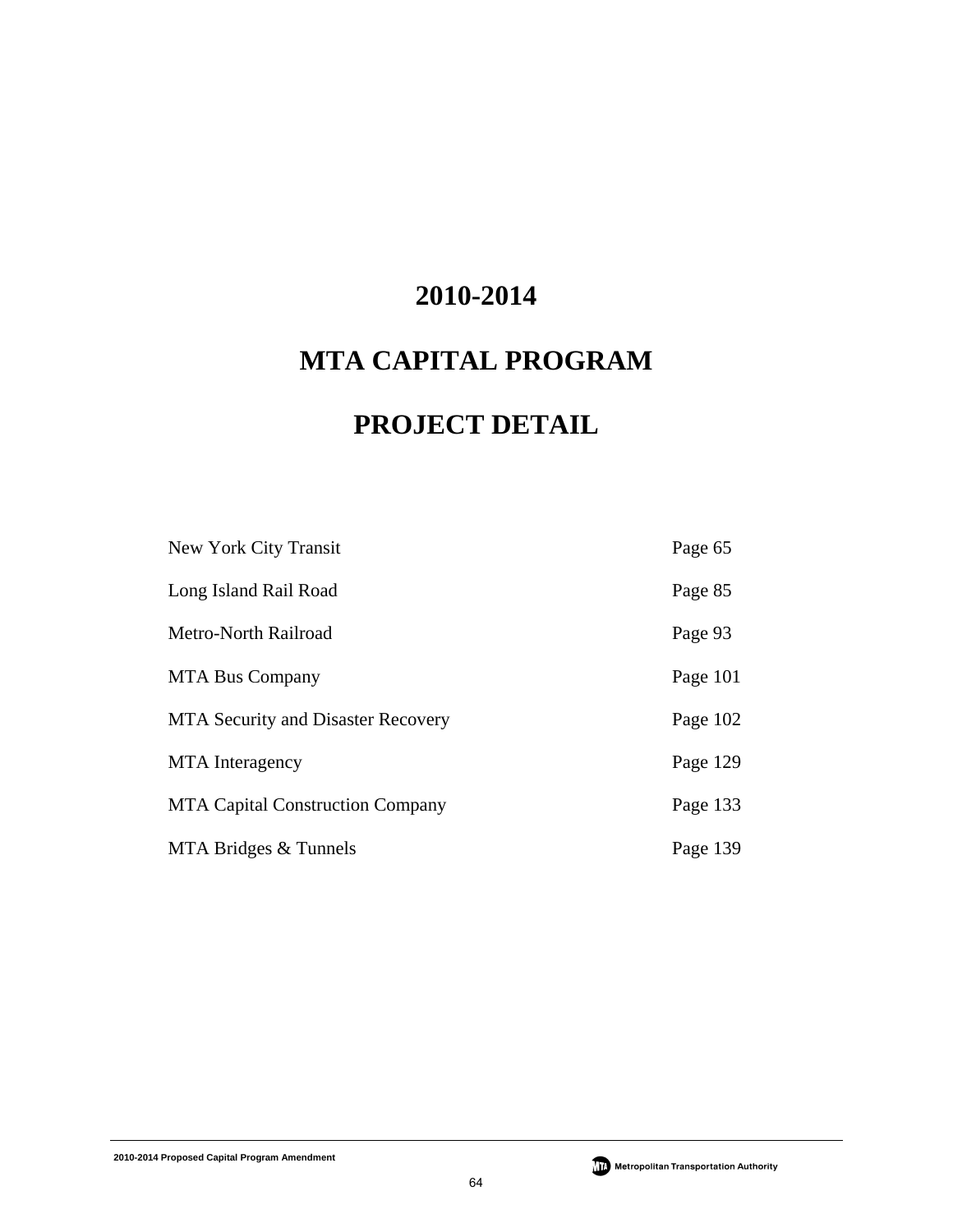## **New York City Transit SUBWAY CARS**

# **T - 601**

**Commitments (\$ in millions)**

| <b>ELEMENT</b><br><b>DESCRIPTION/PROJECT</b> |                                    | <b>Needs</b><br>Code | 2010  | 2011    | 2012    | 2013   | 2014  | <b>Post 2014</b> | <b>Total</b><br><b>All Years</b> |
|----------------------------------------------|------------------------------------|----------------------|-------|---------|---------|--------|-------|------------------|----------------------------------|
| 01                                           | <b>SUBWAY CARS</b>                 |                      |       |         |         |        |       |                  |                                  |
| 01                                           | Purchase 103 "A" Division Railcars | <b>SI</b>            | 0.0   | 272.4   | 0.0     | 0.0    | 0.0   | 0.0              | 272.4                            |
| 02 <sub>2</sub>                              | Purchase 300 "B" Division Railcars | <b>NR</b>            | 0.2   | 0.2     | 729.4   | 5.7    | 0.0   | 0.0              | 735.6                            |
| 04                                           | Design of New "B" Division Cars    | <b>NR</b>            | 0.0   | 0.0     | 5.3     | 7.1    | 0.0   | 0.0              | 12.4                             |
|                                              | <b>Element Total 01</b>            |                      | \$0.2 | \$272.6 | \$734.8 | \$12.8 | \$0.0 | \$0.0            | \$1,020.4                        |
|                                              | 601<br><b>Category Total</b>       |                      | \$0.2 | \$272.6 | \$734.8 | \$12.8 | \$0.0 | \$0.0            | \$1,020.4                        |

\* Represents values less than \$50,000 Numbers may not add due to rounding

65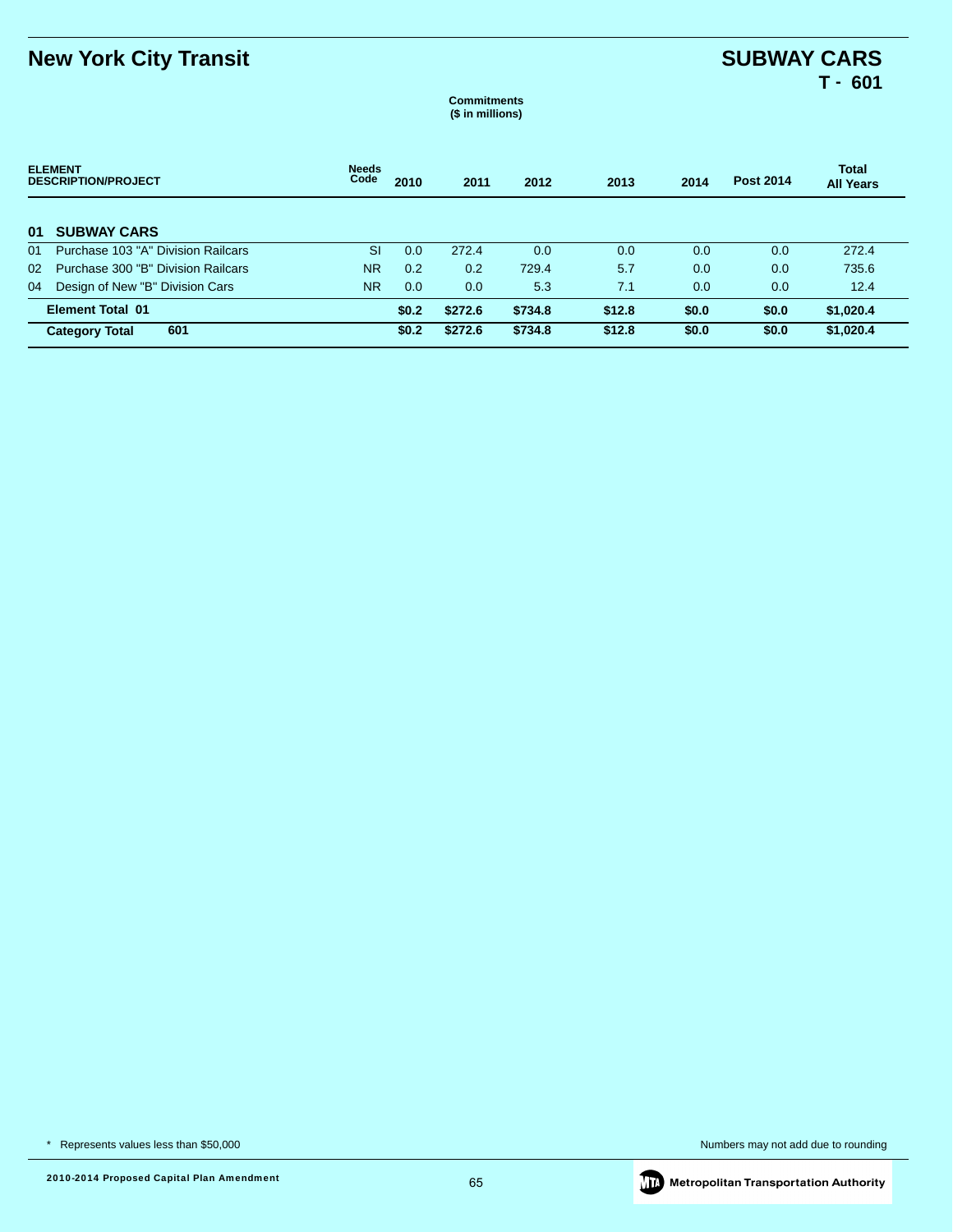**New York City Transit BUSES**

**T - 603**

**Commitments (\$ in millions)**

|    | <b>ELEMENT</b><br><b>DESCRIPTION/PROJECT</b>           | <b>Needs</b><br>Code | 2010   | 2011    | 2012    | 2013    | 2014    | <b>Post 2014</b> | <b>Total</b><br><b>All Years</b> |
|----|--------------------------------------------------------|----------------------|--------|---------|---------|---------|---------|------------------|----------------------------------|
| 02 | <b>BUS REPLACEMENT</b>                                 |                      |        |         |         |         |         |                  |                                  |
| 01 | Purchase 90 Standard Diesel Buses                      | <b>NR</b>            | 40.8   | 0.2     | 0.0     | 0.2     | 0.0     | 0.0              | 41.3                             |
| 02 | Purchase 328 Articulated Buses                         | <b>NR</b>            | 0.0    | 251.9   | 0.0     | 0.0     | 0.0     | 0.0              | 251.9                            |
| 03 | Purchase 90 Express Buses                              | <b>NR</b>            | 55.5   | 0.0     | 0.0     | 0.0     | 0.0     | 0.0              | 55.5                             |
| 04 | Purchase 15 Paratransit Vans                           | <b>NR</b>            | 0.0    | 0.9     | 0.0     | 0.0     | 0.0     | 0.0              | 0.9                              |
| 05 | Purchase 185 CNG Standard Buses                        | <b>NR</b>            | 0.0    | 90.4    | 0.0     | 0.0     | 0.0     | 0.0              | 90.4                             |
| 06 | <b>Purchase 90 Articulated Buses</b>                   | <b>NR</b>            | 0.0    | 0.3     | 69.5    | 0.0     | 0.0     | 0.0              | 69.7                             |
| 07 | Purchase 300 Express Buses DES                         | <b>NR</b>            | 0.0    | 0.3     | 0.0     | 0.0     | 0.0     | 0.0              | 0.3                              |
| 12 | Purchase 100 Articulated Buses                         | <b>NR</b>            | 0.0    | 0.0     | 0.0     | 0.0     | 87.2    | 0.0              | 87.2                             |
| 15 | <b>Purchase 156 Articulated Buses</b>                  | <b>NR</b>            | 0.0    | 0.0     | 0.0     | 0.0     | 158.3   | 0.0              | 158.3                            |
| 17 | Purchase 222 Paratransit Vehicles                      | <b>NR</b>            | 0.0    | 0.0     | 0.0     | 0.0     | 20.6    | 0.0              | 20.6                             |
| 18 | Integrated Farebox Units: Replace Main Components      | <b>NR</b>            | 0.9    | 0.0     | 10.1    | 0.0     | 11.8    | 0.0              | 22.8                             |
| 20 | Purchase 90 Standard Diesel Buses                      | <b>NR</b>            | 0.0    | 40.8    | 0.0     | 0.0     | 0.0     | 0.0              | 40.8                             |
| 21 | Purchase 90 Standard Diesel Buses                      | <b>NR</b>            | 0.0    | 40.2    | 0.0     | 0.0     | 0.0     | 0.0              | 40.2                             |
| 22 | Purchase 600 Standard Buses DES                        | <b>NR</b>            | 0.0    | 0.3     | 0.0     | 0.0     | 0.0     | 0.0              | 0.3                              |
| 23 | <b>Bus Cameras</b>                                     | <b>NR</b>            | 0.0    | 0.0     | 24.8    | 0.0     | 0.0     | 0.0              | 24.8                             |
| 24 | Purchase 600 Standard Buses                            | <b>NR</b>            | 0.0    | 0.0     | 0.0     | 329.0   | 0.0     | 0.0              | 329.0                            |
| 25 | Purchase 300 Express Buses                             | <b>NR</b>            | 0.0    | 0.0     | 0.0     | 195.8   | 0.0     | 0.0              | 195.8                            |
| 26 | <b>Bus Integrated Asset Management Planning System</b> |                      | 0.0    | 0.0     | 0.0     | 1.3     | 0.0     | 0.0              | 1.3                              |
| 27 | On-Board Audio Visual (OBAV) System                    | <b>SI</b>            | 0.0    | 0.0     | 0.0     | 0.0     | 28.0    | 0.0              | 28.0                             |
|    | <b>Element Total 02</b>                                |                      | \$97.2 | \$425.2 | \$104.5 | \$526.4 | \$305.9 | \$0.0            | \$1,459.1                        |
|    | <b>Category Total</b><br>603                           |                      | \$97.2 | \$425.2 | \$104.5 | \$526.4 | \$305.9 | \$0.0            | \$1,459.1                        |

\* Represents values less than \$50,000 Numbers may not add due to rounding



66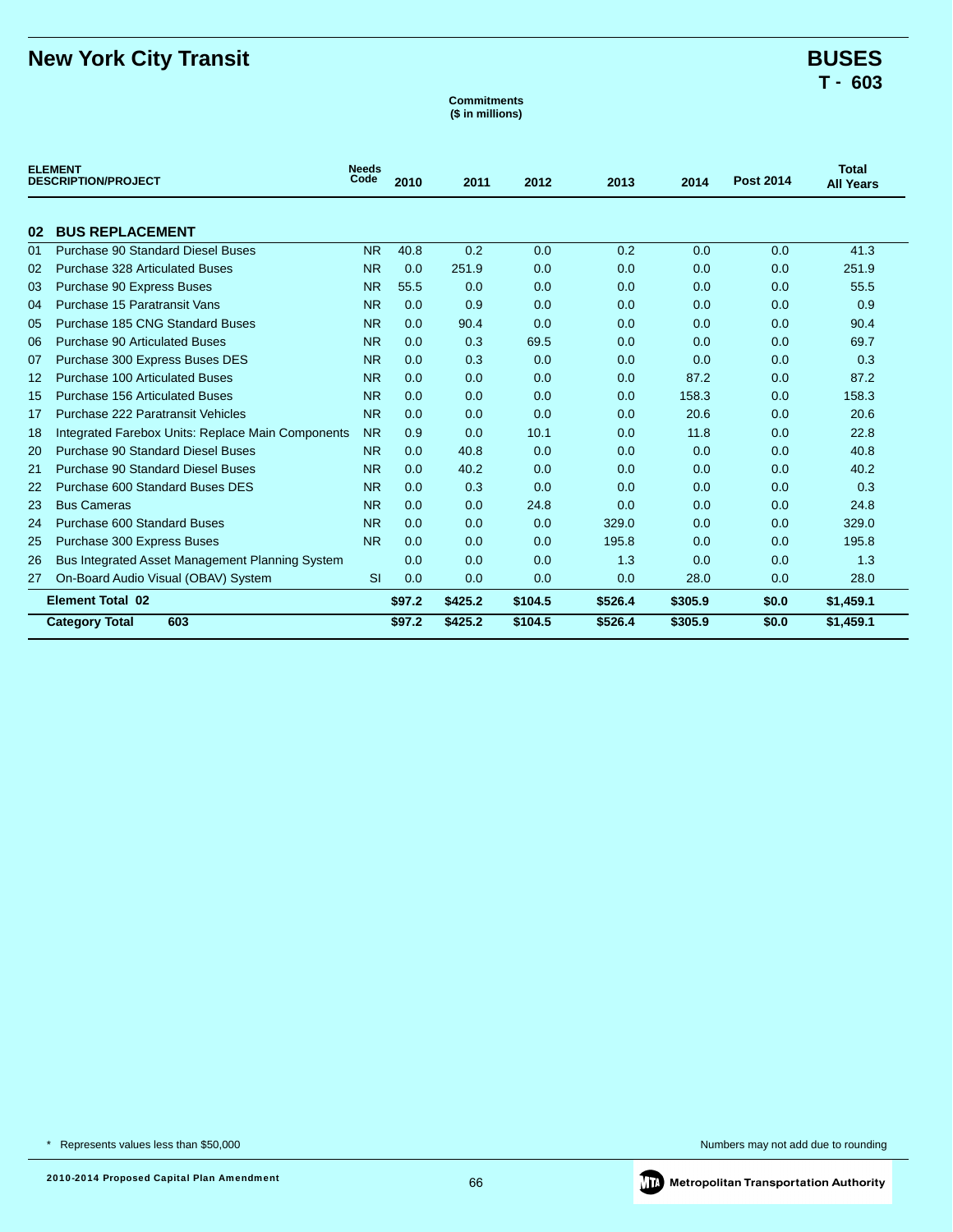**T - 604**

**Commitments (\$ in millions)**

|    | <b>Needs</b><br><b>ELEMENT</b><br>Code<br><b>DESCRIPTION/PROJECT</b> | 2010  | 2011   | 2012  | 2013   | 2014   | <b>Post 2014</b> | <b>Total</b><br><b>All Years</b> |
|----|----------------------------------------------------------------------|-------|--------|-------|--------|--------|------------------|----------------------------------|
| 04 | <b>FARE COLLECTION</b>                                               |       |        |       |        |        |                  |                                  |
| 01 | MetroCard-Electronic Components Replacement<br>N <sub>R</sub>        | 0.0   | 13.7   | 0.2   | 0.0    | 58.8   | 0.0              | 72.7                             |
| 02 | Purchase of Automated Farecard Access (AFAS) Gates SI                | 0.0   | 0.0    | 1.8   | 0.0    | 0.0    | 0.0              | 1.8                              |
| 05 | <b>SI</b><br>New Fare Payment System                                 | 2.8   | 0.7    | 5.4   | 2.5    | 16.7   | 140.0            | 168.0                            |
| 06 | <b>SI</b><br>Passenger Station LAN: 27 Stations (I-H)                | 0.0   | 0.0    | 2.5   | 27.5   | 0.0    | 0.0              | 30.0                             |
| 07 | <b>SI</b><br>Passenger Station LAN - Partial: 10 Stations (I-H)      | 0.0   | 0.0    | 0.0   | 2.0    | 0.0    | 0.0              | 2.0                              |
|    | <b>Element Total 04</b>                                              | \$2.8 | \$14.4 | \$9.9 | \$32.0 | \$75.5 | \$140.0          | \$274.6                          |
| 07 | <b>STATION ESCALATORS/ELEVATORS</b>                                  |       |        |       |        |        |                  |                                  |
| 01 | <b>SGR</b><br>Replace 3 Escalators in South Manhattan                | 0.0   | 12.5   | 0.0   | 0.1    | 0.0    | 0.0              | 12.6                             |
| 03 | Replace 2 Escalators Roosevelt Av Queens Blvd Line SGR               | 0.0   | 0.0    | 0.0   | 10.3   | 0.0    | 0.0              | 10.3                             |
| 04 | Replace 11 Hydraulic Elevators<br>NR.                                | 2.2   | 0.0    | 0.0   | 24.1   | 0.0    | 0.0              | 26.3                             |
| 05 | Replace 10 Hydraulic Elevators<br>N <sub>R</sub>                     | 0.0   | 0.0    | 2.1   | 2.6    | 54.5   | 0.0              | 59.2                             |
|    | <b>Element Total 07</b>                                              | \$2.2 | \$12.5 | \$2.1 | \$37.1 | \$54.5 | \$0.0            | \$108.4                          |

\* Represents values less than \$50,000 Numbers may not add due to rounding

67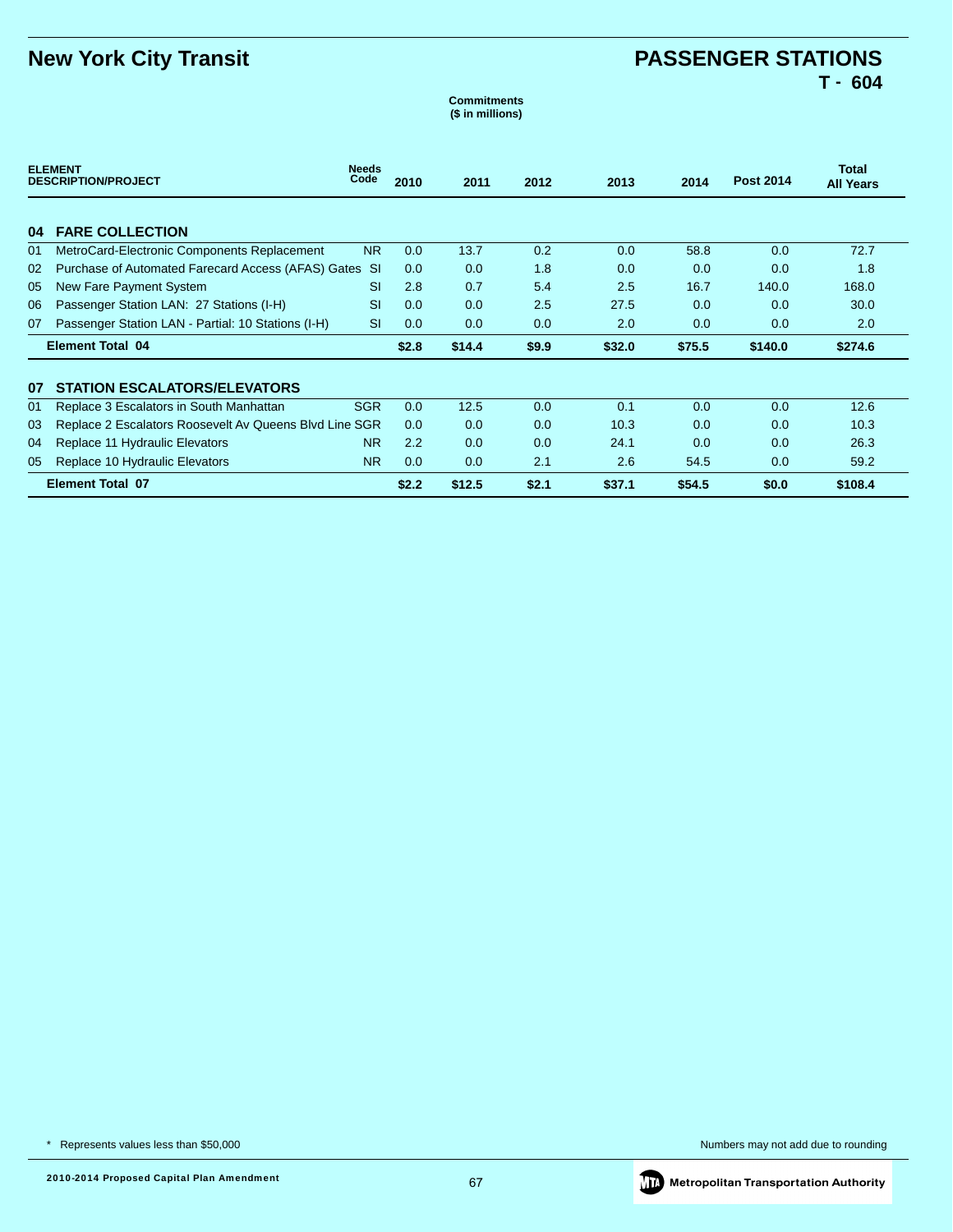**T - 604**

**Commitments (\$ in millions)**

| <b>ELEMENT</b><br><b>DESCRIPTION/PROJECT</b> |                                                    | <b>Needs</b><br>Code | 2010 | 2011 | 2012 | 2013 | 2014  | <b>Post 2014</b>                    | <b>Total</b><br><b>All Years</b> |
|----------------------------------------------|----------------------------------------------------|----------------------|------|------|------|------|-------|-------------------------------------|----------------------------------|
| 12                                           | <b>STATION WORK</b>                                |                      |      |      |      |      |       |                                     |                                  |
| 01                                           | Station Work at 4th Ay Station on Culver Line      | <b>SGR</b>           | 11.0 | 0.5  | 0.0  | 0.1  | 0.0   | 0.0                                 | 11.5                             |
| 02                                           | <b>Station Renewal Work: 25 Stations</b>           | <b>SGR</b>           | 0.0  | 0.0  | 0.0  | 0.0  | 59.9  | 0.0                                 | 59.9                             |
| 06                                           | Station Work at Pelham Bay Park on Pelham Line     | <b>NR</b>            | 0.0  | 0.2  | 0.0  | 6.4  | 0.0   | 0.0                                 | 6.6                              |
| 07                                           | Renewal of Buhre Av Station on Pelham Line         | <b>SGR</b>           | 0.0  | 0.6  | 0.0  | 20.6 | 0.0   | 0.0                                 | 21.1                             |
| 08                                           | Renewal of Middletown Rd. Station on Pelham Line   | <b>SGR</b>           | 0.0  | 0.6  | 0.0  | 19.5 | 0.0   | 0.0                                 | 20.1                             |
| 09                                           | Renewal of Zerega Av on Pelham Line                | <b>SGR</b>           | 0.0  | 0.6  | 0.0  | 18.4 | 0.0   | 0.0                                 | 19.0                             |
| 10                                           | Renewal of Castle Hill Av Station on Pelham Line   | <b>SGR</b>           | 0.0  | 0.2  | 0.0  | 18.5 | 0.0   | 0.0                                 | 18.8                             |
| 11                                           | Dyckman St. Station Improvements B'way/7 Av Line   | <b>NR</b>            | 45.9 | 0.0  | 0.0  | 0.0  | 0.0   | 0.0                                 | 45.9                             |
| 12                                           | Rehabilitate Smith-9th Station CUL                 | <b>SGR</b>           | 28.3 | 0.9  | 0.0  | 0.5  | 0.0   | 0.0                                 | 29.8                             |
| 13                                           | Renewal 20 Av Station Sea Beach Line               | <b>SGR</b>           | 0.0  | 0.0  | 0.2  | 0.0  | 41.4  | 0.0                                 | 41.6                             |
| 14                                           | Renewal 8 Av Station Sea Beach Line                | <b>SGR</b>           | 0.0  | 0.0  | 0.1  | 0.0  | 36.0  | 0.0                                 | 36.1                             |
| 15                                           | Renewal Ft Hamilton Pky Stn Sea Beach Line         | <b>SGR</b>           | 0.0  | 0.0  | 0.0  | 0.0  | 36.0  | 0.0                                 | 36.0                             |
| 16                                           | Renewal 18 Av Station Sea Beach Line               | <b>SGR</b>           | 0.0  | 0.0  | 0.0  | 0.0  | 40.0  | 0.0                                 | 40.0                             |
| 17                                           | Renewal Kings Hwy Station Sea Beach Line           | <b>SGR</b>           | 0.0  | 0.0  | 0.0  | 0.0  | 40.0  | 0.0                                 | 40.0                             |
| 18                                           | Renewal New Utrecht Av Station Sea Beach Line      | <b>SGR</b>           | 0.0  | 0.0  | 0.0  | 0.0  | 36.6  | 0.0                                 | 36.6                             |
| 19                                           | Renewal Bay Parkway Station Sea Beach Line         | <b>SGR</b>           | 0.0  | 0.0  | 0.0  | 0.0  | 40.0  | 0.0                                 | 40.0                             |
| 20                                           | Renewal Av U Station Sea Beach Line                | <b>SGR</b>           | 0.0  | 0.0  | 0.0  | 0.0  | 40.0  | 0.0                                 | 40.0                             |
| 21                                           | Renewal 86 St Station Sea Beach Line               | <b>SGR</b>           | 0.0  | 0.0  | 0.0  | 0.0  | 40.0  | 0.0                                 | 40.0                             |
| 22                                           | 181 St Broadway-7th Av Ceiling Repair / 168 St     | <b>NR</b>            | 0.0  | 0.0  | 0.0  | 60.4 | 0.0   | 0.0                                 | 60.4                             |
| 23                                           | <b>Station Component Work</b>                      | <b>SGR</b>           | 0.6  | 1.4  | 0.0  | 0.0  | 137.6 | 0.0                                 | 139.6                            |
| 24                                           | Station Painting at Component Locations: 2010-2014 | <b>SGR</b>           | 0.0  | 0.0  | 0.0  | 22.0 | 0.0   | 0.0                                 | 22.0                             |
| 25                                           | <b>Station Renewal: Central Avenue MYT</b>         | <b>SGR</b>           | 0.2  | 1.0  | 8.8  | 0.5  | 0.0   | 0.0                                 | 10.5                             |
| 26                                           | Station Renewal: Seneca Avenue MYT                 | <b>SGR</b>           | 0.1  | 0.5  | 6.9  | 0.3  | 0.0   | 0.0                                 | 7.8                              |
| 27                                           | <b>Station Renewal: Forest Avenue MYT</b>          | <b>SGR</b>           | 0.1  | 0.5  | 6.0  | 0.3  | 0.0   | 0.0                                 | 6.9                              |
| 28                                           | Station Renewal: Knickerbocker Avenue MYT          | <b>SGR</b>           | 0.2  | 0.8  | 9.0  | 0.4  | 0.0   | 0.0                                 | 10.5                             |
| 29                                           | Station Renewal: Fresh Pond Road MYT               | <b>SGR</b>           | 0.1  | 0.6  | 7.6  | 0.3  | 0.0   | 0.0                                 | 8.6                              |
| 30                                           | Structural Repairs: Borough Hall LEX               | <b>SGR</b>           | 0.2  | 0.0  | 1.4  | 0.0  | 0.0   | 0.0                                 | 1.6                              |
| 31                                           | Station Renewal: 104 StreetLIB                     | <b>SGR</b>           | 0.0  | 0.2  | 0.7  | 17.9 | 0.0   | 0.0                                 | 18.8                             |
| 32                                           | Station Renewal: Ozone Pk - Lefferts BlvdLIB       | <b>SGR</b>           | 0.0  | 0.4  | 0.6  | 7.0  | 0.0   | 0.0                                 | 8.0                              |
| 33                                           | Station Renewal: 111 Street LIB                    | <b>SGR</b>           | 0.0  | 0.8  | 0.2  | 17.1 | 0.0   | 0.0                                 | 18.0                             |
| 34                                           | Station Renewal: Rockaway Blvd LIB                 | <b>SGR</b>           | 0.0  | 0.2  | 0.8  | 17.5 | 0.0   | 0.0                                 | 18.5                             |
| 35                                           | Station Renewal: 88 Street LIB                     | <b>SGR</b>           | 0.0  | 0.2  | 0.7  | 17.6 | 0.0   | 0.0                                 | 18.5                             |
| 36                                           | Station Renewal: 80 Street LIB                     | <b>SGR</b>           | 0.0  | 0.3  | 0.7  | 18.1 | 0.0   | 0.0                                 | 19.0                             |
| 37                                           | <b>Station Renewal: Hunters Point Ave FLS</b>      | <b>SGR</b>           | 0.0  | 9.1  | 0.0  | 0.0  | 0.0   | 0.0                                 | 9.2                              |
| 38                                           | Station Renewal: Avenue X CUL                      | SGR                  | 0.0  | 0.0  | 0.5  | 0.5  | 14.0  | 0.0                                 | 15.0                             |
| 39                                           | Station Renewal: Avenue U CUL                      | <b>SGR</b>           | 0.0  | 0.0  | 0.3  | 0.5  | 15.8  | 0.0                                 | 16.6                             |
| 40                                           | Station Renewal: Avenue P CUL                      | <b>SGR</b>           | 0.0  | 0.0  | 0.3  | 0.5  | 12.0  | 0.0                                 | 12.8                             |
| 41                                           | Station Renewal: Bay Parkway CUL                   | <b>SGR</b>           | 0.0  | 0.0  | 0.3  | 0.5  | 12.2  | 0.0                                 | 13.0                             |
| 42                                           | Station Renewal: 18 Ave CUL                        | <b>SGR</b>           | 0.0  | 0.0  | 0.3  | 0.0  | 19.0  | 0.0                                 | 19.4                             |
| 43                                           | Station Renewal: Ditmas Ave CUL                    | <b>SGR</b>           | 0.0  | 0.0  | 0.4  | 0.5  | 18.4  | 0.0                                 | 19.3                             |
| 44                                           | Station Renewal: Avenue I: CUL                     | <b>SGR</b>           | 0.0  | 0.0  | 0.3  | 0.5  | 15.1  | $0.0\,$                             | 16.0                             |
| 45                                           | Station Renewal: Pennsylvania Ave NLT              | <b>SGR</b>           | 0.0  | 0.0  | 0.0  | 0.6  | 10.9  | 0.0                                 | 11.5                             |
| 46                                           | Station Renewal: Rockaway Ave NLT                  | <b>SGR</b>           | 0.0  | 0.0  | 0.0  | 0.0  | 10.8  | 0.0                                 | 10.8                             |
| 47                                           | Station Renewal: Saratoga Ave NLT                  | <b>SGR</b>           | 0.0  | 0.0  | 0.0  | 0.6  | 11.3  | $0.0\,$                             | 11.9                             |
| 48                                           | <b>Station Renewal: Junius Street NLT</b>          | <b>SGR</b>           | 0.0  | 0.0  | 0.0  | 0.6  | 12.2  | 0.0                                 | 12.8                             |
| 49                                           | <b>Station Renewal: Sutter Ave NLT</b>             | <b>SGR</b>           | 0.0  | 0.0  | 0.0  | 0.0  | 12.4  | 0.0                                 | 12.4                             |
| 50                                           | Station Renewal: Van Siclen Ave NLT                | <b>SGR</b>           | 0.0  | 0.0  | 0.0  | 0.0  | 11.7  | 0.0                                 | 11.7                             |
| 51                                           | Components: Platform Edges 3 Locs EPK              | <b>SGR</b>           | 6.9  | 0.1  | 0.0  | 0.1  | 0.0   | $0.0\,$                             | 7.1                              |
| 52                                           | Replace 2 Stairs Junius St NLT SBMP                | <b>SGR</b>           | 0.9  | 0.0  | 0.0  | 0.0  | 0.0   | 0.0                                 | 0.9                              |
|                                              | Represents values less than \$50,000               |                      |      |      |      |      |       |                                     |                                  |
|                                              |                                                    |                      |      |      |      |      |       | Numbers may not add due to rounding |                                  |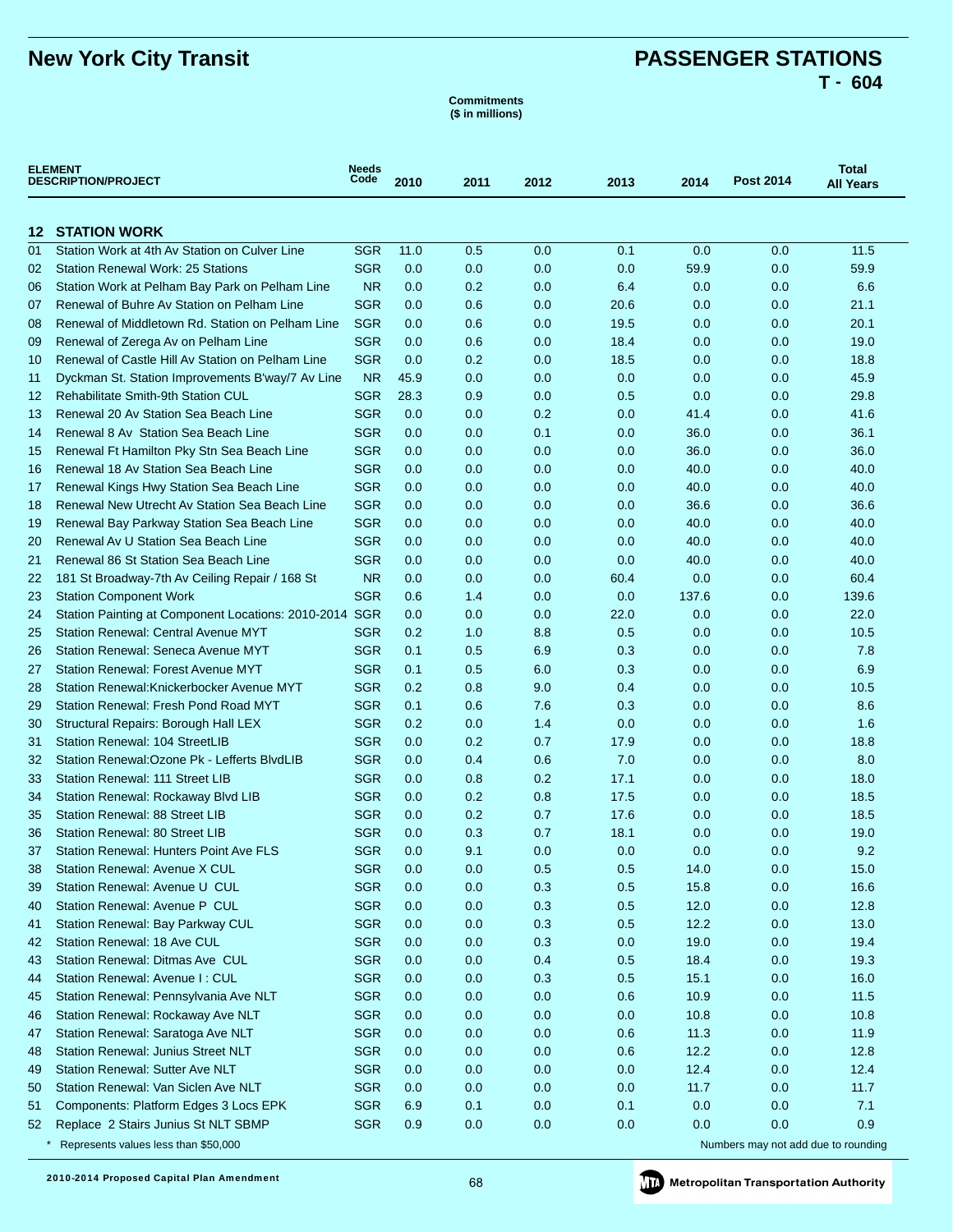**T - 604**

**Commitments** 

**(\$ in millions)**

| <b>ELEMENT</b><br><b>DESCRIPTION/PROJECT</b> |                                                    | <b>Needs</b><br>Code | 2010   | 2011   | 2012   | 2013    | 2014    | <b>Post 2014</b> | <b>Total</b><br><b>All Years</b> |
|----------------------------------------------|----------------------------------------------------|----------------------|--------|--------|--------|---------|---------|------------------|----------------------------------|
|                                              |                                                    |                      |        |        |        |         |         |                  |                                  |
| 12                                           | <b>STATION WORK</b>                                |                      |        |        |        |         |         |                  |                                  |
| 53                                           | Replace 2 Stairs Van Siclen Ave NLT SBMP           | <b>SGR</b>           | 0.0    | 0.8    | 0.0    | 0.1     | 0.0     | 0.0              | 0.9                              |
| 54                                           | Replace 2 Stairs Pennsylvania Av NLT SBMP          | <b>SGR</b>           | 0.0    | 0.8    | 0.0    | 0.0     | 0.0     | 0.0              | 0.8                              |
| 55                                           | Replace 2 Stairs Rockaway Av NLT SBMP              | <b>SGR</b>           | 0.0    | 0.8    | 0.0    | 0.0     | 0.0     | 0.0              | 0.8                              |
| 56                                           | Replace 3 Stairs Saratoga Av NLT SBMP              | <b>SGR</b>           | 0.0    | 1.1    | 0.0    | 0.0     | 0.0     | 0.0              | 1.1                              |
| 57                                           | Replace 2 Stairs New Lots Av NLT SBMP              | <b>SGR</b>           | 0.0    | 0.9    | 0.0    | 0.0     | 0.0     | 0.0              | 0.9                              |
| 58                                           | Replace 3 Stairs Sutter Av NLT SBMP                | <b>SGR</b>           | 0.0    | 0.9    | 0.0    | 0.0     | 0.0     | 0.0              | 0.9                              |
| 59                                           | Replace 2 Stairs Longwood Av NB PEL SBMP           | <b>SGR</b>           | 0.3    | 1.0    | 0.0    | 0.0     | 0.0     | 0.0              | 1.3                              |
| 60                                           | Components: 6 Stations JAM                         | <b>SGR</b>           | 0.0    | 2.0    | 0.0    | 0.0     | 37.8    | 0.0              | 39.8                             |
| 61                                           | <b>Components: 5 Stations BRT SBMP</b>             | <b>SGR</b>           | 0.0    | 1.1    | 0.5    | 0.0     | 0.0     | 0.0              | 1.5                              |
| 62                                           | Components: 2 Stations BXC                         | <b>SGR</b>           | 0.0    | 3.5    | 0.0    | 0.0     | 0.0     | 0.0              | 3.5                              |
| 63                                           | Components: 138St-3rd Ave PEL SBMP                 | <b>SGR</b>           | 0.0    | 1.3    | 0.0    | 0.1     | 0.0     | 0.0              | 1.4                              |
| 64                                           | <b>Components: 3 Stations AST</b>                  | <b>SGR</b>           | 0.0    | 0.0    | 0.6    | 0.8     | 10.9    | 0.0              | 12.3                             |
| 65                                           | Components: Street Stair 5 Av FLS                  | <b>SGR</b>           | 0.0    | 0.1    | 0.0    | 0.0     | 0.0     | 0.0              | 0.1                              |
| 66                                           | Replace 2 Stairs Longwood Av SB PEL SBMP           | SGR                  | 0.0    | 0.9    | 0.0    | 0.0     | 0.0     | 0.0              | 0.9                              |
| 67                                           | Components: 149 St-Grand Concrs JER                | <b>SGR</b>           | 0.0    | 0.7    | 5.9    | 0.1     | 0.0     | 0.0              | 6.7                              |
| 68                                           | Components: 149 St-Grand Concrs WPR                | <b>SGR</b>           | 0.0    | 1.0    | 7.4    | 0.0     | 0.0     | 0.0              | 8.4                              |
| 69                                           | Components: Queensboro Plaza FLS                   | <b>SGR</b>           | 0.0    | 0.4    | 0.0    | 1.0     | 0.0     | 0.0              | 1.4                              |
| 70                                           | Components: Vernon Blvd-Jackson Av FLS             | <b>SGR</b>           | 0.0    | 0.3    | 3.6    | 0.0     | 0.0     | 0.0              | 3.8                              |
| 71                                           | Component Painting: 207 St BW7                     | <b>SGR</b>           | 0.0    | 0.5    | 0.0    | 0.0     | 0.0     | 0.0              | 0.5                              |
| 72                                           | Components: Ventilator Rehab 7 Locs CNR 6AV        | <b>SGR</b>           | 0.0    | 0.0    | 3.5    | 0.0     | 0.0     | 0.0              | 3.5                              |
| 73                                           | Components: Structure Roof Longwood St PEL         | <b>SGR</b>           | 0.0    | 0.0    | 2.8    | 0.0     | 0.0     | 0.0              | 2.8                              |
| 74                                           | Components: 157th St BW7                           | <b>SGR</b>           | 0.0    | 0.0    | 0.6    | 5.1     | 0.0     | 0.0              | 5.7                              |
| 75                                           | Components: 23 St, 7 Av 6AV                        | SGR                  | 0.0    | 0.0    | 0.8    | 3.9     | 0.0     | 0.0              | 4.6                              |
| 76                                           | Components: Hoyt, Franklin EPK                     | SGR                  | 0.0    | 0.0    | 0.8    | 3.3     | 0.0     | 0.0              | 4.1                              |
| 77                                           | Components: 5 Stations BRT                         | SGR                  | 0.0    | 0.0    | 0.0    | 8.4     | 0.0     | 0.0              | 8.4                              |
| 78                                           | Components: (S1/S3) Junction Blvd FLS SBMP         | SGR                  | 0.0    | 0.0    | 1.2    | 0.0     | 0.0     | 0.0              | 1.2                              |
| 79                                           | Components: (S2/S4) Junction Blvd FLS SBMP         | <b>SGR</b>           | 0.0    | 0.0    | 1.1    | 0.0     | 0.0     | 0.0              | 1.1                              |
| 80                                           | Components: 103 St LEX                             | <b>SGR</b>           | 0.0    | 0.0    | 0.4    | 10.0    | 0.0     | 0.0              | 10.4                             |
| 81                                           | Components: Avenue N , Kings Hwy CUL               | <b>SGR</b>           | 0.0    | 0.0    | 0.5    | 12.8    | 0.0     | 0.0              | 13.3                             |
| 82                                           | Components: 4 Locations BWY                        | <b>SGR</b>           | 0.0    | 0.0    | 0.7    | 1.2     | 10.2    | 0.0              | 12.1                             |
| 83                                           | Components: 9 St, 59 St 4AV                        | <b>SGR</b>           | 0.0    | 0.0    | 0.0    | 0.8     | 8.2     | 0.0              | 9.0                              |
| 84                                           | <b>Components: Delancey-Essex NAS</b>              | <b>SGR</b>           | 0.0    | 0.0    | 0.0    | 0.5     | 0.9     | 0.0              | 1.4                              |
| 85                                           | Components: Ventilator Rehab 4 Locs QBL            | <b>SGR</b>           | 0.0    | 0.0    | 2.5    | 0.0     | 0.0     | 0.0              | 2.5                              |
| 86                                           | Components: Ventilator Rehab 4 Locs BK/QN DES      | <b>SGR</b>           | 0.0    | 0.0    | 0.3    | 0.0     | 0.0     | 0.0              | 0.3                              |
| 89                                           | Component Painting: 3 Locs BRT                     | <b>SGR</b>           | 0.0    | 0.0    | 0.2    | 2.3     | 0.0     | 0.0              | 2.5                              |
| 90                                           | Components: Stair, Platforms 5 Stations FUL        | SGR                  | 0.0    | 0.0    | 0.0    | $1.7$   | 11.1    | 0.0              | 12.8                             |
| 91                                           | Components: Platform, Wall 3 Stations LEX          | <b>SGR</b>           | 0.0    | 0.0    | 0.0    | 1.1     | $5.6\,$ | 0.0              | 6.7                              |
| 92                                           | Components: Platform, Wall New Lots Av NLT         | <b>SGR</b>           | 0.0    | 0.0    | 0.0    | 0.5     | 2.1     | 0.0              | 2.7                              |
| 93                                           | Components: Platform, Wall 2 Stations QBL          | <b>SGR</b>           | 0.0    | 0.0    | 0.0    | 0.8     | 10.1    | 0.0              | 11.0                             |
| 94                                           | Components: Stair, Platform 6 Stations CNR         | <b>SGR</b>           | 0.0    | 0.0    | 0.0    | 1.7     | 14.3    | 0.0              | 16.0                             |
| 95                                           | Station Ventilators: Ph 6 - 5 Loc / Upper MH/BX    | SGR                  | 0.0    | 0.0    | 0.0    | 6.6     | 0.0     | $0.0\,$          | 6.6                              |
| 96                                           | Components: President St, Newkirk Av NOS           | <b>SGR</b>           | 0.0    | 0.0    | 0.0    | 0.8     | 6.5     | 0.0              | 7.4                              |
| 97                                           | Components: Broad Channel RKY                      | <b>SGR</b>           | 0.0    | 0.0    | 0.0    | 7.4     | 0.0     | 0.0              | 7.4                              |
| A2                                           | <b>Components: Street Stairs Grand St CNR SBMP</b> | <b>SGR</b>           | 0.0    | 0.0    | 0.0    | 0.2     | 0.0     | 0.0              | 0.2                              |
| A3                                           | Components: Morgan, Wilson CNR SBMP                | <b>SGR</b>           | 0.0    | 0.0    | 0.0    | 0.1     | 0.0     | 0.0              | 0.1                              |
| A4                                           | Components: Eastchester DYR                        | <b>SGR</b>           | 0.0    | 0.0    | 0.0    | 0.1     | 0.0     | 0.0              | 0.1                              |
|                                              | <b>Element Total 12</b>                            |                      | \$94.8 | \$38.0 | \$79.4 | \$339.8 | \$841.2 | \$0.0\$          | \$1,393.2                        |

\* Represents values less than \$50,000 Numbers may not add due to rounding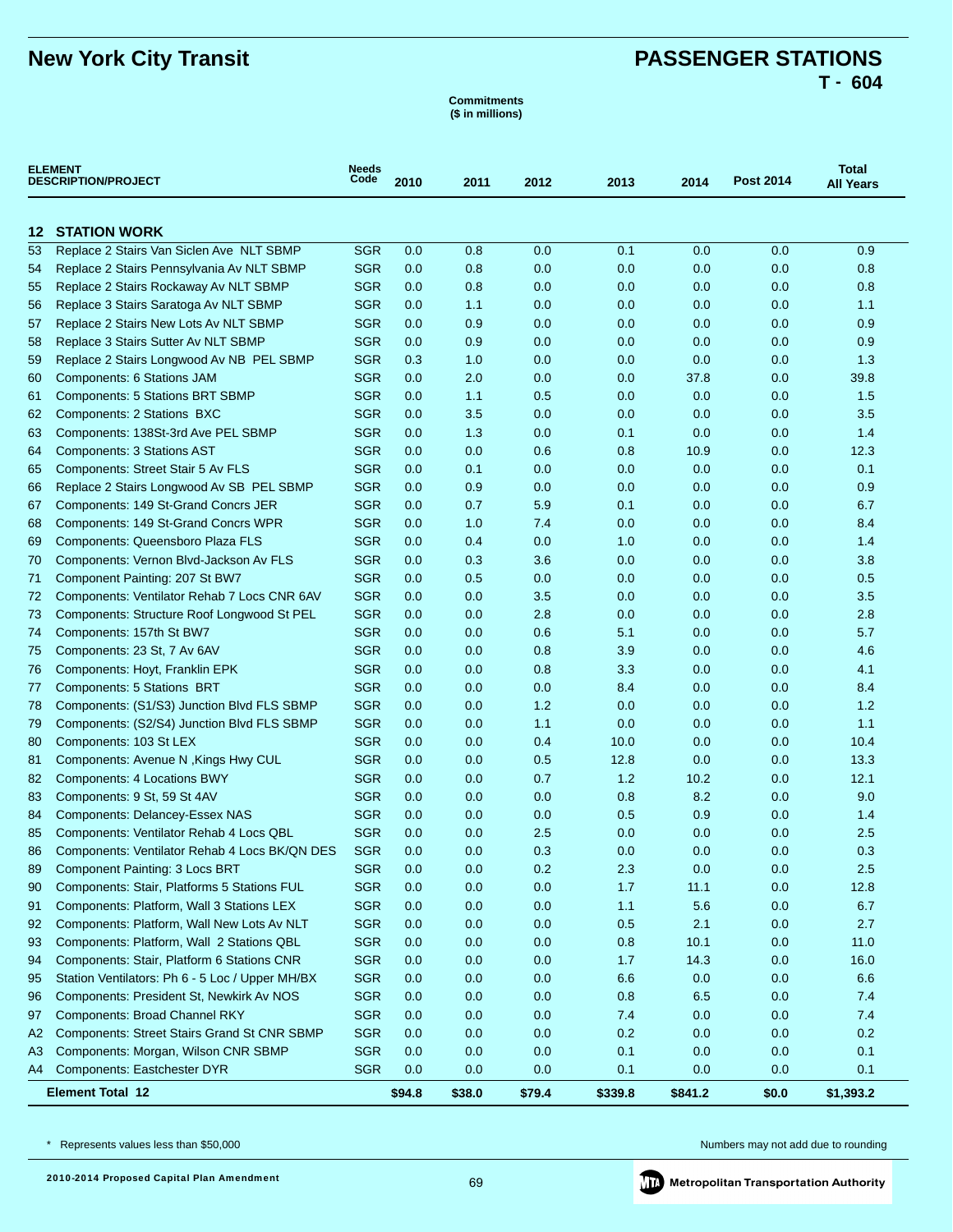**T - 604**

**Commitments (\$ in millions)**

| <b>ELEMENT</b><br><b>DESCRIPTION/PROJECT</b> |                                                    | <b>Needs</b><br>Code | 2010    | 2011    | 2012    | 2013    | 2014      | <b>Post 2014</b> | <b>Total</b><br><b>All Years</b> |
|----------------------------------------------|----------------------------------------------------|----------------------|---------|---------|---------|---------|-----------|------------------|----------------------------------|
| 13                                           | <b>DISABLED ACCESSIBILITY</b>                      |                      |         |         |         |         |           |                  |                                  |
| 01                                           | <b>ADA Forest Hills-71 Av Station QBL</b>          | SI                   | 0.0     | 19.8    | 0.0     | 2.0     | 0.0       | 0.0              | 21.8                             |
| 02                                           | Improve Platform Edges 34 St Station Broadway Line | <b>SI</b>            | 3.1     | 0.1     | 0.0     | 0.0     | 0.0       | 0.0              | 3.2                              |
| 03                                           | Improve Platform Edges 34 St Station 6th Av Line   | <b>SI</b>            | 3.1     | 0.0     | 0.0     | 0.0     | 0.0       | 0.0              | 3.1                              |
| 04                                           | Imprve Platfrm Horizntl/Vertical Clearance-Var Loc | <b>SI</b>            | 0.0     | 0.0     | 0.0     | 0.4     | 5.5       | 5.2              | 11.1                             |
| 06                                           | ADA Kingsbridge Rd Station - Concourse Line        | <b>SI</b>            | 0.0     | 0.0     | 20.1    | 0.2     | 0.0       | 0.0              | 20.3                             |
| 07                                           | ADA 68 St-Hunter College - Lexington Av Line       | <b>SI</b>            | 0.0     | 0.0     | 0.0     | 1.0     | 63.6      | 0.0              | 64.6                             |
| 08                                           | ADA Utica Avenue Station - Fulton Line             | <b>SI</b>            | 0.0     | 13.9    | 0.1     | 0.1     | 0.0       | 0.0              | 14.1                             |
| 09                                           | ADA Hunts Point Av Station - Pelham Line           | <b>SI</b>            | 0.0     | 0.0     | 13.6    | 0.3     | 0.0       | 0.0              | 13.9                             |
| 10                                           | ADA 23 Station - Lexington Av Line                 | <b>SI</b>            | 0.0     | 0.0     | 0.0     | 18.4    | 0.0       | 0.0              | 18.4                             |
| 11                                           | ADA Phase 2 at 57 St Station-Broadway Line         | <b>SI</b>            | 0.0     | 0.0     | 0.0     | 0.0     | 35.9      | 0.0              | 35.9                             |
| 12                                           | ADA Ozone Pk-Lefferts Blvd Station- Liberty Line   | <b>SI</b>            | 0.0     | 1.4     | 1.7     | 21.5    | 0.0       | 0.0              | 24.7                             |
| 13                                           | ADA Dyckman St Station-Broadway/7th Line           | SI                   | 0.0     | 1.6     | 10.8    | 0.8     | 0.0       | 0.0              | 13.2                             |
|                                              | <b>Element Total 13</b>                            |                      | \$6.1   | \$36.8  | \$46.4  | \$44.6  | \$105.0   | \$5.2            | \$244.1                          |
|                                              |                                                    |                      |         |         |         |         |           |                  |                                  |
| 14                                           | <b>OTHER STATION IMPROVEMENTS</b>                  |                      |         |         |         |         |           |                  |                                  |
| 01                                           | <b>Station Signage 2011</b>                        | N <sub>R</sub>       | 1.3     | 2.6     | 0.0     | 0.0     | 0.0       | 0.0              | 3.9                              |
| 02                                           | <b>Station Railings</b>                            | <b>SGR</b>           | 3.8     | 0.0     | 0.0     | 0.0     | 0.0       | 0.0              | 3.8                              |
| 03                                           | <b>Water Condition Remedy</b>                      | <b>SGR</b>           | 0.1     | 3.7     | 0.0     | 3.3     | 0.0       | 0.0              | 7.0                              |
| 04                                           | Scrubber Room Drainage 5 Locations                 | <b>SGR</b>           | 0.0     | 0.0     | 0.0     | 3.9     | 0.0       | 0.0              | 3.9                              |
| 05                                           | <b>Grand Central - Access Improvement</b>          | SI                   | 1.0     | 0.1     | 0.0     | 0.0     | 18.7      | 0.0              | 19.8                             |
| 07                                           | Station Signage 2014                               | <b>NR</b>            | 0.0     | 0.5     | 1.1     | 0.0     | 3.3       | 0.0              | 4.8                              |
| 08                                           | <b>Station Condition Survey Update</b>             | <b>NR</b>            | 0.0     | 7.4     | 0.1     | 0.7     | 0.0       | 0.0              | 8.2                              |
| 09                                           | <b>Church Street Corridor Improvements</b>         | <b>NR</b>            | 0.0     | 0.0     | 0.0     | 0.0     | 70.0      | 0.0              | 70.0                             |
| 10                                           | Platform Repl: 45 Rd-Court House Sq Flushing Line  | <b>SGR</b>           | 0.0     | 16.2    | 0.0     | 0.0     | 0.0       | 0.0              | 16.2                             |
|                                              | <b>Element Total 14</b>                            |                      | \$6.1   | \$30.4  | \$1.2   | \$7.9   | \$91.9    | \$0.0            | \$137.6                          |
|                                              | <b>Category Total</b><br>604                       |                      | \$112.1 | \$132.1 | \$139.0 | \$461.4 | \$1.168.1 | \$145.2          | \$2.157.9                        |

70

\* Represents values less than \$50,000 Numbers may not add due to rounding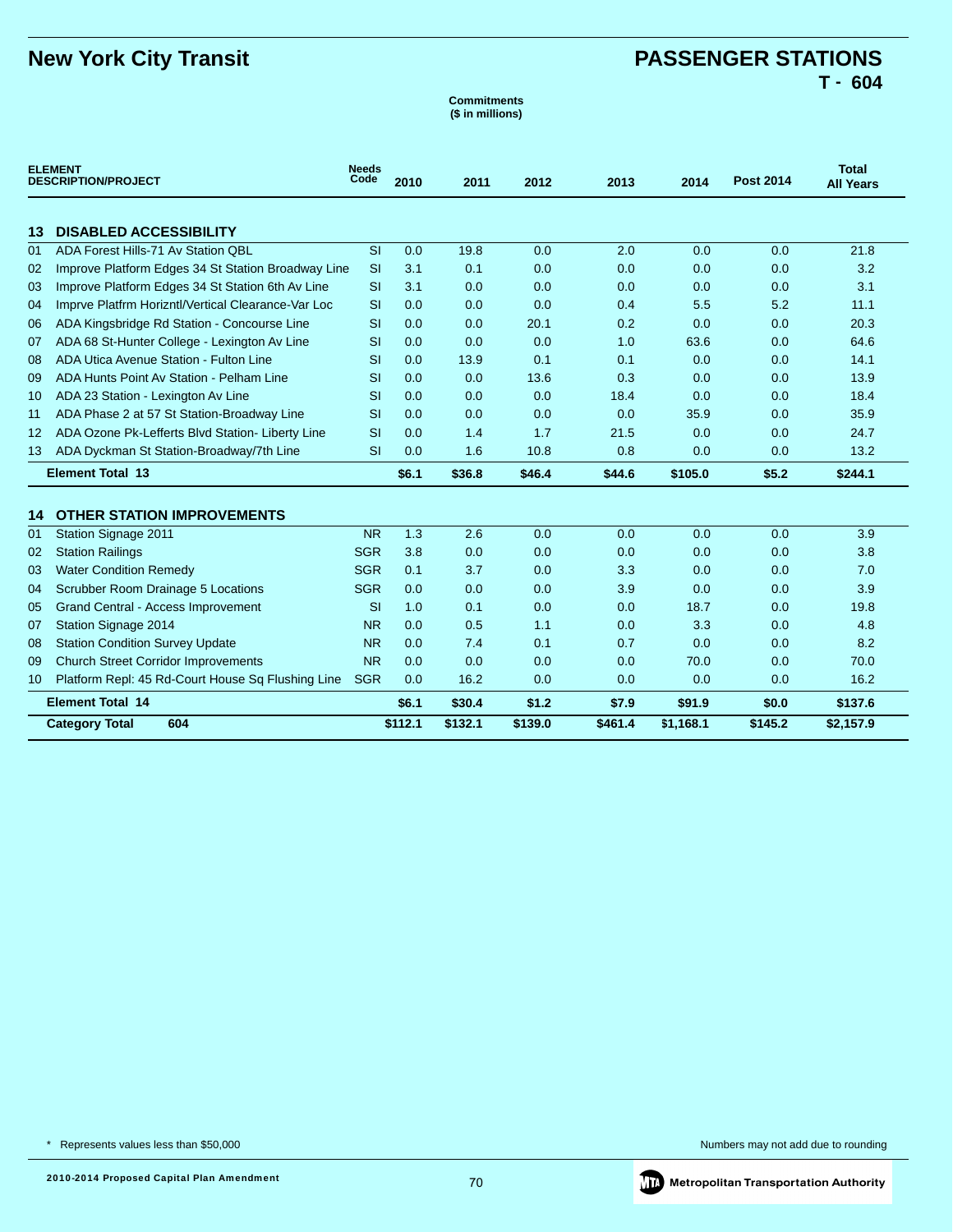**New York City Transit TRACK**

**T - 605**

**Commitments (\$ in millions)**

|    | <b>ELEMENT</b><br><b>DESCRIPTION/PROJECT</b>       | <b>Needs</b><br>Code | 2010  | 2011  | 2012    | 2013 | 2014       | <b>Post 2014</b>                    | <b>Total</b><br><b>All Years</b> |
|----|----------------------------------------------------|----------------------|-------|-------|---------|------|------------|-------------------------------------|----------------------------------|
| 02 | <b>MAINLINE TRACK REHABILITATION</b>               |                      |       |       |         |      |            |                                     |                                  |
| 01 | 2010 Mainline Track Replacement                    | <b>NR</b>            | 196.6 | 0.0   | 0.0     | 0.6  | 0.0        | 0.0                                 | 197.2                            |
| 02 | 2010 Track Force Account                           | <b>NR</b>            | 35.0  | 0.0   | 0.0     | 0.0  | 0.0        | 0.0                                 | 35.0                             |
| 03 | 2010 Welded Rail                                   | <b>NR</b>            | 5.2   | 0.0   | 0.0     | 0.0  | 0.0        | 0.0                                 | 5.2                              |
| 04 | 2011 Mainline Track Replacement                    | <b>NR</b>            | 1.0   | 154.2 | 0.0     | 0.7  | 0.0        | 0.0                                 | 155.9                            |
| 05 | 2011 Track Force Account                           | <b>NR</b>            | 0.0   | 35.0  | 0.0     | 0.0  | 0.0        | 0.0                                 | 35.0                             |
| 06 | 2011 Welded Rail                                   | <b>NR</b>            | 0.0   | 13.9  | 0.0     | 0.0  | 0.0        | 0.0                                 | 13.9                             |
| 07 | 2012 Mainline Track Replacement: Design/Support    | <b>NR</b>            | 0.0   | 1.0   | 4.2     | 0.2  | 0.0        | 0.0                                 | 5.4                              |
| 08 | 2012 Track Force Account                           | <b>NR</b>            | 0.0   | 0.0   | 35.0    | 0.0  | 0.0        | 0.0                                 | 35.0                             |
| 09 | 2012 Welded Rail                                   | <b>NR</b>            | 0.0   | 0.0   | 9.0     | 0.0  | 0.0        | 0.0                                 | 9.0                              |
| 10 | 2013 Mainline Track Replacement: Design/Support    | <b>NR</b>            | 0.0   | 0.0   | 1.0     | 2.8  | 0.0        | 0.0                                 | 3.8                              |
| 11 | 2013 Track Force Account                           | <b>NR</b>            | 0.0   | 0.0   | 0.0     | 35.0 | 0.0        | 0.0                                 | 35.0                             |
| 12 | 2013 Welded Rail                                   | <b>NR</b>            | 0.0   | 0.0   | 0.0     | 3.9  | 0.0        | 0.0                                 | 3.9                              |
| 13 | 2014 Mainline Track Replacement                    | <b>NR</b>            | 0.0   | 0.0   | 0.0     | 0.0  | 185.4      | 0.0                                 | 185.4                            |
| 14 | 2014 Track Force Account                           | <b>NR</b>            | 0.0   | 0.0   | 0.0     | 0.0  | 35.0       | 0.0                                 | 35.0                             |
| 15 | 2015 Mainline Track Replacement Design only        | <b>NR</b>            | 0.0   | 0.0   | 0.0     | 0.0  | 2.0        | 0.0                                 | 2.0                              |
| 16 | 2014 Welded Rail                                   | N <sub>R</sub>       | 0.0   | 0.0   | 0.0     | 0.0  | 1.9        | 0.0                                 | 1.9                              |
| 17 | 2011 Mainline Track Repl: Jamaica Line             | <b>NR</b>            | 0.0   | 8.6   | 0.0     | 0.0  | 0.0        | 0.0                                 | 8.6                              |
| 18 | 2011 Mainline Track Repl: Qns Crosstown            | <b>NR</b>            | 0.0   | 12.9  | 0.0     | 0.0  | 0.0        | 0.0                                 | 12.9                             |
| 19 | 2011 Mainline Track Repl: 8AV Line                 | <b>NR</b>            | 0.0   | 13.4  | 0.0     | 0.0  | 0.0        | 0.0                                 | 13.4                             |
| 20 | 2011 Mainline Track Repl: 6AV Line                 | <b>NR</b>            | 0.0   | 3.9   | 0.0     | 0.0  | 0.0        | 0.0                                 | 3.9                              |
| 21 | 2011 Mainline Track Repl: Dyre Ave Line            | <b>NR</b>            | 0.0   | 1.1   | 0.0     | 0.0  | 0.0        | 0.0                                 | 1.1                              |
| 22 | 2011 Mainline Trk Rep: Lexington Ave(S/B Express)  | N <sub>R</sub>       | 0.0   | 2.1   | 0.0     | 0.0  | 0.0        | 0.0                                 | 2.1                              |
| 23 | 2011 Mainline Track Repl: Clark St Tube            | <b>NR</b>            | 0.0   | 10.3  | 0.0     | 0.0  | 0.0        | 0.0                                 | 10.3                             |
|    | 2012 Mainline Track Repl: Broadway - BMT           | <b>NR</b>            | 0.0   | 0.0   | 2.5     | 0.0  |            | 0.0                                 | 2.5                              |
| 24 | 2012 Mainline Track Repl: Brighton                 | <b>NR</b>            | 0.0   | 0.0   | 7.6     | 0.0  | 0.0<br>0.0 | 0.0                                 | 7.6                              |
| 25 |                                                    |                      |       |       |         |      |            |                                     | 5.5                              |
| 26 | 2012 Mainline Track Repl: N/O Dekalb               | N <sub>R</sub>       | 0.0   | 0.0   | 5.5     | 0.0  | 0.0        | 0.0                                 |                                  |
| 27 | 2012 Mainline Track Repl: Atlantic Avenue          | N <sub>R</sub>       | 0.0   | 0.0   | 5.4     | 0.0  | 0.0        | 0.0                                 | 5.4                              |
| 28 | 2012 Mainline Track Repl: S/O Court Street         | N <sub>R</sub>       | 0.0   | 0.0   | 4.2     | 0.0  | 0.0        | 0.0                                 | 4.2                              |
| 29 | 2012 Mainline Track Repl: West End                 | <b>NR</b>            | 0.0   | 0.0   | 3.2     | 0.0  | 0.0        | 0.0                                 | 3.2                              |
| 30 | 2012 Mainline Track Repl: Sea Beach                | <b>NR</b>            | 0.0   | 0.0   | 1.0     | 0.0  | 0.0        | 0.0                                 | 1.0                              |
| 31 | 2012 Mainline Track Repl: N/O Pacific              | <b>NR</b>            | 0.0   | 0.0   | 5.5     | 0.0  | 0.0        | 0.0                                 | 5.5                              |
| 32 | 2012 Mainline Track Repl: Jamaica                  | N <sub>R</sub>       | 0.0   | 0.0   | 7.9     | 0.0  | 0.0        | 0.0                                 | 7.9                              |
| 33 | 2012 Mainline Track Repl: Myrtle Avenue            | <b>NR</b>            | 0.0   | 0.0   | 16.0    | 0.0  | 0.0        | 0.0                                 | 16.0                             |
| 34 | 2012 Mainline Track Repl: 168th St / 8 Ave         | <b>NR</b>            | 0.0   | 0.0   | 4.5     | 0.0  | 0.0        | 0.0                                 | 4.5                              |
| 35 | 2012 Mainline Track Repl: Cranberry Tube / 8 Ave   | <b>NR</b>            | 0.0   | 0.0   | 8.5     | 0.0  | 0.0        | 0.0                                 | 8.5                              |
| 36 | 2012 Mainline Track Repl: 6th Avenue               | <b>NR</b>            | 0.0   | 0.0   | 20.5    | 0.0  | 0.0        | 0.0                                 | 20.5                             |
| 37 | 2012 Mainline Track Repl: Concourse                | <b>NR</b>            | 0.0   | 0.0   | 15.1    | 0.0  | 0.0        | 0.0                                 | 15.1                             |
| 38 | 2012 Mainline Track Repl: Queens Blvd              | <b>NR</b>            | 0.0   | 0.0   | 9.1     | 0.0  | 0.0        | 0.0                                 | 9.1                              |
| 39 | 2012 Mainline Track Repl: Canarsie                 | <b>NR</b>            | 0.0   | 0.0   | 1.1     | 0.0  | 0.0        | 0.0                                 | 1.1                              |
| 40 | 2012 Mainline Track Repl: Rockaway                 | <b>NR</b>            | 0.0   | 0.0   | 9.2     | 0.0  | 0.0        | 0.0                                 | 9.2                              |
| 41 | 2012 Mainline Track Repl: Broadway / 7 Ave         | NR.                  | 0.0   | 0.0   | 7.0     | 0.0  | 0.0        | 0.0                                 | 7.0                              |
| 42 | 2012 Mainline Track Repl: Flushing                 | NR.                  | 0.0   | 0.0   | 23.8    | 0.0  | 0.0        | 0.0                                 | 23.8                             |
| 43 | 2012 Mainline Track Repl: Eastern Parkway          | <b>NR</b>            | 0.0   | 0.0   | 2.2     | 0.0  | 0.0        | 0.0                                 | 2.2                              |
| 44 | 2012 Mainline Track Repl: Lenox-WPR                | <b>NR</b>            | 0.0   | 0.0   | 7.6     | 0.0  | 0.0        | 0.0                                 | 7.6                              |
| 45 | 2012 Mainline Track Repl: Jerome Ave               | <b>NR</b>            | 0.0   | 0.0   | 4.9     | 0.0  | 0.0        | 0.0                                 | 4.9                              |
| 46 | 2012 Mainline Track Repl: Pelham                   | NR.                  | 0.0   | 0.0   | 1.6     | 0.0  | 0.0        | 0.0                                 | 1.6                              |
| 47 | 2012 Mainline Track Repl: Lexington Ave            | NR.                  | 0.0   | 0.0   | 8.5     | 0.0  | 0.0        | 0.0                                 | 8.5                              |
| 48 | 2012 Mainline Track Repl: White Plains Road        | <b>NR</b>            | 0.0   | 0.0   | 10.0    | 0.0  | 0.0        | 0.0                                 | 10.0                             |
| 49 | 2012 Mainline Track Repl: S/O 14th St Union Square | <b>NR</b>            | 0.0   | 0.0   | $5.5\,$ | 0.0  | 0.0        | 0.0                                 | 5.5                              |
|    | Represents values less than \$50,000               |                      |       |       |         |      |            | Numbers may not add due to rounding |                                  |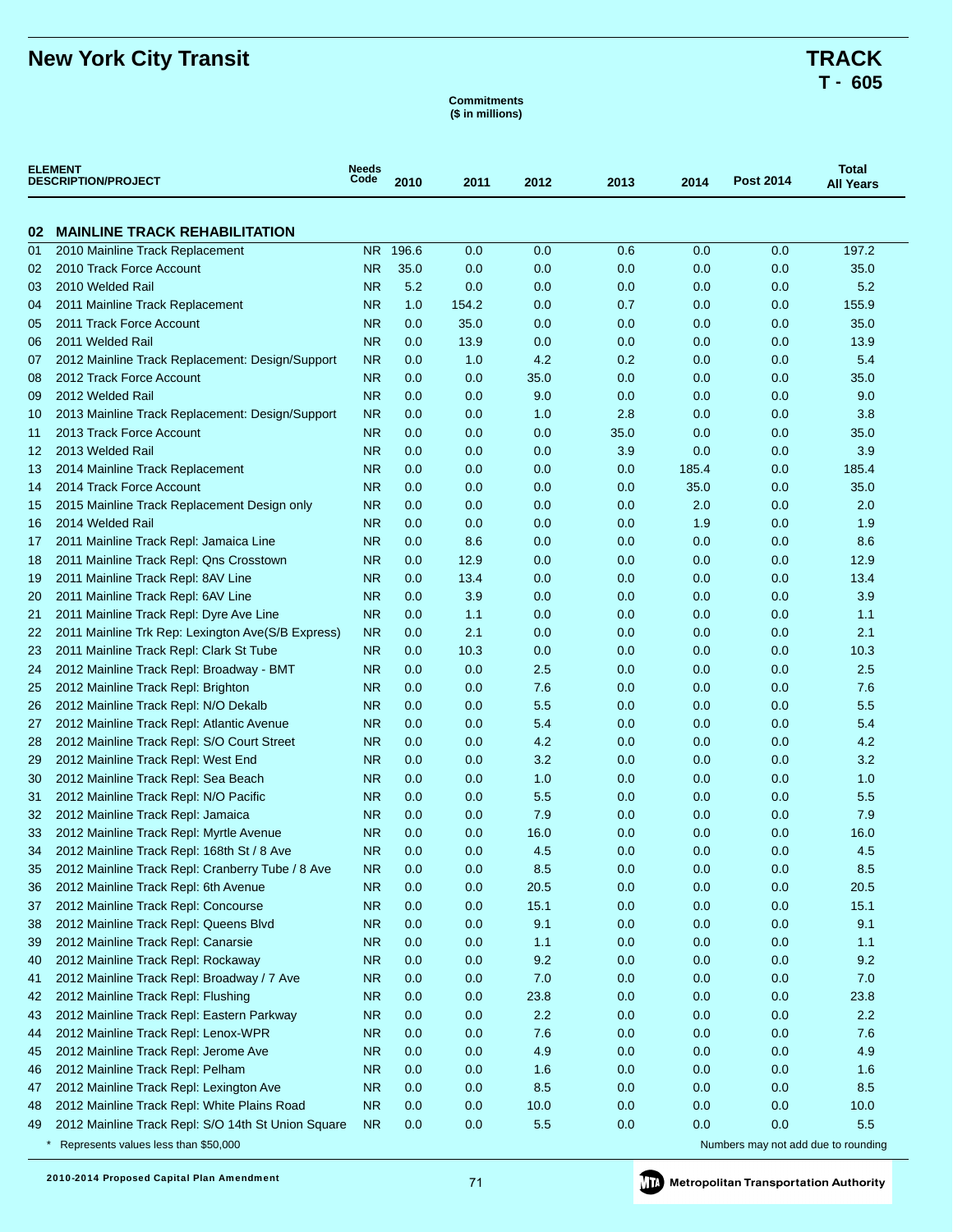**New York City Transit TRACK**

**T - 605**

**Commitments (\$ in millions)**

|    | <b>ELEMENT</b><br><b>DESCRIPTION/PROJECT</b>        | <b>Needs</b><br>Code | 2010    | 2011    | 2012    | 2013    | 2014    | <b>Post 2014</b> | <b>Total</b><br><b>All Years</b> |
|----|-----------------------------------------------------|----------------------|---------|---------|---------|---------|---------|------------------|----------------------------------|
| 02 | <b>MAINLINE TRACK REHABILITATION</b>                |                      |         |         |         |         |         |                  |                                  |
| 50 | 2012 Mainline Track Repl: Ave U Sheepshead Brightn  | <b>NR</b>            | 0.0     | 0.0     | 12.3    | 0.0     | 0.0     | 0.0              | 12.3                             |
| 51 | 2012 Mainline Track Repl: S/O Halsey St & Montrose  | <b>NR</b>            | 0.0     | 0.0     | 3.3     | 0.0     | 0.0     | 0.0              | 3.3                              |
| 52 | 2012 Mainline Track Repl: Northern BLVD QBL         | <b>NR</b>            | 0.0     | 0.0     | 3.2     | 0.0     | 0.0     | 0.0              | 3.2                              |
| 53 | 2012 M/L Track Repl: Gaston - Straiton Ave:RKY      | <b>NR</b>            | 0.0     | 0.0     | 10.6    | 0.0     | 0.0     | 0.0              | 10.6                             |
| 54 | 2012 CWR: 6Av s/o 59St Columbus Circle; n/o s/e 7Av | N <sub>R</sub>       | 0.0     | 0.0     | 2.0     | 0.0     | 0.0     | 0.0              | 2.0                              |
| 55 | 2013 Mainline Track Repl: 6th Avenue IND            | N <sub>R</sub>       | 0.0     | 0.0     | 0.0     | 18.1    | 0.0     | 0.0              | 18.1                             |
| 56 | 2013 Mainline Track Repl: : Broadway IRT            | <b>NR</b>            | 0.0     | 0.0     | 0.0     | 6.6     | 0.0     | 0.0              | 6.6                              |
| 57 | 2013 Mainline Track Repl: Lexington IRT             | N <sub>R</sub>       | 0.0     | 0.0     | 0.0     | 14.2    | 0.0     | 0.0              | 14.2                             |
| 58 | 2013 Mainline Track Repl: 59th St 8Av               | <b>NR</b>            | 0.0     | 0.0     | 0.0     | 3.6     | 0.0     | 0.0              | 3.6                              |
| 59 | 2013 Mainline Track Repl: Euclid Ave Sta 8Av        | <b>NR</b>            | 0.0     | 0.0     | 0.0     | 11.3    | 0.0     | 0.0              | 11.3                             |
| 60 | 2013 Mainline Track Repl: DeKalb Ave / CNR          | NR.                  | 0.0     | 0.0     | 0.0     | 2.5     | 0.0     | 0.0              | 2.5                              |
| 61 | 2013 Mainline Track Repl: Sea Beach                 | <b>NR</b>            | 0.0     | 0.0     | 0.0     | 12.0    | 0.0     | 0.0              | 12.0                             |
| 62 | 2013 Mainline Track Repl: Jamaica                   | N <sub>R</sub>       | 0.0     | 0.0     | 0.0     | 16.8    | 0.0     | 0.0              | 16.8                             |
| 63 | 2013 Mainline Track Repl:8th Avenue                 | <b>NR</b>            | 0.0     | 0.0     | 0.0     | 14.0    | 0.0     | 0.0              | 14.0                             |
| 64 | 2013 Mainline Track Repl: Queens Blvd               | <b>NR</b>            | 0.0     | 0.0     | 0.0     | 8.2     | 0.0     | 0.0              | 8.2                              |
| 65 | 2013 Mainline Track Repl: Crosstown                 | <b>NR</b>            | 0.0     | 0.0     | 0.0     | 4.0     | 0.0     | 0.0              | 4.0                              |
| 66 | 2013 Mainline Track Repl:Lenox-WPR                  | <b>NR</b>            | 0.0     | 0.0     | 0.0     | 5.6     | 0.0     | 0.0              | 5.6                              |
| 67 | 2013 Mainline Track Repl: Brighton                  | N <sub>R</sub>       | 0.0     | 0.0     | 0.0     | 2.6     | 0.0     | 0.0              | 2.6                              |
| 68 | 2013 Mainline Track Repl: 4th Avenue                | <b>NR</b>            | 0.0     | 0.0     | 0.0     | 3.2     | 0.0     | 0.0              | 3.2                              |
| 69 | 2013 Mainline Track Repl: Canarsie                  | <b>NR</b>            | 0.0     | 0.0     | 0.0     | 19.1    | 0.0     | 0.0              | 19.1                             |
| 70 | 2013 Mainline Track Repl: Concourse                 | <b>NR</b>            | 0.0     | 0.0     | 0.0     | 6.6     | 0.0     | 0.0              | 6.6                              |
| 71 | 2013 Mainline Track Repl: Aecher Avenue             | <b>NR</b>            | 0.0     | 0.0     | 0.0     | 2.4     | 0.0     | 0.0              | 2.4                              |
| 72 | 2013 Mainline Track Repl: Liberty Avenue            | <b>NR</b>            | 0.0     | 0.0     | 0.0     | 8.7     | 0.0     | 0.0              | 8.7                              |
| 73 | 2013 Mainline Track Repl: Jerome                    | N <sub>R</sub>       | 0.0     | 0.0     | 0.0     | 6.4     | 0.0     | 0.0              | 6.4                              |
| 74 | 2013 Mainline Track Repl: Pelham                    | <b>NR</b>            | 0.0     | 0.0     | 0.0     | 1.5     | 0.0     | 0.0              | 1.5                              |
| 75 | 2013 Mainline Track Repl: 7th Avenue                | N <sub>R</sub>       | 0.0     | 0.0     | 0.0     | 3.0     | 0.0     | 0.0              | 3.0                              |
| 76 | 2013 Mainline Track Repl: White Plains Road         | <b>NR</b>            | 0.0     | 0.0     | 0.0     | 7.1     | 0.0     | 0.0              | 7.1                              |
| 77 | 2013 Mainline Track Repl: QBL N/O Queens Plaza      | <b>NR</b>            | 0.0     | 0.0     | 0.0     | 4.9     | 0.0     | 0.0              | 4.9                              |
| 78 | 2013 Mainline Track Repl: S/O 190th St 8AV          | <b>NR</b>            | 0.0     | 0.0     | 0.0     | 6.9     | 0.0     | 0.0              | 6.9                              |
|    | <b>Element Total 02</b>                             |                      | \$237.7 | \$256.5 | \$278.5 | \$232.5 | \$224.3 | \$0.0            | \$1,229.6                        |

\* Represents values less than \$50,000 Numbers may not add due to rounding

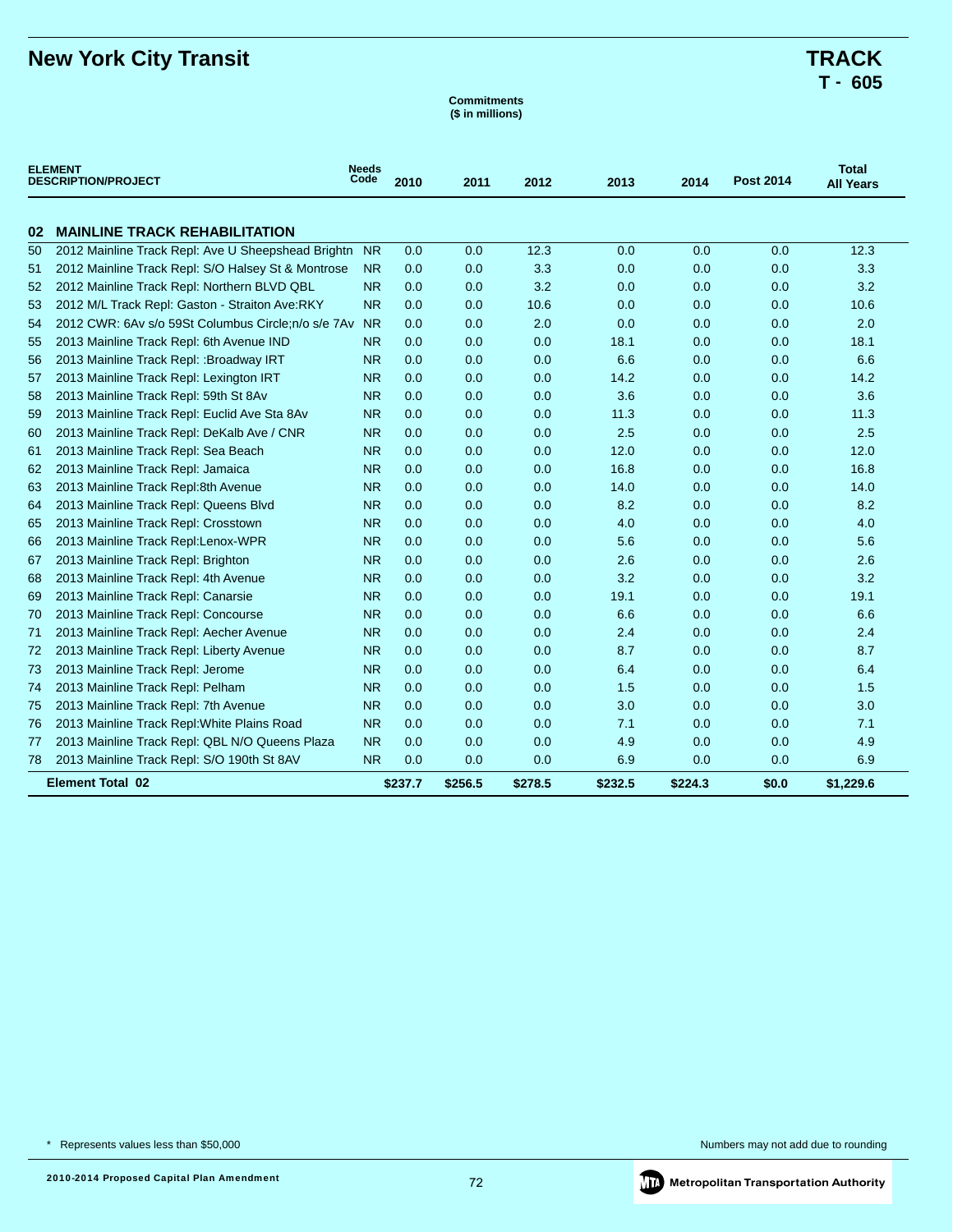**New York City Transit TRACK**

**T - 605**

#### **Commitments (\$ in millions)**

|                   | <b>ELEMENT</b><br><b>DESCRIPTION/PROJECT</b>     | <b>Needs</b><br>Code | 2010    | 2011    | 2012    | 2013    | 2014    | <b>Post 2014</b> | <b>Total</b><br><b>All Years</b> |
|-------------------|--------------------------------------------------|----------------------|---------|---------|---------|---------|---------|------------------|----------------------------------|
| 03                | <b>SWITCH REPLACEMENT</b>                        |                      |         |         |         |         |         |                  |                                  |
| 01                | 2010 Mainline Switch Replacement                 | <b>NR</b>            | 51.7    | 0.0     | 0.0     | 0.6     | 0.0     | 0.0              | 52.3                             |
| 02                | 2011 Mainline Switch Replacement                 | <b>NR</b>            | 1.2     | 34.5    | 0.6     | 0.0     | 0.0     | 0.0              | 36.3                             |
| 03                | 2012 Mainline Switch Replacement: Design/Support | N <sub>R</sub>       | 0.0     | 1.6     | 5.2     | 0.0     | 0.0     | 0.0              | 6.8                              |
| 04                | 2013 Mainline Switch Replacement: Design/Support | N <sub>R</sub>       | 0.0     | 0.0     | 1.7     | 5.5     | 0.0     | 0.0              | 7.1                              |
| 05                | 2014 Mainline Switch Replacement                 | N <sub>R</sub>       | 0.0     | 0.0     | 0.0     | 0.0     | 44.7    | 0.0              | 44.7                             |
| 06                | 2015 Mainline Switch Replacement - Design only   | <b>NR</b>            | 0.0     | 0.0     | 0.0     | 0.0     | 2.9     | 0.0              | 2.9                              |
| 07                | 2011 Switch Repl. Jamaica Line                   | N <sub>R</sub>       | 0.0     | 2.7     | 0.0     | 0.0     | 0.0     | 0.0              | 2.7                              |
| 08                | 2011 Switch Repl. 238 Street                     | N <sub>R</sub>       | 0.0     | 8.0     | 0.0     | 0.0     | 0.0     | 0.0              | 8.0                              |
| 09                | 2012 Switch Repl: West End                       | <b>NR</b>            | 0.0     | 0.0     | 7.1     | 0.0     | 0.0     | 0.0              | 7.1                              |
| 10                | 2012 Switch Repl: Queens Blvd                    | <b>NR</b>            | 0.0     | 0.0     | 5.5     | 0.0     | 0.0     | 0.0              | 5.5                              |
| 11                | 2012 Switch Repl: Broadway / 7 Ave               | N <sub>R</sub>       | 0.0     | 0.0     | 4.9     | 0.0     | 0.0     | 0.0              | 4.9                              |
| $12 \overline{ }$ | 2012 Switch Repl: Eastern Parkway                | N <sub>R</sub>       | 0.0     | 0.0     | 3.6     | 0.0     | 0.0     | 0.0              | 3.6                              |
| 13                | 2012 Switch Repl: Lexington Ave                  | <b>NR</b>            | 0.0     | 0.0     | 6.3     | 0.0     | 0.0     | 0.0              | 6.3                              |
| 14                | 2012 Switch Repl: White Plains Road              | N <sub>R</sub>       | 0.0     | 0.0     | 9.3     | 0.0     | 0.0     | 0.0              | 9.3                              |
| 15                | 2012 Switch Repl: Utica Ave E PKWY               | <b>NR</b>            | 0.0     | 0.0     | 9.3     | 0.0     | 0.0     | 0.0              | 9.3                              |
| 16                | 2012 Switch Repl: N/O New Lots E PKWY            | N <sub>R</sub>       | 0.0     | 0.0     | 3.8     | 0.0     | 0.0     | 0.0              | 3.8                              |
| 17                | 2013 Switch Repl: Queens Blvd IND                | <b>NR</b>            | 0.0     | 0.0     | 0.0     | 15.3    | 0.0     | 0.0              | 15.3                             |
| 18                | 2013 Switch Repl: Jamaica                        | <b>NR</b>            | 0.0     | 0.0     | 0.0     | 13.9    | 0.0     | 0.0              | 13.9                             |
| 19                | 2013 Switch Repl: 8th Avenue                     | <b>NR</b>            | 0.0     | 0.0     | 0.0     | 3.1     | 0.0     | 0.0              | 3.1                              |
| 20                | 2013 Switch Repl: Brighton                       | <b>NR</b>            | 0.0     | 0.0     | 0.0     | 4.8     | 0.0     | 0.0              | 4.8                              |
|                   | <b>Element Total 03</b>                          |                      | \$52.9  | \$46.8  | \$57.3  | \$43.2  | \$47.6  | \$0.0            | \$247.7                          |
|                   | <b>Category Total</b><br>605                     |                      | \$290.7 | \$303.3 | \$335.8 | \$275.6 | \$271.9 | \$0.0            | \$1,477.3                        |

73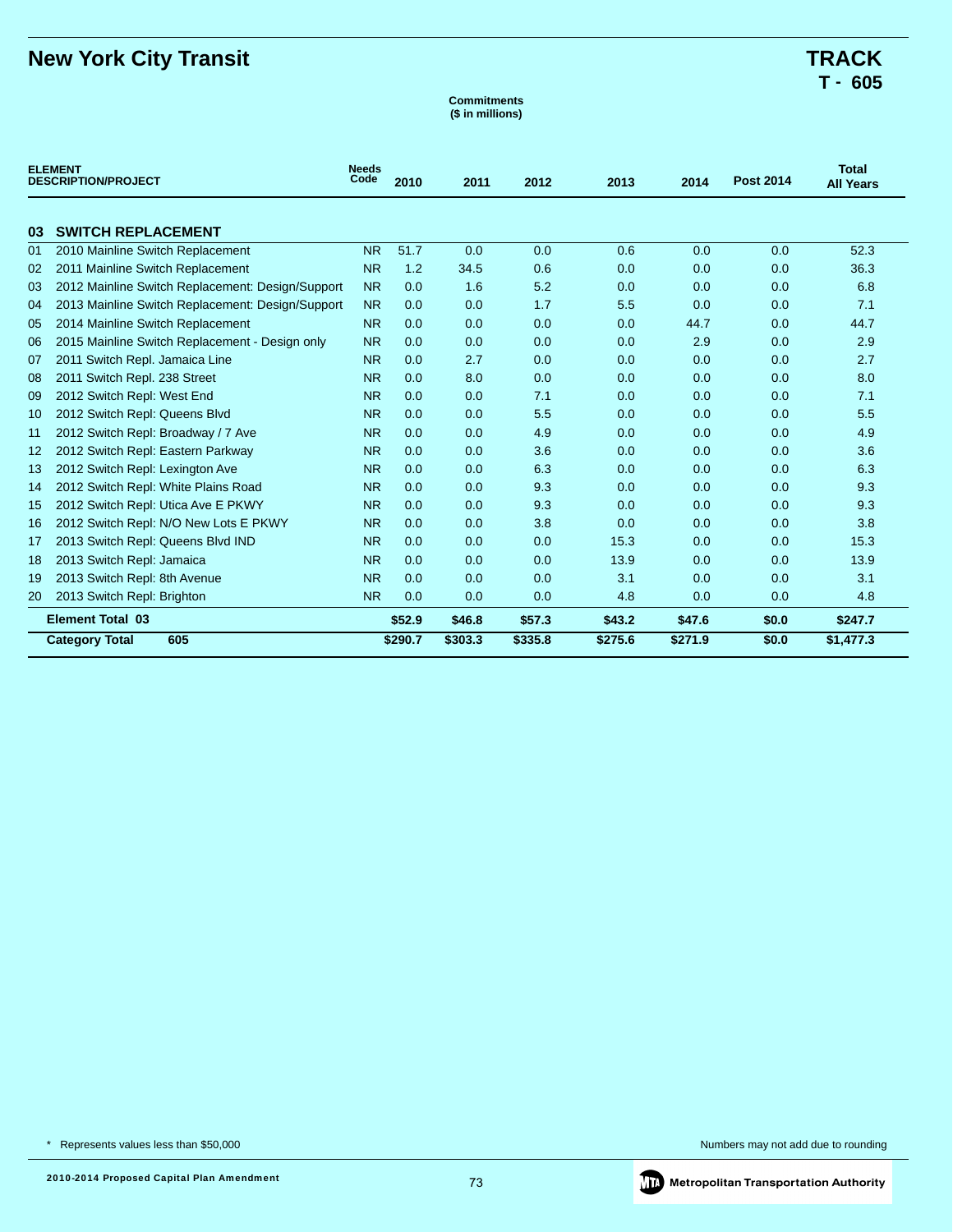**New York City Transit LINE EQUIPMENT** 

**T - 606**

**Commitments** 

**(\$ in millions)**

|    | <b>ELEMENT</b><br><b>DESCRIPTION/PROJECT</b>         | <b>Needs</b><br>Code | 2010   | 2011  | 2012   | 2013    | 2014   | <b>Post 2014</b> | <b>Total</b><br><b>All Years</b> |
|----|------------------------------------------------------|----------------------|--------|-------|--------|---------|--------|------------------|----------------------------------|
| 02 | <b>TUNNEL LIGHTING</b>                               |                      |        |       |        |         |        |                  |                                  |
| 01 | Tunnel Lighting:11 St Portal-Queens Plaza Line       | <b>SGR</b>           | 9.5    | 0.0   | 0.0    | 0.0     | 0.0    | 0.0              | 9.5                              |
| 02 | Tunnel Lighting: 4 Av-Church Av Culver Line          | <b>SGR</b>           | 28.6   | 0.1   | 0.1    | 2.5     | 0.0    | 0.0              | 31.3                             |
| 03 | Tunnel Lighting: Roosevelt Av-36 St Queens Blv Line  | <b>SGR</b>           | 1.0    | 0.0   | 5.0    | 46.4    | 0.0    | 0.0              | 52.4                             |
|    | <b>Element Total 02</b>                              |                      | \$39.1 | \$0.1 | \$5.1  | \$48.9  | \$0.0  | \$0.0            | \$93.2                           |
| 03 | <b>VENTILATION FACILITIES</b>                        |                      |        |       |        |         |        |                  |                                  |
| 02 | New Vent Plant Study: S.of G. Central-Lexington Line | <b>SGR</b>           | 0.0    | 0.0   | 0.0    | 0.0     | 2.1    | 0.0              | 2.1                              |
| 03 | New Vent Plant: Mulry Square 8th Avenue Line         | <b>SGR</b>           | 0.0    | 0.0   | 58.1   | 2.8     | 0.0    | 0.0              | 60.9                             |
| 04 | New Vent Plant: 46 St Queens Boulevard Line          | <b>SGR</b>           | 0.0    | 0.0   | 1.0    | 85.5    | 0.0    | 0.0              | 86.5                             |
| 05 | Replace Ventilation Controls at 26 Locations         | <b>SGR</b>           | 0.0    | 0.0   | 0.8    | 14.5    | 0.0    | 0.0              | 15.4                             |
|    | <b>Element Total 03</b>                              |                      | \$0.0  | \$0.0 | \$59.9 | \$102.8 | \$2.1  | \$0.0            | \$164.8                          |
| 04 | <b>PUMPING FACILITIES</b>                            |                      |        |       |        |         |        |                  |                                  |
| 01 | Deep Wells Rehabilitation-Nostrand Av Line           | <b>SGR</b>           | 0.0    | 0.0   | 0.0    | 0.0     | 14.3   | 0.0              | 14.3                             |
| 02 | Deep Wells Rehabilitation - Crosstown Line           | <b>SGR</b>           | 10.1   | 0.0   | 0.0    | 0.0     | 0.0    | 0.0              | 10.1                             |
| 03 | Pumps at 4 Locations Pelham. Jerome                  | <b>SGR</b>           | 0.0    | 0.0   | 1.8    | 15.7    | 0.0    | 0.0              | 17.5                             |
| 04 | Pumps at 2 Locations - Manhattan Midtown             | <b>SGR</b>           | 0.0    | 0.0   | 0.0    | 0.0     | 0.7    | 19.5             | 20.3                             |
|    | <b>Element Total 04</b>                              |                      | \$10.1 | \$0.0 | \$1.8  | \$15.7  | \$15.0 | \$19.5           | \$62.2                           |
|    | 606<br><b>Category Total</b>                         |                      | \$49.2 | \$0.2 | \$66.8 | \$167.4 | \$17.1 | \$19.5           | \$320.2                          |

\* Represents values less than \$50,000 Numbers may not add due to rounding

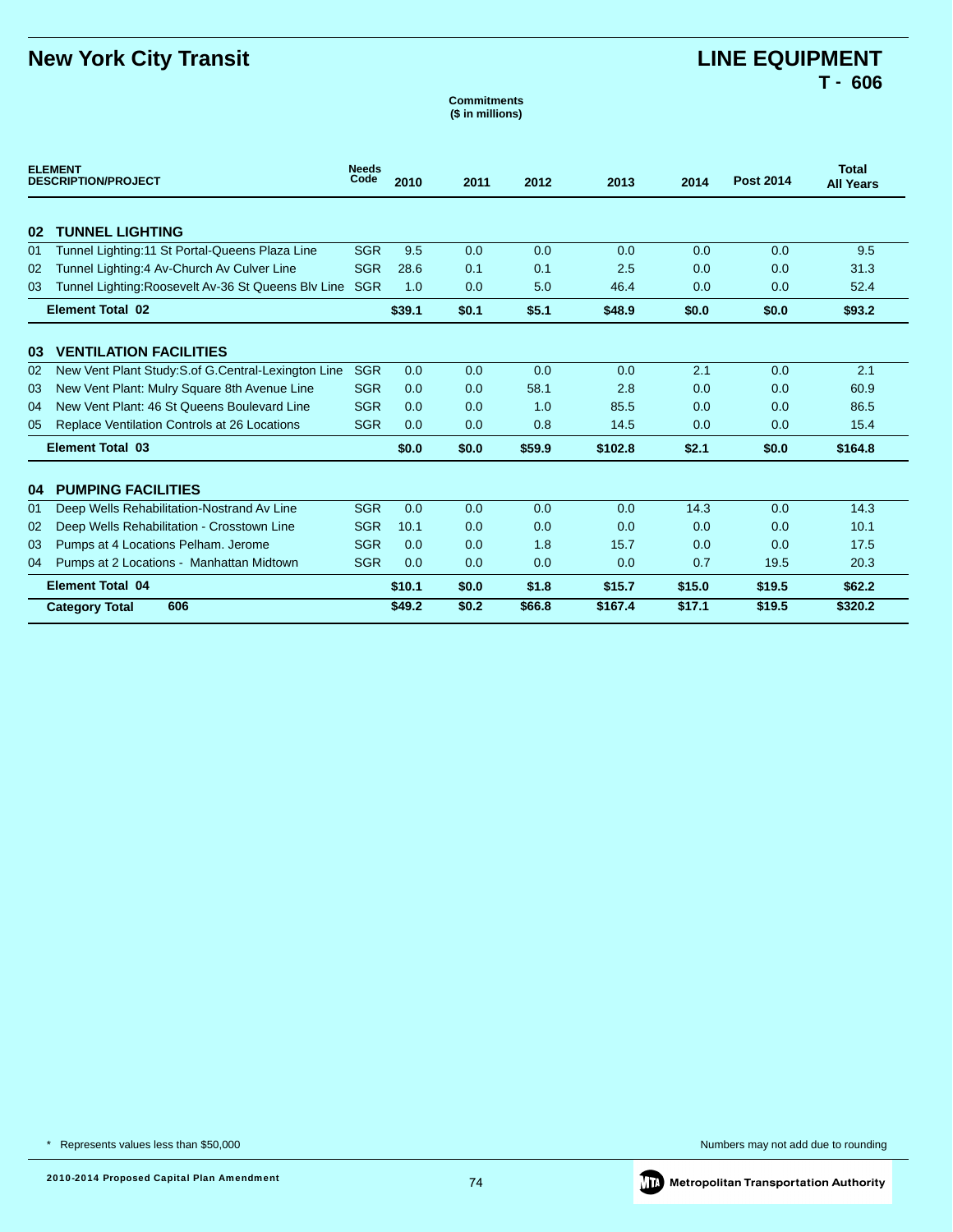### **New York City Transit LINE STRUCTURES**

**T - 607**

**Commitments (\$ in millions)**

|    | <b>ELEMENT</b><br><b>DESCRIPTION/PROJECT</b>          | <b>Needs</b><br>Code | 2010    | 2011   | 2012   | 2013   | 2014    | <b>Post 2014</b> | <b>Total</b><br><b>All Years</b> |
|----|-------------------------------------------------------|----------------------|---------|--------|--------|--------|---------|------------------|----------------------------------|
| 03 | LINE STRUCTURE REHABILITATION                         |                      |         |        |        |        |         |                  |                                  |
| 01 | Structural Rehab / Flood Wall: 148 St Yard            | <b>NR</b>            | 0.0     | 21.4   | 0.1    | 1.1    | 0.0     | 0.0              | 22.6                             |
| 02 | Rehabilitate Emergency Exits at 125 Locations         | <b>NR</b>            | 11.3    | 0.0    | 18.0   | 0.0    | 0.0     | 0.0              | 29.3                             |
| 03 | <b>Culver Viaduct Rehabilitation Ph 3: Underside</b>  | <b>SGR</b>           | 0.0     | 40.0   | 0.3    | 0.0    | 0.0     | 0.0              | 40.4                             |
| 04 | Viaduct Repair: Far Rockaway/Rockaway Park Line       | <b>NR</b>            | 39.2    | 0.6    | 0.0    | 0.0    | 0.0     | 0.0              | 39.8                             |
| 05 | Struct. Repair: Cypress Hills-130 St Jamaica Line     | <b>NR</b>            | 20.0    | 0.4    | 0.1    | 0.4    | 0.0     | 0.0              | 21.0                             |
| 06 | <b>Demolish Abandoned Structures</b>                  | <b>SGR</b>           | 0.0     | 0.0    | 2.2    | 0.0    | 13.0    | 0.0              | 15.2                             |
| 07 | Overcoat Steel Bridges-Rockaway Line                  | <b>SGR</b>           | 4.4     | 0.0    | 0.0    | 0.0    | 0.0     | 0.0              | 4.4                              |
| 08 | Overcoat 15 Bridges-Brighton Line                     | <b>SGR</b>           | 8.1     | 0.0    | 0.0    | 0.0    | 0.0     | 0.0              | 8.2                              |
| 09 | Overcoat Portal-E180 St-White Plain Road Line         | <b>SGR</b>           | 0.0     | 0.0    | 0.0    | 30.4   | 0.0     | 0.0              | 30.4                             |
| 11 | Flood Mitigation at 6 Locations in Manhattan          | <b>SI</b>            | 0.0     | 0.0    | 0.0    | 0.0    | 45.1    | 0.0              | 45.1                             |
| 12 | Sea Beach Line Retaining Wall Rehabilitation          | <b>NR</b>            | 0.0     | 0.0    | 0.0    | 0.0    | 41.0    | 0.0              | 41.0                             |
| 13 | <b>Structure Repairs-Dyre Avenue Line</b>             | <b>SGR</b>           | 0.0     | 0.7    | 0.3    | 8.6    | 0.0     | 0.0              | 9.7                              |
| 14 | Overcoat Broadwy Jct Cypress Hills-Jamaica Ln         | <b>SGR</b>           | 0.0     | 0.0    | 19.0   | 0.1    | 0.0     | 0.0              | 19.0                             |
| 15 | Overcoat Dyckman St - 215 St Broadway-7th Av Line     | <b>SGR</b>           | 0.0     | 1.0    | 0.0    | 12.9   | 0.0     | 0.0              | 13.9                             |
| 16 | <b>Component Structural Repairs</b>                   | <b>SGR</b>           | 0.0     | 0.0    | 0.0    | 0.5    | 14.3    | 0.0              | 14.8                             |
| 17 | Overcoat: Church Av Portal-W 8 - Culver Line          | <b>SGR</b>           | 0.0     | 0.0    | 0.8    | 0.0    | 50.6    | 0.0              | 51.4                             |
| 18 | Overcoat: Cypress Hills-130 St on Jamaica Line        | <b>SGR</b>           | 18.3    | 0.0    | 0.1    | 0.8    | 0.0     | 0.0              | 19.2                             |
| 19 | Overcoat: Broadway Jct-New Lots Av Canarsie Ln        | <b>SGR</b>           | 0.0     | 0.0    | 1.2    | 0.0    | 24.4    | 0.0              | 25.6                             |
| 20 | <b>Trackway Stabilization Franklin Avenue Shuttle</b> | <b>SGR</b>           | 0.0     | 0.0    | 0.0    | 0.0    | 0.4     | 0.0              | 0.4                              |
| 21 | Steinway Tube Rehabilitation                          | <b>SGR</b>           | 0.0     | 4.3    | 4.9    | 0.0    | 10.1    | 0.0              | 19.3                             |
| 22 | 122St & 135 St Portal Repair/BW7                      | <b>SGR</b>           | 0.0     | 0.8    | 0.0    | 15.9   | 0.0     | 0.0              | 16.7                             |
| 23 | Roof Replacement Delancey St/NAS                      | <b>SGR</b>           | 0.0     | 0.0    | 0.4    | 2.3    | 0.0     | 0.0              | 2.8                              |
| 24 | Column Repair 9th Av Station/WST                      | <b>SGR</b>           | 0.0     | 0.0    | 2.8    | 0.0    | 16.1    | 0.0              | 18.8                             |
|    | <b>Element Total 03</b>                               |                      | \$101.3 | \$69.2 | \$50.3 | \$73.0 | \$215.0 | \$0.0            | \$508.9                          |
|    | 607<br><b>Category Total</b>                          |                      | \$101.3 | \$69.2 | \$50.3 | \$73.0 | \$215.0 | \$0.0            | \$508.9                          |

75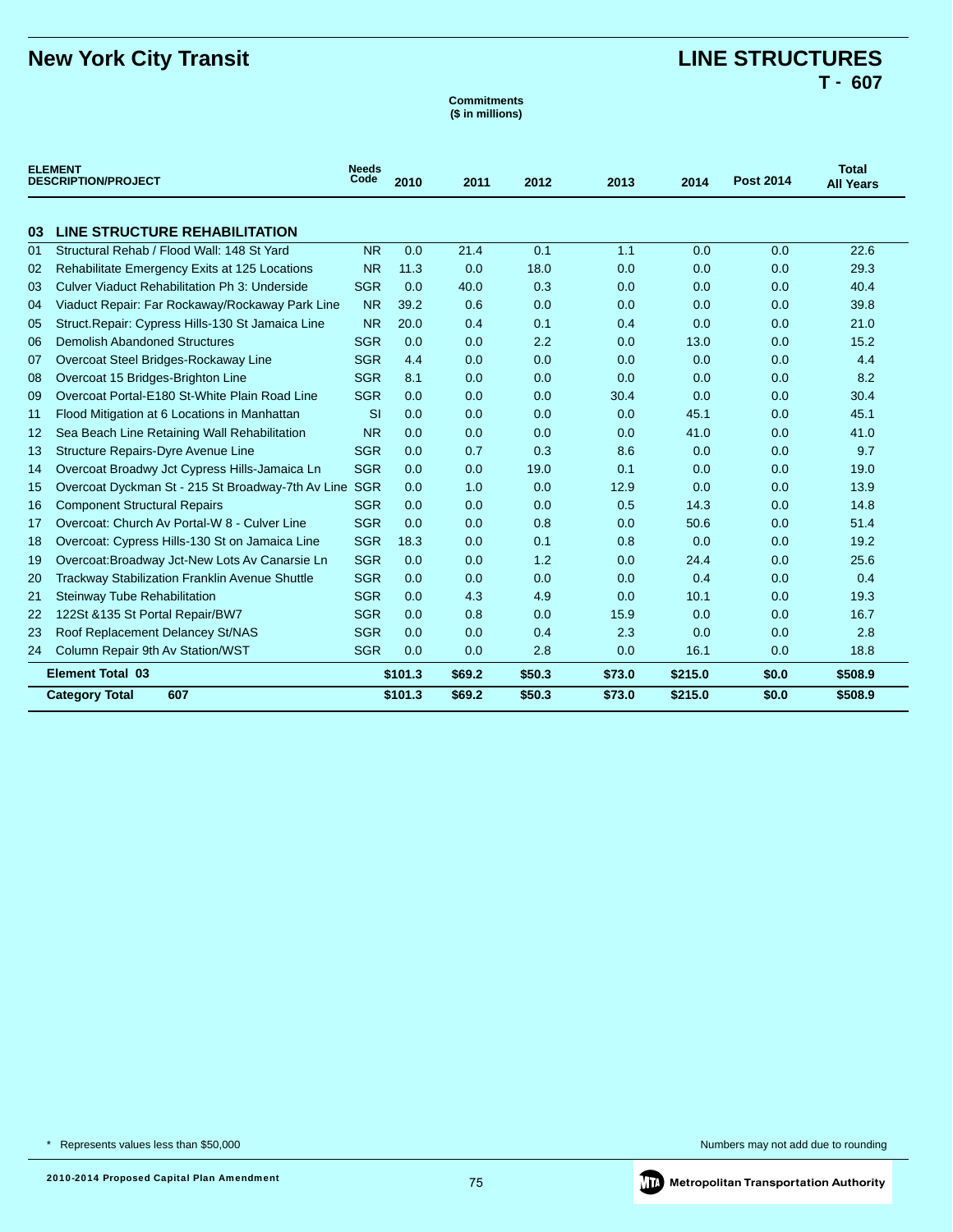### **New York City Transit SIGNALS & COMMUNICATIONS**

**T - 608**

**Commitments** 

**(\$ in millions)**

|    | <b>ELEMENT</b><br><b>DESCRIPTION/PROJECT</b>          | <b>Needs</b><br>Code | 2010    | 2011    | 2012    | 2013               | 2014               | <b>Post 2014</b>   | <b>Total</b><br><b>All Years</b> |
|----|-------------------------------------------------------|----------------------|---------|---------|---------|--------------------|--------------------|--------------------|----------------------------------|
|    |                                                       |                      |         |         |         |                    |                    |                    |                                  |
| 03 | <b>SIGNAL MODERNIZATION</b>                           |                      |         |         |         |                    |                    |                    |                                  |
| 01 | Signal Control Line Modifications Phase 4             | <b>NR</b>            | 0.0     | 24.0    | 0.3     | 1.0                | 0.0                | 0.0                | 25.3                             |
| 02 | Messenger Brackets Brighton Line                      | <b>NR</b>            | 0.0     | 0.0     | 0.0     | 1.4                | 0.0                | 0.0                | 1.4                              |
| 03 | Interlocking Church Av Rehab/Replace.- Culver Line    | <b>SGR</b>           | 191.4   | 0.4     | 0.1     | 10.5               | 0.0                | 0.0                | 202.4                            |
| 04 | Solid State Signal Equipment 13 Locations             | <b>NR</b>            | 0.0     | 6.8     | 0.2     | 9.3                | 0.0                | 0.0                | 16.3                             |
| 05 | <b>CBTC Flushing R142 Conversions</b>                 | <b>SGR</b>           | 0.0     | 224.8   | 0.0     | 0.0                | 0.0                | 0.0                | 224.8                            |
| 06 | <b>CBTC Flushing Support/Removals</b>                 | <b>SGR</b>           | 58.8    | 4.2     | 0.8     | 5.0                | 0.0                | 95.9               | 164.8                            |
| 07 | Station Time Signal Enhancmts-Lexington Ln Phase 2    | - SI                 | 0.1     | 27.9    | 0.3     | 0.9                | 0.0                | 0.0                | 29.2                             |
| 08 | Stop Cable Replacement                                | <b>SGR</b>           | 0.0     | 4.1     | 0.1     | 0.5                | 0.0                | 0.0                | 4.8                              |
| 10 | QBL Interlockings: 71st and Union                     | <b>SGR</b>           | 0.0     | 0.1     | 295.8   | 2.0                | 12.9               | 0.0                | 310.8                            |
| 11 | CBTC Signals Test Track- Culver Line Phase 2          | SI                   | 0.0     | 80.0    | 4.9     | 0.1                | 0.0                | 0.0                | 84.9                             |
| 12 | Signal Control Line Modifications Phase 5             | <b>NR</b>            | 0.0     | 0.0     | 0.0     | 0.0                | 10.0               | 0.0                | 10.0                             |
| 13 | Signal Modernization 2 Interlockings-Dyre Ave Line    | <b>SGR</b>           | 0.0     | 3.6     | 3.4     | 217.8              | 0.0                | 0.0                | 224.8                            |
| 14 | Interlocking Modern. Roosevelt Av-Queens Blvd Ln      | <b>SGR</b>           | 0.0     | 0.1     | 0.0     | 101.4              | 0.0                | 0.0                | 101.4                            |
| 15 | Interlocking Modernization: 34 St - 6th Av Line       | <b>SGR</b>           | 4.1     | 0.1     | 0.4     | 221.8              | 0.0                | 0.0                | 226.4                            |
| 16 | Interlocking Modernization: W. 4 St - 6th Ave Line    | <b>SGR</b>           | 4.6     | 0.0     | 0.1     | 226.1              | 0.0                | 0.0                | 230.8                            |
| 18 | Signal Key-By Circuit Modification Phase 3            | <b>NR</b>            | 0.0     | 0.0     | 0.0     | 15.0               | 0.0                | 0.0                | 15.0                             |
| 19 | <b>CBTC Queens Blvd Ln West Ph 1</b>                  | <b>SGR</b>           | 0.0     | 0.0     | 0.0     | 0.0                | 122.9              | 0.0                | 122.9                            |
| 21 | Interlocking Jay St- 6th Avenue Line DES              | <b>SGR</b>           | 0.0     | 0.0     | 0.0     | 0.0                | 7.1                | 0.0                | 7.1                              |
| 22 | Steinway Tube Duct Rehab & Negative Cable             | <b>SGR</b>           | 0.0     | 46.1    | 0.4     | 0.0                | 0.0                | 0.0                | 46.5                             |
| 24 | CBTC Supplier Interoperability (Design Only)          | SI                   | 0.0     | 0.0     | 1.2     | 0.0                | 0.0                | 0.0                | 1.2                              |
| 25 | New Display Boards at Rail Control Center             | N <sub>R</sub>       | 0.0     | 0.0     | 0.0     | 0.0                | 7.2                | 0.0                | 7.2                              |
| 26 | New Servers at Rail Control Center                    | <b>NR</b>            | 0.0     | 0.0     | 0.0     | 0.0                | 5.9                | 0.0                | 5.9                              |
|    | <b>Element Total 03</b>                               |                      | \$259.0 | \$422.2 | \$307.9 | \$812.7            | \$166.0            | \$95.9             | \$2,063.7                        |
|    |                                                       |                      |         |         |         |                    |                    |                    |                                  |
| 06 | <b>COMMUNICATIONS SYSTEMS</b>                         |                      |         |         |         |                    |                    |                    |                                  |
| 01 | Fiber Optic Cable Replacement Phase 1                 | <b>SGR</b>           | 0.0     | 0.0     | 0.0     | 1.1                | 0.0                | 10.9               | 12.0                             |
| 02 | Application Cutover to SONET Phase 1                  | <b>NR</b>            | 0.0     | 0.0     | 0.0     | 10.0               | 0.0                | 0.0                | 10.0                             |
| 03 | Police Radio Time Domain Interference/Enhancement SGR |                      | 0.0     | 0.0     | 0.0     | 28.0               | 0.0                | 0.0                | 28.0                             |
| 04 | Public Address/Customer Info Screen at 43 Stations    | <b>SGR</b>           | 1.7     | 0.7     | 55.3    | 18.6               | 0.0                | 0.0                | 76.3                             |
| 05 | Communication Room Upgrade/Expansion Phase 1          | <b>SI</b>            | 0.0     | 0.0     | 0.0     | 0.0                | 19.3               | 0.0                | 19.3                             |
| 06 | Portable Radio Unit Replacement                       | <b>NR</b>            | 6.4     | 0.3     | 0.0     | 0.0                | 0.0                | 0.0                | 6.7                              |
| 07 | Copper Cable Upgrade/Replacement Phase 2              | <b>SGR</b>           | 0.0     | 0.0     | 2.3     | 7.7                | 0.0                | 0.0                | 10.0                             |
| 08 | VHF Radio System Upgrade/Replacement                  | <b>SGR</b>           | 0.0     | 0.1     | 197.4   | 13.3               | 0.0                | 0.0                | 210.7                            |
| 09 | Communication Room HVAC Upgrade Phase 2               | <b>SGR</b>           | 0.0     | 0.0     | 0.9     | 0.0                | 0.0                | 0.0                | 1.0                              |
| 10 | PBX Upgrade: Phase 1                                  | ${\sf NR}$           | 0.0     | 0.0     | 0.0     | 0.0                | 23.2               | 0.0                | 23.2                             |
| 13 | Antenna Cable Upgrade/Replacement Phase 1             | <b>SGR</b>           | 0.0     | 0.0     | 0.0     | 12.9               | 0.0                | 0.0                | 12.9                             |
| 15 | Copper Cable Upgrade/Replacement Phase 3              | <b>SGR</b>           | 0.0     | 0.0     | $0.0\,$ | 0.0                | 10.0               | $0.0\,$            | 10.0                             |
| 16 | Communication Room HVAC Upgrade Phase 3               | SGR                  | 0.0     | 0.0     | 0.0     | 5.6                | 0.0                | 21.1               | 26.7                             |
| 17 | Integrated Service Info & Management - "B" Div        | <b>SGR</b>           | 0.0     | 3.8     | 0.9     | 0.0                | 72.7               | 115.8              | 193.2                            |
| 18 | <b>Copper Cable Replacement</b>                       | <b>SGR</b>           | 8.8     | 0.1     | 0.0     | 0.0                | 0.0                | 0.0                | 9.0                              |
| 19 | <b>Communications Rooms Waterproofing</b>             | <b>SGR</b>           | 0.0     | 1.2     | 0.0     | 13.0               | 0.0                | 0.0                | 14.2                             |
| 20 | Hydrogen Gas Ventilation at 19 Comm Rooms             | <b>SGR</b>           | 0.0     | 0.0     | 1.5     | $0.0\,$            | 4.8                | 0.0                | 6.3                              |
| 21 | Passenger Station LAN: 31 Stations (3rd party)        | SI                   | 0.0     | 0.0     | 0.0     | 23.0               | 0.0                | 0.0                | 23.0                             |
| 22 | Help Point: 93 Stations                               | SI                   | 0.0     | 0.0     | 0.0     | 30.0               | 0.0                | 0.0                | 30.0                             |
| 23 | Passenger Station LAN: 68 Stations DES                | SI                   | 0.0     | 0.0     | 0.0     | 5.0                | 0.0                | 0.0                | 5.0                              |
| 24 | Comm Room Waterproofing 5 Locations SBMP              | <b>SGR</b>           | 0.0     | 0.0     | 0.0     | 1.3                | 0.0                | 0.0                | 1.3                              |
|    | <b>Element Total 06</b>                               |                      | \$16.9  | \$6.2\$ | \$258.3 | \$169.6<br>\$982.2 | \$130.0<br>\$296.0 | \$147.8<br>\$243.8 | \$728.8<br>\$2,792.5             |
|    | <b>Category Total</b><br>608                          |                      | \$275.9 | \$428.4 | \$566.3 |                    |                    |                    |                                  |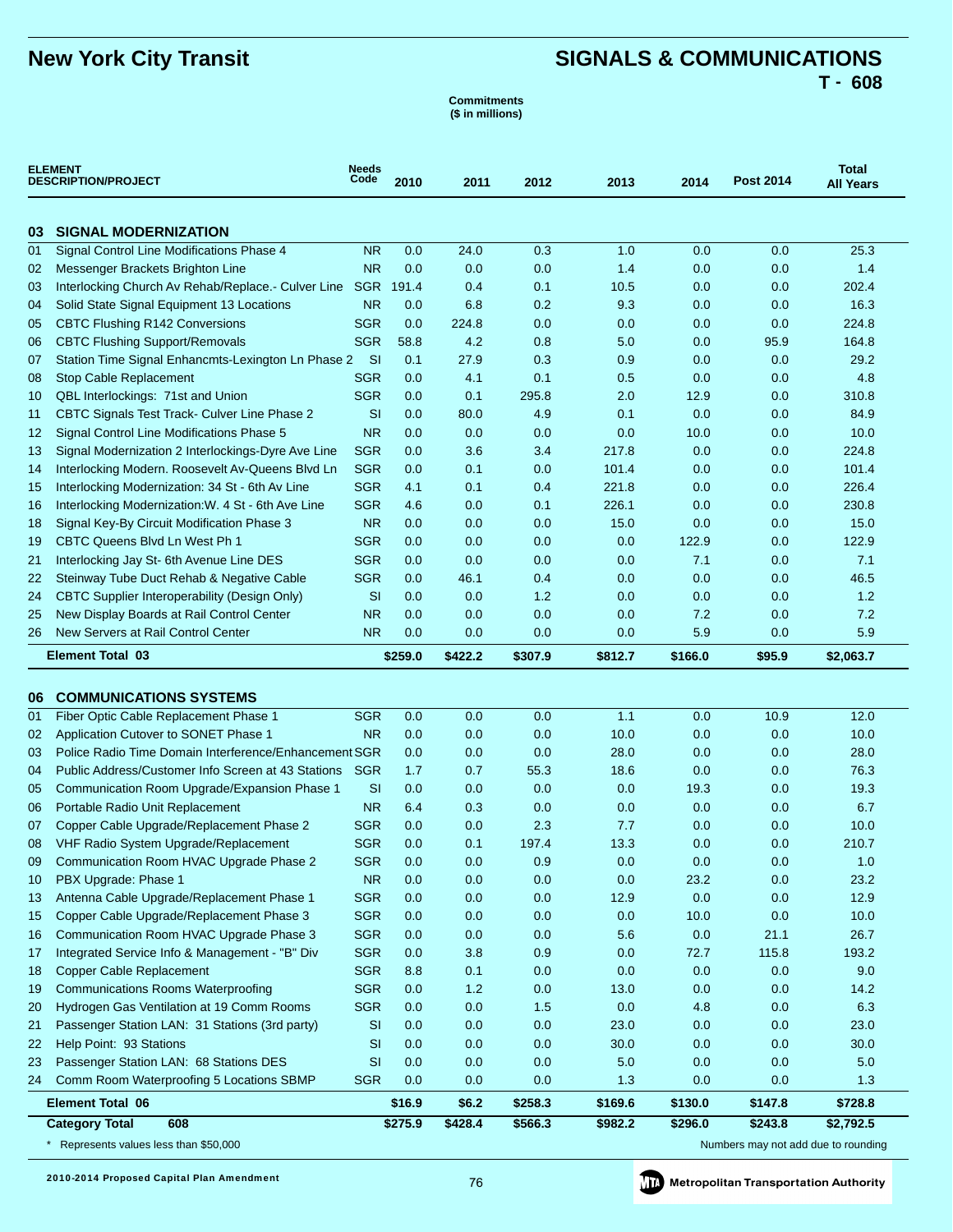#### **New York City Transit <b>TRACTION POWER T - 609**

**Commitments (\$ in millions)**

|                 | <b>ELEMENT</b><br><b>DESCRIPTION/PROJECT</b>          | <b>Needs</b><br>Code | 2010   | 2011   | 2012   | 2013   | 2014   | <b>Post 2014</b> | <b>Total</b><br><b>All Years</b> |
|-----------------|-------------------------------------------------------|----------------------|--------|--------|--------|--------|--------|------------------|----------------------------------|
| 02              | <b>SUBSTATIONS</b>                                    |                      |        |        |        |        |        |                  |                                  |
| 01              | <b>Rehabilitate 5 Substation Enclosures</b>           | <b>SGR</b>           | 14.8   | 0.2    | 0.1    | 0.0    | 0.0    | 0.0              | 15.2                             |
| 02              | Modernize 10 St Substation - Culver Line              | <b>SGR</b>           | 17.1   | 0.2    | 0.1    | 0.0    | 0.0    | 0.0              | 17.4                             |
| 03              | Underground Substation Hatchways Ph 2                 | <b>SGR</b>           | 0.0    | 3.8    | 6.3    | 5.5    | 0.0    | 0.0              | 15.7                             |
| 04              | Cabling Central Substation - 6th Avenue Line          | <b>SGR</b>           | 0.0    | 0.0    | 1.8    | 17.7   | 0.0    | 0.0              | 19.5                             |
| 05              | <b>Rehabilitate 5 IRT Substation Roofs/Enclosures</b> | <b>SGR</b>           | 0.0    | 1.0    | 0.5    | 0.0    | 12.2   | 0.0              | 13.7                             |
| 06              | Underground Substation Hatchways Ph 3                 | <b>SGR</b>           | 0.0    | 0.0    | 0.0    | 0.0    | 16.5   | 0.0              | 16.5                             |
| 07              | Roof & Encl: Concourse/144 St: JER SMBP               | <b>SGR</b>           | 0.0    | 0.0    | 1.4    | 0.0    | 0.0    | 0.0              | 1.4                              |
|                 | <b>Element Total 02</b>                               |                      | \$31.9 | \$5.1  | \$10.3 | \$23.2 | \$28.7 | \$0.0            | \$99.2                           |
| 04              | <b>POWER DISTRIBUTION</b>                             |                      |        |        |        |        |        |                  |                                  |
| 01              | Duct Bank 141 St-148 St - Lenox Avenue Line           | <b>NR</b>            | 18.7   | 0.1    | 0.1    | 0.9    | 0.0    | 0.0              | 19.8                             |
| 02              | Rehab Circuit Breaker House 292/293 Nostrand Ln       | <b>SGR</b>           | 0.0    | 6.3    | 0.0    | 0.0    | 0.0    | 0.0              | 6.3                              |
| 03              | Replace Emergency Telephones - Pilot                  | <b>NR</b>            | 0.0    | 0.0    | 0.0    | 0.0    | 5.7    | 0.0              | 5.7                              |
| 04              | Rehab Circuit Breaker House #74/74A Jamaica Line      | <b>SGR</b>           | 1.0    | 0.0    | 0.9    | 0.2    | 0.0    | 20.7             | 22.8                             |
| 05              | Rehab Circuit Breaker House #403 Flushing Line        | <b>SGR</b>           | 0.0    | 0.0    | 1.0    | 12.6   | 0.0    | 0.0              | 13.6                             |
| 06              | Rehab Circuit Breaker House #146 Brighton Line        | <b>NR</b>            | 0.0    | 0.5    | 0.5    | 5.9    | 0.0    | 0.0              | 7.0                              |
| 07              | Replace Emergency Alarms Phase 1                      | <b>NR</b>            | 0.0    | 0.0    | 0.0    | 0.0    | 21.1   | 0.0              | 21.1                             |
| 08              | Replace Negative Cables 59 St-Pacific-4th Av Line     | <b>NR</b>            | 0.0    | 0.0    | 0.0    | 0.0    | 5.0    | 0.0              | 5.0                              |
| 09              | Rehab Circuit Breaker House #275 Clark St.Line        | <b>SGR</b>           | 0.0    | 0.0    | 0.0    | 0.0    | 7.9    | 0.0              | 7.9                              |
| 10 <sup>°</sup> | Power Cable Ducts (Joralemon and Central Subst)       | <b>SGR</b>           | 3.5    | 9.5    | 0.0    | 0.0    | 10.4   | 0.0              | 23.5                             |
|                 | <b>Element Total 04</b>                               |                      | \$23.2 | \$16.4 | \$2.5  | \$19.7 | \$50.1 | \$20.7           | \$132.6                          |
|                 | <b>Category Total</b><br>609                          |                      | \$55.1 | \$21.5 | \$12.8 | \$42.9 | \$78.8 | \$20.7           | \$231.8                          |

\* Represents values less than \$50,000 Numbers may not add due to rounding

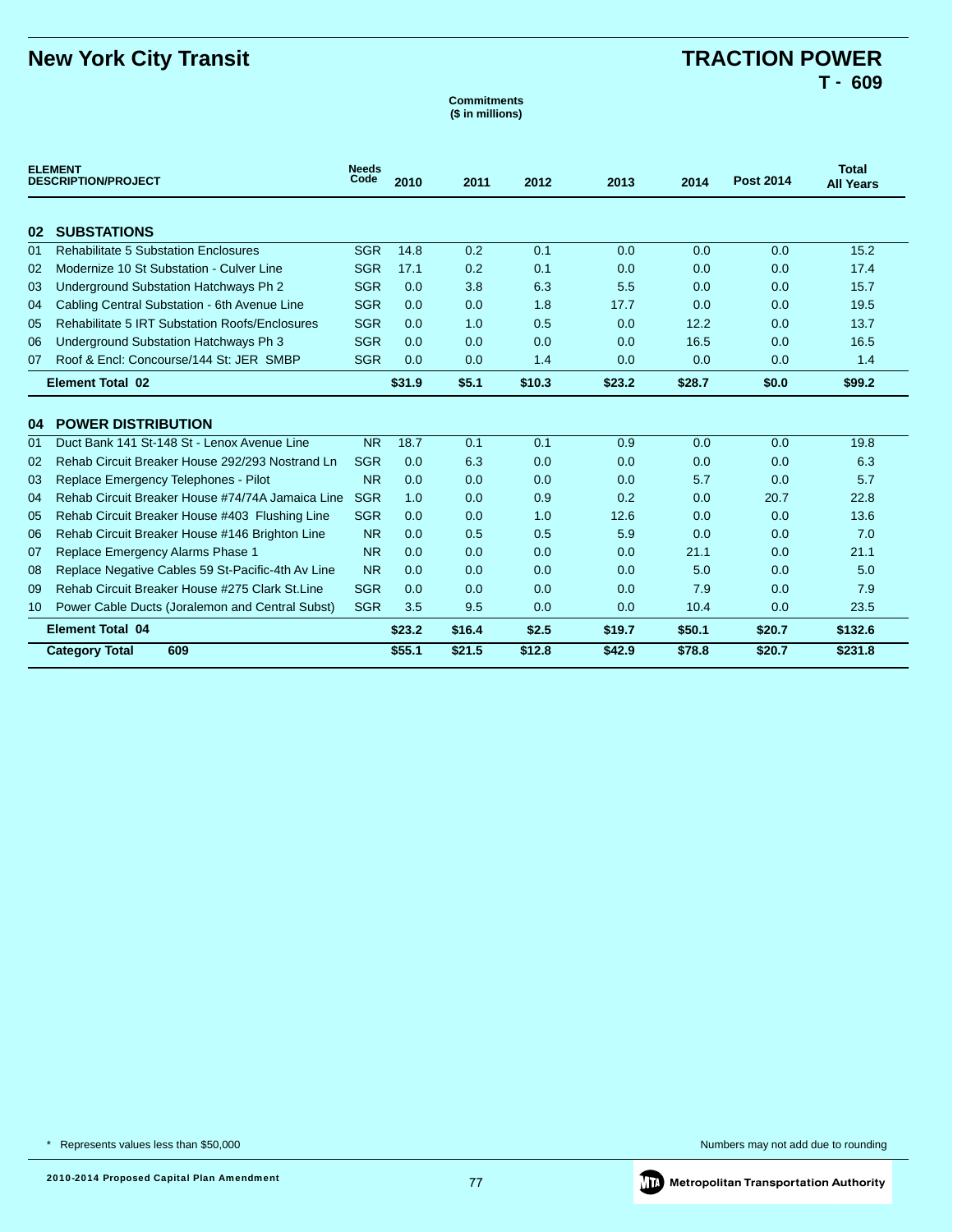### **New York City Transit SHOPS AND YARDS**

**T - 610**

**Commitments** 

|  | Communents       |  |
|--|------------------|--|
|  | (\$ in millions) |  |

|                   | <b>ELEMENT</b><br><b>DESCRIPTION/PROJECT</b>       | <b>Needs</b><br>Code | 2010   | 2011   | 2012   | 2013   | 2014    | <b>Post 2014</b> | <b>Total</b><br><b>All Years</b> |
|-------------------|----------------------------------------------------|----------------------|--------|--------|--------|--------|---------|------------------|----------------------------------|
| 04                | <b>SHOPS AND YARDS</b>                             |                      |        |        |        |        |         |                  |                                  |
| 01                | 207 St Overhaul Shop Air-Conditioning Shop         | <b>SGR</b>           | 0.0    | 0.0    | 0.0    | 0.0    | 53.9    | 0.0              | 53.9                             |
| 02                | 207 St Overhaul Shop Electrical System             | <b>SGR</b>           | 20.5   | 0.2    | 0.1    | 0.1    | 0.0     | 0.0              | 20.9                             |
| 03                | 207 St Overhaul Shop Heating Plant                 | <b>SGR</b>           | 13.2   | 0.1    | 0.0    | 3.2    | 0.0     | 0.0              | 16.5                             |
| 04                | 207 St Maintenance Shop DC Power Upgrade           | <b>SGR</b>           | 0.0    | 1.0    | 0.9    | 12.5   | 0.0     | 0.0              | 14.4                             |
| 05                | East New York Maintenance Shop Ventilation         | <b>SGR</b>           | 0.0    | 4.4    | 0.0    | 0.0    | 0.0     | 0.0              | 4.4                              |
| 06                | Rehabilitate Coney Island Power Centers #2 #3      | <b>NR</b>            | 0.9    | 7.4    | 0.1    | 0.0    | 0.0     | 0.0              | 8.4                              |
| 07                | Car Equipment Shops - Priority Repairs             | <b>SGR</b>           | 0.0    | 0.4    | 0.0    | 1.1    | 42.3    | 7.6              | 51.4                             |
| 08                | Replace Heavy Shop Equipment                       | <b>NR</b>            | 0.0    | 0.0    | 12.9   | 0.0    | 0.0     | 0.0              | 12.9                             |
| 09                | Yard Lighting Jerome Pelham                        | <b>SGR</b>           | 0.6    | 0.0    | 0.8    | 13.3   | 0.0     | 0.0              | 14.6                             |
| 10                | <b>Yard Closed-Circuit Television Phase 2</b>      | <b>SI</b>            | 0.0    | 0.0    | 0.0    | 0.0    | 17.4    | 0.0              | 17.4                             |
| 11                | 2010 Yard Track Replacement                        | <b>SGR</b>           | 2.4    | 0.0    | 0.0    | 0.0    | 0.0     | 0.0              | 2.4                              |
| $12 \overline{ }$ | 2011 Yard Track Replacement                        | <b>SGR</b>           | 0.1    | 1.2    | 0.0    | 0.0    | 0.0     | 0.0              | 1.2                              |
| 13                | 2012 Yard Track Replacement                        | <b>SGR</b>           | 0.0    | 0.1    | 1.8    | 0.0    | 0.0     | 0.0              | 1.8                              |
| 14                | 2013 Yard Track Replacement                        | <b>SGR</b>           | 0.0    | 0.0    | 0.1    | 5.6    | 0.0     | 0.0              | 5.6                              |
| 15                | 2014 Yard Track Replacement                        | <b>SGR</b>           | 0.0    | 0.0    | 0.0    | 0.0    | 3.4     | 0.0              | 3.4                              |
| 16                | 2015 Yard Track Replacement Design only            | <b>SGR</b>           | 0.0    | 0.0    | 0.0    | 0.0    | 0.1     | 0.0              | 0.1                              |
| 17                | 2010 Yard Switch Replacement                       | <b>SGR</b>           | 4.8    | 0.0    | 0.0    | 0.0    | 0.0     | 0.0              | 4.8                              |
| 18                | 2011 Yard Switch Replacement                       | <b>SGR</b>           | 0.1    | 1.7    | 0.0    | 0.0    | 0.0     | 0.0              | 1.8                              |
| 19                | 2012 Yard Switch Replacement                       | <b>SGR</b>           | 0.0    | 0.3    | 3.7    | 0.0    | 0.0     | 0.0              | 4.0                              |
| 20                | 2013 Yard Switch Replacement                       | <b>SGR</b>           | 0.0    | 0.0    | 0.3    | 6.9    | 0.0     | 0.0              | 7.2                              |
| 21                | 2014 Yard Switch Replacement                       | <b>SGR</b>           | 0.0    | 0.0    | 0.0    | 0.0    | 5.5     | 0.0              | 5.5                              |
| 22                | 2015 Yard Switch Replacement Design only           | <b>NR</b>            | 0.0    | 0.0    | 0.0    | 0.0    | 0.6     | 0.0              | 0.7                              |
| 23                | 2011 Yard Switch Repl. 38St:WST & Pitkin:8AV       | N <sub>R</sub>       | 0.0    | 3.8    | 0.0    | 0.0    | 0.0     | 0.0              | 3.8                              |
| 24                | 2011 Yard Track Repl. Concourse & 207 St           | <b>NR</b>            | 0.0    | 3.9    | 0.0    | 0.0    | 0.0     | 0.0              | 3.9                              |
| 25                | 207th St. OH- Equipment for Car HVAC Repair/Maint. | N <sub>R</sub>       | 0.0    | 0.0    | 0.0    | 2.0    | 0.0     | 0.0              | 2.0                              |
| 26                | 180th Street Maint. Shop- Facility Waterproofing   | <b>SGR</b>           | 0.0    | 0.0    | 0.4    | 0.0    | 0.0     | 0.0              | 0.4                              |
|                   | <b>Element Total 04</b>                            |                      | \$42.6 | \$24.5 | \$20.9 | \$44.6 | \$123.1 | \$7.6            | \$263.2                          |
|                   | <b>Category Total</b><br>610                       |                      | \$42.6 | \$24.5 | \$20.9 | \$44.6 | \$123.1 | \$7.6            | \$263.2                          |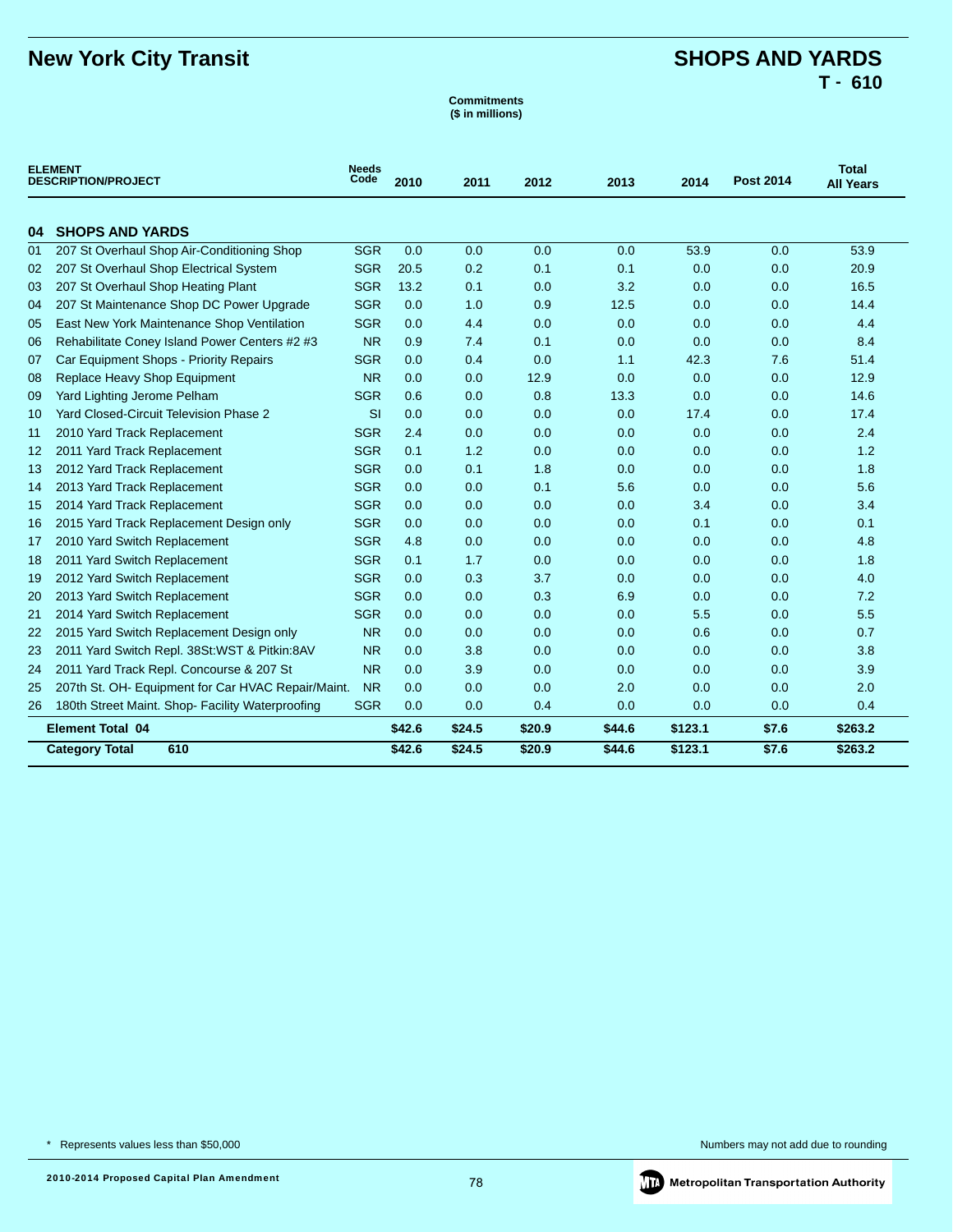**New York City Transit DEPOTS**

**T - 612**

**Commitments (\$ in millions)**

| <b>ELEMENT</b><br><b>DESCRIPTION/PROJECT</b> |                                                    | <b>Needs</b><br>Code | 2010  | 2011  | 2012   | 2013  | 2014    | <b>Post 2014</b> | <b>Total</b><br><b>All Years</b> |
|----------------------------------------------|----------------------------------------------------|----------------------|-------|-------|--------|-------|---------|------------------|----------------------------------|
| 03                                           | <b>DEPOT REHAB AND RECONSTRUCTION</b>              |                      |       |       |        |       |         |                  |                                  |
| 02                                           | In-house Mini-Rehabilitation at Various Depots     | <b>NR</b>            | 0.0   | 0.0   | 0.0    | 0.0   | 27.8    | 0.0              | 27.8                             |
| 03                                           | Jamaica: New Depot Phase 1                         | <b>SGR</b>           | 0.0   | 0.0   | 0.0    | 0.0   | 25.0    | 0.0              | 25.0                             |
| 04                                           | 126 St Depot Environmental Work & Site Preparation | <b>NR</b>            | 0.0   | 0.0   | 0.0    | 0.0   | 5.0     | 0.0              | 5.0                              |
|                                              | <b>Element Total 03</b>                            |                      | \$0.0 | \$0.0 | \$0.0  | \$0.0 | \$57.8  | \$0.0            | \$57.8                           |
| 04                                           | <b>DEPOT IMPROVEMENTS</b>                          |                      |       |       |        |       |         |                  |                                  |
| 01                                           | Paint Booth Air System at 6 Depots                 | <b>NR</b>            | 0.0   | 0.0   | 0.0    | 0.0   | 10.0    | 0.0              | 10.0                             |
| 02                                           | <b>Bus Rapid Transit - 3 Routes</b>                | <b>SI</b>            | 0.2   | 3.6   | 0.5    | 3.8   | 16.9    | 0.0              | 25.0                             |
| 03                                           | Replace Bus Radio System                           | <b>NR</b>            | 0.0   | 0.6   | 8.8    | 0.0   | 215.1   | 0.0              | 224.4                            |
| 05                                           | Intelligent Vehicle Network: 9 Depots              | <b>SI</b>            | 0.0   | 0.0   | 2.1    | 0.5   | 0.0     | 0.0              | 2.6                              |
| 06                                           | Bus Washers Kingsbrg MTV Gun Hill Stengel          | <b>NR</b>            | 0.0   | 1.0   | 3.7    | 0.0   | 0.0     | 0.0              | 4.7                              |
| 07                                           | Property Purchase: Kingsbridge Depot               | <b>SI</b>            | 0.0   | 0.0   | 0.0    | 0.0   | 5.0     | 0.0              | 5.0                              |
| 09                                           | Tank Upgrades: Fresh Pond- Mentoring               | <b>NR</b>            | 0.0   | 0.7   | 0.0    | 1.3   | 0.0     | 0.0              | 2.1                              |
| 10                                           | Upgrade HVAC Yukon Depot                           | <b>NR</b>            | 0.0   | 0.0   | 1.7    | 0.0   | 13.6    | 0.0              | 15.3                             |
| 11                                           | Depot Equipment Replacement                        | <b>NR</b>            | 0.0   | 0.0   | 0.0    | 0.0   | 15.9    | 0.0              | 15.9                             |
| 14                                           | Automated Fuel Management System Upgrade           | <b>NR</b>            | 0.0   | 0.0   | 0.0    | 0.0   | 2.5     | 0.0              | 2.5                              |
| 16                                           | <b>Bus Washer: 5 Depots</b>                        | <b>NR</b>            | 0.0   | 0.0   | 0.5    | 0.0   | 18.4    | 0.0              | 19.0                             |
| 18                                           | <b>Camera Enforcement System Pilot</b>             | <b>SI</b>            | 0.0   | 0.0   | 0.0    | 3.8   | 0.0     | 0.0              | 3.8                              |
| 19                                           | Miscellaneous Property Acquisition                 | <b>NR</b>            | 0.0   | 0.2   | 0.0    | 0.0   | 9.1     | 0.0              | 9.3                              |
| 20                                           | Jamaica Bus Terminal                               | <b>SI</b>            | 0.0   | 0.0   | 0.0    | 0.0   | 3.4     | 0.0              | 3.4                              |
| 21                                           | Department of Buses Facility at St George Terminal | <b>SI</b>            | 0.0   | 0.0   | 0.0    | 0.0   | 4.2     | 0.0              | 4.2                              |
| 22                                           | Manhattanville Comprehensive Facade Repairs        | <b>NR</b>            | 0.0   | 0.0   | 0.2    | 0.0   | 9.8     | 0.0              | 10.0                             |
| 23                                           | Tank Upgrade at Jamaica SBMP                       | <b>NR</b>            | 0.0   | 0.0   | 0.6    | 0.0   | 0.0     | 0.0              | 0.6                              |
| 24                                           | 2 Bus Washers- Gun Hill SBMP                       | <b>NR</b>            | 0.0   | 0.0   | 1.0    | 0.0   | 0.0     | 0.0              | 1.0                              |
| 25                                           | 3 Bus Washers- Kingsbridge SBMP                    | <b>NR</b>            | 0.0   | 0.0   | 1.3    | 0.0   | 0.0     | 0.0              | 1.3                              |
| 26                                           | 2 Bus Washers- Casey Stengel SBMP                  | <b>NR</b>            | 0.0   | 0.0   | 1.0    | 0.0   | 0.0     | 0.0              | 1.0                              |
| 29                                           | <b>Bus Command Center Building</b>                 | <b>SI</b>            | 0.0   | 0.0   | 0.0    | 0.0   | 51.6    | 0.0              | 51.6                             |
|                                              | <b>Element Total 04</b>                            |                      | \$0.2 | \$6.0 | \$21.4 | \$9.3 | \$375.6 | \$0.0            | \$412.6                          |
|                                              | 612<br><b>Category Total</b>                       |                      | \$0.2 | \$6.0 | \$21.4 | \$9.3 | \$433.4 | \$0.0            | \$470.4                          |

79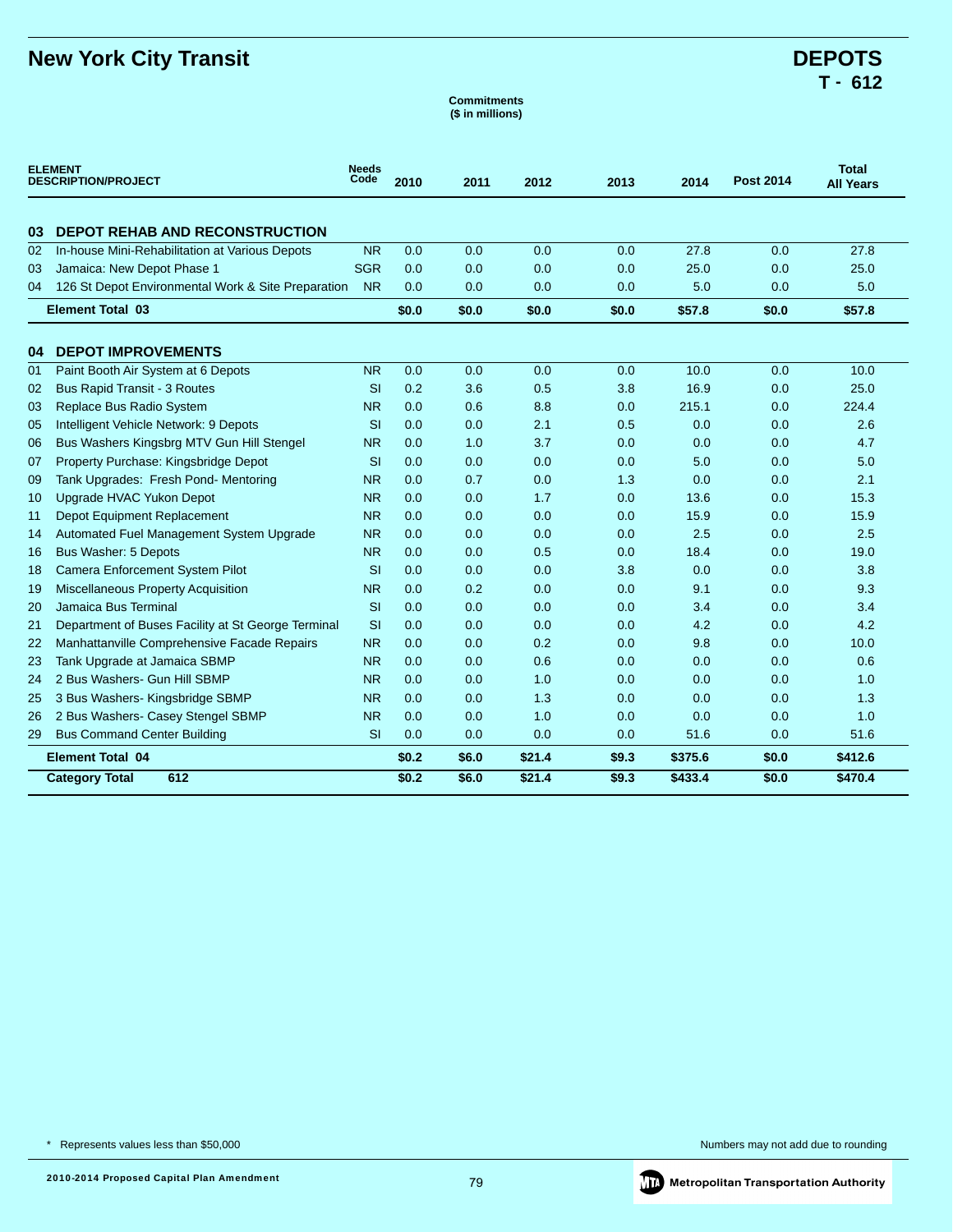### **New York City Transit SERVICE VEHICLES**

**T - 613**

**Commitments (\$ in millions)**

| <b>ELEMENT</b><br><b>DESCRIPTION/PROJECT</b> |                                   | <b>Needs</b><br>Code | 2010  | 2011   | 2012  | 2013   | 2014   | <b>Post 2014</b> | <b>Total</b><br><b>All Years</b> |
|----------------------------------------------|-----------------------------------|----------------------|-------|--------|-------|--------|--------|------------------|----------------------------------|
| 02                                           | <b>SERVICE VEHICLES</b>           |                      |       |        |       |        |        |                  |                                  |
| 01                                           | Purchase 87 Non Revenue Vehicles  | N <sub>R</sub>       | 0.0   | 9.0    | 3.1   |        | 0.0    | 0.0              | 13.2                             |
| 02 <sub>2</sub>                              | Purchase 54 Flatcars              | N <sub>R</sub>       | 0.0   | 0.0    | 0.0   | 0.0    | 35.4   | 0.0              | 35.4                             |
| 03                                           | Purchase 8 Auger Snow-throwers    | N <sub>R</sub>       | 0.2   | 8.6    | 0.0   | 0.1    | 0.0    | 0.0              | 9.0                              |
| 0.5                                          | Purchase 80 Non Revenue Vehicles  | N <sub>R</sub>       | 0.0   | 0.0    | 0.0   | 13.9   | 0.0    | 0.0              | 13.9                             |
| 06                                           | Purchase 101 Non Revenue Vehicled | NR.                  | 0.0   | 0.0    | 0.0   | 11.5   | 0.0    | 0.0              | 11.5                             |
| 07                                           | Purchase Vacuum Train             | N <sub>R</sub>       | 0.0   | 0.0    | 0.0   | 1.0    | 19.0   | 0.0              | 20.0                             |
|                                              | <b>Element Total 02</b>           |                      | \$0.2 | \$17.7 | \$3.1 | \$27.6 | \$54.4 | \$0.0            | \$103.0                          |
|                                              | 613<br><b>Category Total</b>      |                      | \$0.2 | \$17.7 | \$3.1 | \$27.6 | \$54.4 | \$0.0            | \$103.0                          |

\* Represents values less than \$50,000 Numbers may not add due to rounding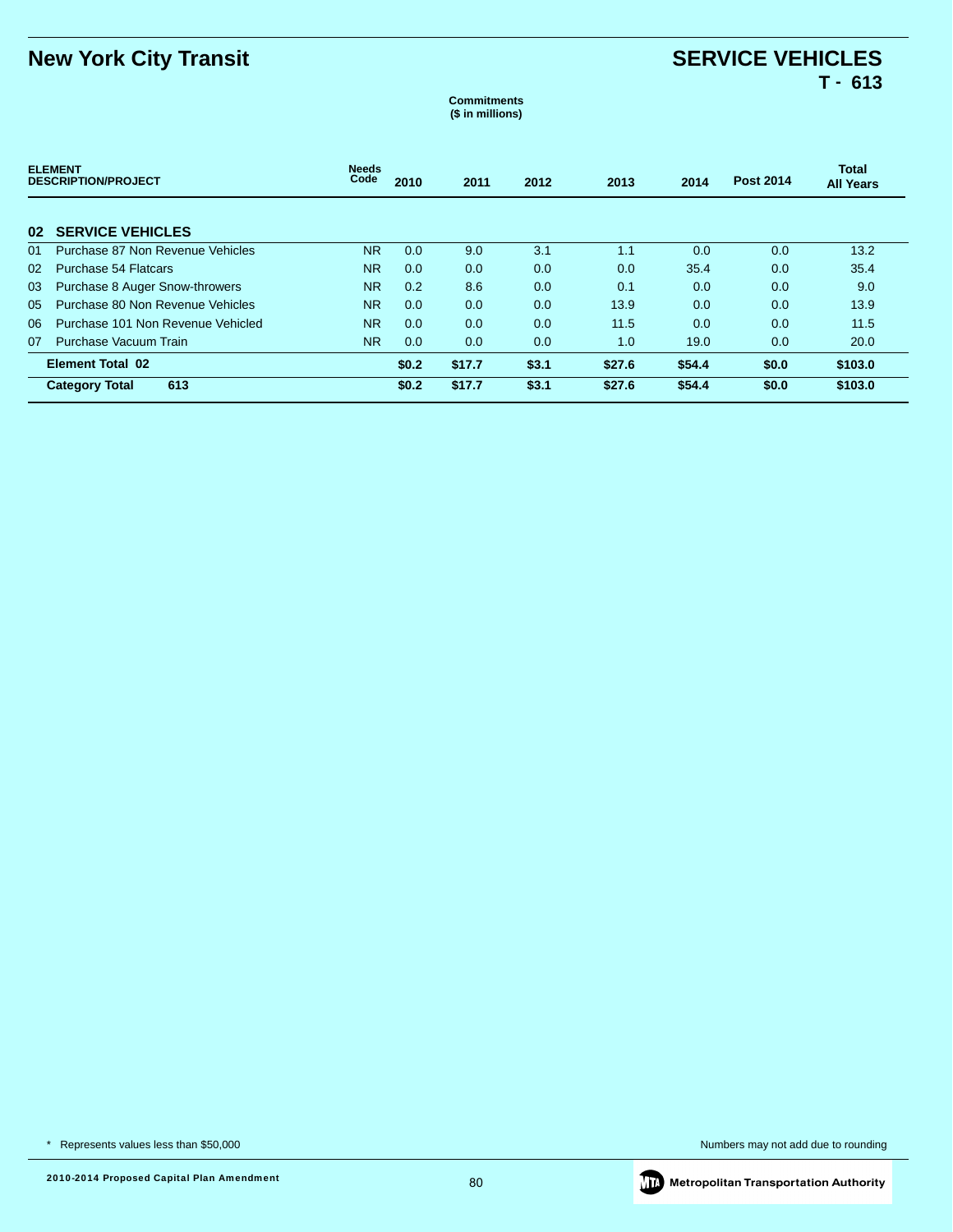**New York City Transit MISC./EMERGENCY** 

**T - 616**

**Commitments** 

**(\$ in millions)**

|    | <b>ELEMENT</b><br><b>DESCRIPTION/PROJECT</b>       | <b>Needs</b><br>Code    | 2010   | 2011   | 2012   | 2013   | 2014   | <b>Post 2014</b> | <b>Total</b><br><b>All Years</b> |
|----|----------------------------------------------------|-------------------------|--------|--------|--------|--------|--------|------------------|----------------------------------|
| 02 | <b>MISCELLANEOUS</b>                               |                         |        |        |        |        |        |                  |                                  |
| 01 | Capital Revolving Fund - 2010                      |                         | 5.0    | 0.0    | 0.0    | 0.0    | 0.0    | 0.0              | 5.0                              |
| 02 | Capital Revolving Fund - 2011                      |                         | 0.0    | 5.0    | 0.0    | 0.0    | 0.0    | 0.0              | 5.0                              |
| 03 | Capital Revolving Fund - 2012                      |                         | 0.0    | 0.0    | 5.0    | 0.0    | 0.0    | 0.0              | 5.0                              |
| 04 | Capital Revolving Fund - 2013                      |                         | 0.0    | 0.0    | 0.0    | 5.0    | 0.0    | 0.0              | 5.0                              |
| 05 | Capital Revolving Fund - 2014                      |                         | 0.0    | 0.0    | 0.0    | 0.0    | 5.0    | 0.0              | 5.0                              |
| 06 | <b>Insurance Deductible</b>                        |                         | 0.0    | 1.5    | 0.0    | 0.0    | 13.5   | 0.0              | 15.0                             |
| 07 | All Agency Protective Liability Insurance Premiums |                         | 0.6    | 1.3    | 1.6    | 2.2    | 1.4    | 0.0              | 7.1                              |
| 08 | 2010-2014 Emerging Needs                           |                         | 0.0    | 0.0    | 0.0    | 30.8   | 0.0    | 0.0              | 30.8                             |
| 09 | Owner Controlled Insurance Program                 |                         | 0.0    | 0.0    | 80.0   | 0.0    | 26.4   | 0.0              | 106.4                            |
| 11 | <b>Mentoring Program</b>                           |                         | 0.0    | 0.0    | 0.0    | 11.0   | 0.0    | 0.0              | 11.0                             |
|    | <b>Element Total 02</b>                            |                         | \$5.6  | \$7.8  | \$86.6 | \$49.0 | \$46.3 | \$0.0            | \$195.4                          |
| 04 | <b>MANAGEMENT INFORMATION SYSTEMS</b>              |                         |        |        |        |        |        |                  |                                  |
| 02 | NYCT-Wide Storage Area Network/Disaster Recovery   | $\overline{\mathbf{S}}$ | 0.0    | 5.9    | 0.5    | 11.7   | 0.0    | 0.0              | 18.1                             |
| 03 | <b>Enterprise Security Network Infrastructure</b>  | SI                      | 0.0    | 10.4   | 0.0    | 0.0    | 0.0    | 0.0              | 10.4                             |
| 04 | WAN/LAN Equipment Replacement Phase 1              | <b>NR</b>               | 0.0    | 0.0    | 0.0    | 9.6    | 0.0    | 0.0              | 9.6                              |
|    | <b>Element Total 04</b>                            |                         | \$0.0  | \$16.3 | \$0.5  | \$21.3 | \$0.0  | \$0.0            | \$38.0                           |
|    |                                                    |                         |        |        |        |        |        |                  |                                  |
| 05 | <b>ENGINEERING SERVICES</b>                        |                         |        |        |        |        |        |                  |                                  |
| 01 | <b>Boring Services Brooklyn</b>                    | <b>NR</b>               | 0.0    | 1.5    | 0.0    | 0.0    | 0.0    | 0.0              | 1.5                              |
| 02 | <b>Boring Services Manhattan</b>                   | <b>NR</b>               | 0.0    | 1.8    | 0.0    | 0.0    | 0.0    | 0.0              | 1.8                              |
| 03 | <b>Test Pits Contract</b>                          | N <sub>R</sub>          | 0.0    | 2.5    | 0.0    | 0.0    | 0.0    | 0.0              | 2.5                              |
| 04 | <b>MTA Independent Engineering Consultant</b>      | N <sub>R</sub>          | 1.2    | 2.6    | 2.6    | 9.2    | 3.9    | 0.0              | 19.5                             |
| 05 | <b>General Order Support Traffic Checkers</b>      | <b>NR</b>               | 6.9    | 0.0    | 13.8   | 0.0    | 13.8   | 0.0              | 34.5                             |
| 06 | 2010 Value Engineering Services                    | N <sub>R</sub>          | 1.5    | 0.0    | 0.0    | 0.5    | 0.0    | 0.0              | 2.0                              |
| 07 | <b>Engineering Services</b>                        | <b>NR</b>               | 2.2    | 2.6    | 1.7    | 7.9    | 3.6    | 0.0              | 18.0                             |
| 08 | <b>Construction Support Services Reserve</b>       |                         | 2.3    | 0.0    | 0.0    | 2.5    | 0.0    | 0.0              | 4.8                              |
| 09 | Scope Development                                  |                         | 3.8    | 7.2    | 7.5    | 19.5   | 12.0   | 0.0              | 50.0                             |
| 10 | <b>Design Reserve</b>                              |                         | 0.0    | 0.0    | 0.0    | 47.7   | 0.0    | 0.0              | 47.7                             |
| 11 | Concrete Batch Plant 2012                          | NR.                     | 0.0    | 0.0    | 0.0    | 1.3    | 0.0    | 0.0              | 1.3                              |
| 12 | Concrete Cylinder Testing 2012                     | <b>NR</b>               | 0.0    | 0.0    | 0.0    | 0.8    | 0.0    | 0.0              | 0.8                              |
| 13 | Boring Services: Manhattan                         | N <sub>R</sub>          | 0.0    | 0.0    | 0.0    | 0.0    | 2.0    | 0.0              | 2.0                              |
| 14 | <b>Boring Services: Brooklyn</b>                   | <b>NR</b>               | 0.0    | 0.0    | 0.0    | 0.0    | 1.7    | 0.0              | 1.7                              |
| 15 | <b>Test Pits Contract</b>                          | <b>NR</b>               | 0.0    | 0.0    | 0.0    | 0.0    | 5.6    | 0.0              | 5.6                              |
|    | <b>Element Total 05</b>                            |                         | \$18.0 | \$18.1 | \$25.5 | \$89.3 | \$42.6 | \$0.0            | \$193.6                          |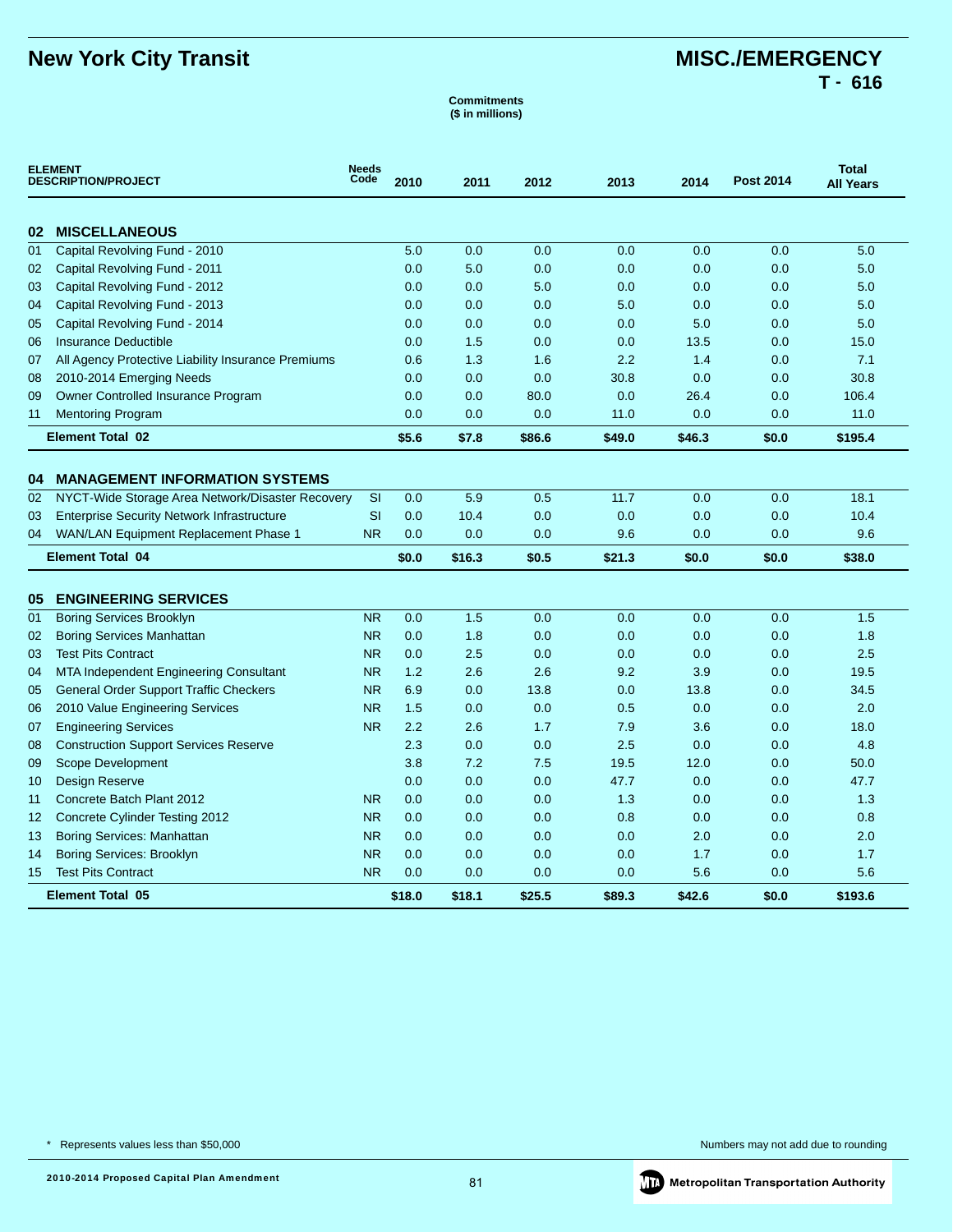**New York City Transit MISC./EMERGENCY** 

**T - 616**

**Commitments** 

**(\$ in millions)**

|    | <b>ELEMENT</b><br><b>DESCRIPTION/PROJECT</b>             | <b>Needs</b><br>Code | 2010   | 2011                | 2012      | 2013      | 2014      | <b>Post 2014</b> | <b>Total</b><br><b>All Years</b> |
|----|----------------------------------------------------------|----------------------|--------|---------------------|-----------|-----------|-----------|------------------|----------------------------------|
| 06 | <b>ENVIRONMENTAL AND SAFETY</b>                          |                      |        |                     |           |           |           |                  |                                  |
| 01 | <b>Asbestos Abatement: Priority 7</b>                    | <b>NR</b>            | 0.4    | 4.3                 | 0.0       | 0.3       | 0.0       | 0.0              | 5.0                              |
| 02 | <b>Asbestos Removal</b>                                  | <b>NR</b>            | 6.8    | 0.0                 | 0.0       | 1.5       | 0.0       | 0.0              | 8.3                              |
| 03 | Asbestos / Lead Air Monitoring                           | <b>NR</b>            | 5.7    | 0.0                 | 0.0       | 1.5       | 0.0       | 0.0              | 7.2                              |
| 04 | <b>Asbestos Disposal</b>                                 | <b>NR</b>            | 0.0    | 0.0                 | 0.0       | 2.5       | 0.0       | 0.0              | 2.5                              |
| 05 | Sprinkler Alarm Systems at 11 Employee Facilities        | <b>NR</b>            | 1.0    | 2.3                 | 12.7      | 14.2      | 0.0       | 0.0              | 30.1                             |
| 06 | Fire Alarm 207 St Overhaul Shop                          | N <sub>R</sub>       | 0.0    | 0.0                 | 0.5       | 0.5       | 4.2       | 0.0              | 5.1                              |
| 07 | Groundwater, Soil Remediation                            | <b>NR</b>            | 0.0    | 0.0                 | 0.0       | 6.5       | 0.0       | 0.0              | 6.5                              |
| 08 | <b>Consult Svcs Underground Storage Tank Remediation</b> | <b>NR</b>            | 0.0    | 0.0                 | 6.0       | 0.0       | 0.0       | 0.0              | 6.0                              |
| 09 | <b>Asbestos Removal</b>                                  | <b>NR</b>            | 0.0    | 0.0                 | 0.0       | 0.0       | 9.7       | 0.0              | 9.7                              |
| 10 | Asbestos / Lead Air Monitoring                           | <b>NR</b>            | 0.0    | 0.0                 | 0.0       | 0.0       | 9.1       | 0.0              | 9.1                              |
| 11 | Replace Fire Alarm Systems at 16 Locations               | <b>NR</b>            | 0.0    | 0.0                 | 0.0       | 0.0       | 39.4      | 0.0              | 39.4                             |
|    | <b>Element Total 06</b>                                  |                      | \$13.8 | \$6.6               | \$19.2    | \$26.9    | \$62.3    | \$0.0            | \$128.9                          |
|    |                                                          |                      |        |                     |           |           |           |                  |                                  |
| 07 | <b>EMPLOYEE FACILITIES</b>                               |                      |        |                     |           |           |           |                  |                                  |
| 02 | Jay Street Systems Relocation                            | <b>NR</b>            | 0.0    | 0.0                 | 10.5      | 0.0       | 0.0       | 0.0              | 10.5                             |
| 03 | RTO Facilities Hardening Ph 1                            | <b>NR</b>            | 0.0    | 0.9                 | 3.1       | 2.0       | 0.0       | 0.0              | 6.0                              |
| 05 | Employee Facility Rehab: RTO Chambers St nas             | <b>SGR</b>           | 0.0    | 0.0                 | 0.5       | 6.5       | 0.0       | 0.0              | 7.1                              |
| 06 | <b>Maspeth Warehouse Repairs</b>                         | <b>NR</b>            | 0.0    | 0.9                 | 0.6       | 8.3       | 0.0       | 0.0              | 9.8                              |
| 07 | Perimeter Hardening Rail Contrl Ctr/130 Livingston       | <b>NR</b>            | 0.0    | 0.5                 | 0.0       | 11.5      | 0.0       | 0.0              | 12.0                             |
| 08 | Livingston Plaza Emergency Generator Upgrade             | <b>SGR</b>           | 0.0    | 0.0                 | 0.0       | 0.0       | 10.4      | 0.0              | 10.4                             |
| 09 | Facility Roof Repair/Replacement Ph 3                    | <b>SGR</b>           | 0.0    | 0.0                 | 1.4       | 11.8      | 0.0       | 0.0              | 13.2                             |
| 11 | Automated Fare Control Facility 8 Av Sea Beach Ln        | <b>SGR</b>           | 0.0    | 0.0                 | 0.0       | 0.0       | 2.0       | 0.0              | 2.0                              |
| 12 | Upgrade Power: Rail and Power Control Center             | <b>NR</b>            | 0.0    | 0.0                 | 1.0       | 0.0       | 21.3      | 0.0              | 22.3                             |
| 13 | In-house: Employee Facility Rehab: 207 St-8th Av Ln SGR  |                      | 0.0    | 0.0                 | 6.7       | 0.0       | 0.0       | 0.0              | 6.7                              |
| 15 | Employee Facility Rehab 9 Locations-Crosstown Line SGR   |                      | 0.0    | 0.0                 | 0.0       | 0.0       | 7.5       | 0.0              | 7.5                              |
| 16 | AFC Office Upgrade 4 Depots SBMP                         | <b>SGR</b>           | 0.0    | 0.0                 | 0.4       | 5.1       | 0.0       | 0.0              | 5.5                              |
| 17 | Livingston Plaza Repairs                                 | <b>NR</b>            | 0.0    | 0.0                 | 0.5       | 0.5       | 20.8      | 0.0              | 21.7                             |
| 19 | Facility Roof Repair/Replacement Phase 4                 | <b>SGR</b>           | 0.0    | 0.0                 | 0.0       | 0.0       | 14.4      | 0.0              | 14.4                             |
| 20 | RTO Facilities Hardening Ph 2                            | <b>NR</b>            | 0.0    | 0.0                 | 0.0       | 0.0       | 10.0      | 0.0              | 10.0                             |
| 21 | Maspeth Warehs Roof Replc at Office Building             | <b>SGR</b>           | 0.0    | 0.5                 | 0.7       | 0.0       | 0.0       | 0.0              | 1.3                              |
| 22 | Maspeth Warehs Roof Structure at Storage Area            | <b>SGR</b>           | 0.0    | 0.6                 | 0.3       | 0.0       | 0.0       | 0.0              | 0.9                              |
| 23 | Livingston Plz: Sidewalk Shed SBMP                       | <b>NR</b>            | 0.0    | 0.0                 | 1.2       | 0.0       | 0.0       | 0.0              | 1.2                              |
|    | <b>Element Total 07</b>                                  |                      | \$0.0  | \$3.4               | \$26.9    | \$45.8    | \$86.3    | \$0.0            | \$162.3                          |
|    | 616<br><b>Category Total</b>                             |                      | \$37.4 | \$52.2              | \$158.7   | \$232.3   | \$237.6   | \$0.0            | \$718.2                          |
|    | <b>TOTAL</b>                                             |                      |        | \$1,062.1 \$1,753.0 | \$2.214.3 | \$2,855.7 | \$3,201.2 | \$436.7          | \$11,523.1                       |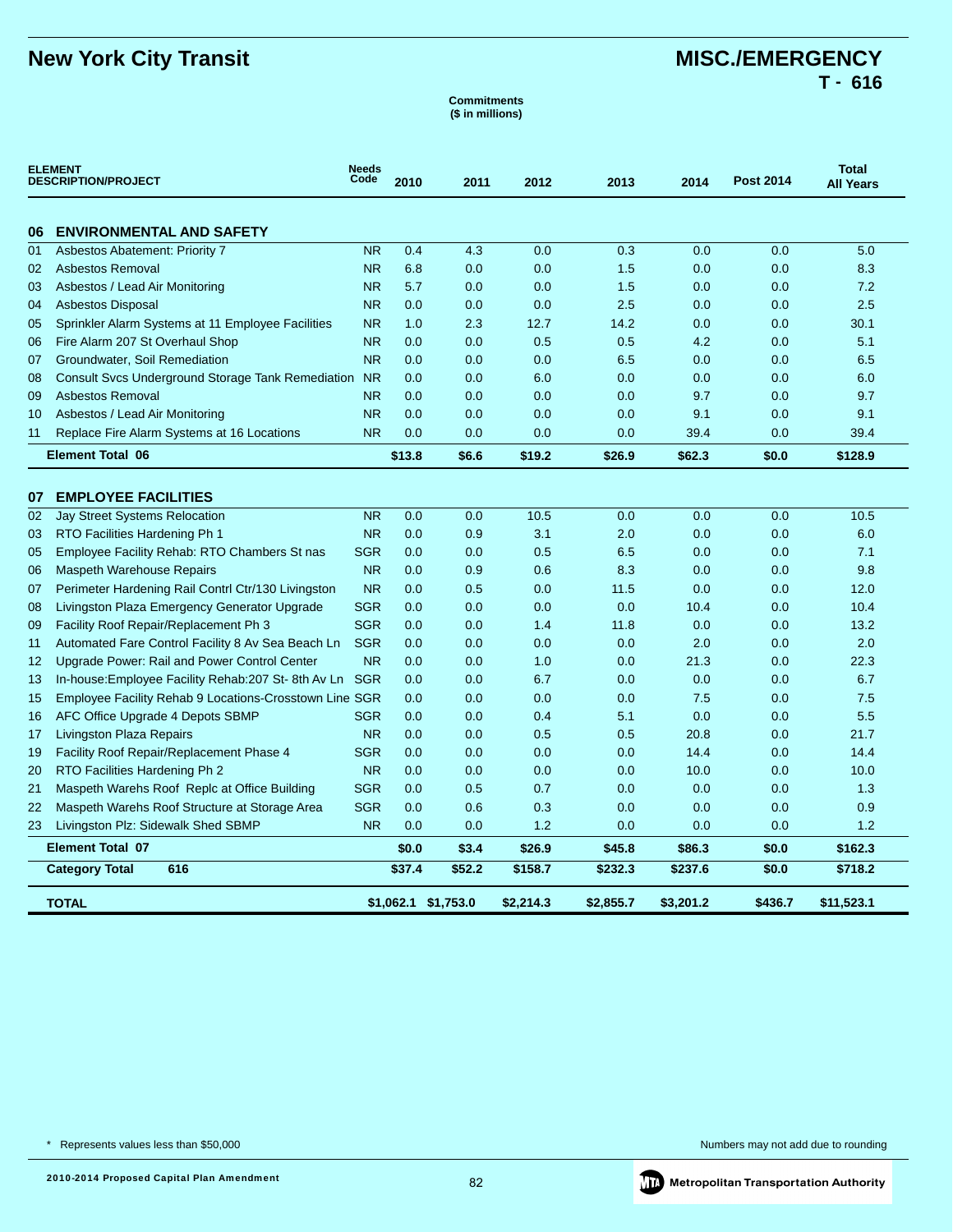## **Staten Island Railway STATEN ISLAND RAILWAY**

**S - 607**

**Commitments (\$ in millions)**

|    | <b>ELEMENT</b><br><b>DESCRIPTION/PROJECT</b>      | <b>Needs</b><br>Code | 2010  | 2011   | 2012  | 2013   | 2014   | <b>Post 2014</b> | <b>Total</b><br><b>All Years</b> |
|----|---------------------------------------------------|----------------------|-------|--------|-------|--------|--------|------------------|----------------------------------|
| 01 | <b>SIR: MISCELLANEOUS</b>                         |                      |       |        |       |        |        |                  |                                  |
| 01 | Staten Island Railway: Station Structural Repairs | NR.                  | 0.0   | 11.7   | 0.3   | 0.1    | 0.0    | 0.0              | 12.1                             |
| 02 | Staten Island Railway: Rehab 8 Bridges, 1 Culvert | N <sub>R</sub>       | 0.0   | 17.7   | 0.9   | 4.0    | 0.0    | 0.0              | 22.7                             |
| 03 | St George Track and Signal Replacement Phase I    | <b>SGR</b>           | 0.0   | 1.6    | 0.3   | 12.3   | 0.0    | 0.0              | 14.2                             |
| 04 | Car Investments/Retrofits                         | N <sub>R</sub>       | 0.0   | 0.0    | 0.0   | 0.0    | 20.0   | 0.0              | 20.0                             |
| 05 | New Substation: Prince's Bay                      | <b>SI</b>            | 0.0   | 0.0    | 1.5   | 0.5    | 24.7   | 0.0              | 26.7                             |
| 08 | Staten Island Railway: New Station-Arthur Kill    | <b>SI</b>            | 0.0   | 0.0    | 0.0   | 22.3   | 0.0    | 0.0              | 22.3                             |
| 09 | <b>SIR Non-reporting Blocks</b>                   | <b>SGR</b>           | 0.0   | 0.0    | 0.0   | 0.0    | 1.0    | 0.0              | 1.0                              |
|    | <b>Element Total 01</b>                           |                      | \$0.0 | \$31.0 | \$3.0 | \$39.2 | \$45.7 | \$0.0            | \$118.9                          |
|    | 607<br><b>Category Total</b>                      |                      | \$0.0 | \$31.0 | \$3.0 | \$39.2 | \$45.7 | \$0.0            | \$118.9                          |
|    | <b>TOTAL</b>                                      |                      | \$0.0 | \$31.0 | \$3.0 | \$39.2 | \$45.7 | \$0.0            | \$118.9                          |

\* Represents values less than \$50,000 Numbers may not add due to rounding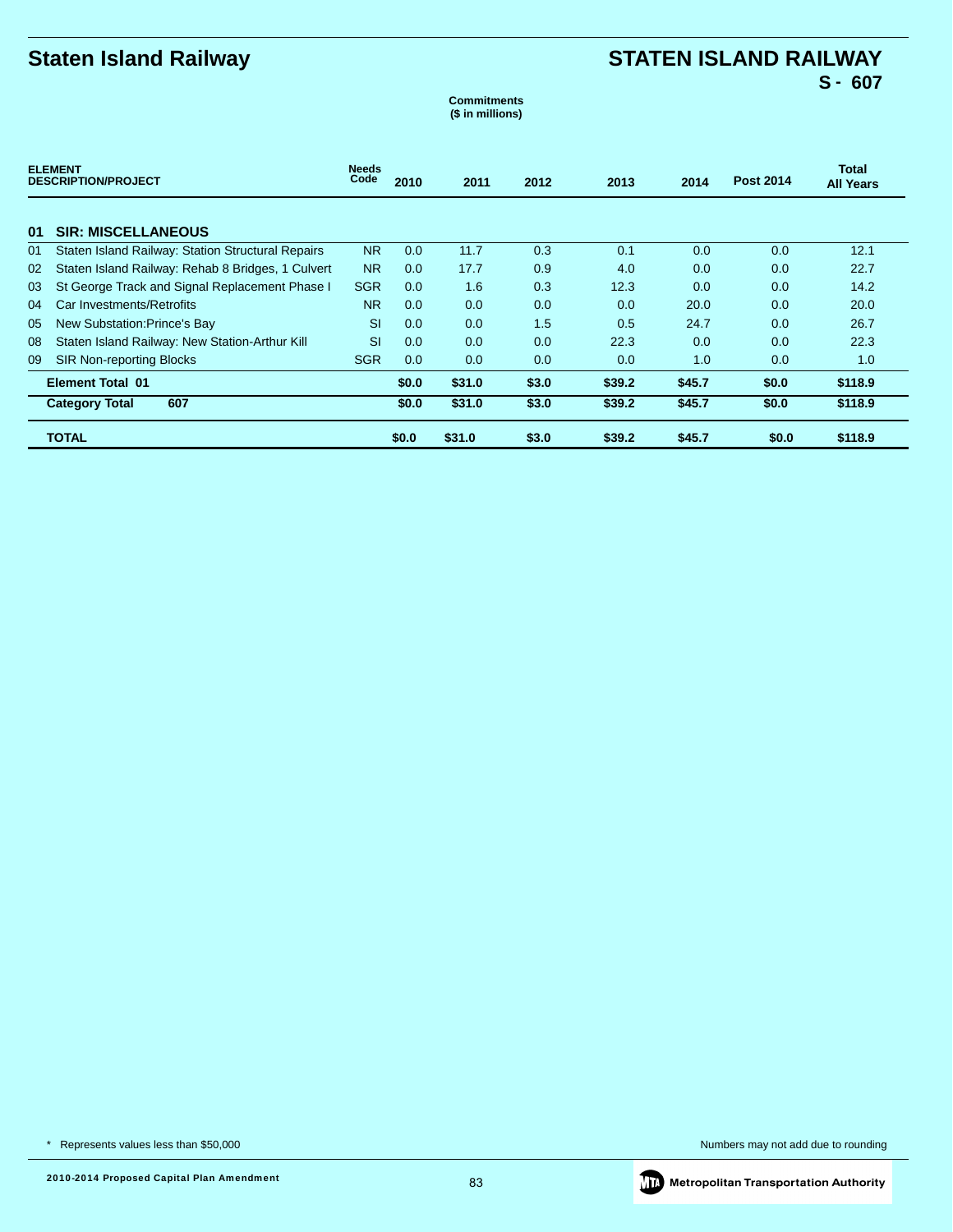## **NYCT AGENCY SUMMARY**

#### **Commitments (\$ in millions)**

| <b>AGENCY</b>                              |                | 2010      | 2011      | 2012      | 2013      | 2014      | <b>Post 2014</b> | <b>Total</b><br><b>All Years</b> |
|--------------------------------------------|----------------|-----------|-----------|-----------|-----------|-----------|------------------|----------------------------------|
| <b>TOTAL NYCT</b>                          | <b>PROGRAM</b> | \$1,062.1 | \$1,753.0 | \$2,214.3 | \$2,855.7 | \$3,201.2 | \$436.7          | \$11,523.1                       |
| <b>TOTAL SIR</b>                           | <b>PROGRAM</b> | \$0       | \$31.0    | \$3.0     | \$39.2    | \$45.7    | \$0.0            | \$118.9                          |
| <b>TOTAL</b>                               |                | \$1,062.1 | \$1,784.1 | \$2,217.3 | \$2,894.9 | \$3,246.9 | \$436.7          | \$11,642.0                       |
| <b>TOTAL MTA</b><br><b>CAPITAL PROGRAM</b> |                | \$1,062.1 | \$1,784.1 | \$2,217.3 | \$2,894.9 | \$3,246.9 | \$436.7          | \$11,642.0                       |

\* Represents values less than \$50,000 Numbers may not add due to rounding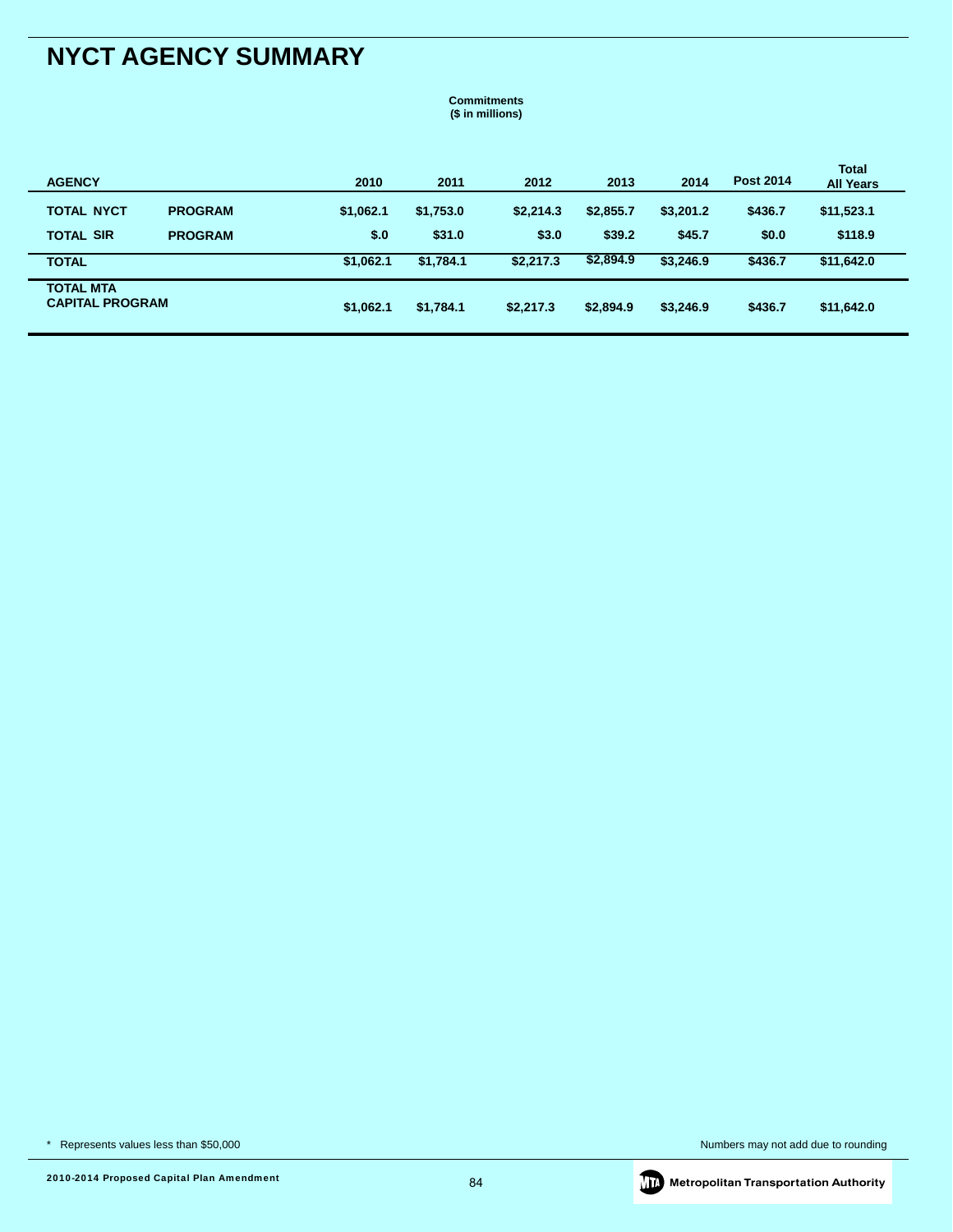### **Long Island Rail Road ROLLING STOCK**

# **L - 601**

**Commitments (\$ in millions)**

|    | <b>ELEMENT</b><br><b>DESCRIPTION/PROJECT</b> |           | 2010  | 2011  | 2012  | 2013    | 2014   | <b>Post 2014</b> | <b>Total</b><br><b>All Years</b> |
|----|----------------------------------------------|-----------|-------|-------|-------|---------|--------|------------------|----------------------------------|
| 01 | <b>REVENUE EQUIPMENT</b>                     |           |       |       |       |         |        |                  |                                  |
|    | MA M-9 Rolling Stock Procurement - 76 cars   | <b>NR</b> | 0.0   | 1.3   | 2.8   | 351.3   | 0.0    | 0.0              | 355.5                            |
|    | <b>MD</b> Alternative Diesel Equipment       | <b>SI</b> | 0.0   | 0.0   | 0.0   | 0.0     | 37.2   | 0.0              | 37.2                             |
|    | <b>Element Total 01</b>                      |           | \$0.0 | \$1.3 | \$2.8 | \$351.3 | \$37.2 | \$0.0            | \$392.7                          |
|    | 601<br><b>Category Total</b>                 |           | \$0.0 | \$1.3 | \$2.8 | \$351.3 | \$37.2 | \$0.0            | \$392.7                          |

\* Represents values less than \$50,000 Numbers may not add due to rounding

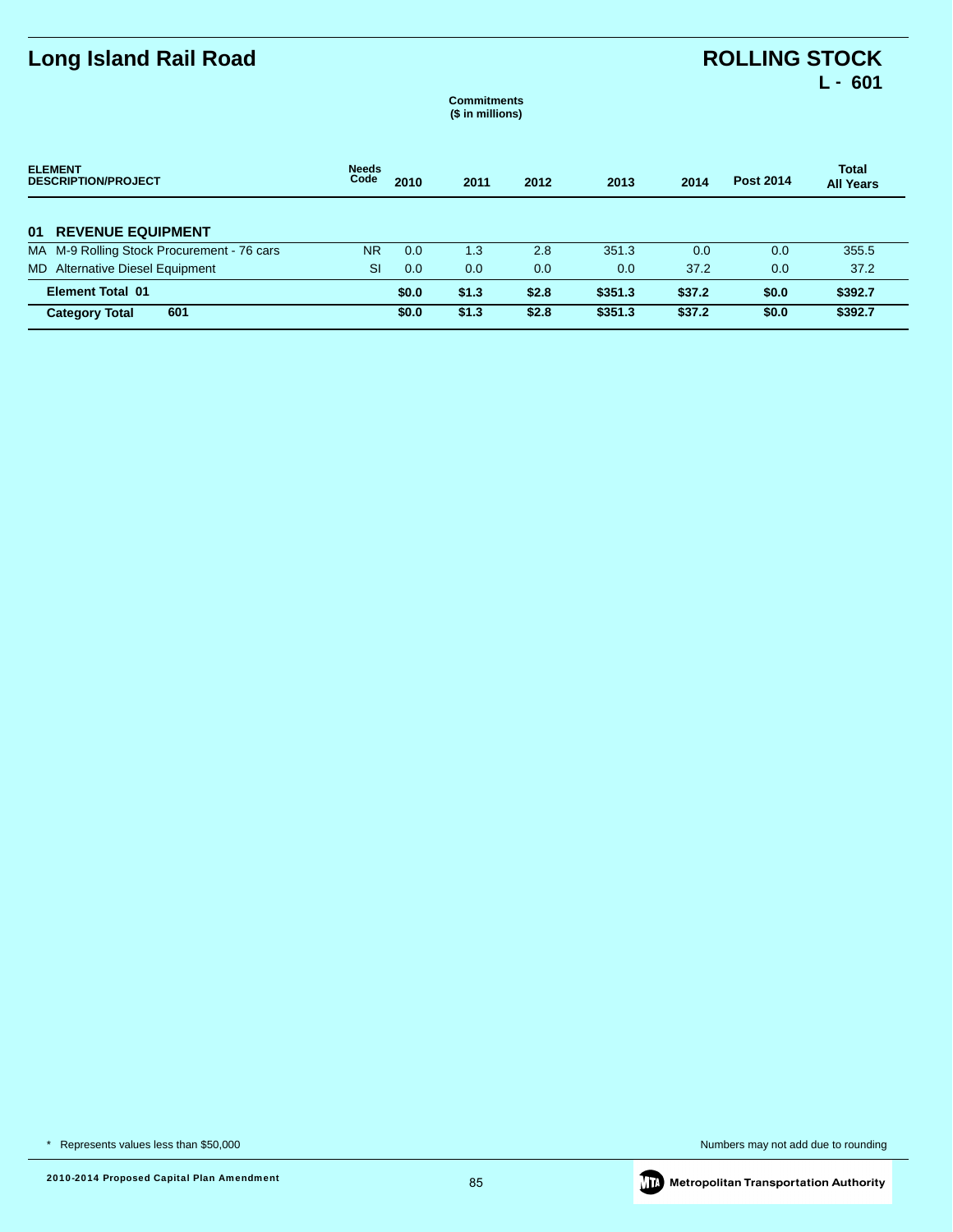**Long Island Rail Road STATIONS** 

**L - 602**

#### **Commitments (\$ in millions)**

|     | <b>ELEMENT</b><br><b>DESCRIPTION/PROJECT</b>        |                | 2010  | 2011  | 2012  | 2013   | 2014   | <b>Post 2014</b> | <b>Total</b><br><b>All Years</b> |
|-----|-----------------------------------------------------|----------------|-------|-------|-------|--------|--------|------------------|----------------------------------|
| 04  | <b>STATION AND BUILDINGS</b>                        |                |       |       |       |        |        |                  |                                  |
| UB  | Massapequa Station Platform Replacement             | <b>NR</b>      | 0.0   | 1.7   | 1.3   | 17.5   | 0.0    | 0.0              | 20.5                             |
| UC. | <b>Wantagh Station Platform Replacement</b>         | <b>NR</b>      | 0.1   | 0.0   | 0.8   | 0.0    | 19.9   | 0.0              | 20.7                             |
| UD  | <b>Escalator Replacement Program</b>                | <b>NR</b>      | 0.0   | 0.0   | 0.0   | 0.0    | 4.3    | 0.0              | 4.3                              |
| UE  | East Side Access / Grand Central Terminal Support   | <b>SI</b>      | 0.0   | 0.0   | 0.0   | 0.0    | 16.5   | 0.0              | 16.5                             |
| UF  | Mets / Willets Point Station Renovation             | <b>SI</b>      | 0.0   | 0.0   | 0.0   | 2.0    | 0.0    | 0.0              | 2.0                              |
| UH  | Elevator Replacement Program                        | N <sub>R</sub> | 0.0   | 0.0   | 1.0   | 0.2    | 3.8    | 0.0              | 5.0                              |
|     | <b>Element Total 04</b>                             |                | \$0.1 | \$1.7 | \$3.1 | \$19.8 | \$44.5 | \$0.0            | \$69.1                           |
| 05  | <b>PARKING</b>                                      |                |       |       |       |        |        |                  |                                  |
| U1  | <b>Wyandanch Parking Facility</b>                   | <b>SI</b>      | 0.0   | 0.0   | 0.3   | 39.7   | 0.0    | 0.0              | 40.0                             |
|     | <b>Element Total 05</b>                             |                | \$0.0 | \$0.0 | \$0.3 | \$39.7 | \$0.0  | \$0.0            | \$40.0                           |
| 06  | <b>PENN STATION</b>                                 |                |       |       |       |        |        |                  |                                  |
| VL  | Penn Station Heating, Ventilation & AirConditioning | N <sub>R</sub> | 0.0   | 0.0   | 0.0   | 0.0    | 11.0   | 0.0              | 11.0                             |
|     | <b>Element Total 06</b>                             |                | \$0.0 | \$0.0 | \$0.0 | \$0.0  | \$11.0 | \$0.0            | \$11.0                           |
|     | 602<br><b>Category Total</b>                        |                | \$0.1 | \$1.7 | \$3.3 | \$59.5 | \$55.5 | \$0.0            | \$120.1                          |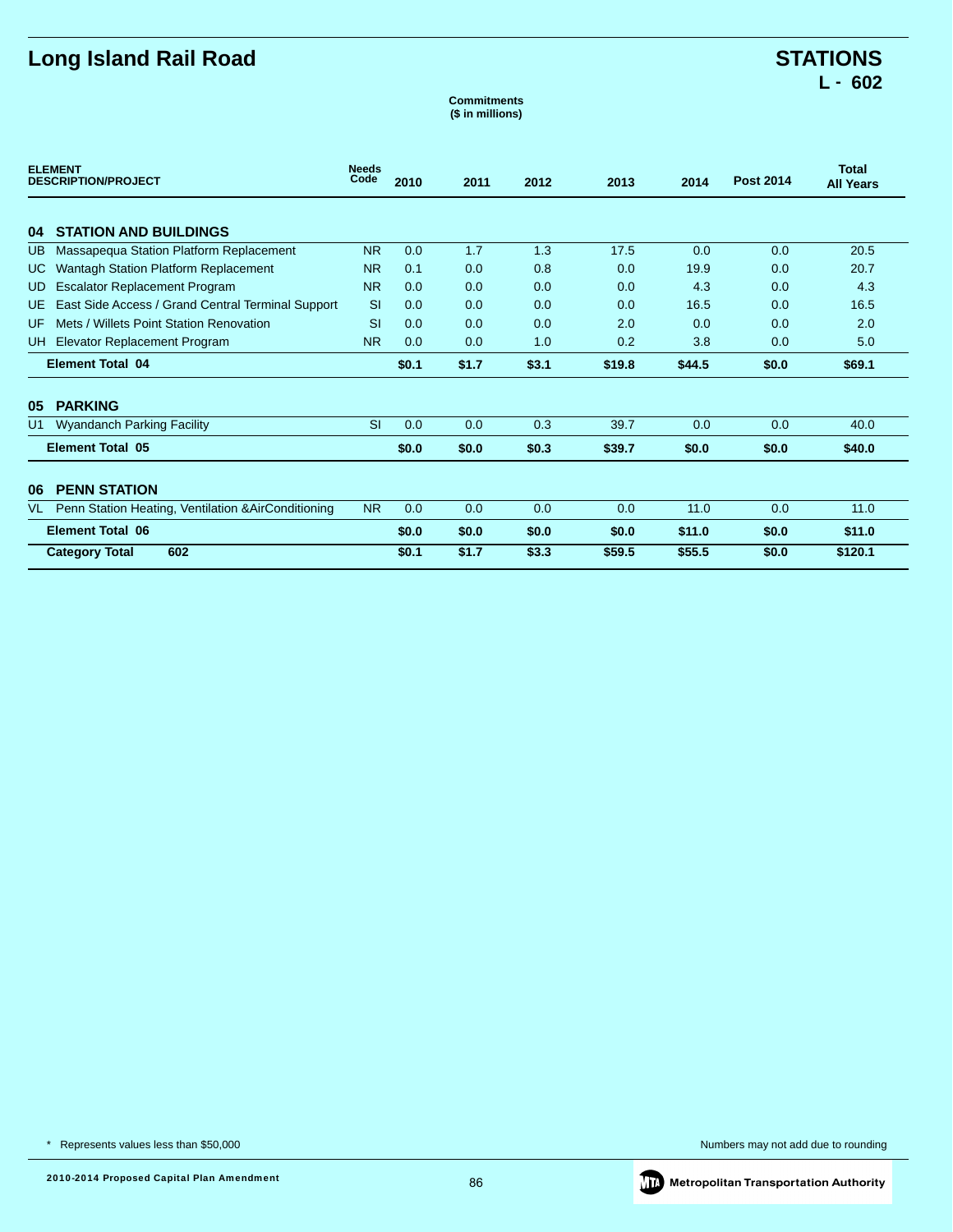**Long Island Rail Road TRACK**

**L - 603**

#### **Commitments (\$ in millions)**

|           | <b>ELEMENT</b><br><b>DESCRIPTION/PROJECT</b>     | <b>Needs</b><br>Code | 2010   | 2011   | 2012    | 2013   | 2014    | <b>Post 2014</b> | <b>Total</b><br><b>All Years</b> |
|-----------|--------------------------------------------------|----------------------|--------|--------|---------|--------|---------|------------------|----------------------------------|
| 01        | ANNUAL TRACK REHAB PROGRAM                       |                      |        |        |         |        |         |                  |                                  |
| <b>TA</b> | 2010 Annual Track Program                        | <b>NR</b>            | 57.4   | 0.0    | 0.0     | 0.0    | 0.0     | 0.0              | 57.4                             |
| ТB        | 2011 Annual Track Program                        | <b>NR</b>            | 0.0    | 53.1   | 0.3     | 1.7    | 0.0     | 0.0              | 55.1                             |
| ТC        | 2012 Annual Track Program                        | <b>NR</b>            | 0.0    | 0.0    | 51.8    | 0.0    | 0.0     | 0.0              | 51.8                             |
| TD        | 2013 Annual Track Program                        | <b>NR</b>            | 0.0    | 0.0    | 0.0     | 67.9   | 0.0     | 0.0              | 67.9                             |
| TE.       | 2014 Annual Track Program                        | N <sub>R</sub>       | 0.0    | 0.0    | 0.0     | 0.0    | 51.0    | 0.0              | 51.0                             |
| <b>TF</b> | <b>Construction Equipment</b>                    | <b>NR</b>            | 0.0    | 3.4    | 2.9     | 0.4    | 0.2     | 0.0              | 7.0                              |
| ТG        | <b>Atlantic Branch Half Ties</b>                 | <b>NR</b>            | 0.0    | 0.0    | 2.7     | 0.0    | 11.3    | 0.0              | 14.0                             |
| TH        | Merrick / Bellmore Direct Fixation               | <b>NR</b>            | 0.5    | 0.0    | 14.0    | 0.0    | 0.0     | 0.0              | 14.5                             |
| TJ        | <b>Right of Way - Culverts</b>                   | <b>NR</b>            | 0.0    | 1.5    | 0.0     | 0.5    | 0.5     | 0.0              | 2.5                              |
| TK.       | Right of Way - Drainage Control                  | <b>NR</b>            | 0.0    | 2.1    | 0.0     | 0.7    | 0.7     | 0.0              | 3.5                              |
| TL.       | Right of Way - Fencing                           | <b>SI</b>            | 2.5    | 1.0    | 1.3     | 1.6    | 1.6     | 0.0              | 8.0                              |
| <b>TM</b> | <b>East River Tunnel Track Replacement</b>       | <b>NR</b>            | 0.0    | 0.0    | 19.4    | 8.6    | 0.0     | 0.0              | 28.0                             |
| TN        | Right of Way - Track Stability / Retaining Walls | <b>NR</b>            | 0.0    | 0.7    | 0.0     | 0.2    | 0.2     | 0.0              | 1.1                              |
|           | <b>Element Total 01</b>                          |                      | \$60.4 | \$61.9 | \$92.5  | \$81.6 | \$65.5  | \$0.0            | \$361.8                          |
| 04        | <b>OTHER TRACK IMPROVEMENTS</b>                  |                      |        |        |         |        |         |                  |                                  |
| TU        | Jamaica Capacity Improvements - Phase One        | <b>SI</b>            | 0.0    | 1.0    | 15.9    | 1.8    | 102.9   | 180.1            | 301.7                            |
| <b>TV</b> | Massapequa Pocket Track                          | <b>SI</b>            | 0.0    | 2.5    | 0.3     | 3.1    | 13.7    | 0.0              | 19.6                             |
| <b>TW</b> | <b>Extend Great Neck Pocket Track</b>            | <b>SI</b>            | 0.1    | 0.0    | 0.0     | 0.4    | 25.4    | 0.0              | 25.8                             |
| TX.       | Second Track Farmingdale to Ronkonkoma Phase I   | <b>SI</b>            | 0.0    | 0.0    | 11.0    | 0.1    | 126.1   | 0.0              | 137.2                            |
|           | <b>Element Total 04</b>                          |                      | \$0.1  | \$3.4  | \$27.2  | \$5.5  | \$268.1 | \$180.1          | \$484.3                          |
|           | <b>Category Total</b><br>603                     |                      | \$60.4 | \$65.3 | \$119.7 | \$87.1 | \$333.6 | \$180.1          | \$846.1                          |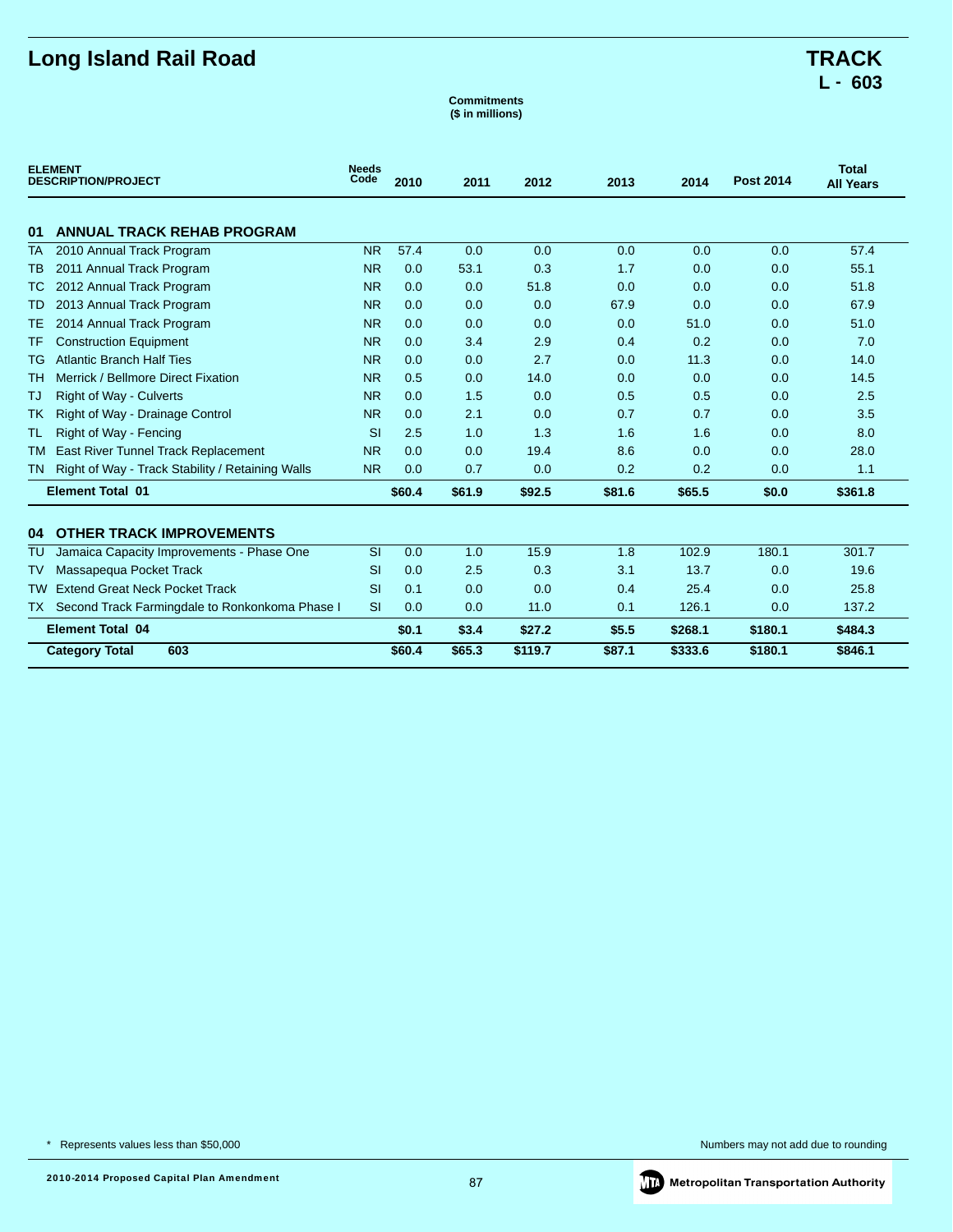#### **Long Island Rail Road LINE STRUCTURES L - 604**

**Commitments** 

**(\$ in millions)**

|           | <b>ELEMENT</b><br><b>DESCRIPTION/PROJECT</b>    |            | 2010   | 2011   | 2012   | 2013   | 2014   | <b>Post 2014</b> | <b>Total</b><br><b>All Years</b> |
|-----------|-------------------------------------------------|------------|--------|--------|--------|--------|--------|------------------|----------------------------------|
| 01        | <b>BRIDGES</b>                                  |            |        |        |        |        |        |                  |                                  |
| <b>BB</b> | <b>Bridge Program</b>                           | <b>SGR</b> | 0.0    | 0.0    | 6.9    | 17.7   | 0.0    | 0.0              | 24.6                             |
| BC.       | Colonial Road Highway Bridge Replacement        | <b>SGR</b> | 0.0    | 0.0    | 0.0    | 0.0    | 9.5    | 0.0              | 9.5                              |
| <b>BD</b> | Broadway /Port Washington Bridge Rehabilitation | <b>SGR</b> | 0.0    | 0.0    | 4.8    | 0.0    | 0.0    | 0.0              | 4.8                              |
| BE.       | <b>Construct Three Montauk Branch Bridges</b>   | <b>SGR</b> | 0.0    | 18.3   | 1.1    | 0.0    | 0.0    | 0.0              | 19.4                             |
| ВF        | Atlantic Avenue Viaduct - Phase II b            | <b>SGR</b> | 23.3   | 0.9    | 0.6    | 0.5    | 1.1    | 0.0              | 26.4                             |
| BG.       | <b>Bridge Painting Program</b>                  | <b>SGR</b> | 0.0    | 2.7    | 2.4    | 0.3    | 0.0    | 0.0              | 5.4                              |
| BH.       | Woodhaven Boulevard Bridge                      | <b>SGR</b> | 0.0    | 0.0    | 9.3    | 0.0    | 1.7    | 0.0              | 11.0                             |
| BK.       | 150th Street / Jamaica Bridge Rehabilitation    | <b>SGR</b> | 0.0    | 0.0    | 0.0    | 1.1    | 23.8   | 0.0              | 24.9                             |
|           | <b>Element Total 01</b>                         |            | \$23.3 | \$21.8 | \$25.1 | \$19.7 | \$36.2 | \$0.0            | \$125.9                          |
| 02        | <b>TUNNELS</b>                                  |            |        |        |        |        |        |                  |                                  |
| <b>BP</b> | East River Tunnel Fire and Life Safety          | NR         | 0.0    | 0.0    | 3.0    | 0.0    | 13.6   | 0.0              | 16.6                             |
|           | <b>Element Total 02</b>                         |            | \$0.0  | \$0.0  | \$3.0  | \$0.0  | \$13.6 | \$0.0            | \$16.6                           |
|           | 604<br><b>Category Total</b>                    |            | \$23.3 | \$21.8 | \$28.1 | \$19.7 | \$49.8 | \$0.0            | \$142.5                          |
|           |                                                 |            |        |        |        |        |        |                  |                                  |

\* Represents values less than \$50,000 Numbers may not add due to rounding

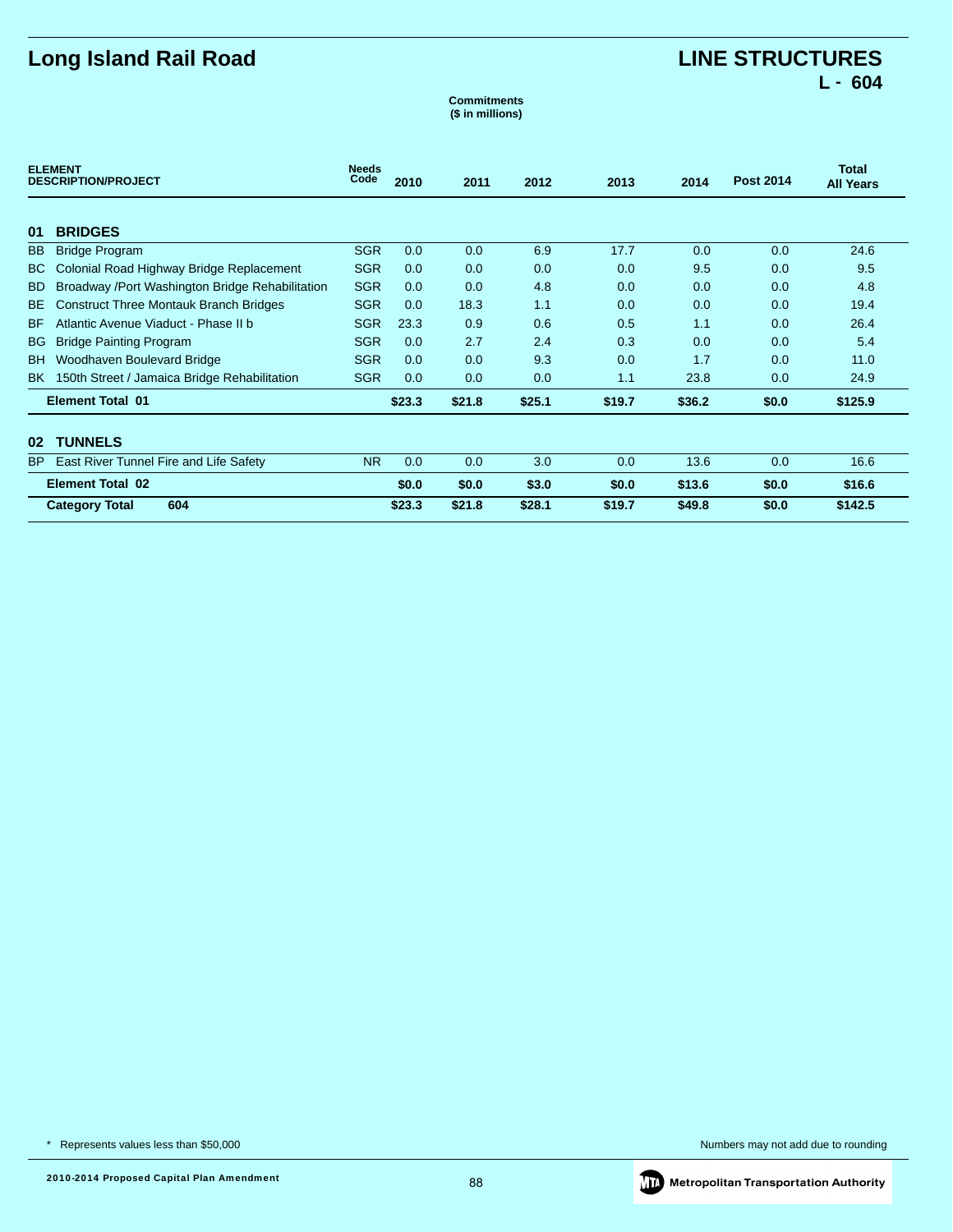### **Long Island Rail Road COMMUNICATIONS AND SIGNALS**

**L - 605**

**Commitments** 

**(\$ in millions)**

|                         | <b>ELEMENT</b><br><b>DESCRIPTION/PROJECT</b>       |                | 2010   | 2011   | 2012   | 2013    | 2014   | <b>Post 2014</b> | <b>Total</b><br><b>All Years</b> |
|-------------------------|----------------------------------------------------|----------------|--------|--------|--------|---------|--------|------------------|----------------------------------|
| 01                      | <b>COMMUNICATIONS IMPROVEMENTS</b>                 |                |        |        |        |         |        |                  |                                  |
| L1                      | <b>Fiber Optic Network</b>                         | N <sub>R</sub> | 0.0    | 0.0    | 10.0   | 0.0     | 0.0    | 0.0              | 10.0                             |
| L2                      | PrivateBranchExchange-Wayside Phone Rplcmt Ph 1    | N <sub>R</sub> | 0.0    | 6.1    | 0.0    | 0.0     | 4.4    | 0.0              | 10.5                             |
| L <sub>3</sub>          | Communication Pole / Copper Plant Replacement      | <b>NR</b>      | 0.0    | 7.0    | 0.0    | 0.0     | 0.0    | 0.0              | 7.0                              |
| L4                      | Radio Coverage Improvements                        | <b>SI</b>      | 0.0    | 0.0    | 10.2   | 0.1     | 0.0    | 0.0              | 10.3                             |
| L <sub>6</sub>          | PennStation Radio Retrofit/EastRiverTunnel Antenna | <b>NR</b>      | 0.0    | 0.0    | 0.0    | 1.5     | 5.0    | 0.0              | 6.5                              |
| L7                      | Atlantic Avenue Tunnel Cable Replacement           | <b>NR</b>      | 0.0    | 0.5    | 2.7    | 1.9     | 0.0    | 0.0              | 5.1                              |
| <b>Element Total 01</b> |                                                    |                | \$0.0  | \$13.6 | \$22.9 | \$3.5   | \$9.4  | \$0.0            | \$49.4                           |
| 02                      | <b>SIGNAL IMPROVEMENTS</b>                         |                |        |        |        |         |        |                  |                                  |
| LA                      | Positive Train Control (PTC)                       | SI             | 7.9    | 12.2   | 9.2    | 165.5   | 67.4   | 2.3              | 264.5                            |
| LB.                     | Signal Normal Replacement Program                  | <b>NR</b>      | 10.0   | 0.0    | 0.0    | 0.0     | 5.0    | 0.0              | 15.0                             |
| LC.                     | Speonk to Montauk Signalization                    | <b>SI</b>      | 0.0    | 13.9   | 0.0    | 24.6    | 11.4   | 0.0              | 49.9                             |
| LD.                     | Babylon Interlocking Renewal                       | <b>NR</b>      | 0.0    | 0.0    | 0.0    | 0.0     | 0.0    | 2.0              | 2.0                              |
| LF                      | Centralized Train Control - Movement Bureau        | <b>SI</b>      | 0.0    | 0.0    | 8.8    | 0.5     | 3.6    | 0.0              | 12.9                             |
|                         | <b>Element Total 02</b>                            |                | \$17.9 | \$26.1 | \$17.9 | \$190.6 | \$87.5 | \$4.3            | \$344.3                          |
|                         | <b>Category Total</b><br>605                       |                | \$17.9 | \$39.6 | \$40.8 | \$194.1 | \$97.0 | \$4.3            | \$393.7                          |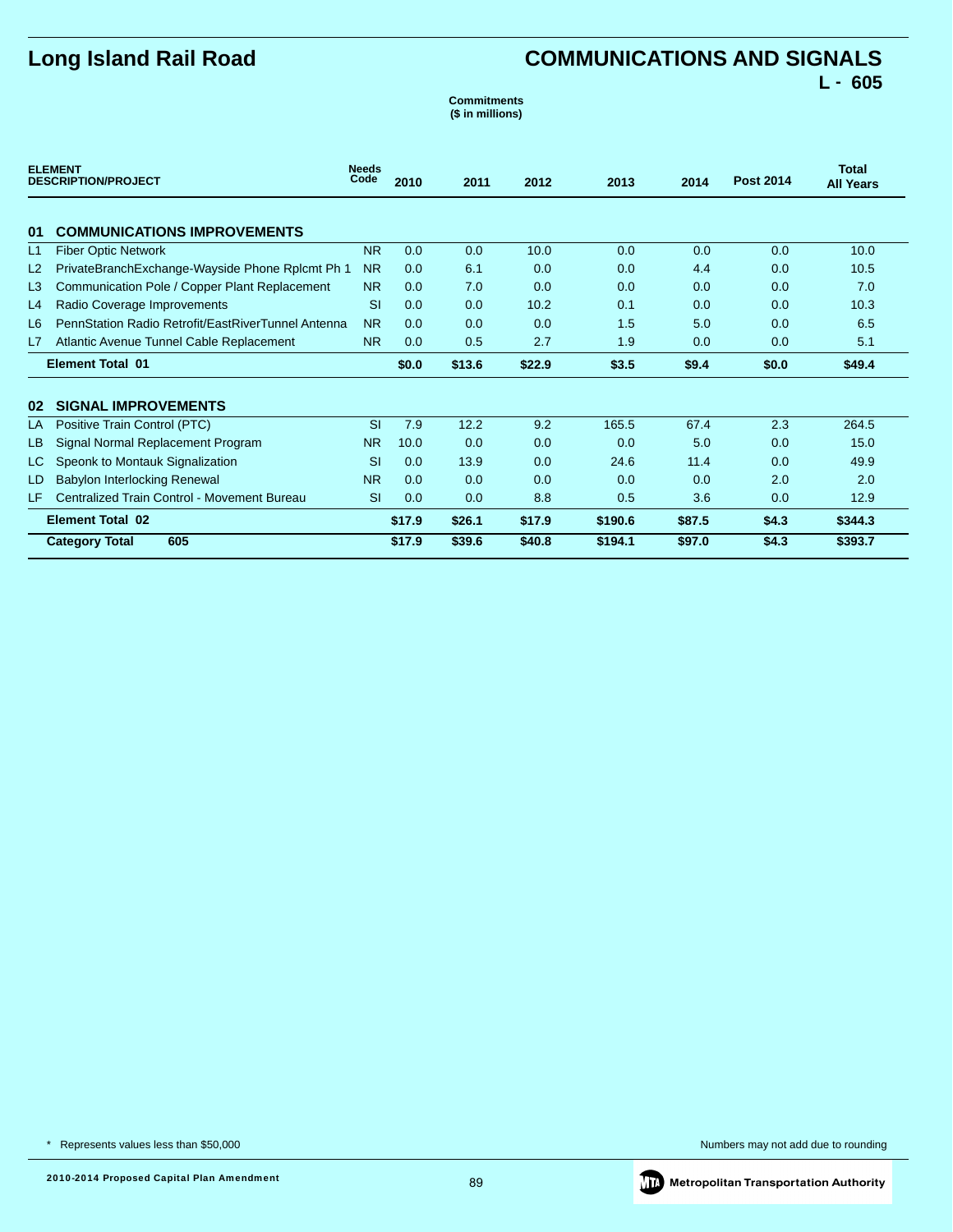## **Long Island Rail Road SHOPS AND YARDS**

**L - 606**

**Commitments (\$ in millions)**

|     | <b>ELEMENT</b><br><b>DESCRIPTION/PROJECT</b>       |                | 2010    | 2011   | 2012  | 2013  | 2014   | <b>Post 2014</b> | <b>Total</b><br><b>All Years</b> |
|-----|----------------------------------------------------|----------------|---------|--------|-------|-------|--------|------------------|----------------------------------|
| 01  | <b>SHOPS AND YARDS</b>                             |                |         |        |       |       |        |                  |                                  |
| YA  | Shop Reconfig& Reliability Centered Maint Infrastr | N <sub>R</sub> | 0.0     | 8.3    | 0.2   | 0.8   | 0.4    | 0.0              | 9.6                              |
| YB  | <b>Hillside Facility Roof Renewal</b>              | N <sub>R</sub> | 0.0     | 0.0    | 0.0   | 5.8   | 0.2    | 0.0              | 6.0                              |
| YC  | <b>Hillside Maintenance Facility</b>               | N <sub>R</sub> | 0.0     | 1.1    | 0.4   | 1.3   | 0.0    | 0.0              | 2.8                              |
| YE  | Diesel Locomotive Facility Investments             | N <sub>R</sub> | 0.0     | 0.0    | 0.0   | 0.0   | 1.0    | 0.0              | 1.0                              |
| YL  | Port Washington Yard Track Extensions              | <b>SI</b>      | 0.0     | 0.0    | 0.0   | 0.0   | 0.0    | 12.1             | 12.1                             |
| YN. | New Mid Suffolk Electric Yard                      | <b>SI</b>      | 0.0     | 0.0    | 0.0   | 1.6   | 9.7    | 65.3             | 76.6                             |
|     | <b>Element Total 01</b>                            |                | \$0.0   | \$9.4  | \$0.5 | \$9.4 | \$11.3 | \$77.5           | \$108.1                          |
| 04  | <b>EMPLOYEE FACILITIES</b>                         |                |         |        |       |       |        |                  |                                  |
| YT  | <b>Employee Facilities Renewal</b>                 | <b>NR</b>      | 0.0     | 1.3    | 1.2   | 0.0   | 7.4    | 0.0              | 10.0                             |
|     | <b>Element Total 04</b>                            |                | \$0.0\$ | \$1.3  | \$1.2 | \$0.0 | \$7.4  | \$0.0            | \$10.0                           |
|     | 606<br><b>Category Total</b>                       |                | \$0.0   | \$10.8 | \$1.7 | \$9.4 | \$18.8 | \$77.5           | \$118.1                          |

\* Represents values less than \$50,000 Numbers may not add due to rounding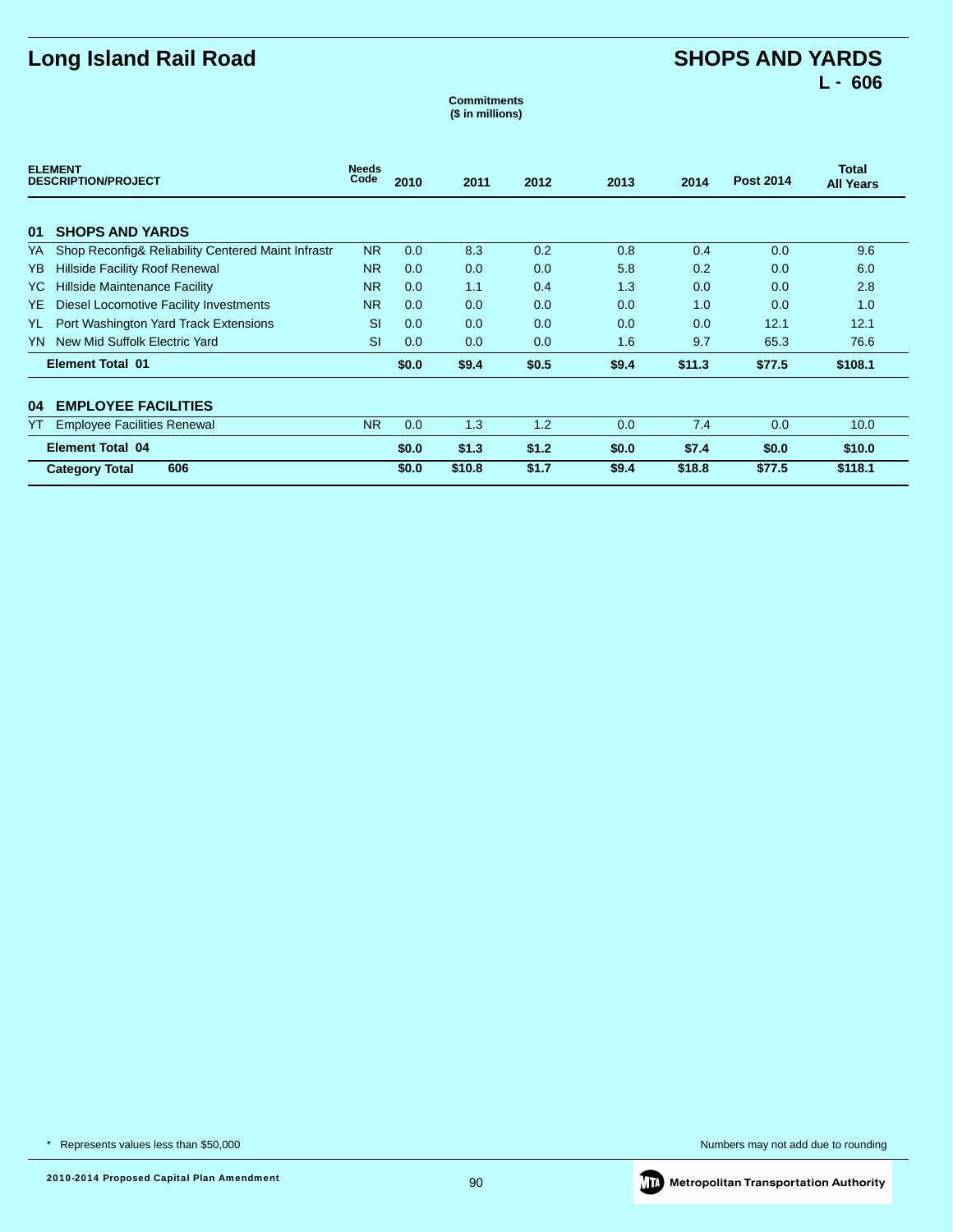**Long Island Rail Road POWER**

**L - 607**

#### **Commitments (\$ in millions)**

|           | <b>Needs</b><br><b>ELEMENT</b><br><b>DESCRIPTION/PROJECT</b> |           | 2010   | 2011  | 2012   | 2013   | 2014   | <b>Post 2014</b> | <b>Total</b><br><b>All Years</b> |
|-----------|--------------------------------------------------------------|-----------|--------|-------|--------|--------|--------|------------------|----------------------------------|
| 01        | <b>POWER</b>                                                 |           |        |       |        |        |        |                  |                                  |
| AA        | Replacement of Hillside & Kew Gardens Substations            | <b>NR</b> | 0.0    | 2.2   | 10.9   | 12.0   | 0.4    | 0.0              | 25.5                             |
| AB        | <b>Substation Battery Replacement</b>                        | <b>NR</b> | 0.8    | 0.0   | 0.0    | 0.0    | 0.0    | 0.0              | 0.8                              |
| AC.       | Signal Power Motor Generator Replacement                     | <b>NR</b> | 0.2    | 1.8   | 0.0    | 0.0    | 0.0    | 0.0              | 2.0                              |
| <b>AD</b> | Substation Pilot Wire & Relay Replacement                    | <b>NR</b> | 2.0    | 0.0   | 0.0    | 0.0    | 0.0    | 0.0              | 2.0                              |
| AE        | 3rd Rail - 2000 Million Cubic Meter Cable                    | <b>NR</b> | 2.5    | 0.0   | 0.0    | 0.0    | 0.0    | 0.0              | 2.5                              |
| AF        | 3rd Rail - Disconnect Switches                               | <b>NR</b> | 1.0    | 0.0   | 0.0    | 0.0    | 0.0    | 0.0              | 1.0                              |
| AG.       | 3rd Rail - Protection Board                                  | <b>NR</b> | 7.2    | 0.0   | 0.0    | 0.0    | 2.0    | 0.0              | 9.2                              |
| AH.       | 3rd Rail - Aluminum Rail                                     | <b>NR</b> | 10.9   | 0.0   | 0.0    | 0.0    | 0.0    | 0.0              | 10.9                             |
| AJ        | <b>Atlantic Avenue Tunnel Lighting</b>                       | <b>NR</b> | 0.0    | 0.0   | 7.0    | 0.0    | 0.0    | 0.0              | 7.0                              |
| AK.       | Signal Power Line Replacement                                | <b>NR</b> | 3.0    | 0.0   | 0.0    | 0.0    | 0.0    | 0.0              | 3.0                              |
| AL.       | Power Pole Line Replacement                                  | <b>NR</b> | 2.8    | 0.0   | 0.0    | 0.0    | 0.2    | 0.0              | 3.0                              |
| <b>AM</b> | <b>New Substations</b>                                       | SI        | 0.0    | 0.0   | 0.0    | 0.0    | 0.0    | 22.1             | 22.1                             |
| AN.       | 3rd Rail Feeder Cable Upgrade                                | <b>NR</b> | 2.5    | 0.0   | 0.0    | 0.0    | 0.0    | 0.0              | 2.5                              |
| AP        | <b>Negative Reactor Upgrade</b>                              | <b>NR</b> | 4.0    | 0.0   | 0.0    | 0.0    | 0.0    | 0.0              | 4.0                              |
| AQ        | Replacement of Port Washington Substation                    | <b>NR</b> | 0.0    | 0.0   | 0.1    | 0.0    | 22.4   | 0.0              | 22.5                             |
| AR.       | Replacement of Richmond Hill Substation                      | <b>NR</b> | 0.0    | 0.0   | 0.0    | 0.0    | 12.0   | 0.0              | 12.0                             |
|           | <b>Element Total 01</b>                                      |           | \$36.8 | \$4.0 | \$18.0 | \$12.0 | \$37.0 | \$22.1           | \$130.0                          |
|           | 607<br><b>Category Total</b>                                 |           | \$36.8 | \$4.0 | \$18.0 | \$12.0 | \$37.0 | \$22.1           | \$130.0                          |

91

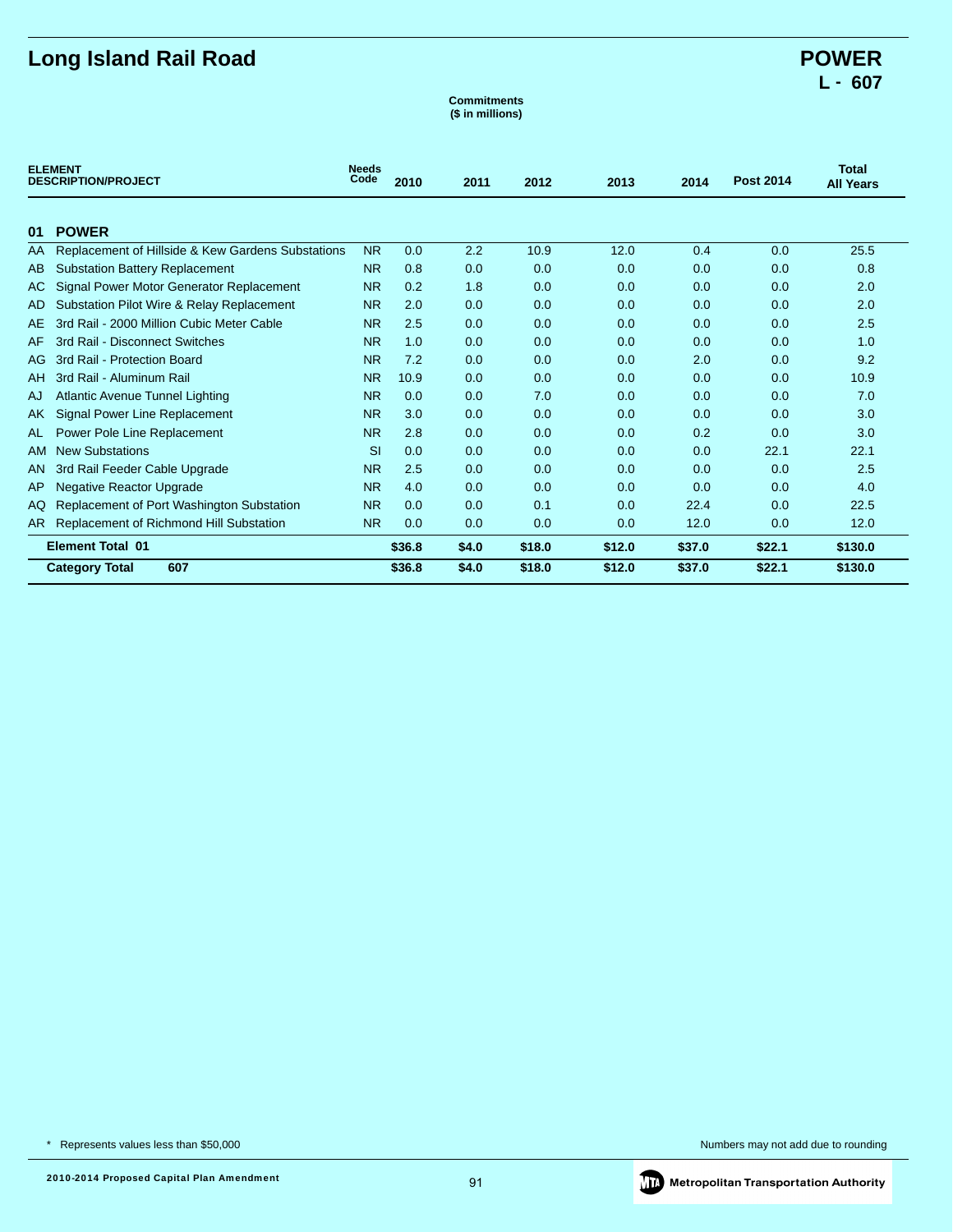**Long Island Rail Road MISCELLANEOUS** 

**L - 609**

**Commitments (\$ in millions)**

|                | <b>ELEMENT</b><br><b>DESCRIPTION/PROJECT</b>  | <b>Needs</b><br>Code | 2010    | 2011    | 2013<br>2012 |         | 2014    | <b>Post 2014</b> | <b>Total</b><br><b>All Years</b> |
|----------------|-----------------------------------------------|----------------------|---------|---------|--------------|---------|---------|------------------|----------------------------------|
| 04             | <b>MISCELLANEOUS</b>                          |                      |         |         |              |         |         |                  |                                  |
| N <sub>3</sub> | <b>Chlordane Remediation - 20 Substations</b> | <b>NR</b>            | 0.0     | 0.9     | 0.0          | 0.9     | 6.6     | 0.0              | 8.5                              |
| N <sub>4</sub> | <b>Yaphank Landfill Remediation</b>           | N <sub>R</sub>       | 0.0     | 0.0     | 0.0          | 0.0     | 7.7     | 1.4              | 9.1                              |
| N <sub>6</sub> | <b>Smithtown Viaduct Remediation</b>          | <b>NR</b>            | 0.0     | 0.0     | 0.0          | 0.2     | 0.8     | 2.2              | 3.2                              |
| NA.            | Program Administration                        |                      | 22.8    | 22.0    | 24.9         | 20.9    | 36.4    | 0.7              | 127.7                            |
| NB.            | <b>Program Development</b>                    |                      | 0.0     | 0.0     | 0.0          | 0.0     | 8.3     | 0.0              | 8.3                              |
| NC             | Insurance                                     |                      | 0.0     | 0.1     | 0.2          | 0.2     | 0.5     | 0.0              | 1.0                              |
| ND.            | Independent Engineer                          |                      | 0.0     | 1.1     | 1.5          | 1.1     | 1.1     | 0.0              | 4.7                              |
| NE.            | <b>Mentoring Program Administration</b>       |                      | 0.0     | 0.0     | 0.0          | 0.8     | 0.0     | 0.0              | 0.8                              |
| <b>NF</b>      | <b>OCIP</b>                                   |                      | 0.0     | 0.0     | 7.2          | 0.0     | 0.0     | 0.0              | 7.2                              |
|                | <b>Element Total 04</b>                       |                      | \$22.8  | \$24.1  | \$33.8       | \$24.1  | \$61.5  | \$4.3            | \$170.6                          |
|                | 609<br><b>Category Total</b>                  |                      | \$22.8  | \$24.1  | \$33.8       | \$24.1  | \$61.5  | \$4.3            | \$170.6                          |
|                | <b>TOTAL</b>                                  |                      | \$161.2 | \$168.6 | \$248.2      | \$757.2 | \$690.3 | \$288.3          | \$2,313.8                        |

\* Represents values less than \$50,000 Numbers may not add due to rounding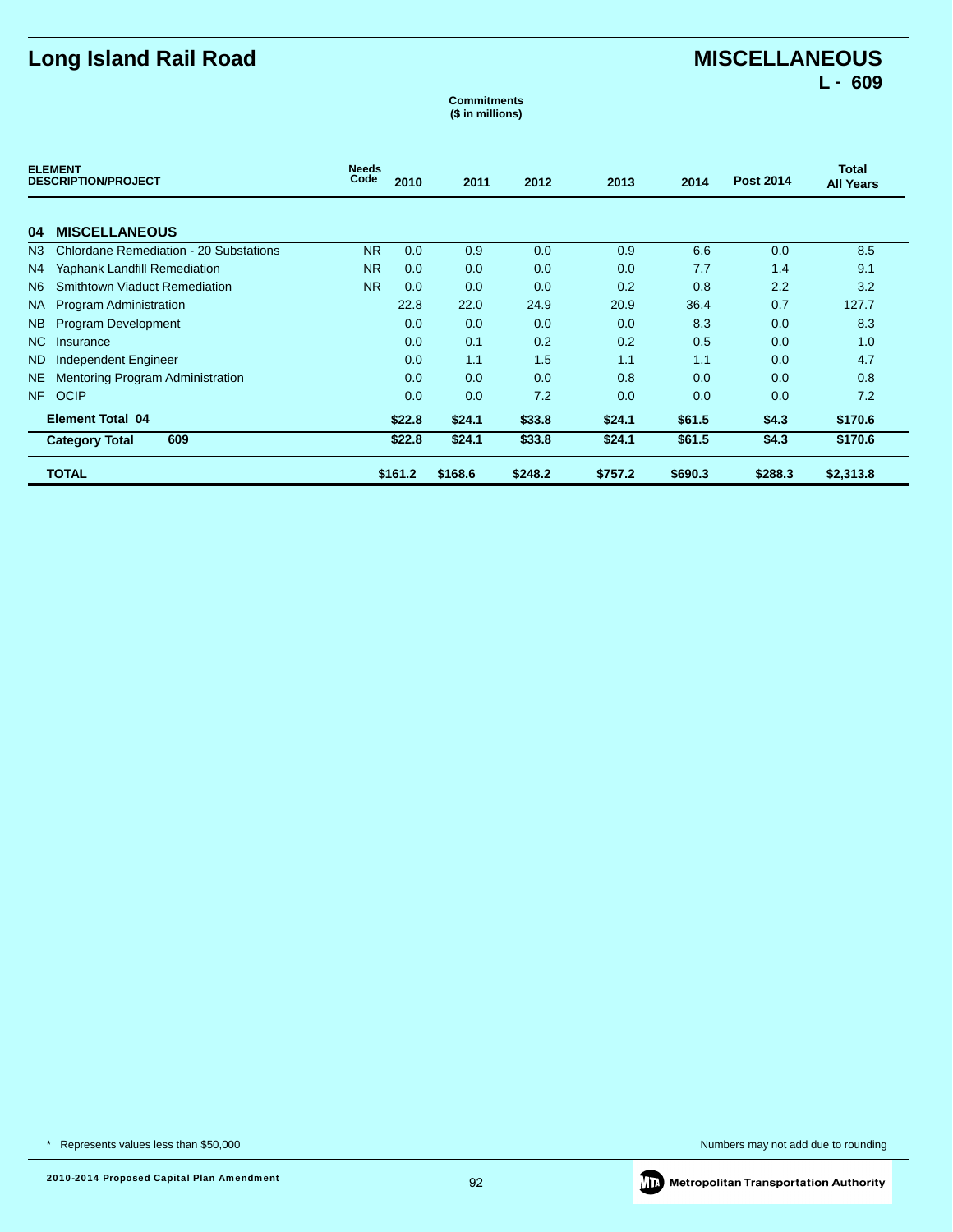### **Metro-North Railroad ROLLING STOCK**

**M - 601**

**Commitments** 

|  | uunnunun         |  |
|--|------------------|--|
|  | (\$ in millions) |  |

|    | <b>ELEMENT</b><br><b>DESCRIPTION/PROJECT</b> | <b>Needs</b><br>Code | 2010  | 2011    | 2012    | 2013  | 2014   | <b>Post 2014</b> | <b>Total</b><br><b>All Years</b> |
|----|----------------------------------------------|----------------------|-------|---------|---------|-------|--------|------------------|----------------------------------|
| 01 | <b>REVENUE EQUIPMENT</b>                     |                      |       |         |         |       |        |                  |                                  |
| 01 | <b>EMU Replacement / Repair</b>              | N <sub>R</sub>       | 0.0   | 25.0    | 0.0     | 0.0   | 0.0    | 0.0              | 25.0                             |
|    | 02 M-8 New Haven Line Purchase               | N <sub>R</sub>       | 0.0   | 203.1   | 0.0     | 0.1   | 17.3   | 0.0              | 220.5                            |
|    | <b>Element Total 01</b>                      |                      | \$0.0 | \$228.1 | \$0.0\$ | \$0.1 | \$17.3 | \$0.0            | \$245.5                          |
|    | 601<br><b>Category Total</b>                 |                      | \$0.0 | \$228.1 | \$0.0   | \$0.1 | \$17.3 | \$0.0            | \$245.5                          |

\* Represents values less than \$50,000 Numbers may not add due to rounding

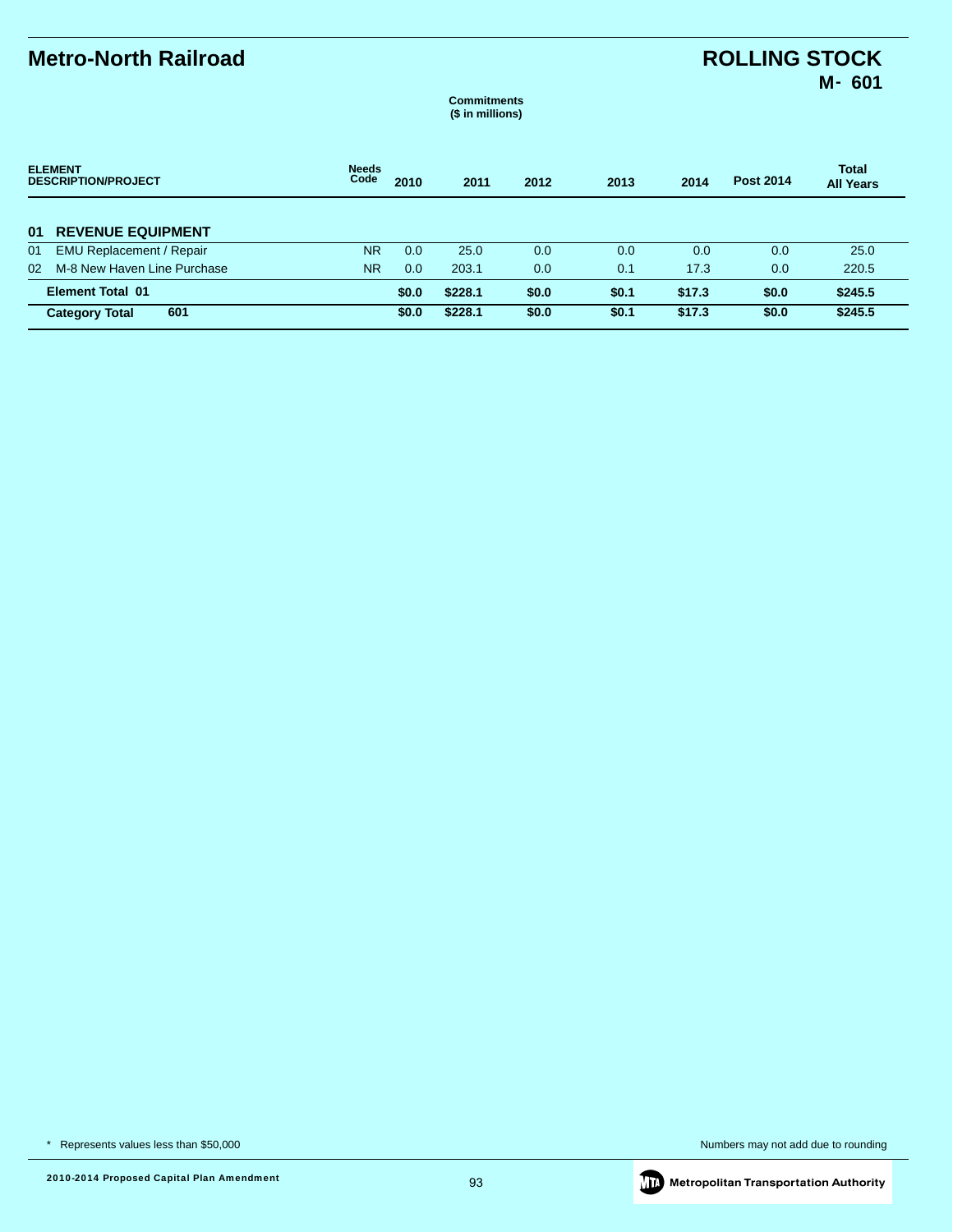**Metro-North Railroad STATIONS**

**M - 602**

**Commitments (\$ in millions)**

|    | <b>Needs</b><br><b>ELEMENT</b><br>Code<br><b>DESCRIPTION/PROJECT</b> |                | 2010  | 2011  | 2012   | 2013   | 2014    | <b>Post 2014</b> | <b>Total</b><br><b>All Years</b> |
|----|----------------------------------------------------------------------|----------------|-------|-------|--------|--------|---------|------------------|----------------------------------|
| 01 | <b>GRAND CENTRAL TERMINAL</b>                                        |                |       |       |        |        |         |                  |                                  |
| 01 | <b>GCT Trainshed / Park Avenue Tunnel Structure</b>                  | <b>NR</b>      | 0.0   | 5.7   | 3.0    | 2.6    | 17.8    | 0.0              | 29.0                             |
| 02 | Park Avenue Tunnel Renewal                                           | <b>NR</b>      | 0.0   | 0.0   | 8.1    | 0.0    | 0.0     | 0.0              | 8.1                              |
| 05 | <b>GCT Leaks Remediation</b>                                         | <b>SGR</b>     | 0.0   | 0.0   | 0.0    | 18.6   | 0.0     | 0.0              | 18.6                             |
| 06 | <b>GCT Elevator Renewal - Phase 4</b>                                | <b>NR</b>      | 0.0   | 0.0   | 1.2    | 0.0    | 6.3     | 0.0              | 7.5                              |
| 08 | <b>GCT Utilities</b>                                                 | <b>NR</b>      | 0.0   | 0.0   | 1.0    | 1.5    | 24.9    | 0.0              | 27.4                             |
| 09 | <b>Customer Communications - GCT</b>                                 | <b>NR</b>      | 0.0   | 0.0   | 0.0    | 0.0    | 2.0     | 0.0              | 2.0                              |
| 10 | <b>GCT Recycling Facility</b>                                        | <b>SI</b>      | 0.0   | 0.0   | 0.0    | 1.1    | 0.0     | 0.0              | 1.1                              |
|    | <b>Element Total 01</b>                                              |                | \$0.0 | \$5.7 | \$13.4 | \$23.8 | \$51.0  | \$0.0            | \$93.8                           |
| 02 | <b>OUTLYING STATIONS</b>                                             |                |       |       |        |        |         |                  |                                  |
| 01 | Poughkeepsie Station Building                                        | <b>NR</b>      | 0.0   | 0.0   | 0.6    | 0.8    | 0.0     | 0.0              | 1.4                              |
| 02 | <b>Fordham Station Improvements</b>                                  | <b>NR</b>      | 0.0   | 0.0   | 0.0    | 12.4   | 0.6     | 0.0              | 13.0                             |
| 03 | <b>Harlem Line Station Renewal</b>                                   | <b>NR</b>      | 0.0   | 0.0   | 0.1    | 2.2    | 23.5    | 0.0              | 25.8                             |
| 04 | Station Building Renewal / Net Lease                                 | N <sub>R</sub> | 0.0   | 0.0   | 0.1    | 4.9    | 0.0     | 0.0              | 4.9                              |
| 06 | New Haven Line Stations - Phase II                                   | N <sub>R</sub> | 0.0   | 0.5   | 35.2   | 0.5    | 0.0     | 0.0              | 36.3                             |
| 08 | <b>Customer Communication/Connectivity Improvements</b>              | <b>NR</b>      | 0.0   | 0.0   | 0.0    | 0.0    | 48.1    | 0.0              | 48.1                             |
|    | <b>Element Total 02</b>                                              |                | \$0.0 | \$0.5 | \$36.0 | \$20.9 | \$72.2  | \$0.0            | \$129.6                          |
| 03 | <b>PARKING</b>                                                       |                |       |       |        |        |         |                  |                                  |
| 02 | <b>Strategic Facilities</b>                                          | SI             | 0.0   | 0.1   | 0.0    | 0.0    | 16.5    | 0.0              | 16.6                             |
|    | <b>Element Total 03</b>                                              |                | \$0.0 | \$0.1 | \$0.0  | \$0.0  | \$16.5  | \$0.0            | \$16.6                           |
|    | <b>Category Total</b><br>602                                         |                | \$0.0 | \$6.2 | \$49.4 | \$44.7 | \$139.7 | \$0.0            | \$239.9                          |
|    |                                                                      |                |       |       |        |        |         |                  |                                  |

\* Represents values less than \$50,000 Numbers may not add due to rounding not add due to rounding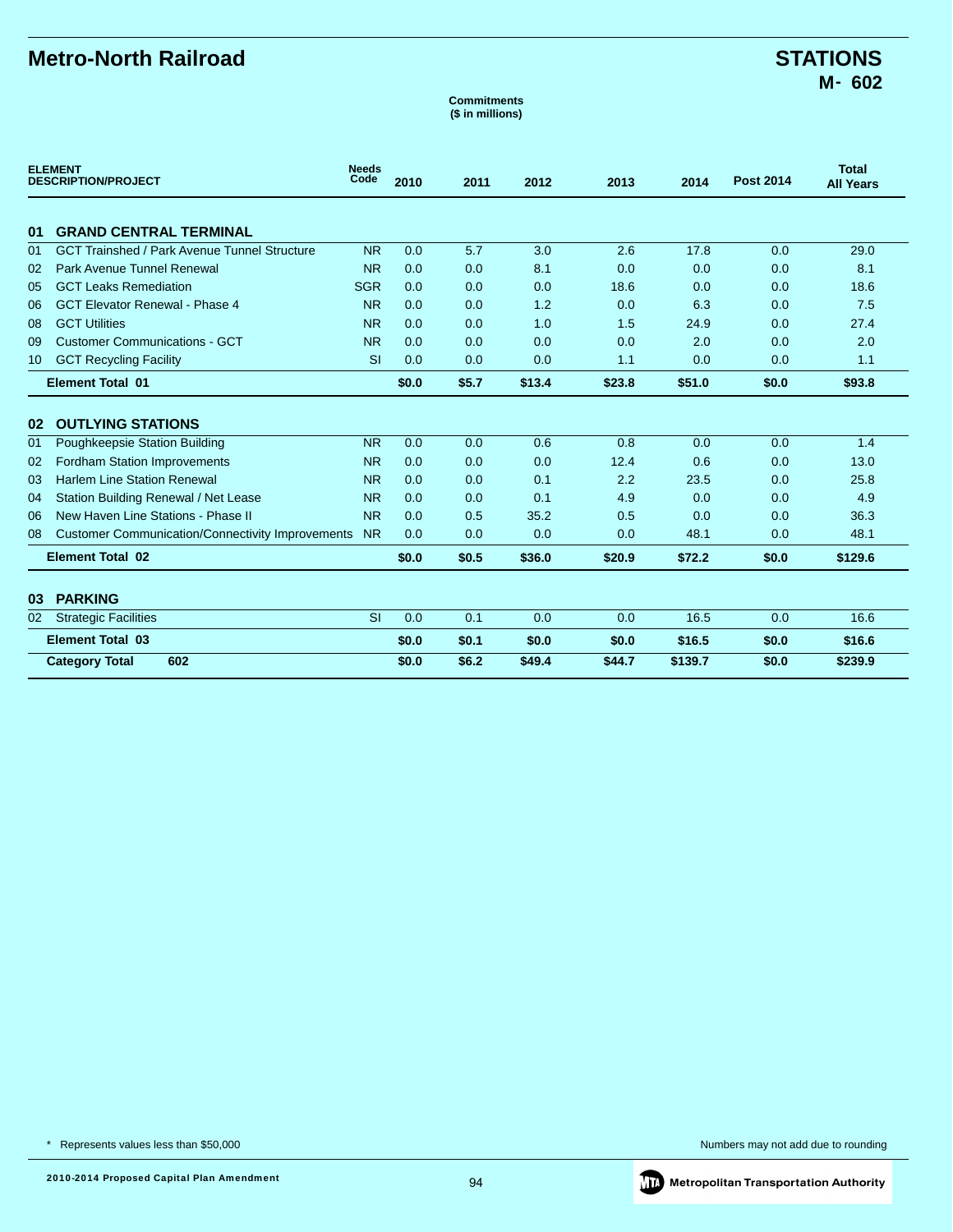### **Metro-North Railroad TRACK AND STRUCTURES**

**M - 603**

**Commitments** 

**(\$ in millions)**

|                   | <b>ELEMENT</b><br><b>DESCRIPTION/PROJECT</b>        |            | 2010   | 2011   | 2012   | 2013   | 2014   | <b>Post 2014</b> | <b>Total</b><br><b>All Years</b> |
|-------------------|-----------------------------------------------------|------------|--------|--------|--------|--------|--------|------------------|----------------------------------|
|                   |                                                     |            |        |        |        |        |        |                  |                                  |
| 01                | <b>TRACK</b>                                        |            |        |        |        |        |        |                  |                                  |
| 01                | 2010 Cyclical Track Program                         | <b>NR</b>  | 12.9   | 0.1    | 0.0    | 0.0    | 0.0    | 0.0              | 13.0                             |
| 02                | Turnouts: Mainline / High Speed                     | <b>NR</b>  | 9.7    | 10.9   | 19.5   | 10.1   | 14.7   | 0.0              | 64.9                             |
| 03                | <b>GCT Turnout / Switch Renewal</b>                 | <b>NR</b>  | 2.8    | 1.2    | 3.5    | 3.5    | 2.6    | 0.0              | 13.6                             |
| 04                | Turnouts: Yards / Sidings                           | <b>NR</b>  | 1.0    | 1.2    | 0.6    | 0.8    | 0.8    | 0.0              | 4.4                              |
| 05                | Maintenance of Way Equipment / Rolling Stock        | <b>NR</b>  | 0.0    | 0.0    | 0.0    | 0.0    | 2.0    | 0.0              | 2.0                              |
| 06                | <b>Cyclical Replacement of Insulated Joints</b>     | <b>NR</b>  | 0.0    | 0.5    | 1.3    | 0.0    | 0.0    | 0.0              | 1.7                              |
| 07                | <b>Rock Slope Remediation</b>                       | <b>SGR</b> | 0.3    | 1.7    | 5.0    | 0.0    | 0.0    | 0.0              | 7.0                              |
| 08                | Drainage and Undercutting                           | <b>NR</b>  | 0.0    | 0.0    | 2.3    | 7.7    | 0.0    | 0.0              | 10.0                             |
| 09                | <b>Rebuild Retaining Walls</b>                      | <b>NR</b>  | 0.1    | 0.7    | 8.0    | 0.0    | 0.0    | 0.0              | 8.9                              |
| 11                | 2011 Cyclical Track Program                         | <b>NR</b>  | 0.0    | 12.4   | 0.0    | 0.0    | 0.0    | 0.0              | 12.4                             |
| 12                | 2012 Cyclical Track Program                         | <b>NR</b>  | 0.0    | 0.0    | 12.6   | 0.0    | 0.0    | 0.0              | 12.6                             |
| 13                | 2013 Cyclical Track Program                         | <b>NR</b>  | 0.0    | 0.0    | 0.0    | 12.7   | 0.0    | 0.0              | 12.7                             |
| 14                | 2014 Cyclical Track Program                         | <b>NR</b>  | 0.0    | 0.0    | 0.0    | 0.0    | 13.6   | 0.0              | 13.6                             |
|                   | <b>Element Total 01</b>                             |            | \$26.7 | \$28.8 | \$52.8 | \$34.8 | \$33.7 | \$0.0            | \$176.8                          |
|                   |                                                     |            |        |        |        |        |        |                  |                                  |
| 02                | <b>STRUCTURES</b>                                   |            |        |        |        |        |        |                  |                                  |
| 01                | Replace Timbers Undergrade Bridges                  | <b>NR</b>  | 0.1    | 2.3    | 0.0    | 1.3    | 0.0    | 0.0              | 3.7                              |
| 02 <sub>2</sub>   | Renew / Replace Railtop Culverts                    | <b>NR</b>  | 1.6    | 0.1    | 0.0    | 0.0    | 0.7    | 0.0              | 2.4                              |
| 03                | Right-of-Way Fencing                                | <b>NR</b>  | 0.1    | 0.2    | 0.0    | 0.0    | 0.0    | 0.0              | 0.3                              |
| 04                | DC Substation / Signal House                        | <b>NR</b>  | 0.4    | 0.4    | 0.0    | 0.0    | 0.7    | 0.0              | 1.4                              |
| 05                | <b>Bridge Walkways Installation</b>                 | <b>NR</b>  | 0.1    | 0.4    | 0.0    | 0.5    | 0.0    | 0.0              | 0.9                              |
| 06                | <b>Remove Obsolete Facilities</b>                   | <b>NR</b>  | 0.5    | 0.5    | 0.0    | 0.7    | 1.4    | 0.0              | 3.0                              |
| 09                | <b>Employee Welfare and Storage Facilities</b>      | <b>NR</b>  | 0.0    | 2.3    | 0.7    | 0.0    | 7.0    | 0.0              | 10.0                             |
| 10                | Replace / Repair Undergrade Bridges                 | <b>SGR</b> | 0.0    | 2.8    | 11.7   | 3.5    | 0.7    | 3.0              | 21.7                             |
| 11                | Harlem River Lift Bridge Cable                      | <b>NR</b>  | 0.0    | 0.7    | 1.2    | 8.6    | 0.0    | 0.0              | 10.5                             |
| $12 \overline{ }$ | Overhead Bridge Program - East of Hudson            | <b>SGR</b> | 0.9    | 0.0    | 0.0    | 0.4    | 15.9   | 0.0              | 17.1                             |
| 13                | Catenary Painting/Rehabilitate Catenary Structures  | <b>NR</b>  | 0.0    | 0.0    | 3.3    | 0.2    | 0.0    | 0.0              | 3.5                              |
| 14                | Park Avenue Viaduct Direct Fixation                 | <b>NR</b>  | 0.0    | 0.0    | 0.0    | 1.8    | 0.0    | 0.0              | 1.8                              |
|                   | <b>Element Total 02</b>                             |            | \$3.6  | \$9.6  | \$16.9 | \$16.9 | \$26.3 | \$3.0            | \$76.3                           |
| 03                | <b>WEST OF HUDSON INFRASTRUCTURE</b>                |            |        |        |        |        |        |                  |                                  |
| 01                | West of Hudson Track Program                        | <b>NR</b>  | 3.9    | 1.8    | 7.3    | 4.5    | 3.6    | 0.0              | 21.2                             |
|                   |                                                     |            |        |        |        |        |        |                  |                                  |
| 02                | West of Hudson Improvements                         | <b>NR</b>  | 0.7    | 0.7    | 0.7    | 0.0    | 0.0    | 0.0              | 2.1                              |
| 03                | Moodna / Woodbury Viaducts                          | <b>SGR</b> | 0.2    | 5.9    | 0.8    | 3.1    | 0.0    | 0.0              | 10.0                             |
| 04                | <b>Otisville Tunnel Renewal</b>                     | <b>SGR</b> | 0.0    | 0.0    | 3.7    | 0.0    | 0.0    | 0.0              | 3.7                              |
| 05                | West of Hudson Replace/Renew Undergrade Bridges SGR |            | 0.0    | 1.8    | 1.0    | 1.1    | 7.1    | 0.0              | 10.9                             |
|                   | <b>Element Total 03</b>                             |            | \$4.8  | \$10.2 | \$13.5 | \$8.7  | \$10.7 | \$0.0            | \$47.9                           |
|                   | 603<br><b>Category Total</b>                        |            | \$35.1 | \$48.6 | \$83.2 | \$60.4 | \$70.7 | \$3.0            | \$301.0                          |

\* Represents values less than \$50,000 Numbers may not add due to rounding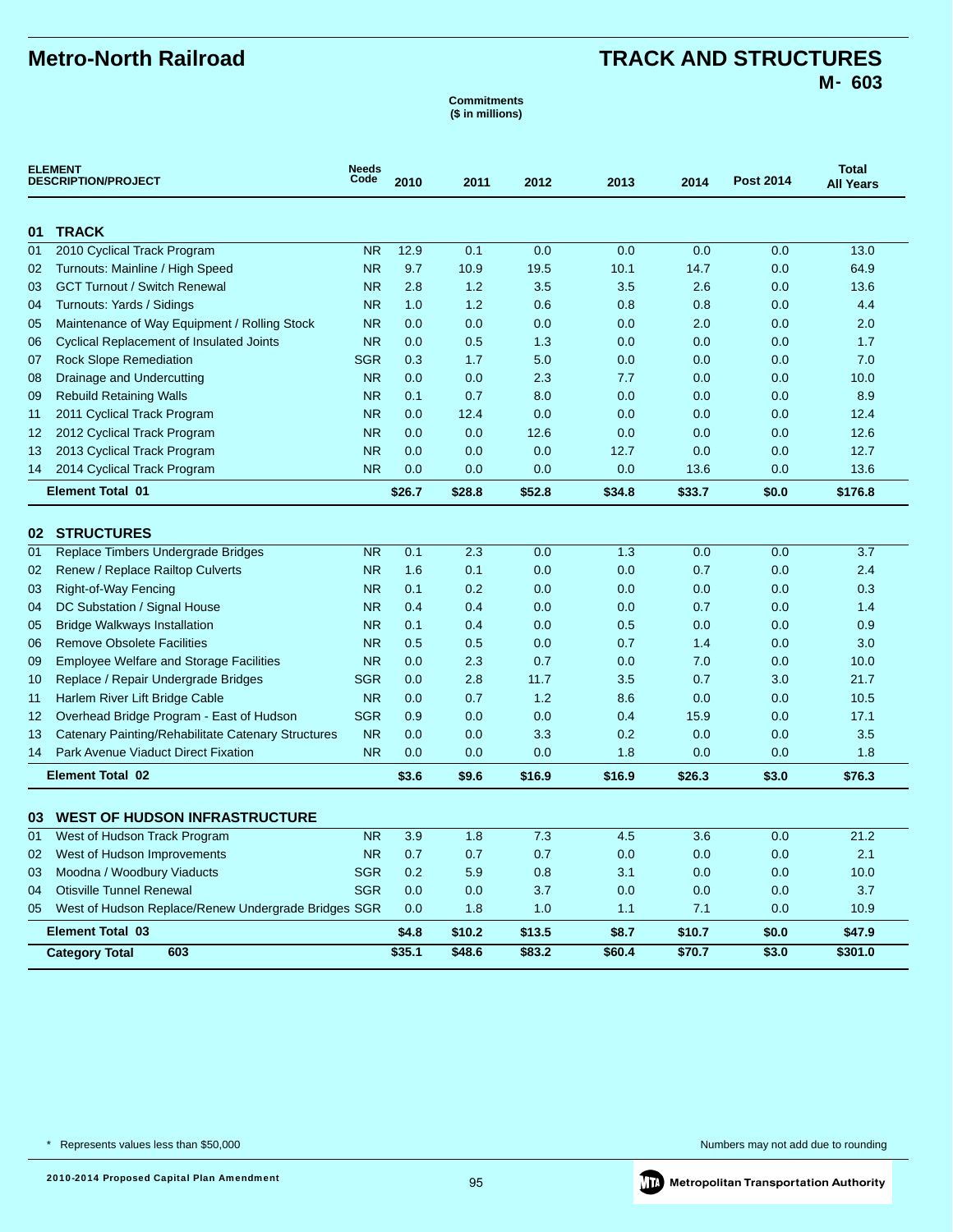### **Metro-North Railroad COMMUNICATIONS AND SIGNALS**

**M - 604**

**Commitments** 

**(\$ in millions)**

|     | <b>ELEMENT</b><br><b>DESCRIPTION/PROJECT</b>        |                | 2010  | 2011   | 2012   | 2013   | 2014    | <b>Post 2014</b> | <b>Total</b><br><b>All Years</b> |
|-----|-----------------------------------------------------|----------------|-------|--------|--------|--------|---------|------------------|----------------------------------|
| -01 | <b>COMMUNICATIONS AND SIGNALS</b>                   |                |       |        |        |        |         |                  |                                  |
| 01  | <b>Positive Train Control</b>                       | <b>SI</b>      | 0.7   | 7.8    | 5.2    | 60.6   | 112.7   | 0.0              | 187.1                            |
| 02  | West of Hudson Signal Improvements                  | <b>SI</b>      | 0.0   | 0.0    | 53.1   | 2.3    | 12.2    | 0.0              | 67.6                             |
| 03  | Replace Fiber / Communication & Signals Cables      | N <sub>R</sub> | 0.1   | 0.9    | 0.4    | 3.5    | 0.0     | 0.0              | 4.9                              |
| 04  | Replace Field Code System - Mott Haven              | N <sub>R</sub> | 0.0   | 0.2    | 0.6    | 1.0    | 0.0     | 0.0              | 1.8                              |
| 05  | Crossing Upgrades - Phase 2                         | N <sub>R</sub> | 0.2   | 0.1    | 0.8    | 0.0    | 0.0     | 0.0              | 1.0                              |
| 06  | Centralized Train Control / SCADA Intrusion Testing | N <sub>R</sub> | 0.0   | 0.0    | 0.0    | 0.7    | 0.0     | 0.0              | 0.7                              |
| 07  | Refurbish / Replace Electrical Switch Machine       | <b>NR</b>      | 0.1   | 0.1    | 0.0    | 0.0    | 0.0     | 0.0              | 0.2                              |
| 08  | Design / Replace Harlem and Hudson Track Relays     | N <sub>R</sub> | 0.0   | 0.1    | 0.3    | 0.1    | 0.0     | 0.0              | 0.4                              |
| 09  | Replace High Cycle Relays                           | N <sub>R</sub> | 0.1   | 0.1    | 0.0    | 0.1    | 0.2     | 0.0              | 0.6                              |
| 11  | <b>PBX Equipment Upgrade</b>                        | <b>NR</b>      | 0.0   | 0.2    | 2.0    | 0.1    | 1.4     | 0.0              | 3.7                              |
| 13  | Rolling Stock Radios and PA Equipment               | N <sub>R</sub> | 0.0   | 0.2    | 0.1    | 0.0    | 0.0     | 0.0              | 0.3                              |
| 14  | Radio Base Station Replacement                      | <b>NR</b>      | 0.3   | 0.5    | 0.0    | 0.0    | 0.0     | 0.0              | 0.8                              |
| 16  | Radio Frequency Rebanding                           | N <sub>R</sub> | 1.0   | 0.2    | 0.7    | 0.0    | 0.0     | 0.0              | 1.8                              |
| 17  | <b>NHL Signal Improvements</b>                      | NR.            | 0.0   | 0.0    | 0.0    | 2.5    | 0.0     | 0.0              | 2.5                              |
|     | <b>Element Total 01</b>                             |                | \$2.4 | \$10.3 | \$63.1 | \$71.0 | \$126.5 | \$0.0            | \$273.4                          |
|     | <b>Category Total</b><br>604                        |                | \$2.4 | \$10.3 | \$63.1 | \$71.0 | \$126.5 | \$0.0            | \$273.4                          |

\* Represents values less than \$50,000 Numbers may not add due to rounding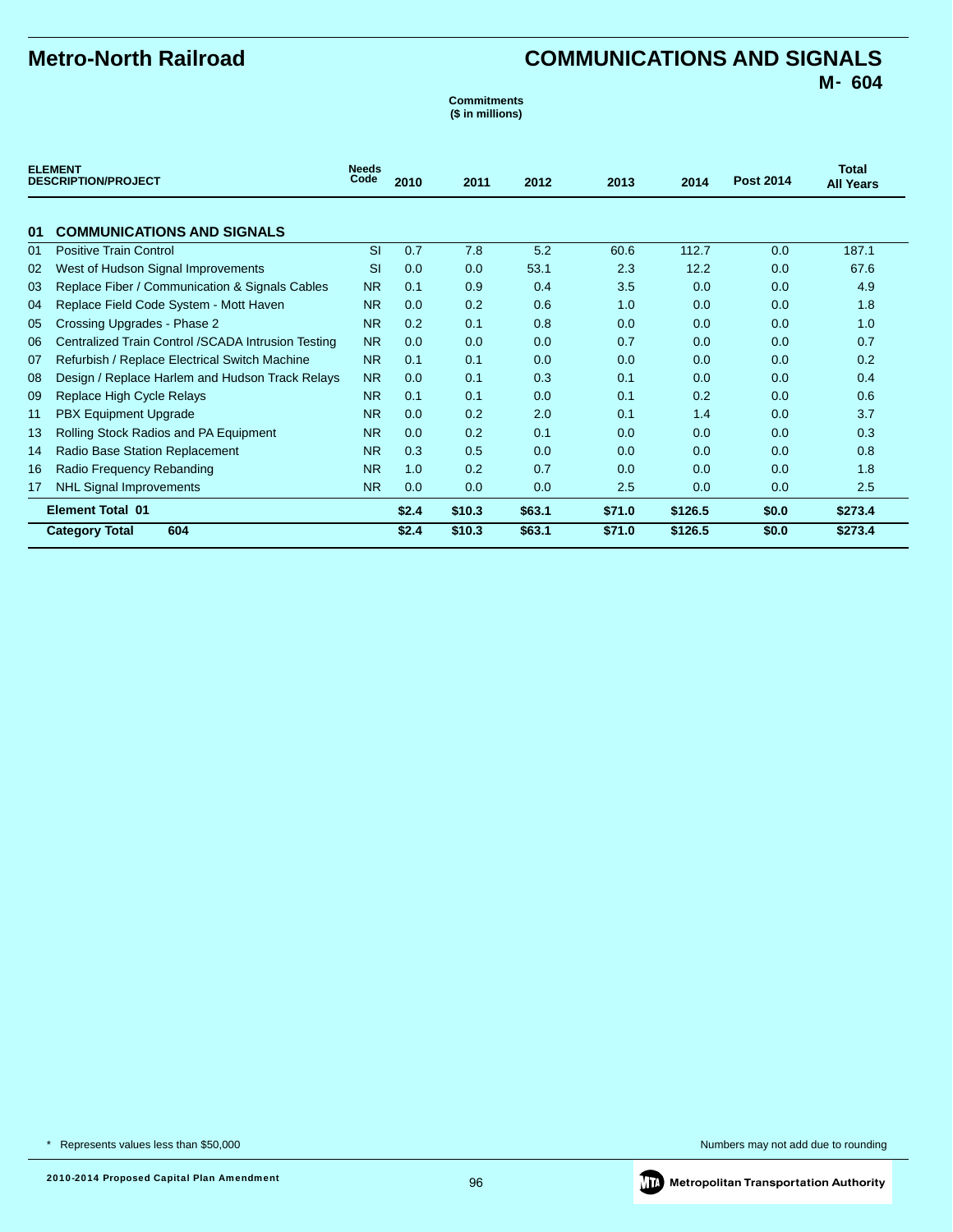**Metro-North Railroad POWER**

**M - 605**

#### **Commitments (\$ in millions)**

|    | <b>ELEMENT</b><br><b>DESCRIPTION/PROJECT</b>       |                | 2010  | 2011   | 2012   | 2013   | 2014  | <b>Post 2014</b> | <b>Total</b><br><b>All Years</b> |
|----|----------------------------------------------------|----------------|-------|--------|--------|--------|-------|------------------|----------------------------------|
| 01 | <b>POWER</b>                                       |                |       |        |        |        |       |                  |                                  |
| 01 | Substation Bridge 23 - Construction                | N <sub>R</sub> | 0.0   | 6.9    | 23.6   | 0.0    | 0.0   | 0.0              | 30.5                             |
| 02 | Renewal Harlem & Hudson Substations-Construction   | <b>NR</b>      | 0.3   | 4.5    | 3.3    | 0.0    | 0.0   | 0.0              | 8.0                              |
| 03 | Harlem & Hudson Lines Power Improvements           | <b>SGR</b>     | 0.0   | 0.0    | 2.3    | 31.4   | 2.0   | 0.0              | 35.7                             |
| 04 | <b>Replace Motor Alternators</b>                   | N <sub>R</sub> | 0.0   | 0.0    | 0.1    | 1.7    | 6.2   | 0.0              | 8.0                              |
| 05 | <b>Replace Substation Batteries</b>                | N <sub>R</sub> | 0.0   | 0.4    | 0.0    | 0.0    | 0.0   | 0.0              | 0.4                              |
| 07 | Harlem River Lift Bridge Breaker Houses / Controls | N <sub>R</sub> | 0.0   | 0.0    | 4.3    | 10.5   | 0.0   | 0.0              | 14.9                             |
| 08 | Replace 3rd Rail Sectionalizing Switches           | N <sub>R</sub> | 0.0   | 1.3    | 0.0    | 0.0    | 0.0   | 0.0              | 1.3                              |
| 09 | Replace 3rd Rail Brackets - Park Avenue Tunnel     | N <sub>R</sub> | 0.0   | 0.1    | 0.0    | 5.8    | 0.0   | 0.0              | 5.9                              |
|    | <b>Element Total 01</b>                            |                | \$0.3 | \$13.2 | \$33.6 | \$49.5 | \$8.2 | \$0.0            | \$104.7                          |
|    | 605<br><b>Category Total</b>                       |                | \$0.3 | \$13.2 | \$33.6 | \$49.5 | \$8.2 | \$0.0            | \$104.7                          |

\* Represents values less than \$50,000 Numbers may not add due to rounding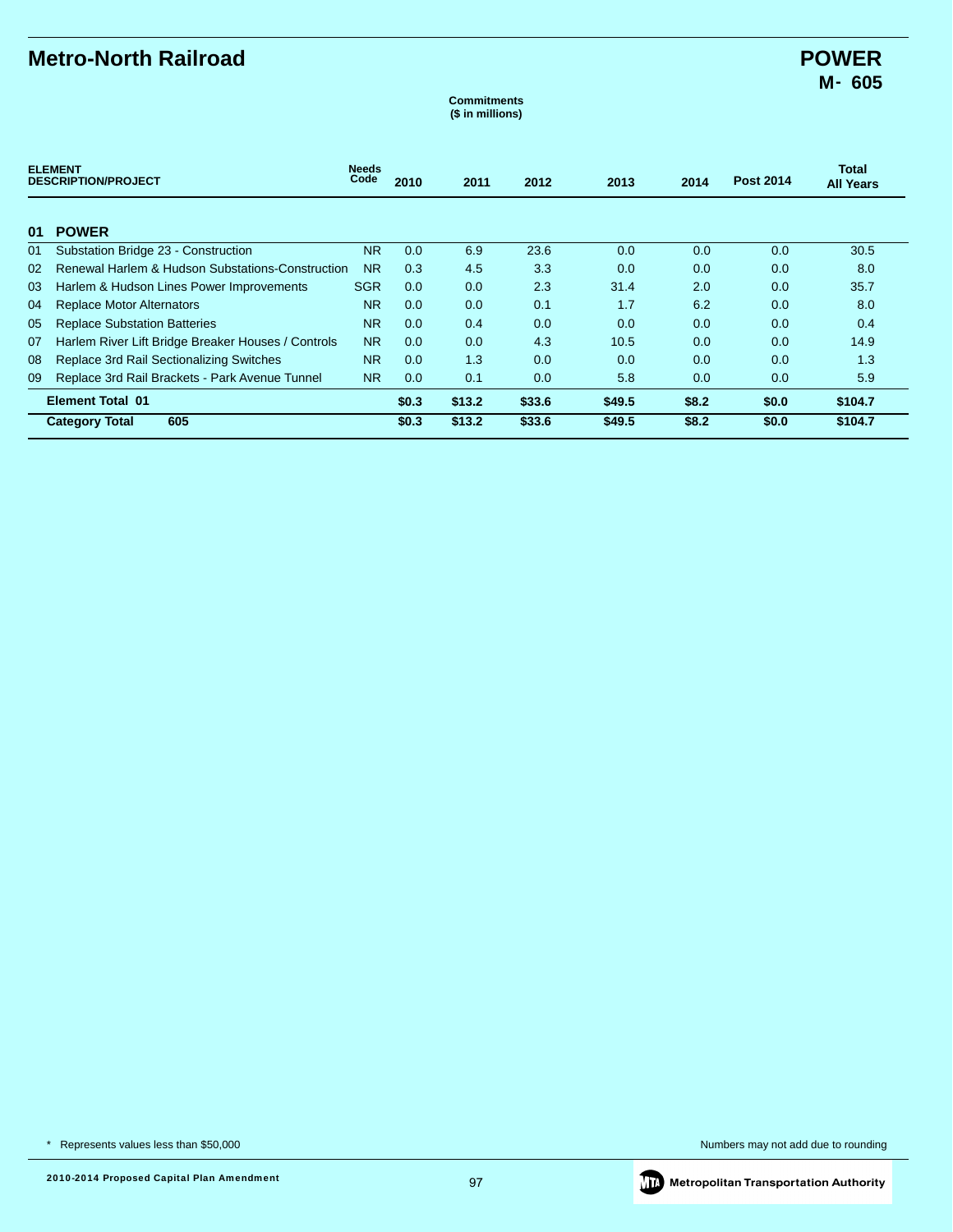## **Metro-North Railroad SHOPS AND YARDS**

**M - 606**

**Commitments (\$ in millions)**

|                 | <b>ELEMENT</b><br><b>DESCRIPTION/PROJECT</b> | <b>Needs</b><br>Code | 2010  | 2011   | 2012  | 2013  | 2014    | <b>Post 2014</b> | <b>Total</b><br><b>All Years</b> |
|-----------------|----------------------------------------------|----------------------|-------|--------|-------|-------|---------|------------------|----------------------------------|
|                 | 01 SHOPS AND YARDS                           |                      |       |        |       |       |         |                  |                                  |
| 01              | Harmon Shop Improvements                     | <b>SGR</b>           | 0.0   | 14.3   | 6.7   | 3.5   | 265.3   | 0.0              | 289.8                            |
| 03 <sub>o</sub> | Other Shops / Yards Renewal                  | N <sub>R</sub>       | 0.0   | 0.0    | 0.0   | 0.0   | 13.3    | 0.0              | 13.3                             |
|                 | <b>Element Total 01</b>                      |                      | \$0.0 | \$14.3 | \$6.7 | \$3.5 | \$278.6 | \$0.0            | \$303.1                          |
|                 | 606<br><b>Category Total</b>                 |                      | \$0.0 | \$14.3 | \$6.7 | \$3.5 | \$278.6 | \$0.0            | \$303.1                          |

\* Represents values less than \$50,000 Numbers may not add due to rounding

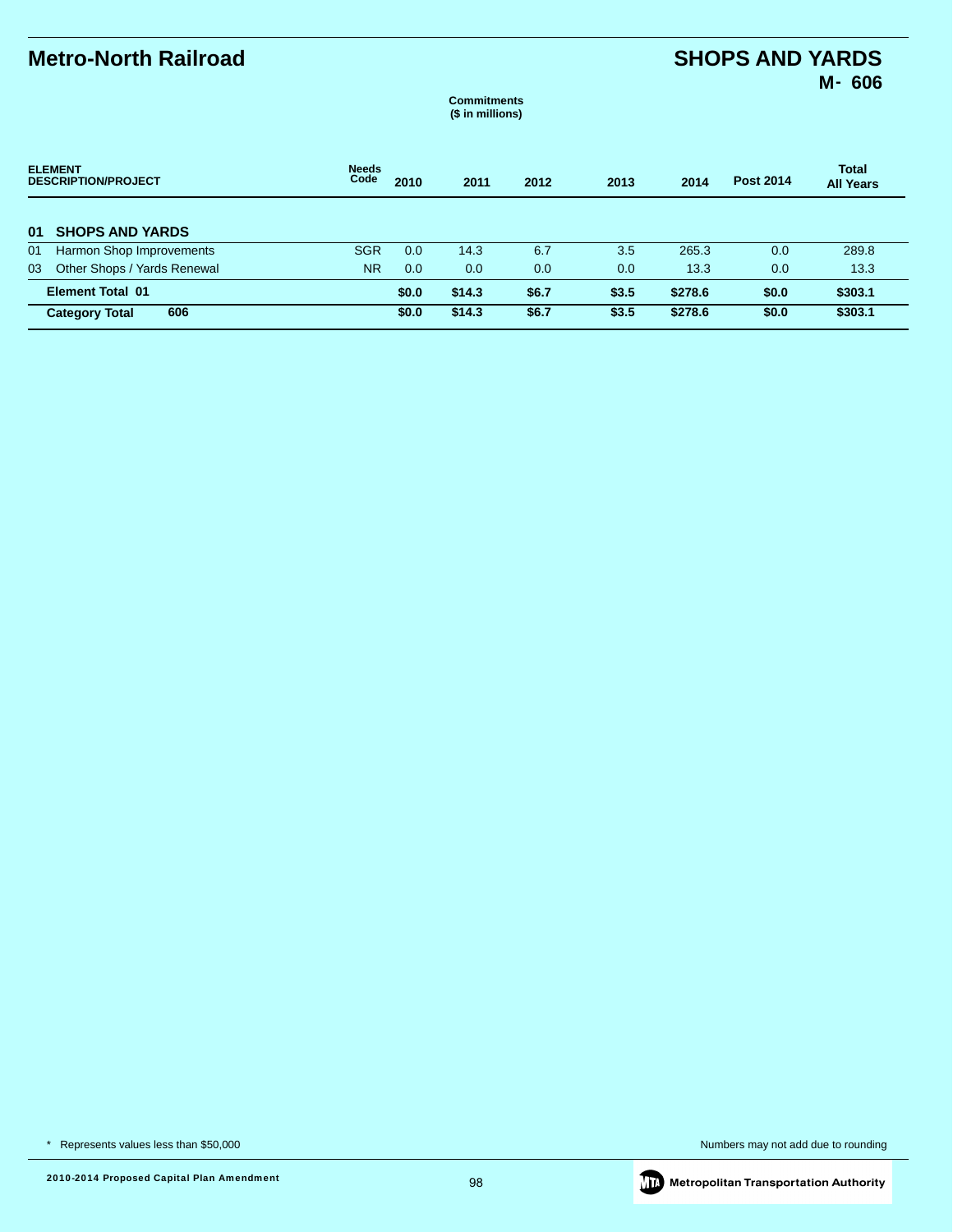#### **Metro-North Railroad MISCELLANEOUS**

**M - 608**

**Commitments** 

|  | Communents       |  |
|--|------------------|--|
|  | (\$ in millions) |  |

| <b>ELEMENT</b><br><b>DESCRIPTION/PROJECT</b> |                                         | <b>Needs</b><br>Code | 2010   | 2011    | 2012    | 2013    | 2014    | <b>Post 2014</b> | <b>Total</b><br><b>All Years</b> |
|----------------------------------------------|-----------------------------------------|----------------------|--------|---------|---------|---------|---------|------------------|----------------------------------|
| 01                                           | <b>MISCELLANEOUS</b>                    |                      |        |         |         |         |         |                  |                                  |
| 01                                           | Systemwide Lead / Asbestos Abatement    | <b>SGR</b>           | 0.0    | 0.0     | 0.0     | 0.5     | 0.0     | 0.0              | 0.5                              |
| 02                                           | <b>Environmental Remediation</b>        | <b>SGR</b>           | 0.0    | 0.2     | 0.0     | 0.0     | 0.0     | 0.0              | 0.2                              |
| 03                                           | <b>Railroad Protective Liability</b>    |                      | 0.0    | 0.2     | 0.1     | 0.8     | 3.0     | 0.0              | 4.2                              |
| 04                                           | Independent Engineer                    |                      | 0.0    | 1.0     | 1.0     | 3.4     | 1.4     | 0.0              | 6.7                              |
| 05                                           | <b>Mentoring Program Administration</b> |                      | 0.0    | 0.0     | 0.0     | 0.8     | 0.0     | 0.0              | 0.8                              |
| 06                                           | Program Administration                  |                      | 6.2    | 4.9     | 5.8     | 7.6     | 8.0     | 0.0              | 32.6                             |
| 07                                           | Program Scope Development               |                      | 1.9    | 2.0     | 2.2     | 2.3     | 2.3     | 0.0              | 10.7                             |
| 08                                           | OCIP - Insurance                        |                      | 0.0    | 0.0     | 15.5    | 0.0     | 0.0     | 0.0              | 15.5                             |
| 09                                           | <b>Systemwide Security Initiatives</b>  | <b>SI</b>            | 0.0    | 0.0     | 0.0     | 5.0     | 0.0     | 0.0              | 5.0                              |
|                                              | <b>Element Total 01</b>                 |                      | \$8.2  | \$8.2   | \$24.6  | \$20.5  | \$14.7  | \$0.0            | \$76.2                           |
|                                              | 608<br><b>Category Total</b>            |                      | \$8.2  | \$8.2   | \$24.6  | \$20.5  | \$14.7  | \$0.0            | \$76.2                           |
|                                              | <b>TOTAL</b>                            |                      | \$46.0 | \$329.0 | \$260.6 | \$249.6 | \$655.7 | \$3.0            | \$1,543.8                        |

\* Represents values less than \$50,000 Numbers may not add due to rounding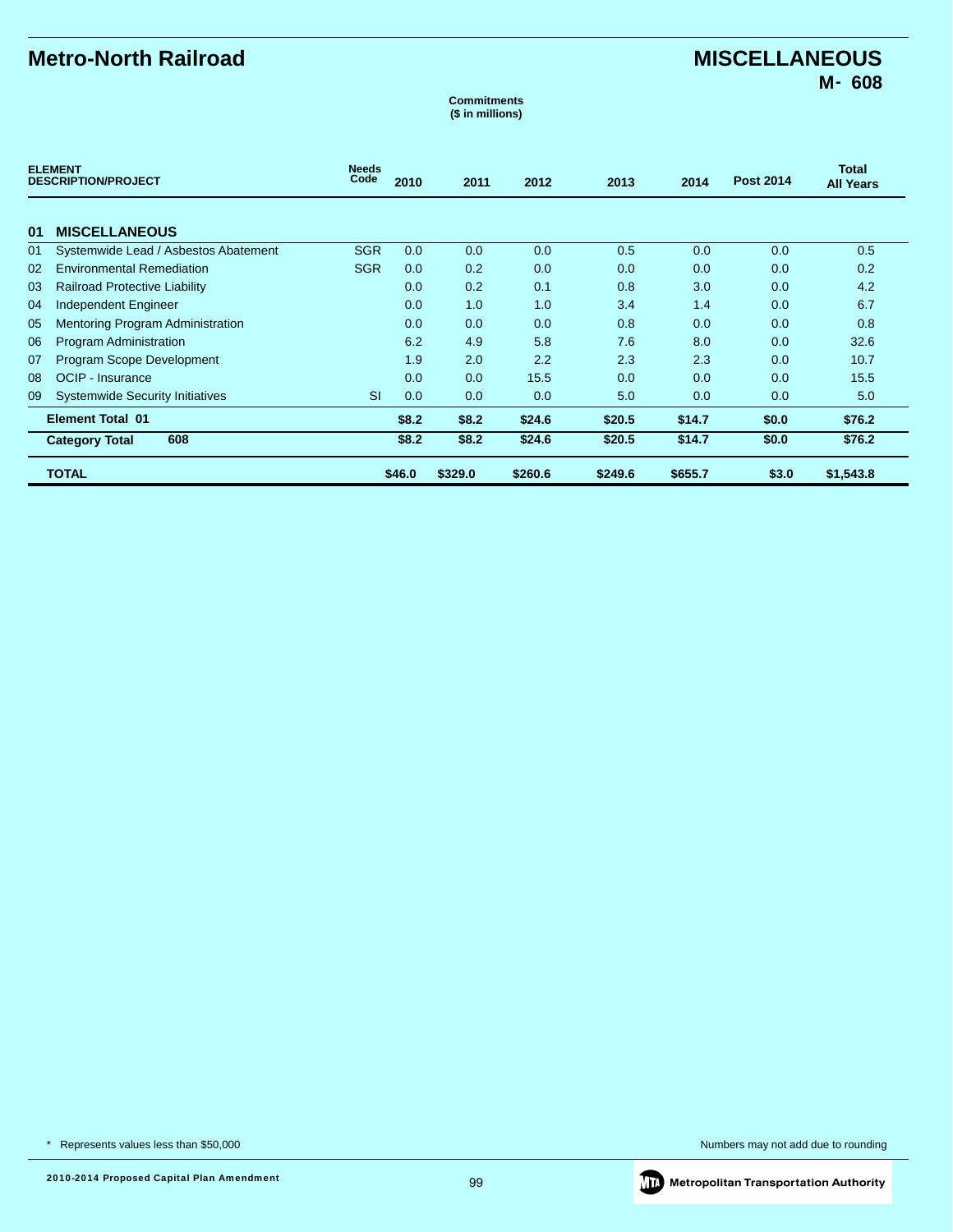## **CRR AGENCY SUMMARY**

**Commitments (\$ in millions)**

| <b>AGENCY</b>                              |                | 2010    | 2011    | 2012    | 2013      | 2014      | <b>Post 2014</b> | <b>Total</b><br><b>All Years</b> |
|--------------------------------------------|----------------|---------|---------|---------|-----------|-----------|------------------|----------------------------------|
| <b>TOTAL LIRR</b>                          | <b>PROGRAM</b> | \$161.2 | \$168.6 | \$248.2 | \$757.2   | \$690.3   | \$288.3          | \$2,313.8                        |
| <b>TOTAL MNR</b>                           | <b>PROGRAM</b> | \$46.0  | \$329.0 | \$260.6 | \$249.6   | \$655.7   | \$3.0            | \$1,543.8                        |
| <b>TOTAL</b>                               |                | \$207.2 | \$497.5 | \$508.8 | \$1,006.8 | \$1,346.0 | \$291.3          | \$3,857.6                        |
| <b>TOTAL MTA</b><br><b>CAPITAL PROGRAM</b> |                | \$207.2 | \$497.5 | \$508.8 | \$1,006.8 | \$1,346.0 | \$291.3          | \$3,857.6                        |

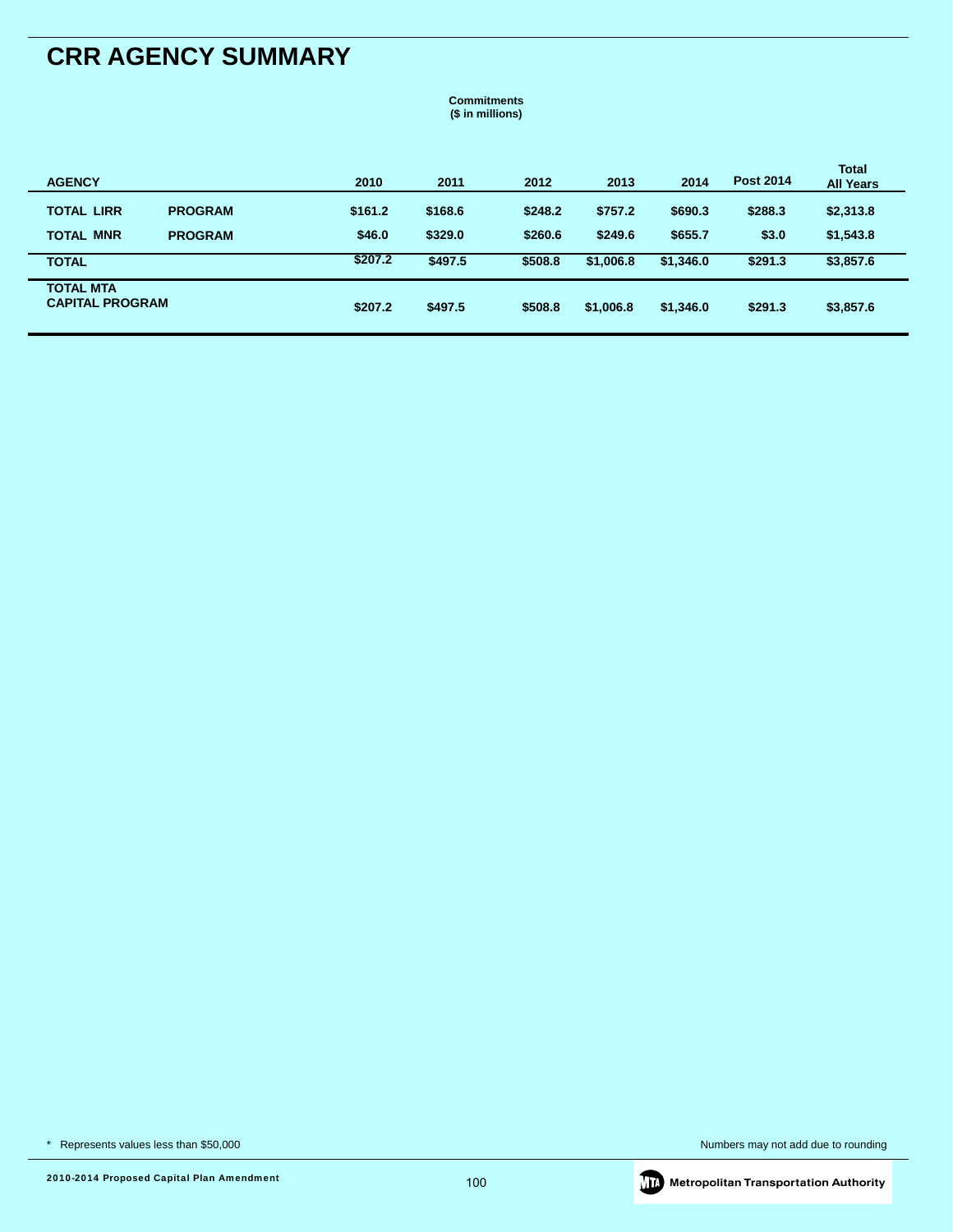#### **MTA Bus Company <b>BUS COMPANY PROJECTS U - 603**

**Commitments** 

**(\$ in millions)**

|    | <b>ELEMENT</b><br><b>DESCRIPTION/PROJECT</b>       |                | 2010  | 2011   | 2012   | 2013   | 2014    | <b>Post 2014</b> | <b>Total</b><br><b>All Years</b> |
|----|----------------------------------------------------|----------------|-------|--------|--------|--------|---------|------------------|----------------------------------|
| 02 | <b>BUS COMPANY PROJECTS</b>                        |                |       |        |        |        |         |                  |                                  |
| 01 | Project Administration & Engineering Support Svcs. |                | 0.0   | 0.0    | 0.0    | 4.1    | 13.3    | 0.0              | 17.4                             |
| 04 | <b>Security Improvements</b>                       | SI             | 0.0   | 0.0    | 0.0    | 5.4    | 0.0     | 0.0              | 5.4                              |
| 05 | Depot Equipment                                    | <b>SGR</b>     | 0.0   | 0.0    | 0.0    | 3.3    | 11.7    | 0.0              | 15.0                             |
| 07 | New Elevator at College Point Depot                | <b>SGR</b>     | 0.0   | 0.0    | 0.0    | 0.0    | 2.2     | 0.0              | 2.2                              |
| 08 | New Apron at JFK Depot                             | <b>SGR</b>     | 0.0   | 0.0    | 0.0    | 6.5    | 0.0     | 0.0              | 6.5                              |
| 10 | 5 New Bus Washers Spring Creek                     | <b>SGR</b>     | 0.0   | 0.0    | 0.0    | 0.0    | 6.5     | 0.0              | 6.5                              |
| 11 | <b>New HVAC Spring Creek</b>                       | <b>SGR</b>     | 0.0   | 0.0    | 0.0    | 0.0    | 6.5     | 0.0              | 6.5                              |
| 12 | <b>CNG Upgrade/Conversion Spring Creek</b>         | <b>SGR</b>     | 0.0   | 0.0    | 0.0    | 0.0    | 5.0     | 0.0              | 5.0                              |
| 13 | Depot Modifc.for Articulated Buses: Baisley Pk     | <b>SGR</b>     | 0.0   | 0.0    | 0.0    | 0.0    | 6.1     | 0.0              | 6.1                              |
| 14 | Storeroom Expansion: Various Locations             | <b>SGR</b>     | 0.0   | 0.0    | 0.0    | 0.0    | 3.0     | 0.0              | 3.0                              |
| 15 | Purchase 79 CNG Standard Buses                     | <b>NR</b>      | 0.0   | 40.3   | 0.0    | 0.0    | 0.0     | 0.0              | 40.3                             |
| 16 | Purchase 89 CNG Standard Buses                     | <b>NR</b>      | 0.0   | 2.5    | 39.1   | 0.0    | 0.0     | 0.0              | 41.7                             |
| 17 | Purchase 45 Standard Buses                         | <b>NR</b>      | 0.0   | 0.0    | 0.0    | 23.8   | 0.0     | 0.0              | 23.8                             |
| 19 | <b>Purchase 75 Articulated Buses</b>               | N <sub>R</sub> | 0.0   | 0.0    | 0.0    | 0.0    | 61.6    | 0.0              | 61.6                             |
| 21 | <b>Design Management Services</b>                  |                | 0.0   | 0.0    | 0.0    | 2.1    | 6.6     | 0.0              | 8.7                              |
| 22 | <b>Construction Management Services</b>            |                | 0.0   | 0.0    | 0.0    | 2.1    | 6.6     | 0.0              | 8.7                              |
| 24 | <b>Bus Cameras</b>                                 | <b>NR</b>      | 0.0   | 0.0    | 2.2    | 0.0    | 0.0     | 0.0              | 2.2                              |
| 25 | <b>Bus Command Center</b>                          | <b>SI</b>      | 0.0   | 0.0    | 0.0    | 0.0    | 8.7     | 0.0              | 8.7                              |
| 26 | <b>Bus Radio System</b>                            | N <sub>R</sub> | 0.0   | 0.0    | 0.0    | 0.0    | 27.8    | 0.0              | 27.8                             |
|    | <b>Element Total 02</b>                            |                | \$0.0 | \$42.8 | \$41.3 | \$47.2 | \$165.7 | \$0.0            | \$297.0                          |
|    | <b>Category Total</b><br>603                       |                | \$0.0 | \$42.8 | \$41.3 | \$47.2 | \$165.7 | \$0.0            | \$297.0                          |
|    | <b>TOTAL</b>                                       |                | \$0.0 | \$42.8 | \$41.3 | \$47.2 | \$165.7 | \$0.0            | \$297.0                          |

101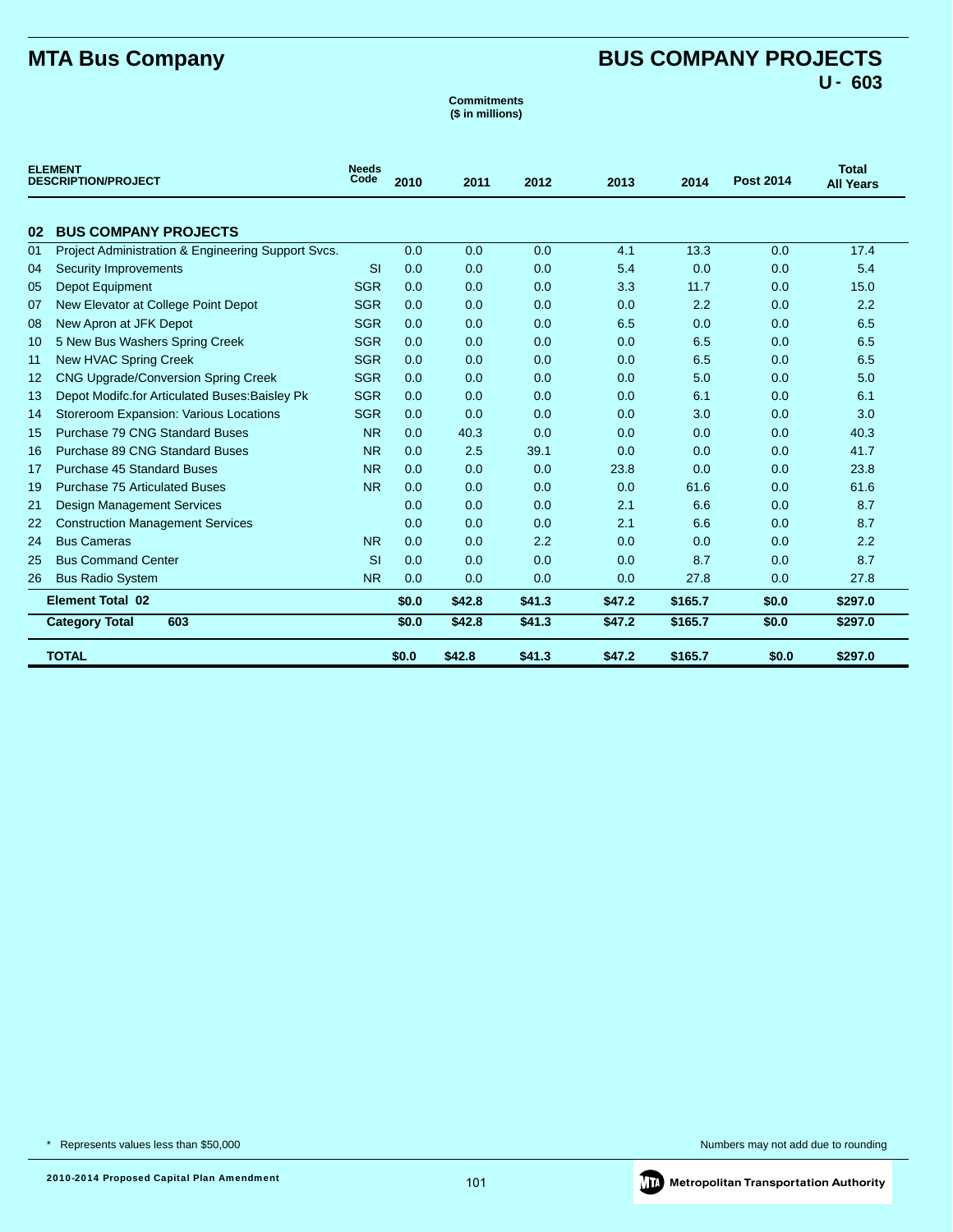#### **Security / Disaster Recovery <b>MTA POLICE DEPARTMENT E - 610**

**Commitments (\$ in millions)**

|                 | <b>ELEMENT</b><br><b>DESCRIPTION/PROJECT</b> | <b>Needs</b><br>Code | 2010  | 2011    | 2012    | 2013   | 2014   | <b>Post 2014</b> | <b>Total</b><br><b>All Years</b> |
|-----------------|----------------------------------------------|----------------------|-------|---------|---------|--------|--------|------------------|----------------------------------|
| 01              | <b>MTA PD PROJECTS</b>                       |                      |       |         |         |        |        |                  |                                  |
| 02 <sub>2</sub> | <b>Staten Island District Office</b>         | N <sub>R</sub>       | 0.0   | 0.0     | 0.0     | 3.0    | 9.0    | 0.0              | 12.0                             |
| 03              | Nassau County District Office                | <b>NR</b>            | 0.0   | 0.0     | 0.0     | 3.0    | 10.0   | 0.0              | 13.0                             |
|                 | 04 Public Safety Radio - Phase 2             | <b>SI</b>            | 0.0   | 0.0     | 0.0     | 60.0   | 0.0    | 0.0              | 60.0                             |
|                 | <b>Element Total 01</b>                      |                      | \$0.0 | \$0.0   | \$0.0   | \$66.0 | \$19.0 | \$0.0            | \$85.0                           |
|                 | 610<br><b>Category Total</b>                 |                      | \$0.0 | \$0.0\$ | \$0.0\$ | \$66.0 | \$19.0 | \$0.0            | \$85.0                           |

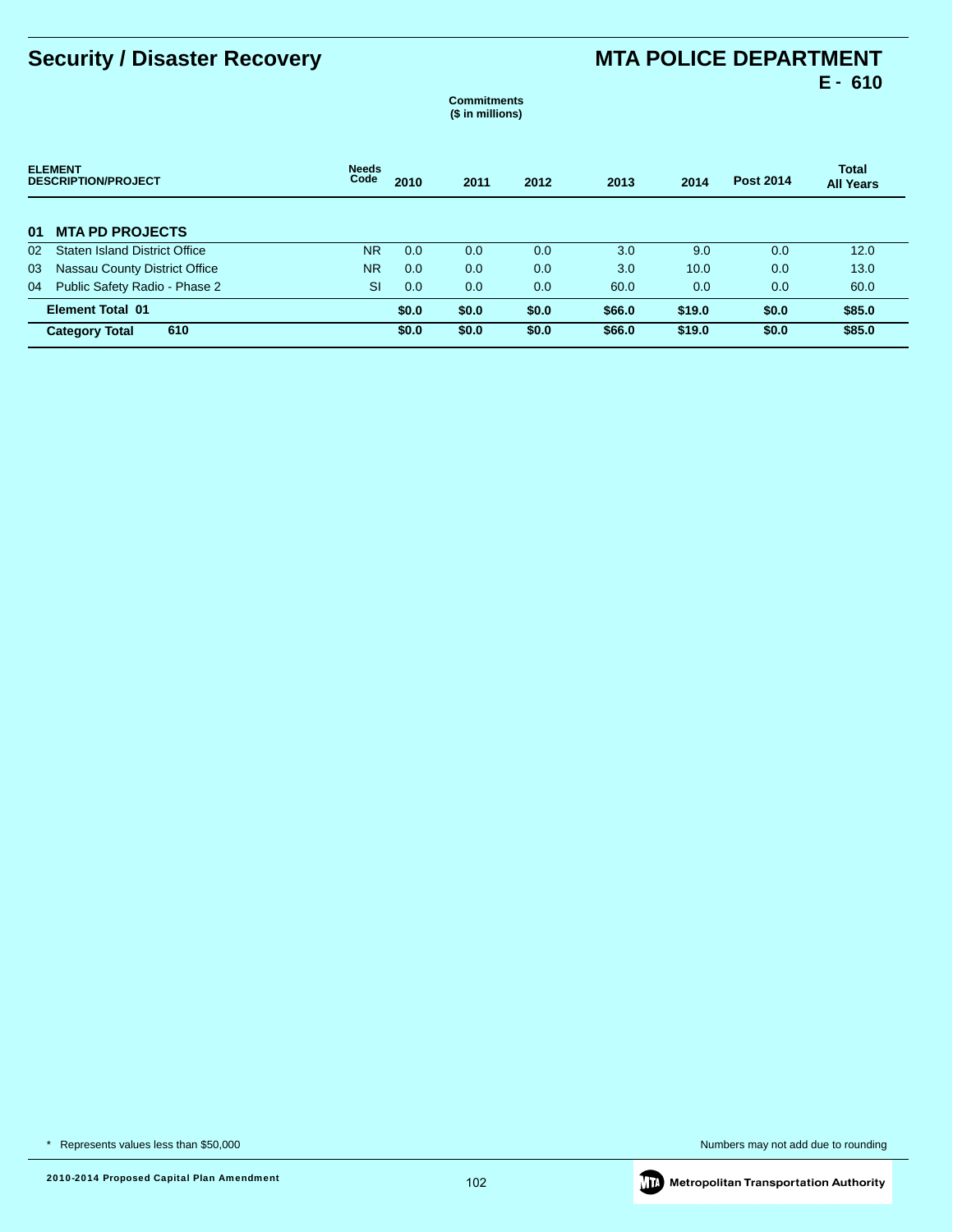**Security / Disaster Recovery <b>MTA-WIDE SECURITY** 

**E - 614**

**Commitments (\$ in millions)**

|           | <b>ELEMENT</b><br><b>DESCRIPTION/PROJECT</b>       |           | 2010  | 2011   | 2012   | 2013    | 2014   | <b>Post 2014</b> | <b>Total</b><br><b>All Years</b> |
|-----------|----------------------------------------------------|-----------|-------|--------|--------|---------|--------|------------------|----------------------------------|
| 01        | <b>Security-Bridges and Tunnels</b>                |           |       |        |        |         |        |                  |                                  |
| aa        | Electronic Sec-BBT Manh & Brooklyn Vent Bldgs      | <b>SI</b> | 0.0   | 0.5    | 0.0    | 0.0     | 0.0    | 0.0              | 0.5                              |
| bb        | Electronic Sec-TNB Bronx Anchorage                 | <b>SI</b> | 0.0   | 0.2    | 0.0    | 0.0     | 0.0    | 0.0              | 0.2                              |
| CC.       | Electronic Sec- Governor's Island Vent Bldg        | <b>SI</b> | 0.0   | 0.0    | 0.2    | 0.0     | 0.0    | 0.0              | 0.2                              |
|           | <b>Element Total 01</b>                            |           | \$0.0 | \$0.8  | \$0.2  | \$0.0   | \$0.0  | \$0.0            | \$1.0                            |
| 03        | <b>Security-Metro-North Railroad</b>               |           |       |        |        |         |        |                  |                                  |
| aa        | '11TSG Harlem River Lift Brg Security Study&Design | <b>SI</b> | 0.0   | 0.0    | 2.0    | 1.2     | 0.0    | 0.0              | 3.2                              |
|           | <b>Element Total 03</b>                            |           | \$0.0 | \$0.0  | \$2.0  | \$1.2   | \$0.0  | \$0.0            | \$3.2                            |
| 04        | <b>Security-New York City Transit</b>              |           |       |        |        |         |        |                  |                                  |
| aa        | '10TSG URT Phase 1 - Electronic Security           | <b>SI</b> | 0.0   | 18.8   | 1.8    | 0.0     | 0.0    | 0.0              | 20.6                             |
| bb        | '10TSG Boro Hall-Court St - Electronic Security    | <b>SI</b> | 0.0   | 0.0    | 2.0    | 17.8    | 0.0    | 0.0              | 19.8                             |
| <b>CC</b> | '10TSG Atlantic / Pacific St - Electronic Security | <b>SI</b> | 0.0   | 0.0    | 1.8    | 16.9    | 0.0    | 0.0              | 18.6                             |
| dd        | '11TSG NYCT Wall Street ESS Design                 | <b>SI</b> | 0.0   | 0.0    | 0.8    | 0.0     | 0.0    | 0.0              | 0.8                              |
| ee        | '11TSG URT Phase 2 - Electronic Security           | <b>SI</b> | 0.0   | 0.0    | 2.3    | 29.7    | 0.0    | 0.0              | 32.0                             |
|           | <b>Element Total 04</b>                            |           | \$0.0 | \$18.8 | \$8.6  | \$64.4  | \$0.0  | \$0.0            | \$91.8                           |
| 99        | <b>Security-All Agencies</b>                       |           |       |        |        |         |        |                  |                                  |
| aa        | <b>MTA-Wide Security Initiatives</b>               | SI        | 0.0   | 0.0    | 0.0    | 40.0    | 50.0   | 64.0             | 154.0                            |
|           | <b>Element Total 99</b>                            |           | \$0.0 | \$0.0  | \$0.0  | \$40.0  | \$50.0 | \$64.0           | \$154.0                          |
|           | <b>Category Total</b><br>614                       |           | \$0.0 | \$19.6 | \$10.9 | \$105.6 | \$50.0 | \$64.0           | \$250.0                          |

\* Represents values less than \$50,000 Numbers may not add due to rounding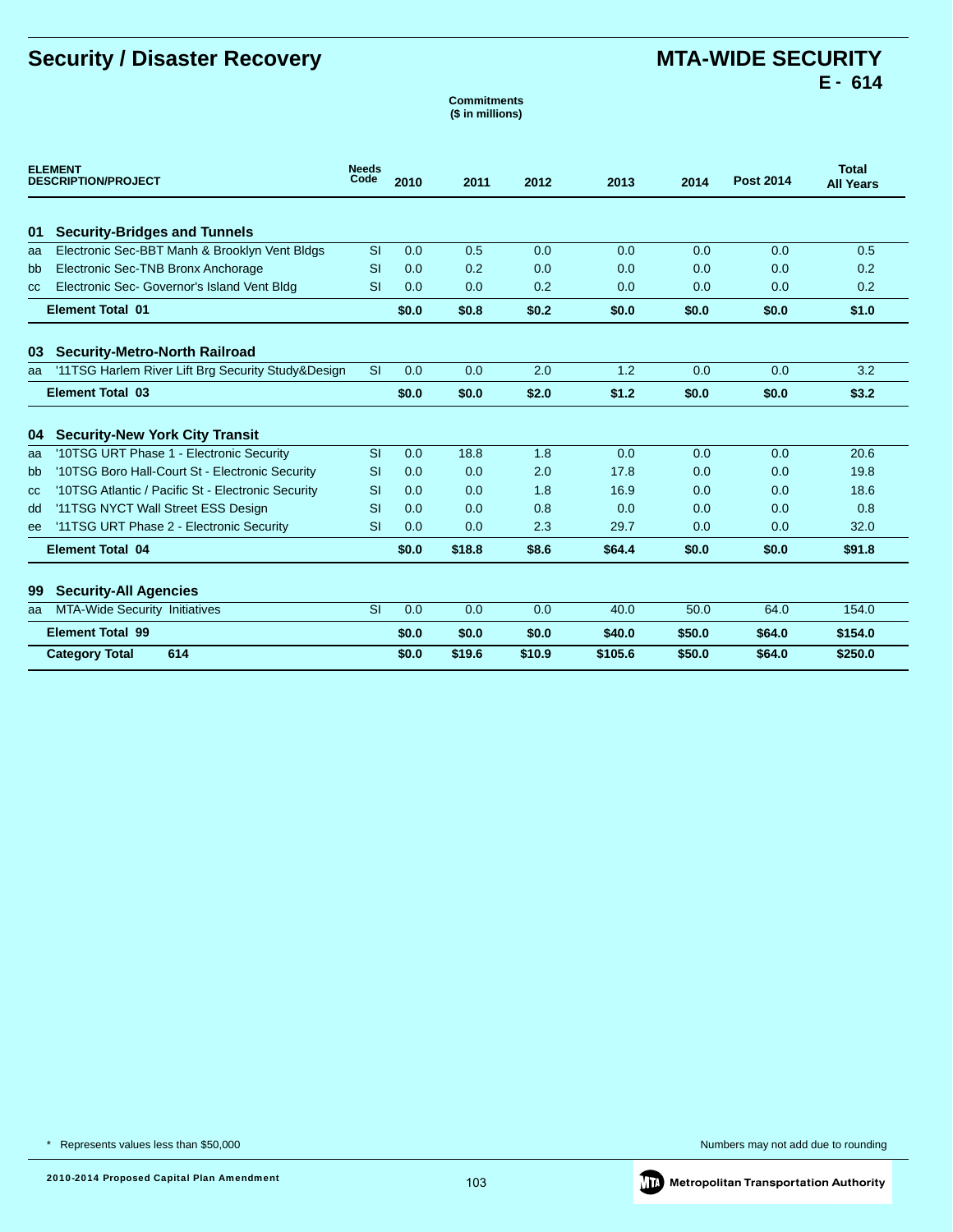## **Security / Disaster Recovery And SUBWAY CARS**

#### **New York City Transit**

# **E - T01**

**Commitments (\$ in millions)**

|    | <b>ELEMENT</b><br><b>DESCRIPTION/PROJECT</b> | <b>Needs</b><br>Code | 2010  | 2011    | 2012  | 2013  | 2014  | <b>Post</b><br>2014 | <b>Total</b><br><b>All Years</b> |
|----|----------------------------------------------|----------------------|-------|---------|-------|-------|-------|---------------------|----------------------------------|
|    | 02 SUBWAY CARS REPAIRS: SANDY                |                      |       |         |       |       |       |                     |                                  |
| 03 | <b>Rolling Stock Restoration</b>             | <b>SGR</b>           | 0.0   | 0.0     | 0.0   | 4.0   | 0.0   | 0.0                 | 4.0                              |
|    | <b>Element Total 02</b>                      |                      | \$0.0 | \$0.0   | \$0.0 | \$4.0 | \$0.0 | \$0.0\$             | \$4.0                            |
|    | <b>T01</b><br><b>Category Total</b>          |                      | \$0.0 | \$0.0\$ | \$0.0 | \$4.0 | \$0.0 | \$0.0\$             | \$4.0                            |

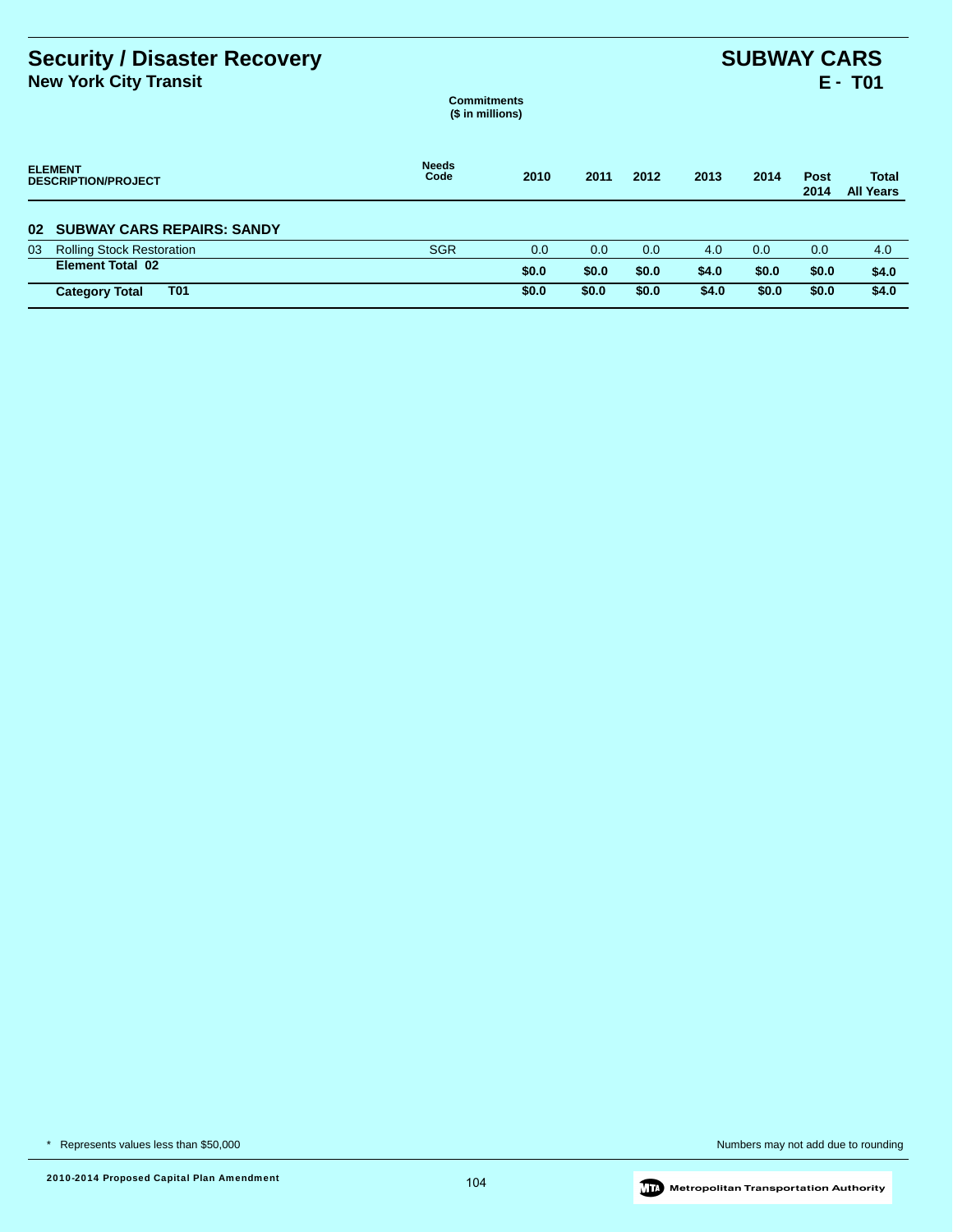#### **Security / Disaster Recovery PASSENGER STATIONS New York City Transit**

**E - T04**

**Commitments (\$ in millions)**

| <b>ELEMENT</b><br><b>DESCRIPTION/PROJECT</b> |                                                     | <b>Needs</b><br>Code | 2010  | 2011    | 2012  | 2013    | 2014    | Post<br>2014 | <b>Total</b><br><b>All Years</b> |
|----------------------------------------------|-----------------------------------------------------|----------------------|-------|---------|-------|---------|---------|--------------|----------------------------------|
| 02 <sub>2</sub>                              | <b>STATION REPAIRS: SANDY</b>                       |                      |       |         |       |         |         |              |                                  |
| 01                                           | South Ferry Restoration                             | <b>SGR</b>           | 0.0   | 0.0     | 0.0   | 175.0   | 25.0    | 0.0          | 200.0                            |
| 02                                           | <b>Rockaway Line Stations</b>                       | <b>SGR</b>           | 0.0   | 0.0     | 0.0   | 15.0    | 0.0     | 0.0          | 15.0                             |
| 04                                           | <b>Major Station Restoration: Various Locations</b> | <b>SGR</b>           | 0.0   | 0.0     | 0.0   | 32.5    | 32.5    | 0.0          | 65.0                             |
|                                              | <b>Element Total 02</b>                             |                      | \$0.0 | \$0.0   | \$0.0 | \$222.5 | \$57.5  | \$0.0        | \$280.0                          |
| 03                                           | <b>STATION MITIGATION: SANDY</b>                    |                      |       |         |       |         |         |              |                                  |
| 01                                           | Seal System Openings from Floodwaters               | <b>SI</b>            | 0.0   | 0.0     | 0.0   | 30.0    | 67.0    | 37.0         | 134.0                            |
| 02                                           | <b>Emergency Communication Enhancements</b>         | SI                   | 0.0   | 0.0     | 0.0   | 50.0    | 0.0     | 0.0          | 50.0                             |
|                                              | <b>Element Total 03</b>                             |                      | \$0.0 | \$0.0   | \$0.0 | \$80.0  | \$67.0  | \$37.0       | \$184.0                          |
|                                              | <b>T04</b><br><b>Category Total</b>                 |                      | \$0.0 | \$0.0\$ | \$0.0 | \$302.5 | \$124.5 | \$37.0       | \$464.0                          |

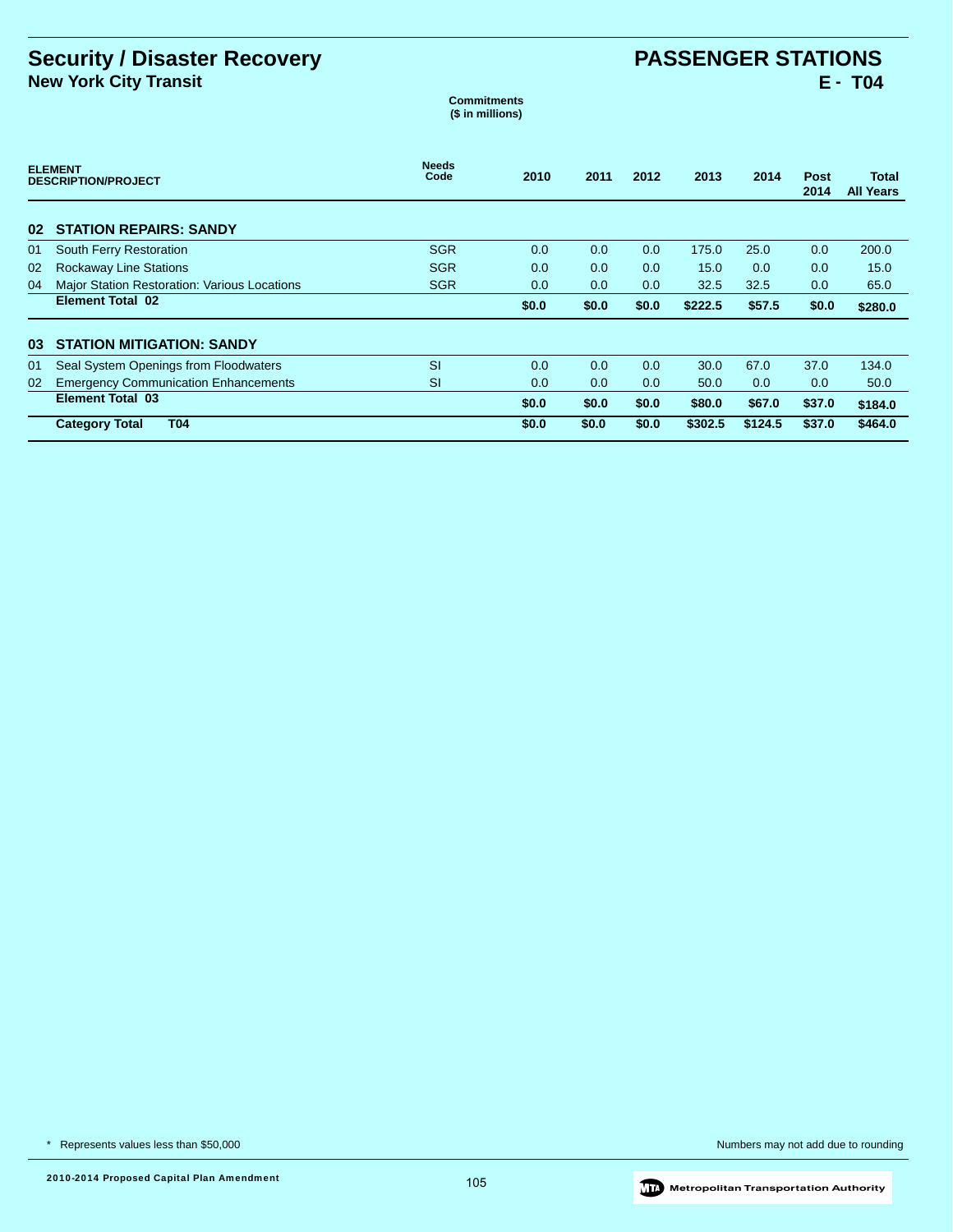#### **Security / Disaster Recovery TRACK New York City Transit**

**Commitments (\$ in millions)**

| <b>ELEMENT</b><br><b>DESCRIPTION/PROJECT</b> |                                             | <b>Needs</b><br>Code | 2010  | 2011    | 2012  | 2013   | 2014    | <b>Post</b><br>2014 | Total<br><b>All Years</b> |
|----------------------------------------------|---------------------------------------------|----------------------|-------|---------|-------|--------|---------|---------------------|---------------------------|
|                                              | 02 TRACK/SWITCH REPAIRS: SANDY              |                      |       |         |       |        |         |                     |                           |
| 02 <sub>2</sub>                              | <b>Rockaway Line Restoration</b>            | <b>SGR</b>           | 0.0   | 0.0     | 0.0   | 65.0   | 15.0    | 0.0                 | 80.0                      |
| 05                                           | <b>Track Restoration: Various Locations</b> | <b>SGR</b>           | 0.0   | 0.0     | 0.0   | 0.0    | 125.0   | 0.0                 | 125.0                     |
|                                              | <b>Element Total 02</b>                     |                      | \$0.0 | \$0.0   | \$0.0 | \$65.0 | \$140.0 | \$0.0               | \$205.0                   |
|                                              | <b>T05</b><br><b>Category Total</b>         |                      | \$0.0 | \$0.0\$ | \$0.0 | \$65.0 | \$140.0 | \$0.0               | \$205.0                   |

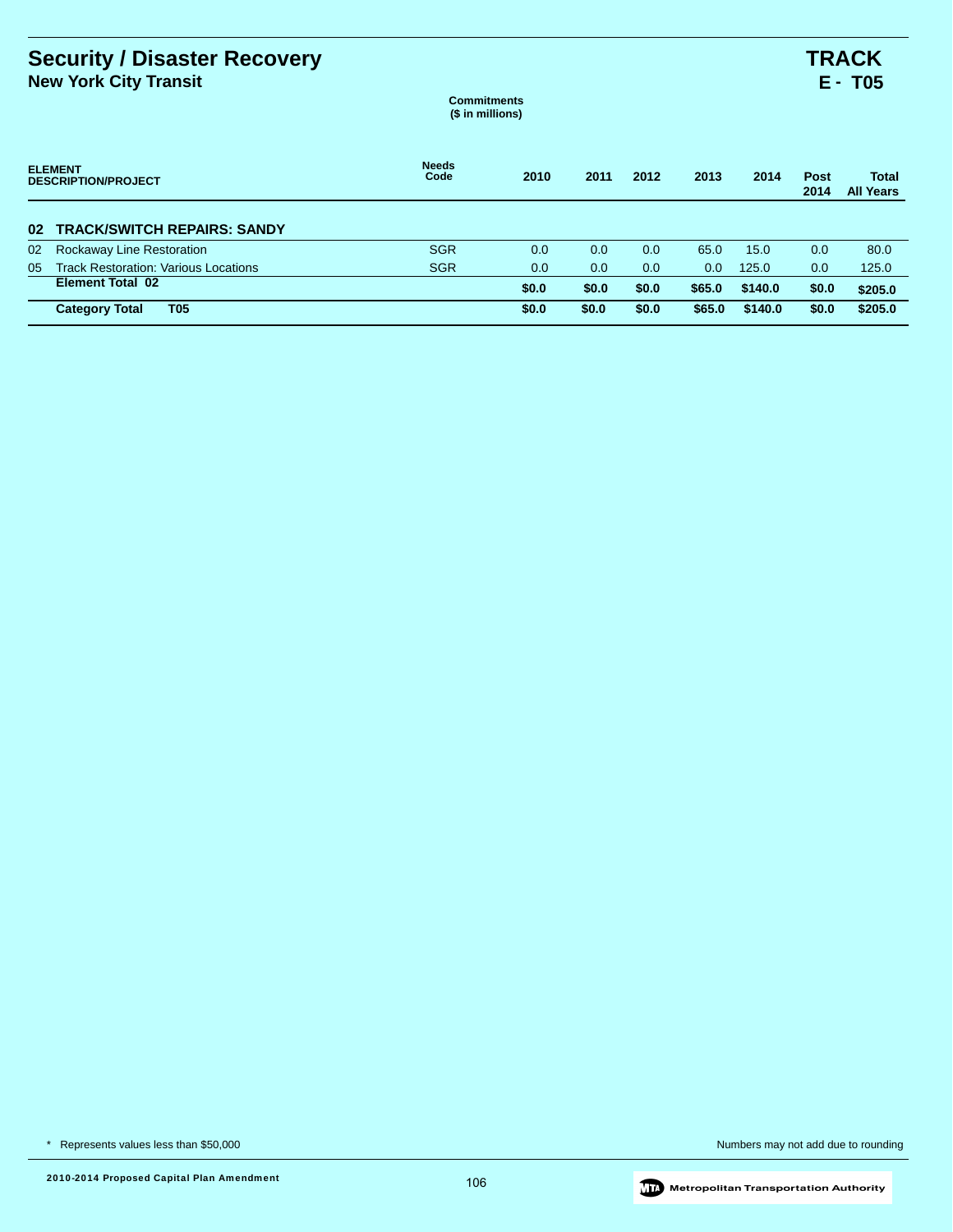### **Security / Disaster Recovery LINE EQUIPMENT New York City Transit**

# **E - T06**

**Commitments** 

**(\$ in millions)**

|    | <b>ELEMENT</b><br><b>DESCRIPTION/PROJECT</b>    | <b>Needs</b><br>Code | 2010  | 2011    | 2012  | 2013    | 2014    | Post<br>2014 | Total<br><b>All Years</b> |
|----|-------------------------------------------------|----------------------|-------|---------|-------|---------|---------|--------------|---------------------------|
| 02 | LINE EQUIPMENT REPAIRS: SANDY                   |                      |       |         |       |         |         |              |                           |
| 01 | South Ferry Restoration                         | <b>SGR</b>           | 0.0   | 0.0     | 0.0   | 10.0    | 30.0    | 0.0          | 40.0                      |
| 06 | Line Equipment Restoration: Various Locations   | <b>SGR</b>           | 0.0   | 0.0     | 0.0   | 115.0   | 175.0   | 0.0          | 290.0                     |
|    | <b>Element Total 02</b>                         |                      | \$0.0 | \$0.0   | \$0.0 | \$125.0 | \$205.0 | \$0.0        | \$330.0                   |
| 03 | LINE EQUIPMT MITIGATION: SANDY                  |                      |       |         |       |         |         |              |                           |
| 01 | <b>Pumping System Improvements</b>              | <b>SI</b>            | 0.0   | 0.0     | 0.0   | 100.0   | 155.0   | 95.0         | 350.0                     |
| 02 | Subway Equipmt Hardening-Flood-Prone Areas Ph 1 | <b>SI</b>            | 0.0   | 0.0     | 0.0   | 50.0    | 150.0   | 150.0        | 350.0                     |
| 03 | Subway Equipmt Hardening-Flood-Prone Areas Ph 2 | <b>SI</b>            | 0.0   | 0.0     | 0.0   | 0.0     | 0.0     | 100.0        | 100.0                     |
|    | <b>Element Total 03</b>                         |                      | \$0.0 | \$0.0\$ | \$0.0 | \$150.0 | \$305.0 | \$345.0      | \$800.0                   |
|    | <b>T06</b><br><b>Category Total</b>             |                      | \$0.0 | \$0.0\$ | \$0.0 | \$275.0 | \$510.0 | \$345.0      | \$1.130.0                 |

\* Represents values less than \$50,000 Numbers may not add due to rounding

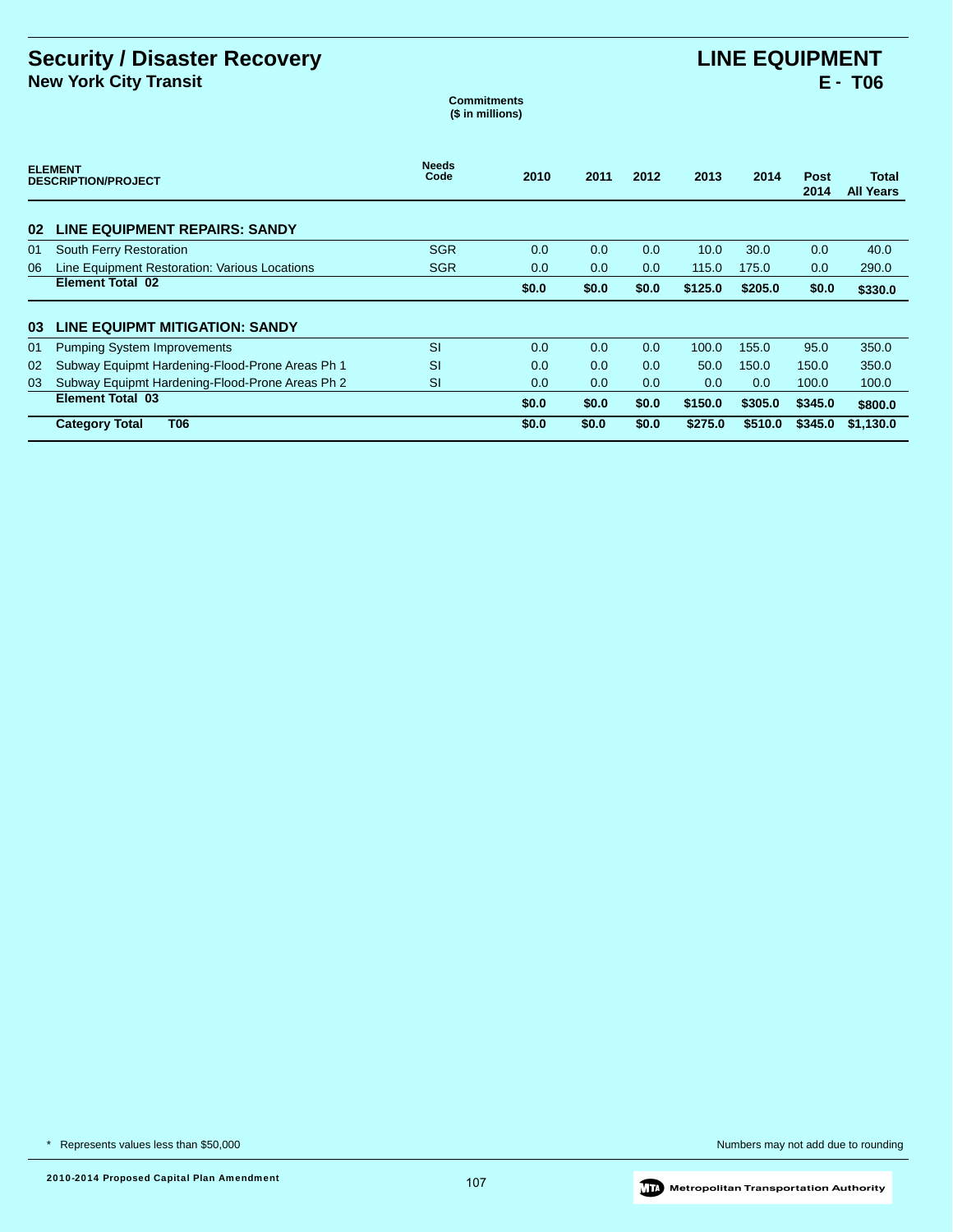### **Security / Disaster Recovery LINE STRUCTURES New York City Transit**

# **E - T07**

**Commitments (\$ in millions)**

|    | <b>ELEMENT</b><br><b>DESCRIPTION/PROJECT</b>  | <b>Needs</b><br>Code | 2010  | 2011  | 2012  | 2013   | 2014   | Post<br>2014      | <b>Total</b><br><b>All Years</b> |
|----|-----------------------------------------------|----------------------|-------|-------|-------|--------|--------|-------------------|----------------------------------|
| 02 | LINE STRUCTURE REPAIRS: SANDY                 |                      |       |       |       |        |        |                   |                                  |
| 02 | Rockaway Line Restoration                     | <b>SGR</b>           | 0.0   | 0.0   | 0.0   | 46.0   | 0.0    | 0.0               | 46.0                             |
| 06 | Line Structure Repairs: Various Locations     | <b>SGR</b>           | 0.0   | 0.0   | 0.0   | 12.0   | 38.0   | 0.0               | 50.0                             |
|    | <b>Element Total 02</b>                       |                      | \$0.0 | \$0.0 | \$0.0 | \$58.0 | \$38.0 | \$0.0             | \$96.0                           |
| 03 | LINE STRUCTRE MITIGATION: SANDY               |                      |       |       |       |        |        |                   |                                  |
| 01 | Internal Sealing: Tunnels/Station Complexes   | SI                   | 0.0   | 0.0   | 0.0   | 0.0    | 0.0    | 200.0             | 200.0                            |
| 02 | Rockaway Line Realignment/Reconstruction Ph 1 | <b>SI</b>            | 0.0   | 0.0   | 0.0   | 0.0    | 75.0   | 150.0             | 225.0                            |
| 03 | Rockaway Line Realignment/Reconstruction Ph 2 | SI                   | 0.0   | 0.0   | 0.0   | 0.0    | 0.0    | 1,368.4           | 1,368.4                          |
| 04 | Sea Beach Line Flood Prevention Ph 1          | SI                   | 0.0   | 0.0   | 0.0   | 0.0    | 25.0   | 25.0              | 50.0                             |
| 05 | Sea Beach Line Flood Prevention Ph 2          | <b>SI</b>            | 0.0   | 0.0   | 0.0   | 0.0    | 0.0    | 50.0              | 50.0                             |
|    | <b>Element Total 03</b>                       |                      | \$0.0 | \$0.0 | \$0.0 | \$0.0  |        | \$100.0 \$1,793.4 | \$1,893.4                        |
|    | <b>T07</b><br><b>Category Total</b>           |                      | \$0.0 | \$0.0 | \$0.0 | \$58.0 |        | \$138.0 \$1,793.4 | \$1,989.4                        |

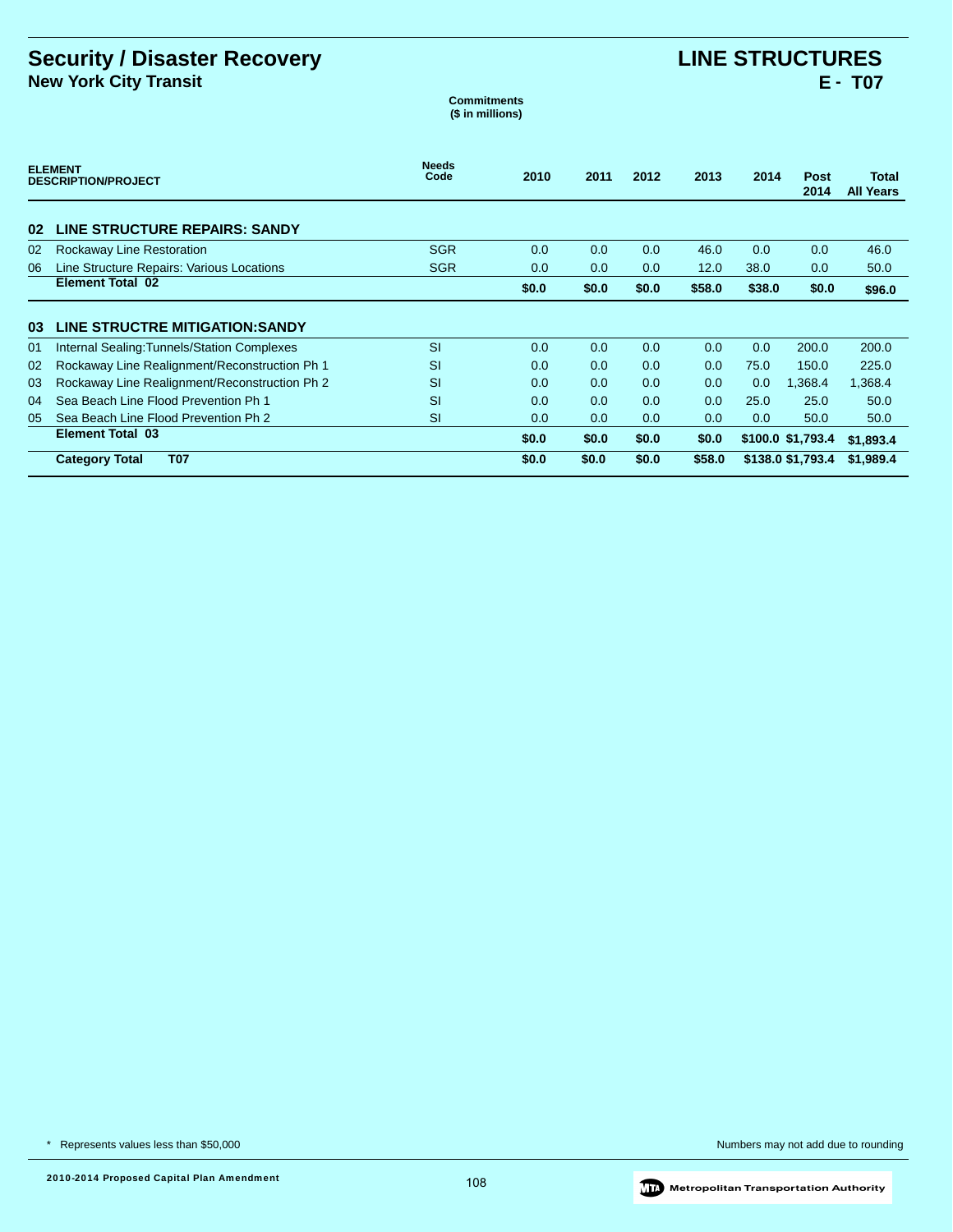# **New York City Transit**

## **Security / Disaster Recovery SIGNALS & COMMUNICATIONS**

**E - T08**

**Commitments (\$ in millions)**

|    | <b>ELEMENT</b><br><b>DESCRIPTION/PROJECT</b>     | <b>Needs</b><br>Code | 2010  | 2011    | 2012  | 2013    | 2014    | Post<br>2014 | <b>Total</b><br><b>All Years</b> |
|----|--------------------------------------------------|----------------------|-------|---------|-------|---------|---------|--------------|----------------------------------|
| 02 | <b>SIGNAL/COMM REPAIRS: SANDY</b>                |                      |       |         |       |         |         |              |                                  |
| 01 | South Ferry Restoration                          | <b>SGR</b>           | 0.0   | 0.0     | 0.0   | 100.0   | 0.0     | 0.0          | 100.0                            |
| 02 | Rockaway Line Restoration                        | <b>SGR</b>           | 0.0   | 0.0     | 0.0   | 230.0   | 30.0    | 0.0          | 260.0                            |
| 06 | Signal/Comm Restoration: Various Locations       | <b>SGR</b>           | 0.0   | 0.0     | 0.0   | 12.5    | 47.5    | 0.0          | 60.0                             |
| 07 | <b>Signals Restoration</b>                       | <b>SGR</b>           | 0.0   | 0.0     | 0.0   | 234.0   | 0.0     | 0.0          | 234.0                            |
|    | <b>Element Total 02</b>                          |                      | \$0.0 | \$0.0   | \$0.0 | \$576.5 | \$77.5  | \$0.0        | \$654.0                          |
| 03 | <b>SIGNAL/COMM MITIGATION: SANDY</b>             |                      |       |         |       |         |         |              |                                  |
| 01 | System Imprvmnts-Subway Service Flexibility Ph 1 | <b>SI</b>            | 0.0   | 0.0     | 0.0   | 0.0     | 250.0   | 385.0        | 635.0                            |
| 02 | System Imprymnts-Subway Service Flexibility Ph 2 | <b>SI</b>            | 0.0   | 0.0     | 0.0   | 0.0     | 0.0     | 215.0        | 215.0                            |
|    | <b>Element Total 03</b>                          |                      | \$0.0 | \$0.0   | \$0.0 | \$0.0\$ | \$250.0 | \$600.0      | \$850.0                          |
|    | <b>T08</b><br><b>Category Total</b>              |                      | \$0.0 | \$0.0\$ | \$0.0 | \$576.5 | \$327.5 | \$600.0      | \$1,504.0                        |

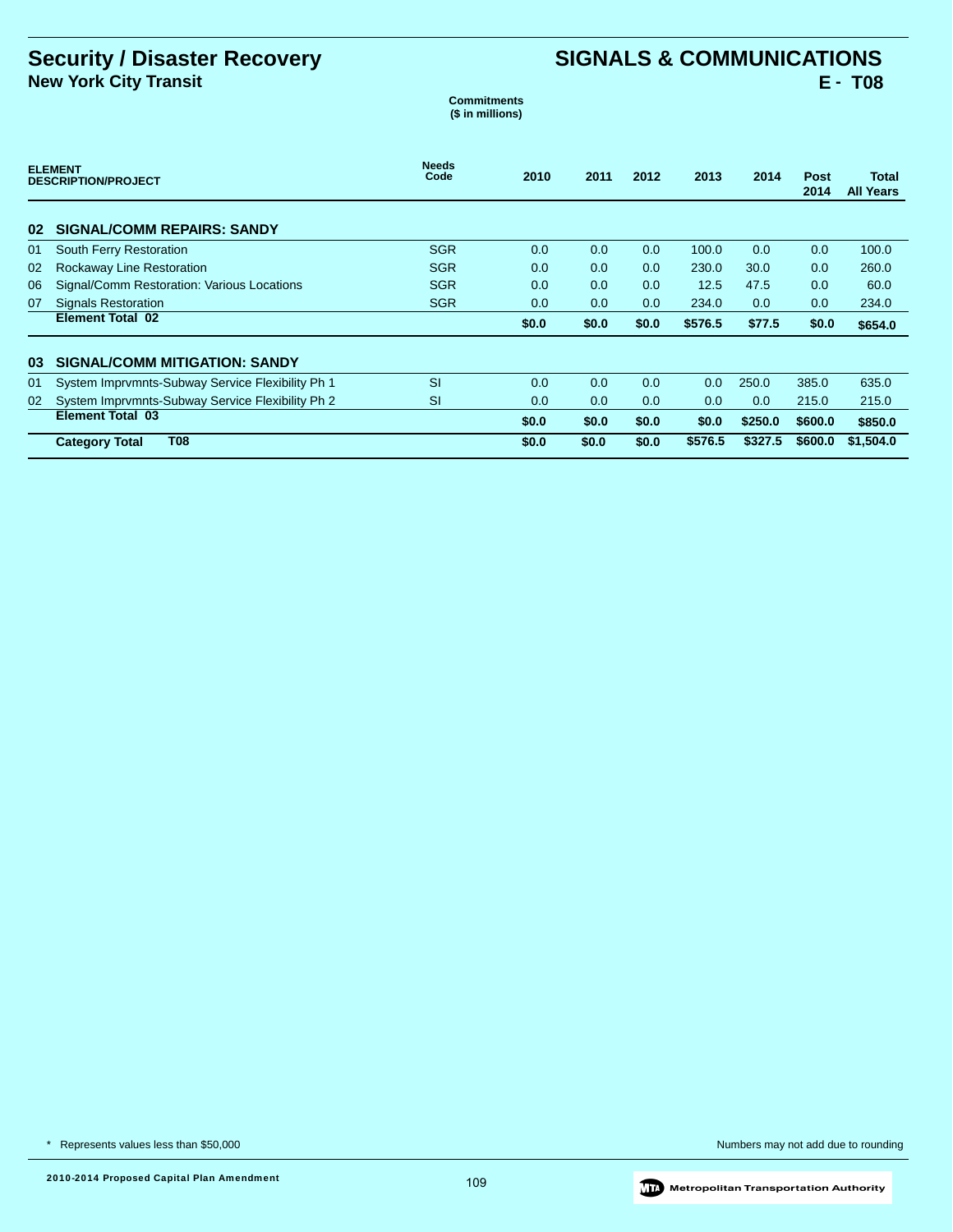## **Security / Disaster Recovery TRACTION POWER**

#### **New York City Transit**

# **E - T09**

**Commitments (\$ in millions)**

|                 | <b>ELEMENT</b><br><b>DESCRIPTION/PROJECT</b>         | <b>Needs</b><br>Code | 2010    | 2011    | 2012  | 2013    | 2014    | Post<br>2014 | Total<br><b>All Years</b> |
|-----------------|------------------------------------------------------|----------------------|---------|---------|-------|---------|---------|--------------|---------------------------|
| 02 <sub>2</sub> | <b>TRACTION POWER REPAIRS: SANDY</b>                 |                      |         |         |       |         |         |              |                           |
| 01              | South Ferry Restoration                              | <b>SGR</b>           | 0.0     | 0.0     | 0.0   | 15.0    | 15.0    | 0.0          | 30.0                      |
| 02              | <b>Rockaway Line Restoration</b>                     | <b>SGR</b>           | 0.0     | 0.0     | 0.0   | 12.5    | 47.5    | 0.0          | 60.0                      |
| 06              | <b>Traction Power Restoration: Various Locations</b> | <b>SGR</b>           | 0.0     | 0.0     | 0.0   | 197.5   | 552.5   | 0.0          | 750.0                     |
|                 | <b>Element Total 02</b>                              |                      | \$0.0\$ | \$0.0\$ | \$0.0 | \$225.0 | \$615.0 | \$0.0        | \$840.0                   |
| 03              | <b>TRACTIONPOWER MITIGATION:SANDY</b>                |                      |         |         |       |         |         |              |                           |
| 01              | Power Mitigation: Cables, Ducts                      | <b>SI</b>            | 0.0     | 0.0     | 0.0   | 100.0   | 200.0   | 0.0          | 300.0                     |
|                 | <b>Element Total 03</b>                              |                      | \$0.0   | \$0.0   | \$0.0 | \$100.0 | \$200.0 | \$0.0        | \$300.0                   |
|                 | <b>T09</b><br><b>Category Total</b>                  |                      | \$0.0\$ | \$0.0\$ | \$0.0 | \$325.0 | \$815.0 | \$0.0        | \$1,140.0                 |

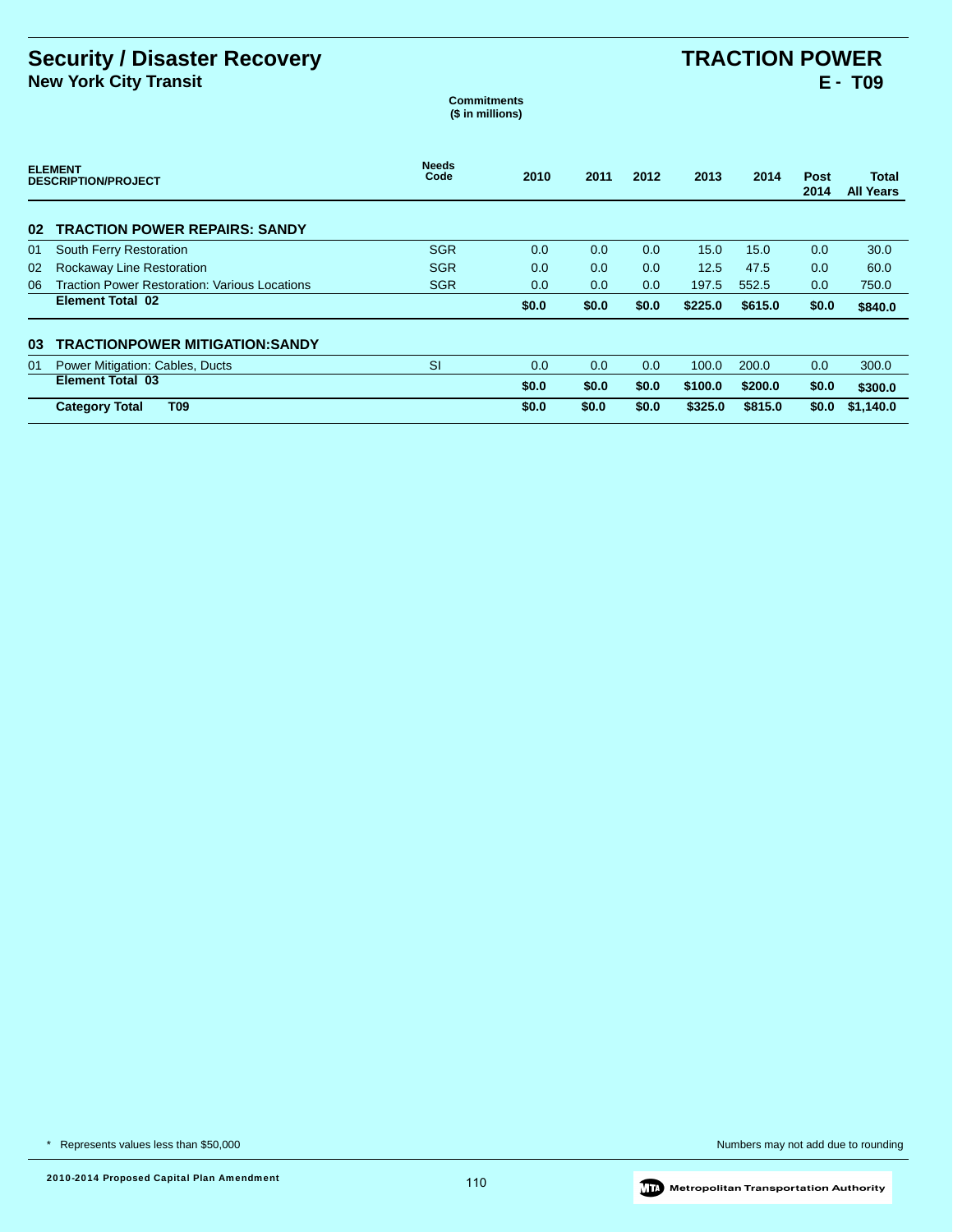## **Security / Disaster Recovery And SHOPS & YARDS**

#### **New York City Transit**

# **E - T10**

**Commitments (\$ in millions)**

|    | <b>ELEMENT</b><br><b>DESCRIPTION/PROJECT</b> | <b>Needs</b><br>Code | 2010  | 2011  | 2012  | 2013    | 2014    | Post<br>2014 | Total<br><b>All Years</b> |
|----|----------------------------------------------|----------------------|-------|-------|-------|---------|---------|--------------|---------------------------|
| 02 | <b>SHOPS &amp; YARDS REPAIRS: SANDY</b>      |                      |       |       |       |         |         |              |                           |
| 08 | <b>Facilities Restoration</b>                | <b>SGR</b>           | 0.0   | 0.0   | 0.0   | 260.0   | 490.0   | 0.0          | 750.0                     |
|    | <b>Element Total 02</b>                      |                      | \$0.0 | \$0.0 | \$0.0 | \$260.0 | \$490.0 | \$0.0        | \$750.0                   |
| 03 | <b>SHOPS&amp;YARDS MITIGATION: SANDY</b>     |                      |       |       |       |         |         |              |                           |
| 01 | Coney Island Yard Flood Mitigation           | <b>SI</b>            | 0.0   | 0.0   | 0.0   | 0.0     | 25.0    | 175.0        | 200.0                     |
| 02 | Rockaway & 207 St Yards Flood Mitigation     | SI                   | 0.0   | 0.0   | 0.0   | 0.0     | 50.0    | 75.0         | 125.0                     |
|    | <b>Element Total 03</b>                      |                      | \$0.0 | \$0.0 | \$0.0 | \$0.0   | \$75.0  | \$250.0      | \$325.0                   |
|    | <b>T10</b><br><b>Category Total</b>          |                      | \$0.0 | \$0.0 | \$0.0 | \$260.0 | \$565.0 | \$250.0      | \$1,075.0                 |

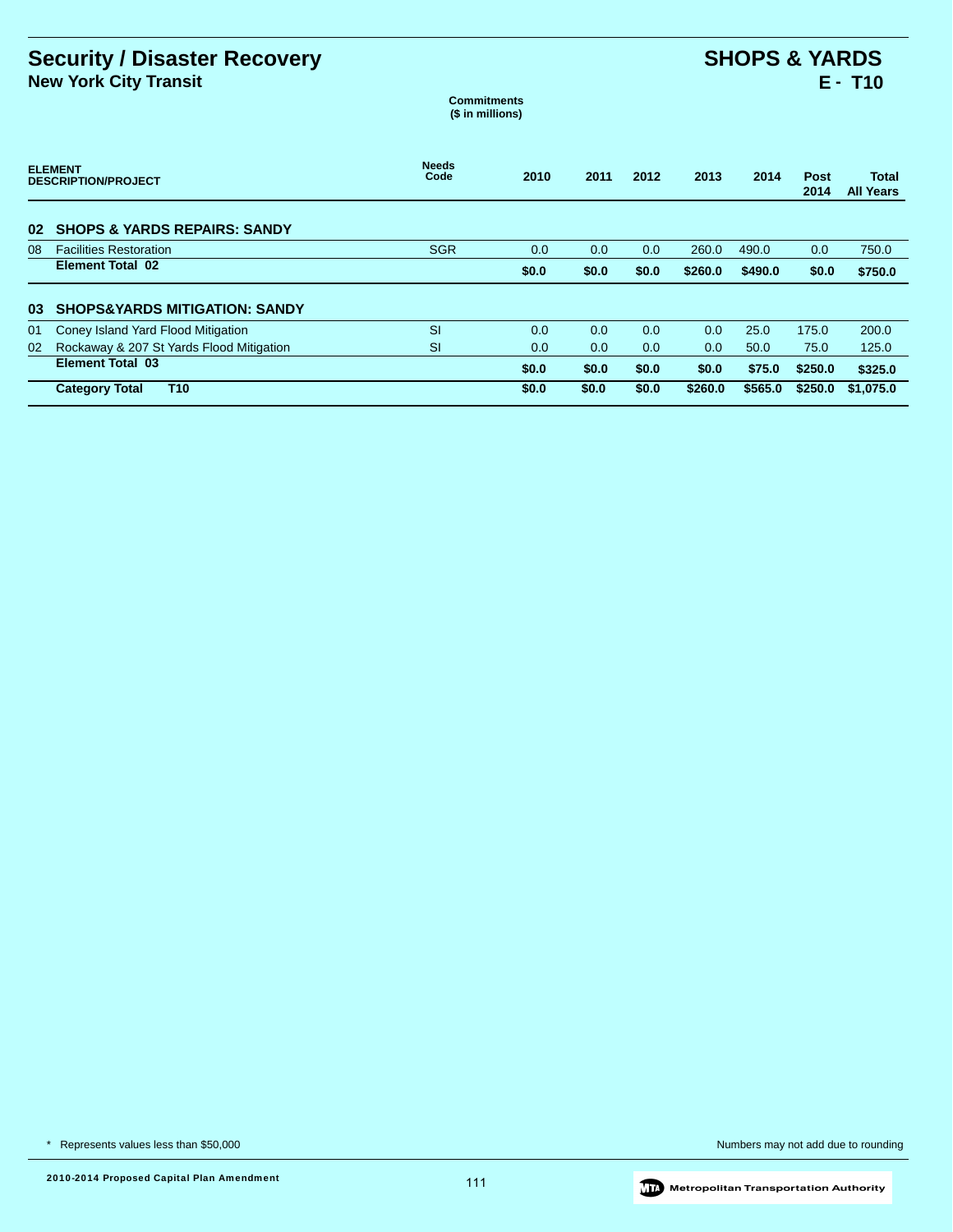### **Security / Disaster Recovery DEPOTS New York City Transit**

**E - T12**

**Commitments (\$ in millions)**

|    | <b>ELEMENT</b><br><b>DESCRIPTION/PROJECT</b>     | <b>Needs</b><br>Code | 2010  | 2011    | 2012  | 2013   | 2014             | Post<br>2014 | <b>Total</b><br><b>All Years</b> |
|----|--------------------------------------------------|----------------------|-------|---------|-------|--------|------------------|--------------|----------------------------------|
| 03 | <b>DEPOTS MITIGATION: SANDY</b>                  |                      |       |         |       |        |                  |              |                                  |
| 01 | Depot Flood Mitigation in Flood Zones Ph 1       | <b>SI</b>            | 0.0   | 0.0     | 0.0   | 0.0    | 97.0             | 0.0          | 97.0                             |
| 02 | Depot Flood Mitigation in Flood Zones Ph 2       | <b>SI</b>            | 0.0   | 0.0     | 0.0   | 0.0    | 0.0              | 80.0         | 80.0                             |
| 03 | Bus Rapid Transit/Bus Service Enhancements Ph 1  | <b>SI</b>            | 0.0   | 0.0     | 0.0   | 5.0    | 10.0             | 0.0          | 15.0                             |
| 04 | Bus Rapid Transit/Bus Service Enhancements Ph 2  | <b>SI</b>            | 0.0   | 0.0     | 0.0   | 0.0    | 0.0              | 15.0         | 15.0                             |
| 05 | Right of Way: BRT Staten Island North Shore      | SI                   | 0.0   | 0.0     | 0.0   | 0.0    | 0.0 <sub>1</sub> | 268.3        | 268.3                            |
| 06 | <b>Contingency Planning: Bus/Transit Service</b> | SI                   | 0.0   | 0.0     | 0.0   | 11.0   | 15.0             | 0.0          | 26.0                             |
|    | <b>Element Total 03</b>                          |                      | \$0.0 | \$0.0   | \$0.0 | \$16.0 | \$122.0          | \$363.3      | \$501.3                          |
|    | <b>T12</b><br><b>Category Total</b>              |                      | \$0.0 | \$0.0\$ | \$0.0 | \$16.0 | \$122.0          | \$363.3      | \$501.3                          |

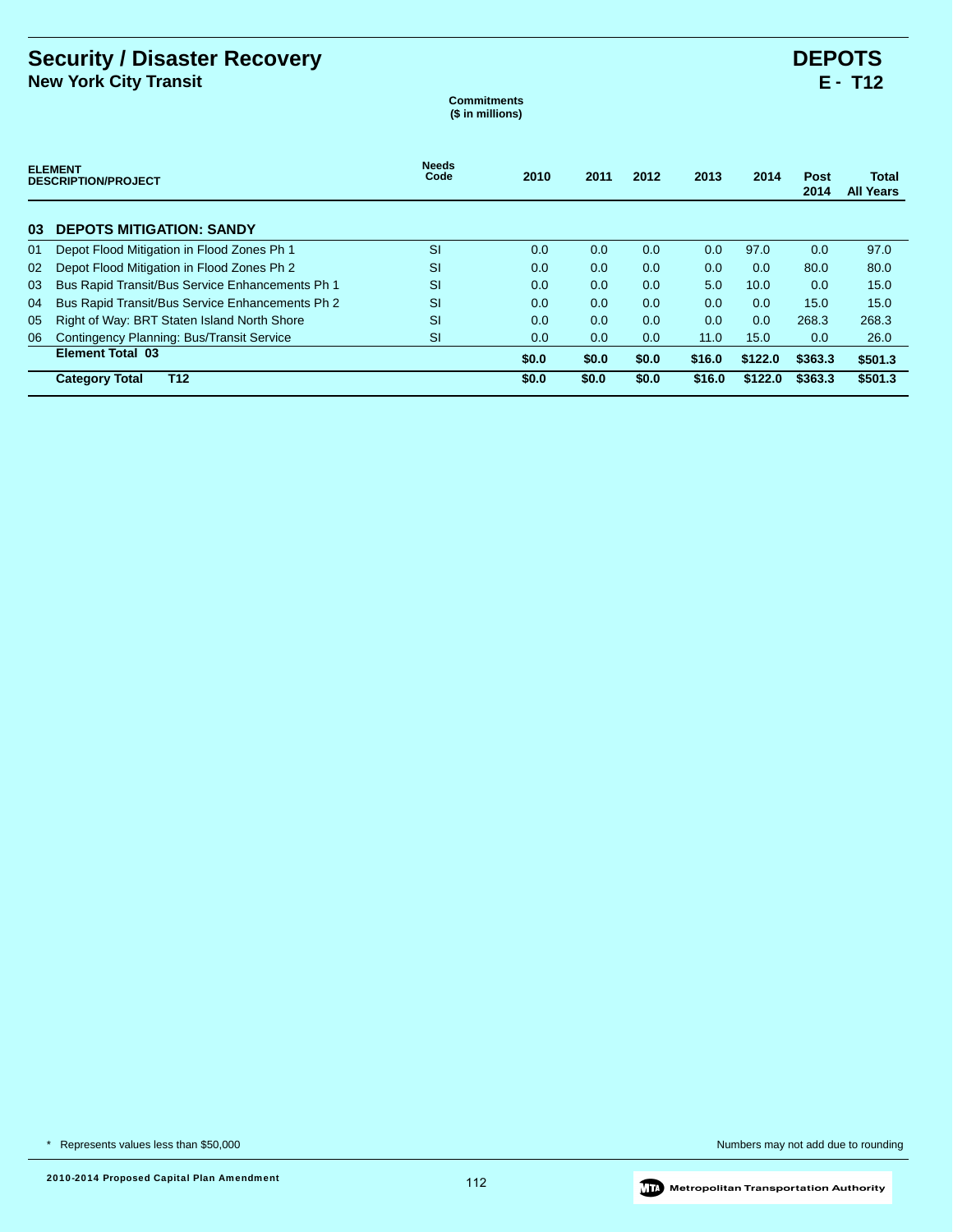# **Security / Disaster Recovery**<br>New York City Transit

## **Security / Disaster Recovery MISCELLANEOUS/EMERGENCY**

**E - T16**

**Commitments (\$ in millions)**

|    | <b>ELEMENT</b><br><b>DESCRIPTION/PROJECT</b>      | <b>Needs</b><br>Code | 2010  | 2011  | 2012  | 2013             | 2014   | Post<br>2014 | <b>Total</b><br><b>All Years</b> |
|----|---------------------------------------------------|----------------------|-------|-------|-------|------------------|--------|--------------|----------------------------------|
| 02 | <b>MISCELLANEOUS REPAIRS: SANDY</b>               |                      |       |       |       |                  |        |              |                                  |
| 08 | <b>Facilities Restoration</b>                     | <b>SGR</b>           | 0.0   | 0.0   | 0.0   | 15.0             | 15.0   | 0.0          | 30.0                             |
|    | <b>Element Total 02</b>                           |                      | \$0.0 | \$0.0 | \$0.0 | \$15.0           | \$15.0 | \$0.0        | \$30.0                           |
| 03 | <b>MISCELLANEOUS MITIGATION:SANDY</b>             |                      |       |       |       |                  |        |              |                                  |
| 01 | Flood Mitigation at Police&Other Facilities       | <b>SI</b>            | 0.0   | 0.0   | 0.0   | 0.0 <sub>1</sub> | 25.0   | 0.0          | 25.0                             |
| 02 | Mitigation at Administrative Facilities           | SI                   | 0.0   | 0.0   | 0.0   | 0.0 <sub>1</sub> | 25.0   | 0.0          | 25.0                             |
| 03 | <b>Bus Stations BRT Staten Island North Shore</b> | SI                   | 0.0   | 0.0   | 0.0   | 0.0              | 0.0    | 45.8         | 45.8                             |
| 04 | Systems: BRT Staten Island North Shore            | SI                   | 0.0   | 0.0   | 0.0   | 0.0 <sub>1</sub> | 0.0    | 10.0         | 10.0                             |
| 05 | Support Facilities: BRT Staten Island North Shore | SI                   | 0.0   | 0.0   | 0.0   | 0.0              | 0.0    | 1.5          | 1.5                              |
| 06 | Real Estate: BRT Staten Island North Shore        | SI                   | 0.0   | 0.0   | 0.0   | 0.0              | 0.0    | 30.4         | 30.4                             |
|    | <b>Element Total 03</b>                           |                      | \$0.0 | \$0.0 | \$0.0 | \$0.0            | \$50.0 | \$87.7       | \$137.7                          |
|    | T <sub>16</sub><br><b>Category Total</b>          |                      | \$0.0 | \$0.0 | \$0.0 | \$15.0           | \$65.0 | \$87.7       | \$167.7                          |

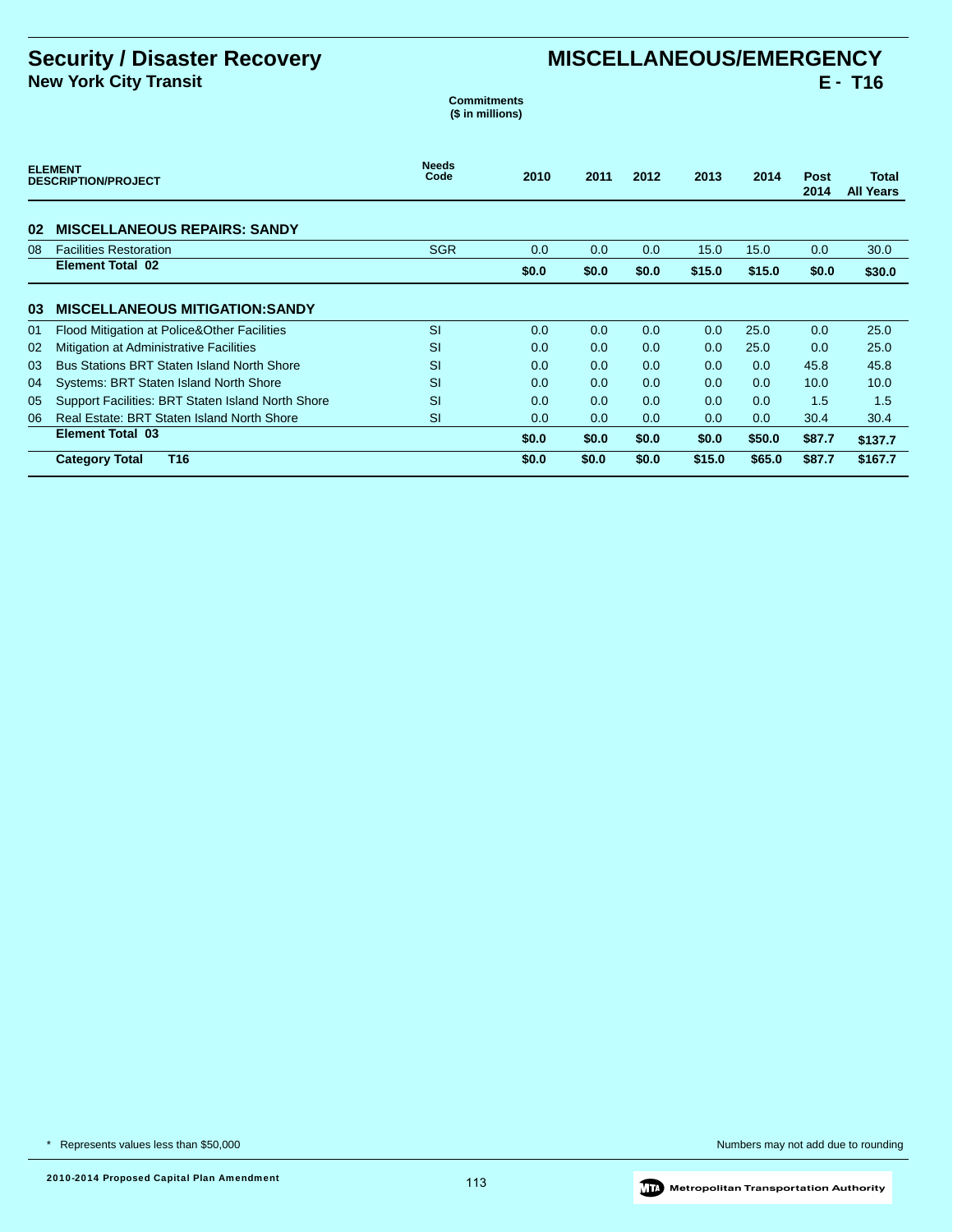### **Security / Disaster Recovery STATEN ISLAND RAILWAY New York City Transit**

**E - S07**

**Commitments (\$ in millions)**

|                 | <b>ELEMENT</b><br><b>DESCRIPTION/PROJECT</b> | <b>Needs</b><br>Code | 2010  | 2011  | 2012  | 2013    | 2014   | Post<br>2014 | <b>Total</b><br><b>All Years</b> |
|-----------------|----------------------------------------------|----------------------|-------|-------|-------|---------|--------|--------------|----------------------------------|
| 02 <sub>2</sub> | <b>SIR REPAIRS: SANDY</b>                    |                      |       |       |       |         |        |              |                                  |
| 09              | <b>Staten Island Railway Restoration</b>     | <b>SGR</b>           | 0.0   | 0.0   | 0.0   | 130.0   | 30.0   | 0.0          | 160.0                            |
|                 | <b>Element Total 02</b>                      |                      | \$0.0 | \$0.0 | \$0.0 | \$130.0 | \$30.0 | \$0.0        | \$160.0                          |
| 03              | <b>SIR MITIGATION: SANDY</b>                 |                      |       |       |       |         |        |              |                                  |
| 01              | <b>SIR Mitigation: Various Locations</b>     | S <sub>l</sub>       | 0.0   | 0.0   | 0.0   | 100.0   | 0.0    | 0.0          | 100.0                            |
|                 | <b>Element Total 03</b>                      |                      | \$0.0 | \$0.0 | \$0.0 | \$100.0 | \$0.0  | \$0.0        | \$100.0                          |
|                 | <b>S07</b><br><b>Category Total</b>          |                      | \$0.0 | \$0.0 | \$0.0 | \$230.0 | \$30.0 | \$0.0\$      | \$260.0                          |

|  | AGENCY SUMMARY: SANDY |  |
|--|-----------------------|--|
|--|-----------------------|--|

| <b>Repairs:Sandy</b>               | \$0.0 | \$0.0   |         | $$0.0$ $$1,681.0$ $$1,668.0$ |                                                    | $$0.0$ $$3,349.0$ |
|------------------------------------|-------|---------|---------|------------------------------|----------------------------------------------------|-------------------|
| <b>Mitigation:Sandy</b>            | \$0.0 | \$0.0\$ | \$0.0\$ |                              | \$446.0 \$1,169.0 \$3,476.4 \$5,091.4              |                   |
| <b>TOTAL New York City Transit</b> | \$0.0 | \$0.0\$ |         |                              | $$0.0$ $$2,127.0$ $$2,837.0$ $$3,476.4$ $$8,440.3$ |                   |

\* Represents values less than \$50,000 Numbers may not add due to rounding

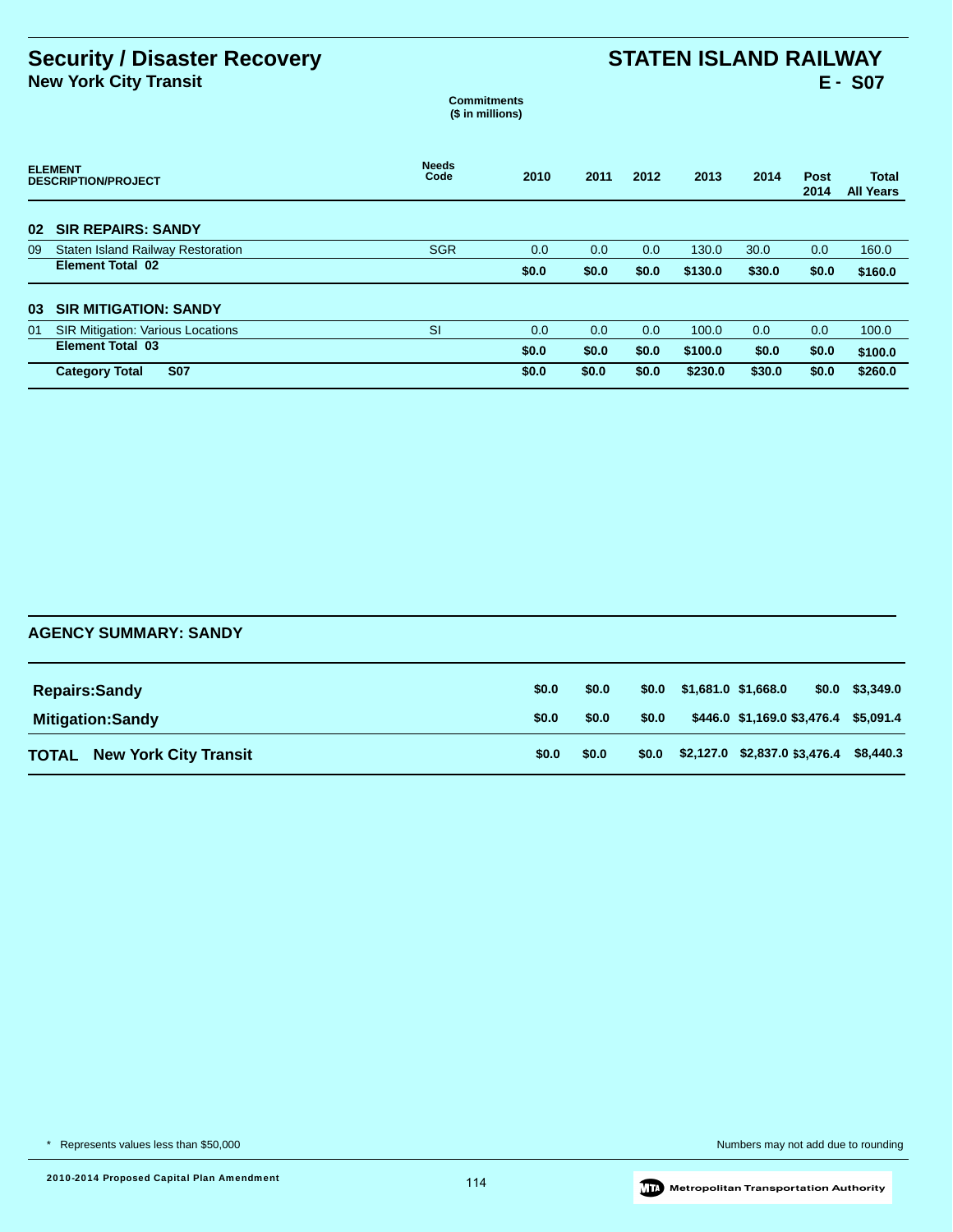### **Security / Disaster Recovery TRACK Long Island Rail Road**

**Commitments (\$ in millions)**

|     | <b>ELEMENT</b><br><b>DESCRIPTION/PROJECT</b>      | <b>Needs</b><br>Code | 2010  | 2011  | 2012  | 2013  | 2014   | <b>Post</b><br>2014 | Total<br><b>All Years</b> |
|-----|---------------------------------------------------|----------------------|-------|-------|-------|-------|--------|---------------------|---------------------------|
|     | 03 TRACK MITIGATION: SANDY                        |                      |       |       |       |       |        |                     |                           |
|     | ZG Double Track Phase II / South Shore Resiliency | SI                   | 0.0   | 0.0   | 0.0   | 0.0   | 30.0   | 270.0               | 300.0                     |
| ZH. | <b>Emergency Management Equipment Mitigation</b>  | <b>SI</b>            | 0.0   | 0.0   | 0.0   | 0.0   | 5.0    | 15.0                | 20.0                      |
|     | <b>Element Total 03</b>                           |                      | \$0.0 | \$0.0 | \$0.0 | \$0.0 | \$35.0 | \$285.0             | \$320.0                   |
|     | L <sub>03</sub><br><b>Category Total</b>          |                      | \$0.0 | \$0.0 | \$0.0 | \$0.0 | \$35.0 | \$285.0             | \$320.0                   |

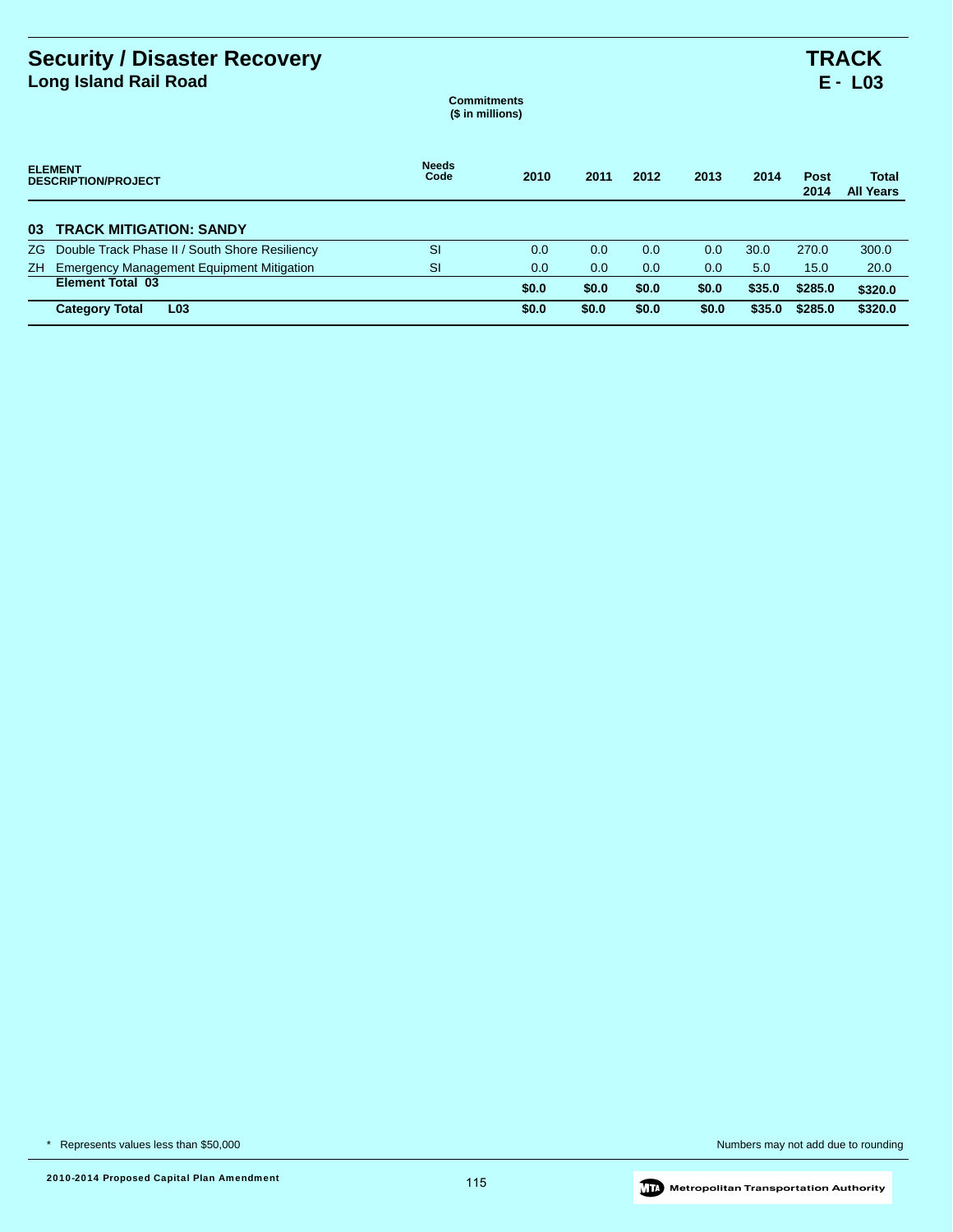### **Security / Disaster Recovery LINE STRUCTURES Long Island Rail Road**

# **E - L04**

**Commitments (\$ in millions)**

|                 | <b>ELEMENT</b><br><b>DESCRIPTION/PROJECT</b>     | <b>Needs</b><br>Code | 2010  | 2011    | 2012  | 2013             | 2014    | Post<br>2014 | <b>Total</b><br><b>All Years</b> |
|-----------------|--------------------------------------------------|----------------------|-------|---------|-------|------------------|---------|--------------|----------------------------------|
|                 |                                                  |                      |       |         |       |                  |         |              |                                  |
| 02 <sub>2</sub> | LINE STRUCTURE REPAIRS: SANDY                    |                      |       |         |       |                  |         |              |                                  |
| ZA              | East River Tunnel Signal Sys & Infra Restoration | <b>SGR</b>           | 0.0   | 0.0     | 0.0   | 10.0             | 0.0     | 58.6         | 68.6                             |
| ΖB              | <b>Wreck Lead Bridge Systems Restoration</b>     | <b>SGR</b>           | 0.0   | 0.0     | 0.0   | 2.2              | 4.8     | 0.0          | 7.0                              |
|                 | <b>Element Total 02</b>                          |                      | \$0.0 | \$0.0   | \$0.0 | \$12.2           | \$4.8   | \$58.6       | \$75.6                           |
| 03              | LINE STRUCTRE MITIGATION:SANDY                   |                      |       |         |       |                  |         |              |                                  |
| ZJ              | <b>Atlantic Avenue Tunnels Mitigation</b>        | SI                   | 0.0   | 0.0     | 0.0   | 0.0 <sub>1</sub> | 2.0     | 2.0          | 4.0                              |
|                 | <b>Element Total 03</b>                          |                      | \$0.0 | \$0.0   | \$0.0 | \$0.0            | \$2.0   | \$2.0        | \$4.0                            |
|                 | <b>Category Total</b><br>L <sub>04</sub>         |                      | \$0.0 | \$0.0\$ | \$0.0 | \$12.2           | \$6.8\$ | \$60.6       | \$79.6                           |

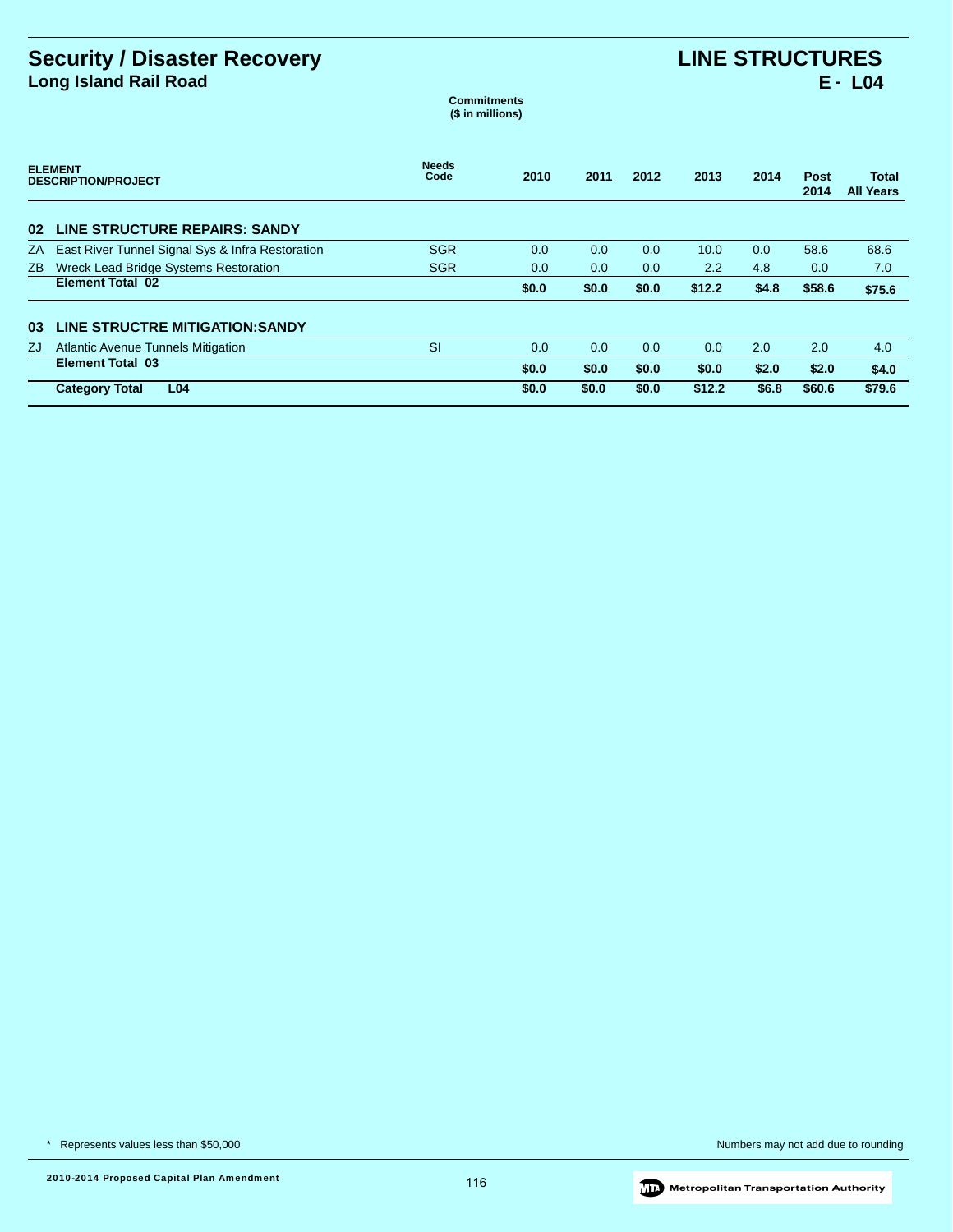# **Long Island Rail Road**

## **Security / Disaster Recovery <b>COMMUNICATIONS & SIGNALS**

**E - L05**

**Commitments (\$ in millions)**

|      | <b>ELEMENT</b><br><b>DESCRIPTION/PROJECT</b> | <b>Needs</b><br>Code | 2010  | 2011  | 2012  | 2013   | 2014   | <b>Post</b><br>2014 | Total<br><b>All Years</b> |
|------|----------------------------------------------|----------------------|-------|-------|-------|--------|--------|---------------------|---------------------------|
|      | 02 COMM/SIGNAL REPAIRS: SANDY                |                      |       |       |       |        |        |                     |                           |
| ZC - | Long Beach Branch - Systems Restoration      | <b>SGR</b>           | 0.0   | 0.0   | 0.0   | 15.9   | 16.1   | 24.4                | 56.4                      |
|      | <b>Element Total 02</b>                      |                      | \$0.0 | \$0.0 | \$0.0 | \$15.9 | \$16.1 | \$24.4              | \$56.4                    |
|      | L <sub>05</sub><br><b>Category Total</b>     |                      | \$0.0 | \$0.0 | \$0.0 | \$15.9 | \$16.1 | \$24.4              | \$56.4                    |

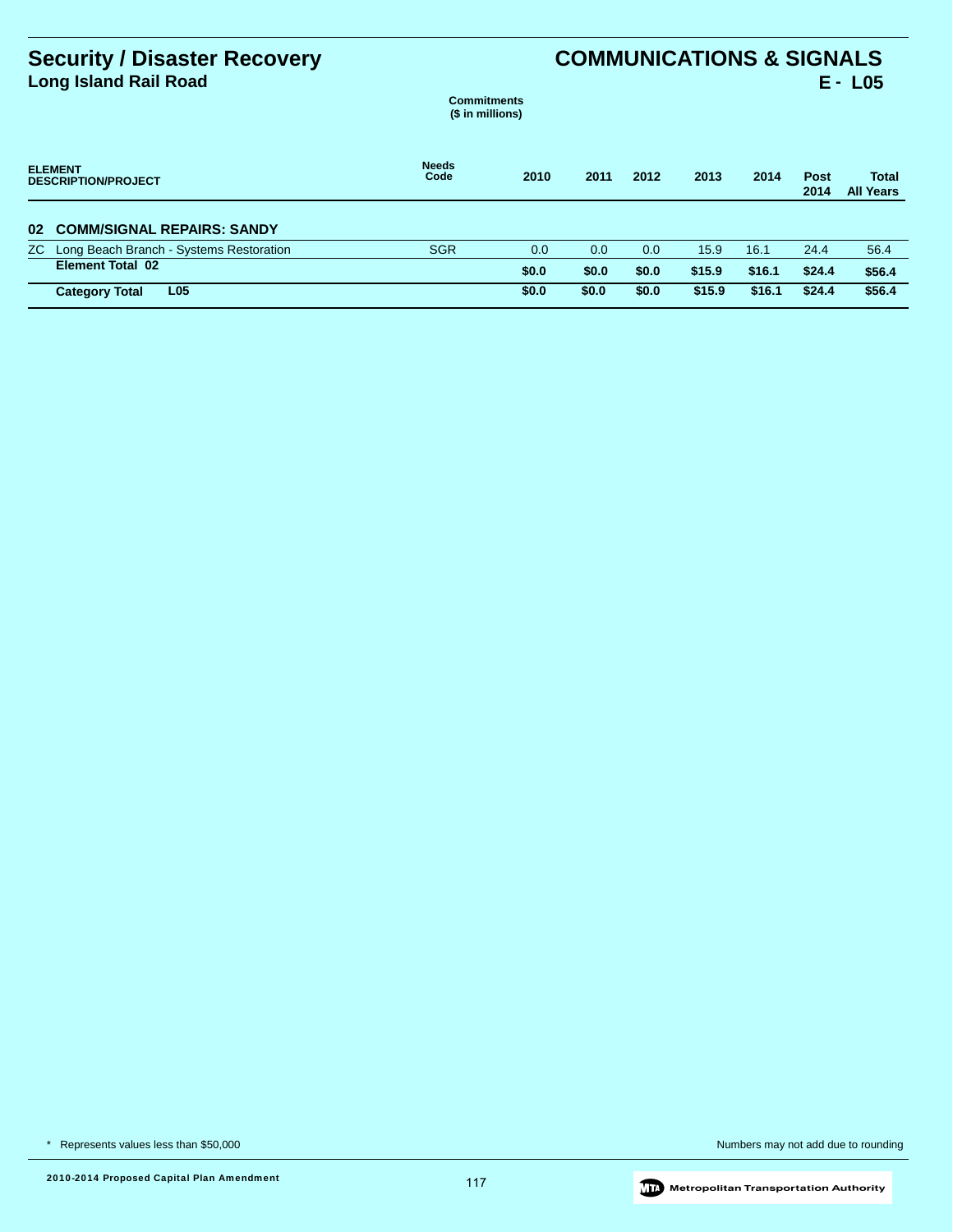### **Security / Disaster Recovery And SHOPS AND YARDS Long Island Rail Road**

# **E - L06**

**Commitments (\$ in millions)**

|      | <b>ELEMENT</b><br><b>DESCRIPTION/PROJECT</b>       | <b>Needs</b><br>Code | 2010  | 2011  | 2012  | 2013   | 2014   | Post<br>2014 | <b>Total</b><br><b>All Years</b> |
|------|----------------------------------------------------|----------------------|-------|-------|-------|--------|--------|--------------|----------------------------------|
|      | 02 SHOP & YARD REPAIRS: SANDY                      |                      |       |       |       |        |        |              |                                  |
| ZD   | West Side Storage Yard Restoration                 | <b>SGR</b>           | 0.0   | 0.0   | 0.0   | 10.2   | 0.0    | 20.9         | 31.1                             |
| ZL   | Long Island City Yard Restoration                  | <b>SGR</b>           | 0.0   | 0.0   | 0.0   | 1.8    | 32.0   | 0.0          | 33.8                             |
|      | <b>Element Total 02</b>                            |                      | \$0.0 | \$0.0 | \$0.0 | \$12.0 | \$32.0 | \$20.9       | \$64.9                           |
|      | 03 SHOP & YARD MITIGATION: SANDY                   |                      |       |       |       |        |        |              |                                  |
| ZK - | West Side Yard, LIC & East River Tunnel Mitigation | S <sub>l</sub>       | 0.0   | 0.0   | 0.0   | 0.0    | 8.5    | 76.5         | 85.0                             |
|      | <b>Element Total 03</b>                            |                      | \$0.0 | \$0.0 | \$0.0 | \$0.0  | \$8.5  | \$76.5       | \$85.0                           |
|      | <b>Category Total</b><br>L06                       |                      | \$0.0 | \$0.0 | \$0.0 | \$12.0 | \$40.5 | \$97.4       | \$149.9                          |

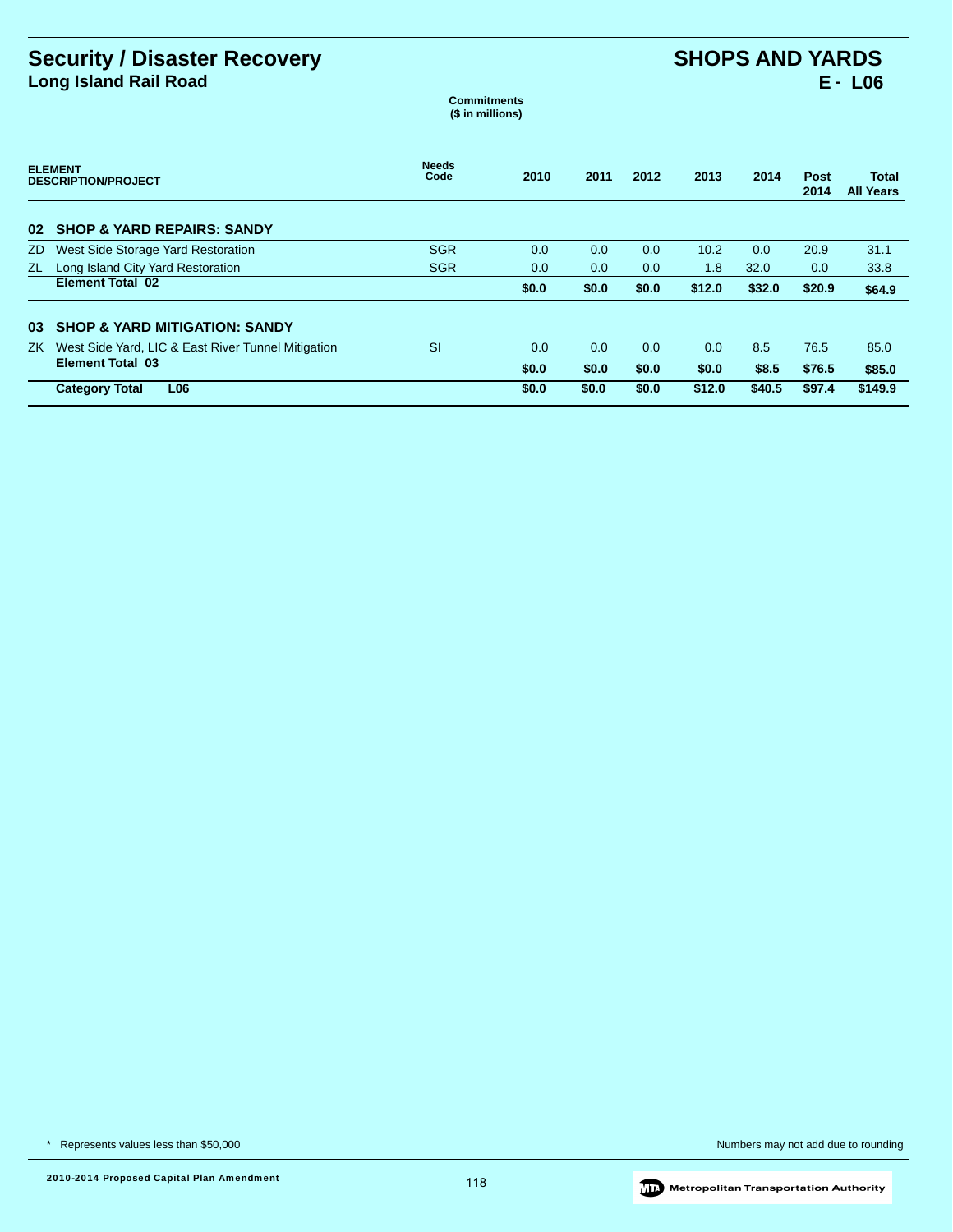### **Security / Disaster Recovery POWER Long Island Rail Road**

**Commitments (\$ in millions)**

| <b>ELEMENT</b><br><b>DESCRIPTION/PROJECT</b> | <b>Needs</b><br>Code | 2010  | 2011    | 2012  | 2013   | 2014   | <b>Post</b><br>2014 | Total<br><b>All Years</b> |
|----------------------------------------------|----------------------|-------|---------|-------|--------|--------|---------------------|---------------------------|
| 02 POWER REPAIRS: SANDY                      |                      |       |         |       |        |        |                     |                           |
| <b>ZE</b> Systemwide Substation Restoration  | <b>SGR</b>           | 0.0   | 0.0     | 0.0   | 16.9   | 40.9   | 0.2                 | 58.0                      |
| <b>ZM</b> 1st Avenue Substation Restoration  | <b>SGR</b>           | 0.0   | 0.0     | 0.0   | 1.3    | 4.8    | 0.0                 | 6.1                       |
| <b>Element Total 02</b>                      |                      | \$0.0 | \$0.0\$ | \$0.0 | \$18.2 | \$45.8 | \$0.2               | \$64.1                    |
| <b>Category Total</b><br>L07                 |                      | \$0.0 | \$0.0\$ | \$0.0 | \$18.2 | \$45.8 | \$0.2               | \$64.1                    |

\* Represents values less than \$50,000 Numbers may not add due to rounding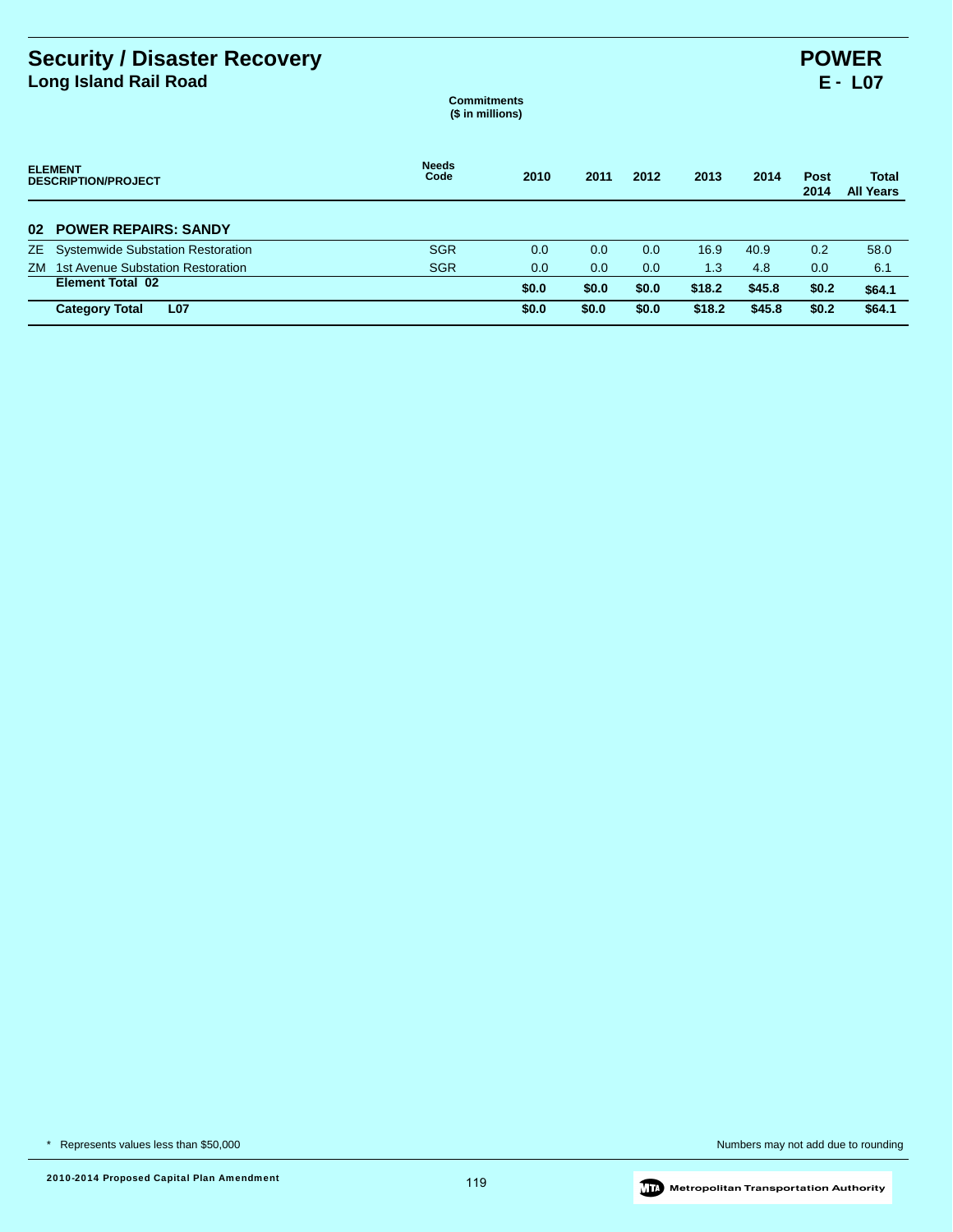## **Security / Disaster Recovery <b>MISCELLANEOUS Long Island Rail Road**

# **E - L09**

**Commitments (\$ in millions)**

|    | <b>ELEMENT</b><br><b>DESCRIPTION/PROJECT</b>  | <b>Needs</b><br>Code | 2010  | 2011    | 2012  | 2013  | 2014  | <b>Post</b><br>2014 | <b>Total</b><br><b>All Years</b> |
|----|-----------------------------------------------|----------------------|-------|---------|-------|-------|-------|---------------------|----------------------------------|
|    | 02 MISCELLANEOUS REPAIRS: SANDY               |                      |       |         |       |       |       |                     |                                  |
| ZF | Infrastructure/System Upgrades (Various Locs) | <b>SGR</b>           | 0.0   | 0.0     | 0.0   | 5.7   | 0.0   | 0.3                 | 6.0                              |
|    | <b>Element Total 02</b>                       |                      | \$0.0 | \$0.0   | \$0.0 | \$5.7 | \$0.0 | \$0.3               | \$6.0                            |
|    | <b>Category Total</b><br>L <sub>09</sub>      |                      | \$0.0 | \$0.0\$ | \$0.0 | \$5.7 | \$0.0 | \$0.3\$             | \$6.0                            |

#### **AGENCY SUMMARY: SANDY**

| <b>Repairs:Sandy</b>               | \$0.0 | \$0.0\$ | \$0.0\$ | \$64.0 | \$98.7           | \$104.3          | \$267.0 |
|------------------------------------|-------|---------|---------|--------|------------------|------------------|---------|
| <b>Mitigation:Sandy</b>            | \$0.0 | \$0.0   | \$0.0   | \$0.0  |                  | $$45.5$ $$363.5$ | \$409.0 |
| <b>TOTAL</b> Long Island Rail Road | \$0.0 | \$0.0   | \$0.0   | \$64.0 | $$144.2$ \$467.8 |                  | \$676.0 |

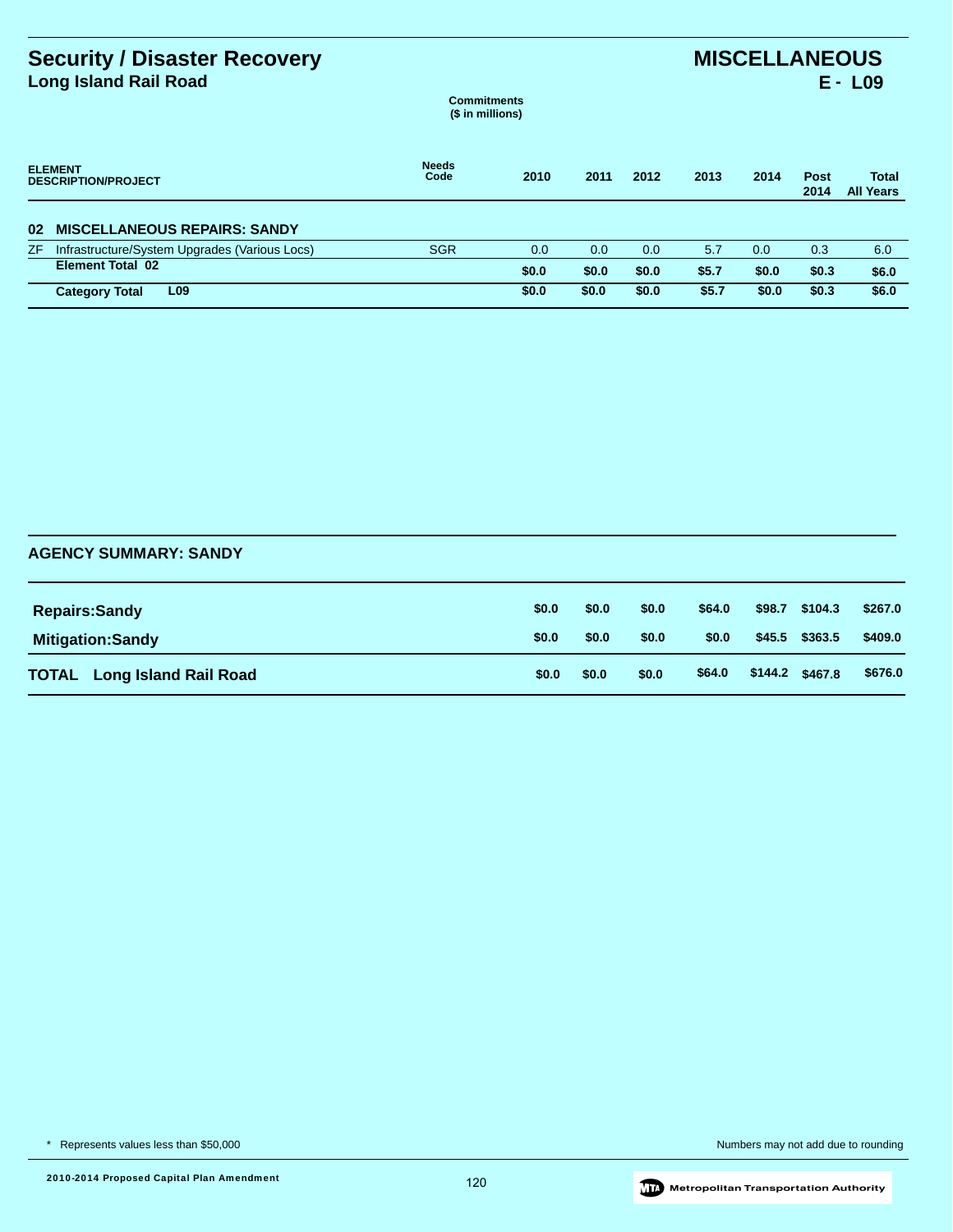### **Security / Disaster Recovery And Structure in the Contract of Contract Article STOCK Metro-North Railroad**

# **E - M01**

**Commitments (\$ in millions)**

|    | <b>ELEMENT</b><br><b>DESCRIPTION/PROJECT</b> | <b>Needs</b><br>Code | 2010  | 2011  | 2012  | 2013  | 2014  | Post<br>2014 | <b>Total</b><br><b>All Years</b> |
|----|----------------------------------------------|----------------------|-------|-------|-------|-------|-------|--------------|----------------------------------|
|    | 02 ROLLING STOCK REPAIRS: SANDY              |                      |       |       |       |       |       |              |                                  |
| 01 | <b>Rolling Stock Restoration</b>             | <b>SGR</b>           | 0.0   | 0.0   | 0.0   | 3.3   | 0.0   | 0.0          | 3.3                              |
|    | <b>Element Total 02</b>                      |                      | \$0.0 | \$0.0 | \$0.0 | \$3.3 | \$0.0 | \$0.0\$      | \$3.3                            |
|    | <b>M01</b><br><b>Category Total</b>          |                      | \$0.0 | \$0.0 | \$0.0 | \$3.3 | \$0.0 | \$0.0\$      | \$3.3                            |

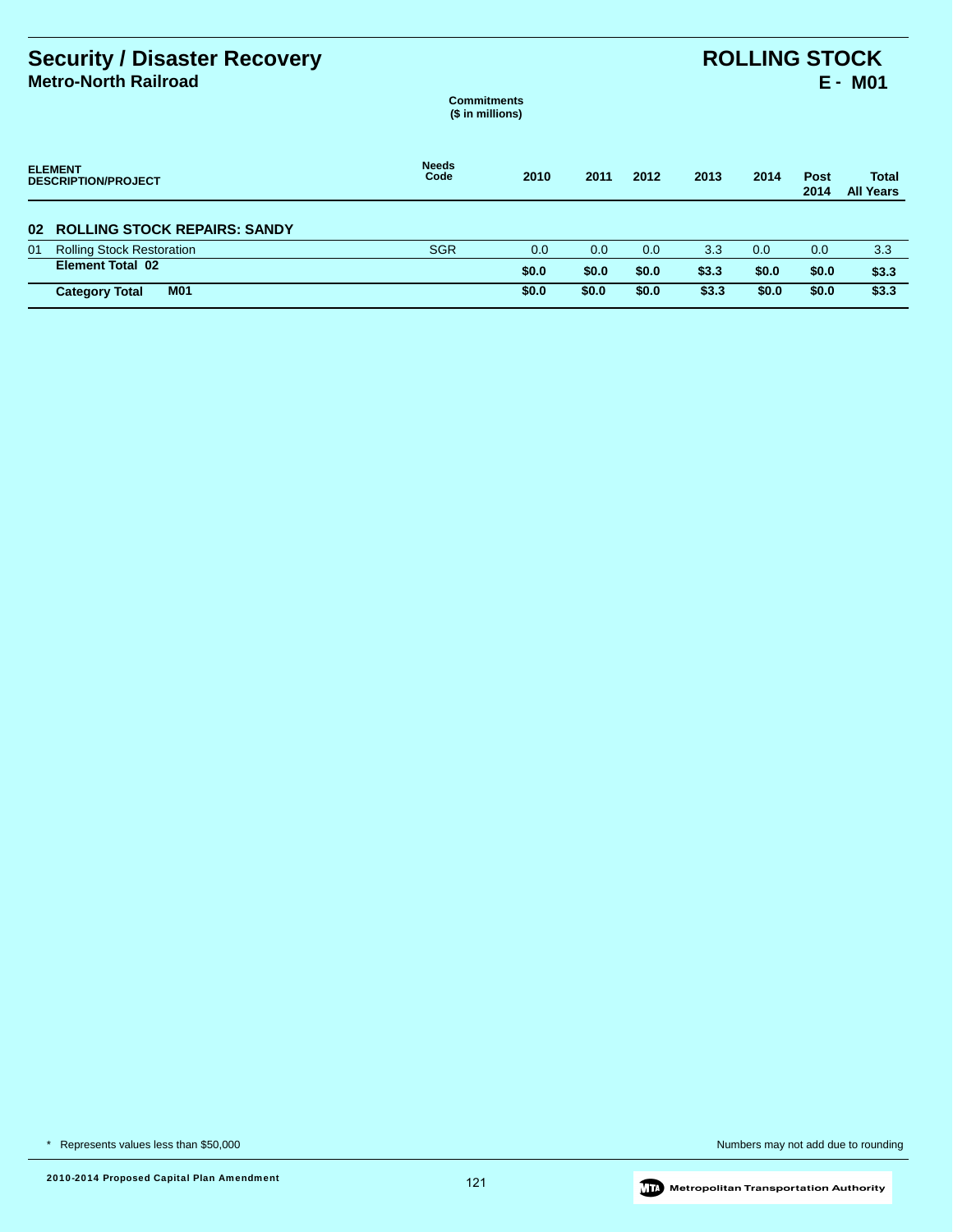### **Security / Disaster Recovery TRACK AND STRUCTURES Metro-North Railroad**

## **E - M03**

**Commitments (\$ in millions)**

|                 | <b>ELEMENT</b><br><b>DESCRIPTION/PROJECT</b>       | <b>Needs</b><br>Code | 2010  | 2011  | 2012  | 2013   | 2014  | Post<br>2014     | <b>Total</b><br><b>All Years</b> |
|-----------------|----------------------------------------------------|----------------------|-------|-------|-------|--------|-------|------------------|----------------------------------|
| 02 <sub>2</sub> | <b>TRACK/STRUCTURE REPAIRS: SANDY</b>              |                      |       |       |       |        |       |                  |                                  |
| 02 <sub>2</sub> | <b>Right of Way Restoration: Various Locations</b> | <b>SGR</b>           | 0.0   | 0.0   | 0.0   | 8.0    | 0.0   | 0.0 <sub>1</sub> | 8.0                              |
|                 | <b>Element Total 02</b>                            |                      | \$0.0 | \$0.0 | \$0.0 | \$8.0  | \$0.0 | \$0.0\$          | \$8.0                            |
| 03              | <b>TRACK/STRUCT MITIGATION: SANDY</b>              |                      |       |       |       |        |       |                  |                                  |
| 01              | <b>Rail Vacuum Mitigation</b>                      | <b>SI</b>            | 0.0   | 0.0   | 0.0   | 12.0   | 0.0   | 0.0              | 12.0                             |
| 02              | Water Level Monitoring Mitigation                  | SI                   | 0.0   | 0.0   | 0.0   | 0.0    | 1.5   | 23.5             | 25.0                             |
|                 | <b>Element Total 03</b>                            |                      | \$0.0 | \$0.0 | \$0.0 | \$12.0 | \$1.5 | \$23.5           | \$37.0                           |
|                 | <b>M03</b><br><b>Category Total</b>                |                      | \$0.0 | \$0.0 | \$0.0 | \$20.0 | \$1.5 | \$23.5           | \$45.0                           |

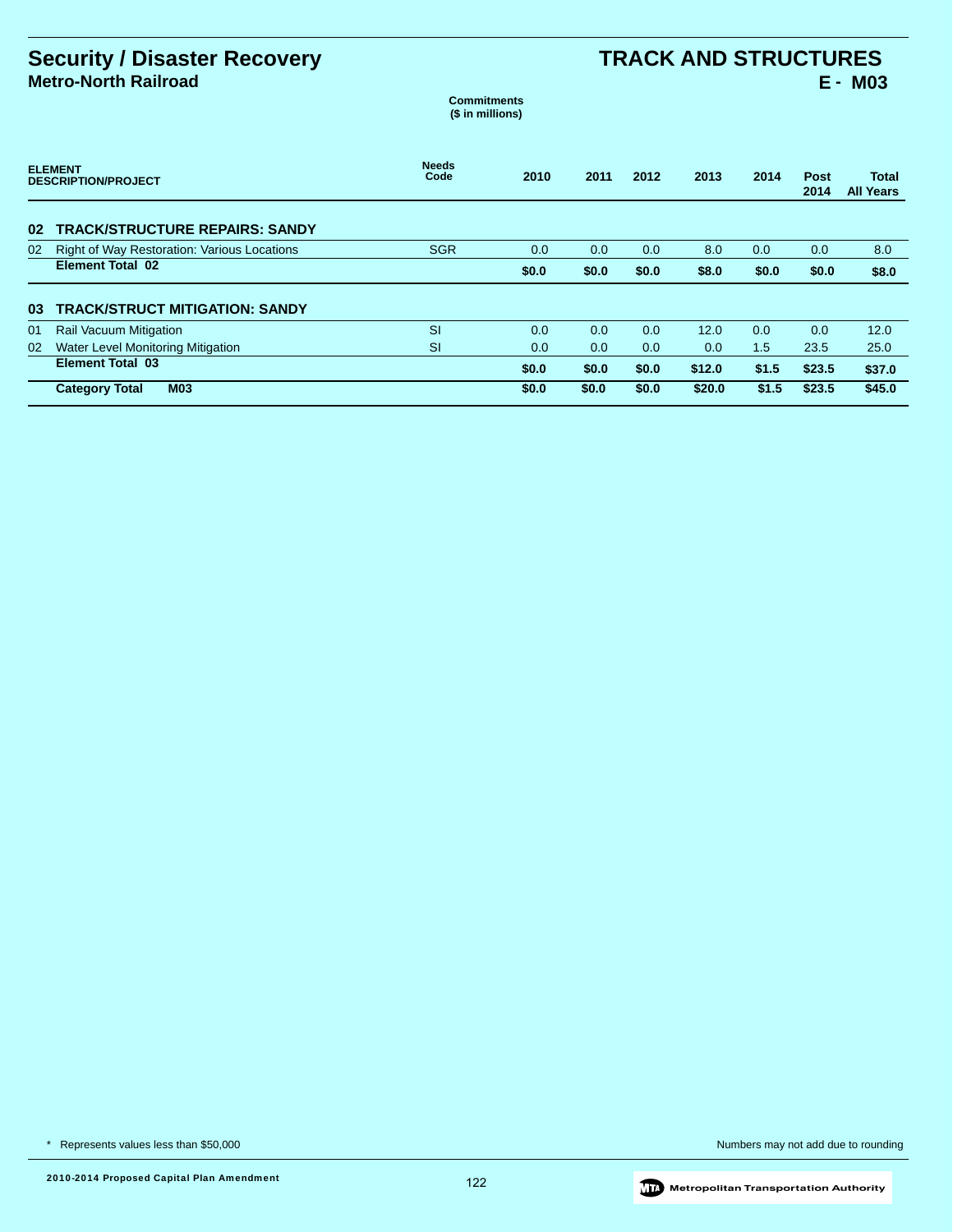# **Security / Disaster Recovery**<br>Metro-North Railroad

## **Security / Disaster Recovery COMMUNICATIONS AND SIGNALS**

**E - M04**

**Commitments (\$ in millions)**

|                 | <b>ELEMENT</b><br><b>DESCRIPTION/PROJECT</b>     | <b>Needs</b><br>Code | 2010    | 2011  | 2012  | 2013   | 2014   | Post<br>2014 | Total<br><b>All Years</b> |
|-----------------|--------------------------------------------------|----------------------|---------|-------|-------|--------|--------|--------------|---------------------------|
| 02 <sub>1</sub> | <b>COMM/SIGNAL REPAIRS: SANDY</b>                |                      |         |       |       |        |        |              |                           |
| 05 <sub>1</sub> | Comm & Signal Infrastructure Restoration-Ph1     | <b>SGR</b>           | 0.0     | 0.0   | 0.0   | 5.6    | 59.4   | 1.8          | 66.8                      |
| 06              | Comm & Signal Infrastructure Restoration-Ph2     | <b>SGR</b>           | 0.0     | 0.0   | 0.0   | 0.0    | 0.0    | 47.3         | 47.3                      |
| 07              | Comm & Signal Infrastr Restoration-Egpmt Replcmt | <b>SGR</b>           | 0.0     | 0.0   | 0.0   | 7.1    | 0.0    | 11.8         | 18.9                      |
|                 | <b>Element Total 02</b>                          |                      | \$0.0   | \$0.0 | \$0.0 | \$12.7 | \$59.4 | \$60.9       | \$133.0                   |
| 03              | <b>COMM/SIGNAL MITIGATION: SANDY</b>             |                      |         |       |       |        |        |              |                           |
| 01              | Power and Signals Mitigation                     | SI                   | 0.0     | 0.0   | 0.0   | 0.0    | 5.0    | 45.0         | 50.0                      |
|                 | <b>Element Total 03</b>                          |                      | \$0.0\$ | \$0.0 | \$0.0 | \$0.0  | \$5.0  | \$45.0       | \$50.0                    |
|                 | <b>M04</b><br><b>Category Total</b>              |                      | \$0.0   | \$0.0 | \$0.0 | \$12.7 | \$64.4 | \$105.9      | \$183.0                   |

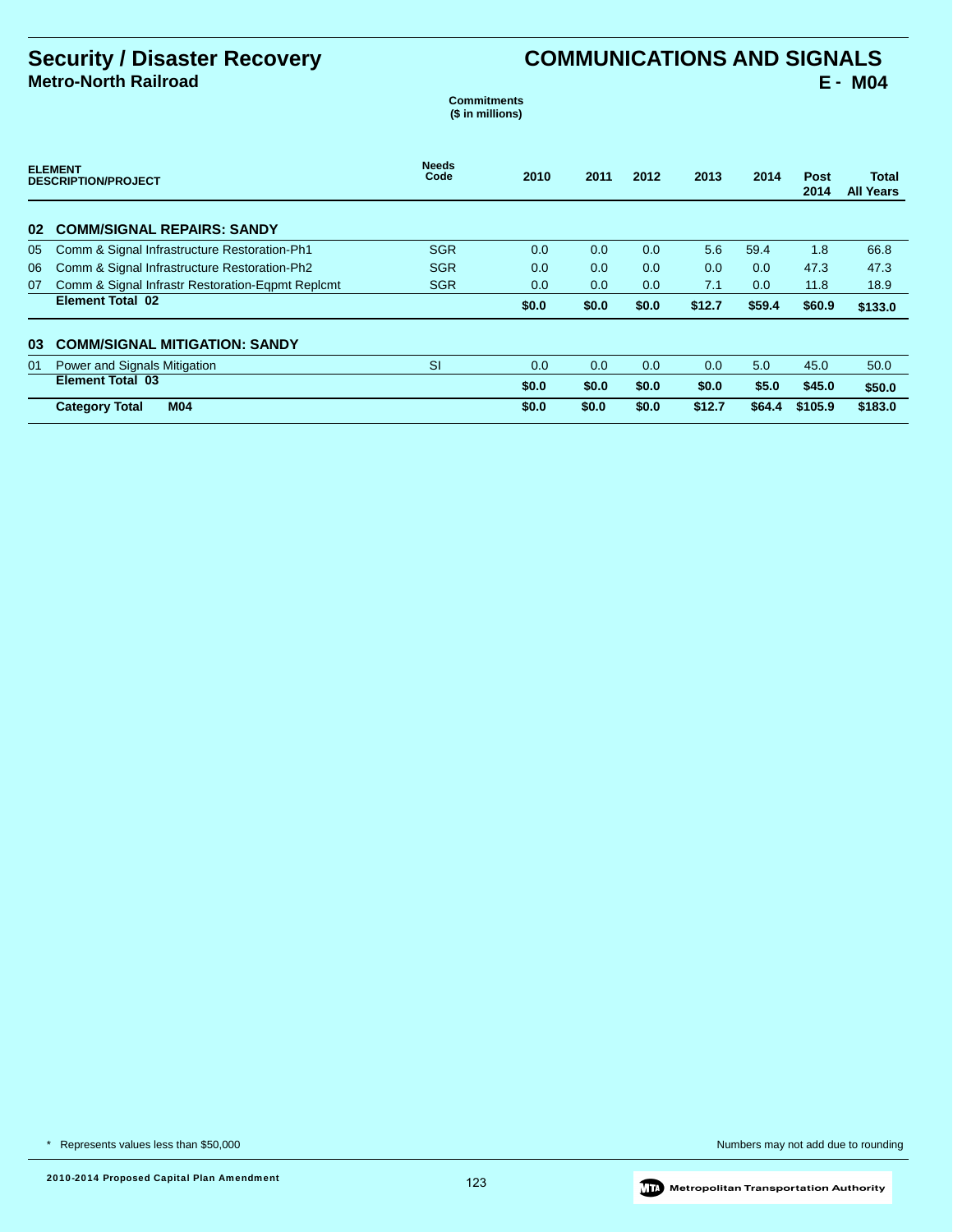### **Security / Disaster Recovery POWER Metro-North Railroad**

**Commitments (\$ in millions)**

|    | <b>ELEMENT</b><br><b>DESCRIPTION/PROJECT</b>             | <b>Needs</b><br>Code | 2010  | 2011  | 2012  | 2013   | 2014   | <b>Post</b><br>2014 | Total<br><b>All Years</b> |
|----|----------------------------------------------------------|----------------------|-------|-------|-------|--------|--------|---------------------|---------------------------|
|    | 02 POWER REPAIRS: SANDY                                  |                      |       |       |       |        |        |                     |                           |
| 06 | <b>Power Infrastructure Restoration-Phase 1</b>          | <b>SGR</b>           | 0.0   | 0.0   | 0.0   | 17.7   | 51.0   | 2.2                 | 70.9                      |
| 07 | Power Infrastructure Restoration-Phase 2                 | <b>SGR</b>           | 0.0   | 0.0   | 0.0   | 0.0    | 0.0    | 51.8                | 51.8                      |
| 08 | <b>Power Infrastructure Restoration-Substations</b>      | <b>SGR</b>           | 0.0   | 0.0   | 0.0   | 2.8    | 36.8   | 0.0                 | 39.5                      |
| 09 | <b>Power Infrastructure Restoration-HRI B</b>            | <b>SGR</b>           | 0.0   | 0.0   | 0.0   | 0.7    | 4.4    | 0.0                 | 5.1                       |
| 10 | <b>Power Infrastr Restoration-Remote Terminal Houses</b> | <b>SGR</b>           | 0.0   | 0.0   | 0.0   | 1.3    | 0.0    | 0.0                 | 1.3                       |
|    | <b>Element Total 02</b>                                  |                      | \$0.0 | \$0.0 | \$0.0 | \$22.4 | \$92.2 | \$54.0              | \$168.6                   |
|    | <b>M05</b><br><b>Category Total</b>                      |                      | \$0.0 | \$0.0 | \$0.0 | \$22.4 | \$92.2 | \$54.0              | \$168.6                   |

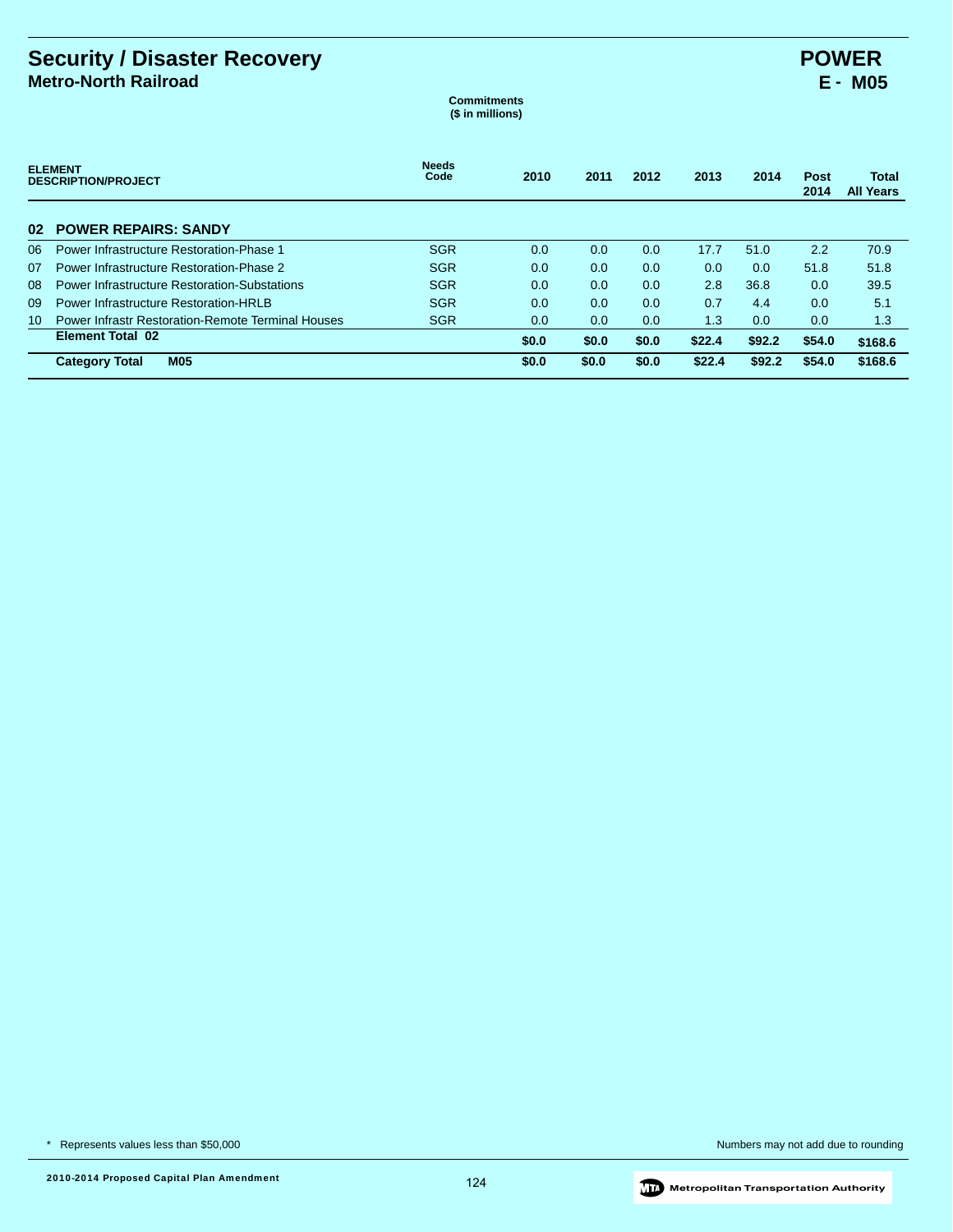### **Security / Disaster Recovery MISCELLANEOUS Metro-North Railroad**

# **E - M08**

**Commitments (\$ in millions)**

|    | <b>ELEMENT</b><br><b>DESCRIPTION/PROJECT</b>        | <b>Needs</b><br>Code | 2010  | 2011    | 2012  | 2013  | 2014   | <b>Post</b><br>2014 | <b>Total</b><br><b>All Years</b> |
|----|-----------------------------------------------------|----------------------|-------|---------|-------|-------|--------|---------------------|----------------------------------|
| 03 | <b>MISC MITIGATION: SANDY</b>                       |                      |       |         |       |       |        |                     |                                  |
| 01 | <b>MNR Network Resiliency - Design/Program Mgmt</b> | <b>NE</b>            | 0.0   | 0.0     | 0.0   | 9.4   | 31.3   | 0.0                 | 40.6                             |
|    | <b>Element Total 03</b>                             |                      | \$0.0 | \$0.0   | \$0.0 | \$9.4 | \$31.3 | \$0.0               | \$40.6                           |
|    | <b>M08</b><br><b>Category Total</b>                 |                      | \$0.0 | \$0.0\$ | \$0.0 | \$9.4 | \$31.3 | \$0.0               | \$40.6                           |

#### **AGENCY SUMMARY: SANDY**

| <b>Repairs:Sandy</b>                        | \$0.0   | \$0.0\$ | \$0.0\$ | \$46.4 | \$151.7 \$114.9 |                 | \$312.9 |
|---------------------------------------------|---------|---------|---------|--------|-----------------|-----------------|---------|
| <b>Mitigation:Sandy</b>                     | \$0.0\$ | \$0.0\$ | \$0.0\$ | \$21.4 | \$37.8          | \$68.5          | \$127.6 |
| <b>Metro-North Railroad</b><br><b>TOTAL</b> | \$0.0\$ | \$0.0   | \$0.0   | \$67.8 |                 | \$189.4 \$183.4 | \$440.6 |

\* Represents values less than \$50,000 Numbers may not add due to rounding

**WED** Metropolitan Transportation Authority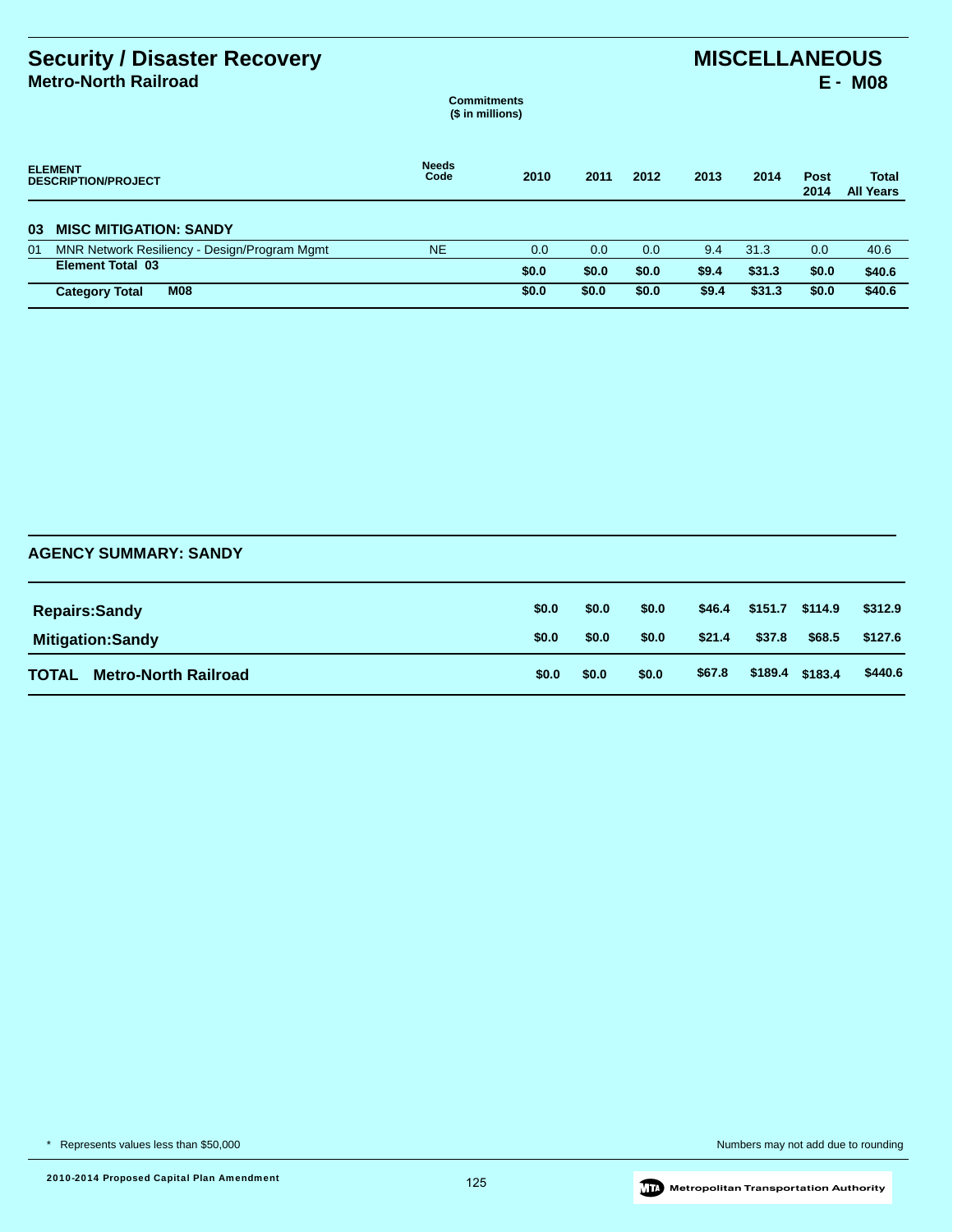## **Security / Disaster Recovery <b>BUS COMPANY PROJECTS MTA Bus Company**

**E - U03**

**Commitments (\$ in millions)**

|    | <b>ELEMENT</b><br><b>DESCRIPTION/PROJECT</b> | <b>Needs</b><br>Code | 2010  | 2011  | 2012  | 2013   | 2014   | Post<br>2014 | <b>Total</b><br><b>All Years</b> |
|----|----------------------------------------------|----------------------|-------|-------|-------|--------|--------|--------------|----------------------------------|
| 02 | <b>BUS COMPANY REPAIRS: SANDY</b>            |                      |       |       |       |        |        |              |                                  |
| 01 | Far Rockaway Depot Rehabilitation            | <b>SGR</b>           | 0.0   | 0.0   | 0.0   | 25.0   | 0.0    | 0.0          | 25.0                             |
|    | <b>Element Total 02</b>                      |                      | \$0.0 | \$0.0 | \$0.0 | \$25.0 | \$0.0  | \$0.0        | \$25.0                           |
| 03 | <b>BUS COMPANY MITIGATION: SANDY</b>         |                      |       |       |       |        |        |              |                                  |
| 01 | Depot Flood Mitigation in Flood Zones Ph 1   | <b>SI</b>            | 0.0   | 0.0   | 0.0   | 0.0    | 25.5   | 0.0          | 25.5                             |
| 02 | Depot Flood Mitigation in Flood Zones Ph 2   | SI                   | 0.0   | 0.0   | 0.0   | 0.0    | 0.0    | 20.0         | 20.0                             |
|    | <b>Element Total 03</b>                      |                      | \$0.0 | \$0.0 | \$0.0 | \$0.0  | \$25.5 | \$20.0       | \$45.5                           |
|    | <b>Category Total</b><br>U03                 |                      | \$0.0 | \$0.0 | \$0.0 | \$25.0 | \$25.5 | \$20.0       | \$70.5                           |

#### **AGENCY SUMMARY: SANDY**

| <b>Repairs:Sandy</b>                   | \$0.0   | \$0.0 | \$0.0 | \$25.0 | \$0.0  | \$0.0  | \$25.0 |
|----------------------------------------|---------|-------|-------|--------|--------|--------|--------|
| Mitigation:Sandy                       | \$0.0\$ | \$0.0 | \$0.0 | \$0.0  | \$25.5 | \$20.0 | \$45.5 |
| <b>MTA Bus Company</b><br><b>TOTAL</b> | \$0.0   | \$0.0 | \$0.0 | \$25.0 | \$25.5 | \$20.0 | \$70.5 |

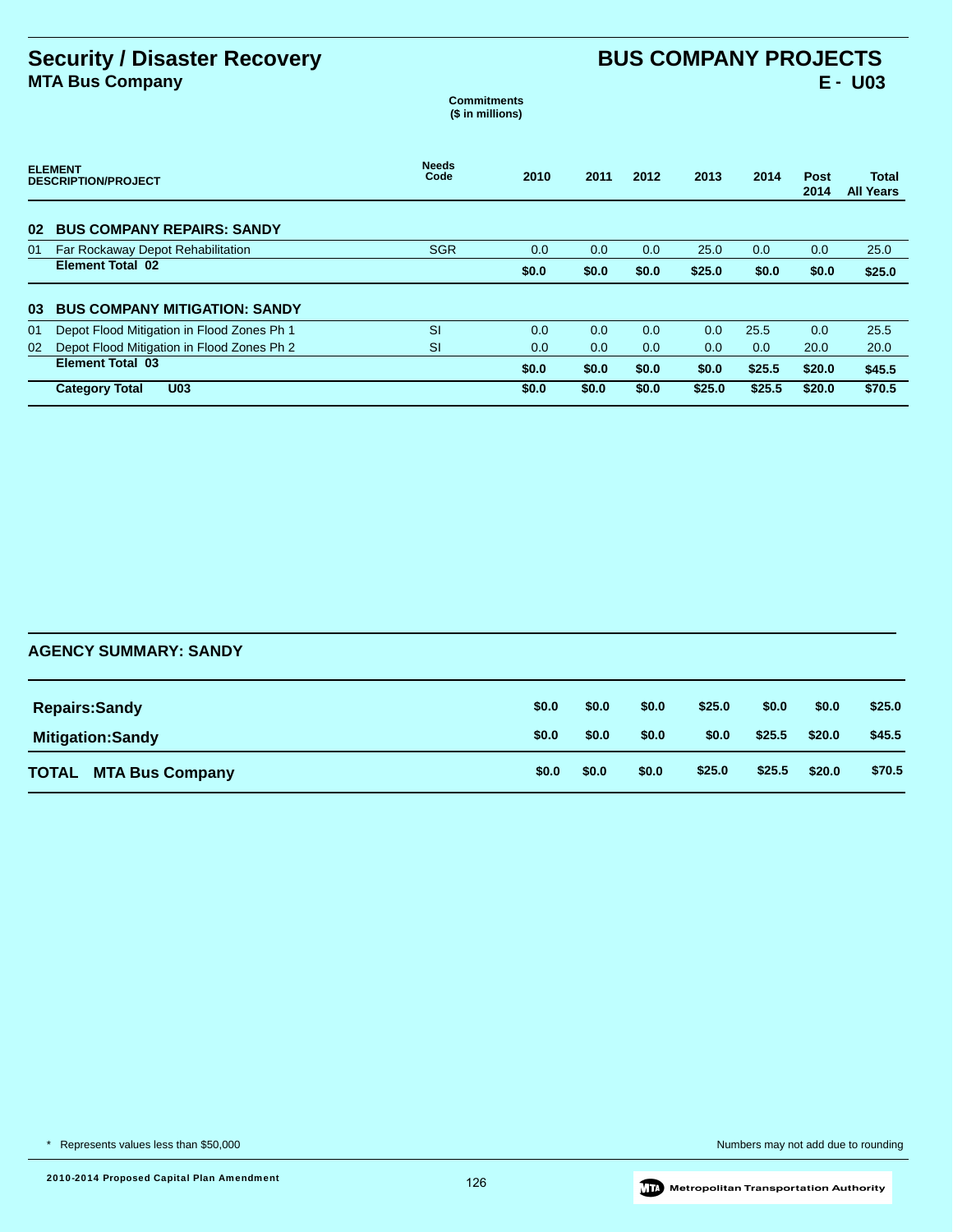## **Security / Disaster Recovery MISCELLANEOUS**

**Capital Construction Company**

# **E - G16**

**Commitments (\$ in millions)**

|                 | <b>ELEMENT</b><br><b>DESCRIPTION/PROJECT</b> | <b>Needs</b><br>Code | 2010  | 2011    | 2012  | 2013  | 2014   | <b>Post</b><br>2014 | <b>Total</b><br><b>All Years</b> |
|-----------------|----------------------------------------------|----------------------|-------|---------|-------|-------|--------|---------------------|----------------------------------|
| 02              | <b>MISCELLANEOUS REPAIRS: SANDY</b>          |                      |       |         |       |       |        |                     |                                  |
| 09              | East Side Access Impacts                     |                      | 0.0   | 0.0     | 0.0   | 0.0   | 0.0    | 0.0                 | $0.0 *$                          |
| 10 <sup>1</sup> | Second Ave Subway Impacts                    |                      | 0.0   | 0.0     | 0.0   | 0.1   | 0.0    | 0.0                 | 0.1                              |
| 12 <sup>2</sup> | <b>Fulton Center Impacts</b>                 |                      | 0.0   | 0.0     | 0.0   | 0.0   | 0.0    | 0.0                 | $0.0 *$                          |
| 14              | <b>IESS East River Tunnel Impacts</b>        |                      | 0.0   | 0.0     | 0.0   | 1.4   | 21.7   | 0.0                 | 23.1                             |
|                 | <b>Element Total 02</b>                      |                      | \$0.0 | \$0.0   | \$0.0 | \$1.5 | \$21.7 | \$0.0               | \$23.2                           |
|                 | G16<br><b>Category Total</b>                 |                      | \$0.0 | \$0.0\$ | \$0.0 | \$1.5 | \$21.7 | \$0.0               | \$23.2                           |

#### **AGENCY SUMMARY: SANDY**

| <b>Repairs:Sandy</b>                      | \$0.0   | \$0.0 | \$0.0 | \$1.5 | \$21.7 | \$0.0 | \$23.2 |
|-------------------------------------------|---------|-------|-------|-------|--------|-------|--------|
| <b>TOTAL Capital Construction Company</b> | \$0.0\$ | \$0.0 | \$0.0 | \$1.5 | \$21.7 | \$0.0 | \$23.2 |

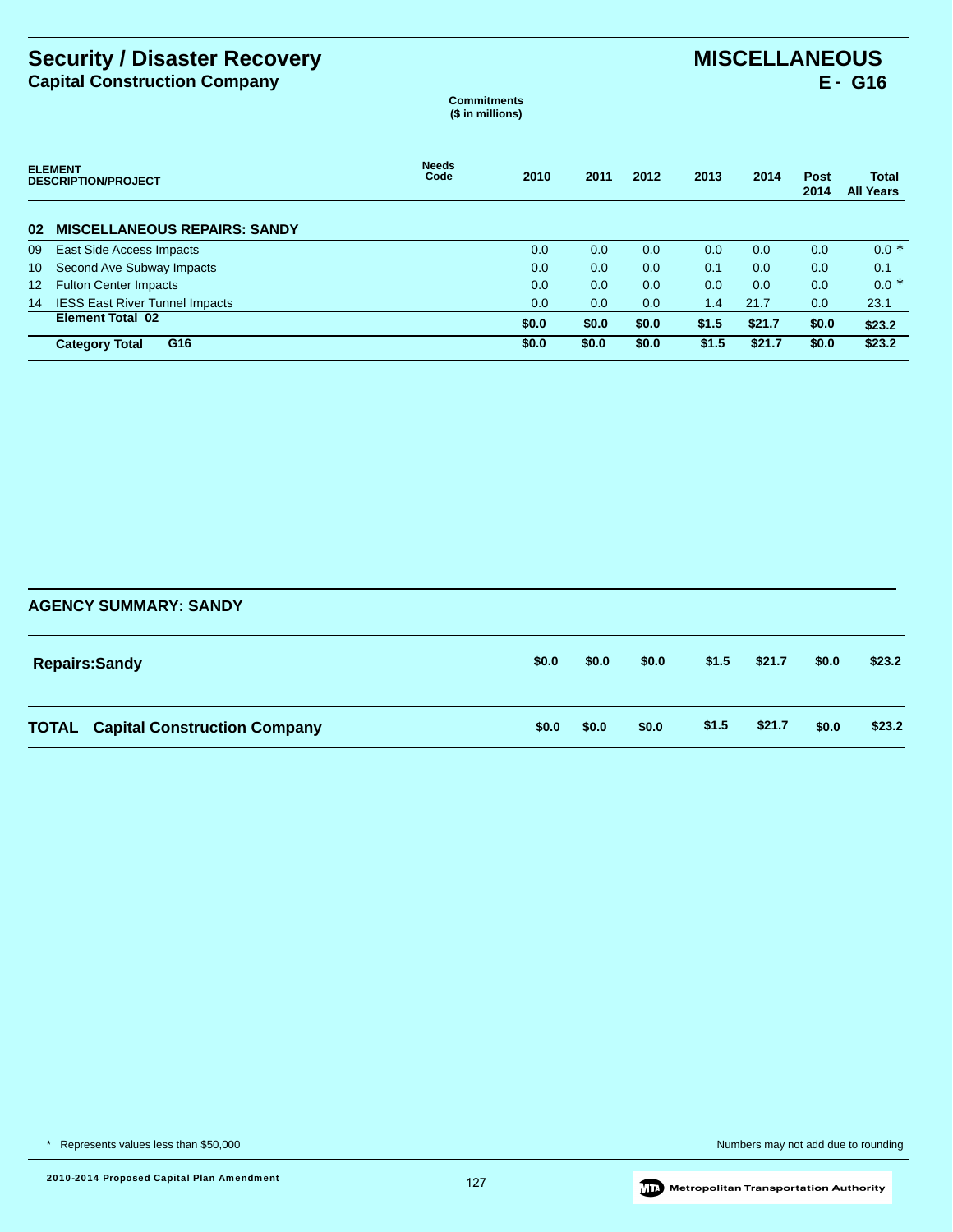## **AGENCY MTA SECURITY/DISASTER RECOVERY SUMMARY**

**Commitments** 

|                                          |       | (\$ in millions) |        |           |           |                  |                                  |  |
|------------------------------------------|-------|------------------|--------|-----------|-----------|------------------|----------------------------------|--|
| <b>AGENCY</b>                            | 2010  | 2011             | 2012   | 2013      | 2014      | <b>Post 2014</b> | <b>Total</b><br><b>All Years</b> |  |
| <b>MTA SECURITY</b>                      |       |                  |        |           |           |                  |                                  |  |
| <b>MTA Police Security</b>               | \$0.0 | \$0.0            | \$0.0  | \$66.0    | \$19.0    | \$0.0            | \$85.0                           |  |
| <b>MTA System-Wide Security</b>          | \$0.0 | \$19.6           | \$10.9 | \$105.6   | \$50.0    | \$64.0           | \$250.0                          |  |
| <b>SUB TOTAL</b>                         | \$0.0 | \$19.6           | \$10.9 | \$171.6   | \$69.0    | \$64.0           | \$335.0                          |  |
| <b>MTA DISASTER RECOVERY: REPAIRS</b>    |       |                  |        |           |           |                  |                                  |  |
| <b>New York City Transit</b>             | \$0.0 | \$0.0            | \$0.0  | \$1,681.0 | \$1,668.0 | \$0.0            | \$3,349.0                        |  |
| <b>Long Island Rail Road</b>             | \$0.0 | \$0.0            | \$0.0  | \$64.0    | \$98.7    | \$104.3          | \$267.0                          |  |
| <b>Metro-North Railroad</b>              | \$0.0 | \$0.0            | \$0.0  | \$46.4    | \$151.7   | \$114.9          | \$312.9                          |  |
| <b>MTA Bus Company</b>                   | \$0.0 | \$0.0            | \$0.0  | \$25.0    | \$0.0     | \$0.0            | \$25.0                           |  |
| <b>Capital Construction Company</b>      | \$0.0 | \$0.0            | \$0.0  | \$1.5     | \$21.7    | \$0.0            | \$23.2                           |  |
| <b>Bridges and Tunnels</b>               | \$0.0 | \$0.0            | \$0.0  | \$85.5    | \$692.0   | \$0.0            | \$777.5                          |  |
| <b>SUB TOTAL</b>                         | \$0.0 | \$0.0            | \$0.0  | \$1,903.4 | \$2,631.9 | \$219.2          | \$4,754.6                        |  |
| <b>MTA DISASTER RECOVERY: MITIGATION</b> |       |                  |        |           |           |                  |                                  |  |
| <b>New York City Transit</b>             | \$0.0 | \$0.0            | \$0.0  | \$446.0   | \$1,169.0 | \$3,476.4        | \$5,091.4                        |  |
| <b>Long Island Rail Road</b>             | \$0.0 | \$0.0            | \$0.0  | \$0.0     | \$45.5    | \$363.5          | \$409.0                          |  |
| <b>Metro-North Railroad</b>              | \$0.0 | \$0.0            | \$0.0  | \$21.4    | \$37.8    | \$68.5           | \$127.6                          |  |
| <b>MTA Bus Company</b>                   | \$0.0 | \$0.0            | \$0.0  | \$0.0     | \$25.5    | \$20.0           | \$45.5                           |  |
| <b>Bridges and Tunnels</b>               | \$0.0 | \$0.0            | \$0.0  | \$24.6    | \$52.6    | \$18.9           | \$96.0                           |  |
| <b>SUB TOTAL</b>                         | \$0.0 | \$0.0            | \$0.0  | \$491.9   | \$1,330.4 | \$3,947.2        | \$5,769.5                        |  |
| <b>GRAND TOTAL</b>                       | \$0.0 | \$19.6           | \$10.9 | \$2,566.9 | \$4,031.3 | \$4,230.5        | \$10,859.1                       |  |

\* Represents values less than \$50,000 Numbers may not add due to rounding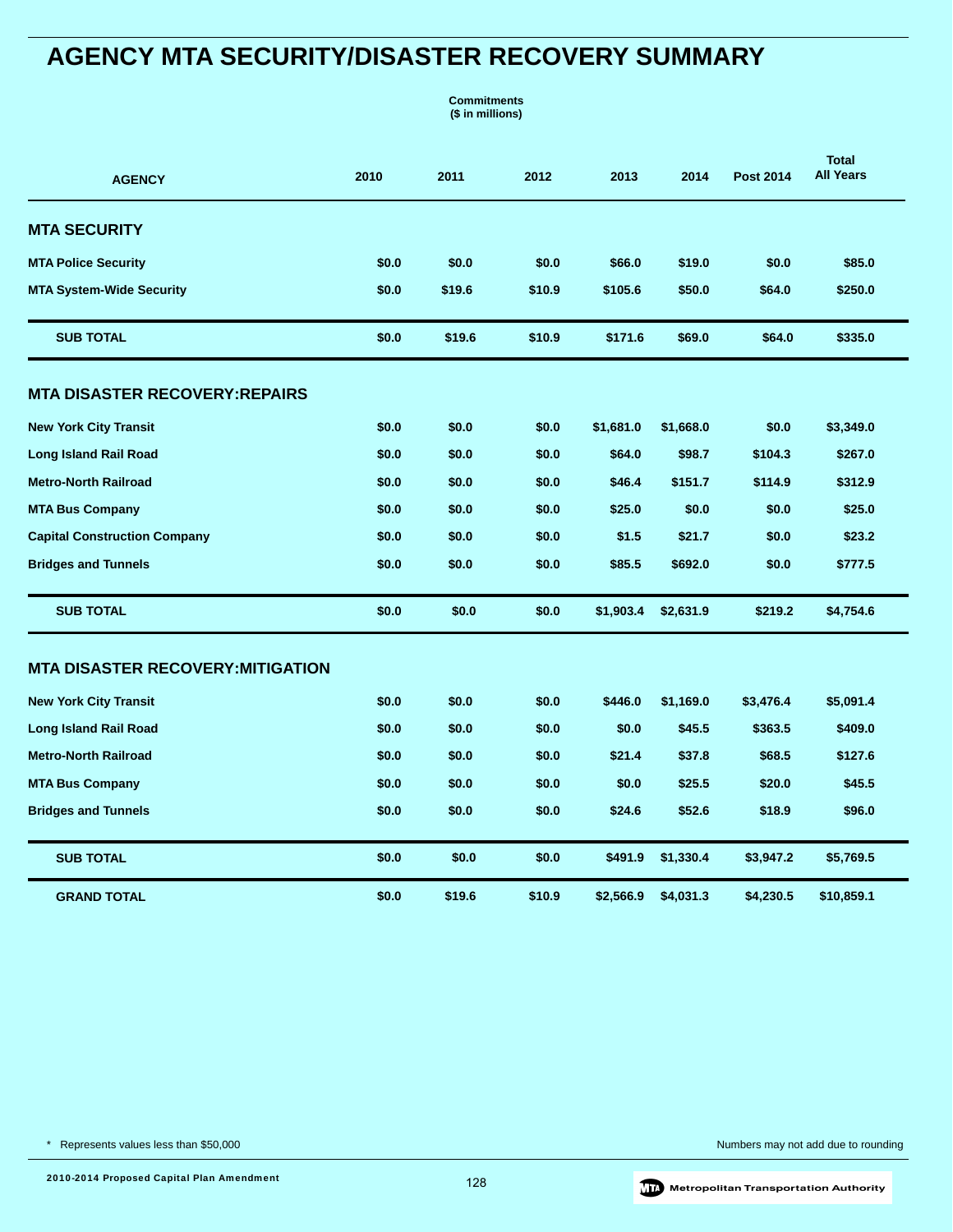## **MTA Interagency MTA MENTORING PROGRAM ADMIN**

**N - 600**

**Commitments (\$ in millions)**

|    | <b>ELEMENT</b><br><b>DESCRIPTION/PROJECT</b> | <b>Needs</b><br>Code | 2010  | 2011  | 2012    | 2013  | 2014  | <b>Post 2014</b> | <b>Total</b><br><b>All Years</b> |
|----|----------------------------------------------|----------------------|-------|-------|---------|-------|-------|------------------|----------------------------------|
| 01 | <b>MTA MENTORING PROGRAM ADMIN</b>           |                      |       |       |         |       |       |                  |                                  |
| 01 | MTA MENTORING PROGRAM ADMINISTRATION         | <b>NI</b>            | 0.0   | 6.2   | 0.2     | 4.3   | 0.0   | 0.0              | 10.6                             |
|    | <b>Element Total 01</b>                      |                      | \$0.0 | \$6.2 | \$0.2\$ | \$4.3 | \$0.0 | \$0.0\$          | \$10.6                           |
|    | 600<br><b>Category Total</b>                 |                      | \$0.0 | \$6.2 | \$0.2\$ | \$4.3 | \$0.0 | \$0.0            | \$10.6                           |
|    |                                              |                      |       |       |         |       |       |                  |                                  |

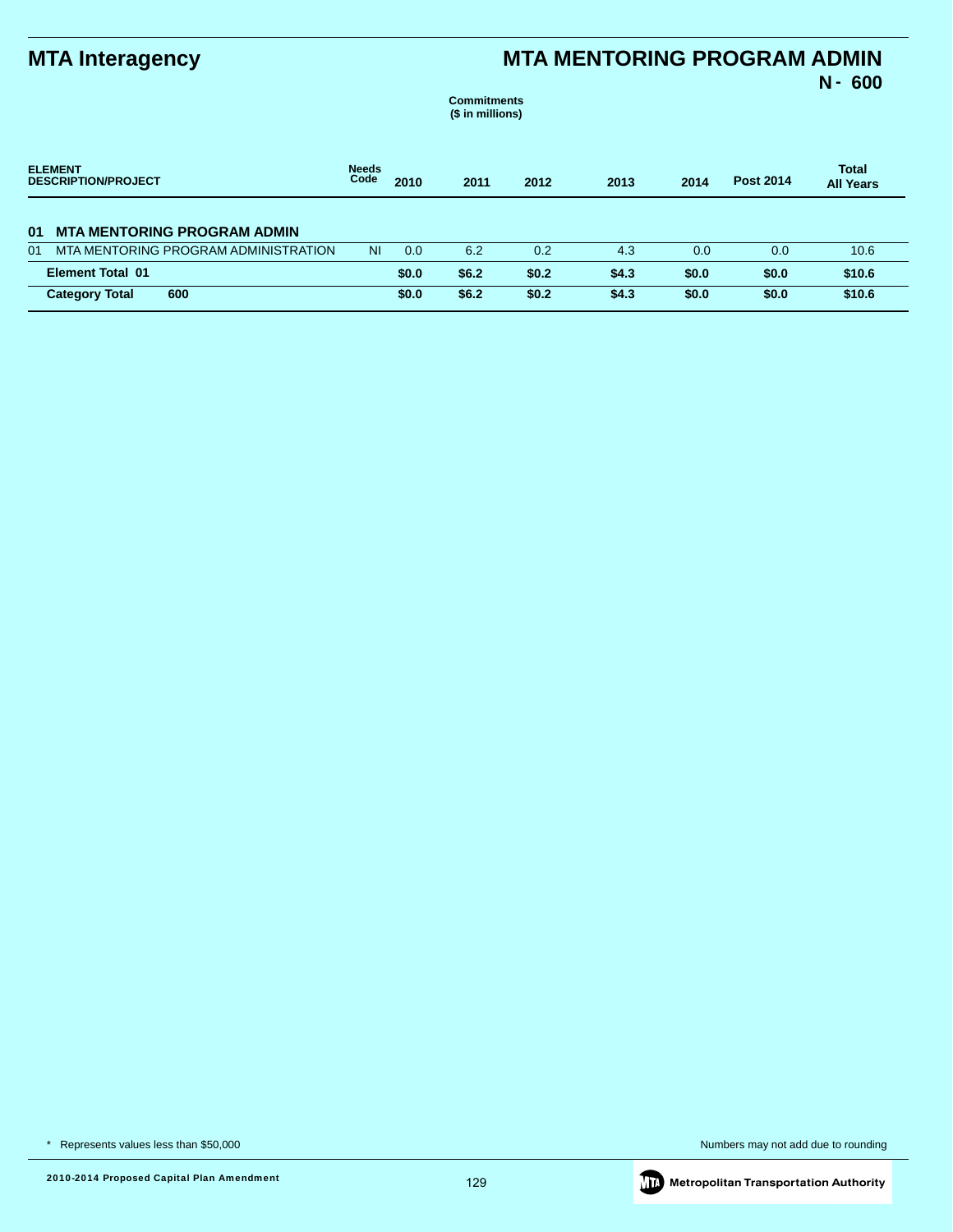## **MTA Interagency MTA BSC / FACILITIES REHAB**

**N - 611**

**Commitments (\$ in millions)**

|                 | <b>ELEMENT</b><br><b>DESCRIPTION/PROJECT</b> | <b>Needs</b><br>Code | 2010   | 2011  | 2012   | 2013   | 2014  | <b>Post 2014</b> | <b>Total</b><br><b>All Years</b> |
|-----------------|----------------------------------------------|----------------------|--------|-------|--------|--------|-------|------------------|----------------------------------|
| 01              | <b>MTA BSC / FACILITIES REHAB</b>            |                      |        |       |        |        |       |                  |                                  |
| 01              | <b>MTA Business Service Center</b>           | <b>SI</b>            | 29.8   | 0.0   | 45.2   | 0.0    | 0.0   | 0.0              | 75.0                             |
|                 | 02 Jay Street Building Rehabilitation        | <b>NR</b>            | 0.0    | 0.0   | 0.0    | 60.0   | 0.0   | 0.0              | 60.0                             |
| 03 <sub>1</sub> | <b>Biltmore Room Connection</b>              | <b>NE</b>            | 0.0    | 0.0   | 0.8    | 14.7   | 0.0   | 0.0              | 15.5                             |
|                 | <b>Element Total 01</b>                      |                      | \$29.8 | \$0.0 | \$46.1 | \$74.7 | \$0.0 | \$0.0            | \$150.5                          |
|                 | <b>Category Total</b><br>611                 |                      | \$29.8 | \$0.0 | \$46.1 | \$74.7 | \$0.0 | \$0.0\$          | \$150.5                          |

\* Represents values less than \$50,000 Numbers may not add due to rounding

130

**The Metropolitan Transportation Authority**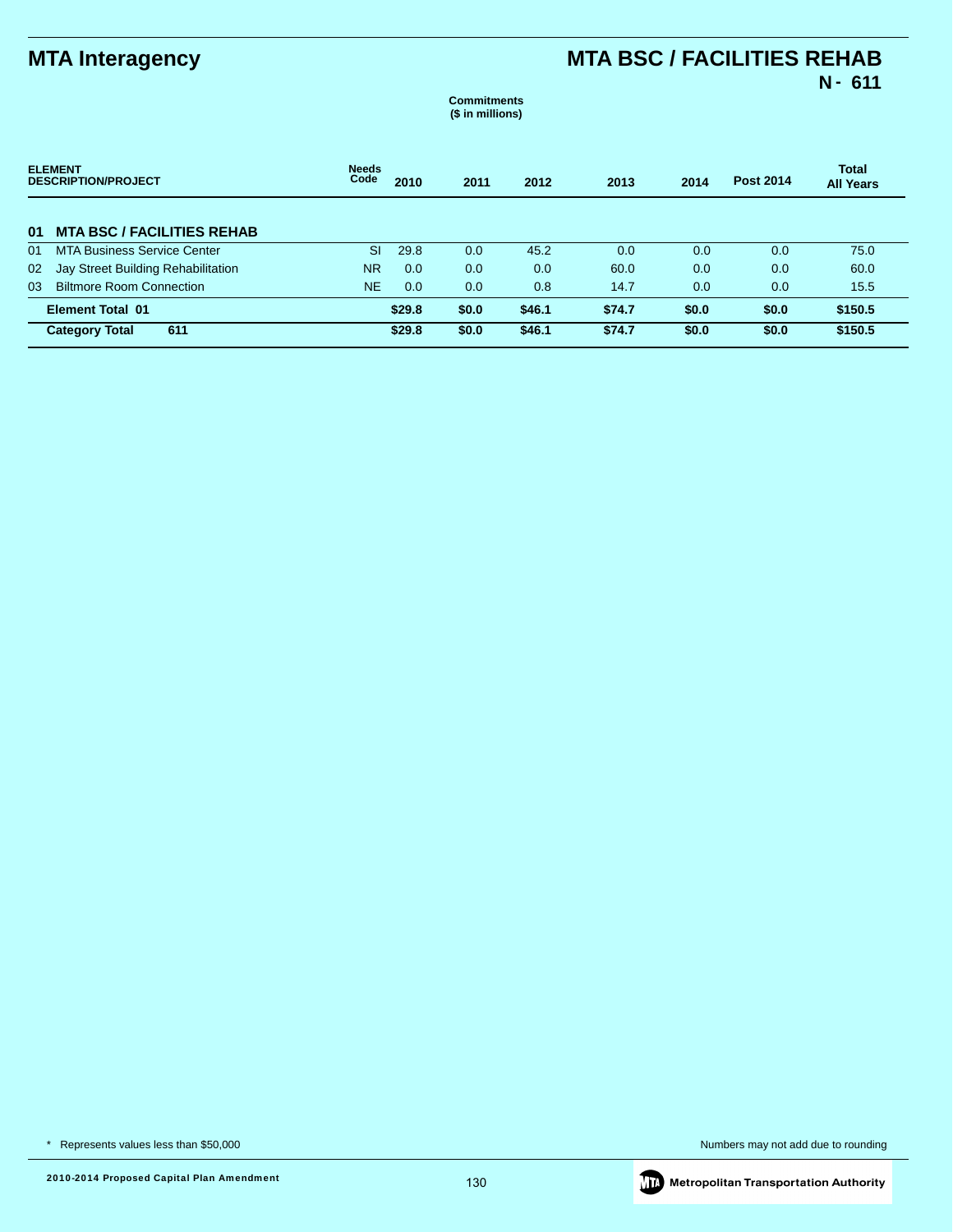## **MTA Interagency MTA PLANNING**

**N - 612**

**Commitments (\$ in millions)**

|                 | <b>ELEMENT</b><br><b>DESCRIPTION/PROJECT</b> | <b>Needs</b><br>Code | 2010   | 2011  | 2012   | 2013   | 2014  | <b>Post 2014</b> | <b>Total</b><br><b>All Years</b> |
|-----------------|----------------------------------------------|----------------------|--------|-------|--------|--------|-------|------------------|----------------------------------|
| 01              | <b>MTA PLANNING INITIATIVES</b>              |                      |        |       |        |        |       |                  |                                  |
| 01              | Core Planning Support                        | <b>SI</b>            | 0.0    | 0.0   | 5.0    | 5.8    | 5.6   | 8.2              | 24.6                             |
| 02 <sub>2</sub> | <b>Corridor Planning Support</b>             | SI                   | 0.0    | 0.0   | 0.0    | 5.2    | 2.6   | 5.2              | 13.0                             |
| 03              | Tappan Zee Bridge Rail Study                 | SI                   | 0.0    | 0.7   | 0.2    | 0.0    | 0.0   | 0.0              | 0.9                              |
| 04              | Penn Station Access Study (cont'd)           | <b>SI</b>            | 0.0    | 0.0   | 2.0    | 0.0    | 0.0   | 0.0              | 2.0                              |
|                 | <b>Element Total 01</b>                      |                      | \$0.0  | \$0.7 | \$7.2  | \$11.0 | \$8.2 | \$13.4           | \$40.5                           |
|                 | <b>Category Total</b><br>612                 |                      | \$0.0  | \$0.7 | \$7.2  | \$11.0 | \$8.2 | \$13.4           | \$40.5                           |
|                 | <b>TOTAL</b>                                 |                      | \$29.8 | \$6.9 | \$53.4 | \$90.0 | \$8.2 | \$13.4           | \$201.6                          |

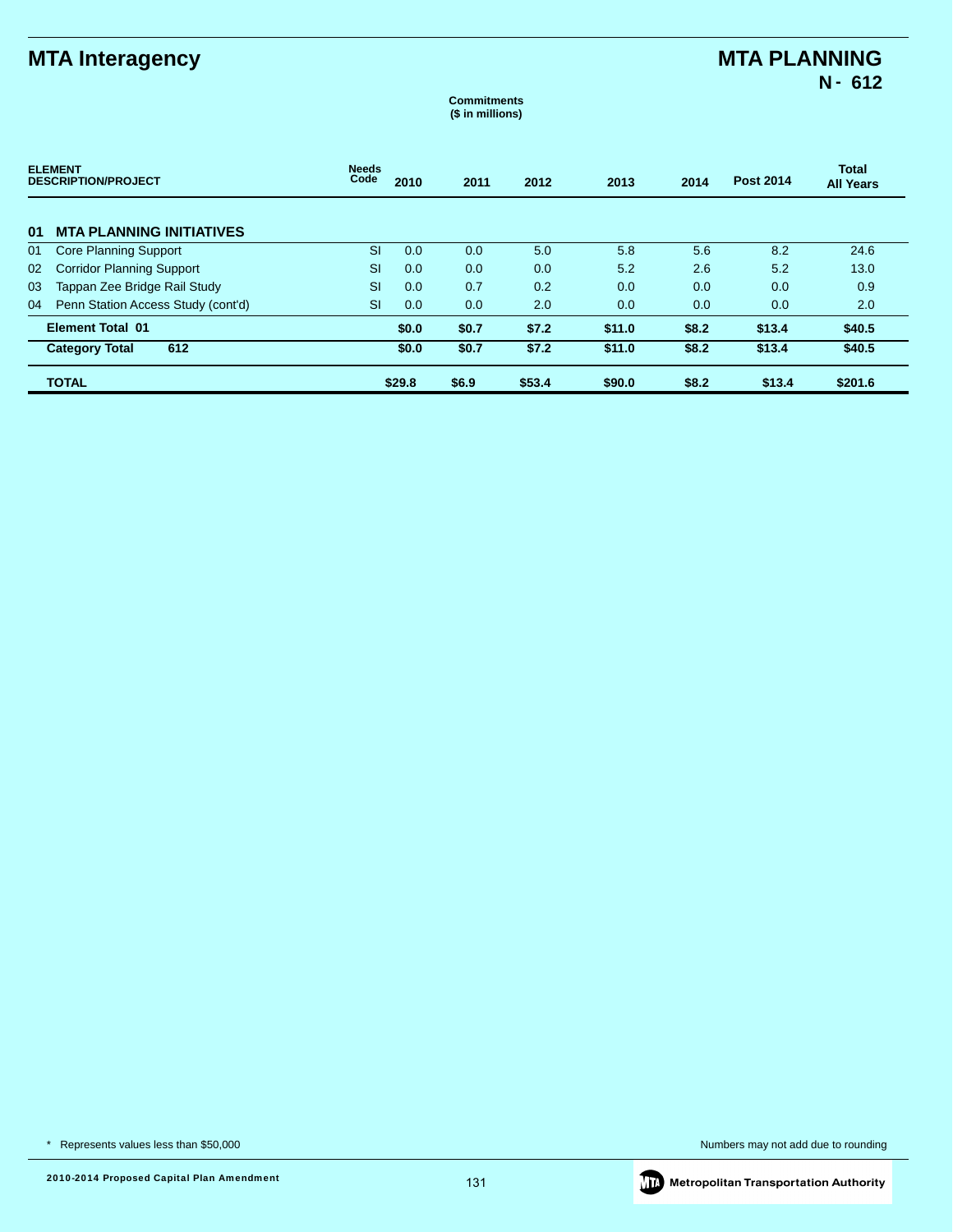## **MTA INTERAGENCY SUMMARY**

|              | <b>AGENCY</b>                      | 2010   | 2011  | 2012   | 2013   | 2014  | <b>Post 2014</b> | <b>Total</b><br><b>All Years</b> |  |
|--------------|------------------------------------|--------|-------|--------|--------|-------|------------------|----------------------------------|--|
| <b>TOTAL</b> | <b>MTA MENTORING PROGRAM ADMIN</b> | \$0.0  | \$6.2 | \$0.2  | \$4.3  | \$0.0 | \$0.0            | \$10.6                           |  |
| <b>TOTAL</b> | <b>MTA BSC / FACILITIES REHAB</b>  | \$29.8 | \$0.0 | \$46.1 | \$74.7 | \$0.0 | \$0.0            | \$150.5                          |  |
| <b>TOTAL</b> | <b>MTA PLANNING</b>                | \$0.0  | \$0.7 | \$7.2  | \$11.0 | \$8.2 | \$13.4           | \$40.5                           |  |
| <b>TOTAL</b> | <b>MTA Interagency</b>             | \$29.8 | \$6.9 | \$53.4 | \$90.0 | \$8.2 | \$13.4           | \$201.6                          |  |

**Commitments (\$ in millions)**

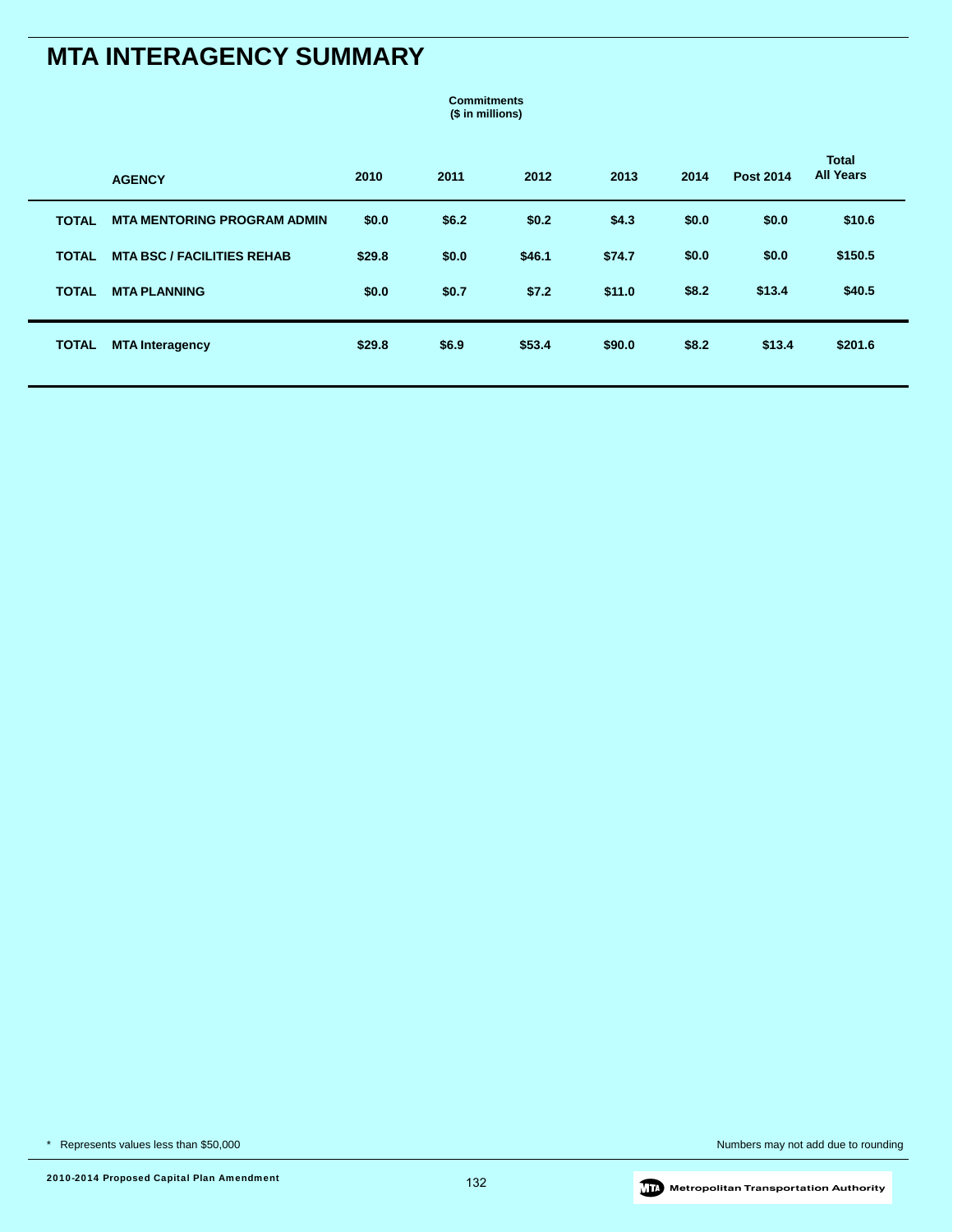## **Capital Construction Company EAST SIDE ACCESS**

**G - 609**

**Commitments (\$ in millions)**

|    | <b>ELEMENT</b><br><b>DESCRIPTION/PROJECT</b> | <b>Needs</b><br>Code | 2010  | 2011    | 2012    | 2013      | 2014    | <b>Post 2014</b> | <b>Total</b><br><b>All Years</b> |
|----|----------------------------------------------|----------------------|-------|---------|---------|-----------|---------|------------------|----------------------------------|
| 01 | <b>EAST SIDE ACCESS</b>                      |                      |       |         |         |           |         |                  |                                  |
| 01 | Program Management                           | <b>NE</b>            | 0.0   | 21.6    | 8.3     | 12.8      | 13.1    | 0.0              | 55.9                             |
| 02 | Engineering                                  | <b>NE</b>            | 0.0   | 26.1    | 0.0     | 27.4      | 6.2     | 0.0              | 59.6                             |
| 03 | <b>MTA Management</b>                        | <b>NE</b>            | 0.0   | 0.0     | 3.3     | 8.3       | 13.4    | 0.0              | 25.0                             |
| 05 | Manh Structures 1-MNR ForcAcct               | <b>NE</b>            | 0.0   | 14.9    | 0.0     | 0.0       | 0.0     | 0.0              | 14.9                             |
| 11 | <b>OCIP</b>                                  | <b>NE</b>            | 0.0   | 4.2     | 0.0     | 27.6      | 10.1    | 0.0              | 42.0                             |
| 12 | 55th St. Ventilation Facility                | <b>NE</b>            | 0.0   | 0.0     | 58.8    | 0.0       | 0.0     | 0.0              | 58.8                             |
| 13 | <b>Construction Management</b>               | <b>NE</b>            | 0.0   | 52.3    | 31.0    | 47.6      | 67.4    | 0.0              | 198.4                            |
| 14 | <b>GCT Concrse&amp;Facilities</b>            | <b>NE</b>            | 0.0   | 46.5    | 0.0     | 2.5       | 237.3   | 0.0              | 286.3                            |
| 15 | <b>Vertical Circulation Elements</b>         | <b>NE</b>            | 0.0   | 0.0     | 0.0     | 0.0       | 24.5    | 0.0              | 24.5                             |
| 16 | <b>General Conditions</b>                    | <b>NE</b>            | 0.0   | 16.9    | 0.0     | 12.6      | 9.5     | 0.0              | 39.0                             |
| 17 | Manhattan Structures and Cavern              | <b>NE</b>            | 0.0   | 0.0     | 0.0     | 487.0     | 1.8     | 0.0              | 488.8                            |
| 18 | <b>Harold Interlocking ForceAcct</b>         | <b>NE</b>            | 0.0   | 58.2    | 1.3     | 26.2      | 26.2    | 0.0              | 111.9                            |
| 20 | <b>Plaza Substation &amp; Structures</b>     | <b>NE</b>            | 0.0   | 68.4    | 103.1   | 16.9      | 0.0     | 0.0              | 188.4                            |
| 21 | Mid-Day Storage Yard Facility                | <b>NE</b>            | 0.0   | 0.0     | 0.0     | 0.0       | 107.5   | 0.0              | 107.5                            |
| 22 | Harold Structures (Part 1)                   | <b>NE</b>            | 0.0   | 0.0     | 62.9    | 5.0       | 0.0     | 0.0              | 67.9                             |
| 23 | Harold Structures - Part 3                   | <b>NE</b>            | 0.0   | 0.0     | 0.0     | 68.9      | 0.0     | 0.0              | 68.9                             |
| 24 | Harold Structures - Part 3B                  | <b>NE</b>            | 0.0   | 0.0     | 0.0     | 0.0       | 25.3    | 0.0              | 25.3                             |
| 25 | <b>Amtrak Access &amp; Protection</b>        | <b>NE</b>            | 0.0   | 0.9     | 0.0     | 3.6       | 0.0     | 0.0              | 4.5                              |
| 26 | <b>LIRR Access &amp; Protection</b>          | <b>NE</b>            | 0.0   | 0.0     | 0.0     | 3.4       | 0.0     | 0.0              | 3.5                              |
| 27 | System Testing & Commissioning               | <b>NE</b>            | 0.0   | 0.0     | 0.0     | 5.7       | 3.4     | 0.0              | 9.1                              |
| 28 | <b>Rolling Stock Procurement</b>             | <b>NE</b>            | 0.0   | 0.0     | 0.0     | 0.0       | 194.5   | 0.0              | 194.5                            |
| 29 | <b>Real Estate</b>                           | <b>NE</b>            | 0.0   | 0.0     | 3.6     | 23.0      | 0.0     | 0.0              | 26.6                             |
| 30 | <b>GCT Concourse Civil&amp;Structural</b>    | <b>NE</b>            | 0.0   | 254.7   | 0.0     | 0.9       | 0.0     | 0.0              | 255.6                            |
| 31 | 250 Hz Track Circuit                         | <b>NE</b>            | 0.0   | 0.0     | 0.0     | 15.3      | 0.0     | 0.0              | 15.3                             |
| 32 | <b>Management Reserve</b>                    | <b>NE</b>            | 0.0   | 0.0     | 0.0     | 35.9      | 0.0     | 0.0              | 35.9                             |
| 33 | <b>Program Contingency</b>                   | <b>NE</b>            | 0.0   | 0.0     | 0.0     | 11.8      | 0.0     | 0.0              | 11.8                             |
| 34 | <b>Protect Locomotive</b>                    | <b>NE</b>            | 0.0   | 0.0     | 0.0     | 0.0       | 7.5     | 0.0              | 7.5                              |
| 35 | <b>Facility Systems</b>                      | <b>NE</b>            | 0.0   | 0.0     | 0.0     | 497.5     | 0.0     | 0.0              | 497.5                            |
| 36 | <b>Tunnel Systems</b>                        | <b>NE</b>            | 0.0   | 0.0     | 0.0     | 0.0       | 155.6   | 0.0              | 155.6                            |
| 37 | <b>Signal Equipment</b>                      | <b>NE</b>            | 0.0   | 0.0     | 0.0     | 22.1      | 0.0     | 0.0              | 22.1                             |
| 38 | <b>Force Account Warehouse</b>               | <b>NE</b>            | 0.0   | 0.0     | 0.0     | 1.5       | 1.9     | 0.0              | 3.4                              |
| 39 | <b>Manhattan Utilities Relocations</b>       | <b>NE</b>            | 0.0   | 0.0     | 5.0     | 1.7       | 2.0     | 0.0              | 8.7                              |
| 40 | Queens Bored Tunnel - Tunnel A               | <b>NE</b>            | 0.0   | 0.0     | 0.0     | 39.3      | 0.0     | 0.0              | 39.3                             |
|    | <b>Element Total 01</b>                      |                      | \$0.0 | \$564.8 | \$277.5 | \$1,404.5 | \$907.2 | \$0.0            | \$3,154.0                        |
|    | 609<br><b>Category Total</b>                 |                      | \$0.0 | \$564.8 | \$277.5 | \$1,404.5 | \$907.2 | \$0.0            | \$3,154.0                        |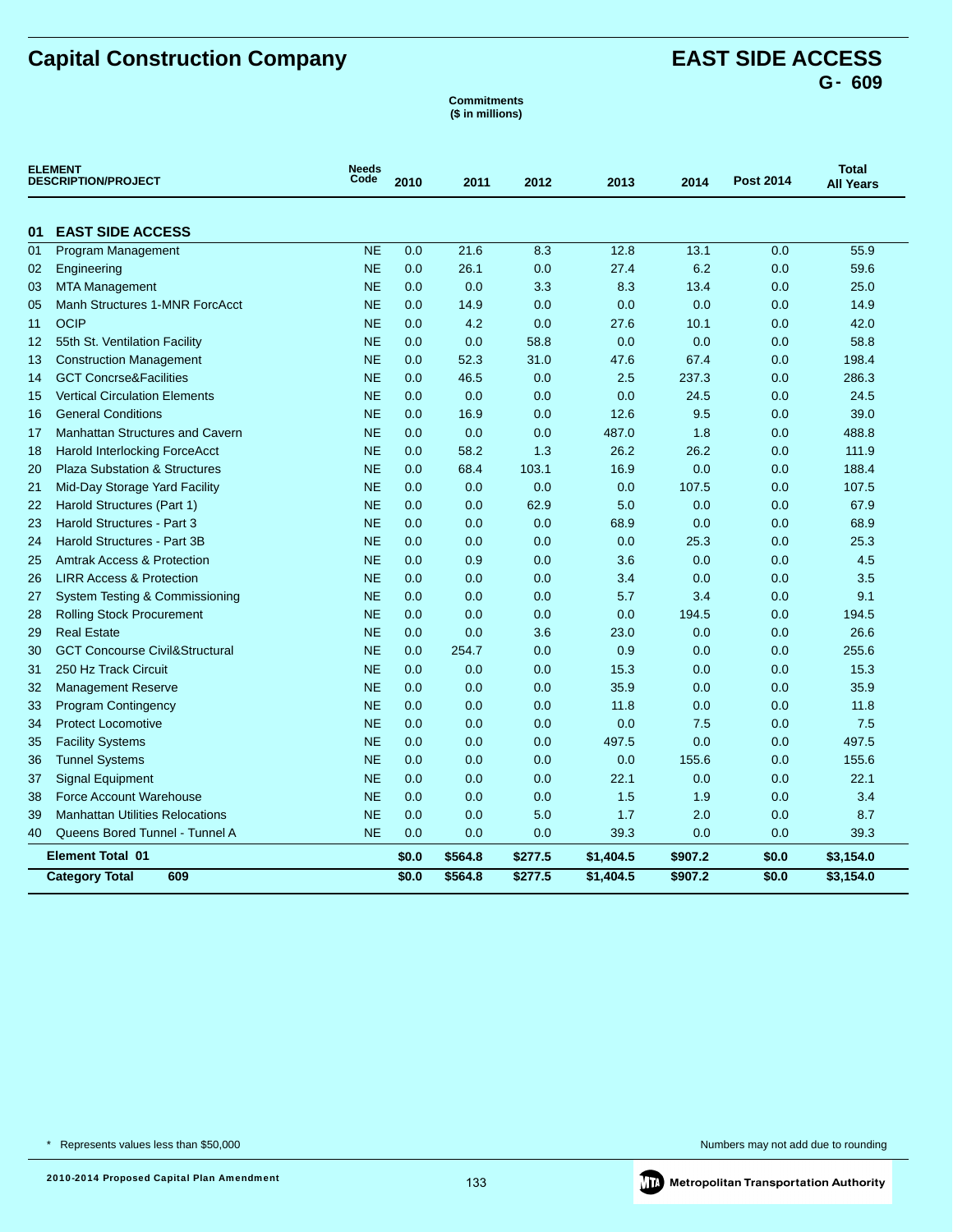## **Capital Construction Company FULL LENGTH SECOND AVE SUBWAY**

**G - 610**

**Commitments (\$ in millions)**

|     | <b>ELEMENT</b><br><b>DESCRIPTION/PROJECT</b>   | <b>Needs</b><br>Code | 2010  | 2011    | 2012    | 2013    | 2014    | <b>Post 2014</b> | <b>Total</b><br><b>All Years</b> |
|-----|------------------------------------------------|----------------------|-------|---------|---------|---------|---------|------------------|----------------------------------|
| 01  | <b>FULL LENGTH SECOND AVE SUBWAY</b>           |                      |       |         |         |         |         |                  |                                  |
| 01  | 2B/C: Shell/Finishes/MEP 96 St                 | <b>NE</b>            | 0.0   | 0.0     | 363.7   | 0.0     | 0.0     | 0.0              | 363.7                            |
| 02  | 4C: Station Finishes/MEP 72 St                 | <b>NE</b>            | 0.0   | 0.0     | 0.0     | 272.3   | 0.0     | 0.0              | 272.3                            |
| 03  | 5B: Mining/Lining 86 St                        | <b>NE</b>            | 0.0   | 260.7   | 0.2     | 0.0     | 0.0     | 0.0              | 260.9                            |
| 04  | 5C: Station Finishes/MEP 86 St                 | <b>NE</b>            | 0.0   | 0.0     | 0.0     | 265.9   | 0.0     | 0.0              | 265.9                            |
| 06  | <b>SAS Construction Management</b>             | <b>NE</b>            | 0.0   | 0.0     | 20.0    | 0.0     | 0.0     | 0.0              | 20.0                             |
| 07  | 2A: 96St Station Structures                    | <b>NE</b>            | 0.0   | 0.0     | 8.0     | 0.0     | 0.0     | 0.0              | 8.0                              |
| 95  | 2010-2014 SAS Project Support                  | <b>NE</b>            | 0.0   | 0.0     | 0.1     | 0.0     | 0.0     | 0.0              | 0.1                              |
| 96  | 2010-2014 Unallocated AFI Reserve              | <b>NE</b>            | 0.0   | 0.0     | 0.0     | 101.4   | 0.0     | 0.0              | 101.4                            |
| 97  | <b>OCIP Owner Controlled Insurance Program</b> | <b>NE</b>            | 0.0   | 0.0     | 0.0     | 18.0    | 0.0     | 0.0              | 18.0                             |
| 98  | <b>Real Estate</b>                             | <b>NE</b>            | 0.0   | 0.0     | 0.0     | 11.8    | 0.0     | 0.0              | 11.8                             |
| 99  | Executive Reserve                              | NE.                  | 0.0   | 0.0     | 0.0     | 0.0     | 160.0   | 0.0              | 160.0                            |
| AW. | Artwork                                        | <b>NE</b>            | 0.0   | 0.0     | 0.1     | 4.9     | 0.0     | 0.0              | 5.0                              |
|     | <b>Element Total 01</b>                        |                      | \$0.0 | \$260.7 | \$392.2 | \$674.2 | \$160.0 | \$0.0            | \$1,487.1                        |
|     | 610<br><b>Category Total</b>                   |                      | \$0.0 | \$260.7 | \$392.2 | \$674.2 | \$160.0 | \$0.0            | \$1,487.1                        |

\* Represents values less than \$50,000 Numbers may not add due to rounding

**The Metropolitan Transportation Authority**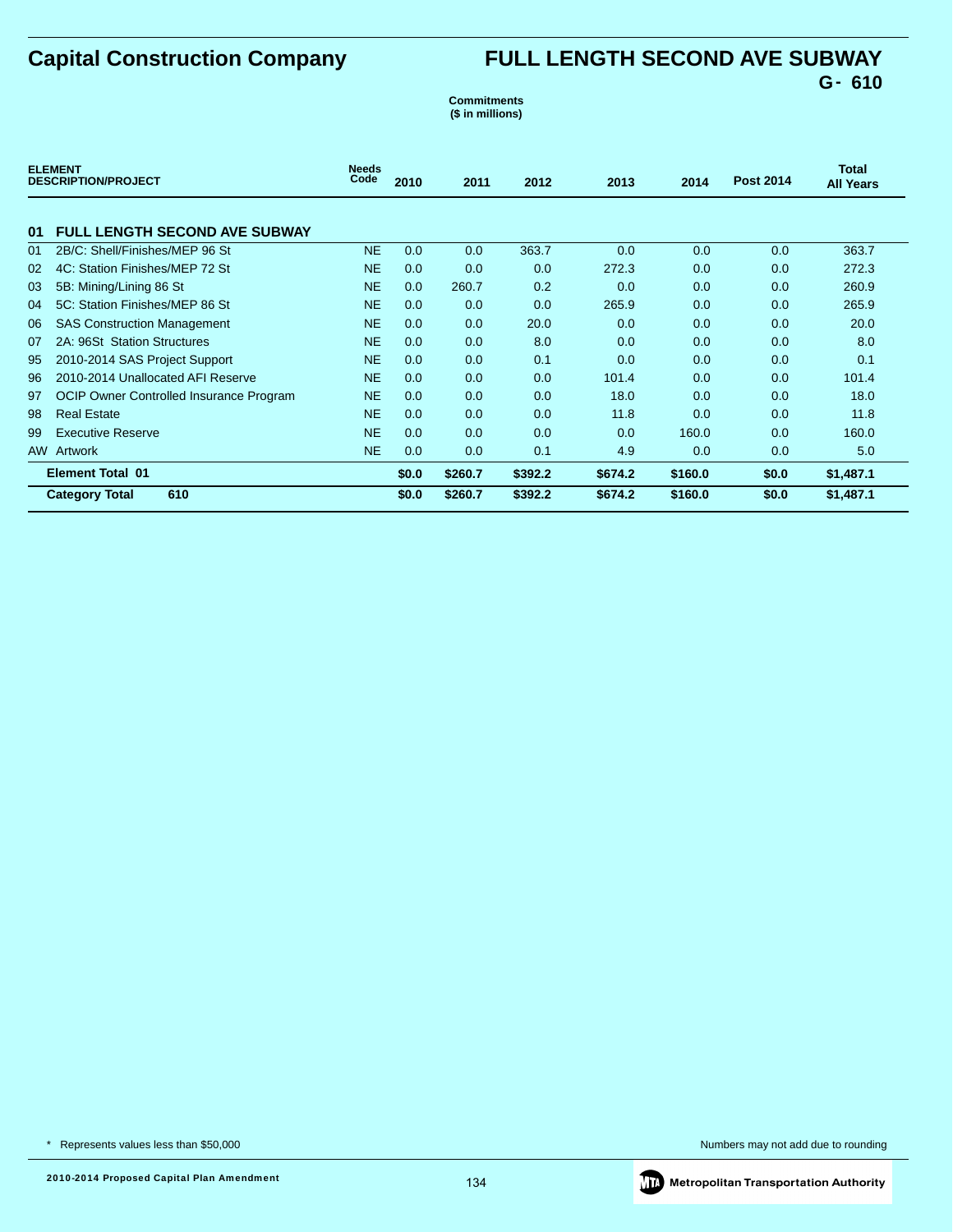**Capital Construction Company** *REGIONAL INVESTMENTS* 

**G - 614**

**Commitments (\$ in millions)**

|    | <b>ELEMENT</b><br><b>DESCRIPTION/PROJECT</b>     | <b>Needs</b><br>Code | 2010  | 2011   | 2012  | 2013    | 2014    | <b>Post 2014</b> | <b>Total</b><br><b>All Years</b> |
|----|--------------------------------------------------|----------------------|-------|--------|-------|---------|---------|------------------|----------------------------------|
| 01 | <b>REGIONAL INVESTMENTS</b>                      |                      |       |        |       |         |         |                  |                                  |
| 01 | <b>WBBP &amp; EBRR Force Account Connections</b> | NE                   | 0.0   | 0.0    | 0.0   | 22.8    | 14.6    | 0.0              | 37.4                             |
| 02 | Harold Structures Part 3B: East-Bound Re-Route   | NE                   | 0.0   | 0.0    | 0.0   | 0.0     | 115.9   | 0.0              | 115.9                            |
| 03 | Harold Structures Part 3A: West-Bound By-Pass    | NE                   | 0.0   | 0.0    | 0.0   | 150.1   | 0.0     | 0.0              | 150.1                            |
| 04 | Loop Interlocking                                | <b>NE</b>            | 0.0   | 2.7    | 6.2   | 8.0     | 0.0     | 0.0              | 17.0                             |
| 05 | <b>Amtrak Buildings</b>                          | NE.                  | 0.0   | 12.9   | 0.0   | 0.0     | 3.2     | 0.0              | 16.1                             |
| 06 | <b>Rolling Stock Procurement</b>                 | NE.                  | 0.0   | 0.0    | 0.0   | 0.0     | 50.0    | 0.0              | 50.0                             |
| 07 | <b>Elevators and Escalators</b>                  | NE                   | 0.0   | 0.5    | 0.0   | 2.3     | 0.0     | 0.0              | 2.8                              |
| 09 | Design                                           | NE                   | 0.0   | 0.0    | 0.0   | 24.4    | 0.0     | 0.0              | 24.4                             |
| 10 | <b>OCIP</b>                                      | <b>NE</b>            | 0.0   | 0.0    | 0.0   | 16.9    | 0.0     | 0.0              | 16.9                             |
| 11 | <b>Construction Management</b>                   | <b>NE</b>            | 0.0   | 0.0    | 0.0   | 17.9    | 0.0     | 0.0              | 17.9                             |
|    | <b>Element Total 01</b>                          |                      | \$0.0 | \$16.1 | \$6.2 | \$242.5 | \$183.7 | \$0.0            | \$448.4                          |
|    | 614<br><b>Category Total</b>                     |                      | \$0.0 | \$16.1 | \$6.2 | \$242.5 | \$183.7 | \$0.0\$          | \$448.4                          |

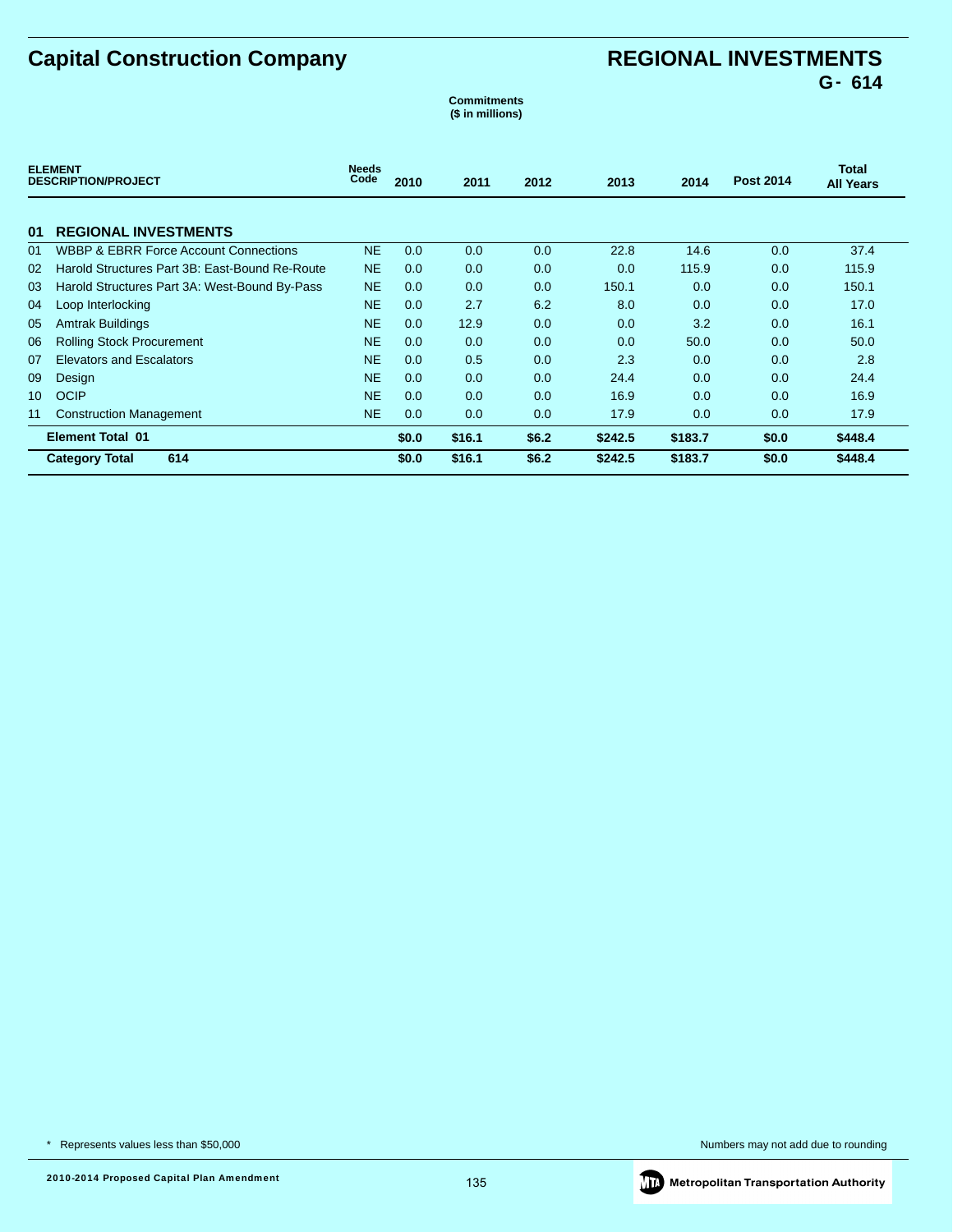## **Capital Construction Company ESA RS / LIABILITY RESERVE G - 615**

**Commitments (\$ in millions)**

|                 | <b>ELEMENT</b><br><b>DESCRIPTION/PROJECT</b> | <b>Needs</b><br>Code | 2010  | 2011   | 2012  | 2013   | 2014    | <b>Post 2014</b> | <b>Total</b><br><b>All Years</b> |
|-----------------|----------------------------------------------|----------------------|-------|--------|-------|--------|---------|------------------|----------------------------------|
| 01              | <b>ESA RS / LIABILITY RESERVE</b>            |                      |       |        |       |        |         |                  |                                  |
| 01              | <b>Rolling Stock Reserve</b>                 | <b>NE</b>            | 0.0   | 0.0    | 0.0   | 0.0    | 463.0   | 0.0              | 463.0                            |
| 02 <sup>2</sup> | <b>Liability Reserve</b>                     | <b>NE</b>            | 0.0   | 39.9   | 3.5   | 50.2   | 39.7    | 39.6             | 172.8                            |
|                 | <b>Element Total 01</b>                      |                      | \$0.0 | \$39.9 | \$3.5 | \$50.2 | \$502.7 | \$39.6           | \$635.8                          |
|                 | 615<br><b>Category Total</b>                 |                      | \$0.0 | \$39.9 | \$3.5 | \$50.2 | \$502.7 | \$39.6           | \$635.8                          |

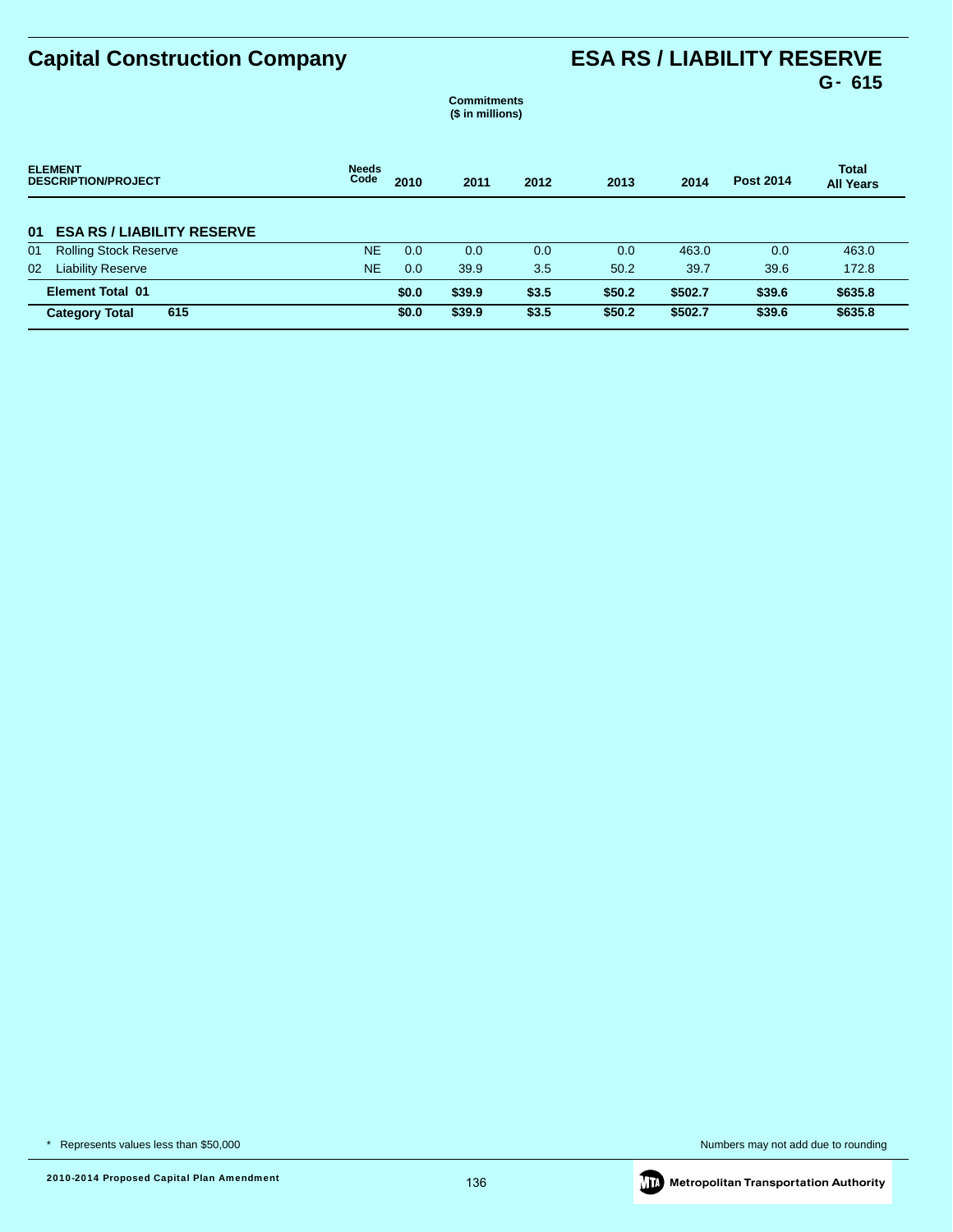**Capital Construction Company MISCELLANEOUS** 

**G - 616**

**Commitments (\$ in millions)**

| <b>ELEMENT</b><br><b>DESCRIPTION/PROJECT</b> | <b>Needs</b><br>Code | 2010  | 2011    | 2012    | 2013      | 2014      | <b>Post 2014</b> | <b>Total</b><br><b>All Years</b> |
|----------------------------------------------|----------------------|-------|---------|---------|-----------|-----------|------------------|----------------------------------|
| <b>MISCELLANEOUS</b><br>01                   |                      |       |         |         |           |           |                  |                                  |
| Misc Engineering/Prog Support<br>01          | <b>NE</b>            | 0.0   | 35.4    | 5.0     | 39.6      | 30.0      | 30.0             | 140.0                            |
| <b>Element Total 01</b>                      |                      | \$0.0 | \$35.4  | \$5.0   | \$39.6    | \$30.0    | \$30.0           | \$140.0                          |
| 616<br><b>Category Total</b>                 |                      | \$0.0 | \$35.4  | \$5.0   | \$39.6    | \$30.0    | \$30.0           | \$140.0                          |
| <b>TOTAL</b>                                 |                      | \$0.0 | \$916.9 | \$684.3 | \$2,411.0 | \$1,783.6 | \$69.6           | \$5,865.4                        |

\* Represents values less than \$50,000 Numbers may not add due to rounding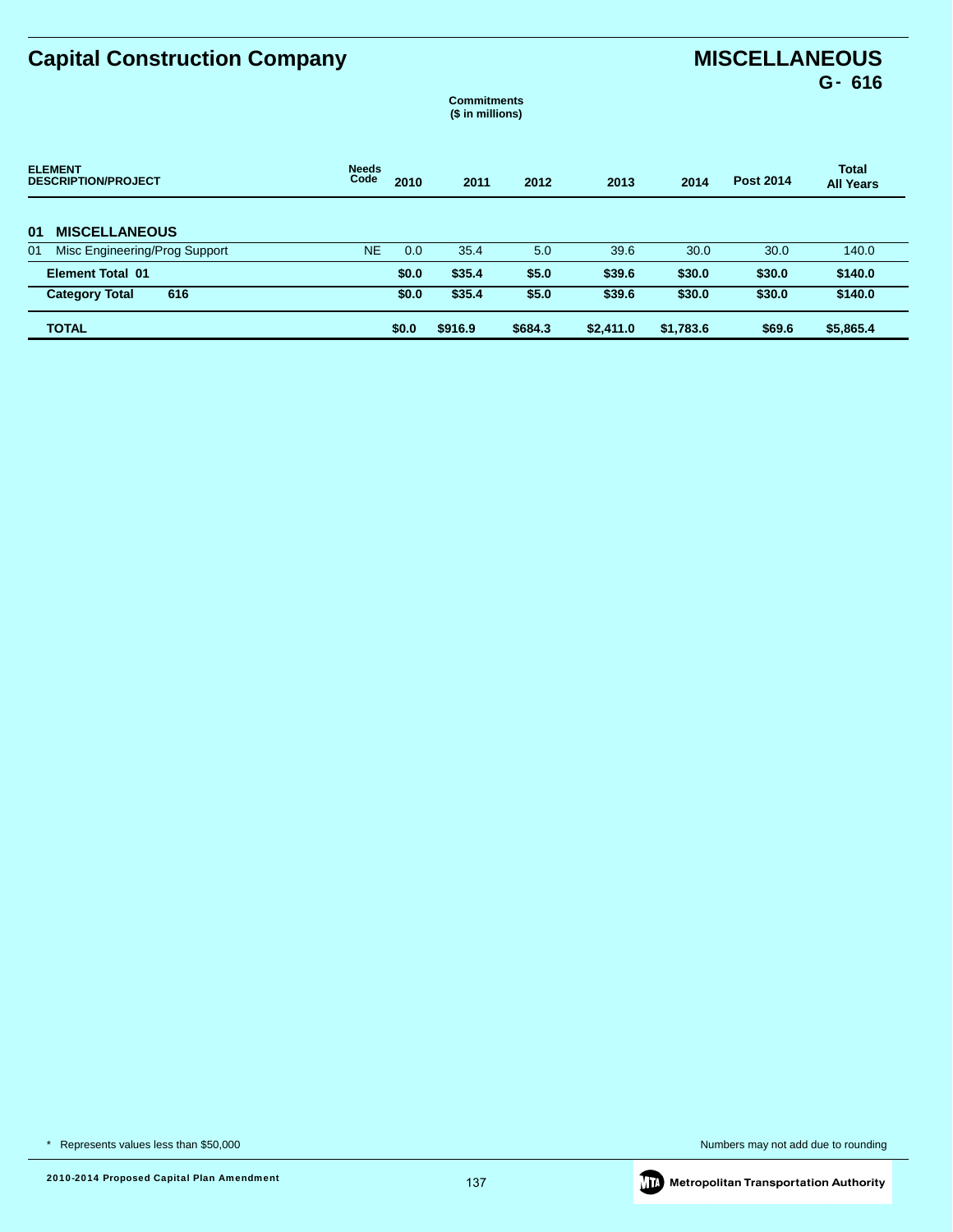## **ALL CPRB AGENCY SUMMARY**

|                                                               | 2010                                                                                                         | 2011               | 2012                        | 2013                | 2014                | <b>Post 2014</b>       | <b>Total</b><br><b>All Years</b> |
|---------------------------------------------------------------|--------------------------------------------------------------------------------------------------------------|--------------------|-----------------------------|---------------------|---------------------|------------------------|----------------------------------|
| <b>New York City Transit</b>                                  | \$1,062.1                                                                                                    | \$1,784.1          | \$2,217.3                   | \$2,894.9           | \$3.246.9           | \$436.7                | \$11,642.0                       |
| <b>Long Island Rail Road</b>                                  | \$161.2                                                                                                      | \$168.6            | \$248.2                     | \$757.2             | \$690.3             | \$288.3                | \$2,313.8                        |
| <b>Metro-North Railroad</b>                                   | \$46.0                                                                                                       | \$329.0            | \$260.6                     | \$249.6             | \$655.7             | \$3.0                  | \$1,543.8                        |
| <b>MTA Bus Company</b>                                        | \$0.0                                                                                                        | \$42.8             | \$41.3                      | \$47.2              | \$165.7             | \$0.0                  | \$297.0                          |
| <b>Security/Disaster Recovery:</b><br>(Core+Superstorm Sandy) | \$0.0                                                                                                        | \$19.6             | \$10.9                      | \$2,456.8           | \$3,286.7           | \$4,211.6              | \$9,985.6                        |
| Security(Core)                                                | \$0.0                                                                                                        | \$19.6             | \$10.9                      | \$171.6             | \$69.0              | \$64.0                 | \$335.0                          |
| <b>Disaster Recovery:REPAIRS</b>                              | \$0.0                                                                                                        | \$0.0              | \$0.0                       | \$1,817.9           | \$1,939.9           | \$219.2                | \$3,977.1                        |
|                                                               |                                                                                                              |                    | \$0.0                       | \$467.4             |                     | \$3,928.4              | \$5,673.5                        |
| <b>MTA Interagency</b>                                        | \$29.8                                                                                                       |                    |                             |                     | \$8.2               |                        | \$201.6                          |
|                                                               | \$1,299.1                                                                                                    | \$2,350.8          | \$2,831.7                   | \$6,495.7           | \$8,053.5           | \$4,953.0              | \$25,983.8                       |
| <b>Capital Construction Company</b>                           | \$0.0                                                                                                        | \$916.9            | \$684.3                     | \$2,411.0           | \$1,783.6           | \$69.6                 | \$5,865.4                        |
|                                                               |                                                                                                              |                    |                             |                     |                     |                        | \$31,849.2                       |
|                                                               | <b>AGENCY</b><br><b>Disaster Recovery:MITIGATION</b><br><b>Core Subtotal</b><br>Total 2010-2014 CPRB Program | \$0.0<br>\$1,299.1 | \$0.0<br>\$6.9<br>\$3,267.7 | \$53.4<br>\$3,516.0 | \$90.0<br>\$8,906.7 | \$1,277.8<br>\$9,837.1 | \$13.4<br>\$5,022.6              |

**Commitments (\$ in millions)**

\* Represents values less than \$50,000 Numbers may not add due to rounding



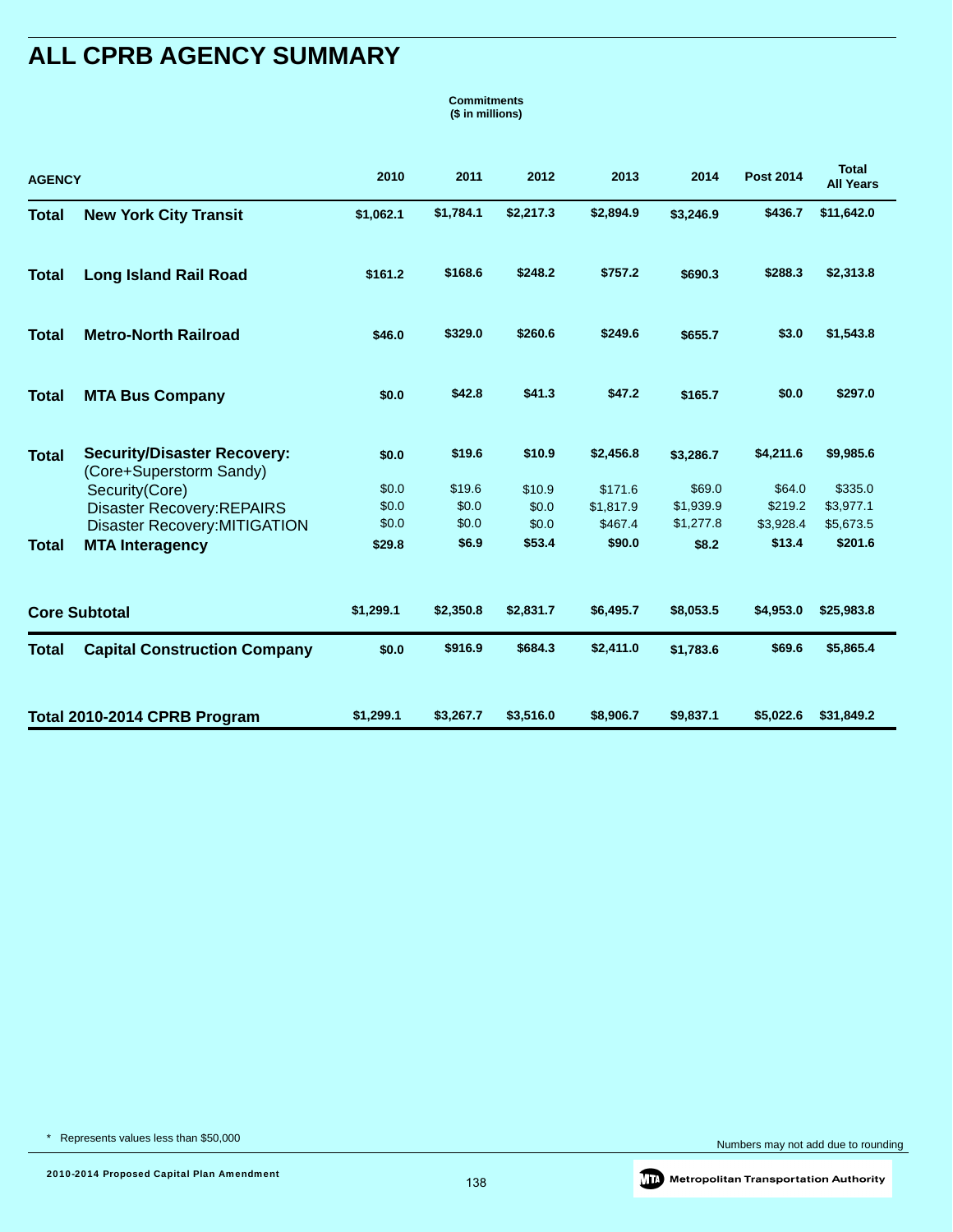**Bridges and Tunnels Structures Bridges and Tunnels** 

## **D - 601**

**Commitments** 

**(\$ in millions)**

|    | <b>ELEMENT</b><br><b>DESCRIPTION/PROJECT</b>       | <b>Needs</b><br>Code     | 2010   | 2011    | 2012    | 2013   | 2014   | <b>Post 2014</b>                    | <b>Total</b><br><b>All Years</b> |
|----|----------------------------------------------------|--------------------------|--------|---------|---------|--------|--------|-------------------------------------|----------------------------------|
|    | <b>AW Agency-wide</b>                              |                          |        |         |         |        |        |                                     |                                  |
| 98 | Feasibility Study:BBT/QMT Improve/Modernize        | <b>NR</b>                | 0.8    | 2.5     | 0.0     | 0.0    | 0.0    | 0.0                                 | 3.4                              |
|    | <b>Element Total AW</b>                            |                          | \$0.8  | \$2.5   | \$0.0   | \$0.0  | \$0.0  | \$0.0                               | \$3.4                            |
|    | <b>BB Brooklyn-Battery Tunnel</b>                  |                          |        |         |         |        |        |                                     |                                  |
| 28 | Rehab. Walls, Roadway, Firelines, Ceiling Repair   | <b>NR</b>                | 0.0    | 0.0     | 3.9     | 5.1    | 69.6   | 0.0                                 | 78.6                             |
|    | <b>Element Total BB</b>                            |                          | \$0.0  | \$0.0   | \$3.9   | \$5.1  | \$69.6 | \$0.0                               | \$78.6                           |
|    |                                                    |                          |        |         |         |        |        |                                     |                                  |
|    | <b>BW Bronx-Whitestone Bridge</b>                  |                          |        |         |         |        |        |                                     |                                  |
| 07 | <b>Tower and Pier Fender Protection</b>            | <b>NR</b>                | 0.0    | 0.1     | 0.0     | 3.1    | 0.0    | 0.0                                 | 3.1                              |
| 14 | Miscellaneous Structural Rehabilitation            | <b>NR</b>                | 0.0    | 0.0     | 0.0     | 2.4    | 11.1   | 0.0                                 | 13.5                             |
| 84 | Cable Investigation / Monitoring                   | <b>NR</b>                | 0.0    | 0.0     | 0.1     | 2.9    | 6.3    | 0.0                                 | 9.2                              |
| 97 | Concrete Anchorage Repairs                         | <b>NR</b>                | 0.0    | 0.1     | 8.0     | 0.0    | 0.0    | 0.0                                 | 8.0                              |
|    | <b>Element Total BW</b>                            |                          | \$0.0  | \$0.1   | \$8.0   | \$8.4  | \$17.4 | \$0.0                               | \$33.9                           |
|    | <b>CB Cross Bay Bridge</b>                         |                          |        |         |         |        |        |                                     |                                  |
| 09 | Substructure & Underwater Work                     | <b>NR</b>                | 20.1   | 0.0     | 0.0     | 0.0    | 0.0    | 0.0                                 | 20.1                             |
|    | <b>Element Total CB</b>                            |                          | \$20.1 | \$0.0   | \$0.0   | \$0.0  | \$0.0  | \$0.0                               | \$20.1                           |
|    | <b>HH Henry Hudson Bridge</b>                      |                          |        |         |         |        |        |                                     |                                  |
| 07 | Structural Rehabilitation - Phase I                | <b>NR</b>                | 0.0    | 0.3     | 8.3     | 0.0    | 0.0    | 0.0                                 | 8.6                              |
| 81 | Replace Lower Level South Approach                 | <b>NR</b>                | 0.0    | 0.1     | 0.0     | 0.0    | 0.0    | 0.0                                 | 0.1                              |
| 89 | <b>Skewbacks Retrofit</b>                          | NR.                      | 0.0    | 0.0     | 0.0     | 5.7    | 0.0    | 0.0                                 | 5.7                              |
|    | <b>Element Total HH</b>                            |                          | \$0.0  | \$0.4   | \$8.3   | \$5.7  | \$0.0  | \$0.0                               | \$14.4                           |
|    |                                                    |                          |        |         |         |        |        |                                     |                                  |
|    | <b>MP Marine Parkway Bridge</b>                    |                          |        |         |         |        |        |                                     |                                  |
| 06 | Substructure & Underwater Scour Protection         | <b>NR</b>                | 3.7    | 0.0     | 0.0     | 24.0   | 0.0    | 0.0                                 | 27.6                             |
| 16 | <b>Miscellaneous Steel Repairs</b>                 | N <sub>R</sub>           | 0.0    | 0.0     | 0.8     | 1.8    | 0.0    | 0.0                                 | 2.5                              |
|    | <b>Element Total MP</b>                            |                          | \$3.7  | \$0.0   | \$0.8   | \$25.7 | \$0.0  | \$0.0                               | \$30.2                           |
|    | <b>QM Queens Midtown Tunnel</b>                    |                          |        |         |         |        |        |                                     |                                  |
| 18 | Entrance and Exit Plazas Structural Rehabilitation | <b>NR</b>                | 0.0    | 3.5     | 0.0     | 0.0    | 17.1   | 0.0                                 | 20.6                             |
| 40 | Tunnel Wall and Ceiling Repairs and Leak Control   | <b>NR</b>                | 0.0    | 0.0     | 1.7     | 3.4    | 17.9   | 0.0                                 | 23.0                             |
|    | <b>Element Total QM</b>                            |                          | \$0.0  | \$3.5   | \$1.7   | \$3.4  | \$35.0 | \$0.0                               | \$43.6                           |
|    | <b>RK Robert F. Kennedy Bridge</b>                 |                          |        |         |         |        |        |                                     |                                  |
| 19 | Seismic and Wind Study                             | $\overline{\mathsf{NR}}$ | 0.0    | $0.0\,$ | 5.4     | 0.0    | 0.0    | 0.0                                 | 5.4                              |
| 23 | Miscellaneous Rehab - Manhattan Approach Ramps     | NR                       | 0.0    | 2.5     | $11.6$  | 6.7    | 76.9   | 0.0                                 | 97.8                             |
| 76 | Miscellaneous Structural Repair                    | <b>NR</b>                | 0.0    | 0.0     | 0.1     | 1.0    | 19.0   | 0.0                                 | 20.0                             |
|    | <b>Element Total RK</b>                            |                          | \$0.0  | \$2.5   | \$17.1  | \$7.7  | \$95.9 | \$0.0                               | \$123.2                          |
|    | <b>TN Throgs Neck Bridge</b>                       |                          |        |         |         |        |        |                                     |                                  |
| 52 | Miscellaneous Structural Rehabilitation            | <b>NR</b>                | 0.0    | 5.1     | 0.2     | 4.1    | 12.6   | 0.0                                 | 22.0                             |
| 60 | Anchorage Dehumidification                         | <b>NR</b>                | 0.0    | 0.0     | 0.1     | 3.2    | 0.0    | 0.0                                 | 3.3                              |
|    | <b>Element Total TN</b>                            |                          | \$0.0  | \$5.1   | \$0.3\$ | \$7.3  | \$12.6 | \$0.0                               | \$25.3                           |
|    | * Represents values less than \$50,000             |                          |        |         |         |        |        | Numbers may not add due to rounding |                                  |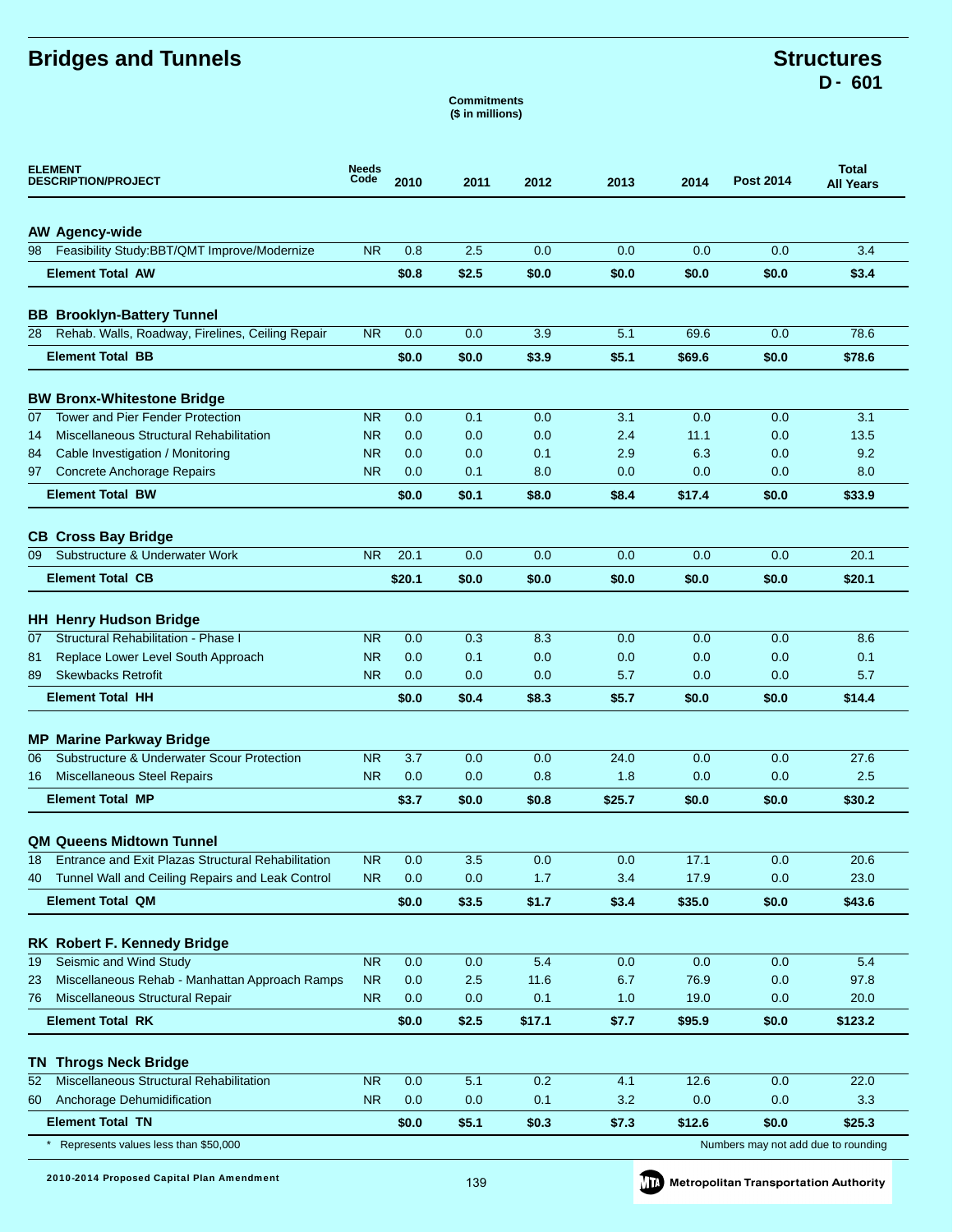## **Bridges and Tunnels Structures Bridges and Tunnels**

## **D - 601**

**Commitments (\$ in millions)**

|                 | <b>ELEMENT</b><br><b>DESCRIPTION/PROJECT</b>      | <b>Needs</b><br>Code | 2010   | 2011   | 2012   | 2013   | 2014    | <b>Post 2014</b> | <b>Total</b><br><b>All Years</b> |
|-----------------|---------------------------------------------------|----------------------|--------|--------|--------|--------|---------|------------------|----------------------------------|
|                 | <b>VN Verrazano-Narrows Bridge</b>                |                      |        |        |        |        |         |                  |                                  |
| 34              | Verrazano-Narrows Bridge Main Cable Testing       | <b>NR</b>            | 0.0    | 0.0    | 0.0    | 0.1    | 5.3     | 0.0              | 5.4                              |
| 35 <sub>2</sub> | Steel Repair & Concrete Rehab. & Drainage Systems | <b>NR</b>            | 0.0    | 0.0    | 0.9    | 18.2   | 0.0     | 0.0              | 19.1                             |
|                 | <b>Element Total VN</b>                           |                      | \$0.0  | \$0.0  | \$0.9  | \$18.2 | \$5.3   | \$0.0            | \$24.4                           |
|                 | 601<br><b>Category Total</b>                      |                      | \$24.6 | \$14.2 | \$40.9 | \$81.7 | \$235.7 | \$0.0\$          | \$397.1                          |

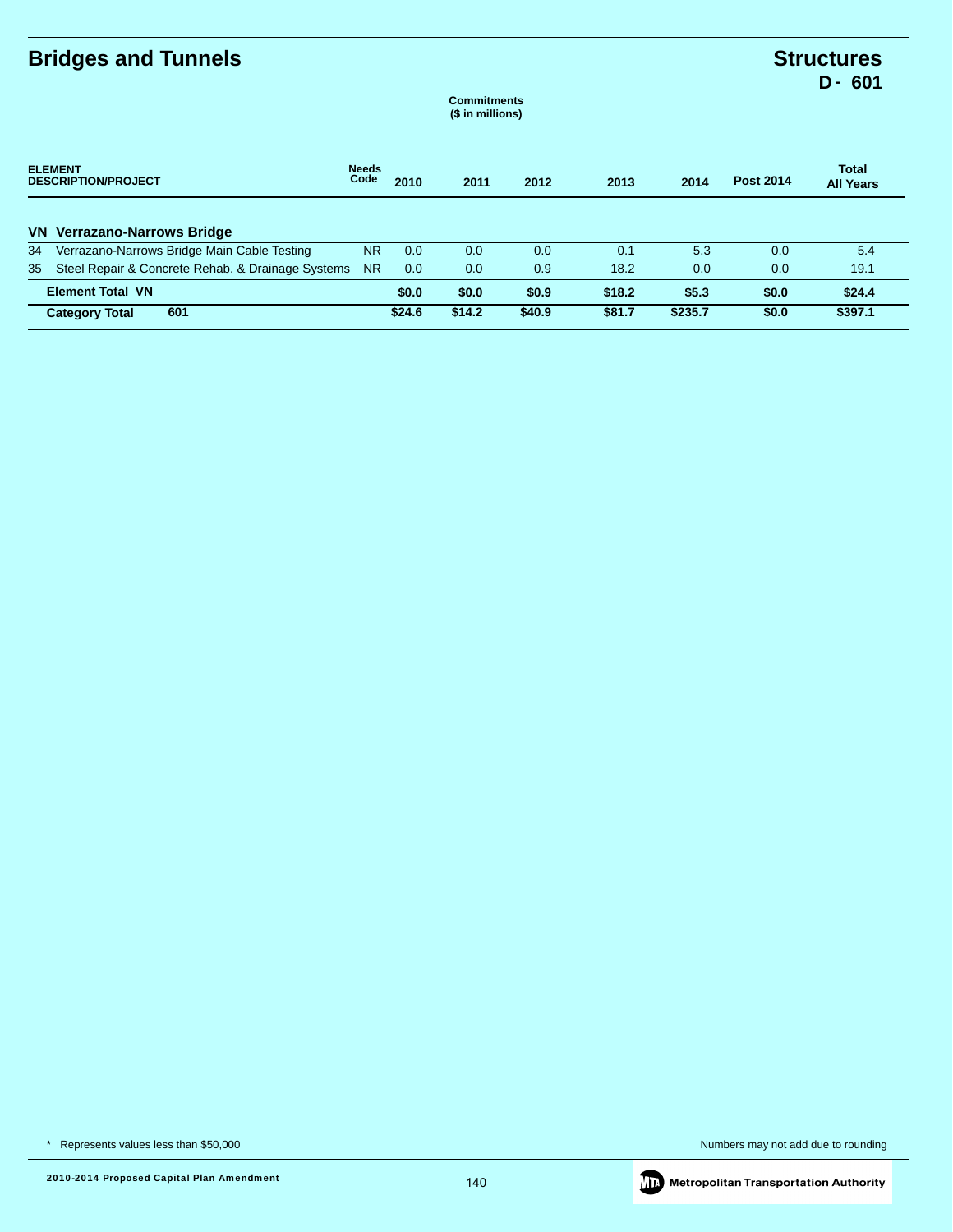**Bridges and Tunnels Roadways and Deck**

# **D - 602**

**Commitments** 

**(\$ in millions)**

|                 | <b>ELEMENT</b><br><b>DESCRIPTION/PROJECT</b>                                    | <b>Needs</b><br>Code | 2010   | 2011    | 2012    | 2013    | 2014    | <b>Post 2014</b> | <b>Total</b><br><b>All Years</b> |  |
|-----------------|---------------------------------------------------------------------------------|----------------------|--------|---------|---------|---------|---------|------------------|----------------------------------|--|
|                 |                                                                                 |                      |        |         |         |         |         |                  |                                  |  |
| 54              | <b>BB Brooklyn-Battery Tunnel</b><br>Replacement Brooklyn Plaza Structural Slab | <b>NR</b>            | 0.0    | 0.0     | 2.4     | 0.4     | 19.5    | 0.0              | 22.3                             |  |
|                 |                                                                                 |                      |        |         |         |         |         |                  |                                  |  |
|                 | <b>Element Total BB</b>                                                         |                      | \$0.0  | \$0.0   | \$2.4   | \$0.4   | \$19.5  | \$0.0            | \$22.3                           |  |
|                 | <b>BW Bronx-Whitestone Bridge</b>                                               |                      |        |         |         |         |         |                  |                                  |  |
| 89              | Deck Replacement-Elevated and On Grade Approach                                 | <b>NR</b>            | 0.0    | 157.7   | 0.0     | 4.3     | 0.0     | 0.0              | 162.0                            |  |
|                 | <b>Element Total BW</b>                                                         |                      | \$0.0  | \$157.7 | \$0.0   | \$4.3   | \$0.0   | \$0.0            | \$162.0                          |  |
|                 | <b>HH Henry Hudson Bridge</b>                                                   |                      |        |         |         |         |         |                  |                                  |  |
| 10 <sup>1</sup> | Upper Level Sidewalk / Curb Stringers                                           | <b>NR</b>            | 42.0   | 0.0     | 0.0     | 0.0     | 0.0     | 0.0              | 42.0                             |  |
| 88              | Replace Upper & Lower Level Plza & Southbnd. Appr.                              | <b>NR</b>            | 0.0    | 0.0     | 8.6     | 0.0     | 40.8    | 0.0              | 49.4                             |  |
|                 | <b>Element Total HH</b>                                                         |                      | \$42.0 | \$0.0   | \$8.6   | \$0.0   | \$40.8  | \$0.0            | \$91.4                           |  |
|                 |                                                                                 |                      |        |         |         |         |         |                  |                                  |  |
|                 | <b>MP Marine Parkway Bridge</b>                                                 |                      |        |         |         |         |         |                  |                                  |  |
| 21              | Rehabilitate Rockaway Point Blvd Overpass                                       | <b>NR</b>            | 0.0    | 0.4     | 0.6     | 0.0     | 6.6     | 0.0              | 7.6                              |  |
|                 | <b>Element Total MP</b>                                                         |                      | \$0.0  | \$0.4   | \$0.6   | \$0.0   | \$6.6   | \$0.0            | \$7.6                            |  |
|                 | <b>RK Robert F. Kennedy Bridge</b>                                              |                      |        |         |         |         |         |                  |                                  |  |
| 65              | Deck Replacement-Bronx/Manhattan Ramps/TollPlaza NR                             |                      | 4.5    | 33.3    | 19.8    | 25.4    | 235.0   | 0.0              | 317.9                            |  |
| 73              | Deck Replacement-RFK MQ Ramp                                                    | N <sub>R</sub>       | 0.0    | 0.7     | 62.9    | 0.0     | 0.0     | 0.0              | 63.6                             |  |
| 74              | Replace T-48 Wearing Surface                                                    | <b>NR</b>            | 0.8    | 9.8     | 0.0     | 0.0     | 0.0     | 0.0              | 10.6                             |  |
| 75              | Interim Repairs - Toll Plaza Deck                                               | <b>NR</b>            | 0.0    | 3.2     | 0.0     | 14.1    | 30.5    | 0.0              | 47.8                             |  |
|                 | <b>Element Total RK</b>                                                         |                      | \$5.3  | \$46.9  | \$82.7  | \$39.5  | \$265.5 | \$0.0            | \$439.8                          |  |
|                 | <b>TN Throgs Neck Bridge</b>                                                    |                      |        |         |         |         |         |                  |                                  |  |
| 49              | Suspended Span Replacement - Phase A                                            | <b>NR</b>            | 0.0    | 1.7     | 7.8     | 2.2     | 10.4    | 0.0              | 22.2                             |  |
| 82              | Rehabilitate Orthotropic Deck - Phase B                                         | <b>NR</b>            | 0.0    | 25.4    | 0.0     | 0.0     | 0.0     | 0.0              | 25.4                             |  |
|                 | <b>Element Total TN</b>                                                         |                      | \$0.0  | \$27.1  | \$7.8   | \$2.2   | \$10.4  | \$0.0            | \$47.5                           |  |
|                 |                                                                                 |                      |        |         |         |         |         |                  |                                  |  |
|                 | <b>VN Verrazano-Narrows Bridge</b>                                              |                      |        |         |         |         |         |                  |                                  |  |
| 03              | Toll Plaza-East & West Bound Ramps Improvements                                 | <b>NR</b>            | 0.0    | 69.4    | 0.0     | 0.0     | 1.2     | 0.0              | 70.6                             |  |
| 80              | Replace Upper Level Suspended Span                                              | <b>NR</b>            | 0.0    | 0.0     | 277.5   | 91.8    | 1.0     | 0.0              | 370.3                            |  |
| 84              | Widening of Belt Parkway Ramps                                                  | <b>NR</b>            | 0.0    | 0.0     | 0.1     | 8.2     | 0.0     | 0.0              | 8.2                              |  |
|                 | <b>Element Total VN</b>                                                         |                      | \$0.0  | \$69.4  | \$277.5 | \$100.0 | \$2.2   | \$0.0            | \$449.1                          |  |
|                 | <b>Category Total</b><br>602                                                    |                      | \$47.3 | \$301.5 | \$379.7 | \$146.4 | \$345.0 | \$0.0            | \$1,219.8                        |  |

\* Represents values less than \$50,000 Numbers may not add due to rounding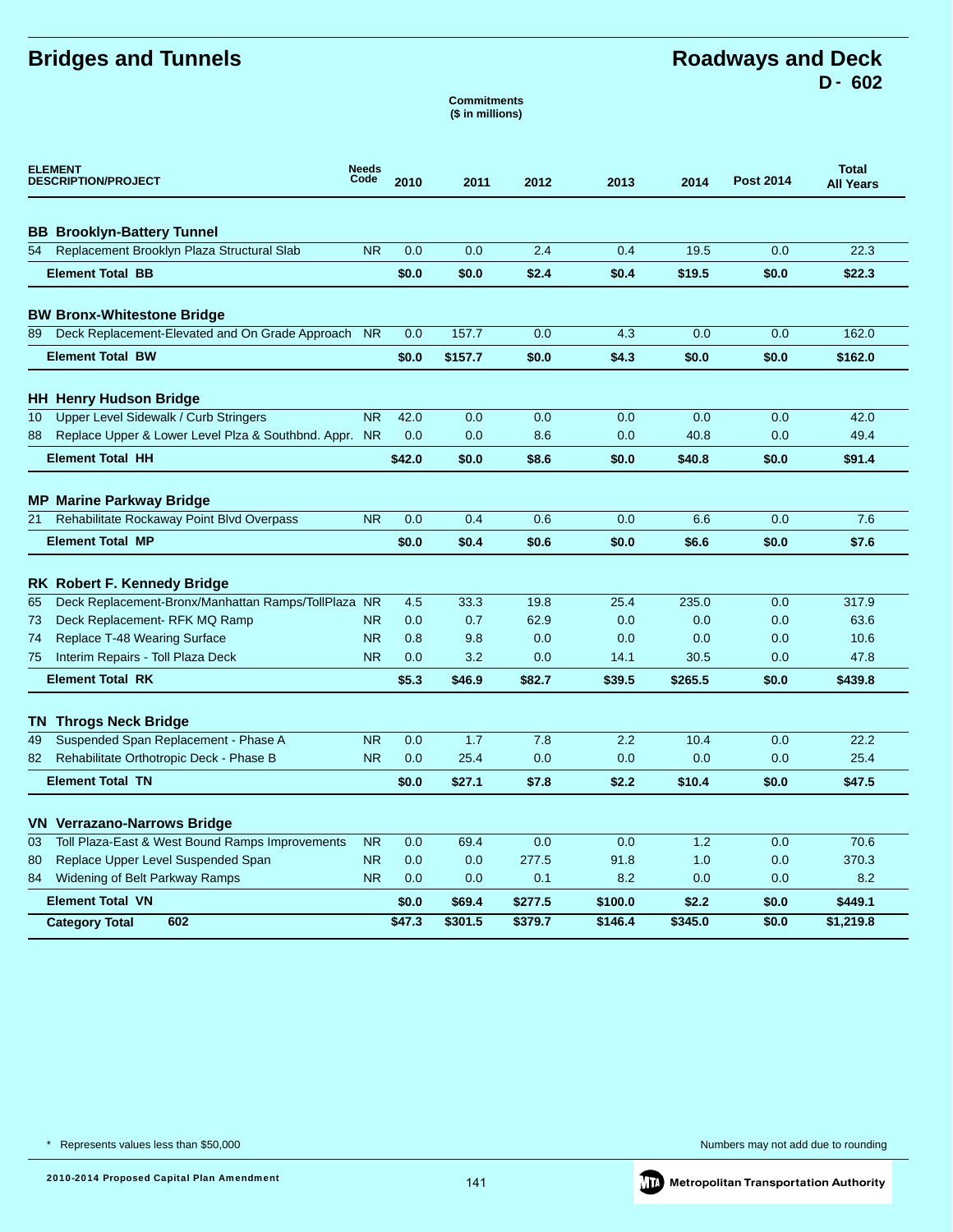## **Bridges and Tunnels Toll Plazas & Traffic Mgmt D - 603**

**Commitments (\$ in millions)**

|                 | <b>ELEMENT</b><br><b>DESCRIPTION/PROJECT</b> | <b>Needs</b><br>Code | 2010   | 2011  | 2012  | 2013   | 2014  | <b>Post 2014</b> | <b>Total</b><br><b>All Years</b> |
|-----------------|----------------------------------------------|----------------------|--------|-------|-------|--------|-------|------------------|----------------------------------|
|                 | <b>AW Agency-wide</b>                        |                      |        |       |       |        |       |                  |                                  |
| 35 <sup>2</sup> | <b>Weather Information Systems</b>           | <b>SI</b>            | 0.0    | 0.1   | 0.0   | 0.2    | 0.9   | 0.0              | 1.2                              |
| 36              | Installation of CCTV / Fiber Optic Cable     | <b>NR</b>            | 0.0    | 0.0   | 0.0   | 22.4   | 0.0   | 0.0              | 22.4                             |
| 48              | 2nd Generation E-Zpass In-Lane               | <b>NR</b>            | 10.0   | 0.8   | 0.0   | 9.8    | 0.9   | 0.0              | 21.4                             |
| 57              | <b>Advanced Traffic Management Systems</b>   | <b>SI</b>            | 0.0    | 0.1   | 0.0   | 0.7    | 2.9   | 0.0              | 3.7                              |
|                 | <b>Element Total AW</b>                      |                      | \$10.0 | \$0.9 | \$0.0 | \$33.2 | \$4.7 | \$0.0            | \$48.8                           |
|                 | <b>Category Total</b><br>603                 |                      | \$10.0 | \$0.9 | \$0.0 | \$33.2 | \$4.7 | \$0.0            | \$48.8                           |

\* Represents values less than \$50,000 Numbers may not add due to rounding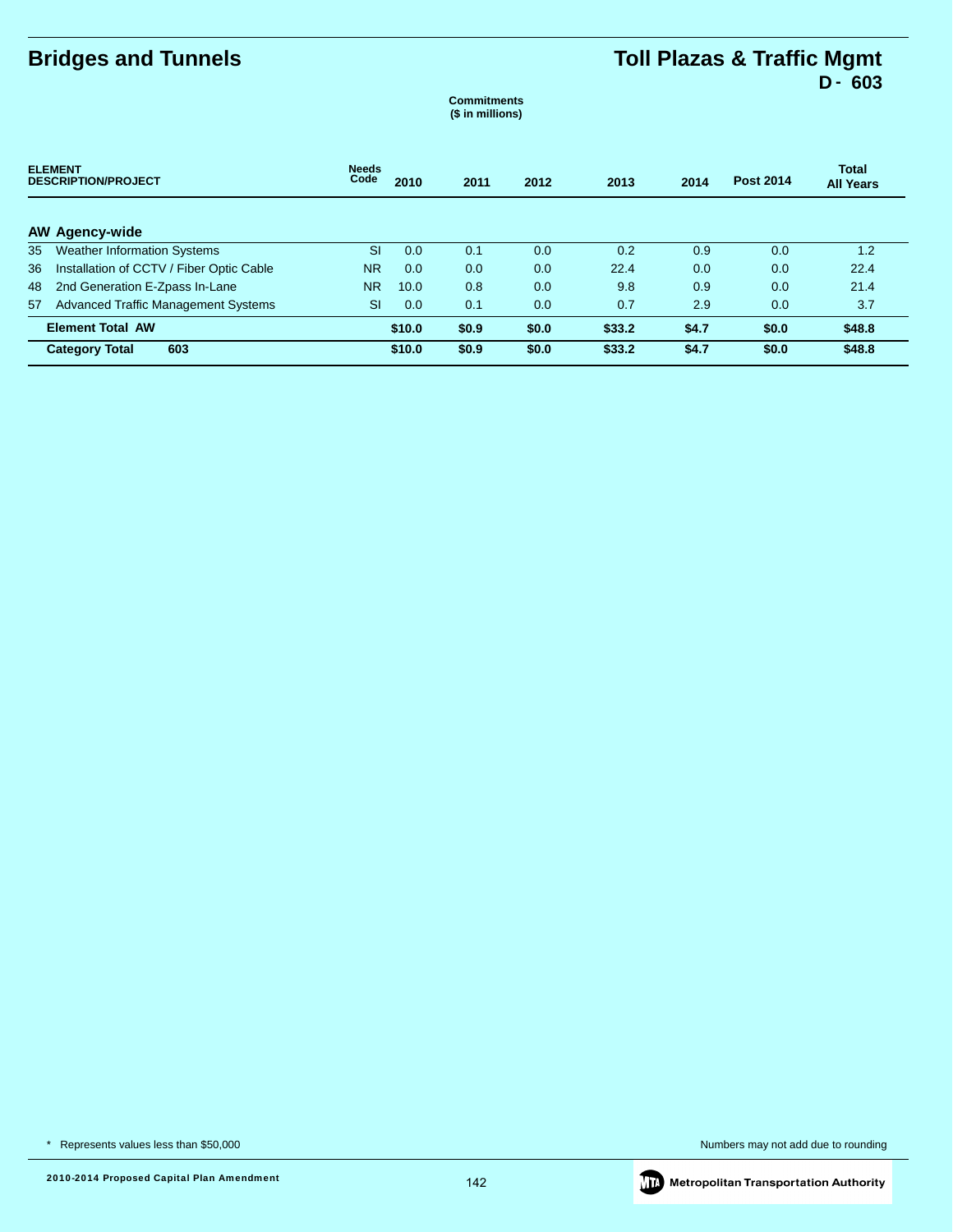## **Bridges and Tunnels Utilities**

**D - 604**

**Commitments (\$ in millions)**

| <b>ELEMENT</b><br><b>DESCRIPTION/PROJECT</b>                | <b>Needs</b><br>Code | 2010   | 2011  | 2012   | 2013   | 2014   | <b>Post 2014</b> | <b>Total</b><br><b>All Years</b> |
|-------------------------------------------------------------|----------------------|--------|-------|--------|--------|--------|------------------|----------------------------------|
| <b>AW Agency-wide</b>                                       |                      |        |       |        |        |        |                  |                                  |
| Advanced Traveler Infomation Systems<br>80.                 | SI                   | 0.0    | 0.1   | 0.0    | 11.5   | 0.0    | 0.0              | 11.6                             |
| <b>Element Total AW</b>                                     |                      | \$0.0  | \$0.1 | \$0.0  | \$11.5 | \$0.0  | \$0.0            | \$11.6                           |
| <b>BB Brooklyn-Battery Tunnel</b>                           |                      |        |       |        |        |        |                  |                                  |
| Replace Electrical Switchgear & Equipment<br>45             | <b>NR</b>            | 56.2   | 0.5   | 0.0    | 0.0    | 0.0    | 0.0              | 56.7                             |
| <b>Element Total BB</b>                                     |                      | \$56.2 | \$0.5 | \$0.0  | \$0.0  | \$0.0  | \$0.0            | \$56.7                           |
| <b>BW Bronx-Whitestone Bridge</b>                           |                      |        |       |        |        |        |                  |                                  |
| Necklace Lighting<br>15                                     | <b>NR</b>            | 0.0    | 0.7   | 0.0    | 9.5    | 0.0    | 0.0              | 10.2                             |
| <b>Element Total BW</b>                                     |                      | \$0.0  | \$0.7 | \$0.0  | \$9.5  | \$0.0  | \$0.0            | \$10.2\$                         |
| <b>MP Marine Parkway Bridge</b>                             |                      |        |       |        |        |        |                  |                                  |
| 03 Programmable Logic Controller & Mechanical Rehab.        | <b>NR</b>            | 0.0    | 3.6   | 0.0    | 0.0    | 20.4   | 0.0              | 24.0                             |
| <b>Element Total MP</b>                                     |                      | \$0.0  | \$3.6 | \$0.0  | \$0.0  | \$20.4 | \$0.0            | \$24.0                           |
| <b>QM Queens Midtown Tunnel</b>                             |                      |        |       |        |        |        |                  |                                  |
| <b>Tunnel Ventilation Building Electrical Upgrade</b><br>30 | <b>NR</b>            | 0.0    | 0.0   | 55.7   | 0.5    | 0.0    | 0.0              | 56.2                             |
| <b>Controls / Communication System</b><br>81                | <b>NR</b>            | 0.0    | 0.0   | 0.1    | 4.3    | 0.0    | 0.0              | 4.3                              |
| <b>Element Total QM</b>                                     |                      | \$0.0  | \$0.0 | \$55.7 | \$4.7  | \$0.0  | \$0.0            | \$60.5                           |
| <b>VN Verrazano-Narrows Bridge</b>                          |                      |        |       |        |        |        |                  |                                  |
| Substation #1 Rehabilitation<br>87                          | <b>NR</b>            | 0.0    | 0.1   | 0.8    | 15.8   | 0.0    | 0.0              | 16.6                             |
| <b>Element Total VN</b>                                     |                      | \$0.0  | \$0.1 | \$0.8  | \$15.8 | \$0.0  | \$0.0            | \$16.6                           |
| 604<br><b>Category Total</b>                                |                      | \$56.2 | \$4.9 | \$56.5 | \$41.5 | \$20.4 | \$0.0            | \$179.6                          |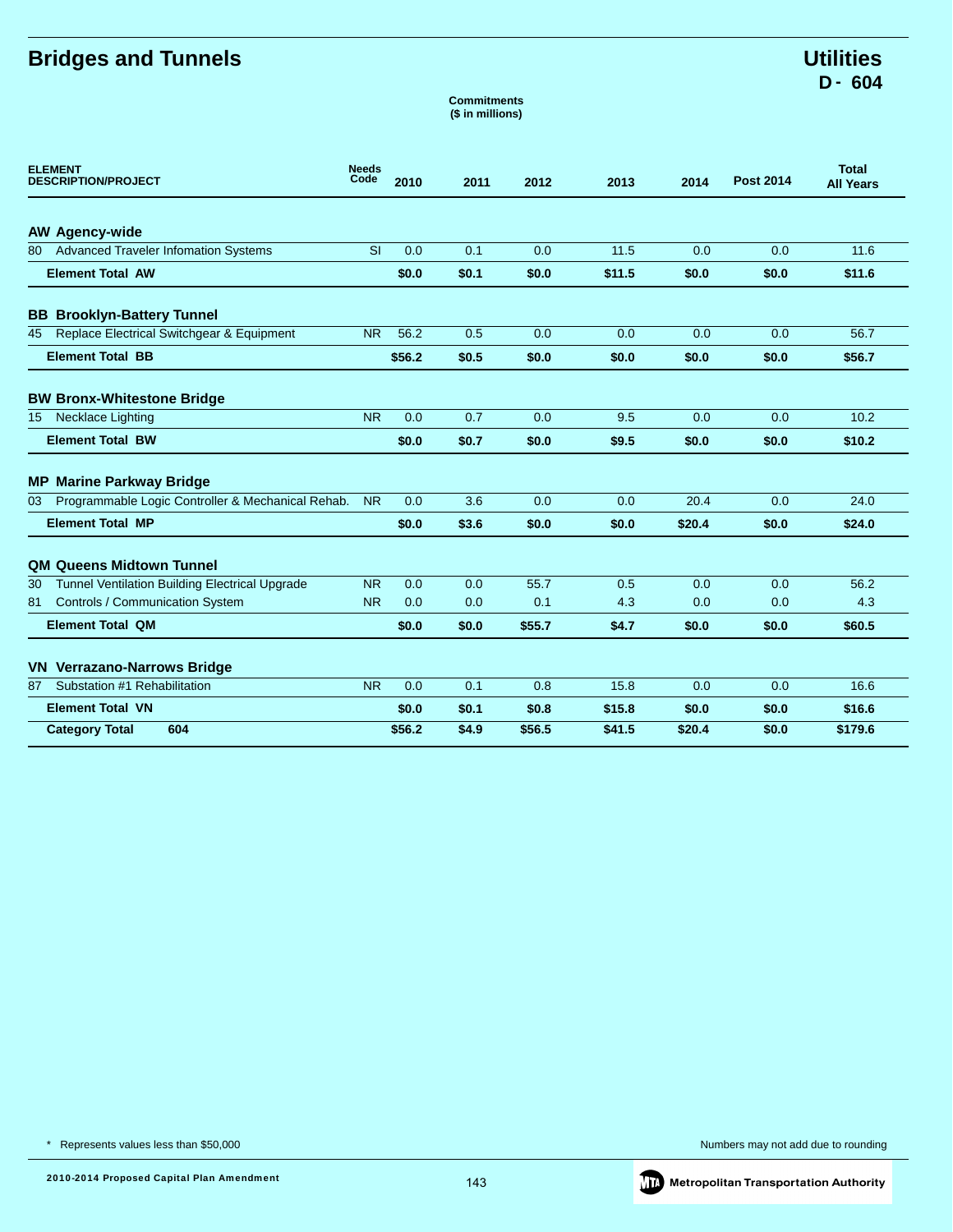### **Bridges and Tunnels**

# **Buildings and Sites**<br>D-605

**Commitments** 

**(\$ in millions)**

| <b>ELEMENT</b><br><b>DESCRIPTION/PROJECT</b> | <b>Needs</b><br>Code | 2010  | 2011  | 2012  | 2013  | 2014  | <b>Post 2014</b> | <b>Total</b><br><b>All Years</b> |
|----------------------------------------------|----------------------|-------|-------|-------|-------|-------|------------------|----------------------------------|
| <b>AW Agency-wide</b>                        |                      |       |       |       |       |       |                  |                                  |
| 12 Hazardous Materials Abatement             | <b>NR</b>            | 1.3   | 0.0   | 0.1   | 5.4   | 1.9   | 0.0              | 8.7                              |
| <b>Element Total AW</b>                      |                      | \$1.3 | \$0.0 | \$0.1 | \$5.4 | \$1.9 | \$0.0            | \$8.7                            |
| <b>BB Brooklyn-Battery Tunnel</b>            |                      |       |       |       |       |       |                  |                                  |
| Service Building Rehabilitation<br>21        | <b>NR</b>            | 0.0   | 0.0   | 0.5   | 3.9   | 0.0   | 0.0              | 4.4                              |
| MIsc. Repairs at BP Garage<br>43             | <b>NR</b>            | 0.0   | 0.0   | 0.6   | 0.0   | 5.6   | 0.0              | 6.3                              |
| <b>Element Total BB</b>                      |                      | \$0.0 | \$0.0 | \$1.2 | \$3.9 | \$5.6 | \$0.0            | \$10.7                           |
| 605<br><b>Category Total</b>                 |                      | \$1.3 | \$0.0 | \$1.2 | \$9.2 | \$7.5 | \$0.0            | \$19.3                           |

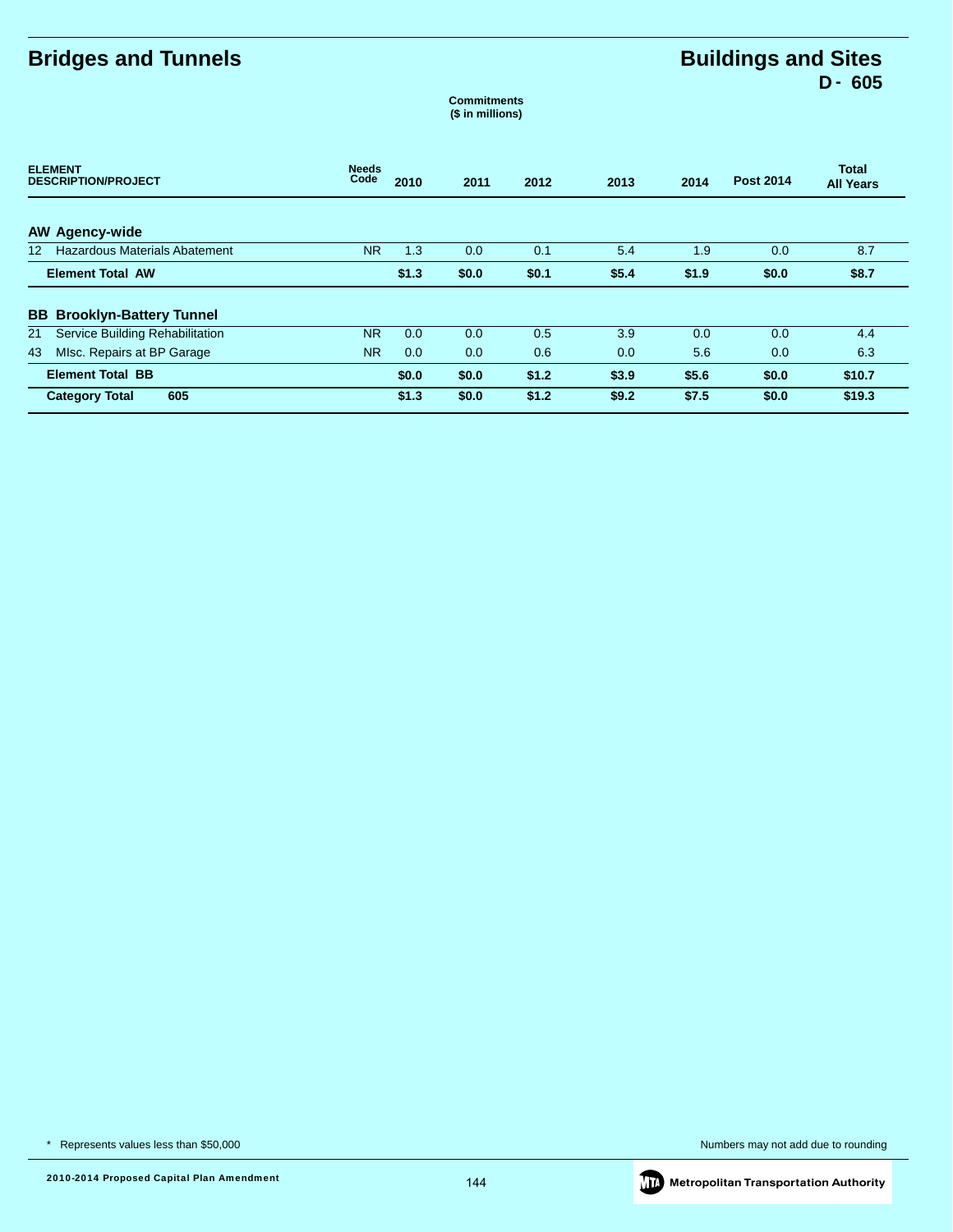## **Bridges and Tunnels Miscellaneous**

# **D - 606**

**Commitments (\$ in millions)**

| <b>ELEMENT</b><br><b>DESCRIPTION/PROJECT</b> |                                       | <b>Needs</b><br>Code<br>2010 | 2011  | 2012  | 2013   | 2014   | <b>Post 2014</b> | <b>Total</b><br><b>All Years</b> |
|----------------------------------------------|---------------------------------------|------------------------------|-------|-------|--------|--------|------------------|----------------------------------|
|                                              | <b>AW Agency-wide</b>                 |                              |       |       |        |        |                  |                                  |
| 15 <sup>2</sup>                              | <b>MTA Independent Engineer</b>       | 0.0                          | 0.2   | 0.2   | 0.6    | 2.9    | 0.0              | 3.9                              |
| 18                                           | <b>Protective Liability Insurance</b> | 0.4                          | 1.7   | 1.2   | 1.6    | 1.7    | 0.0              | 6.6                              |
| 21                                           | <b>Program Administration</b>         | 3.1                          | 3.2   | 3.2   | 3.3    | 3.5    | 0.0              | 16.3                             |
| 22                                           | Miscellaneous                         | 0.1                          | 0.1   | 0.1   | 0.9    | 1.9    | 0.0              | 3.1                              |
| 28                                           | Scope Development                     | 2.5                          | 1.3   | 0.6   | 2.6    | 0.0    | 0.0              | 7.1                              |
| 85                                           | <b>Traffic Enforcement Support</b>    | 0.0                          | 0.0   | 0.6   | 1.2    | 3.9    | 0.0              | 5.8                              |
|                                              | <b>Element Total AW</b>               | \$6.2                        | \$6.3 | \$5.9 | \$10.3 | \$14.0 | \$0.0            | \$42.7                           |
|                                              | 606<br><b>Category Total</b>          | \$6.2                        | \$6.3 | \$5.9 | \$10.3 | \$14.0 | \$0.0            | \$42.7                           |

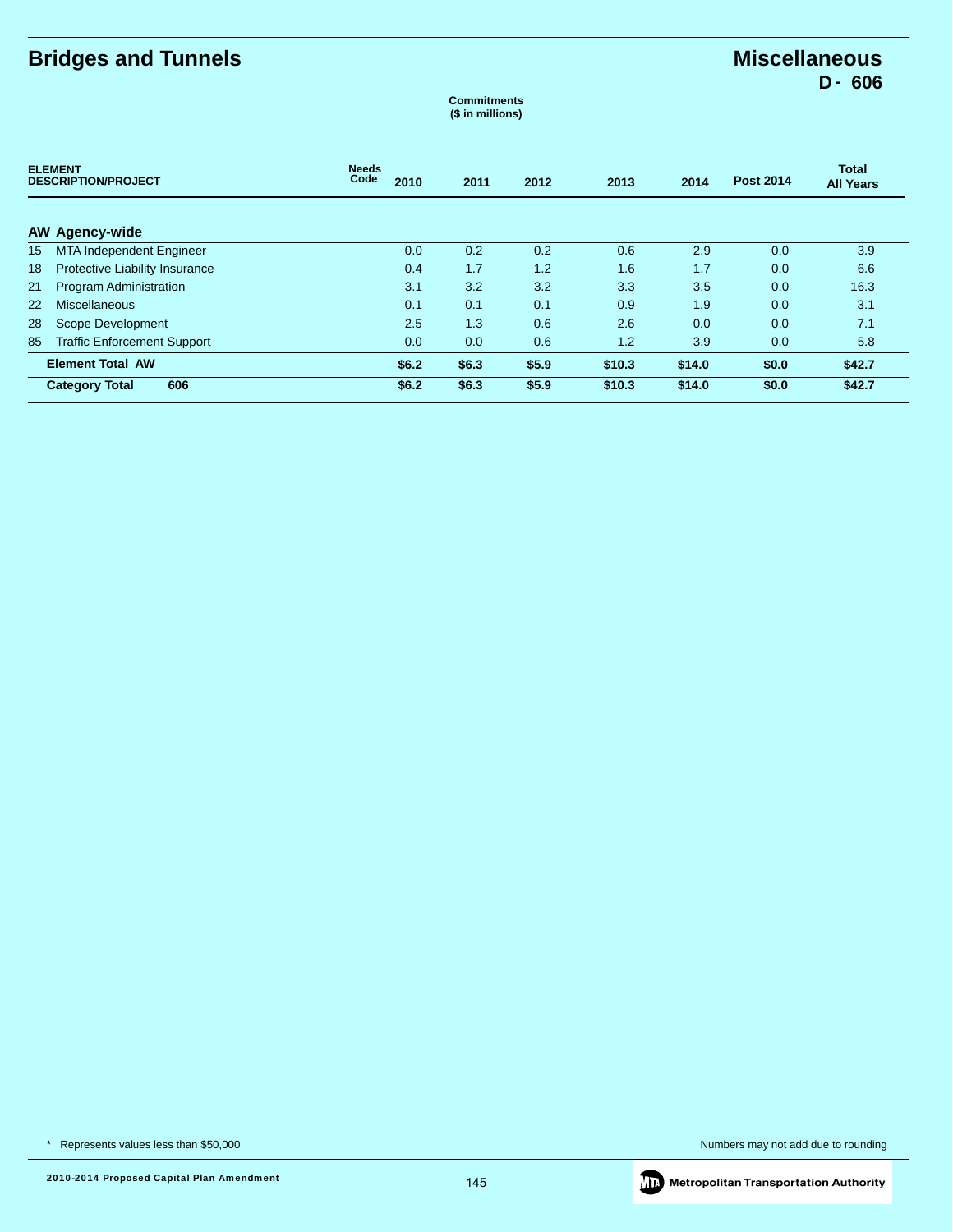**Bridges and Tunnels** 

# **Structural Painting**<br>D-607

**Commitments** 

**(\$ in millions)**

| <b>ELEMENT</b><br><b>DESCRIPTION/PROJECT</b>                                 | <b>Needs</b><br>Code   | 2010    | 2011    | 2012    | 2013    | 2014    | <b>Post 2014</b> | <b>Total</b><br><b>All Years</b> |
|------------------------------------------------------------------------------|------------------------|---------|---------|---------|---------|---------|------------------|----------------------------------|
| <b>AW Agency-wide</b>                                                        |                        |         |         |         |         |         |                  |                                  |
| Miscellaneous Agency Wide Painting<br>95                                     | <b>NR</b>              | 0.0     | 0.0     | 0.0     | 0.0     | 6.3     | 0.0              | 6.3                              |
| <b>Element Total AW</b>                                                      |                        | \$0.0   | \$0.0   | \$0.0   | \$0.0   | \$6.3   | \$0.0            | \$6.3                            |
| <b>HH Henry Hudson Bridge</b>                                                |                        |         |         |         |         |         |                  |                                  |
| Paint - Curb Stringers<br>10 <sup>°</sup>                                    | $\overline{\text{NR}}$ | 0.8     | 0.0     | 0.0     | 0.0     | 0.0     | 0.0              | 0.8                              |
| <b>Element Total HH</b>                                                      |                        | \$0.8   | \$0.0   | \$0.0   | \$0.0   | \$0.0   | \$0.0            | \$0.8                            |
| <b>MP Marine Parkway Bridge</b>                                              |                        |         |         |         |         |         |                  |                                  |
| Paint - Rockaway Point Overpass<br>21                                        | <b>NR</b>              | 0.0     | 0.0     | 0.0     | 0.0     | 1.1     | 0.0              | 1.1                              |
| <b>Element Total MP</b>                                                      |                        | \$0.0   | \$0.0   | \$0.0   | \$0.0   | \$1.1   | \$0.0            | \$1.1                            |
| <b>RK Robert F. Kennedy Bridge</b><br>Paint - Plaza and Approach Ramps<br>65 | <b>NR</b>              | 0.0     | 0.0     | 0.0     | 1.7     | 17.1    | 0.0              | 18.8                             |
| <b>Element Total RK</b>                                                      |                        | \$0.0   | \$0.0   | \$0.0   | \$1.7   | \$17.1  | \$0.0            | \$18.8                           |
| <b>TN Throgs Neck Bridge</b>                                                 |                        |         |         |         |         |         |                  |                                  |
| Paint - Bronx and Queens Approach Spans<br>82                                | <b>NR</b>              | 0.0     | 46.2    | 0.0     | 0.0     | 0.0     | 0.0              | 46.2                             |
| Steel Repairs - Suspended Span<br>85                                         | <b>NR</b>              | 0.9     | 5.3     | 0.0     | 0.0     | 0.0     | 0.0              | 6.2                              |
| Paint - Bronx and Queens Tower Fender Systems<br>87                          | <b>NR</b>              | 8.3     | 0.0     | 0.0     | 0.0     | 0.0     | 0.0              | 8.3                              |
| <b>Element Total TN</b>                                                      |                        | \$9.3   | \$51.5  | \$0.0   | \$0.0   | \$0.0   | \$0.0            | \$60.8                           |
| <b>VN Verrazano-Narrows Bridge</b>                                           |                        |         |         |         |         |         |                  |                                  |
| Paint - Brooklyn&Staten Island Lower Level Ramps<br>35                       | <b>NR</b>              | 0.0     | 0.0     | 0.0     | 19.6    | 0.0     | 0.0              | 19.6                             |
| Paint - Upper Level Superstructure<br>80                                     | N <sub>R</sub>         | 0.0     | 0.0     | 32.9    | 0.0     | 0.0     | 0.0              | 32.9                             |
| Paint - Belt Parkway Ramps<br>84                                             | N <sub>R</sub>         | 0.0     | 0.0     | 0.0     | 0.3     | 0.0     | 0.0              | 0.3                              |
| Tower Painting - Below Roadway Level<br>88                                   | N <sub>R</sub>         | 30.4    | 0.0     | 0.0     | 0.0     | 0.0     | 0.0              | 30.4                             |
| <b>Element Total VN</b>                                                      |                        | \$30.4  | \$0.0   | \$32.9  | \$19.9  | \$0.0   | \$0.0            | \$83.1                           |
| <b>Category Total</b><br>607                                                 |                        | \$40.4  | \$51.5  | \$32.9  | \$21.6  | \$24.5  | \$0.0            | \$171.0                          |
| <b>TOTAL</b>                                                                 |                        | \$186.0 | \$379.5 | \$517.2 | \$343.8 | \$651.9 | \$0.0            | \$2,078.4                        |

\* Represents values less than \$50,000 Numbers may not add due to rounding

146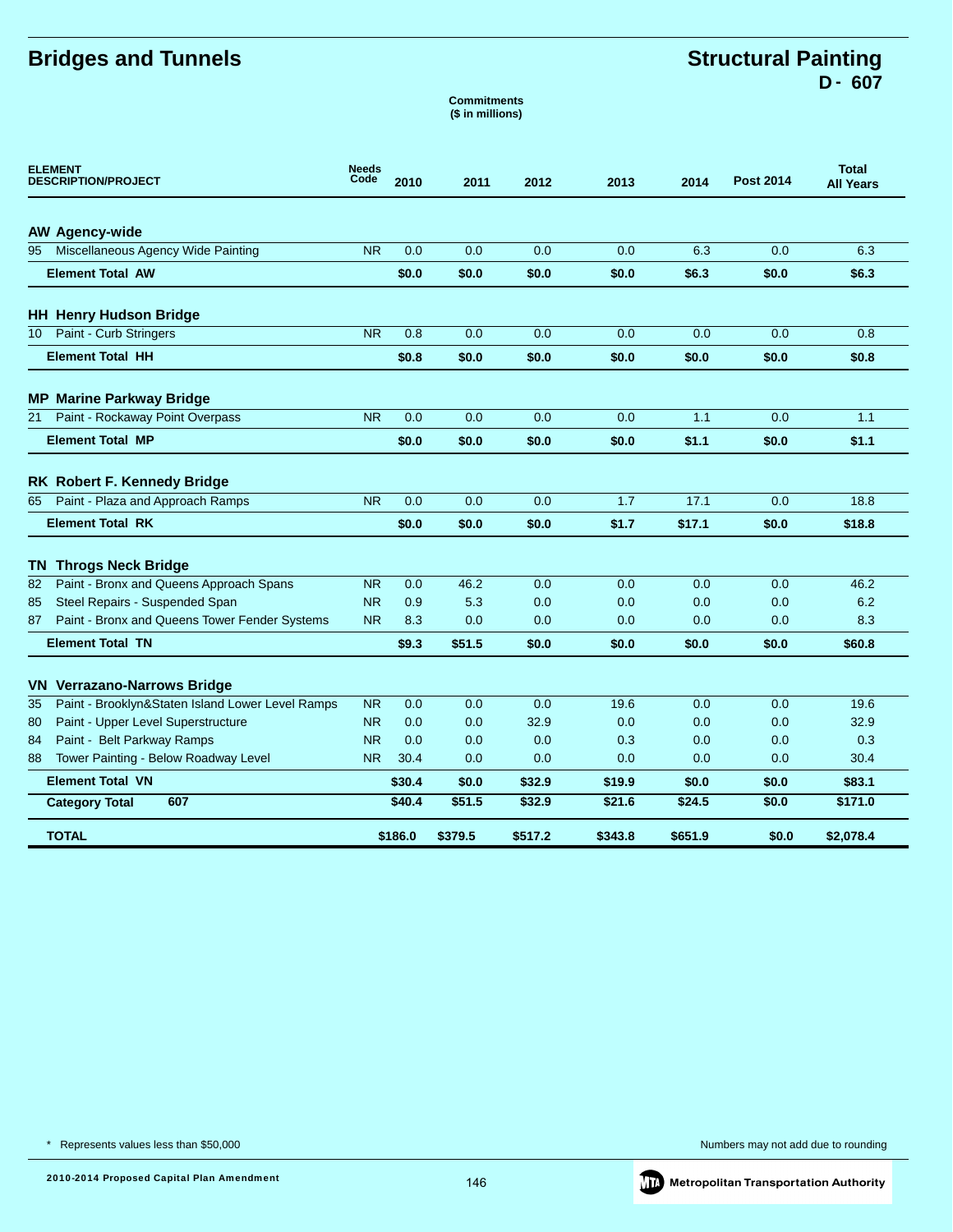### **Security / Disaster Recovery And Structure in the STRUCTURES Bridges and Tunnels**

# **E - D01**

**Commitments (\$ in millions)**

|    | <b>ELEMENT</b><br><b>DESCRIPTION/PROJECT</b>       | <b>Needs</b><br>Code | 2010  | 2011    | 2012  | 2013   | 2014    | Post<br>2014 | Total<br><b>All Years</b> |
|----|----------------------------------------------------|----------------------|-------|---------|-------|--------|---------|--------------|---------------------------|
| 02 | <b>STRUCTURE REPAIRS: SANDY</b>                    |                      |       |         |       |        |         |              |                           |
| 02 | Restore Hugh L. Carey Tunnel - Structural          | <b>SGR</b>           | 0.0   | 0.0     | 0.0   | 15.7   | 215.3   | 0.0          | 230.9                     |
| 03 | Restore Queens Midtown Tunnel - Structural         | <b>SGR</b>           | 0.0   | 0.0     | 0.0   | 12.1   | 144.3   | 0.0          | 156.4                     |
| 04 | Restore Cross Bay Bridge North Abutment            | <b>SGR</b>           | 0.0   | 0.0     | 0.0   | 1.4    | 0.0     | 0.0          | 1.4                       |
| 06 | Restore MPB South Abutment & Seawall               | <b>SGR</b>           | 0.0   | 0.0     | 0.0   | 3.4    | 0.0     | 0.0          | 3.4                       |
| 09 | Restore VNB TwrBase Elect/Lightg Sys+Ped Access Br | <b>SGR</b>           | 0.0   | 0.0     | 0.0   | 0.4    | 1.3     | 0.0          | 1.7                       |
| 10 | <b>Restore RFK Fencing</b>                         | <b>SGR</b>           | 0.0   | 0.0     | 0.0   | 0.1    | 0.0     | 0.0          | 0.1                       |
|    | <b>Element Total 02</b>                            |                      | \$0.0 | \$0.0\$ | \$0.0 | \$33.0 | \$360.9 | \$0.0        | \$393.8                   |
| 03 | <b>STRUCTURE MITIGATION: SANDY</b>                 |                      |       |         |       |        |         |              |                           |
| 01 | Hugh Carey Tunnel Mitigation - Perimeter Work      | <b>SI</b>            | 0.0   | 0.0     | 0.0   | 3.0    | 5.5     | 0.0          | 8.5                       |
| 02 | Hugh Carey Tunnel Mitigation - Flood Gates& Other  | <b>SI</b>            | 0.0   | 0.0     | 0.0   | 1.5    | 16.3    | 1.6          | 19.5                      |
| 03 | Queens Midtown Tunnel Mitigation - Perimeter Work  | <b>SI</b>            | 0.0   | 0.0     | 0.0   | 2.0    | 5.5     | 0.0          | 7.5                       |
| 04 | Queens Midtown Tunnel Mitigation-Flood Gates&Other | SI                   | 0.0   | 0.0     | 0.0   | 1.1    | 12.2    | 0.0          | 13.3                      |
| 24 | MPB / CBB Master Plan & Resiliency Needs           | <b>SI</b>            | 0.0   | 0.0     | 0.0   | 10.0   | 0.0     | 0.0          | 10.0                      |
|    | <b>Element Total 03</b>                            |                      | \$0.0 | \$0.0\$ | \$0.0 | \$17.7 | \$39.4  | \$1.6        | \$58.8                    |
|    | <b>D01</b><br><b>Category Total</b>                |                      | \$0.0 | \$0.0   | \$0.0 | \$50.7 | \$400.3 | \$1.6        | \$452.6                   |

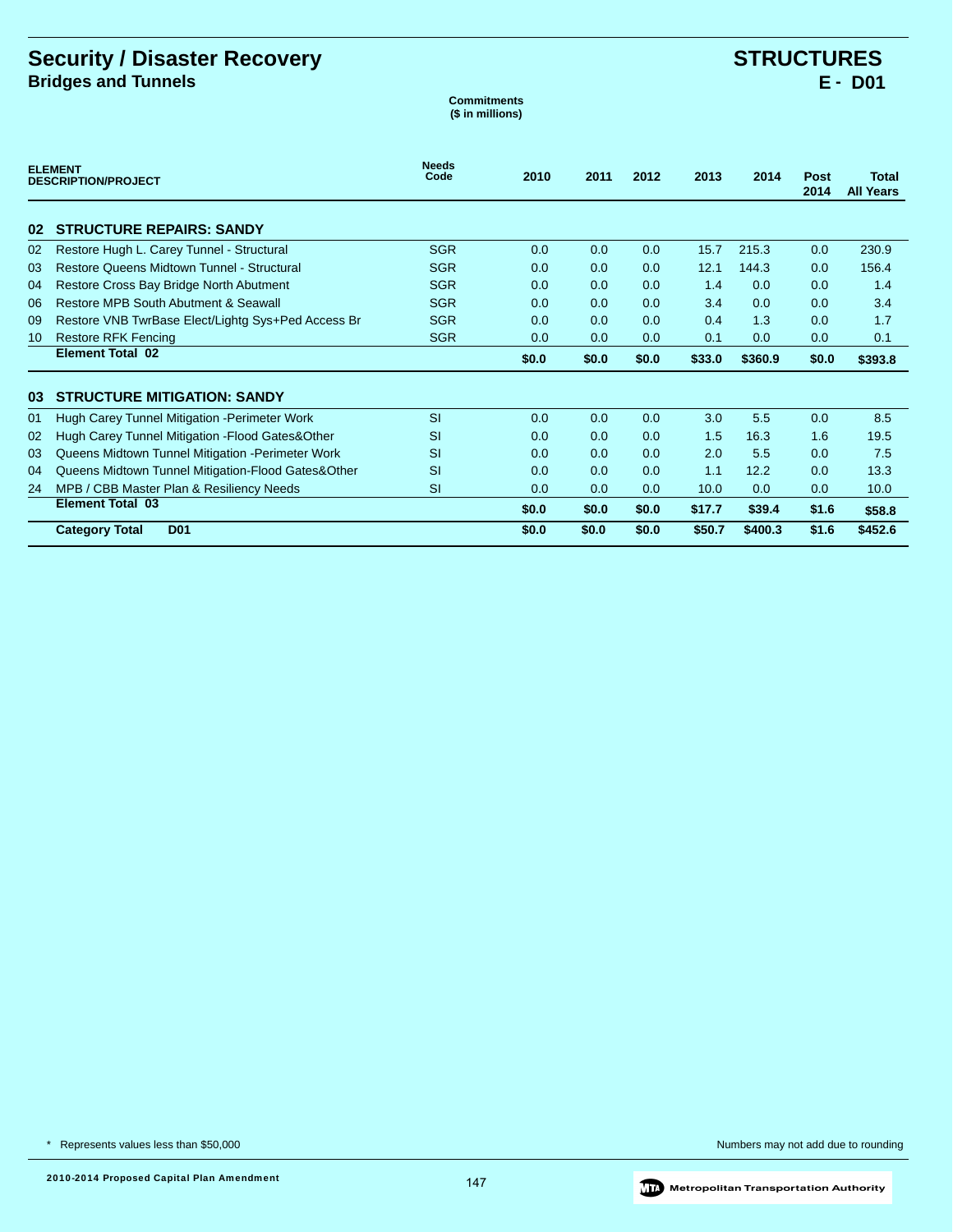### **Security / Disaster Recovery And Accord Accord ROADWAYS & DECKS Bridges and Tunnels**

**E - D02**

**Commitments (\$ in millions)**

|                 | <b>ELEMENT</b><br><b>DESCRIPTION/PROJECT</b> | <b>Needs</b><br>Code | 2010  | 2011    | 2012  | 2013   | 2014    | <b>Post</b><br>2014 | Total<br><b>All Years</b> |
|-----------------|----------------------------------------------|----------------------|-------|---------|-------|--------|---------|---------------------|---------------------------|
|                 | 02 ROADWAY/DECK REPAIRS: SANDY               |                      |       |         |       |        |         |                     |                           |
| 02 <sub>2</sub> | Restore Hugh L. Carey Tunnel Roadway         | <b>SGR</b>           | 0.0   | 0.0     | 0.0   | 9.1    | 65.6    | 0.0                 | 74.7                      |
| 03              | Restore Queens Midtown Tunnel Roadway        | <b>SGR</b>           | 0.0   | 0.0     | 0.0   | 4.8    | 57.5    | 0.0                 | 62.2                      |
|                 | <b>Element Total 02</b>                      |                      | \$0.0 | \$0.0   | \$0.0 | \$13.9 | \$123.1 | \$0.0\$             | \$137.0                   |
|                 | <b>Category Total</b><br><b>D02</b>          |                      | \$0.0 | \$0.0\$ | \$0.0 | \$13.9 | \$123.1 | \$0.0\$             | \$137.0                   |

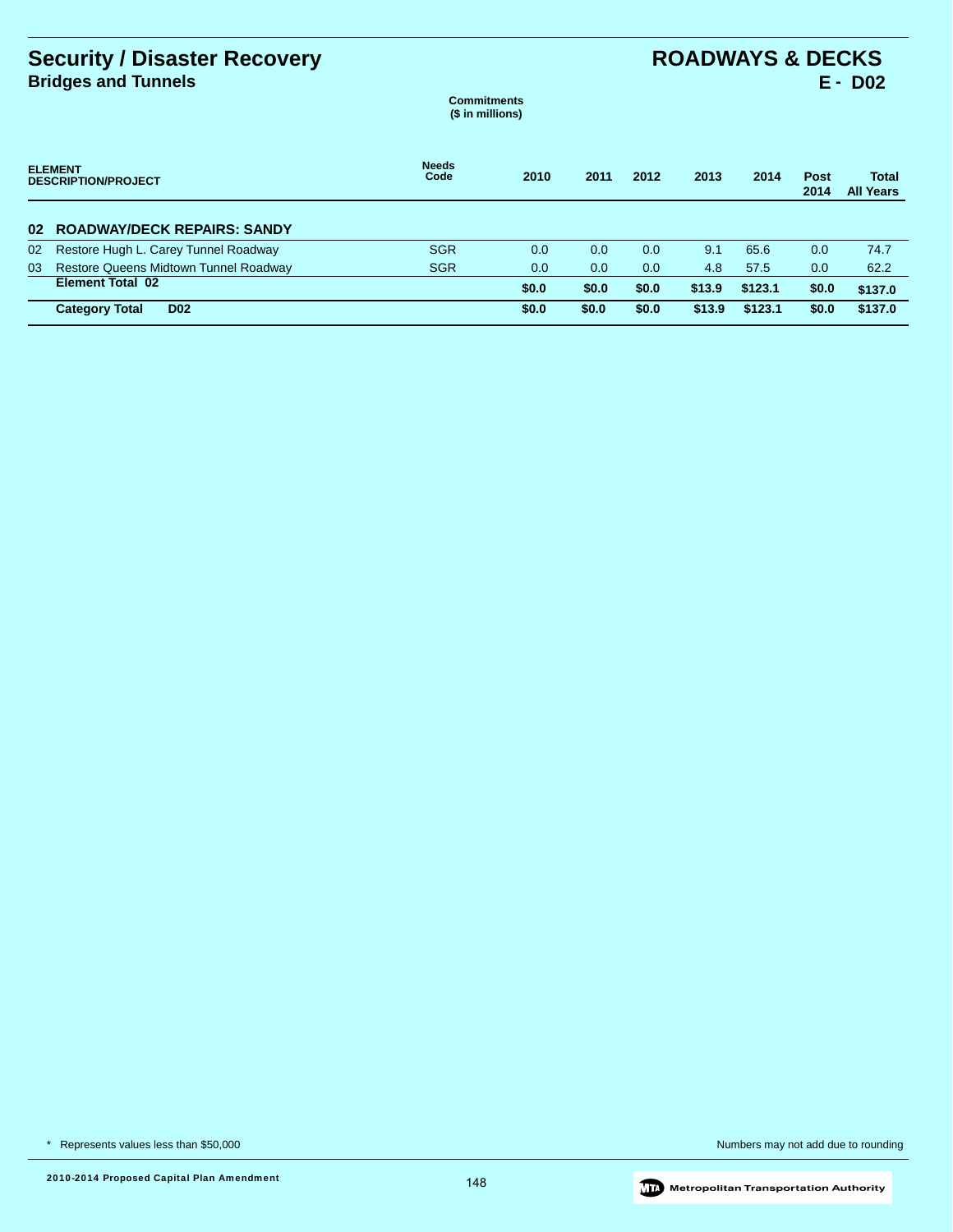### **Security / Disaster Recovery UTILITIES Bridges and Tunnels**

**Commitments (\$ in millions)**

|    | <b>ELEMENT</b><br><b>DESCRIPTION/PROJECT</b>      | <b>Needs</b><br>Code | 2010    | 2011    | 2012  | 2013   | 2014    | <b>Post</b><br>2014 | <b>Total</b><br><b>All Years</b> |
|----|---------------------------------------------------|----------------------|---------|---------|-------|--------|---------|---------------------|----------------------------------|
| 02 | UTILITIES REPAIRS: SANDY                          |                      |         |         |       |        |         |                     |                                  |
| 01 | Restore TNB Tower Base Lighting/Walkway           | <b>SGR</b>           | 0.0     | 0.0     | 0.0   | 0.2    | 0.0     | 0.0                 | 0.2                              |
| 02 | Restore Hugh L. Carey Tunnel Utilities            | <b>SGR</b>           | 0.0     | 0.0     | 0.0   | 8.6    | 103.7   | 0.0                 | 112.3                            |
| 03 | Restore QMT Vent Buildings Elect. & Mech. Systems | <b>SGR</b>           | 0.0     | 0.0     | 0.0   | 0.4    | 4.8     | 0.0                 | 5.2                              |
| 04 | Replace PBX System, Repair IT & Other Equipment   | <b>SGR</b>           | 0.0     | 0.0     | 0.0   | 4.0    | 0.0     | 0.0                 | 4.0                              |
| 07 | Replace MPB Electrical Equipmt at North Abutment  | <b>SGR</b>           | 0.0     | 0.0     | 0.0   | 0.5    | 1.3     | 0.0                 | 1.8                              |
| 08 | Replace MPB Lighting Systems                      | <b>SGR</b>           | 0.0     | 0.0     | 0.0   | 0.7    | 0.0     | 0.0                 | 0.7                              |
| 10 | Repl CBB Mech&Elect Equip-S. Abutment & Svc Bldg  | <b>SGR</b>           | 0.0     | 0.0     | 0.0   | 1.0    | 8.0     | 0.0                 | 9.0                              |
| 81 | Restore QMT Cntrl/Comm Sys, CCTV, Traffic Signals | <b>SGR</b>           | 0.0     | 0.0     | 0.0   | 6.4    | 77.4    | 0.0                 | 83.9                             |
|    | <b>Element Total 02</b>                           |                      | \$0.0\$ | \$0.0\$ | \$0.0 | \$21.8 | \$195.2 | \$0.0               | \$217.0                          |
| 03 | <b>UTILITIES MITIGATION: SANDY</b>                |                      |         |         |       |        |         |                     |                                  |
| 01 | Flood Mitigation-Equip.Relocations-Agency-Wide    | <b>SI</b>            | 0.0     | 0.0     | 0.0   | 0.9    | 7.7     | 0.0                 | 8.5                              |
|    | <b>Element Total 03</b>                           |                      | \$0.0   | \$0.0   | \$0.0 | \$0.9  | \$7.7   | \$0.0               | \$8.5                            |
|    | <b>D04</b><br><b>Category Total</b>               |                      | \$0.0   | \$0.0   | \$0.0 | \$22.7 | \$202.8 | \$0.0               | \$225.5                          |

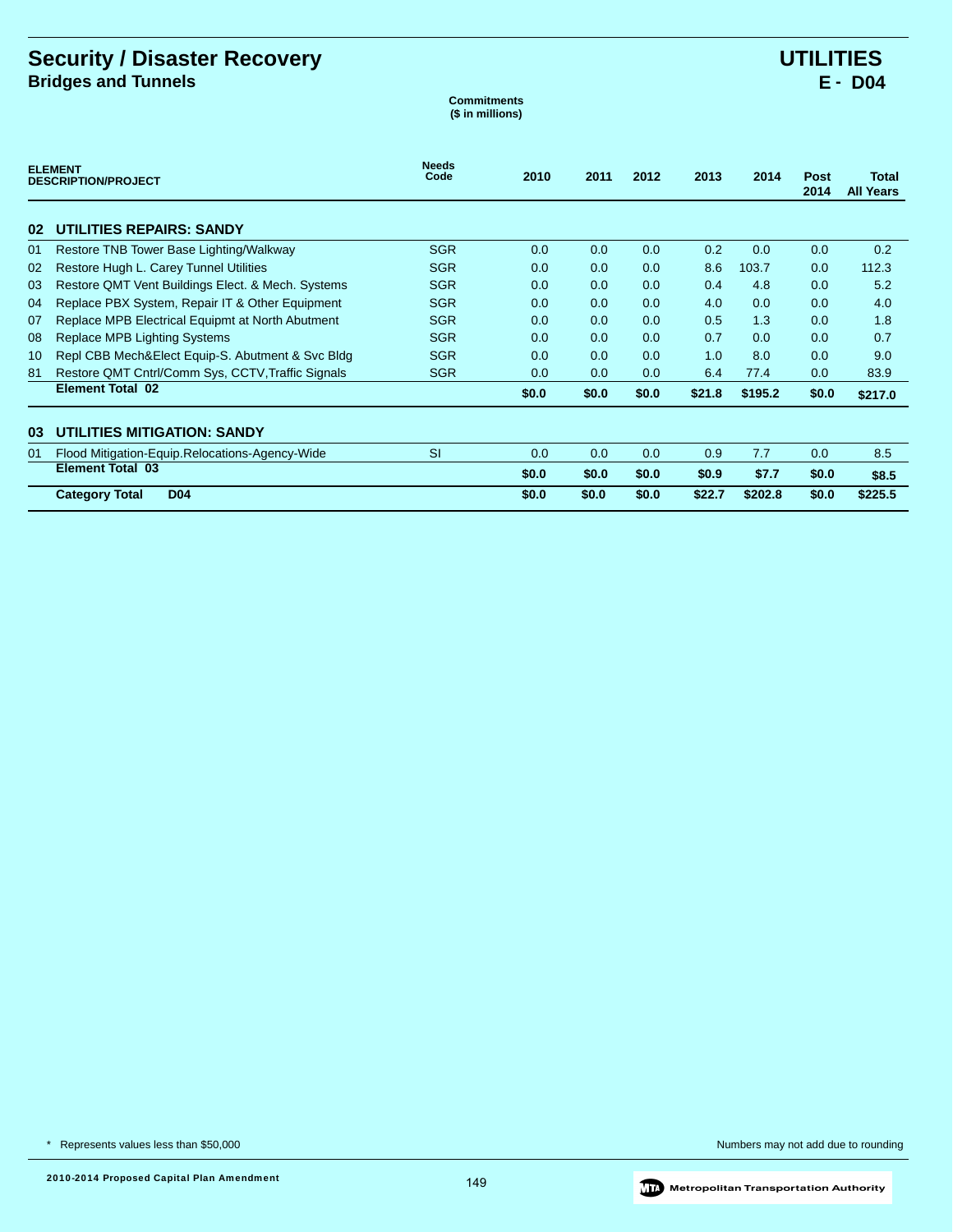### **Security / Disaster Recovery BUILDINGS & SITES Bridges and Tunnels**

**E - D05**

**Commitments (\$ in millions)**

|    | <b>ELEMENT</b><br><b>DESCRIPTION/PROJECT</b>         | <b>Needs</b><br>Code | 2010  | 2011  | 2012  | 2013   | 2014   | <b>Post</b><br>2014 | Total<br><b>All Years</b> |
|----|------------------------------------------------------|----------------------|-------|-------|-------|--------|--------|---------------------|---------------------------|
| 02 | <b>BUILDING SITE REPAIRS: SANDY</b>                  |                      |       |       |       |        |        |                     |                           |
| 01 | <b>Restore CBB Service Bldg</b>                      | <b>SGR</b>           | 0.0   | 0.0   | 0.0   | 2.2    | 1.0    | 0.0                 | 3.2                       |
| 02 | Hugh L. Carey Tunnel Environmental Cleanup           | <b>SGR</b>           | 0.0   | 0.0   | 0.0   | 4.3    | 0.0    | 0.0                 | 4.3                       |
| 03 | Queens Midtown Tunnel Environmental Cleanup          | <b>SGR</b>           | 0.0   | 0.0   | 0.0   | 8.6    | 0.0    | 0.0                 | 8.6                       |
| 04 | <b>Restore Queens Midtown Tunnel Vent Buildings</b>  | <b>SGR</b>           | 0.0   | 0.0   | 0.0   | 0.2    | 1.9    | 0.0                 | 2.1                       |
| 21 | Restore - Hugh L. Carey Tunnel Vent Bldgs            | <b>SGR</b>           | 0.0   | 0.0   | 0.0   | 1.6    | 10.0   | 0.0                 | 11.5                      |
|    | <b>Element Total 02</b>                              |                      | \$0.0 | \$0.0 | \$0.0 | \$16.8 | \$12.9 | \$0.0               | \$29.7                    |
| 03 | <b>BUILDING SITE MITIGATION: SANDY</b>               |                      |       |       |       |        |        |                     |                           |
| 01 | Flood Mitigation-Relocate Rev Equip - VN             | <b>SI</b>            | 0.0   | 0.0   | 0.0   | 0.8    | 3.2    | 0.0                 | 4.0                       |
| 02 | Flood Mitigation -Studies/Conceptual Design          | <b>SI</b>            | 0.0   | 0.0   | 0.0   | 5.2    | 0.9    | 0.0                 | 6.1                       |
| 03 | Hugh Carey Tunnel-GIVB Mitigation - Raise Seawalls   | <b>SI</b>            | 0.0   | 0.0   | 0.0   | 0.0    | 1.4    | 16.7                | 18.0                      |
| 04 | <b>QMT Mitigation &amp; Interagency Improvements</b> | <b>SI</b>            | 0.0   | 0.0   | 0.0   | 0.0    | 0.0    | 0.6                 | 0.6                       |
|    | <b>Element Total 03</b>                              |                      | \$0.0 | \$0.0 | \$0.0 | \$6.0  | \$5.5  | \$17.2              | \$28.7                    |
|    | <b>D05</b><br><b>Category Total</b>                  |                      | \$0.0 | \$0.0 | \$0.0 | \$22.8 | \$18.4 | \$17.2              | \$58.4                    |

#### **AGENCY SUMMARY: SANDY**

| <b>Repairs:Sandy</b>                       | \$0.0\$ | \$0.0\$ | \$0.0\$ | \$85.5  | \$692.0 | \$0.0  | \$777.5 |
|--------------------------------------------|---------|---------|---------|---------|---------|--------|---------|
| <b>Mitigation:Sandy</b>                    | \$0.0\$ | \$0.0   | \$0.0\$ | \$24.6  | \$52.6  | \$18.9 | \$96.0  |
| <b>TOTAL</b><br><b>Bridges and Tunnels</b> | \$0.0   | \$0.0   | \$0.0\$ | \$110.1 | \$744.6 | \$18.9 | \$873.5 |